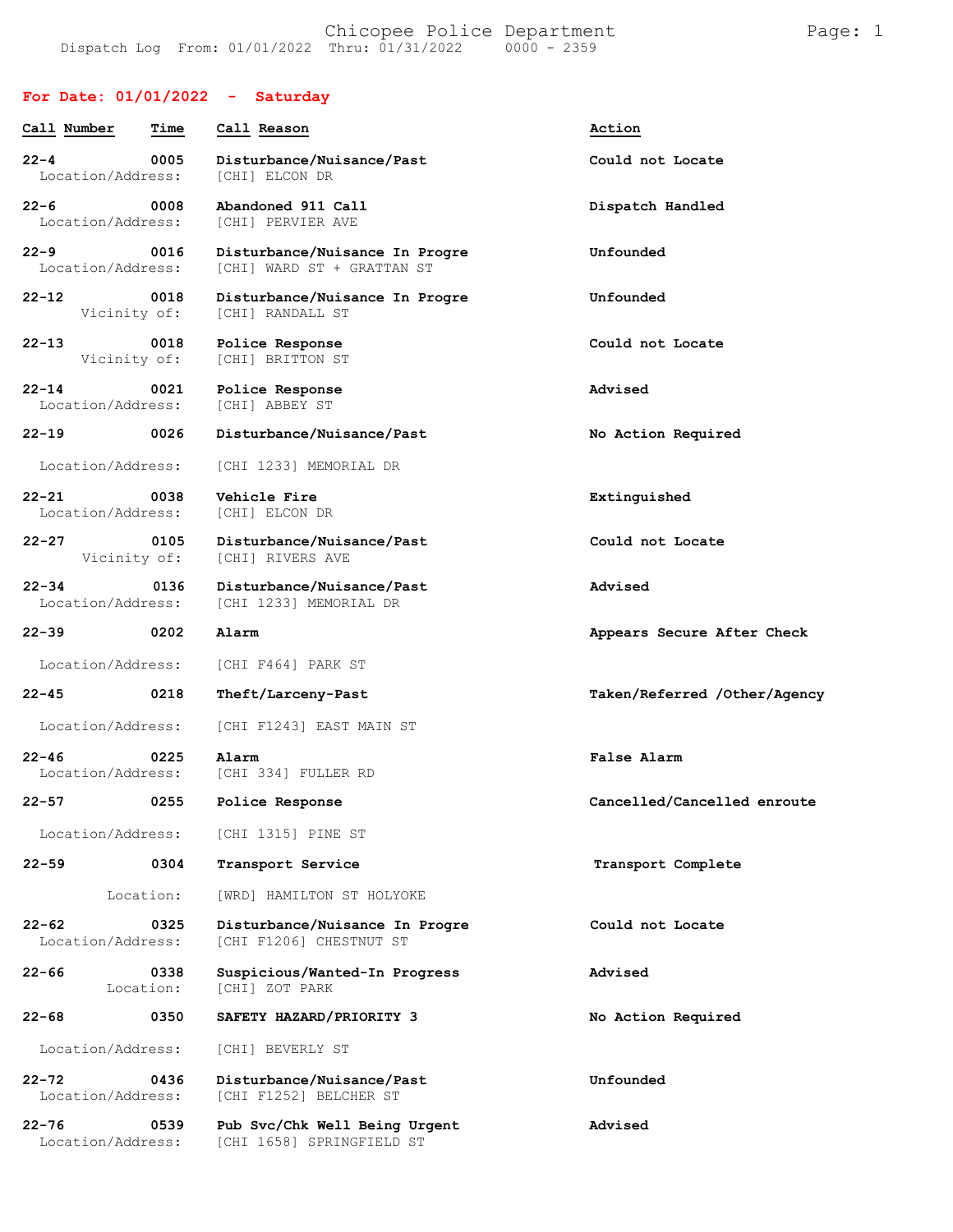**22-85 0722 Abandoned 911 Call Investigated** Location/Address: **22-95 0814 Fraud/Deception Report Made** Location/Address: [CHI 1281] CHICOPEE ST **22-99 0844 Abandoned 911 Call No Action Required** Location/Address: [CHI XP1985] DEBRA DR **22-100 0845 Trespass/Unwanted-In Progress Advised** [CHI 127] CABOT ST **22-101 0849** Vicinity of: **Abandoned 911 Call** [CHI 907] MEMORIAL DR **22-104 0905 Harassment/Stalk/Threat-Past Report Made** Location/Address: [CHI] OLIVINE ST **22-114 0939 Theft/Larceny-Past Report Made** Location/Address: [CHI F860] NEW LUDLOW RD **22-117 0939 Abandoned 911 Call Investigated** Location/Address: **22-120 0958 Theft/Larceny-Past Report Made** Location/Address: **22-122 1023 Abandoned 911 Call Investigated** [CHI] PEARL ST **22-123 1031 Misc-Non Urgent Advised** Location/Address: **22-124 1033 Motor Vehicle Stop Citation/Warning Issued** Location/Address: [CHI] GRANBY RD **22-126 1036 Abandoned 911 Call Dispatch Handled** [CHI 907] MEMORIAL DR **22-129 1050 Motor Vehicle Stop Citation/Warning Issued** Location/Address: [CHI] DALE ST **22-138 1124 Motor Vehicle Stop Citation/Warning Issued** Location/Address: [CHI F1150] MONTGOMERY ST **22-142 1155 Motor Vehicle Stop Citation/Warning Issued** Location/Address: [CHI] PROSPECT ST **22-146 1206 Abandoned 911 Call Dispatch Handled** Location/Address: **22-150 1229 Harassment/Stalk/Threat-Past Report Made** Location/Address: [CHI] CHARBONNEAU TER **22-154 1306 Motor Vehicle Stop Citation/Warning Issued 22-160 1329 Motor Vehicle Stop Citation/Warning Issued**

Location/Address: [CHI 892] EAST ST

Location/Address: [CHI] CAREW ST

**22-165 1343 Motor Vehicle Stop Citation/Warning Issued**

**Could not Locate**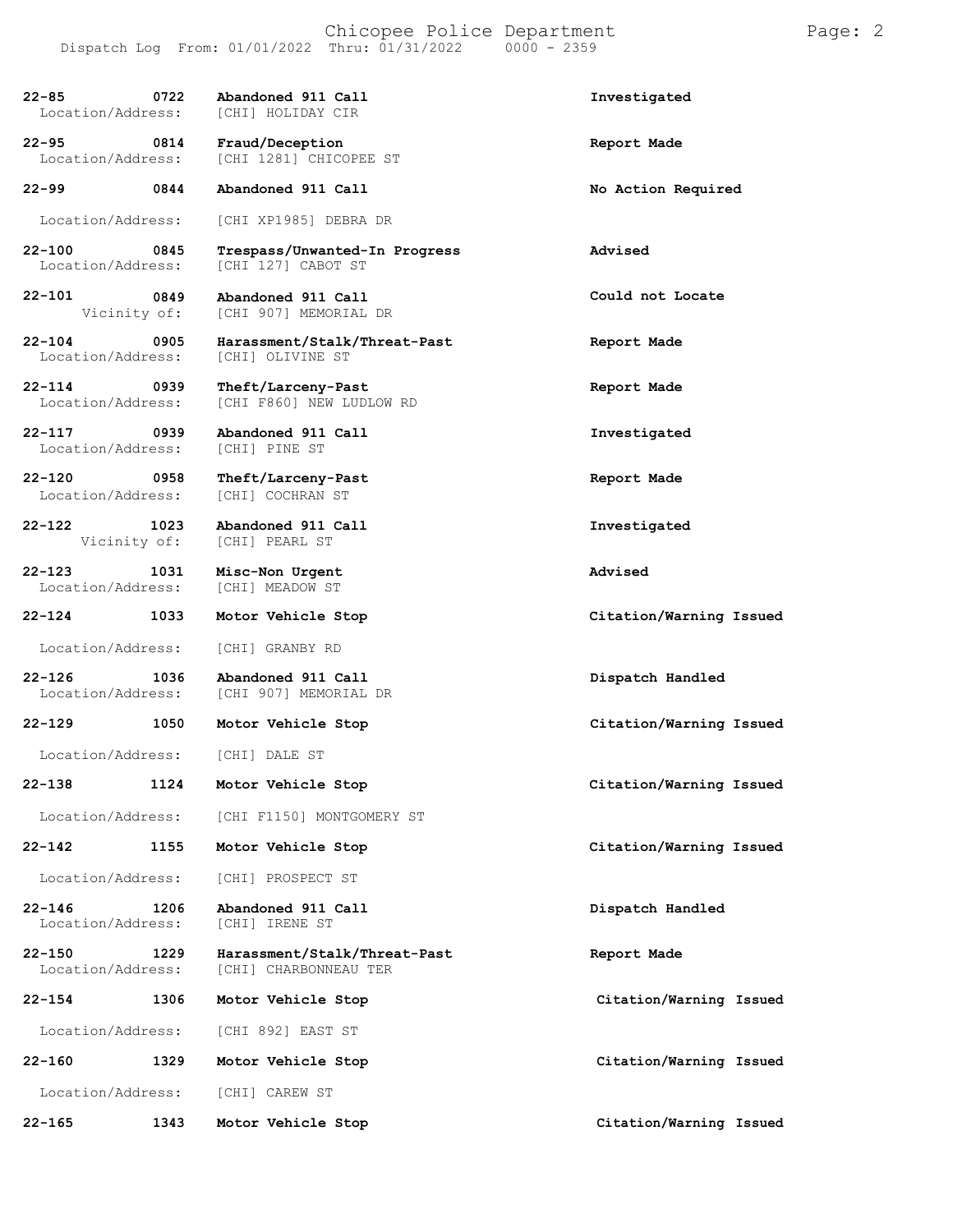#### Chicopee Police Department Page: 3 Dispatch Log From:  $01/01/2022$  Thru:  $01/31/2022$

Location/Address: [CHI] EAST MAIN ST **22-167 1347 Alarm Appears Secure After Check** Location/Address: [CHI 931] MEADOW ST **22-174 1434 Alarm False Alarm** Location/Address: [CHI 912] SHERIDAN ST **22-176 1438 Motor Vehicle Stop Citation/Warning Issued** Location/Address: [CHI 670] MEMORIAL DR **22-183 1454 Motor Vehicle Stop Citation/Warning Issued** Location/Address: [CHI] PENDLETON AVE **22-187 1509 Motor Vehicle Stop Citation/Warning Issued** Location/Address: [CHI F659] MEMORIAL DR **22-192 1536 Theft/Larceny-Past Advised** Location/Address: **22-193 1538 Abandoned 911 Call Investigated** Location/Address: **22-204 1603 Damage/Vand/Mischief/Past Report Made** Location/Address: **22-203 1608 Disturbance/Nuisance In Progre Complaint Taken Care Of** Location/Address: [CHI 2187] BROADWAY **22-209 1621 Abandoned 911 Call Dispatch Handled** Location/Address: **22-210 1622 Trespass/Unwanted-In Progress Services Rendered** [CHI] AMBROSE ST **22-227 1655 Pub Svc/Chk Well Being Urgent Assist Given** Location/Address: **22-224 1658 Traffic V/Hazard/Comp-In Progr Assist Given** Location/Address: **22-230 1709 Abandoned 911 Call Unfounded** [CHI] SPRINGFIELD ST **22-232 1712 Suspicious/Wanted-In Progress Could not Locate 22-239 1735**<br>
Location/Address: Vicinity of: **1735** [CHI] BASIL RD **Motor Vehicle Stop Advised** [CHI] CHICOPEE ST + HARDING ST **22-244 1807 Abandoned 911 Call Dispatch Handled** [CHI 2187] BROADWAY **22-245 1816 Police Response Dispatch Handled** Location/Address: **22-248 1824 Abandoned 911 Call No Action Required** Location/Address: [CHI] NEWELL ST

**22-254 1844 Traffic V/Hazard/Comp-In Progr Taken/Referred /Other/Agency**

Location/Address: [CHI 992] TREMONT ST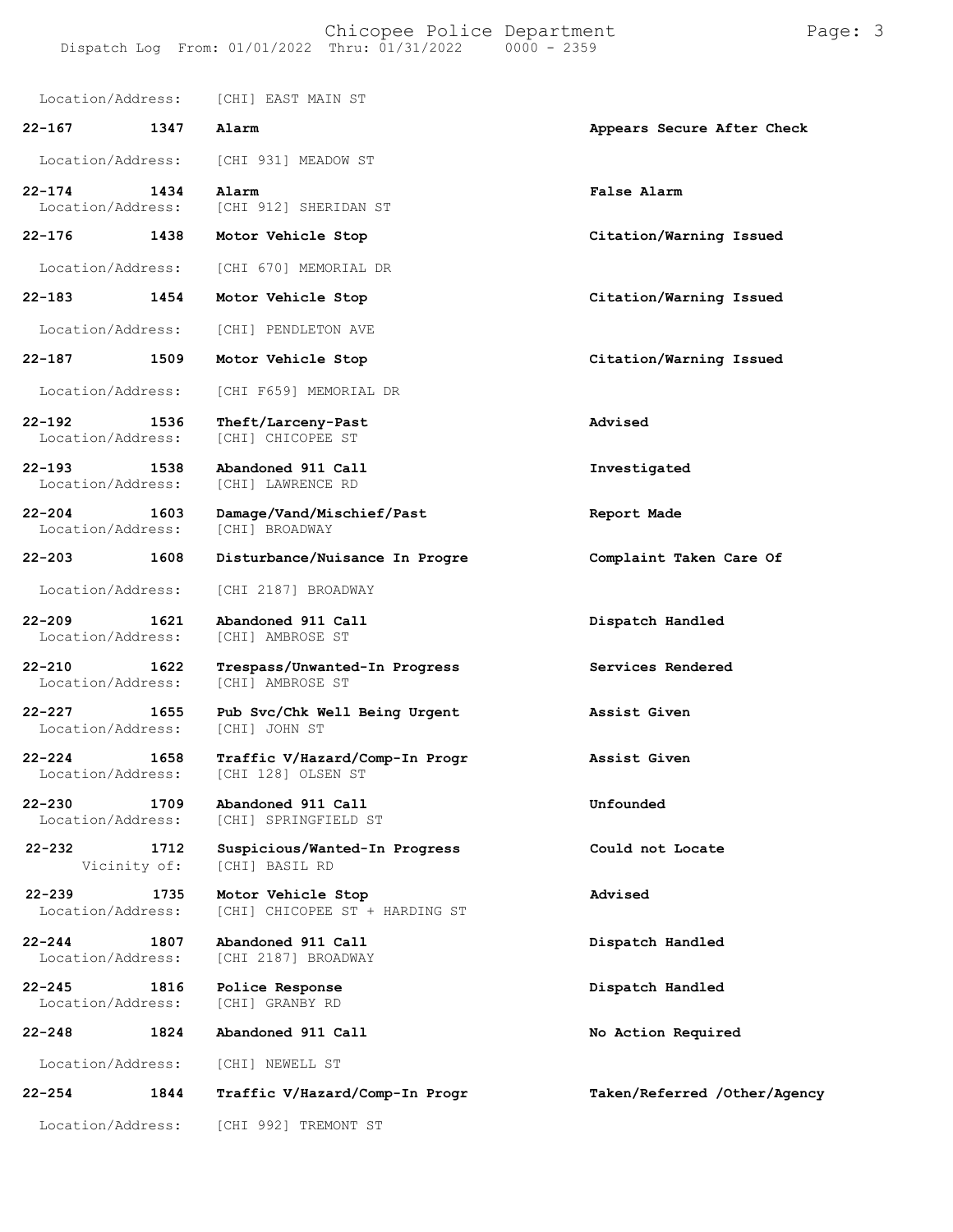Chicopee Police Department Page: 4  $Dispatch Log From: 01/01/2022 Thru: 01/31/2022$ **22-253 1845 Motor Vehicle Stop Advised 22-256** Vicinity of: **1904** [CHI 252] MEADOW ST **Animal Complaint No Action Required** Location/Address: [CHI] BLANCHARD ST **22-264 1922 Disturbance/Nuisance In Progre Unfounded** [CHI F621] EXCHANGE ST **22-262 1926 Theft/Larceny-In Progress Criminal Complaint Request** Location/Address: [CHI] CHICOPEE ST **22-265 1927 Disturbance/Nuisance In Progre Could not Locate** [CHI 1196] WEST ST **22-268 1943 Disturbance/Nuisance In Progre Advised** [CHI F1120] EAST MAIN ST **22-271 1952 Traffic V/Hazard/Comp-In Progr Advised** Location/Address: **22-273 1953 Suspicious/Wanted-In Progress Investigated** [CHI 837] LITWIN LN **22-295 2136 Weapons/Firearms-In Progress Dispatch Handled** [CHI] PENDLETON AVE + DESLAURIERS ST

[CHI] ASSELIN ST + KEYES DR

[CHI] ROBINRIDGE RD

**22-296 2136 Weapons/Firearms-In Progress Unfounded** Location/Address:

**22-299 2137 Disturbance/Nuisance In Progre Dispatch Handled**

**22-300 2138 Weapons/Firearms-In Progress Dispatch Handled**

**22-302 2148 Pub Svc/Chk Well Being Urgent Advised** Location/Address:

**22-313 2242 Police Response Advised** Location/Address:

**22-318 2301 Abandoned 911 Call Investigated** Location/Address:

**22-322 2320 Disturbance/Nuisance/Past Advised** Location/Address: [CHI] CHARBONNEAU TER

**22-321 2321 Police Response Advised** Location/Address:

**22-327 2333 Animal Complaint No Action Required**

Location/Address: [CHI] GRANBY RD

#### **For Date: 01/02/2022 - Sunday**

| $22 - 335$<br>Location/Address: | 0007 | Disturbance/Nuisance In Progre<br>[CHI 2116] SCHOOL ST       | Advised            |
|---------------------------------|------|--------------------------------------------------------------|--------------------|
| $22 - 348$<br>Location/Address: | 0030 | Suspicious/Wanted-In Progress<br><b>ICHI F1621 CENTER ST</b> | Advised            |
| $22 - 353$<br>Location/Address: | 0045 | Suspicious/Wanted-In Progress<br>[CHI 839] MEADOW ST         | Advised            |
| $22 - 356$                      | 0049 | Police Response                                              | No Action Required |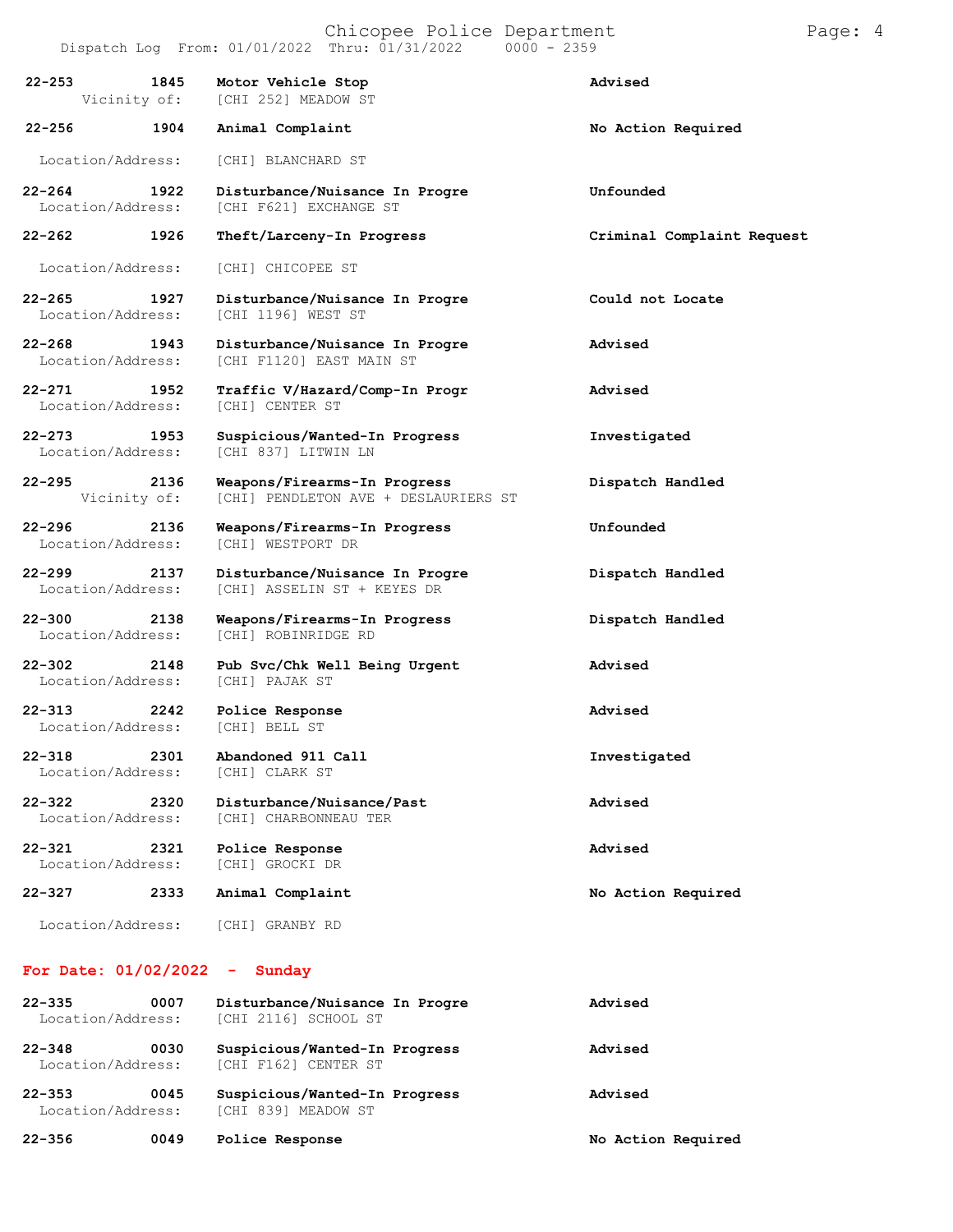Location/Address: [CHI] CASINO AVE **22-365 0124 Motor Vehicle Stop Citation/Warning Issued** Location/Address: [CHI] CENTER ST + ASH ST **22-369 0134 Motor Vehicle Stop Citation/Warning Issued** Location/Address: [CHI] MONTGOMERY ST **22-375 0155 Alarm No Action Required** Location/Address: [CHI] BURTON ST **22-379 0202 Pub Svc/Chk Well Being Urgent Advised** [CHI] GRATTAN ST **22-381 0207 Motor Vehicle Stop Citation/Warning Issued** Location/Address: [CHI 1187] MEMORIAL DR **22-383 0230 Disturbance/Nuisance In Progre Unfounded** Location/Address: **22-385 0234 Abandoned 911 Call Dispatch Handled** [CHI 2054] MCKINSTRY AVE **22-405 0427 Disturbance/Nuisance/Past Advised** Location/Address: **22-406 0440 Suspicious/Wanted-In Progress Advised** [CHI] OXFORD ST + OXFORD PL **22-424 0751 Fraud/Deception Report Made** Location/Address: **22-437 0817 Motor Vehicle Stop Citation/Warning Issued** Location/Address: [CHI] BROADWAY **22-440 0823 Suspicious/Wanted-In Progress Report Made** [CHI F162] CENTER ST **22-443 0832 Motor Vehicle Stop Citation/Warning Issued** Location/Address: [CHI 607] ST JAMES AVE **22-447 0845 Motor Vehicle Stop Citation/Warning Issued** Location/Address: [CHI] SHERIDAN ST **22-451 0854 Motor Vehicle Stop Citation/Warning Issued** Location/Address: [CHI] SHERIDAN ST **22-456 0912 Investigation/Follow Up Report Made** Location/Address: **22-461 0959 Motor Vehicle Stop Citation/Warning Issued** Location/Address: [CHI] PROSPECT ST **22-469 1002 Animal Complaint Advised** [CHI] OLD LYMAN RD **22-462 1005 Abandoned 911 Call Dispatch Handled** [CHI 73] BURNETT RD

Dispatch Log From: 01/01/2022 Thru: 01/31/2022

Chicopee Police Department Page: 5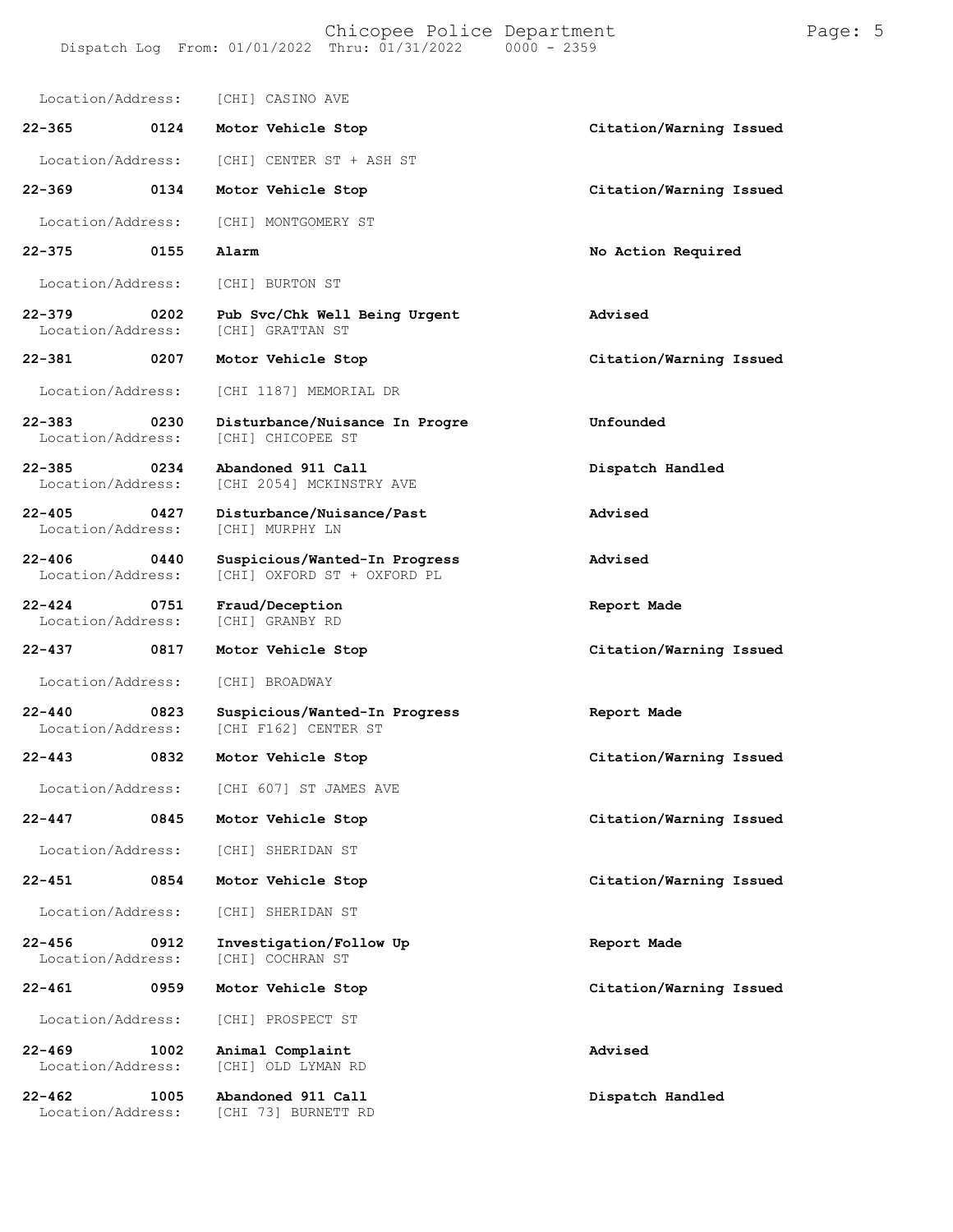Chicopee Police Department Page: 6

|                                 |      | Dispatch Log From: 01/01/2022 Thru: 01/31/2022<br>$0000 - 2359$ |                         |
|---------------------------------|------|-----------------------------------------------------------------|-------------------------|
| $22 - 468$                      | 1011 | Motor Vehicle Stop                                              | Citation/Warning Issued |
| Location/Address:               |      | [CHI 271] CHICOPEE ST                                           |                         |
| $22 - 470$<br>Location/Address: | 1017 | Abandoned 911 Call<br>[CHI] MONTGOMERY ST                       | Could not Locate        |
| $22 - 472$                      | 1020 | Motor Vehicle Stop                                              | Citation/Warning Issued |
| Location/Address:               |      | [CHI 865] PROSPECT ST                                           |                         |
| $22 - 478$<br>Location/Address: | 1028 | B&E/Burglary/Past<br>[CHI] ANDERSEN RD                          | Advised                 |
| $22 - 477$                      | 1030 | Motor Vehicle Stop                                              | Citation/Warning Issued |
| Location/Address:               |      | [CHI 1396] BUCKLEY BLVD                                         |                         |
| $22 - 480$<br>Location/Address: | 1034 | Theft/Larceny-Past<br>[CHI F729] MEMORIAL DR                    | Report Made             |
| $22 - 483$                      | 1039 | Motor Vehicle Stop                                              | Citation/Warning Issued |
| Location/Address:               |      | [CHI 1396] BUCKLEY BLVD                                         |                         |
| $22 - 485$                      | 1046 | Motor Vehicle Stop                                              | Citation/Warning Issued |
| Location/Address:               |      | [CHI] PENDLETON AVE                                             |                         |
| $22 - 495$                      | 1136 | Disturbance/Nuisance In Progre                                  | Complaint Taken Care Of |
| Location/Address:               |      | [CHI 702] MEMORIAL DR                                           |                         |
| $22 - 497$<br>Location/Address: | 1147 | Theft/Larceny-Past<br>[CHI] AMES AVE                            | Report Made             |
| $22 - 498$                      | 1156 | Motor Vehicle Stop                                              | Citation/Warning Issued |
| Location/Address:               |      | [CHI 82] BURNETT RD                                             |                         |
| $22 - 503$                      | 1209 | Motor Vehicle Stop                                              | Citation/Warning Issued |
| Location/Address:               |      | [CHI 86] BURNETT RD                                             |                         |
| $22 - 508$<br>Location/Address: | 1248 | Traffic V/Hazard/Comp-Past<br>[CHI] NEW LUDLOW RD               | Could not Locate        |
| $22 - 510$<br>Location/Address: | 1251 | Abandoned 911 Call<br>[CHI] GROCKI DR                           | <b>False Alarm</b>      |
| $22 - 516$<br>Location/Address: | 1319 | Abandoned 911 Call<br>[CHI] SPRINGFIELD ST                      | Unfounded               |
| $22 - 520$                      | 1347 | Motor Vehicle Stop                                              | Citation/Warning Issued |
| Location/Address:               |      | [CHI] MCKINSTRY AVE + YORK ST                                   |                         |
| $22 - 530$<br>Location/Address: | 1405 | B&E/Burglary/In Prog<br>[CHI] CHICOPEE ST                       | <b>Advised</b>          |
| $22 - 533$<br>Location/Address: | 1412 | Alarm<br>[CHI 201] CHICOPEE ST                                  | <b>False Alarm</b>      |
| $22 - 537$<br>Location/Address: | 1433 | Animal Complaint<br>[CHI] BLANCHARD ST                          | Report Made             |
| $22 - 546$                      | 1457 | Abandoned 911 Call                                              | Unfounded               |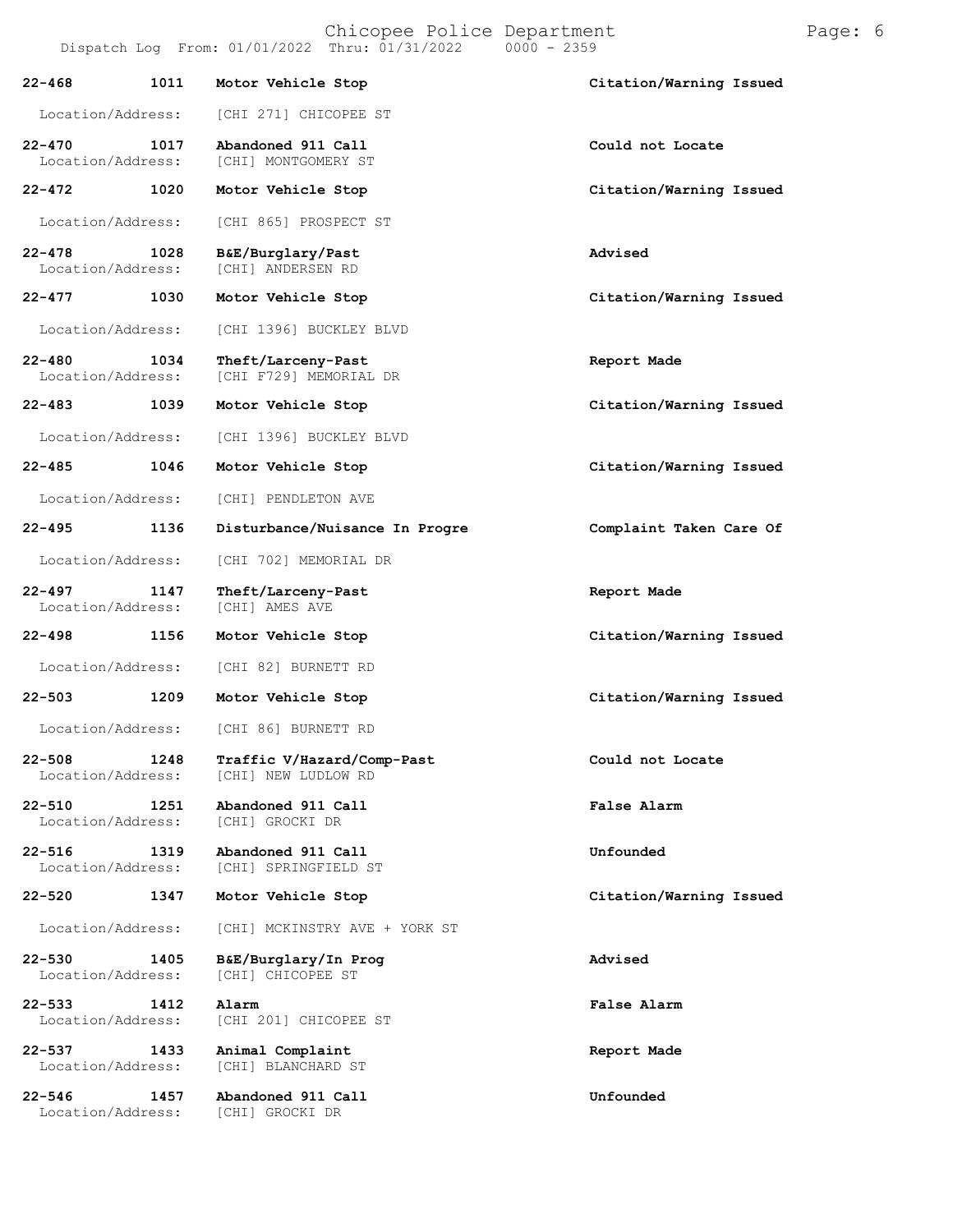#### Chicopee Police Department Page: 7 Dispatch Log From:  $01/01/2022$  Thru:  $01/31/2022$

**22-551 1514 Harassment/Stalk/Threat-In Pro Advised** [CHI F162] CENTER ST **22-553 1520 Disturbance/Nuisance In Progre Advised** [CHI F874] SPRINGFIELD ST **22-561 1539 Police Response Advised** Location/Address: **22-563 1545 Traffic V/Hazard/Comp-In Progr Advised** [CHI F376] MEMORIAL DR **22-574 1605 Investigation/Follow Up Report Made** Location/Address: **22-578 1611 Trespass/Unwanted-Past Report Made** [CHI 1658] SPRINGFIELD ST **22-585 1620 Traffic Incident/Crash Report Made** [CHI] GRATTAN ST + MEADOW ST **22-598 1659 Alarm False Alarm** [CHI 624] SHERIDAN ST **22-605 1727 Pub Svc/Chk Well Being Urgent Unfounded** Location/Address: **22-609 1733 Trespass/Unwanted-In Progress Unfounded** Location/Address: **22-622 1807 Police Response Services Rendered** Location/Address: **22-626 1826 Abandoned 911 Call Dispatch Handled** [CHI] WOODCREST DR **22-631 1839 Damage/Vand/Mischief/Past Report Made** [CHI 938] MEMORIAL DR **22-634 1846 Alarm False Alarm** Location/Address: [CHI F1309] MEMORIAL DR

Location/Address:

**22-667 2045 Motor Vehicle Stop Verbal Warning Issued**

Vicinity of:

**22-670 2055** Location/Address:

**22-678 2123 Police Response Unfounded**

**22-682 2135 Animal Complaint Unfounded**

**22-636 1910 Traffic V/Hazard/Comp-In Progr Services Rendered** [CHI] SPRINGFIELD ST **22-637 1911 Pub Svc/Chk Well Being Urgent Assist Given 22-641 1922 Motor Vehicle Stop Advised** [CHI] MEMORIAL DR + PONDVIEW DR **22-662 2012 Motor Vehicle Stop Citation/Warning Issued**

Location/Address: [CHI 735] GRANBY RD

[CHI] WESTOVER RD

**Disturbance/Nuisance/Past Advised**

**22-672 2058 Motor Vehicle Stop Advised** [CHI] ARMORY DR + JULIA AVE

Location/Address: [CHI 1670] MARY ST

[CHI] CRESCENT DR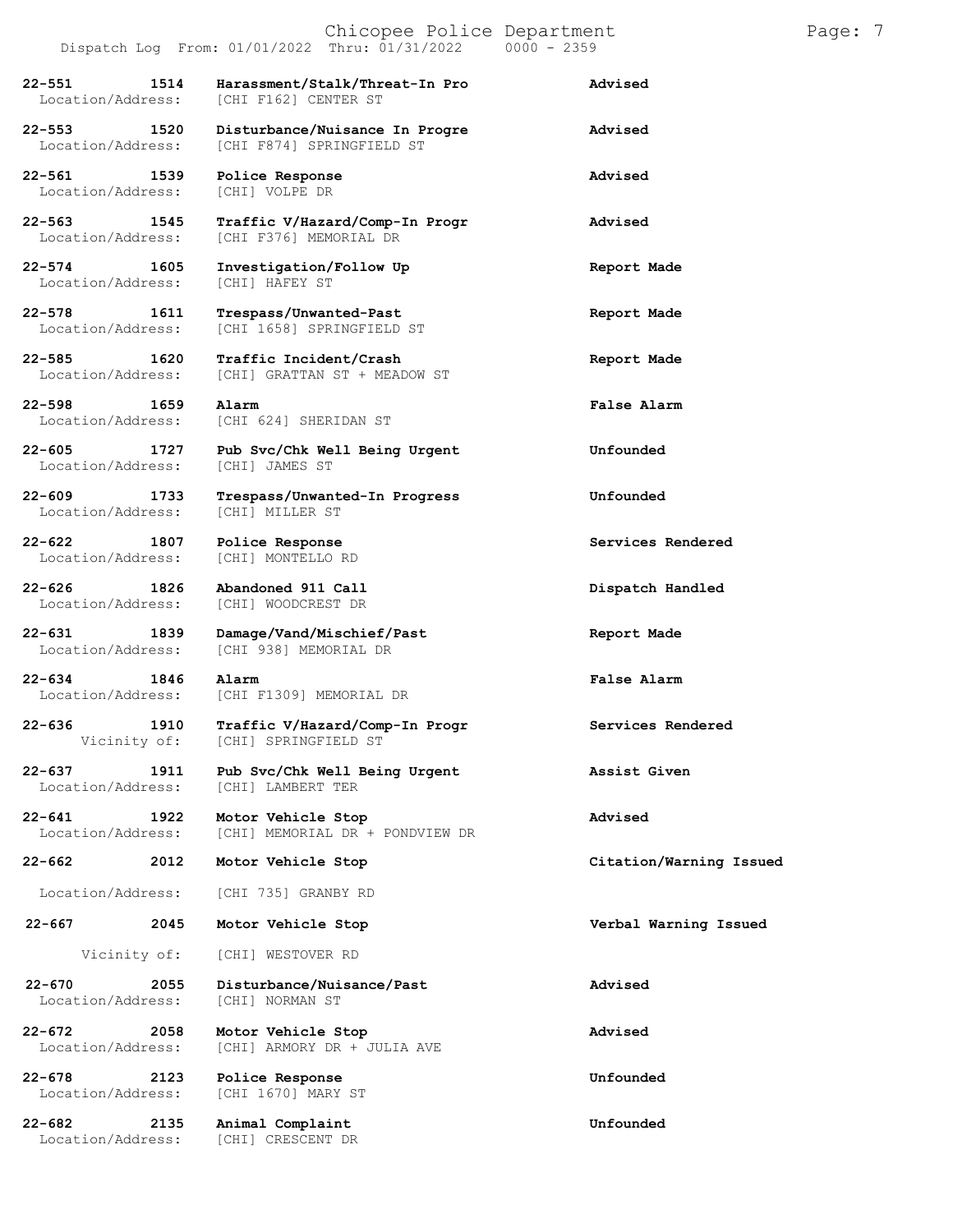| $22 - 684$<br>Location/Address: | 2215 | Warrant Service<br>[CHI] DALE ST                        | Not Served                 |
|---------------------------------|------|---------------------------------------------------------|----------------------------|
| $22 - 687$<br>Location/Address: | 2216 | Disturbance/Nuisance/Past<br>[CHI 1342] CENTER ST       | Advised                    |
| $22 - 690$                      | 2228 | Transport Service                                       | Transport Complete         |
| Location/Address:               |      | [LUD 1] RANDALL RD                                      |                            |
| 22-694                          | 2239 | Motor Vehicle Stop                                      | Citation/Warning Issued    |
| Location/Address:               |      | [CHI] GRANBY RD                                         |                            |
| 22-695                          | 2240 | Traffic V/Hazard/Comp-In Progr                          | Complaint Taken Care Of    |
| Location/Address:               |      | [CHI] CHURCH ST                                         |                            |
| $22 - 711$<br>Location/Address: | 2356 | Disturbance/Nuisance/Past<br>[CHI] MEMORIAL DR          | Advised                    |
| For Date: $01/03/2022 -$ Monday |      |                                                         |                            |
| $22 - 718$                      | 0004 | Theft/Larceny-Past                                      | Complaint Taken Care Of    |
| Location/Address:               |      | [CHI 1972] MEMORIAL DR                                  |                            |
| 22-725                          | 0025 | Suspicious/Wanted-In Progress                           | Appears Secure After Check |
| Location/Address:               |      | [CHI 852] PETER ST                                      |                            |
| 22-727<br>Location/Address:     | 0028 | Motor Vehicle Stop<br>[CHI XP1992] IRENE ST             | Arrest Made                |
| 22-730                          | 0034 | Motor Vehicle Stop                                      | Criminal Complaint Request |
| Location/Address:               |      | [CHI] CENTER ST                                         |                            |
| 22-737                          | 0116 | Motor Vehicle Stop                                      | Citation/Warning Issued    |
| Location/Address:               |      | [CHI] FULLER RD + SHAWINIGAN DR                         |                            |
| $22 - 741$<br>Vicinity of:      | 0125 | Investigation/Follow Up<br>[CHI] SPRINGFIELD ST         | Advised                    |
| $22 - 743$<br>Location/Address: | 0130 | Abandoned 911 Call<br>[CHI] EXCHANGE ST                 | Dispatch Handled           |
| $22 - 752$                      | 0224 | Transport Service                                       | Transport Complete         |
| Location/Address:               |      | [LUD 1] RANDALL RD                                      |                            |
| $22 - 766$<br>Location/Address: | 0336 | Suspicious/Wanted-In Progress<br>[CHI 323] EXCHANGE ST  | Advised                    |
| $22 - 774$<br>Location/Address: | 0423 | Suspicious/Wanted-In Progress<br>[CHI 857] SGT TRACY DR | Advised                    |
| 22-781                          | 0540 | Suspicious/Wanted-In Progress                           | Complaint Taken Care Of    |
| Location/Address:               |      | [CHI] BROADWAY                                          |                            |
| $22 - 783$<br>Location/Address: | 0613 | Alarm<br>[CHI 931] MEADOW ST                            | False Alarm                |
| 22-786                          | 0623 | Motor Vehicle Stop                                      | Citation/Warning Issued    |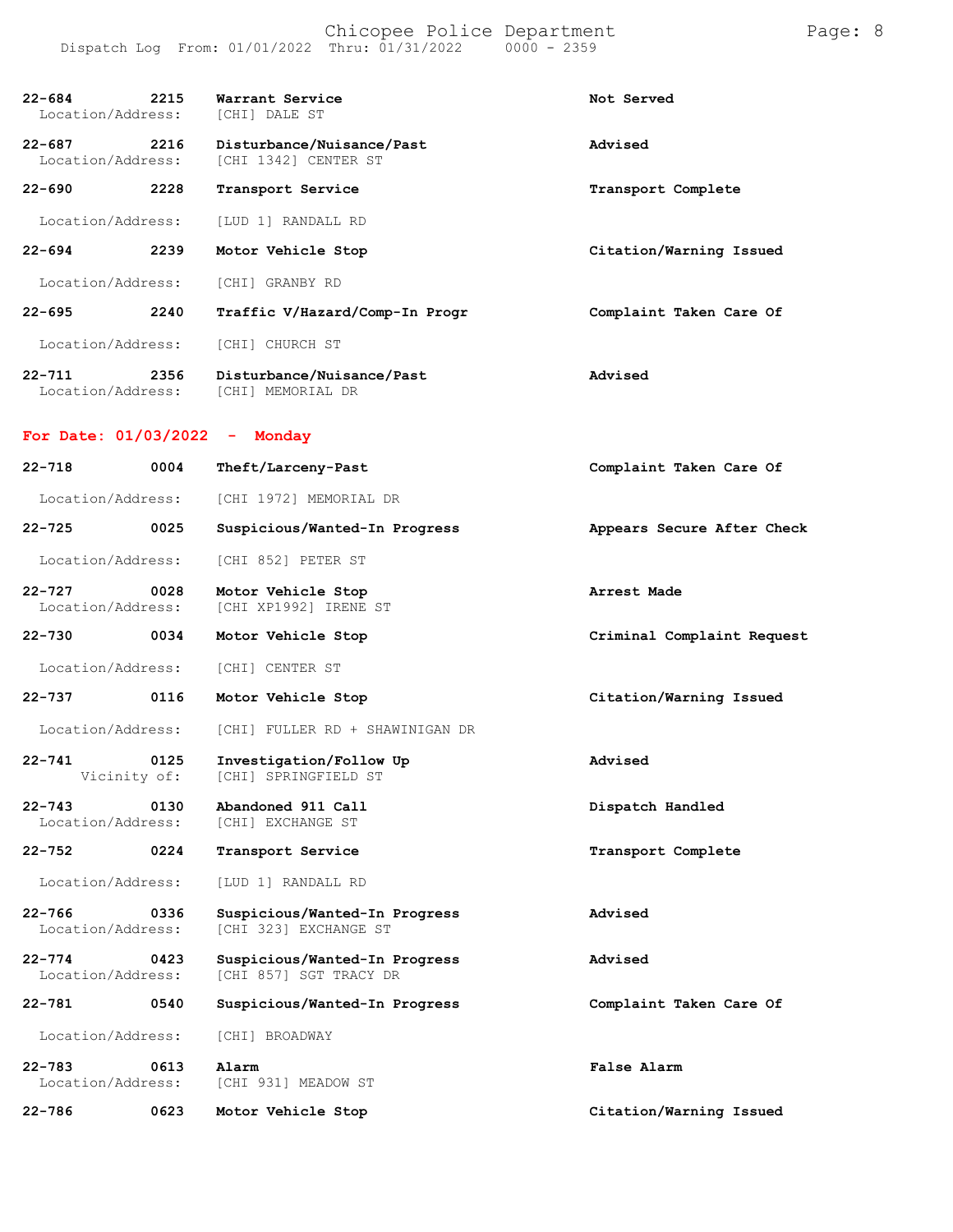|                                            | Chicopee Police Department<br>Dispatch Log From: 01/01/2022 Thru: 01/31/2022 | $0000 - 2359$           |
|--------------------------------------------|------------------------------------------------------------------------------|-------------------------|
| Location/Address:                          | [CHI] MEADOW ST + ELCON DR                                                   |                         |
| 22-794<br>0652<br>Location/Address:        | Abandoned 911 Call<br>[CHI XF1623] NEW LOMBARD RD                            | Dispatch Handled        |
| 22-797<br>0708<br>Vicinity of:             | Abandoned 911 Call<br>[CHI XP1977] GRATTAN ST                                | Unfounded               |
| 22-801<br>0736<br>Location/Address:        | Traffic Incident/Crash<br>[CHI 832] PENDLETON AVE                            | Report Made             |
| $22 - 803$<br>0742<br>Location/Address:    | Traffic V/Hazard/Comp-Past<br>[CHI 832] PENDLETON AVE                        | Advised                 |
| $22 - 810$<br>0757<br>Location/Address:    | Fire Response<br>[CHI] RIVERVIEW PL                                          | Investigated            |
| 22-819<br>0819<br>Vicinity of:             | Abandoned 911 Call<br>[CHI] GRATTAN ST                                       | Unfounded               |
| 22-827<br>0830                             | Motor Vehicle Stop                                                           | Citation/Warning Issued |
| Location/Address:                          | [CHI] FAIRVIEW AVE                                                           |                         |
| 22-837<br>$\sim 0845$<br>Location/Address: | Traffic V/Hazard/Comp-In Progr<br>[CHI 1027] MEMORIAL DR                     | Removed Hazard          |
| 22-841<br>0851                             | Motor Vehicle Stop                                                           | Citation/Warning Issued |
| Location/Address:                          | [CHI F207] WESTOVER RD                                                       |                         |
| 22-854<br>0931<br>Vicinity of:             | Traffic Incident/Crash-Past<br>[CHI 504] GRATTAN ST                          | Could not Locate        |
| $22 - 861$<br>1003<br>Location/Address:    | Abandoned 911 Call<br>[CHI 1604] MONTGOMERY ST                               | Dispatch Handled        |
| 22-874 1103<br>Location/Address:           | Motor Vehicle Stop<br>[CHI 323] EXCHANGE ST                                  | Advised                 |
| 1109<br>$22 - 877$<br>Location/Address:    | Abandoned 911 Call<br>[CHI] GRATTAN ST                                       | Unfounded               |
| 22-886<br>1134<br>Vicinity of:             | Traffic V/Hazard/Comp-In Progr<br>[CHI 305] MONTCALM ST                      | Could not Locate        |
| 22-889<br>1143<br>Location/Address:        | Abandoned 911 Call<br>[CHI F25] BRITTON ST                                   | Dispatch Handled        |
| $22 - 896$<br>1151<br>Location/Address:    | Motor Vehicle Stop<br>[CHI] GRATTAN ST                                       | <b>Advised</b>          |
| 22-898<br>1153<br>Location/Address:        | Traffic Incident/Crash-Past<br>[CHI] ACKER CIR                               | Report Made             |
| 22-903<br>1201                             | Suspicious/Wanted-In Progress                                                | Complaint Taken Care Of |
| Location/Address:                          | [CHI] CHAPEL ST                                                              |                         |
| $22 - 912$<br>1220<br>Location/Address:    | Assist Other Agency/Urgent<br>[CHI] PEARL ST                                 | Report Made             |
| 22-913<br>1224                             | Motor Vehicle Stop                                                           | Citation/Warning Issued |

**22-918 1231 Abandoned 911 Call Dispatch Handled**

Page: 9

Location/Address: [CHI] EAST MAIN ST

**22-915 1226 Traffic Incident/Crash Report Made** Location/Address: [CHI] FARNSWORTH ST + NEWBURY ST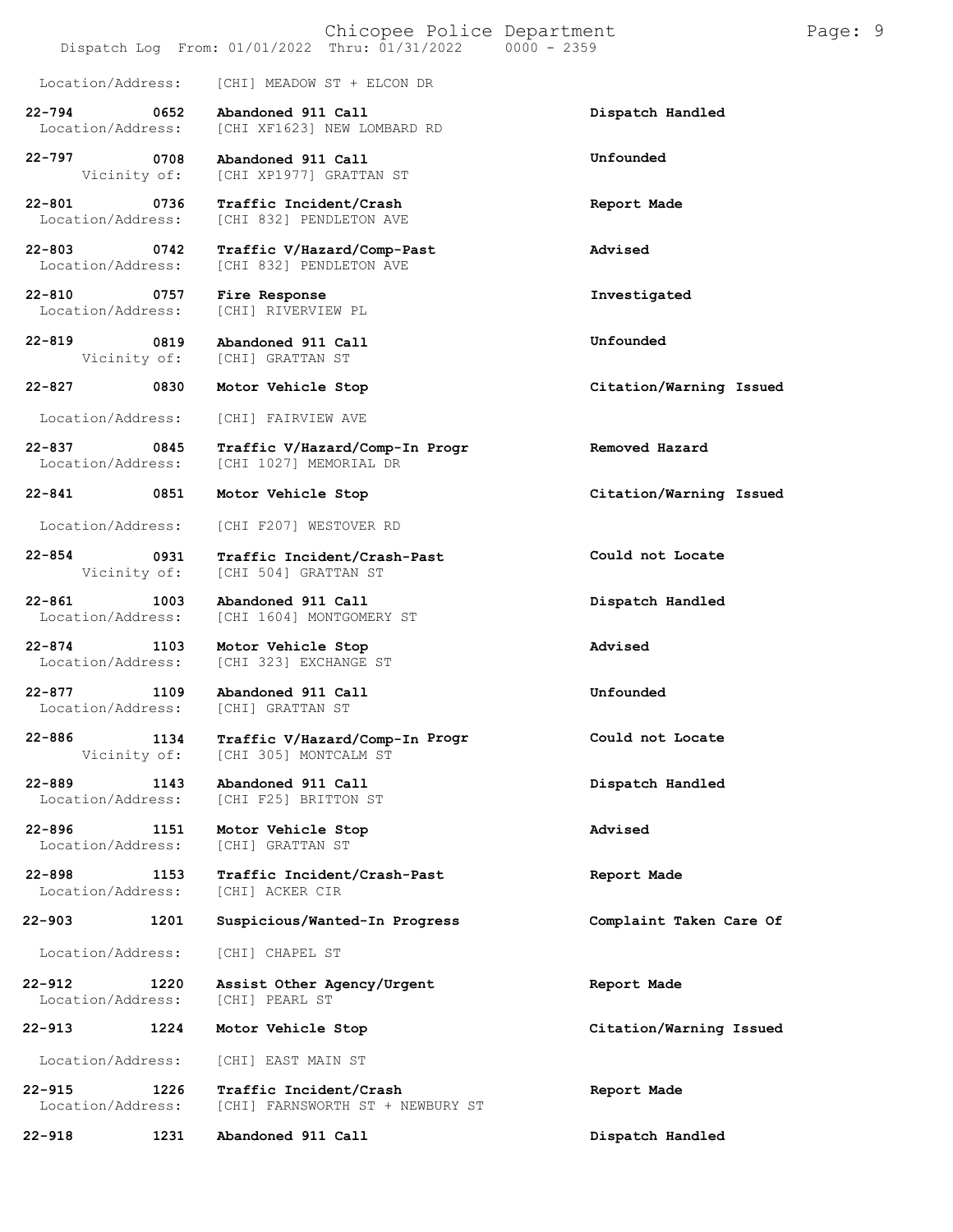|                                 |      | Chicopee Police Department<br>Dispatch Log From: 01/01/2022 Thru: 01/31/2022 0000 - 2359 |                         | Page: 10 |  |
|---------------------------------|------|------------------------------------------------------------------------------------------|-------------------------|----------|--|
| Location/Address:               |      | [CHI F1187] NEW LUDLOW RD                                                                |                         |          |  |
| 22-917                          | 1233 | Motor Vehicle Stop                                                                       | Citation/Warning Issued |          |  |
| Location/Address:               |      | [CHI 1356] EAST MAIN ST                                                                  |                         |          |  |
| $22 - 921$<br>Location/Address: | 1242 | Theft/Larceny-Past<br>[CHI 1658] SPRINGFIELD ST                                          | Report Made             |          |  |
| $22 - 922$<br>Vicinity of:      | 1242 | Traffic Incident/Crash-Past<br>[CHI F1556] EAST MAIN ST                                  | Report Made             |          |  |
| $22 - 925$                      | 1244 | Traffic V/Hazard/Comp-In Progr                                                           | Citation/Warning Issued |          |  |
| Location/Address:               |      | [CHI 817] EAST MAIN ST                                                                   |                         |          |  |
| $22 - 927$<br>Location/Address: | 1259 | Abandoned 911 Call<br>[CHI F1120] EAST MAIN ST                                           | Dispatch Handled        |          |  |
| 22-931                          | 1307 | Police Response                                                                          | Complaint Taken Care Of |          |  |
| Location/Address:               |      | [CHI] OLD FIELD RD                                                                       |                         |          |  |
| 22-933                          | 1314 | Motor Vehicle Stop                                                                       | Citation/Warning Issued |          |  |
| Location/Address:               |      | [CHI 1041] JAMES ST                                                                      |                         |          |  |
| $22 - 934$<br>Location/Address: | 1326 | Motor Vehicle Stop<br>[CHI F845] JAMES ST                                                | Advised                 |          |  |
| $22 - 935$<br>Location/Address: | 1327 | Administrative<br>[CHI] POLASKI AVE                                                      | Services Rendered       |          |  |
| $22 - 936$<br>Location/Address: | 1328 | Assist Other Agency/Non Urgent<br>[CHI] DUBLIN ST                                        | Could not Locate        |          |  |
| $22 - 938$<br>Location/Address: | 1332 | Traffic Incident/Crash-Past<br>[CHI] EMERSON ST                                          | Report Made             |          |  |
| $22 - 937$<br>1333              |      | Motor Vehicle Stop                                                                       | Citation/Warning Issued |          |  |
| Location/Address:               |      | [CHI 1041] JAMES ST                                                                      |                         |          |  |
| 22-941                          | 1348 | Motor Vehicle Stop                                                                       | Citation/Warning Issued |          |  |
| Location/Address:               |      | [CHI 832] PENDLETON AVE                                                                  |                         |          |  |
| 22-947                          | 1402 | Motor Vehicle Stop                                                                       | Citation/Warning Issued |          |  |
| Location/Address:               |      | [CHI 832] PENDLETON AVE                                                                  |                         |          |  |
| $22 - 959$<br>Location/Address: | 1418 | Indecency/Lewdness-In Progress<br>[CHI] ELMER DR                                         | Report Made             |          |  |
| 22-960                          | 1420 | Motor Vehicle Stop                                                                       | Citation/Warning Issued |          |  |
| Location/Address:               |      | [CHI] PENDLETON AVE                                                                      |                         |          |  |
| $22 - 965$<br>Vicinity of:      | 1430 | Pub Svc/Chk Well Being Urgent<br>[CHI 366] CHICOPEE ST                                   | Could not Locate        |          |  |
| $22 - 973$<br>Location/Address: | 1446 | Theft/Larceny-Past<br>[CHI 346] MAIN ST                                                  | Report Made             |          |  |
| $22 - 979$                      | 1456 | Motor Vehicle Stop                                                                       | Citation/Warning Issued |          |  |
| Location/Address:               |      | [CHI] WESTOVER RD                                                                        |                         |          |  |
| 22-984                          | 1509 | Administrative                                                                           | Services Rendered       |          |  |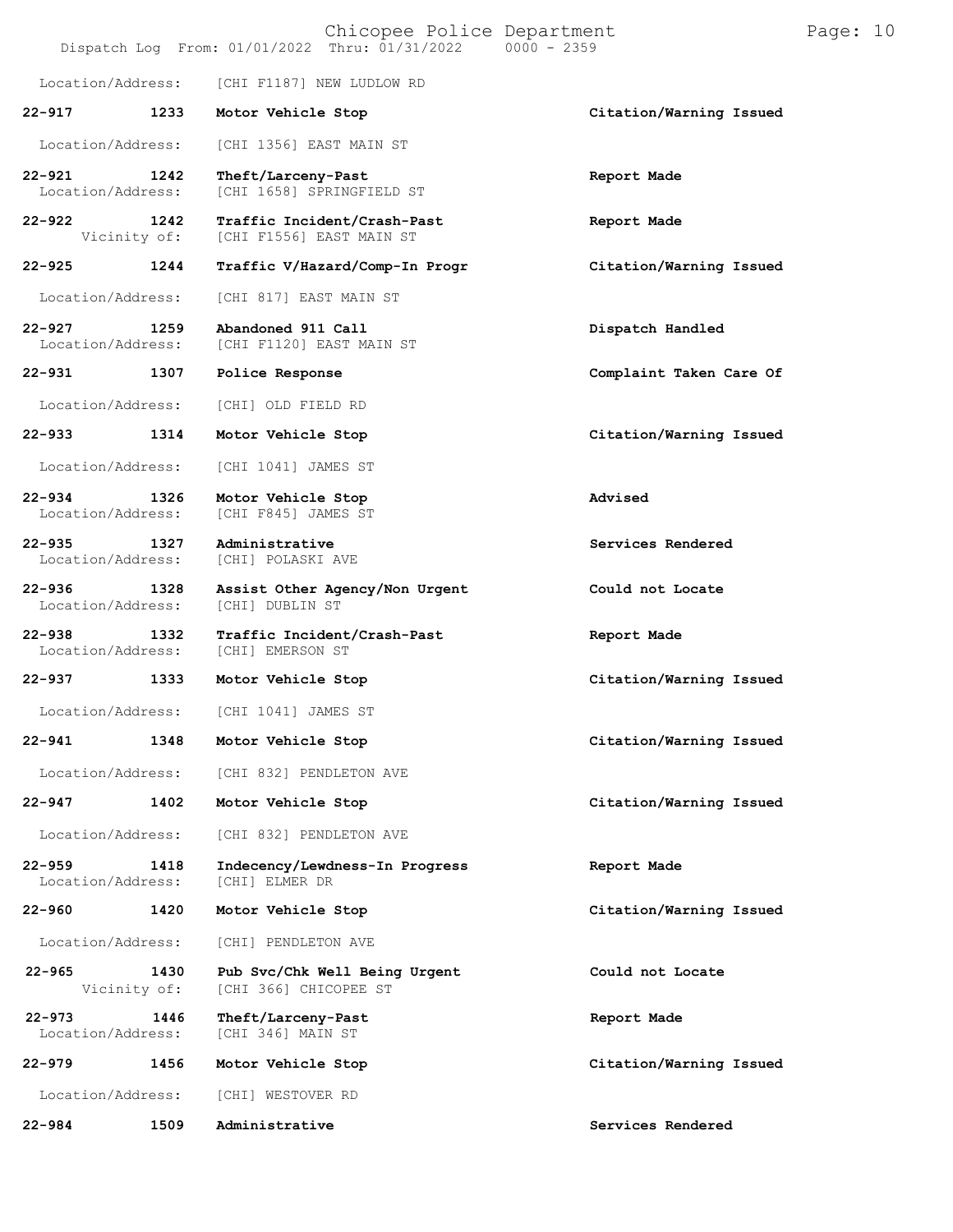|                                  |      | Chicopee Police Department<br>Dispatch Log From: 01/01/2022 Thru: 01/31/2022 | $0000 - 2359$              | Page: 11 |
|----------------------------------|------|------------------------------------------------------------------------------|----------------------------|----------|
| Location/Address:                |      | [CHI] POLASKI AVE                                                            |                            |          |
| $22 - 988$                       | 1512 | Motor Vehicle Stop                                                           | Citation/Warning Issued    |          |
| Location/Address:                |      | [CHI] MCKINSTRY AVE                                                          |                            |          |
| $22 - 990$                       | 1514 | Abandoned 911 Call                                                           | No Action Required         |          |
| Location/Address:                |      | [CHI] FULLER RD                                                              |                            |          |
| 22-1013<br>Location/Address:     | 1601 | Suspicious/Wanted-In Progress<br>[CHI F162] CENTER ST                        | Advised                    |          |
| 22-1036<br>Location/Address:     | 1638 | Motor Vehicle Stop<br>[CHI 50] BROADWAY                                      | Advised                    |          |
| $22 - 1040$<br>Location/Address: | 1640 | Traffic V/Hazard/Comp-In Progr<br>[CHI 2565] CENTER ST                       | Advised                    |          |
| $22 - 1048$                      | 1657 | Abandoned 911 Call                                                           | No Action Required         |          |
| Location/Address:                |      | [CHI] EDWARD ST                                                              |                            |          |
| $22 - 1049$                      | 1700 | Abandoned 911 Call                                                           | No Action Required         |          |
| Location/Address:                |      | [CHI F53] MONTGOMERY ST                                                      |                            |          |
| 22-1058<br>Location/Address:     | 1716 | Traffic V/Hazard/Comp-Past<br>[CHI] MEMORIAL DR + PENDLETON AVE              | Could not Locate           |          |
| $22 - 1060$<br>Location/Address: | 1721 | Alarm<br>[CHI] EXCHANGE ST                                                   | False Alarm                |          |
| 22-1061                          | 1722 | Police Response                                                              | Criminal Complaint Request |          |
| Location/Address:                |      | [CHI 2498] CHURCH ST                                                         |                            |          |
| 22-1064<br>Location/Address:     | 1734 | Traffic V/Hazard/Comp-Past<br>[CHI F1286] MEMORIAL DR                        | Assist Given               |          |
| 22-1071<br>Location/Address:     | 1757 | Warrant Service<br>[CHI F1305] CHICOPEE ST                                   | Not Served                 |          |
| 22-1078<br>Location/Address:     | 1813 | Fraud/Deception<br>[CHI] SHERMAN AVE                                         | Report Made                |          |
| 22-1081<br>Location/Address:     | 1822 | Warrant Service<br>[CHI] AMES AVE                                            | Not Served                 |          |
| 22-1084<br>Location/Address:     | 1830 | Police Response<br>[CHI 2498] CHURCH ST                                      | Advised                    |          |
| $22 - 1094$<br>Location/Address: | 1908 | Disturbance/Nuisance/Past<br>[CHI] CHARBONNEAU TER                           | Assist Given               |          |
| 22-1095<br>Location/Address:     | 1912 | Warrant Service<br>[CHI 1233] MEMORIAL DR                                    | Unfounded                  |          |
| 22-1097<br>Location/Address:     | 1914 | Warrant Service<br>[CHI 2354] GRATTAN ST                                     | Not Served                 |          |
| 22-1098<br>Location/Address:     | 1921 | Warrant Service<br>[CHI] GRATTAN ST                                          | Not Served                 |          |
| 22-1102<br>Location/Address:     | 1929 | Warrant Service<br>[CHI] WOODBRIDGE RD                                       | Unfounded                  |          |
| 22-1104                          | 1933 | Suspicious/Wanted-In Progress                                                | Complaint Taken Care Of    |          |
| Location/Address:                |      | [CHI 1387] CHICOPEE ST                                                       |                            |          |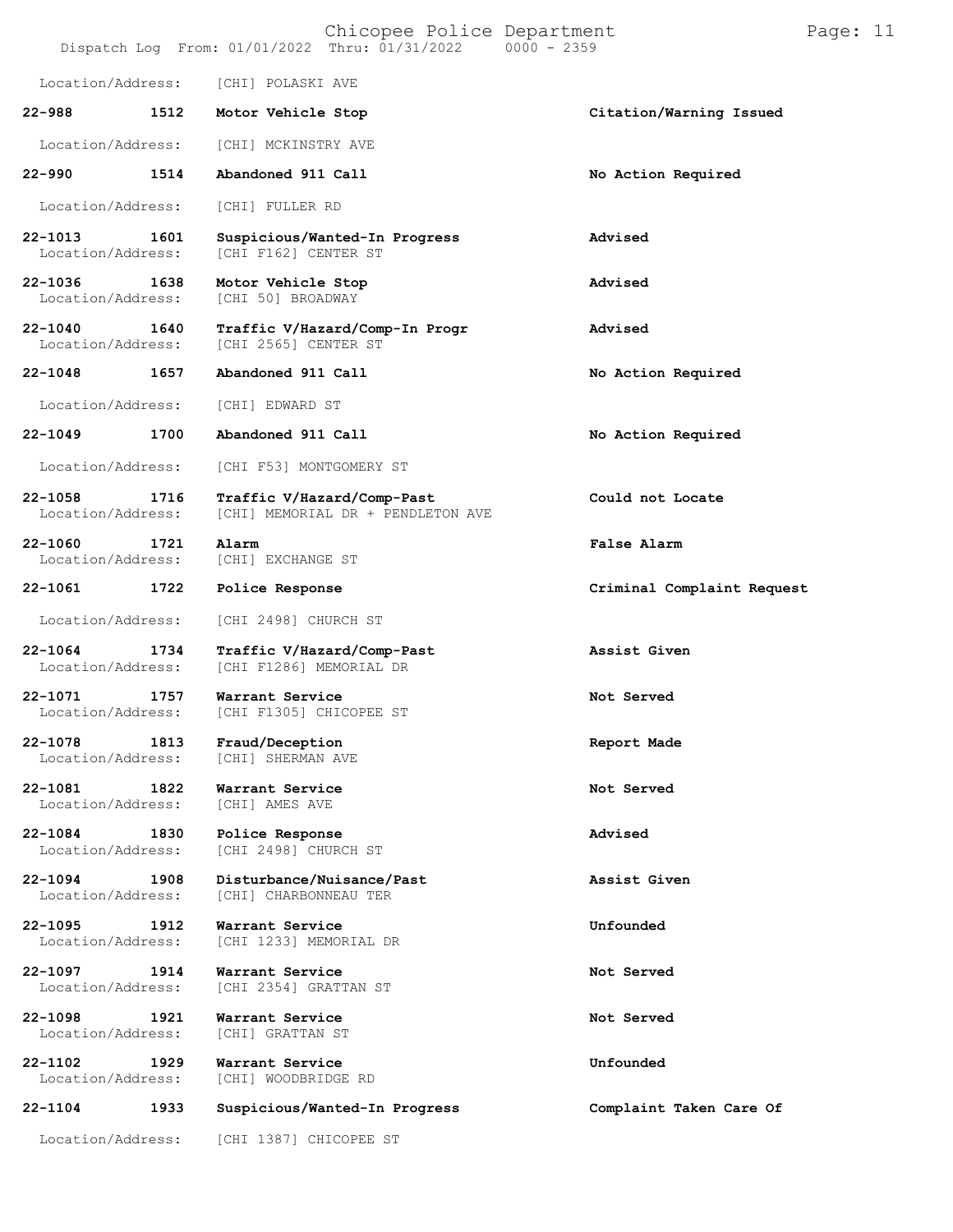Chicopee Police Department Page: 12 Dispatch Log From:  $01/01/2022$  Thru:  $01/31/2022$ **22-1105 1934 Motor Vehicle Stop Advised** [CHI F1363] FRONT ST **22-1107 1941 Motor Vehicle Stop Verbal Warning Issued** Vicinity of: [CHI] PROSPECT ST + JAMES ST **22-1112 1946 Motor Vehicle Stop Advised** [CHI F25] BRITTON ST **22-1117 1954 Motor Vehicle Stop Advised** [CHI] JAMES ST + WHITE BIRCH AVE **22-1119 2003 Motor Vehicle Stop Citation/Warning Issued** Vicinity of: [CHI 719] MEMORIAL DR **22-1122 2015 Suspicious/Wanted-Past Dispatch Handled** Location/Address: **22-1125 2031 Theft/Larceny-In Progress Unfounded** [CHI 718] MEMORIAL DR **22-1128 2035 Warrant Service Arrest Made** [CHI 612] SPRINGFIELD ST **22-1136 2103 Motor Vehicle Stop Citation/Warning Issued** Location/Address: [CHI 730] MEMORIAL DR **22-1139 2137 Pub Svc/Chk Well Being Urgent Could not Locate** [CHI] EAST MAIN ST **22-1150 2208 Motor Vehicle Stop Citation/Warning Issued** Vicinity of: [CHI] MCKINSTRY AVE + SHERBROOKE ST **22-1151 2216 Motor Vehicle Stop Citation/Warning Issued** Location/Address: [CHI 2295] FAIRVIEW AVE **22-1152 2228 Transport Service Transport Complete** Location/Address: [LUD 1] RANDALL RD **22-1161 2300 Traffic V/Hazard/Comp-Past Complaint Taken Care Of** Location/Address: [CHI] PARK ST **22-1162 2306 Traffic V/Hazard/Comp-In Progr Arrest Made** [CHI 426] MEMORIAL DR **22-1170 2347 Theft/Larceny-In Progress Report Made** [CHI 718] MEMORIAL DR **For Date: 01/04/2022 - Tuesday 22-1187 0027 Police Response No Action Required** Location/Address: [CHI] BROADWAY

**22-1198 0057 Assist Other Agency/Non Urgent Advised** Location/Address: **22-1201 0105 Transport Service Transport Complete**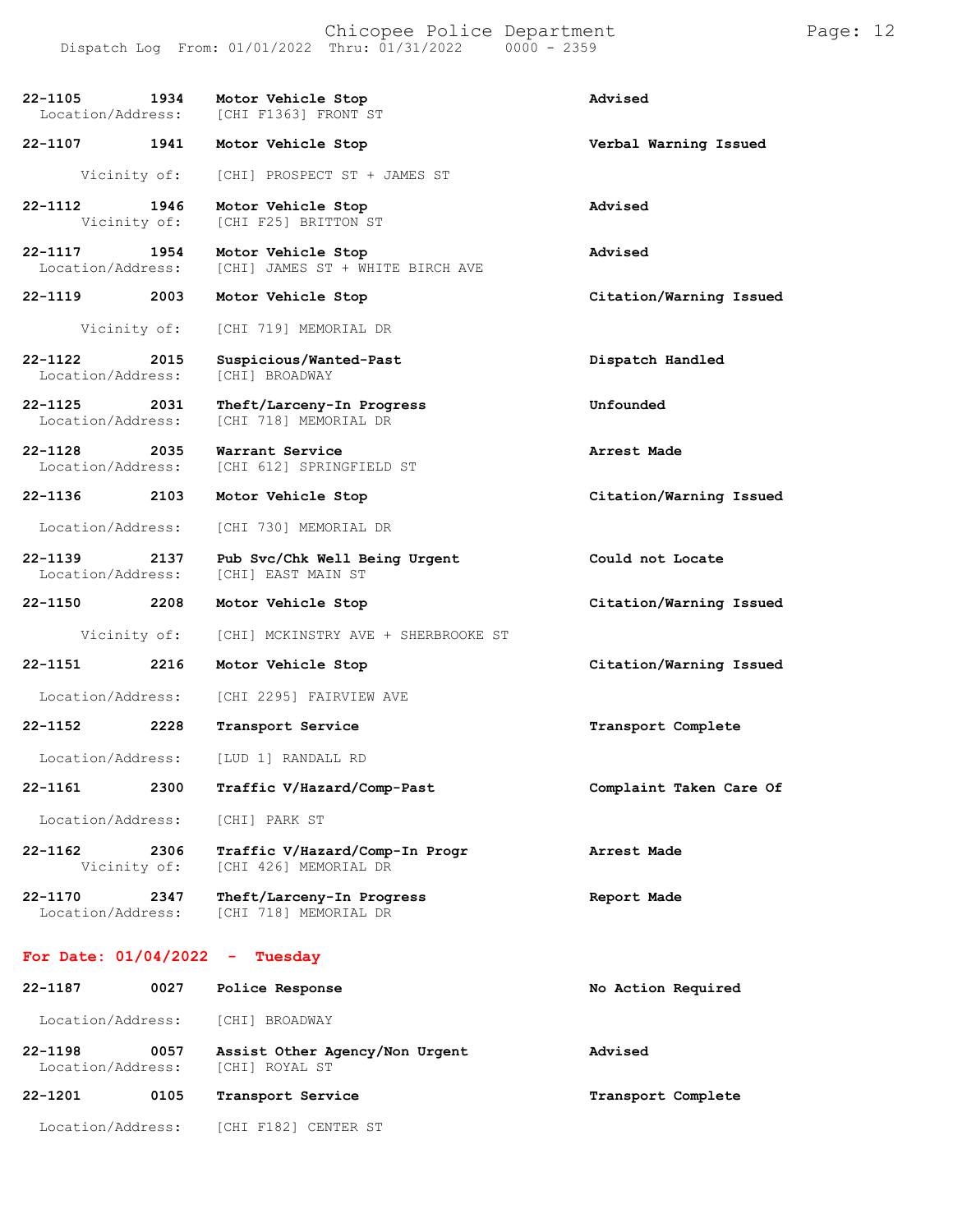Chicopee Police Department Page: 13 Dispatch Log From:  $01/01/2022$  Thru:  $01/31/2022$ **22-1203 0115 Traffic V/Hazard/Comp-In Progr Assist Given** [CHI] MEMORIAL DR + BEAUREGARD TER **22-1212 0153 Suspicious/Wanted-Past No Action Required** Vicinity of: [CHI 592] MONTGOMERY ST **22-1213 0155 Transport Service Transport Complete** Location/Address: [LUD 1] RANDALL RD **22-1249 0413 Suspicious/Wanted-In Progress Report Made** [CHI 1837] EAST MAIN ST **22-1253 0448 Theft/Larceny-Past Services Rendered** [CHI] BRODEUR ST **22-1255 0521 Motor Vehicle Stop Citation/Warning Issued** Location/Address: [CHI] DAYTON ST + CHICOPEE ST **22-1256 0534 Motor Vehicle Stop Arrest Made** Location/Address: **22-1268 0648 Alarm False Alarm** [CHI 2112] FULLER RD **22-1272 0705 Transport Service Transport Complete** Location/Address: [CHI] SHAWINIGAN DR **22-1271 0706 Structure Fire Extinguished** [CHI 426] MEMORIAL DR **22-1283 0746 Alarm False Alarm** Location/Address: [CHI] EAST ST **22-1290 0808 Alarm False Alarm** Location/Address: [CHI F1155] EASTERN DR **22-1311 0850 Transport Service Transport Complete** Location/Address: [CHI F825] CHURCH ST **22-1315 0903 Pub Svc/Chk Well Being Urgent Advised** [CHI] CLAIRMONT AVE **22-1318 0907 Harassment/Stalk/Threat-Past Criminal Complaint Request** Location/Address: [CHI] RIVERVIEW TER **22-1323 0923 Supplemental Dispatch Handled** Location/Address: **22-1329 0942 Investigation/Follow Up Report Made** Location/Address: [CHI] PEARL ST **22-1337 1018 Pub Svc/Chk Well Being Urgent Services Rendered** Location/Address: [CHI] AMBROSE ST **22-1338 1020 Investigation/Follow Up Report Made** Location/Address: **22-1350 1043 PS/Check Well Being Nonurgent Could not Locate** Location/Address: **22-1357 1055 Abandoned/Found Property Advised** [CHI F1340] CHAPMAN ST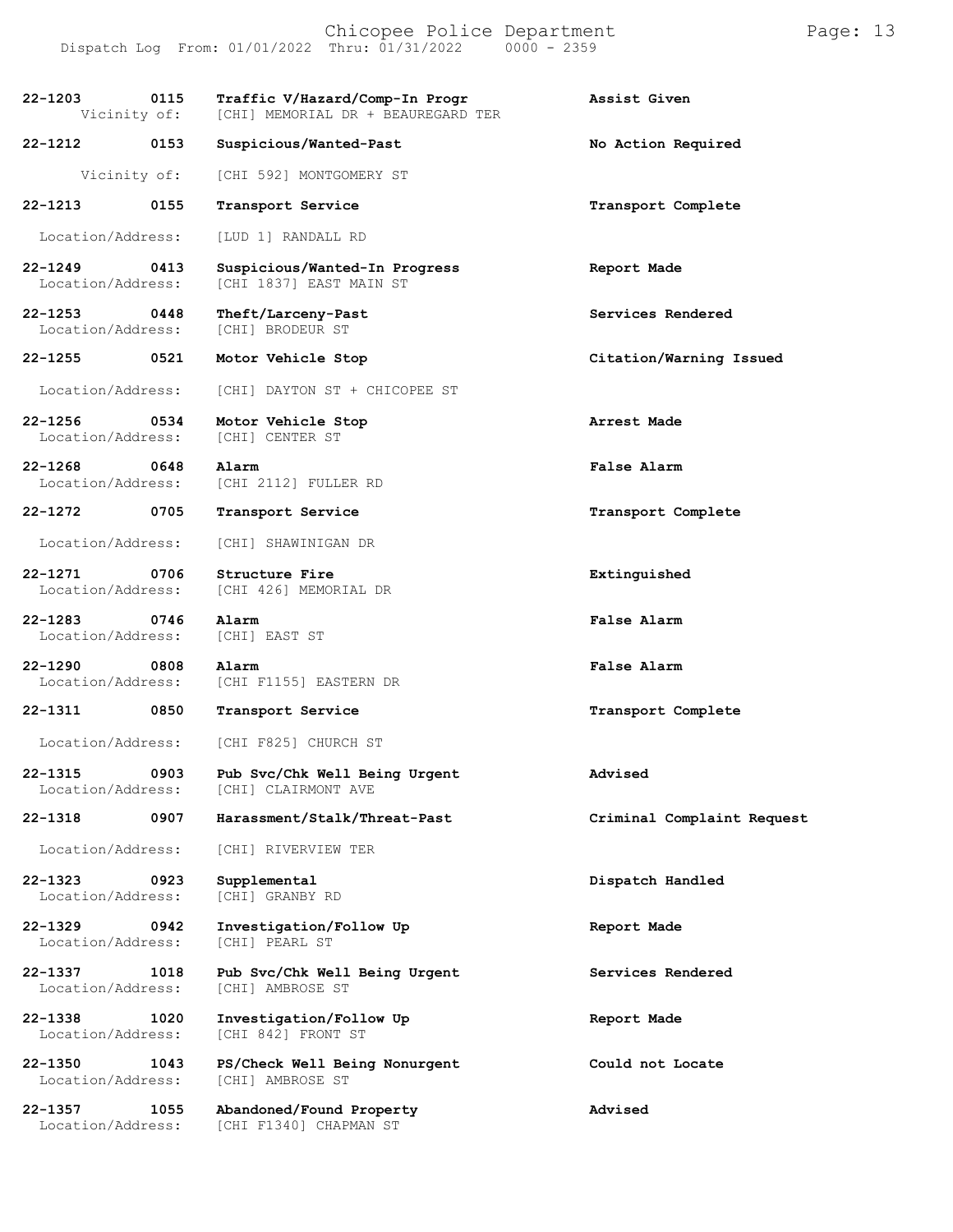## Chicopee Police Department Page: 14 Dispatch Log From:  $01/01/2022$  Thru:  $01/31/2022$

**22-1362 1111 Theft/Larceny-Past Report Made** Location/Address: [CHI 2077] JAMES ST **22-1366 1121 Disturbance/Nuisance In Progre Advised** Location/Address: **22-1373 1142 Pub Svc/Chk Well Being Urgent Dispatch Handled** [CHI] VALLEY VIEW CT **22-1376 1154 Theft/Larceny-In Progress Arrest Made** [CHI 938] MEMORIAL DR **22-1387 1230 Motor Vehicle Stop Citation/Warning Issued** Location/Address: [CHI] BURNETT RD **22-1393 1246 Theft/Larceny-Past Could not Locate** [CHI 654] SPRINGFIELD ST **22-1392 1247 Motor Vehicle Stop Citation/Warning Issued** Location/Address: [CHI] BURNETT RD **22-1421 1402 Traffic V/Hazard/Comp-Past Report Made** Location/Address: **22-1423 1402 Damage/Vand/Mischief/Past Report Made** Location/Address: **22-1424 1405 Transport Service Transport Complete** Location/Address: [CHI 612] SPRINGFIELD ST **22-1433 1422 Police Response Report Made** [CHI 1972] MEMORIAL DR **22-1441 1445 Pub Svc/Chk Well Being Urgent Could not Locate** [CHI] ST JACQUES AVE **22-1443 1456 Structure Fire No Action Required** Location/Address: [CHI] JAMES ST **22-1473 1556 Pub Svc/Chk Well Being Urgent No Action Required** Location/Address: [CHI F1187] NEW LUDLOW RD **22-1471 1559 B&E/Burglary/Past Advised** [CHI] CHATEAUGAY ST **22-1476 1600 Police Response Dispatch Handled** [CHI] CHATEAUGAY ST **22-1481 1605 Theft/Larceny-In Progress Report Made** [CHI XF1652] MEADOW ST **22-1485 1612 Theft/Larceny-Past Report Made** Location/Address: **22-1486 1613 Traffic Incident/Crash-Past Advised** [CHI 358] MONTGOMERY ST **22-1488 1614 Warrant Service Arrest Made** Location/Address: **22-1493 1622 Harassment/Stalk/Threat-Past Report Made**

Location/Address: [CHI] MAPLE ST

[CHI] EDGEWOOD AVE

**22-1499 1635 Police Response Advised**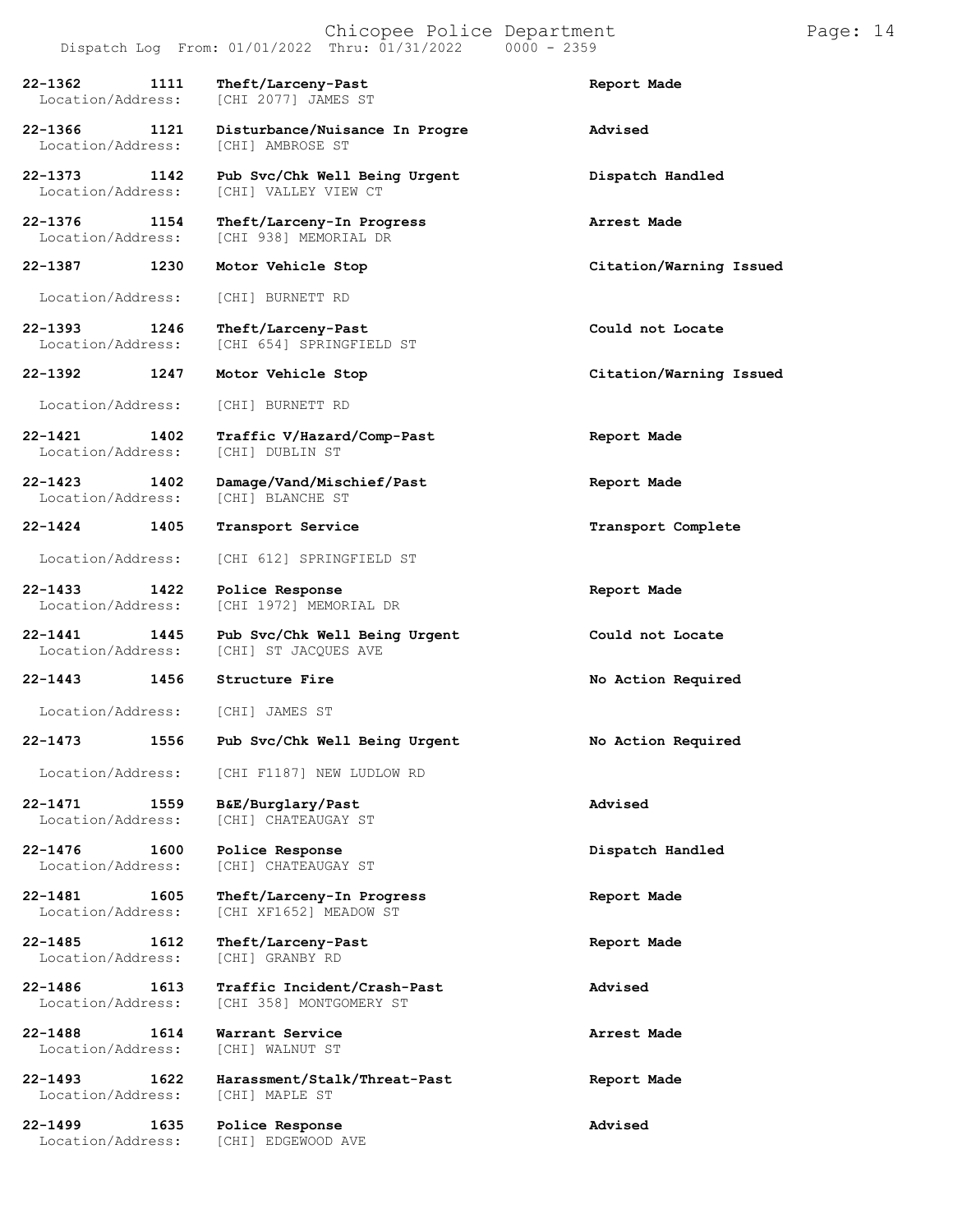#### Chicopee Police Department Page: 15 Dispatch Log From: 01/01/2022 Thru: 01/31/2022 0000 - 2359

| 22-1500<br>Location/Address:     | 1635 | Police Response<br>[CHI] HONEYSUCKLE DR                       | Advised                      |
|----------------------------------|------|---------------------------------------------------------------|------------------------------|
| $22 - 1508$<br>Location/Address: | 1649 | PS/Check Well Being Nonurgent<br>[CHI 1545] FULLER RD         | Services Rendered            |
| $22 - 1513$<br>Vicinity of:      | 1654 | Warrant Service<br>[CHI 1233] MEMORIAL DR                     | Could not Locate             |
| 22-1516                          | 1704 | Disturbance/Nuisance In Progre                                | Complaint Taken Care Of      |
| Location/Address:                |      | [CHI 718] MEMORIAL DR                                         |                              |
| 22-1521                          | 1712 | Investigation/Follow Up                                       | Taken/Referred /Other/Agency |
| Location/Address:                |      | [CHI] BOULAY CIR                                              |                              |
| $22 - 1527$                      | 1722 | Alarm                                                         | Appears Secure After Check   |
| Location/Address:                |      | [CHI F208] CHICOPEE ST                                        |                              |
| 22-1526<br>Location/Address:     | 1723 | Theft/Larceny-In Progress<br>[CHI] MEMORIAL DR                | Report Made                  |
| 22-1529                          | 1735 | Motor Vehicle Stop                                            | Citation/Warning Issued      |
| Location/Address:                |      | [CHI] BROADWAY                                                |                              |
| 22-1533                          | 1754 | Motor Vehicle Stop                                            | Citation/Warning Issued      |
| Location/Address:                |      | [CHI 958] MEMORIAL DR                                         |                              |
| 22-1537<br>Vicinity of:          | 1806 | Traffic V/Hazard/Comp-Past<br>[CHI] SOUTHWICK ST              | Advised                      |
| $22 - 1539$<br>Location/Address: | 1813 | Traffic Incident/Crash-Past<br>[CHI 670] MEMORIAL DR          | Could not Locate             |
| $22 - 1548$<br>Location/Address: | 1821 | Warrant Service<br>[CHI] GRANBY RD                            | Not Served                   |
| 22-1543                          | 1824 | Motor Vehicle Stop                                            | Citation/Warning Issued      |
| Location/Address:                |      | [CHI] BRIDGE ST                                               |                              |
| 22-1547<br>Location/Address:     | 1837 | Structure Fire<br>[CHI] SIMARD DR                             | Services Rendered            |
| $22 - 1549$                      | 1847 | Motor Vehicle Stop                                            | Verbal Warning Issued        |
| Location/Address:                |      | [CHI] GRANBY RD                                               |                              |
| 22-1556                          | 1906 | Pub Svc/Chk Well Being Urgent                                 | No Action Required           |
| Location/Address:                |      | [CHI] MADISON ST                                              |                              |
| $22 - 1565$                      | 1941 | Pub Svc/Chk Well Being Urgent                                 | No Action Required           |
| Location/Address:                |      | [CHI] BLUEBIRD CIR                                            |                              |
| 22-1566                          | 1953 | Transport Service                                             | Transport Complete           |
| Location/Address:                |      | [LUD 1] RANDALL RD                                            |                              |
| $22 - 1569$<br>Location/Address: | 2003 | Traffic Incident/Crash-Past<br>[CHI] BRITTON ST + MEMORIAL DR | Report Made                  |
| 22-1570                          | 2010 | Alarm                                                         | False Alarm                  |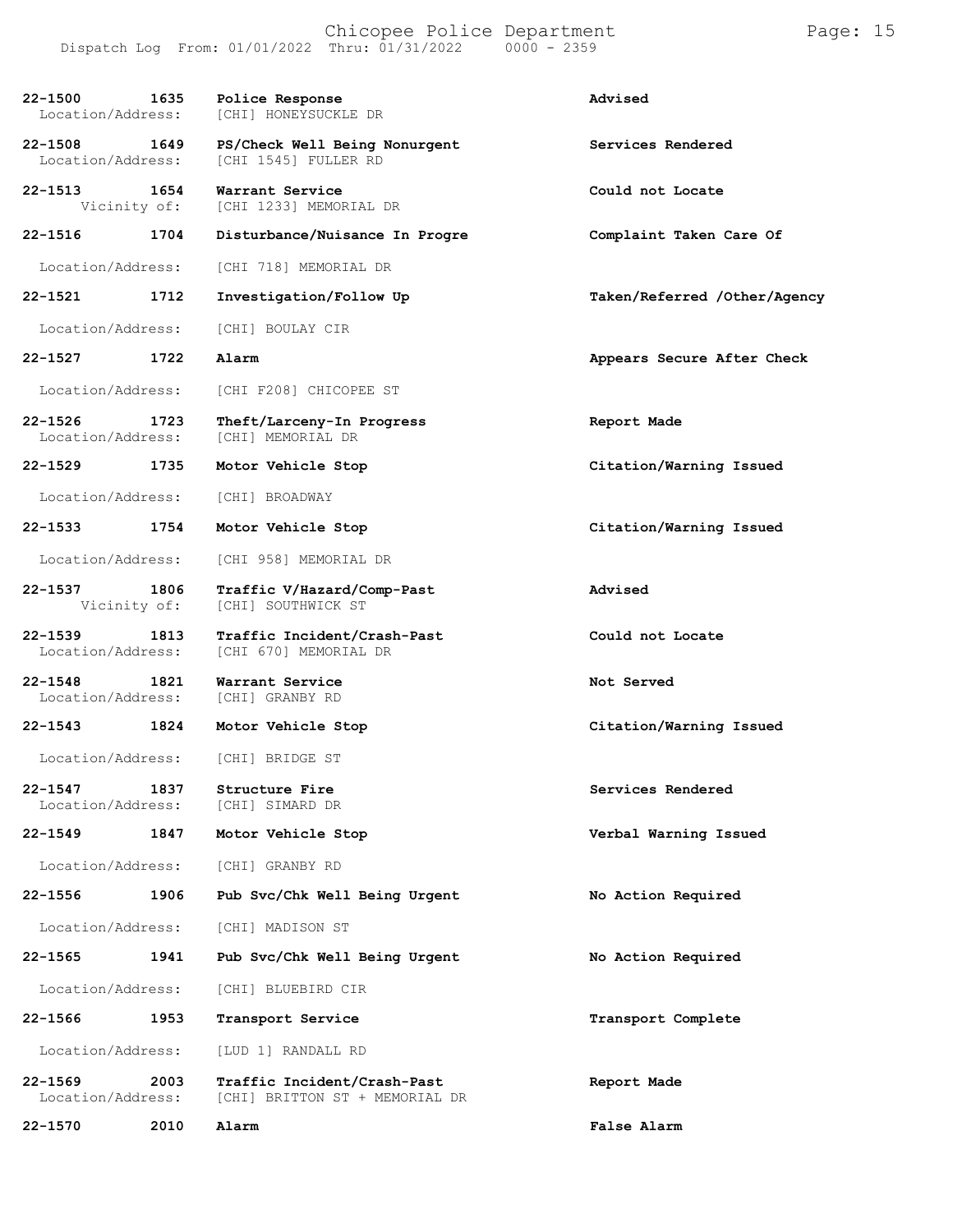|                                  |      | Chicopee Police Department<br>Dispatch Log From: 01/01/2022 Thru: 01/31/2022<br>$0000 - 2359$ |                              | Page: $16$ |  |
|----------------------------------|------|-----------------------------------------------------------------------------------------------|------------------------------|------------|--|
| Location/Address:                |      | [CHI F1161] MEMORIAL DR                                                                       |                              |            |  |
| $22 - 1576$<br>Location/Address: | 2026 | Warrant Service<br>[CHI] NORMAN ST                                                            | Could not Locate             |            |  |
| $22 - 1577$<br>Location/Address: | 2043 | Suspicious/Wanted-In Progress<br>[CHI 1972] MEMORIAL DR                                       | Advised                      |            |  |
| 22-1580                          | 2049 | Pub Svc/Chk Well Being Urgent                                                                 | No Action Required           |            |  |
| Location/Address:                |      | [CHI] AMBROSE ST                                                                              |                              |            |  |
| 22-1581<br>Location/Address:     | 2054 | Warrant Service<br>[CHI] CHATHAM ST                                                           | Not Served                   |            |  |
| 22-1582<br>Location/Address:     | 2056 | Suspicious/Wanted-In Progress<br>[CHI] YELLE ST + OHIO AVE                                    | Arrest Made                  |            |  |
| $22 - 1584$<br>Location/Address: | 2057 | Harassment/Stalk/Threat-Past<br>[CHI 00] CHESTNUT ST                                          | Dispatch Handled             |            |  |
| $22 - 1590$<br>Location/Address: | 2128 | Warrant Service<br>[CHI] CHATEAUGAY ST                                                        | Could not Locate             |            |  |
| $22 - 1593$                      | 2145 | Transport Service                                                                             | Transport Complete           |            |  |
| Location/Address:                |      | [LUD 1] RANDALL RD                                                                            |                              |            |  |
| $22 - 1599$<br>Location/Address: | 2154 | Suspicious/Wanted-In Progress<br>[CHI 1670] MARY ST                                           | Unfounded                    |            |  |
| 22-1602                          | 2201 | Police Response                                                                               | No Action Required           |            |  |
| Location/Address:                |      | [CHI] CHESTNUT ST                                                                             |                              |            |  |
| $22 - 1604$                      | 2205 | Suspicious/Wanted-In Progress                                                                 | Taken/Referred /Other/Agency |            |  |
| Location/Address:                |      | [CHI 309] BURNETT RD                                                                          |                              |            |  |
| $22 - 1606$<br>Location/Address: | 2211 | Investigation/Follow Up<br>[CHI 1281] CHICOPEE ST                                             | Unfounded                    |            |  |
| $22 - 1611$                      | 2232 | Suspicious/Wanted-In Progress                                                                 | No Action Required           |            |  |
| Location/Address:                |      | [CHI] RIVERDALE RD                                                                            |                              |            |  |
| $22 - 1618$                      | 2327 | Theft/Larceny-Past                                                                            | Complaint Taken Care Of      |            |  |
| Vicinity of:                     |      | [CHI 224] MEMORIAL DR                                                                         |                              |            |  |
| $22 - 1619$                      | 2336 | Fire Investigation                                                                            | No Action Required           |            |  |
| Vicinity of:                     |      | [CHI] CHARPENTIER BLVD + CHICOPEE ST                                                          |                              |            |  |
| $22 - 1624$<br>Vicinity of:      | 2359 | Investigation/Follow Up<br>[WRD] HAMPDEN ST                                                   | Investigated                 |            |  |
|                                  |      | For Date: $01/05/2022 -$ Wednesday                                                            |                              |            |  |
| 22-1635                          | 0016 | Motor Vehicle Stop                                                                            | Citation/Warning Issued      |            |  |
| Vicinity of:                     |      | [CHI] MEMORIAL DR                                                                             |                              |            |  |
| $22 - 1644$<br>Location/Address: | 0115 | Alarm<br>[CHI 1027] MEMORIAL DR                                                               | False Alarm                  |            |  |
| $22 - 1647$                      | 0151 | Disturbance/Nuisance In Progre                                                                | Could not Locate             |            |  |

Location/Address: [CHI F542] MEADOW ST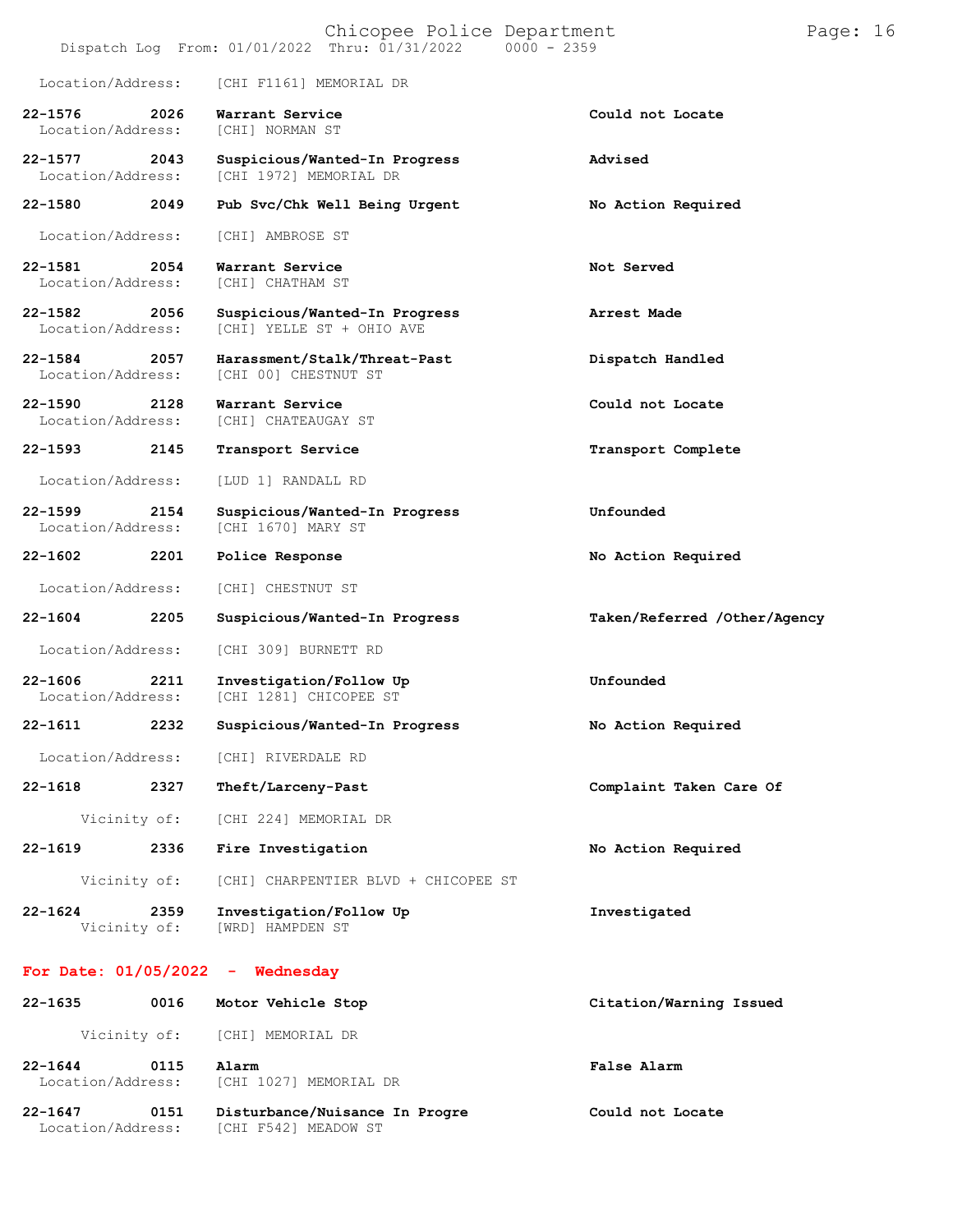#### Chicopee Police Department Page: 17 Dispatch Log From: 01/01/2022 Thru: 01/31/2022 0000 - 2359

| 22-1650                          | 0211<br>Vicinity of:      | Suspicious/Wanted-In Progress<br>[CHI 673] MEMORIAL DR | Advised                      |
|----------------------------------|---------------------------|--------------------------------------------------------|------------------------------|
| $22 - 1651$                      | 0229<br>Location/Address: | Suspicious/Wanted-In Progress<br><b>[CHI] MARY ST</b>  | Investigated                 |
| 22-1660<br>Location/Address:     | 0329                      | Theft/Larceny-In Progress<br>[CHI 718] MEMORIAL DR     | Report Made                  |
| 22-1668 0506                     |                           | Motor Vehicle Stop                                     | Citation/Warning Issued      |
|                                  | Vicinity of:              | [CHI 1590] GRANBY RD                                   |                              |
| 22-1671                          | 0531                      | Motor Vehicle Stop                                     | Citation/Warning Issued      |
|                                  | Vicinity of:              | [CHI] IRENE ST                                         |                              |
| 22-1672                          | 0547                      | Motor Vehicle Stop                                     | Citation/Warning Issued      |
| Location/Address:                |                           | [CHI F57] BROADWAY                                     |                              |
| 22-1673                          | 0607                      | Motor Vehicle Stop                                     | Citation/Warning Issued      |
|                                  | Vicinity of:              | [CHI 907] MEMORIAL DR                                  |                              |
| 22-1674                          | 0610<br>Vicinity of:      | Suspicious/Wanted-In Progress<br>[CHI] ST JAMES AVE    | Investigated                 |
| 22-1677                          | 0630<br>Vicinity of:      | Abandoned 911 Call<br>[CHI] PROSPECT ST                | Dispatch Handled             |
| $22 - 1678$<br>Location/Address: | 0637                      | Trespass/Unwanted-In Progress<br>[CHI 1196] WEST ST    | Advised                      |
| $22 - 1687$                      | 0712<br>Location/Address: | Traffic Incident/Crash-Past<br>[CHI 1191] MEMORIAL DR  | Assist Given                 |
| 22-1693 0734                     | Location/Address:         | Traffic Incident/Crash-Past<br>[CHI 273] MEMORIAL DR   | Report Made                  |
| $22 - 1694$                      | 0738<br>Location/Address: | Abandoned 911 Call<br>[CHI F1587] FULLER RD            | Dispatch Handled             |
| 22-1706                          | 0753                      | Traffic Incident/Crash-Past                            | No Action Required           |
|                                  | Location/Address:         | [CHI] SPRINGFIELD ST                                   |                              |
| $22 - 1716$                      | 0808                      | Theft/Larceny-Past                                     | Cancelled/Cancelled enroute  |
| Location/Address:                |                           | [CHI] BROADWAY                                         |                              |
| 22-1728                          | 0819                      | SAFETY HAZARD/PRIORITY 2                               | Taken/Referred /Other/Agency |
|                                  | Vicinity of:              | [CHI] EAST ST                                          |                              |
| $22 - 1740$<br>Location/Address: | 0821                      | Police Response<br>[CHI] N CHICOPEE ST + PROSPECT ST   | Report Made                  |
| 22-1730                          | 0822                      | Traffic Incident/Crash-Past                            | Complaint Taken Care Of      |
| Location/Address:                |                           | [CHI] ROLF AVE + DALE ST                               |                              |
| 22-1731                          | 0824                      | SAFETY HAZARD/PRIORITY 3                               | Taken/Referred /Other/Agency |
|                                  | Location:                 | [CHI] CITYWIDE                                         |                              |
| 22-1732                          | 0824                      | Traffic Incident/Crash                                 | No Action Required           |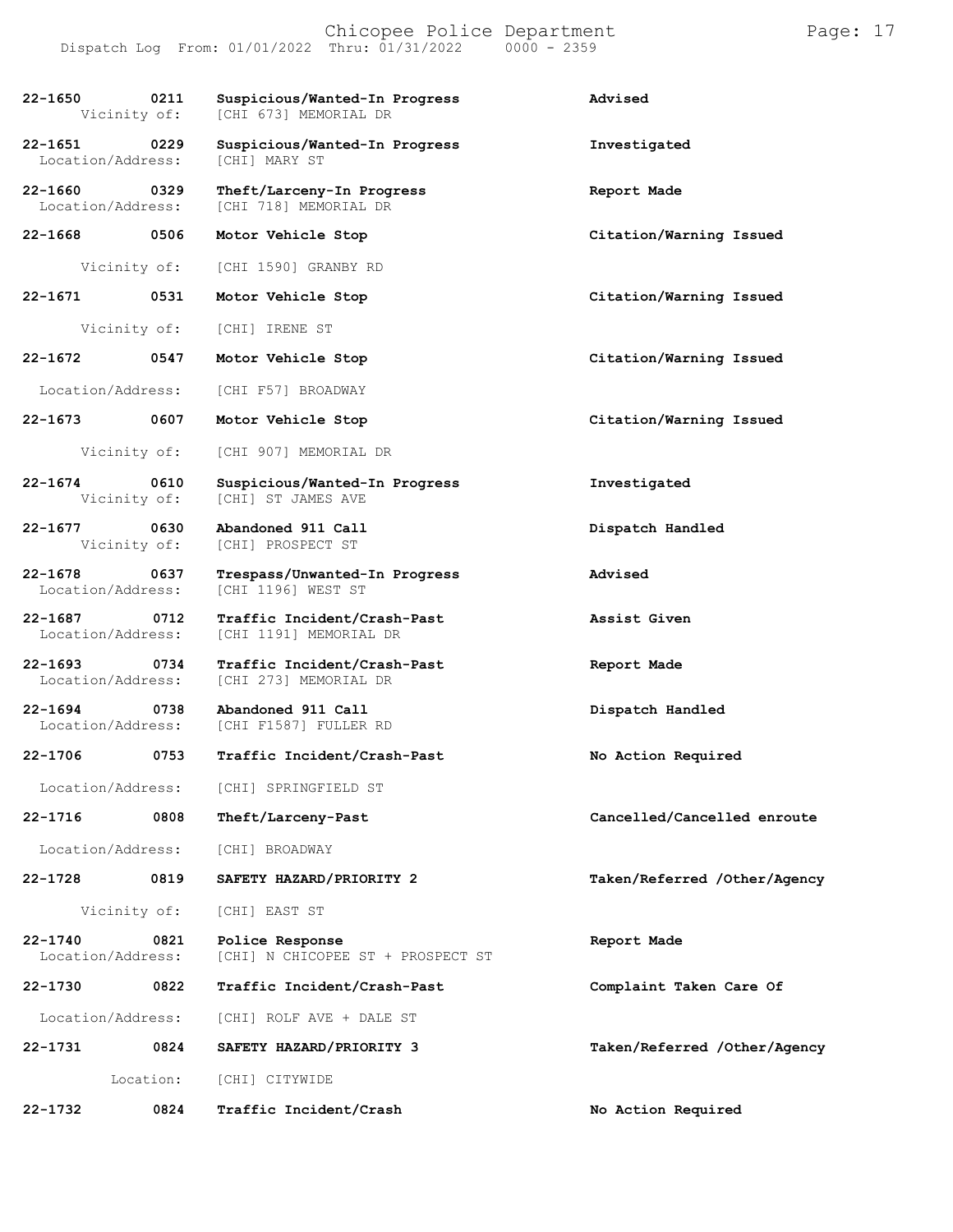|                                   |             | Chicopee Police Department<br>Dispatch Log From: 01/01/2022 Thru: 01/31/2022 0000 - 2359 |                              | Page: 18 |  |
|-----------------------------------|-------------|------------------------------------------------------------------------------------------|------------------------------|----------|--|
| Location/Address:                 |             | [CHI] BASKIN DR                                                                          |                              |          |  |
| 22-1737<br>Location/Address:      | 0826        | Traffic Incident/Crash<br>[CHI] GRATTAN ST + MCKINSTRY AVE                               | Report Made                  |          |  |
| 22-1738 0827<br>Location/Address: |             | Traffic Incident/Crash<br>[CHI F1150] MONTGOMERY ST                                      | Report Made                  |          |  |
| 22-1743 0828<br>Location/Address: |             | Traffic Incident/Crash<br>[CHI] SHERIDAN ST + FULLER RD                                  | Report Made                  |          |  |
| $22 - 1747$<br>Location/Address:  | 0829        | Traffic Incident/Crash<br>[CHI] FULLER RD + SHERIDAN ST                                  | Services Rendered            |          |  |
| 22-1749                           | 0830        | SAFETY HAZARD/PRIORITY 3                                                                 | Taken/Referred /Other/Agency |          |  |
| Location/Address:                 |             | [CHI] OAK ST                                                                             |                              |          |  |
| 22-1752 0830<br>Location/Address: |             | Traffic Incident/Crash-Past<br>[CHI] DALE ST                                             | Report Made                  |          |  |
| 22-1753<br>Vicinity of:           | $\sim$ 0832 | Traffic Incident/Crash<br>[CHI] GRATTAN ST                                               | Report Made                  |          |  |
| 22-1756<br>Vicinity of:           | 0835        | Traffic Incident/Crash<br>[CHI 1886] GRATTAN ST                                          | Services Rendered            |          |  |
| $22 - 1760$                       | 0835        | Police Response                                                                          | Taken/Referred /Other/Agency |          |  |
|                                   | Location:   | [CHI 2116] 91N                                                                           |                              |          |  |
| 22-1758<br>Vicinity of:           | 0836        | Traffic Incident/Crash<br>[CHI] DALLAIRE AVE                                             | Report Made                  |          |  |
| 22-1763                           | 0837        | SAFETY HAZARD/PRIORITY 3                                                                 | Taken/Referred /Other/Agency |          |  |
| Location/Address:                 |             | [CHI] BURTON ST + HAMPDEN ST                                                             |                              |          |  |
| $22 - 1764$                       | 0837        | Administrative                                                                           | No Action Required           |          |  |
| Location/Address:                 |             | [CHI] MEMORIAL DR + BEAUDRY AVE                                                          |                              |          |  |
| $22 - 1765$<br>Location/Address:  | 0837        | Traffic Incident/Crash<br>[CHI] NEW LUDLOW RD                                            | Services Rendered            |          |  |
| 22-1762<br>Location/Address:      | 0838        | Traffic V/Hazard/Comp-Past<br>[CHI] SHERIDAN ST                                          | Dispatch Handled             |          |  |
| $22 - 1767$<br>Location/Address:  | 0841        | Traffic Incident/Crash<br>[CHI] JAMES ST                                                 | Services Rendered            |          |  |
| $22 - 1768$<br>Vicinity of:       | 0841        | Traffic Incident/Crash<br>[CHI] JAMES ST + COLLEGE ST                                    | Report Made                  |          |  |
| 22-1771                           | 0842        | Pub Svc/Chk Well Being Urgent                                                            | No Action Required           |          |  |
| Location/Address:                 |             | [CHI] SHERIDAN ST                                                                        |                              |          |  |
| 22-1773                           | 0843        | SAFETY HAZARD/PRIORITY 3                                                                 | Taken/Referred /Other/Agency |          |  |
| Location/Address:                 |             | [CHI] MONTGOMERY ST + YELLE ST                                                           |                              |          |  |
| 22-1775                           | 0843        | Traffic Incident/Crash                                                                   | No Action Required           |          |  |
| Location/Address:                 |             | [CHI] BUCKLEY BLVD                                                                       |                              |          |  |
| 22-1780<br>Location/Address:      | 0846        | Traffic Incident/Crash<br>[CHI] NEW LUDLOW RD + CROSBY ST                                | Report Made                  |          |  |
| 22-1786                           | 0854        | Traffic Incident/Crash-Past                                                              | Services Rendered            |          |  |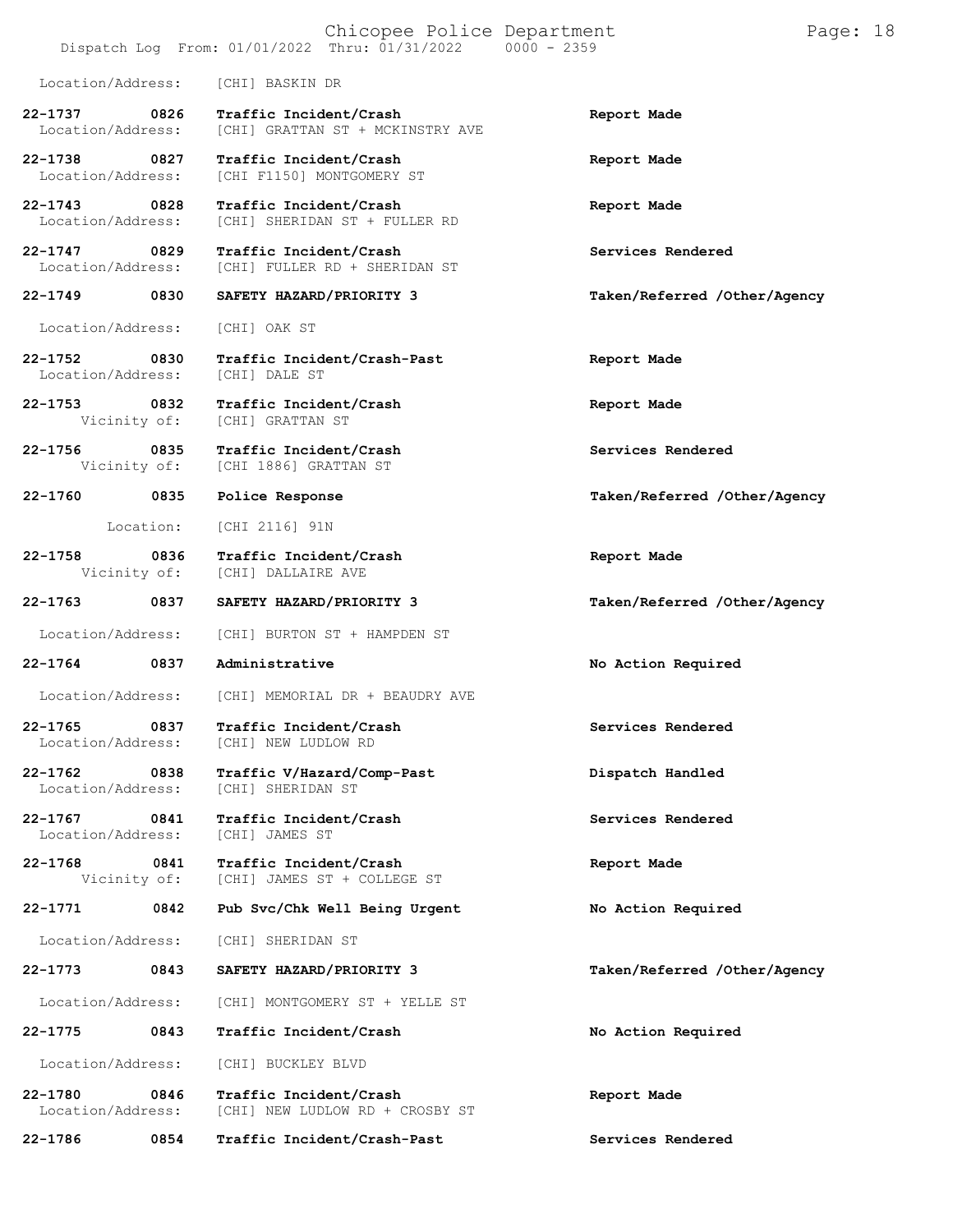### Chicopee Police Department Page: 19  $Dispatch$   $Log$   $From:$   $01/01/2022$   $Thru:$   $01/31/2022$ Location/Address: [CHI] OLEA ST **22-1795 0911 Traffic Incident/Crash-Past Report Made** Location/Address: **22-1806 0911 Abandoned 911 Call Dispatch Handled** Location/Address: [CHI 1564] JOHNSON RD **22-1807 0929 Traffic Incident/Crash Report Made** Location/Address: [CHI] ROLF AVE + DALE ST **22-1808 0931 Traffic Incident/Crash Report Made** [CHI] MONTGOMERY ST + DALE ST **22-1818 0951 Police Response Report Made** [CHI F583] MONTGOMERY ST **22-1831 1030 PS/Check Well Being Nonurgent No Action Required** Location/Address: [CHI] CRESCENT DR **22-1840 1048 Assault Past Report Made** [CHI] MONTGOMERY ST **22-1855 1121 Pub Svc/Chk Well Being Urgent Unfounded** [CHI 670] MEMORIAL DR **22-1860 1136 Investigation/Follow Up Report Made** Location/Address: **22-1861 1136 Trespass/Unwanted-In Progress Advised** Location/Address: **22-1863 1153 Traffic V/Hazard/Comp-In Progr Advised** [CHI] SCHOOL ST + DWIGHT ST **22-1865 1157 PS/Check Well Being Nonurgent Services Rendered** [CHI] DESLAURIERS ST **22-1870 1210 Alarm False Alarm** Location/Address: [CHI] SUMMIT AVE

**22-1876 1241 Pub Svc/Chk Well Being Urgent Services Rendered** Location/Address: [CHI F25] BRITTON ST

**22-1878 1242 Misc-Non Urgent Services Rendered**

**22-1879 1247 Traffic Incident/Crash-Past Report Made**

**22-1880 1300 Theft/Larceny-Past Advised** Location/Address:

Location/Address:

**22-1903 1402 Abandoned 911 Call Dispatch Handled**

Location/Address: [CHI] JOY ST

Location/Address: [CHI 735] GRANBY RD

Location/Address: [CHI 410] FRONT ST

**22-1884 1309 Drugs-Past Advised** [CHI] BEAUMONT AVE

**22-1892 1327 Traffic Incident/Crash-Past Report Made**

[CHI 644] MEMORIAL DR

**22-1921 1454 Disturbance/Nuisance In Progre Report Made** Location/Address: [CHI] CHICOPEE ST

#### **22-1882 1308 Fraud/Deception Criminal Complaint Request**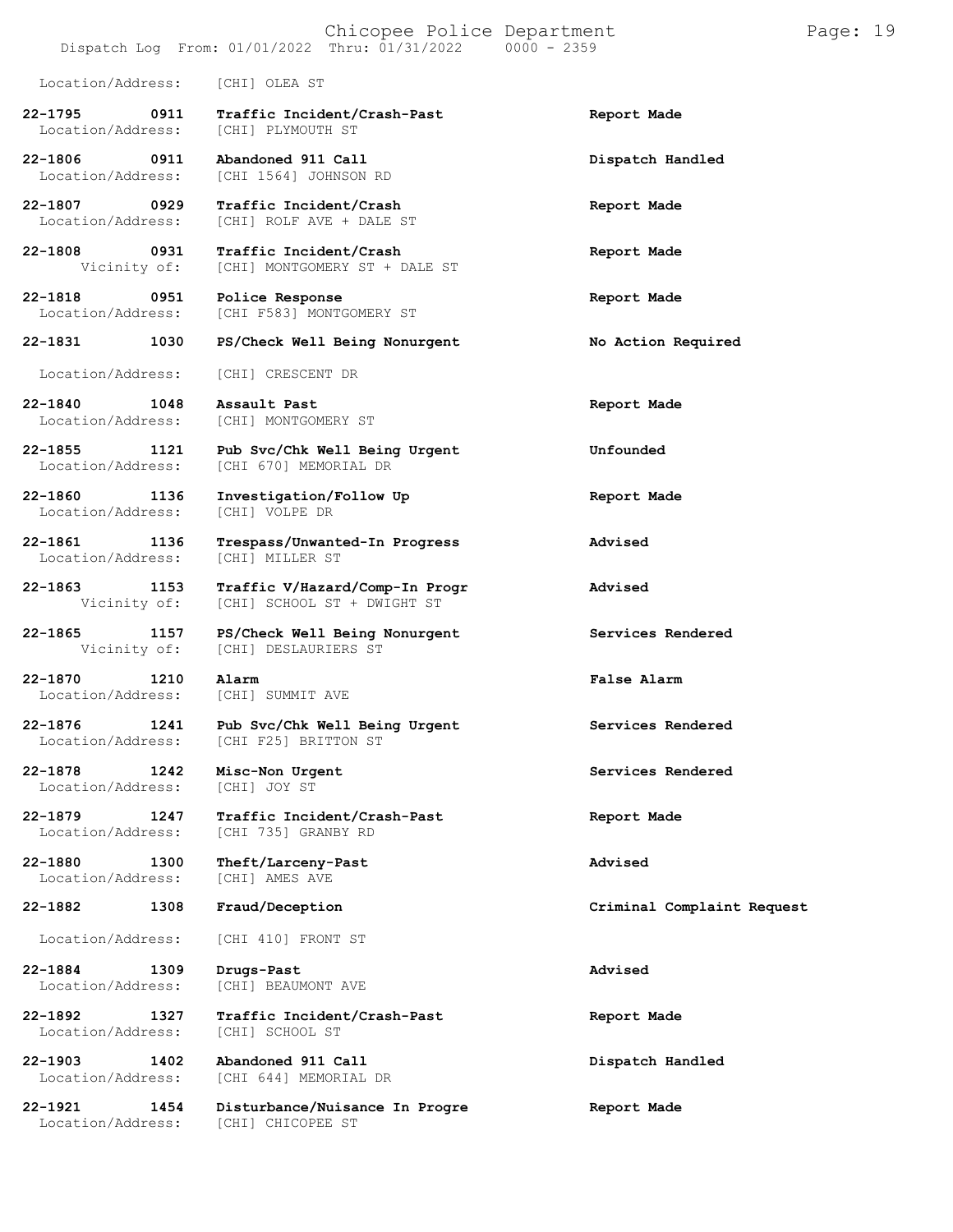# Chicopee Police Department Page: 20

**22-1937 1543 Traffic V/Hazard/Comp-Past Could not Locate** Location/Address: **22-1953 1605 Administrative Report Made** Location/Address: [CHI] SZETELA DR **22-1955 1614 Theft/Larceny-In Progress Report Made** [CHI 449] GRANBY RD **22-1958 1620 Misc-Non Urgent No Action Required** Location/Address: [CHI F825] CHURCH ST **22-1963 1628 Abandoned 911 Call Dispatch Handled** [CHI F1342] CENTER ST **22-1965 1633 Fraud/Deception Advised** [CHI] DICKINSON ST

**22-1968 1638 PS/Check Well Being Nonurgent Services Rendered** [CHI 1191] MEMORIAL DR

**22-1967 1640 Police Response Could not Locate**

**22-1970 1645 B&E/Burglary/In Prog Report Made**

**22-1974 1654 Misc-Non Urgent Report Made**

Location/Address: [CHI] CENTER ST

Location/Address:

**22-2009 1848 Alarm False Alarm**

**22-2012 1859 Police Response Report Made**

**22-2026 1947 Alarm False Alarm**

Location/Address: [CHI 426] MEMORIAL DR

Location/Address: [CHI F1393] MEMORIAL DR

**22-2036 2030 Motor Vehicle Stop Citation/Warning Issued**

Location/Address: [CHI] JOHN ST + CHICOPEE ST

[CHI] CHICOPEE ST **22-1991 1744 Abandoned/Found Property No Action Required**

Location/Address: [CHI] SPRINGFIELD ST

[CHI 1821] MONTGOMERY ST

**22-1996 1757 Harassment/Stalk/Threat-In Pro Advised**

**22-2005 1839 Traffic V/Hazard/Comp-In Progr Complaint Taken Care Of**

Vicinity of: [CHI] MONTAUK RD

**22-2006 1842 Police Response Dispatch Handled** [CHI 2107] CHICOPEE ST

Location/Address: [CHI 931] MEADOW ST

[CHI 1160] FRONT ST

[CHI F1150] MONTGOMERY ST

**22-2028 1951 Motor Vehicle Stop Citation/Warning Issued**

**22-2032 2024 Service Call Response Cancelled/Cancelled enroute**

**22-2037 2036 Motor Vehicle Stop Citation/Warning Issued**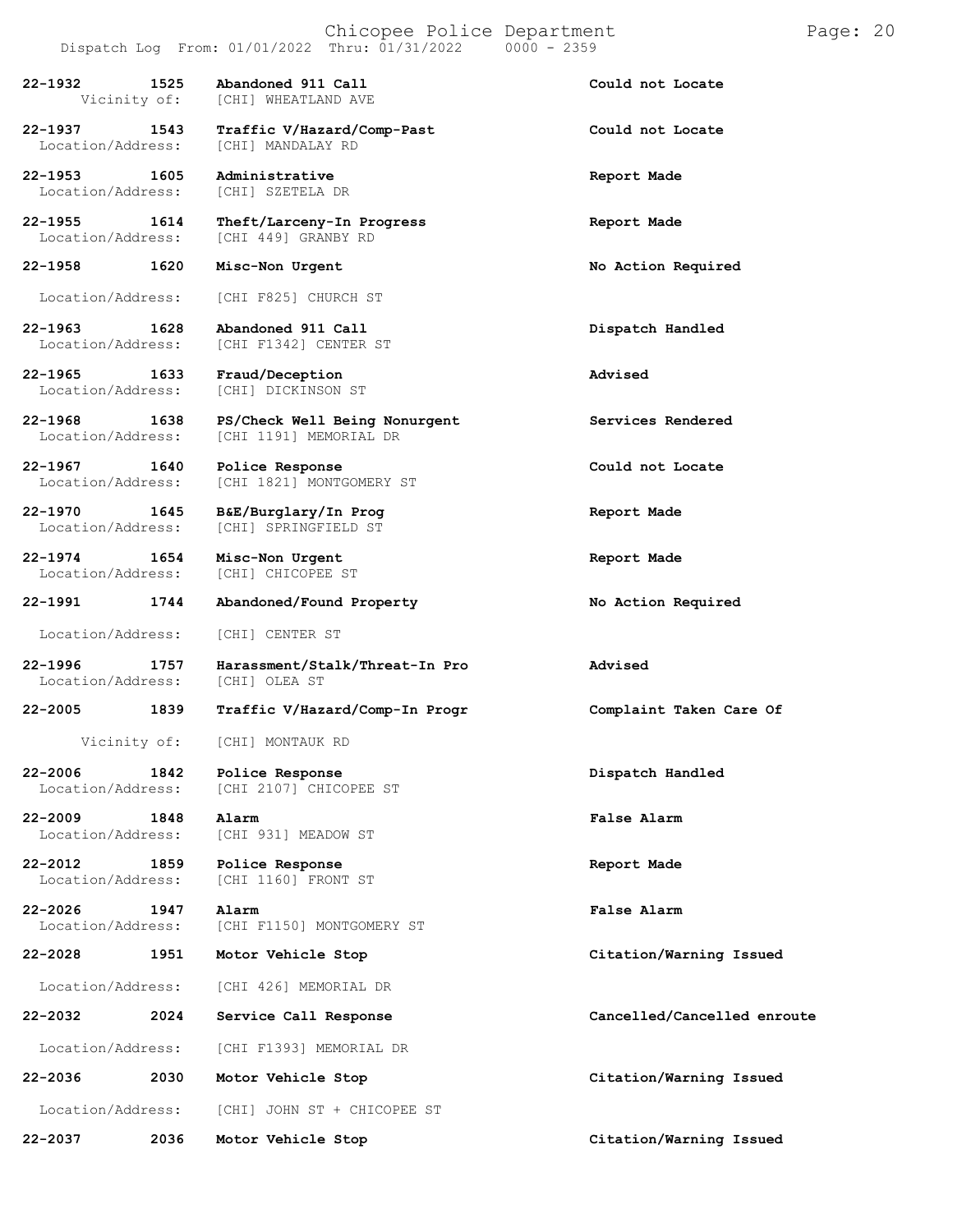|                                  |      | Location/Address: [CHI F335] FULLER RD                      |                         |
|----------------------------------|------|-------------------------------------------------------------|-------------------------|
| 22-2038                          | 2047 | Disturbance/Nuisance/Past<br>Vicinity of: [CHI 178] EAST ST | Advised                 |
| 22-2039                          | 2053 | Motor Vehicle Stop                                          | Verbal Warning Issued   |
| Location/Address:                |      | [CHI] SHAWINIGAN DR                                         |                         |
| $22 - 2040$<br>Location/Address: | 2055 | Motor Vehicle Stop<br>[CHI 425] GRANBY RD                   | Advised                 |
| 22-2043<br>Location/Address:     | 2102 | Motor Vehicle Stop<br>[CHI 1037] MEADOW ST                  | Advised                 |
| $22 - 2045$                      | 2106 | Motor Vehicle Stop                                          | Citation/Warning Issued |
| Location/Address:                |      | [CHI] GRANBY RD + EDGEWOOD AVE                              |                         |
| $22 - 2048$<br>Location/Address: | 2111 | Assist Other Agency/Urgent<br>[CHI] CAREW ST                | Assist Given            |
| $22 - 2049$                      | 2113 | Motor Vehicle Stop                                          | Citation/Warning Issued |
| Location/Address:                |      | [CHI] CHICOPEE ST + MCKINSTRY AVE                           |                         |
| 22-2051                          | 2127 | Motor Vehicle Stop                                          | Citation/Warning Issued |
| Location/Address:                |      | [CHI F1276] MEMORIAL DR                                     |                         |
| $22 - 2052$<br>Location/Address: | 2133 | Suspicious/Wanted-In Progress<br>[CHI 644] MEMORIAL DR      | Could not Locate        |
| 22-2055                          | 2140 | Traffic V/Hazard/Comp-Past                                  | No Action Required      |
| Location/Address:                |      | [CHI F860] NEW LUDLOW RD                                    |                         |
| $22 - 2058$<br>Location/Address: | 2145 | Police Response<br>[CHI 1191] MEMORIAL DR                   | Report Made             |
| $22 - 2057$                      | 2146 | Transport Service                                           | Transport Complete      |
| Location/Address:                |      | [LUD 1] RANDALL RD                                          |                         |
| $22 - 2069$<br>Location/Address: | 2249 | Theft/Larceny-In Progress<br>[CHI] MEMORIAL DR              | Arrest Made             |
| 22-2074                          | 2356 | Pub Svc/Chk Well Being Urgent                               | Complaint Taken Care Of |
| Location/Address:                |      | [CHI] LAFAYETTE ST                                          |                         |
| For Date: 01/06/2022             |      | Thursday<br>۰                                               |                         |

**22-2080 0007 Abandoned 911 Call Dispatch Handled** Location/Address: [CHI] MARY ST **22-2099 0058 Transport Service Transport Complete** Location/Address: [LUD 1] RANDALL RD **22-2118 0145 Pub Svc/Chk Well Being Urgent Unfounded** Location/Address: [CHI] WEST ST **22-2145 0347 Pub Svc/Chk Well Being Urgent Complaint Taken Care Of** Location/Address: [CHI 2613] SPRINGFIELD ST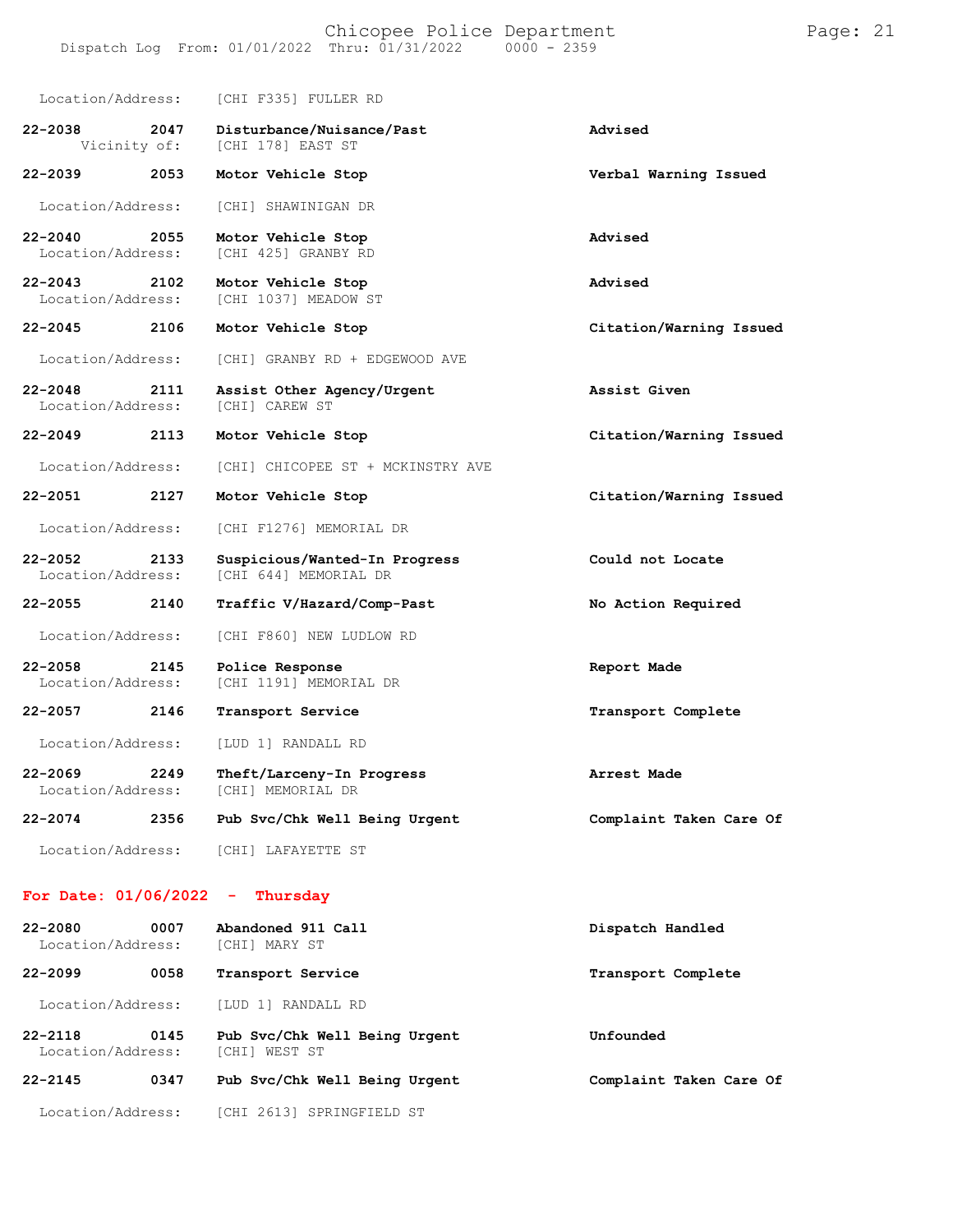Chicopee Police Department Page: 22

| 22-2150                           | 0412         | Abandoned 911 Call                                            | No Action Required           |
|-----------------------------------|--------------|---------------------------------------------------------------|------------------------------|
|                                   | Vicinity of: | [CHI] MOORE ST                                                |                              |
| 22-2157<br>Location/Address:      | 0517         | Assist Other Agency/Urgent<br>[CHI] GARLAND ST                | Could not Locate             |
| 22-2158                           | 0524         | SAFETY HAZARD/PRIORITY 3                                      | Taken/Referred /Other/Agency |
|                                   | Vicinity of: | [CHI] FRONT ST + GROVE ST                                     |                              |
| 22-2159                           | 0526         | Motor Vehicle Stop                                            | Verbal Warning Issued        |
|                                   | Vicinity of: | [CHI] FRONT ST + ORCHARD ST                                   |                              |
| 22-2161                           | 0542         | Motor Vehicle Stop                                            | Verbal Warning Issued        |
|                                   | Vicinity of: | [CHI 1090] EXCHANGE ST                                        |                              |
| 22-2162                           | 0543         | Trespass/Unwanted-In Progress                                 | Complaint Taken Care Of      |
| Location/Address:                 |              | [CHI] CLARENDON AVE                                           |                              |
| 22-2164<br>Vicinity of:           | 0553         | Traffic V/Hazard/Comp-In Progr<br>[CHI] GRANBY RD             | Could not Locate             |
| $22 - 2217$<br>Location/Address:  | 0622         | Harassment/Stalk/Threat-Past<br>[CHI 1065] FRONT ST           | Report Made                  |
| 22-2172 0640<br>Location/Address: |              | Police Response<br>[CHI] FULLER RD                            | Could not Locate             |
| 22-2181 0754                      |              | Suspicious/Wanted-In Progress                                 | Complaint Taken Care Of      |
| Location/Address:                 |              | [CHI 1196] WEST ST                                            |                              |
| 22-2193<br>Vicinity of:           | 0815         | Traffic V/Hazard/Comp-Past<br>[CHI] MT VERNON RD + MONTAUK RD | Report Made                  |
| $22 - 2202$<br>Location/Address:  | 0838         | Fire Alarm<br>[CHI] MANDALAY RD                               | <b>False Alarm</b>           |
| 22-2204 0843                      |              | Motor Vehicle Stop                                            | Citation/Warning Issued      |
| Location/Address:                 |              | [CHI 839] MEADOW ST                                           |                              |
| $22 - 2205$<br>Location/Address:  | 0849         | Assist Other Agency/Urgent<br>[CHI] CHESTNUT ST               | Advised                      |
| $22 - 2206$                       | 0854         | Motor Vehicle Stop                                            | Citation/Warning Issued      |
| Location/Address:                 |              | [CHI 839] MEADOW ST                                           |                              |
| $22 - 2214$<br>Location/Address:  | 0917         | Fraud/Deception<br>[CHI 595] HORSESHOE DR                     | Advised                      |
| $22 - 2215$<br>Location/Address:  | 0917         | Police Response<br>[CHI 178] EAST ST                          | Advised                      |
| $22 - 2213$                       | 0920         | Motor Vehicle Stop                                            | Citation/Warning Issued      |
| Location/Address:                 |              | [CHI] COLLEGE ST                                              |                              |
| $22 - 2219$                       | 0938         | Motor Vehicle Stop                                            | Citation/Warning Issued      |
| Location/Address:                 |              | [CHI 1041] JAMES ST                                           |                              |
| $22 - 2220$<br>Location/Address:  | 0941         | Abandoned 911 Call<br>[CHI 2123] ST ANTHONY ST                | Dispatch Handled             |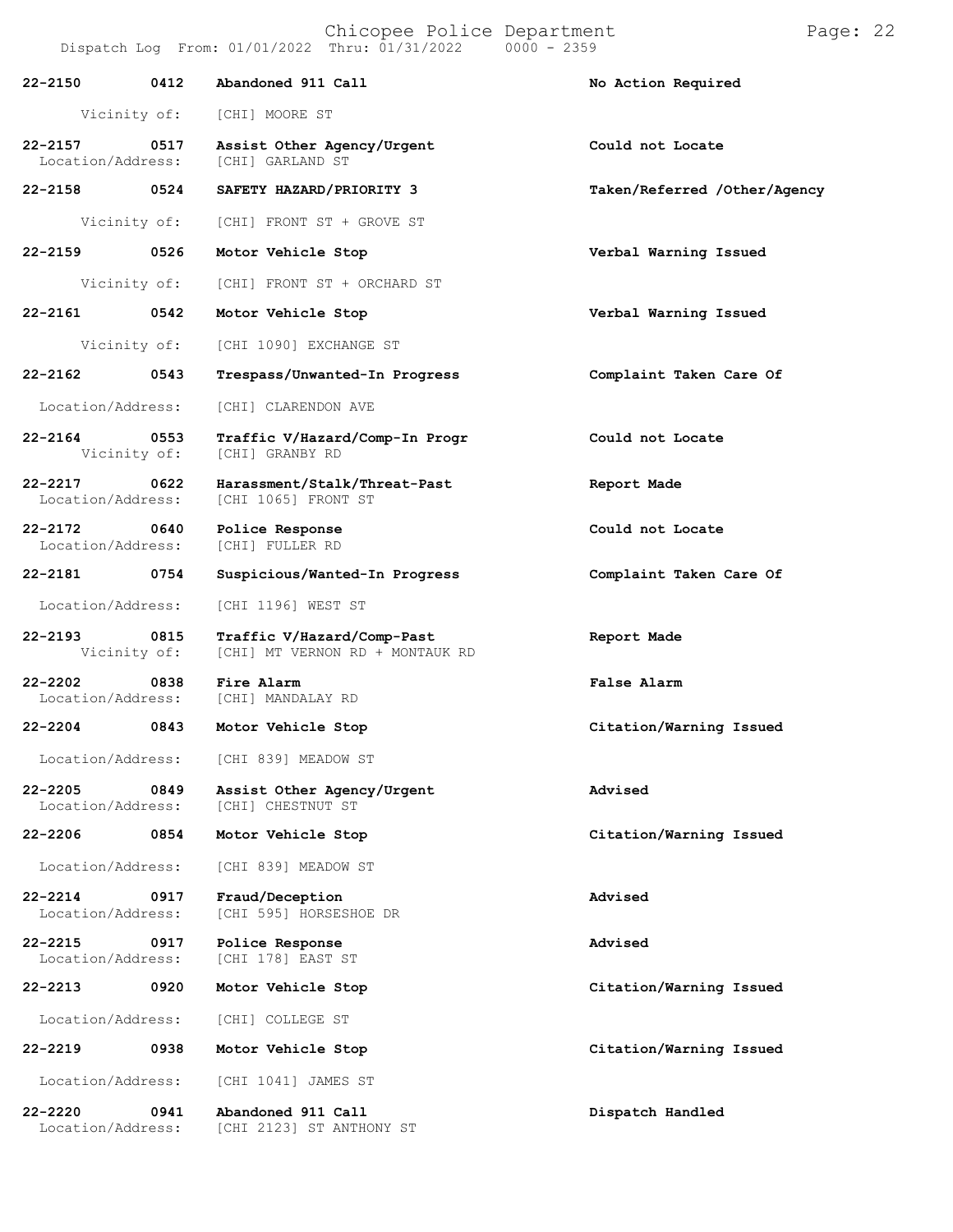| 22-2226 0951<br>Location/Address:           | Administrative<br>[CHI 59] GRATTAN ST                 | Services Rendered       |
|---------------------------------------------|-------------------------------------------------------|-------------------------|
| 22-2229 1000                                | Motor Vehicle Stop                                    | Citation/Warning Issued |
| Location/Address:                           | [CHI 1303] CENTER ST                                  |                         |
| 22-2238 22-238<br>1020<br>Location/Address: | Theft/Larceny-Past<br>[CHI] MONTCALM ST               | Report Made             |
| 22-2250 1112<br>Location/Address:           | Investigation/Follow Up<br>[CHI 284] CHICOPEE ST      | Investigated            |
| 22-2253 1119<br>Location/Address:           | Pub Svc/Chk Well Being Urgent<br>[CHI] DWIGHT ST      | Services Rendered       |
| 22-2254<br>1121                             | Alarm                                                 | No Action Required      |
| Location/Address:                           | [CHI F2500] WEST MAIN ST                              |                         |
| 22-2256 1125<br>Location/Address:           | Police Response<br>[CHI] WELLINGTON AVE               | False Alarm             |
| 22-2258<br>1131<br>Location/Address:        | Alarm<br>[CHI F239] CHICOPEE ST                       | False Alarm             |
| 22-2259 1132<br>Location/Address:           | Abandoned 911 Call<br>[CHI 838] DARE WAY              | Dispatch Handled        |
| 22-2260<br>1132<br>Location/Address:        | Traffic V/Hazard/Comp-Past<br>[CHI F1516] PROSPECT ST | Advised                 |
| 22-2331 1132<br>Location/Address:           | Police Response<br>[CHI 842] FRONT ST                 | Report Made             |
| 22-2261 1137                                | Alarm                                                 | No Action Required      |
| Location/Address:                           | [CHI F2500] WEST MAIN ST                              |                         |
| 22-2264<br>1146<br>Location/Address:        | Traffic V/Hazard/Comp-In Progr<br>[CHI] ABBEY ST      | Advised                 |
| 22-2266<br>1153<br>Location/Address:        | Abandoned/Found Property<br>[CHI XF1590] MEADOW ST    | Report Made             |
| 22-2267<br>1203                             | Motor Vehicle Stop                                    | Citation/Warning Issued |
| Location/Address:                           | [CHI] PENDLETON AVE                                   |                         |
| 22-2281<br>1237<br>Location/Address:        | PS/Check Well Being Nonurgent<br>[CHI] TELEGRAPH AVE  | Services Rendered       |
| 22-2287<br>1256                             | Motor Vehicle Stop                                    | Citation/Warning Issued |
| Location/Address:                           | [CHI] DALE ST                                         |                         |
| 22-2298<br>1308<br>Location/Address:        | Police Response<br>[CHI 1191] MEMORIAL DR             | Report Made             |
| 22-2300<br>1311                             | Motor Vehicle Stop                                    | Citation/Warning Issued |
| Location/Address:                           | [CHI] GRANBY RD                                       |                         |
| 22-2302<br>1318<br>Location/Address:        | Theft/Larceny-Past<br>[CHI 2613] SPRINGFIELD ST       | Report Made             |
| 22-2308<br>1328                             | Abandoned 911 Call                                    | Dispatch Handled        |

Location/Address: [CHI F528] FULLER RD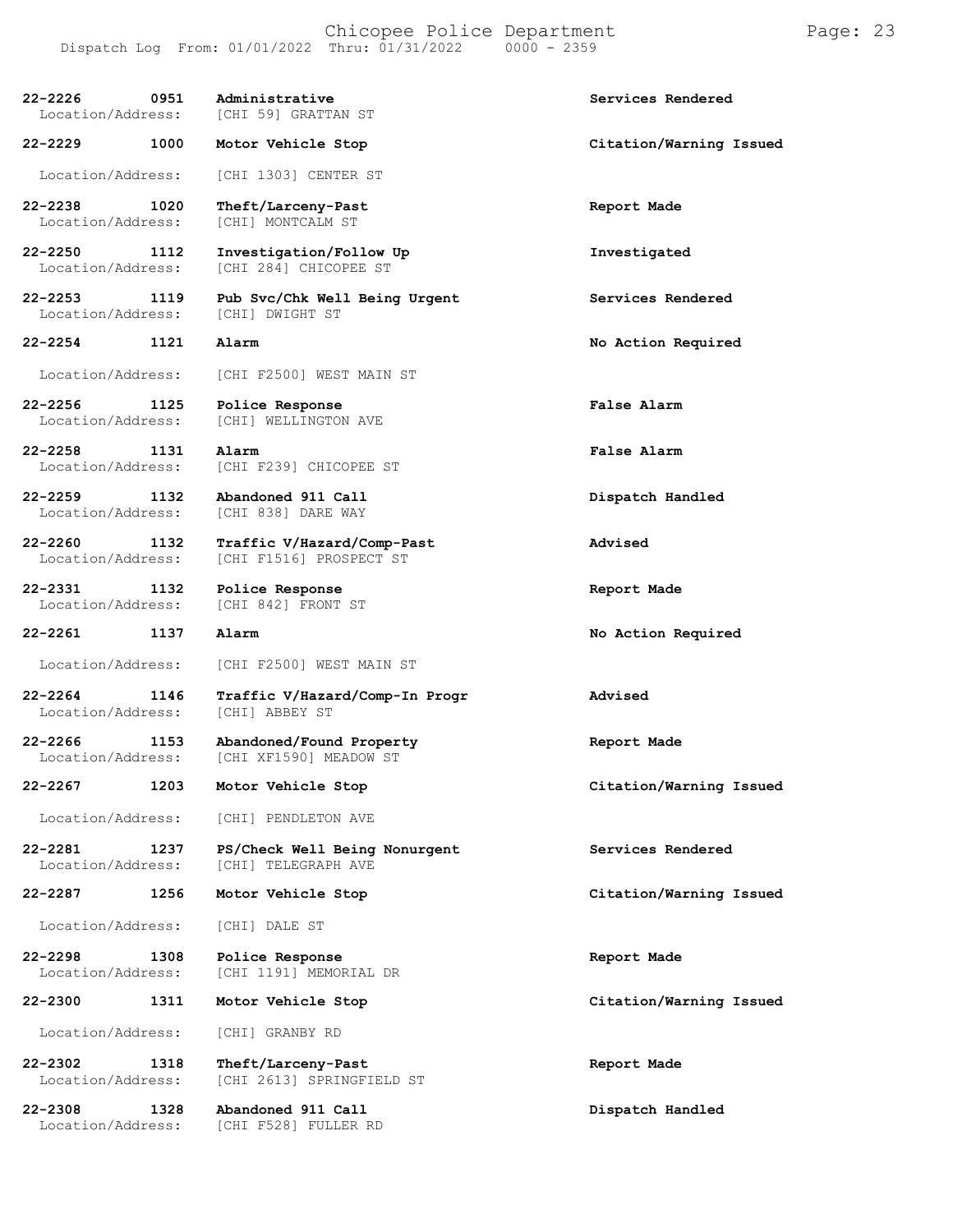Chicopee Police Department Page: 24 Dispatch Log From:  $01/01/2022$  Thru:  $01/31/2022$ **22-2314 1339 Motor Vehicle Stop Citation/Warning Issued** Location/Address: [CHI] WESTOVER RD + PADGETTE ST **22-2317 1350 Disturbance/Nuisance/Past Report Made** Location/Address: **22-2320 1356 Fraud/Deception Report Made** Location/Address: **22-2321 1359 Motor Vehicle Stop Citation/Warning Issued** Location/Address: [CHI] PENDLETON AVE **22-2322 1407 Motor Vehicle Stop Citation/Warning Issued** Location/Address: [CHI] PENDLETON AVE **22-2327 1420 Motor Vehicle Stop Citation/Warning Issued** Location/Address: [CHI] PENDLETON AVE **22-2329 1430 Motor Vehicle Stop Citation/Warning Issued** Location/Address: [CHI 1027] MEMORIAL DR **22-2335 1441 Traffic Incident/Crash-Past Report Made** [CHI 834] HAMPDEN ST **22-2336 1441 Police Response Could not Locate** [CHI] EAST MAIN ST **22-2337 1445 Traffic Incident/Crash-Past Report Made** [CHI] CHICOPEE ST + MEADOW ST **22-2338 1453 Motor Vehicle Stop Citation/Warning Issued** Location/Address: [CHI] SHERIDAN ST **22-2340 1453 Theft/Larceny-Past Report Made** [CHI] DICKINSON ST **22-2341 1459 Motor Vehicle Stop Report Made** [CHI] PENNSYLVANIA AVE **22-2344 1505 Investigation/Follow Up Services Rendered** [CHI 638] MEMORIAL DR **22-2346 1513 Motor Vehicle Stop Citation/Warning Issued** Location/Address: [CHI 589] MONTGOMERY ST **22-2352 1520 Supplemental Dispatch Handled** Location/Address: **22-2357 1528 Traffic Incident/Crash-Past Assist Given** [CHI 1394] GRANBY RD **22-2359 1531 Pub Svc/Chk Well Being Urgent Unfounded** Location/Address: **22-2360 1531 Suspicious/Wanted-In Progress Investigated** [CHI 857] SGT TRACY DR **22-2378 1611 Police Response Could not Locate** [CHI 1002] EXCHANGE ST **22-2382 1617 Service of a Summons Not Served**

Location/Address: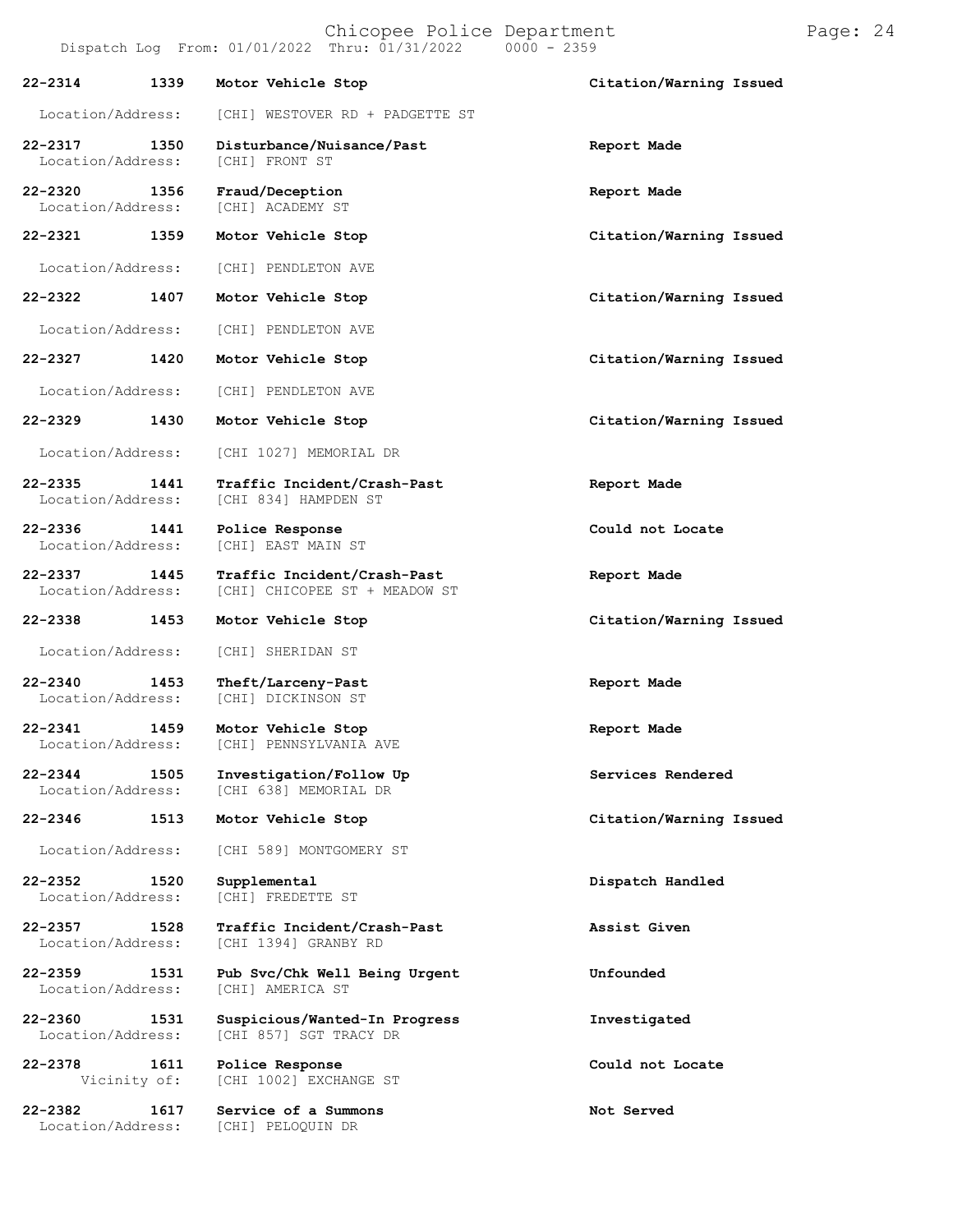| $22 - 2384$<br>1620<br>Location/Address: | Police Response<br>[CHI] SCHOOL ST                        | Advised                     |
|------------------------------------------|-----------------------------------------------------------|-----------------------------|
| $22 - 2386$<br>1621<br>Location/Address: | Service of a Summons<br>[CHI] VOLPE DR                    | Not Served                  |
| $22 - 2389$<br>1625                      | Motor Vehicle Stop                                        | Citation/Warning Issued     |
| Location/Address:                        | [CHI] CHICOPEE ST                                         |                             |
| $22 - 2392$<br>1632<br>Location/Address: | Harassment/Stalk/Threat-Past<br>[CHI F874] SPRINGFIELD ST | Advised                     |
| $22 - 2395$<br>1636                      | Alarm                                                     | Cancelled/Cancelled enroute |
| Location/Address:                        | [CHI] EXCHANGE ST                                         |                             |
| $22 - 2399$<br>1646                      | Motor Vehicle Stop                                        | Verbal Warning Issued       |
| Location/Address:                        | [CHI] FRONT ST                                            |                             |
| $22 - 2404$<br>1656                      | Abandoned 911 Call                                        | Appears Secure After Check  |
| Location/Address:                        | [CHI 2613] SPRINGFIELD ST                                 |                             |
| $22 - 2406$<br>1659                      | Traffic V/Hazard/Comp-In Progr                            | Cancelled/Cancelled enroute |
| Location/Address:                        | [CHI] EXCHANGE ST                                         |                             |
| $22 - 2407$<br>1702                      | Pub Svc/Chk Well Being Urgent                             | Complaint Taken Care Of     |
| Location/Address:                        | [CHI] LINCOLN ST                                          |                             |
| $22 - 2414$<br>1720                      | Alarm                                                     | Cancelled/Cancelled enroute |
| Location/Address:                        | [CHI] EXCHANGE ST                                         |                             |
| $22 - 2416$<br>1720<br>Location/Address: | Service of a Summons<br>[CHI] AMHERST ST                  | Served in Hand              |
| $22 - 2418$<br>1723<br>Location/Address: | Traffic Incident/Crash<br>[CHI] SHERIDAN ST + MEMORIAL DR | Report Made                 |
| $22 - 2422$<br>1736<br>Location/Address: | Fraud/Deception<br>[CHI 1713] DICKINSON ST                | Report Made                 |
| 22-2429<br>1744<br>Location/Address:     | Service of a Summons<br>[CHI] WILDERMERE ST               | Served in Hand              |
| $22 - 2430$<br>1808<br>Location/Address: | Alarm<br>[CHI 751] SECOND AVE                             | <b>False Alarm</b>          |
| 22-2434<br>1818<br>Location/Address:     | Pub Svc/Chk Well Being Urgent<br>[CHI] MONTCALM ST        | Advised                     |
| 22-2437<br>1831<br>Location/Address:     | Police Response<br>[CHI] CORTLAND ST                      | Report Made                 |
| $22 - 2443$<br>1849<br>Location/Address: | Disturbance/Nuisance In Progre<br>[CHI] CHICOPEE ST       | Advised                     |
| $22 - 2445$<br>1853<br>Location/Address: | Suspicious/Wanted-In Progress<br>[CHI 718] MEMORIAL DR    | Investigated                |
| $22 - 2446$<br>1858                      | Suspicious/Wanted-In Progress                             | No Action Required          |
| Location/Address:                        | [CHI F1405] MEMORIAL DR                                   |                             |
| $22 - 2447$<br>1901                      | Traffic Incident/Crash                                    | Could not Locate            |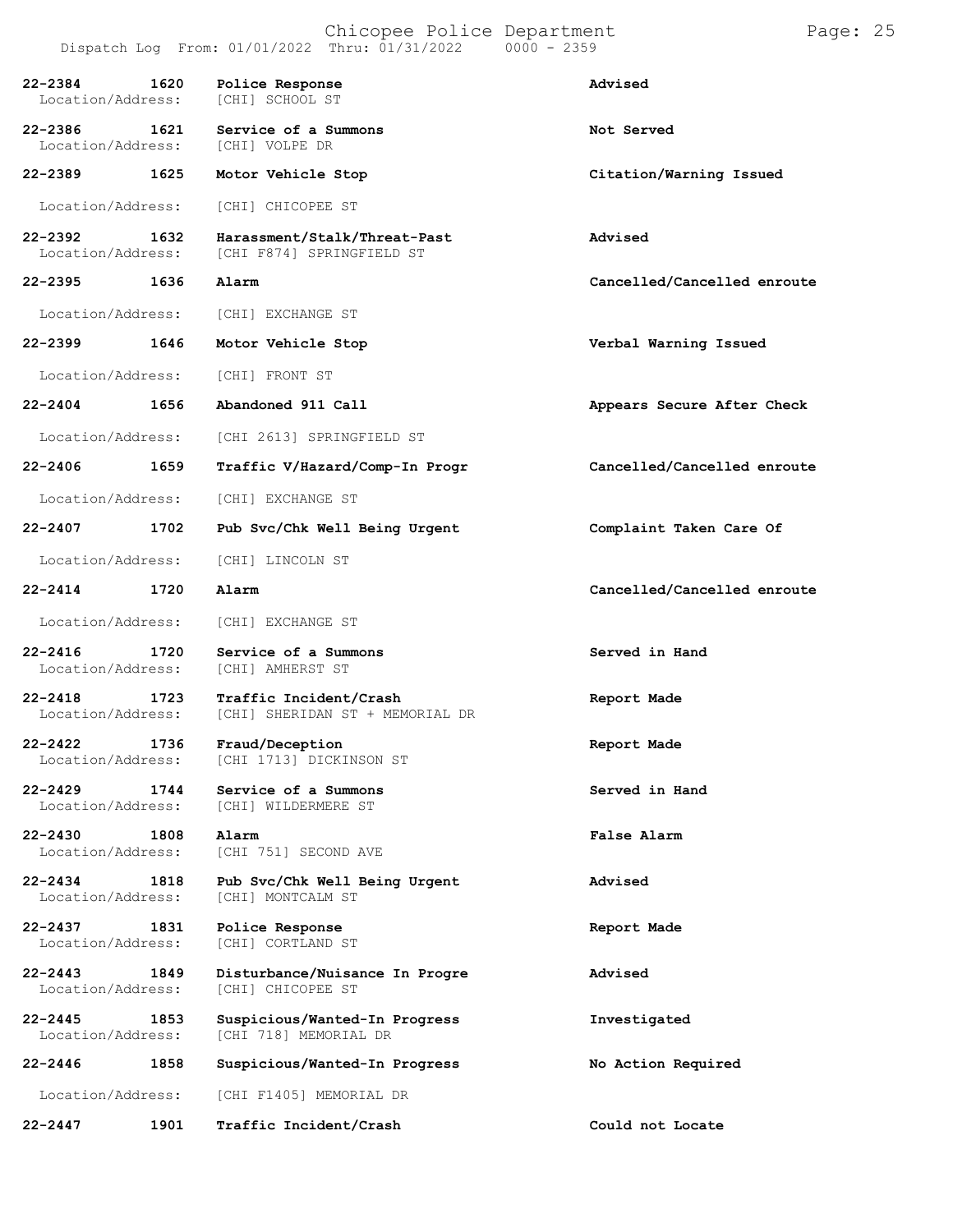|                                  |      | Chicopee Police Department<br>$0000 - 2359$<br>Dispatch Log From: 01/01/2022 Thru: 01/31/2022 | Page: 26                   |
|----------------------------------|------|-----------------------------------------------------------------------------------------------|----------------------------|
| Location/Address:                |      | [CHI] MCKINSTRY AVE + GRATTAN ST                                                              |                            |
| $22 - 2451$                      | 1914 | Motor Vehicle Stop                                                                            | Criminal Complaint Request |
| Location/Address:                |      | [CHI] GRANBY RD + COLUMBA ST                                                                  |                            |
| $22 - 2455$<br>Location/Address: | 1920 | Harassment/Stalk/Threat-Past<br>[CHI] MELLINGER LN                                            | Advised                    |
| $22 - 2454$                      | 1921 | Police Response                                                                               | Complaint Taken Care Of    |
| Location/Address:                |      | [CHI] ABBEY ST                                                                                |                            |
| $22 - 2456$                      | 1924 | Police Response                                                                               | Complaint Taken Care Of    |
| Location/Address:                |      | [CHI] STONINA DR                                                                              |                            |
| $22 - 2458$                      | 1927 | Disturbance/Nuisance In Progre                                                                | No Action Required         |
| Location/Address:                |      | [CHI 638] MEMORIAL DR                                                                         |                            |
| $22 - 2463$<br>Location/Address: | 1950 | Suspicious/Wanted-In Progress<br>[CHI] GROVE ST                                               | Unfounded                  |
| $22 - 2464$<br>Location/Address: | 1955 | Alarm<br>[CHI F1309] MEMORIAL DR                                                              | False Alarm                |
| $22 - 2475$                      | 2024 | Motor Vehicle Stop                                                                            | Citation/Warning Issued    |
| Location/Address:                |      | [CHI 238] CHICOPEE ST                                                                         |                            |
| $22 - 2476$<br>Location/Address: | 2031 | Fraud/Deception<br>[CHI F1342] CENTER ST                                                      | Report Made                |
| $22 - 2484$<br>Location/Address: | 2054 | Fraud/Deception<br>[CHI] COOLIDGE RD                                                          | Advised                    |
| $22 - 2490$                      | 2106 | Trespass/Unwanted-In Progress                                                                 | Complaint Taken Care Of    |
| Location/Address:                |      | [CHI] OLEA ST                                                                                 |                            |
| $22 - 2500$<br>Location/Address: | 2131 | Drugs-In Progress<br>[CHI F1497] WESTOVER RD                                                  | Services Rendered          |
| $22 - 2508$<br>Location/Address: | 2154 | Traffic V/Hazard/Comp-In Progr<br>[CHI] GRATTAN ST + MCKINSTRY AVE                            | Assist Given               |
| $22 - 2509$                      | 2159 | Motor Vehicle Stop                                                                            | Verbal Warning Issued      |
| Location/Address:                |      | [CHI 1328] MEMORIAL DR                                                                        |                            |
| 22-2512                          | 2221 | Motor Vehicle Stop                                                                            | Citation/Warning Issued    |
| Vicinity of:                     |      | [CHI 1938] MEADOW ST                                                                          |                            |
| $22 - 2522$<br>Location/Address: | 2253 | PS/Check Well Being Nonurgent<br>[CHI 1191] MEMORIAL DR                                       | Assist Given               |
| 22-2523                          | 2305 | Motor Vehicle Stop                                                                            | Verbal Warning Issued      |
| Location/Address:                |      | [CHI 460] CENTER ST                                                                           |                            |
| $22 - 2526$<br>Vicinity of:      | 2325 | Disturbance/Nuisance/Past<br>[CHI] PIPIT DR                                                   | Could not Locate           |
| $22 - 2527$<br>Vicinity of:      | 2331 | Abandoned 911 Call<br>[CHI] KENDALL ST                                                        | Services Rendered          |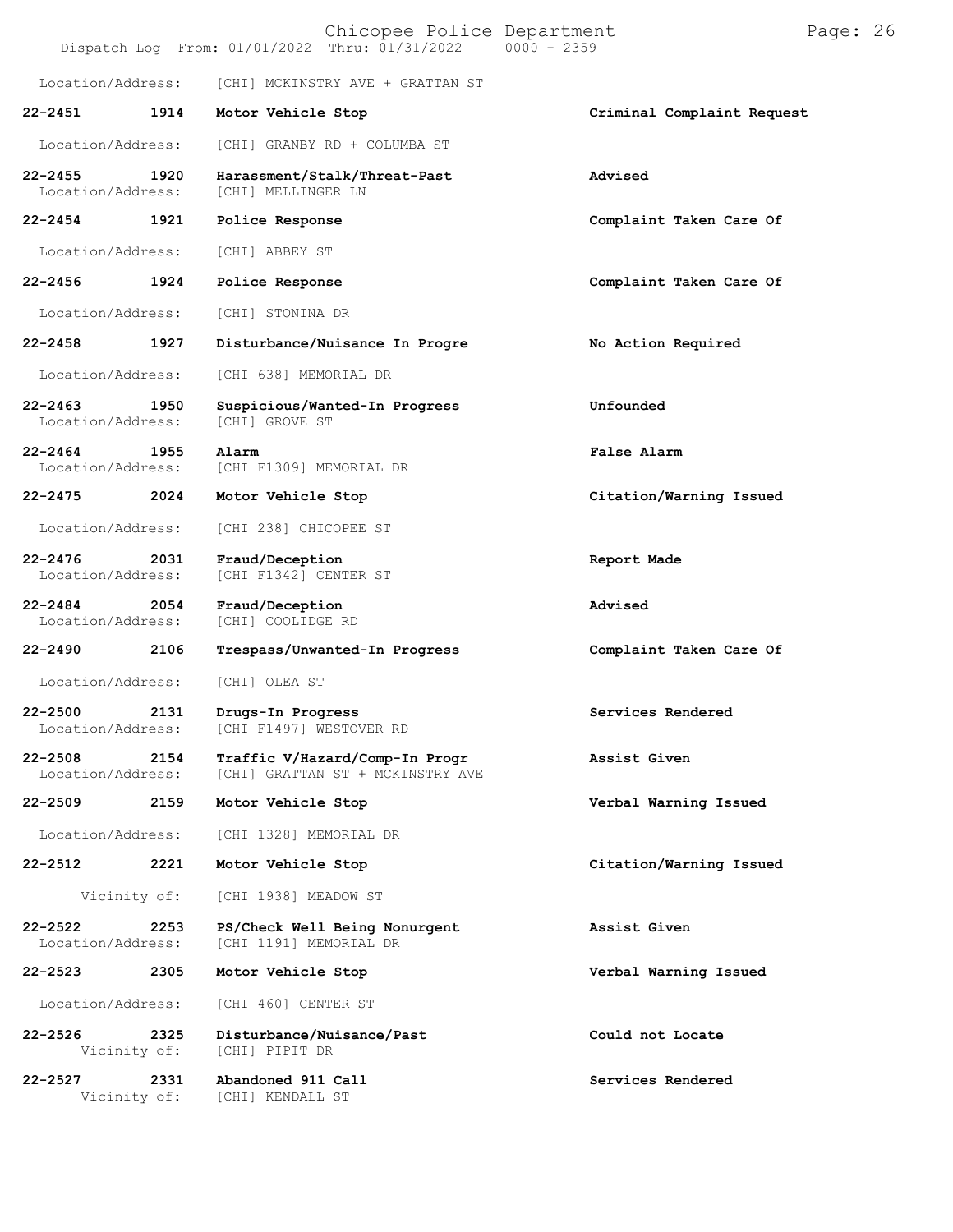Location/Address:

Location/Address: [CHI F218] MEMORIAL DR

Location/Address: [CHI 334] FULLER RD

Location/Address: [CHI] CHICOPEE ST

Vicinity of: [CHI] GRANBY RD

Location/Address: [CHI F641] MEMORIAL DR

Vicinity of: [CHI] CHESTNUT ST + SCHOOL ST

[CHI 1658] SPRINGFIELD ST

|                                   |      | Dispatch Log From: 01/01/2022 Thru: 01/31/2022 0000 - 2359 | Chicopee Police Department |  |                         | Page: 27 |  |
|-----------------------------------|------|------------------------------------------------------------|----------------------------|--|-------------------------|----------|--|
| For Date: $01/07/2022 -$ Friday   |      |                                                            |                            |  |                         |          |  |
| $22 - 2538$                       | 0016 | Motor Vehicle Stop                                         |                            |  | Verbal Warning Issued   |          |  |
| Location/Address:                 |      | [CHI] FRONT ST                                             |                            |  |                         |          |  |
| $22 - 2540$<br>0019               |      | Motor Vehicle Stop                                         |                            |  | Citation/Warning Issued |          |  |
| Vicinity of:                      |      | [CHI F659] MEMORIAL DR                                     |                            |  |                         |          |  |
| $22 - 2549$                       | 0035 | Motor Vehicle Stop                                         |                            |  | Citation/Warning Issued |          |  |
| Location/Address:                 |      | [CHI] PROSPECT ST                                          |                            |  |                         |          |  |
| 22-2554 0041<br>Location/Address: |      | Motor Vehicle Stop<br>[CHI] CHICOPEE ST                    |                            |  | Advised                 |          |  |
| $22 - 2560$<br>Location/Address:  | 0050 | Motor Vehicle Stop<br>[CHI 1965] CHICOPEE ST               |                            |  | Advised                 |          |  |
| 22-2561 0050                      |      | Motor Vehicle Stop                                         |                            |  | Verbal Warning Issued   |          |  |
| Location/Address:                 |      | [CHI] IRENE ST                                             |                            |  |                         |          |  |
| 0104<br>$22 - 2564$               |      | Motor Vehicle Stop                                         |                            |  | Verbal Warning Issued   |          |  |
| Location/Address:                 |      | [CHI] MEADOW ST + MEETINGHOUSE RD                          |                            |  |                         |          |  |

**22-2565 0107 Motor Vehicle Stop Citation/Warning Issued**

**22-2567 0116 Suspicious/Wanted-In Progress Advised**

**22-2568 0117 Harassment/Stalk/Threat-Past Assist Given**

**22-2572 0125 Suspicious/Wanted-In Progress Appears Secure After Check**

**22-2573 0127 Motor Vehicle Stop Citation/Warning Issued**

**22-2577 0139 Motor Vehicle Stop Citation/Warning Issued**

**22-2615 0351 Alarm Appears Secure After Check**

**22-2616 0353 Alarm Dispatch Handled**

**22-2618 0434 SAFETY HAZARD/PRIORITY 3 Complaint Taken Care Of**

**22-2621 0518 SAFETY HAZARD/PRIORITY 3 Services Rendered**

**22-2622 0524 Traffic V/Hazard/Comp-In Progr Vehicle Towed**

**22-2627 0630 Alarm False Alarm** [CHI 605] MEETINGHOUSE RD

[CHI 728] MEMORIAL DR

[CHI] MCKINSTRY AVE

[CHI F1206] CHESTNUT ST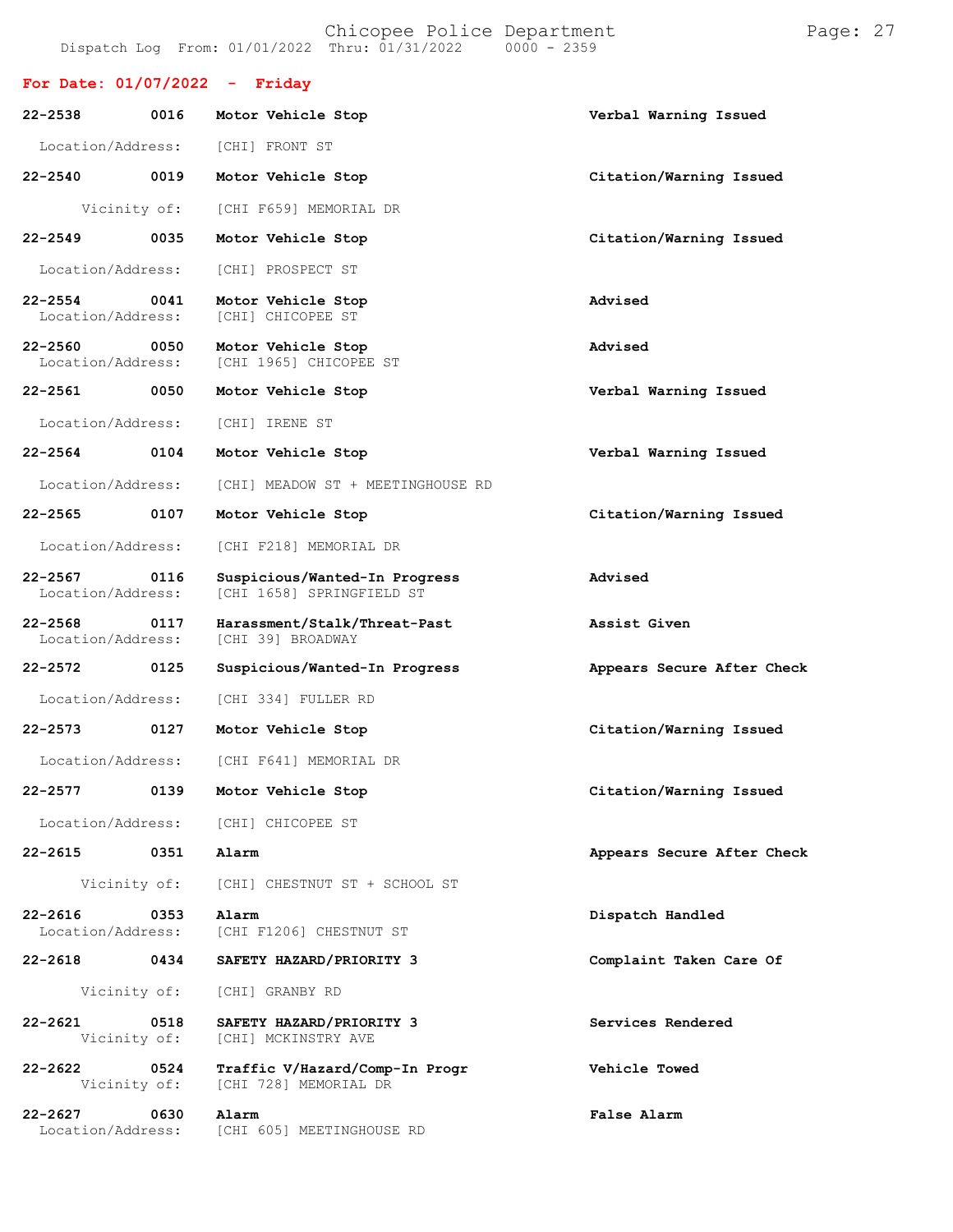Chicopee Police Department Page: 28 Dispatch Log From: 01/01/2022 Thru: 01/31/2022 **22-2630 0649 Traffic V/Hazard/Comp-In Progr Assist Given** [CHI] MONTGOMERY ST + BRIDLE PATH RD **22-2642 0746 Animal/Injured/Hunted Investigated** [CHI 1658] SPRINGFIELD ST **22-2645 0800 Investigation/Follow Up Criminal Complaint Request** Location/Address: [CHI] FRONT ST **22-2655 0812 Alarm False Alarm** Location/Address: [CHI] CHICOPEE ST **22-2656 0813 Traffic Incident/Crash-Past Report Made** [CHI] WESTOVER RD + CASEY DR **22-2661 0820 Traffic Incident/Crash-Past Report Made** Location/Address: **22-2659 0821 Motor Vehicle Stop Citation/Warning Issued** Location/Address: [CHI 842] FRONT ST **22-2663 0824 Warrant Service Arrest Made** [CHI F162] CENTER ST **22-2669 0836 Traffic V/Hazard/Comp-In Progr Advised** [CHI F1212] FRONT ST **22-2675 0856 Motor Vehicle Stop Citation/Warning Issued** Location/Address: [CHI] MONTGOMERY ST **22-2688 0921 Motor Vehicle Stop Citation/Warning Issued** Location/Address: [CHI F1209] WESTOVER RD **22-2692 0935 Trespass/Unwanted-In Progress Services Rendered** [CHI F825] CHURCH ST **22-2696 0954 Transport Service Transport Complete** Location/Address: [CHI F182] CENTER ST **22-2697 1007 Motor Vehicle Stop Citation/Warning Issued** Location/Address: [CHI] MONTGOMERY ST **22-2701 1024 Motor Vehicle Stop Citation/Warning Issued** Location/Address: [CHI] PADGETTE ST **22-2702 1026 Disturbance/Nuisance/Past Advised** Location/Address: **22-2707 1057 Motor Vehicle Stop Advised** [CHI] MEMORIAL DR **22-2708 1102 Motor Vehicle Stop Citation/Warning Issued** Location/Address: [CHI 448] GRANBY RD **22-2722 1149 Traffic Incident/Crash Report Made** [CHI 2105] SPRINGFIELD ST **22-2725 1201 Motor Vehicle Stop Citation/Warning Issued** Location/Address: [CHI 1356] EAST MAIN ST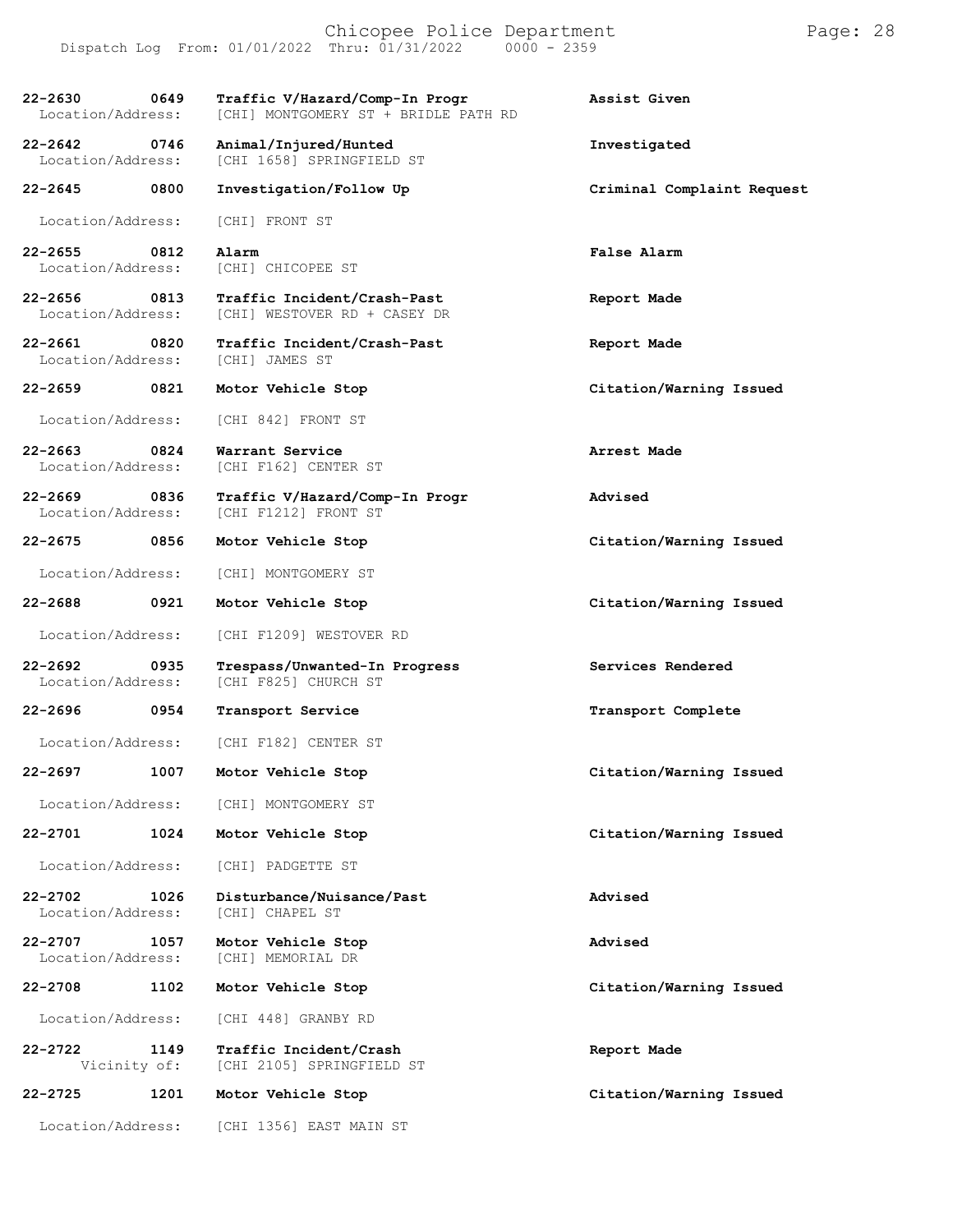| 22-2731                           | 1218              | Motor Vehicle Stop                                       | Citation/Warning Issued |
|-----------------------------------|-------------------|----------------------------------------------------------|-------------------------|
| Location/Address:                 |                   | [CHI] EAST MAIN ST                                       |                         |
| 22-2735<br>Location/Address:      | 1227              | Alarm<br>[CHI] EXCHANGE ST                               | Dispatch Handled        |
| $22 - 2736$<br>Location/Address:  | 1231              | Abandoned 911 Call<br>[CHI] CENTER ST                    | Dispatch Handled        |
| 22-2737 1232                      |                   | Traffic V/Hazard/Comp-In Progr                           | Complaint Taken Care Of |
| Location/Address:                 |                   | [CHI] DWIGHT ST + SCHOOL ST                              |                         |
| 22-2744                           | 1257              | Traffic V/Hazard/Comp-In Progr                           | Citation/Warning Issued |
| Vicinity of:                      |                   | [CHI] SPRINGFIELD ST                                     |                         |
| $22 - 2745$<br>Location/Address:  | 1258              | Fraud/Deception<br>[CHI 2498] CHURCH ST                  | Report Made             |
| 22-2751 1310                      |                   | Motor Vehicle Stop                                       | Citation/Warning Issued |
| Location/Address:                 |                   | [CHI 1037] BURNETT RD                                    |                         |
| $22 - 2755$<br>Location/Address:  | 1317              | Traffic V/Hazard/Comp-In Progr<br>[CHI 1191] MEMORIAL DR | Advised                 |
| 22-2756 1322<br>Location/Address: |                   | Disturbance/Nuisance In Progre<br>[CHI F368] FRONT ST    | Services Rendered       |
| 22-2757                           | 1326              | Motor Vehicle Stop                                       | Citation/Warning Issued |
| Location/Address:                 |                   | [CHI] BURNETT RD                                         |                         |
| 22-2762                           | 1339              | Motor Vehicle Stop                                       | Citation/Warning Issued |
| Location/Address:                 |                   | [CHI] BURNETT RD                                         |                         |
| $22 - 2774$<br>Location/Address:  | 1353              | Disturbance/Nuisance In Progre<br>[CHI 1972] MEMORIAL DR | Unfounded               |
| $22 - 2778$<br>Location/Address:  | 1419              | Abandoned 911 Call<br>[CHI F53] MONTGOMERY ST            | Dispatch Handled        |
| 22-2782                           | 1434              | Motor Vehicle Stop                                       | Citation/Warning Issued |
| Location/Address:                 |                   | [CHI F1210] WESTOVER RD                                  |                         |
| $22 - 2785$<br>Location/Address:  | 1439              | Traffic Incident/Crash-Past<br>[CHI] HIGHLAND AVE        | Report Made             |
| 22-2786                           | 1444<br>Location: | Fire Alarm Testing<br>[CHI 1467] WESTOVER AIR FORCE BASE | Dispatch Handled        |
| $22 - 2787$<br>Location/Address:  | 1446              | Motor Vehicle Stop<br>[CHI] WESTOVER RD                  | Advised                 |
| $22 - 2790$<br>Location/Address:  | 1449              | Police Response<br>[CHI F1479] EMERSON ST                | Report Made             |
| 22-2795<br>Vicinity of:           | 1531              | Traffic V/Hazard/Comp-In Progr<br>[CHI 670] MEMORIAL DR  | Could not Locate        |
| $22 - 2796$                       | 1532              | Motor Vehicle Stop                                       | Citation/Warning Issued |
| Location/Address:                 |                   | [CHI] DALE ST                                            |                         |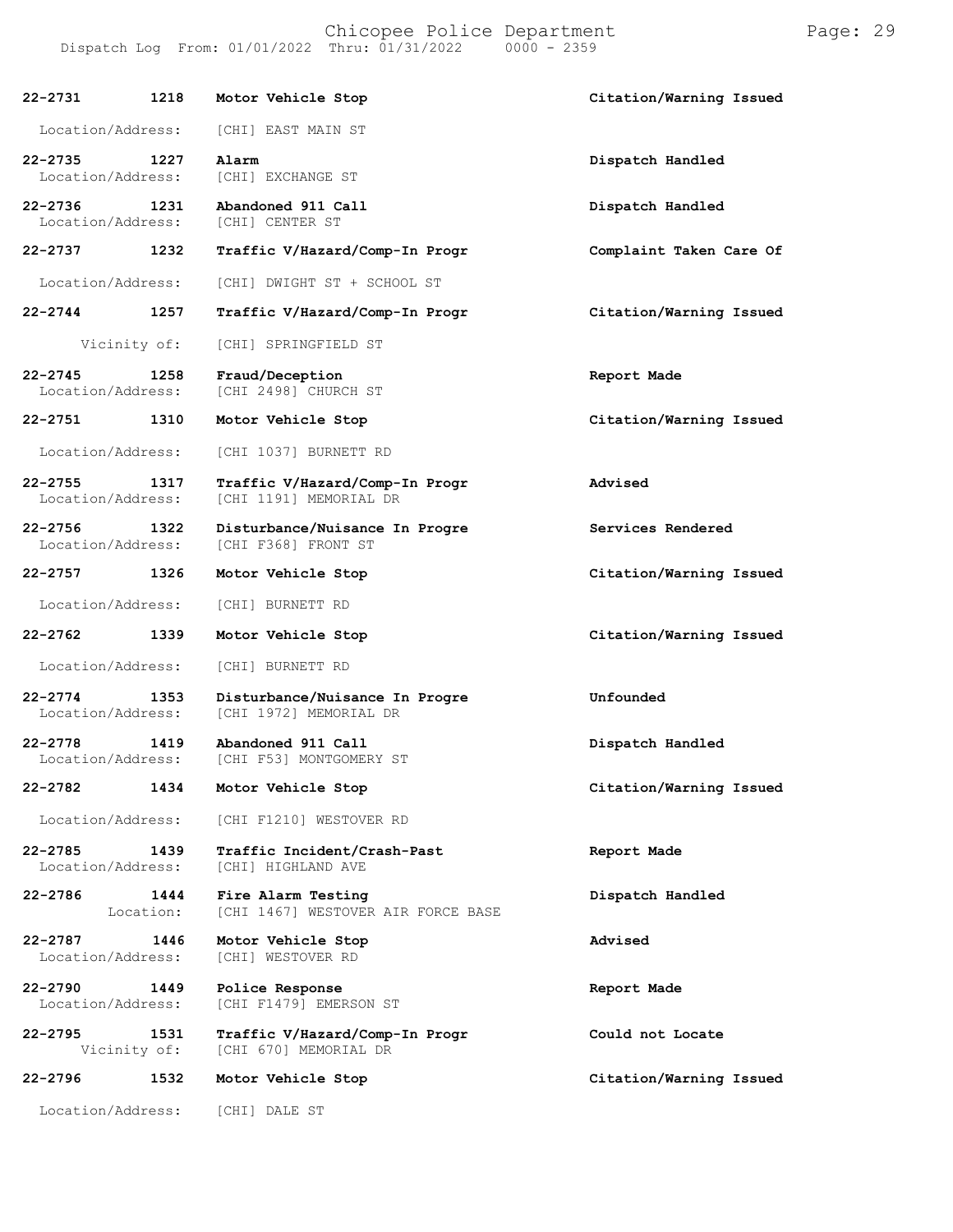**22-2799 1537 Motor Vehicle Stop Advised** [CHI] MONTGOMERY ST

**22-2801 1544 Abandoned/Found Property Report Made** [CHI 1974] OAKHILL CIR

Location/Address:

**22-2816 1613 Warrant Service 1613 Not Served Not Served Notice Notice Not** Location/Address:

**22-2820 1618 DETAIL Advised** Location/Address: [CHI] CHURCH ST

**22-2837 1639 Warrant Service Not Served** Location/Address:

**22-2831 1647 Administrative Advised** Location/Address:

**22-2868 1738 Warrant Service Not Served** Location/Address:

**22-2874 1807 Warrant Service Not Served Not Served I**ocation/Address: [CHI] HAMPSHIRE ST

**22-2814 1612 Administrative Assist Given**

**22-2818 1618 Traffic V/Hazard/Comp-In Progr Assist Given** [CHI F1345] MEMORIAL DR

**22-2823 1628 DUI/Impaired-In Progress Report Made** [CHI] DARTMOUTH ST

**22-2824 1629 Warrant Service Not Served** Location/Address: [CHI] ELIZABETH ST

**22-2827 1636 Abandoned 911 Call Dispatch Handled** [CHI] CENTER ST + PLAINFIELD ST

Location/Address: [CHI] MEMORIAL DR

**22-2843 1711 Abandoned 911 Call Dispatch Handled** [CHI 1722] MEMORIAL DR

**22-2850 1718 Warrant Service Not Served** [CHI F1249] ASINOF AVE

**22-2846 1719 Investigation/Follow Up Report Made** [CHI F1263] ZOAR AVE

**22-2849 1725 Traffic V/Hazard/Comp-Past Could not Locate** [CHI 919] MEMORIAL DR

**22-2866 1753 Abandoned 911 Call Dispatch Handled** [CHI XP1974] COLUMBA ST

Location/Address: [CHI] HAMPSHIRE ST

**22-2872 1813 Abandoned/Found Property No Action Required**

Location/Address: [CHI 2498] CHURCH ST

**22-2877 1828 Theft/Larceny-Past Report Made** [CHI 1338] MEMORIAL DR

**22-2878 1833 Pub Svc/Chk Well Being Urgent Citation/Warning Issued** Location/Address: [CHI F1393] MEMORIAL DR

**22-2881 1848 Abandoned 911 Call Dispatch Handled**

**22-2841 1708 Motor Vehicle Stop Citation/Warning Issued**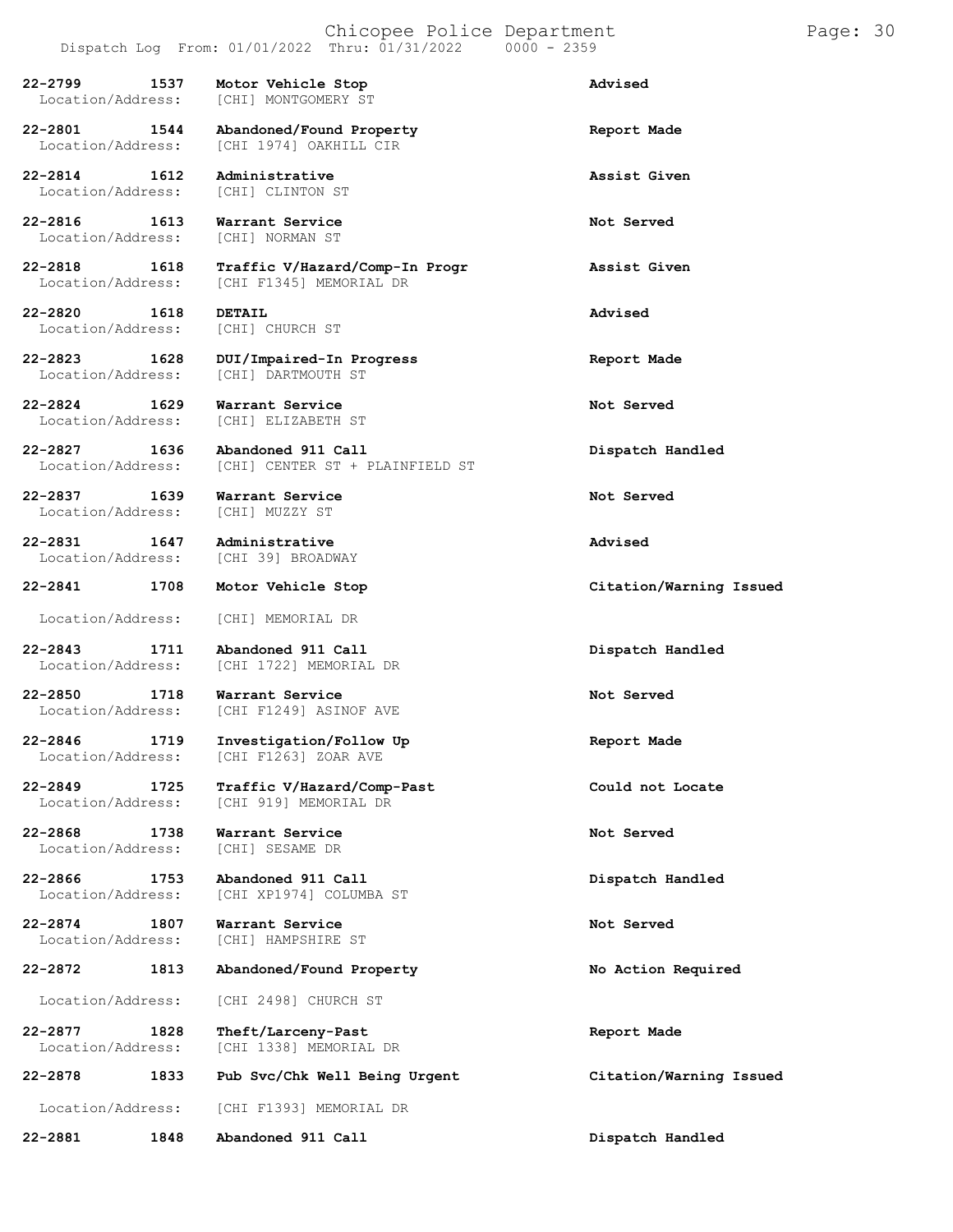|                                  |                   | Chicopee Police Department<br>Dispatch Log From: 01/01/2022 Thru: 01/31/2022 0000 - 2359 |                            | Page: 31 |  |
|----------------------------------|-------------------|------------------------------------------------------------------------------------------|----------------------------|----------|--|
| Location/Address:                |                   | [CHI] EAST ST                                                                            |                            |          |  |
| $22 - 2886$<br>Location/Address: | 1853              | Warrant Service<br>[CHI] SHERMAN AVE                                                     | Not Served                 |          |  |
| 22-2892                          | 1920              | SAFETY HAZARD/PRIORITY 2                                                                 | Complaint Taken Care Of    |          |  |
| Location/Address:                |                   | [CHI] MONTCALM ST + NEW LUDLOW RD                                                        |                            |          |  |
| 22-2897<br>Location/Address:     | 1950              | Harassment/Stalk/Threat-In Pro<br>[CHI] BOULAY CIR                                       | Advised                    |          |  |
| 22-2899<br>Location/Address:     | 2006              | Pub Svc/Chk Well Being Urgent<br>[CHI] CHICOPEE ST + MEADOW ST                           | Dispatch Handled           |          |  |
| $22 - 2903$                      | 2028<br>Location: | Assist Other Agency/Urgent<br>[CHI] NEWTON ST S. HADLEY                                  | Assist Given               |          |  |
| 22-2907<br>Location/Address:     | 2031              | Pub Svc/Chk Well Being Urgent<br>[CHI] FRONT ST                                          | Assist Given               |          |  |
| $22 - 2908$<br>Location/Address: | 2032              | Pub Svc/Chk Well Being Urgent<br><b>ICHI 6471 MEMORIAL DR</b>                            | Arrest Made                |          |  |
| 22-2911                          | 2041              | Motor Vehicle Stop                                                                       | Citation/Warning Issued    |          |  |
| Location/Address:                |                   | [CHI 671] MEMORIAL DR                                                                    |                            |          |  |
| $22 - 2914$<br>Location/Address: | 2057              | Abandoned 911 Call<br>[CHI] BAY STATE RD                                                 | Could not Locate           |          |  |
| 22-2922                          | 2129              | Motor Vehicle Stop                                                                       | Citation/Warning Issued    |          |  |
| Location/Address:                |                   | [CHI 919] MEMORIAL DR                                                                    |                            |          |  |
| $22 - 2924$<br>Location/Address: | 2135              | Traffic Incident/Crash<br>[CHI] GRATTAN ST                                               | Dispatch Handled           |          |  |
| $22 - 2923$<br>Location/Address: | 2136              | Traffic Incident/Crash-Past<br>[CHI] GRATTAN ST + CHICOPEE ST                            | Report Made                |          |  |
| 22-2925<br>Location/Address:     | 2137              | Fire Alarm<br>[CHI] HIGH ST                                                              | Dispatch Handled           |          |  |
| 22-2929                          | 2147              | Alarm                                                                                    | Appears Secure After Check |          |  |
| Location/Address:                |                   | [CHI F1272] NEW LUDLOW RD                                                                |                            |          |  |
| $22 - 2931$                      | 2150              | Abandoned 911 Call                                                                       | No Action Required         |          |  |
| Location/Address:                |                   | [CHI 2520] COLONIAL CIR                                                                  |                            |          |  |
| $22 - 2932$<br>Location/Address: | 2151              | Disturbance/Nuisance/Past<br>[CHI F1556] EAST MAIN ST                                    | Advised                    |          |  |
| $22 - 2933$                      | 2154              | Motor Vehicle Stop                                                                       | Citation/Warning Issued    |          |  |
| Location/Address:                |                   | [CHI] GRATTAN ST + MARCELLE ST                                                           |                            |          |  |
| $22 - 2936$<br>Location/Address: | 2204              | Suspicious/Wanted-In Progress<br>[CHI 1670] MARY ST                                      | Unfounded                  |          |  |
| $22 - 2942$<br>Location/Address: | 2222              | Theft/Larceny-In Progress<br>[CHI F1355] MEMORIAL DR                                     | Advised                    |          |  |
| $22 - 2944$                      | 2224              | Suspicious/Wanted-In Progress                                                            | Complaint Taken Care Of    |          |  |
| Location/Address:                |                   | [CHI 1670] MARY ST                                                                       |                            |          |  |
| $22 - 2946$                      | 2245              | Police Response                                                                          | False Alarm                |          |  |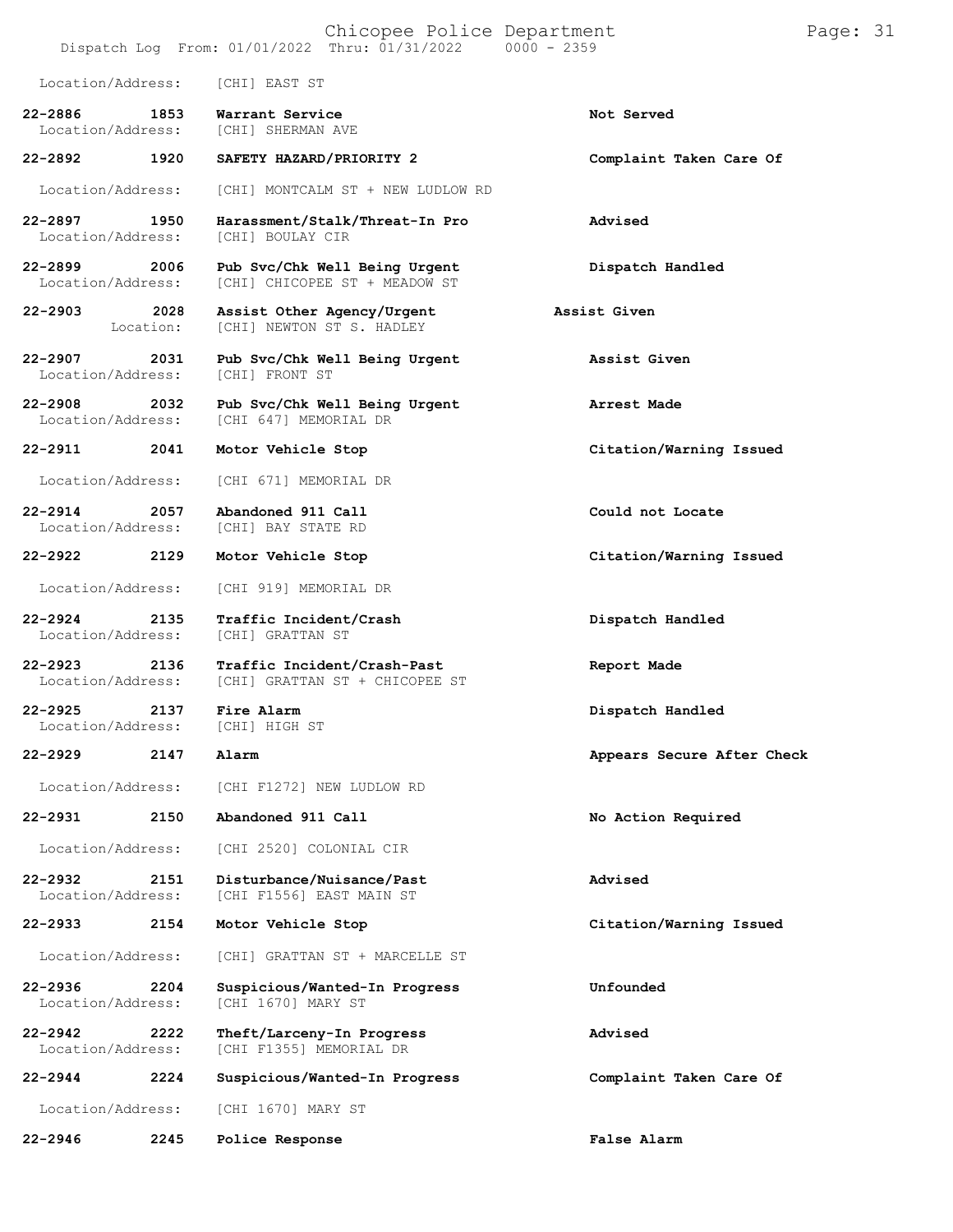| $22 - 2953$                      | 2313 | Motor Vehicle Stop                                                                       | Citation/Warning Issued |          |  |
|----------------------------------|------|------------------------------------------------------------------------------------------|-------------------------|----------|--|
| $22 - 2952$<br>Location/Address: | 2309 | Pub Svc/Chk Well Being Urgent<br>[CHI] DWIGHT ST + EXCHANGE ST                           | Could not Locate        |          |  |
| $22 - 2950$<br>Location/Address: | 2257 | Traffic Incident/Crash<br>[CHI] GRANBY RD + GRATTAN ST                                   | Advised                 |          |  |
| $22 - 2949$<br>Location/Address: | 2253 | Pub Svc/Chk Well Being Urgent<br><b>[CHI] HANSEN ST</b>                                  | Advised                 |          |  |
| Location/Address:                |      | [CHI F135] CENTER ST                                                                     |                         |          |  |
|                                  |      | Chicopee Police Department<br>Dispatch Log From: 01/01/2022 Thru: 01/31/2022 0000 - 2359 |                         | Page: 32 |  |

**22-2957 0001 Suspicious/Wanted-In Progress Unfounded**

Location/Address: [CHI] MEADOW ST

### **For Date: 01/08/2022 - Saturday**

| Location/Address:                        | [CHI] COLUMBA ST                                       |                         |
|------------------------------------------|--------------------------------------------------------|-------------------------|
| $22 - 2958$<br>0004<br>Location/Address: | Alarm<br>[CHI 1889] MEMORIAL DR                        | False Alarm             |
| 22-2963 0014<br>Location/Address:        | Traffic Incident/Crash-Past<br>[CHI] LEO DR            | Report Made             |
| 22-2971 0030<br>Location/Address:        | Suspicious/Wanted-In Progress<br>[CHI] BELVIDERE ST    | Advised                 |
| 22-2973 0033<br>Location/Address:        | Suspicious/Wanted-In Progress<br>[CHI 1670] MARY ST    | Unfounded               |
| 22-2972 0035                             | Motor Vehicle Stop                                     | Citation/Warning Issued |
| Location/Address:                        | [CHI] FULLER RD + SHAWINIGAN DR                        |                         |
| 22-2976<br>0046<br>Location/Address:     | Suspicious/Wanted-In Progress<br>[CHI 1242] MAPLE ST   | Advised                 |
| 22-2981 0101                             | Motor Vehicle Stop                                     | Citation/Warning Issued |
| Location/Address:                        | [CHI] CHICOPEE ST + FOREST ST                          |                         |
| $22 - 2982$<br>0109<br>Location/Address: | Abandoned 911 Call<br>[CHI] ELCON DR                   | Dispatch Handled        |
| 22-2984 0110<br>Location/Address:        | Abandoned 911 Call<br>[CHI] ELCON DR                   | Dispatch Handled        |
| $22 - 2989$<br>0121<br>Location/Address: | Disturbance/Nuisance In Progre<br>[CHI] ERLINE ST      | Advised                 |
| 22-2992 0127<br>Location/Address:        | Suspicious/Wanted-In Progress<br>[CHI] MEMORIAL DR     | Advised                 |
| $22 - 2995$<br>0140<br>Location/Address: | Police Response<br>[CHI F1524] SPRINGFIELD ST          | Unfounded               |
| 22-3027<br>0323                          | Transport Service                                      | Transport Complete      |
| Location/Address:                        | [CHI] NUTMEG CIR                                       |                         |
| 22-3031<br>0408<br>Location/Address:     | Disturbance/Nuisance In Progre<br>[CHI 1938] MEADOW ST | Services Rendered       |
| 22-3032<br>0410<br>Location/Address:     | Police Response<br>[CHI] BROADWAY                      | Report Made             |
|                                          | PS/Check Well Being Nonurgent                          | Services Rendered       |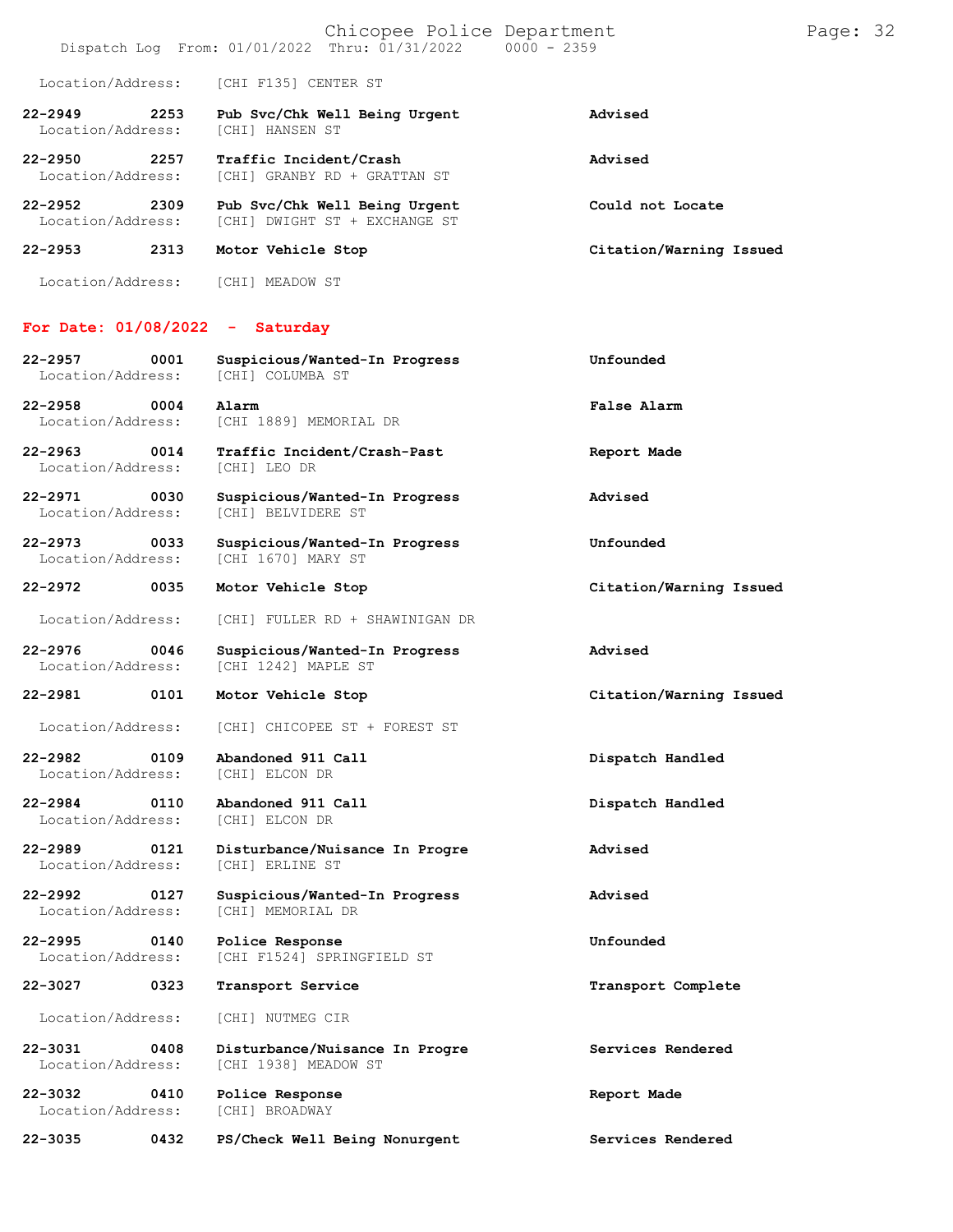|                                  |      |                                               | Chicopee Police Department<br>Dispatch Log From: 01/01/2022 Thru: 01/31/2022 | $0000 - 2359$ |                         | Page: 33 |  |
|----------------------------------|------|-----------------------------------------------|------------------------------------------------------------------------------|---------------|-------------------------|----------|--|
| Location/Address:                |      | [CHI] MEADOW ST                               |                                                                              |               |                         |          |  |
| $22 - 3039$<br>Location/Address: | 0502 | Alarm<br>[CHI 235] CHICOPEE ST                |                                                                              |               | False Alarm             |          |  |
| $22 - 3042$<br>Location/Address: | 0521 | Abandoned 911 Call<br>[CHI] ELMER DR          |                                                                              |               | Assist Given            |          |  |
| $22 - 3061$<br>Vicinity of:      | 0758 | BY LAW VIOLATION<br>[CHI F84] BURNETT RD      |                                                                              |               | Advised                 |          |  |
| $22 - 3068$                      | 0818 | Motor Vehicle Stop                            |                                                                              |               | Citation/Warning Issued |          |  |
| Location/Address:                |      | [CHI] GRANBY RD                               |                                                                              |               |                         |          |  |
| 22-3072<br>Location/Address:     | 0835 | B&E/Burglary/Past<br>[CHI XF1651] EXCHANGE ST |                                                                              |               | Report Made             |          |  |
| 22-3076                          | 0846 | Motor Vehicle Stop                            |                                                                              |               | Citation/Warning Issued |          |  |
| Location/Address:                |      | [CHI] WESTOVER RD                             |                                                                              |               |                         |          |  |
| 22-3086                          | 0940 | Motor Vehicle Stop                            |                                                                              |               | Citation/Warning Issued |          |  |
| Location/Address:                |      | [CHI 287] EAST ST                             |                                                                              |               |                         |          |  |
| 22-3087<br>Location/Address:     | 0948 | Police Response<br>[CHI] GROVE ST             |                                                                              |               | Advised                 |          |  |
| 22-3091                          | 1001 | Motor Vehicle Stop                            |                                                                              |               | Citation/Warning Issued |          |  |
| Location/Address:                |      | [CHI] CAREW ST                                |                                                                              |               |                         |          |  |
| $22 - 3094$<br>Vicinity of:      | 1011 | BY LAW VIOLATION<br>[CHI] MONTGOMERY ST       |                                                                              |               | Services Rendered       |          |  |
| $22 - 3098$                      | 1016 | SOLICITING                                    |                                                                              |               | No Action Required      |          |  |
| Vicinity of:                     |      | [EAL] COUNTRY CLUB DR                         |                                                                              |               |                         |          |  |
| $22 - 3097$                      | 1018 | Motor Vehicle Stop                            |                                                                              |               | Citation/Warning Issued |          |  |
| Location/Address:                |      | [CHI] CAREW ST                                |                                                                              |               |                         |          |  |
| $22 - 3099$                      | 1027 | Motor Vehicle Stop                            |                                                                              |               | Citation/Warning Issued |          |  |
| Location/Address:                |      | [CHI] CAREW ST                                |                                                                              |               |                         |          |  |
| 22-3103                          | 1032 |                                               | Traffic V/Hazard/Comp-Past                                                   |               | No Action Required      |          |  |
| Location/Address:                |      | [CHI 1191] MEMORIAL DR                        |                                                                              |               |                         |          |  |
| $22 - 3104$                      | 1036 | Motor Vehicle Stop                            |                                                                              |               | Citation/Warning Issued |          |  |
| Location/Address:                |      | [CHI] EAST MAIN ST                            |                                                                              |               |                         |          |  |
| $22 - 3105$<br>Location/Address: | 1039 | [CHI] ROCHESTER ST                            | Suspicious/Wanted-In Progress                                                |               | Advised                 |          |  |
| $22 - 3120$                      | 1121 |                                               | Traffic V/Hazard/Comp-Past                                                   |               | Complaint Taken Care Of |          |  |
| Location/Address:                |      |                                               | [CHI] PROVIDENCE ST + GRATTAN ST                                             |               |                         |          |  |
| $22 - 3119$                      | 1122 | Motor Vehicle Stop                            |                                                                              |               | Citation/Warning Issued |          |  |
| Location/Address:                |      | [CHI 56] JAMES ST                             |                                                                              |               |                         |          |  |
| $22 - 3125$                      | 1133 | Motor Vehicle Stop                            |                                                                              |               | Citation/Warning Issued |          |  |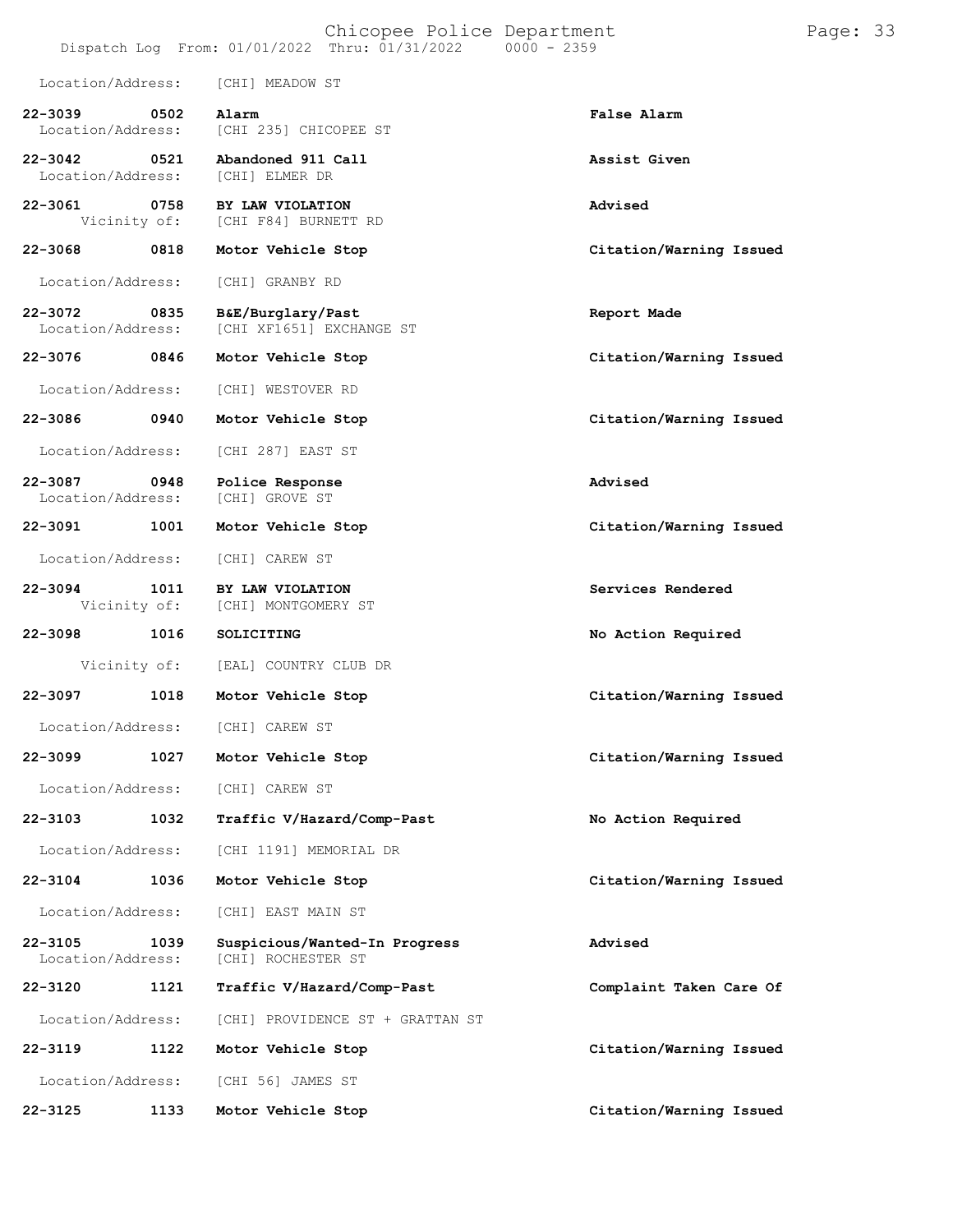|                                  |           | Chicopee Police Department<br>Dispatch Log From: 01/01/2022 Thru: 01/31/2022 0000 - 2359 |                              | Page: 34 |  |
|----------------------------------|-----------|------------------------------------------------------------------------------------------|------------------------------|----------|--|
| Location/Address:                |           | [CHI 655] JAMES ST                                                                       |                              |          |  |
| $22 - 3129$<br>Location/Address: | 1148      | Alarm<br>[CHI 291] EXCHANGE ST                                                           | False Alarm                  |          |  |
| $22 - 3131$<br>Location/Address: | 1201      | Abandoned 911 Call<br>[CHI] FINCH DR                                                     | Dispatch Handled             |          |  |
| $22 - 3133$                      | 1213      | Abandoned 911 Call                                                                       | No Action Required           |          |  |
|                                  | Location: | [CHI] MASS PIKE WESTBOUND                                                                |                              |          |  |
| 22-3136                          | 1227      | Motor Vehicle Stop                                                                       | Citation/Warning Issued      |          |  |
| Location/Address:                |           | [CHI 1396] BUCKLEY BLVD                                                                  |                              |          |  |
| 22-3137                          | 1237      | Motor Vehicle Stop                                                                       | Citation/Warning Issued      |          |  |
| Location/Address:                |           | [CHI F1305] CHICOPEE ST                                                                  |                              |          |  |
| $22 - 3141$<br>Location/Address: | 1253      | Pub Svc/Chk Well Being Urgent<br>[CHI] NASH ST                                           | Report Made                  |          |  |
| $22 - 3145$<br>Location/Address: | 1304      | Suspicious/Wanted-In Progress<br>[CHI] MCKINSTRY AVE                                     | Advised                      |          |  |
| 22-3147                          | 1311      | Motor Vehicle Stop                                                                       | Citation/Warning Issued      |          |  |
| Location/Address:                |           | [CHI 1396] BUCKLEY BLVD                                                                  |                              |          |  |
| $22 - 3149$<br>Location/Address: | 1321      | SAFETY HAZARD/PRIORITY 3<br>[CHI] BELCHER ST + EAST ST                                   | Could not Locate             |          |  |
| 22-3150<br>Location/Address:     | 1331      | Alarm<br>[CHI] HARVEY ST                                                                 | False Alarm                  |          |  |
| 22-3151                          | 1339      | Motor Vehicle Stop                                                                       | Citation/Warning Issued      |          |  |
| Location/Address:                |           | [CHI] COLLEGE ST                                                                         |                              |          |  |
| $22 - 3160$<br>Location/Address: | 1356      | PS/Check Well Being Nonurgent<br>[CHI 660] MEMORIAL DR                                   | Advised                      |          |  |
| 22-3170                          | 1438      | SAFETY HAZARD/PRIORITY 2                                                                 | Taken/Referred /Other/Agency |          |  |
| Location/Address:                |           | [CHI] EDBERT ST + MEMORIAL DR                                                            |                              |          |  |
| 22-3175<br>Location/Address:     | 1447      | Police Response<br>[CHI 563] MEADOW ST                                                   | Assist Given                 |          |  |
| 22-3174                          | 1448      | Motor Vehicle Stop                                                                       | Citation/Warning Issued      |          |  |
| Location/Address:                |           | [CHI] GRANBY RD                                                                          |                              |          |  |
| 22-3179                          | 1509      | Motor Vehicle Stop                                                                       | Citation/Warning Issued      |          |  |
| Location/Address:                |           | [CHI] DALE ST + ROLF AVE                                                                 |                              |          |  |
| $22 - 3181$<br>Location/Address: | 1514      | Suspicious/Wanted-In Progress<br>[CHI] BROMONT ST                                        | Investigated                 |          |  |
| 22-3185                          | 1525      | Fire Response                                                                            | No Action Required           |          |  |
| Location/Address:                |           | [CHI F1120] EAST MAIN ST                                                                 |                              |          |  |
| 22-3187                          | 1529      | Fire Alarm                                                                               | No Action Required           |          |  |
| Location/Address:                |           | [CHI F1120] EAST MAIN ST                                                                 |                              |          |  |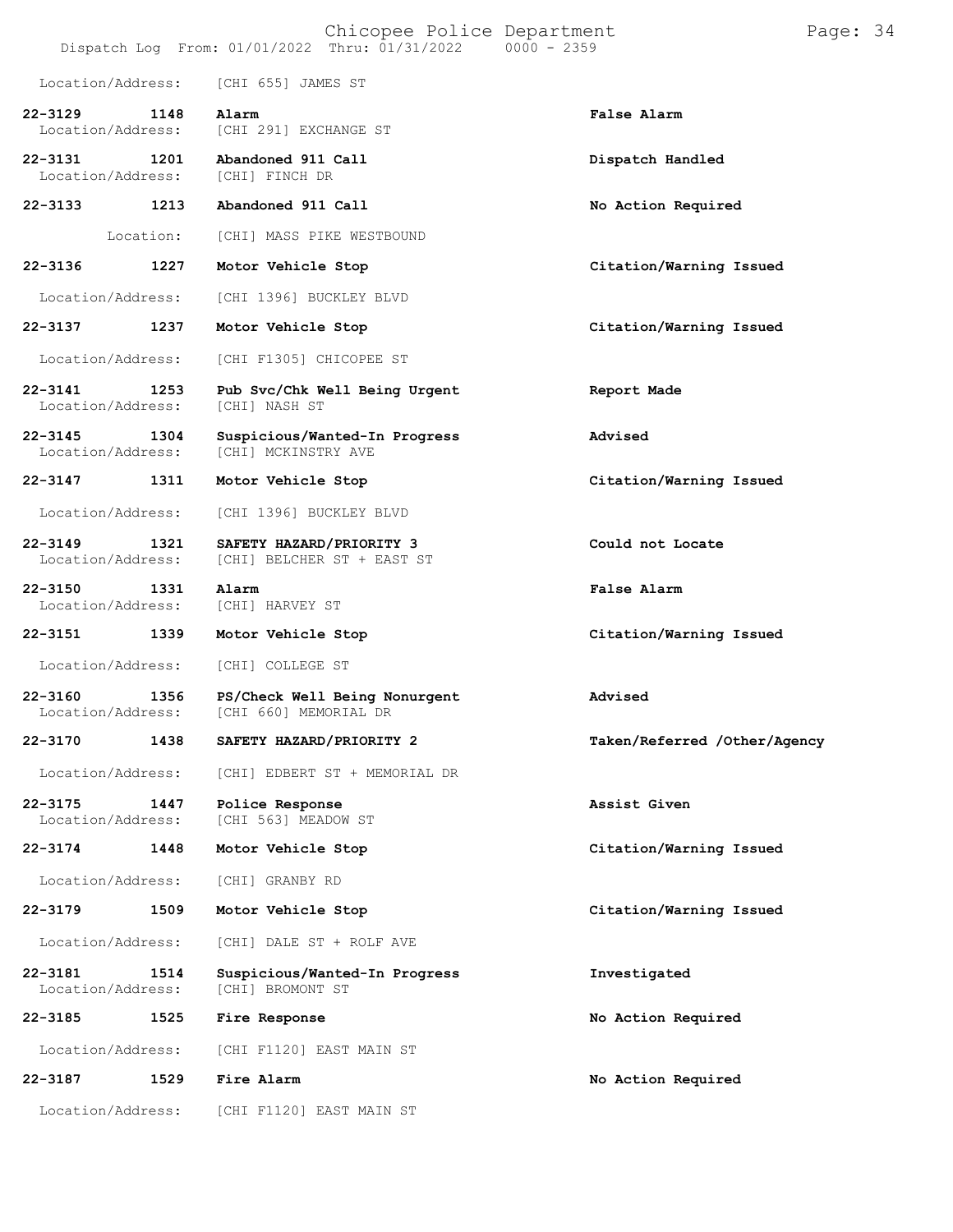# Chicopee Police Department Page: 35

**22-3205 1613 Pub Svc/Chk Well Being Urgent Advised** Location/Address:

**22-3210 1617 Pub Svc/Chk Well Being Urgent Complaint Taken Care Of**

Vicinity of: [CHI 1122] MEMORIAL DR

[CHI 29] LORRAINE ST

**22-3211 1619 Traffic V/Hazard/Comp-In Progr Could not Locate**

**22-3216 1632 Traffic V/Hazard/Comp-Past No Action Required**

Location/Address: [CHI] WALTER ST

- **22-3225 1654 Pub Svc/Chk Well Being Urgent Could not Locate** Location/Address:
	-
- **22-3234 1711 Pub Svc/Chk Well Being Urgent Could not Locate** [CHI 1281] CHICOPEE ST
- **22-3236 1723 SAFETY HAZARD/PRIORITY 3 Taken/Referred /Other/Agency**
- Location/Address: [CHI] GRANBY RD
- **22-3243 1752 Traffic Incident/Crash-Past Assist Given** [CHI] LAFAYETTE ST + GRATTAN ST
- **22-3249 1810 Abandoned 911 Call No Action Required**
	- Location/Address: [CHI] BOULAY CIR
- **22-3256 1832 Traffic V/Hazard/Comp-In Progr Complaint Taken Care Of**
	- Location/Address: [CHI] FAIRVIEW AVE
- **22-3264 1851 Fire Alarm Testing No Action Required**
	- Location/Address: [CHI 291] EXCHANGE ST
- **22-3268 1902 PS/Check Well Being Nonurgent Advised** Location/Address:
- **22-3269 1905 Traffic Incident/Crash No Action Required**
- Location/Address: [CHI] FAIRVIEW AVE
- **22-3279 1933 Suspicious/Wanted-In Progress Assist Given** Location/Address:
- **22-3291 2010 Service Call Response Assist Given** Location/Address:
- **22-3297 2021 Motor Vehicle Stop Advised** [CHI] PENDLETON AVE + DUPRAT AVE
- **22-3300 2035 Motor Vehicle Stop Citation/Warning Issued**
- Location/Address: [CHI 907] MEMORIAL DR
- **22-3307 2043 Motor Vehicle Stop Citation/Warning Issued**
- Location/Address: [CHI] EAST MAIN ST
- **22-3310 2052 Abandoned 911 Call Could not Locate** Location/Address:
- 
- 
- 
- 
- 
- 
- 
- 
- 
- 
- 
- 
- 
- 
- 
- 
-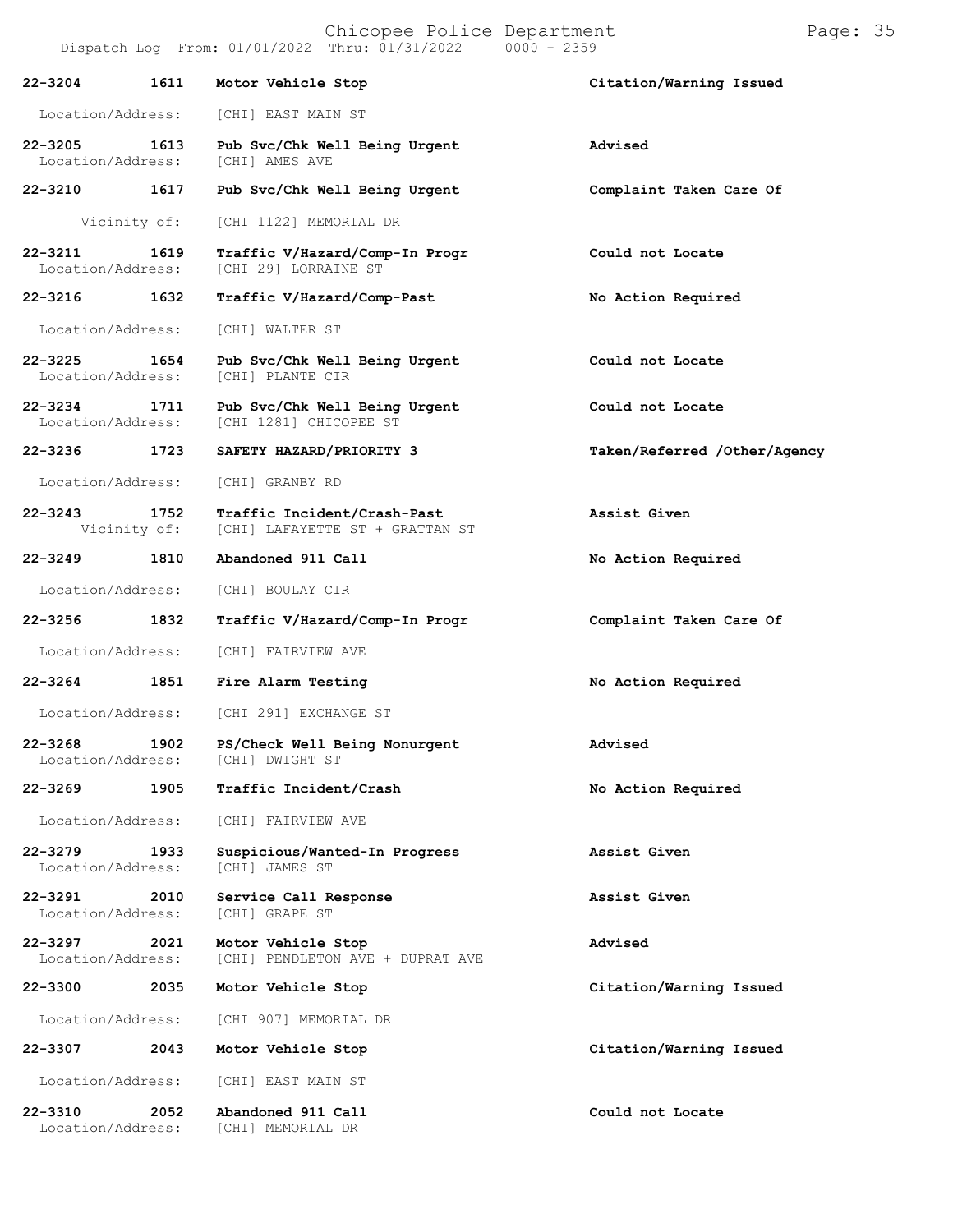| 22-3312<br>2057<br>Location/Address:     | Theft/Larceny-Past<br>[CHI] DALE ST                        | Advised                    |
|------------------------------------------|------------------------------------------------------------|----------------------------|
| 22-3314<br>2109<br>Location/Address:     | Suspicious/Wanted-In Progress<br>[CHI 1231] HONEYSUCKLE DR | Could not Locate           |
| 22-3321<br>2148<br>Location/Address:     | Pub Svc/Chk Well Being Urgent<br>[CHI 39] EAST ST          | Could not Locate           |
| $22 - 3331$<br>2238<br>Location/Address: | Theft/Larceny-In Progress<br>[CHI F860] NEW LUDLOW RD      | Advised                    |
| 22-3336<br>2309<br>Location/Address:     | Alarm<br>[CHI F464] PARK ST                                | False Alarm                |
| 22-3338<br>2334<br>Location/Address:     | Alarm<br>[CHI F1349] SECOND AVE                            | False Alarm                |
| For Date: $01/09/2022 -$                 | Sunday                                                     |                            |
| 22-3361<br>0029                          | Motor Vehicle Stop                                         | Citation/Warning Issued    |
| Location/Address:                        | [CHI] FULLER RD + SHAWINIGAN DR                            |                            |
| 22-3368<br>0044<br>Location/Address:     | Traffic V/Hazard/Comp-Past<br>[CHI 842] FRONT ST           | Report Made                |
| $22 - 3390$<br>0124<br>Location/Address: | Motor Vehicle Stop<br>[SPR 647] LIBERTY ST                 | Arrest Made                |
| 22-3394<br>0135<br>Vicinity of:          | Animal Complaint<br>[CHI 444] GRANBY RD                    | Advised                    |
| $22 - 3404$<br>0159<br>Location/Address: | Disturbance/Nuisance In Progre<br>[CHI 2498] CHURCH ST     | Assist Given               |
| $22 - 3406$<br>0214<br>Location/Address: | Alarm<br>[CHI F84] BURNETT RD                              | False Alarm                |
| 22-3413<br>0243<br>Location/Address:     | Alarm<br>[CHI] ELCON DR                                    | False Alarm                |
| $22 - 3417$<br>0254<br>Location/Address: | Disturbance/Nuisance In Progre<br>[CHI 242] CHICOPEE ST    | Could not Locate           |
| $22 - 3420$<br>0255<br>Location/Address: | Suspicious/Wanted-In Progress<br>[CHI 1584] MEMORIAL DR    | Could not Locate           |
| $22 - 3426$<br>0321                      | Suspicious/Wanted-In Progress                              | Appears Secure After Check |
| Vicinity of:                             | [CHI] MCKINSTRY AVE                                        |                            |
| 0332<br>$22 - 3429$<br>Location/Address: | Disturbance/Nuisance In Progre<br>[CHI] DAKOTA DR          | Services Rendered          |
| $22 - 3431$<br>0341<br>Location/Address: | Alarm<br>[CHI 931] MEADOW ST                               | False Alarm                |
| $22 - 3432$<br>0345<br>Location/Address: | Alarm<br>[CHI F84] BURNETT RD                              | False Alarm                |
| 22-3433<br>0351                          | Misc-Non Urgent                                            | Complaint Taken Care Of    |
| Location/Address:                        | [CHI] ACADEMY ST                                           |                            |
| $22 - 3434$<br>0405<br>Location/Address: | Alarm<br>[CHI F84] BURNETT RD                              | <b>False Alarm</b>         |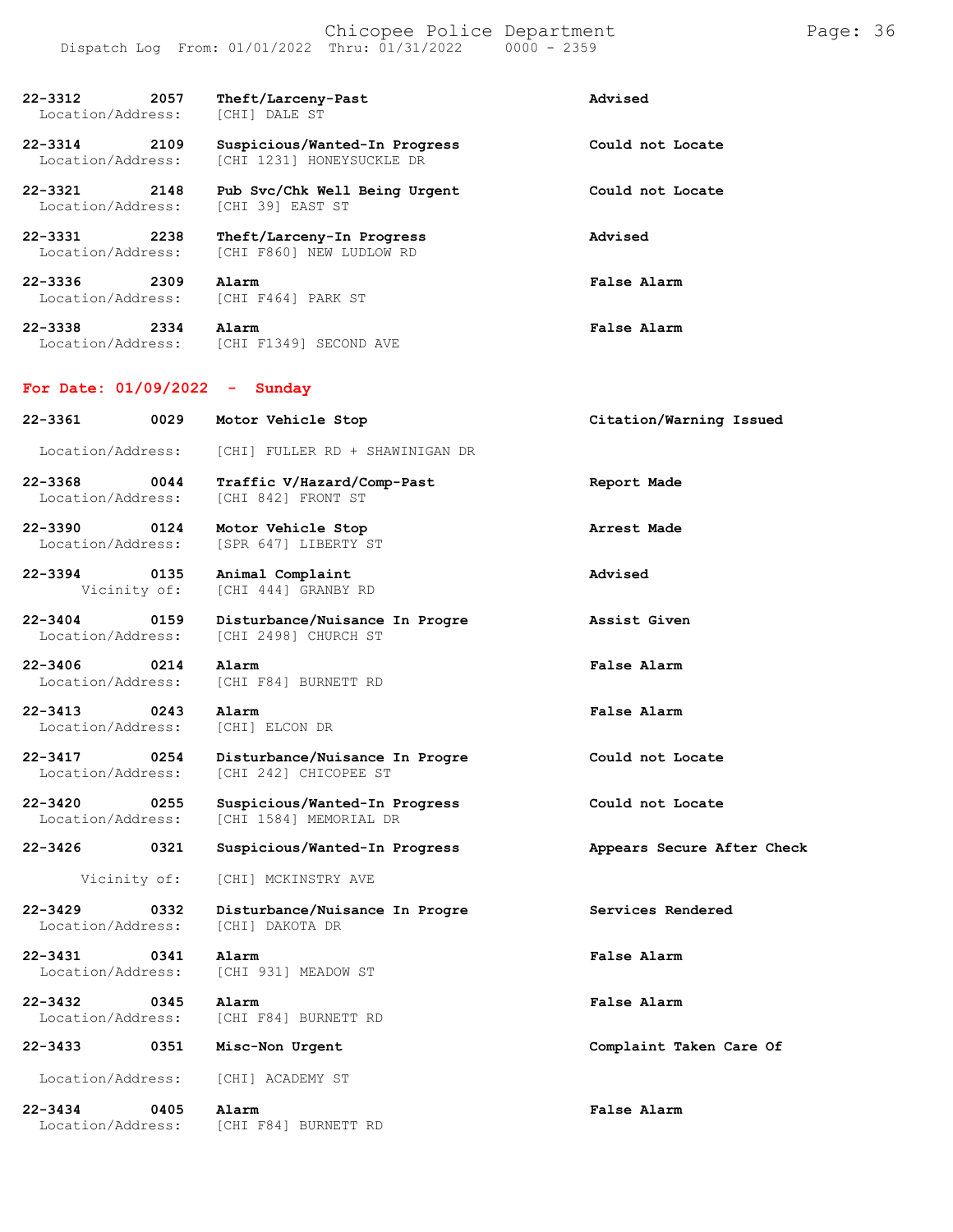|                                      | Dispatch Log From: 01/01/2022 Thru: 01/31/2022 0000 - 2359                            |                         |
|--------------------------------------|---------------------------------------------------------------------------------------|-------------------------|
| 22-3437 0415<br>Location/Address:    | Investigation/Follow Up<br>[CHI] STONINA DR                                           | Advised                 |
| 22-3439 0423 Alarm                   | Location/Address: [CHI F84] BURNETT RD                                                | Dispatch Handled        |
| 22-3440 0431 Alarm                   | Location/Address: [CHI 938] MEMORIAL DR                                               | False Alarm             |
| 22-3442 0447 Alarm                   | Location/Address: [CHI F1104] FAIRVIEW AVE                                            | False Alarm             |
| 22-3444 0557                         | Motor Vehicle Stop                                                                    | Citation/Warning Issued |
| Vicinity of:                         | [CHI] MEADOW ST + SHAW PARK AVE                                                       |                         |
| 22-3454 0721                         | Transport Service                                                                     | Transport Complete      |
| Location/Address:                    | [LUD 1] RANDALL RD                                                                    |                         |
| 22-3456 0735                         | Transport Service                                                                     | Transport Complete      |
| Location/Address:                    | [CHI F182] CENTER ST                                                                  |                         |
| 22-3474 0828                         | Motor Vehicle Stop                                                                    | Citation/Warning Issued |
| Location/Address:                    | [CHI] CAREW ST                                                                        |                         |
|                                      | 22-3478 0832 Abandoned 911 Call<br>Location/Address: [CHI XF1590] MCKINSTRY AVE       | False Alarm             |
| 22-3483 0844                         | Motor Vehicle Stop                                                                    | Citation/Warning Issued |
| Location/Address:                    | [CHI] CAREW ST                                                                        |                         |
| 22-3486 0853<br>Location/Address:    | Abandoned 911 Call<br>[CHI] JAMES ST                                                  | Dispatch Handled        |
| 22-3490 0914                         | Pub Svc/Chk Well Being Urgent<br>Location/Address: [CHI] MEADOW ST + CHARPENTIER BLVD | Unfounded               |
| 22-3492 0918                         | Transport Service                                                                     | Transport Complete      |
|                                      | Location/Address: [CHI 2498] CHURCH ST                                                |                         |
| 22-3495<br>0927<br>Location/Address: | Transport Service<br>[CHI 2498] CHURCH ST                                             | Advised                 |
| 22-3498<br>0933<br>Location/Address: | Traffic Incident/Crash<br>[CHI] POPLAR ST + CHICOPEE ST                               | Report Made             |
| 22-3500<br>0934                      | Traffic Incident/Crash                                                                | No Action Required      |
| Location/Address:                    | [CHI] CHICOPEE ST                                                                     |                         |
| 22-3502<br>1003<br>Location/Address: | Motor Vehicle Stop<br>[CHI] MONTCALM ST                                               | Advised                 |
| 22-3503<br>1009                      | Motor Vehicle Stop                                                                    | Citation/Warning Issued |
| Location/Address:                    | [CHI] MONTCALM ST                                                                     |                         |
| 22-3506<br>1022                      | Motor Vehicle Stop                                                                    | Citation/Warning Issued |
| Location/Address:                    | [CHI] PROSPECT ST                                                                     |                         |
| 22-3508<br>1026                      | Motor Vehicle Stop                                                                    | Citation/Warning Issued |

Location/Address: [CHI] PROSPECT ST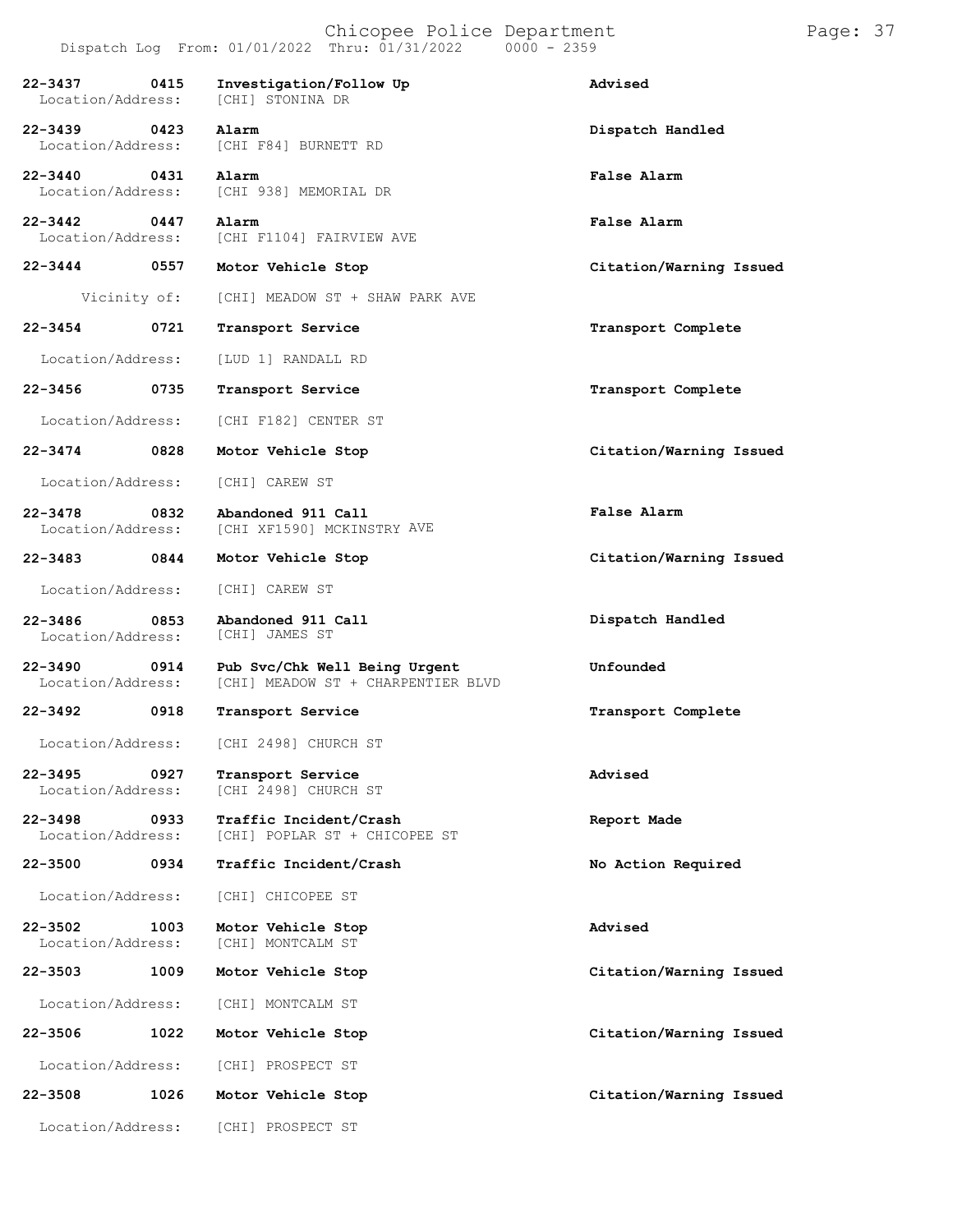|                                  |      | Chicopee Police Department<br>Dispatch Log From: 01/01/2022 Thru: 01/31/2022 | $0000 - 2359$           | Page: 38 |  |
|----------------------------------|------|------------------------------------------------------------------------------|-------------------------|----------|--|
| $22 - 3511$                      | 1037 | Motor Vehicle Stop                                                           | Citation/Warning Issued |          |  |
| Location/Address:                |      | [CHI 305] MONTCALM ST                                                        |                         |          |  |
| $22 - 3520$<br>Location/Address: | 1112 | Police Response<br>[CHI] WOODSTOCK ST                                        | Advised                 |          |  |
| $22 - 3522$                      | 1123 | Motor Vehicle Stop                                                           | Citation/Warning Issued |          |  |
| Location/Address:                |      | [CHI 448] GRANBY RD                                                          |                         |          |  |
| $22 - 3524$                      | 1134 | Motor Vehicle Stop                                                           | Citation/Warning Issued |          |  |
| Location/Address:                |      | [CHI] MONTGOMERY ST                                                          |                         |          |  |
| 22-3528                          | 1144 | Theft/Larceny-Past                                                           | No Action Required      |          |  |
| Location/Address:                |      | [CHI 644] MEMORIAL DR                                                        |                         |          |  |
| $22 - 3529$                      | 1148 | Motor Vehicle Stop                                                           | Citation/Warning Issued |          |  |
| Location/Address:                |      | [CHI 11] MONTGOMERY ST                                                       |                         |          |  |
| $22 - 3531$<br>Location/Address: | 1154 | Abandoned 911 Call<br>[CHI] MONTGOMERY ST                                    | Dispatch Handled        |          |  |
| $22 - 3532$                      | 1200 | Motor Vehicle Stop                                                           | Citation/Warning Issued |          |  |
| Location/Address:                |      | [CHI 444] GRANBY RD                                                          |                         |          |  |
| $22 - 3533$<br>Location/Address: | 1204 | Damage/Vand/Mischief/Past<br>[CHI] WOODSTOCK ST                              | Advised                 |          |  |
| $22 - 3535$                      | 1215 | Theft/Larceny-In Progress                                                    | Complaint Taken Care Of |          |  |
| Location/Address:                |      | [CHI 919] MEMORIAL DR                                                        |                         |          |  |
| $22 - 3536$<br>Location/Address: | 1224 | Disturbance/Nuisance/Past<br>[CHI] CHICOPEE ST                               | Advised                 |          |  |
| 22-3537                          | 1226 | Motor Vehicle Stop                                                           | Citation/Warning Issued |          |  |
| Location/Address:                |      | [CHI] PROSPECT ST                                                            |                         |          |  |
| $22 - 3538$<br>Location/Address: | 1227 | Disturbance/Nuisance In Progre<br>[CHI XP1990] CHAPIN ST                     | Report Made             |          |  |
| $22 - 3550$<br>Location/Address: | 1313 | Misc-Non Urgent<br>[CHI] BUCKLEY BLVD                                        | Advised                 |          |  |
| $22 - 3556$<br>Location/Address: | 1339 | Motor Vehicle Stop<br>[CHI 670] MEMORIAL DR                                  | Advised                 |          |  |
| $22 - 3557$<br>Location/Address: | 1339 | Abandoned 911 Call<br>[CHI] BRITTON ST                                       | Dispatch Handled        |          |  |
| $22 - 3559$                      | 1348 | Abandoned 911 Call                                                           | Dispatch Handled        |          |  |

Location/Address: [CHI] PARTRIDGE LN

**22-3561 1351 Theft/Larceny-Past Advised** Location/Address: [CHI XP1984] CASINO AVE

**22-3562 1354 Motor Vehicle Stop Citation/Warning Issued**

Location/Address: [CHI 1396] BUCKLEY BLVD

**22-3565 1404 Theft/Larceny-Past Report Made** Location/Address: [CHI] ELCON DR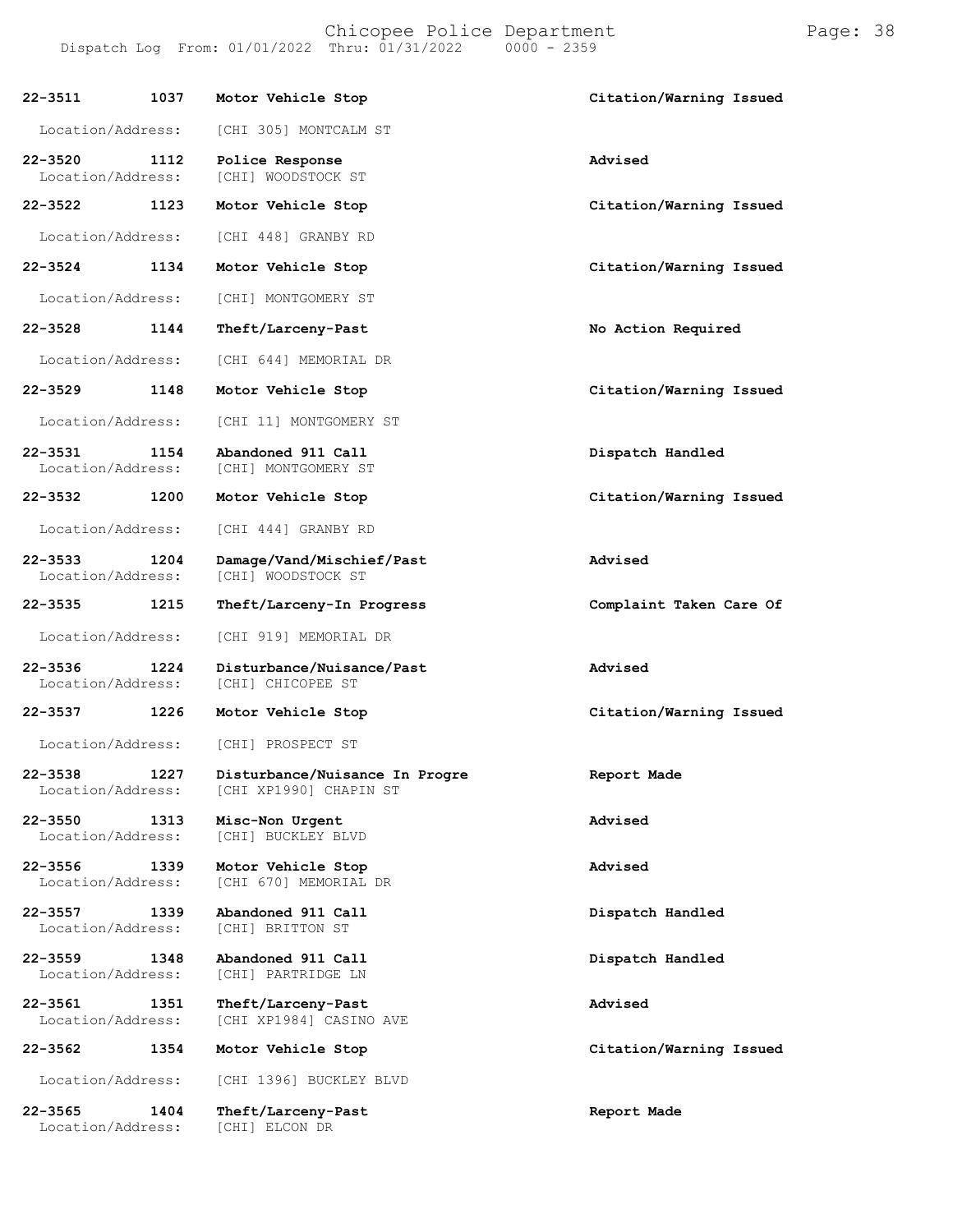| $22 - 3568$<br>1407<br>Location/Address: | Harassment/Stalk/Threat-In Pro<br>[CHI] EDBERT ST             | Advised                    |
|------------------------------------------|---------------------------------------------------------------|----------------------------|
| 22-3578<br>1437<br>Location/Address:     | Motor Vehicle Stop<br>[CHI] FRONT ST                          | Advised                    |
| 22-3580<br>1451                          | Motor Vehicle Stop                                            | Citation/Warning Issued    |
| Location/Address:                        | [CHI] EAST ST                                                 |                            |
| 1600<br>22-3599                          | Traffic V/Hazard/Comp-Past                                    | Complaint Taken Care Of    |
| Location/Address:                        | [CHI] PHILATHEA ST                                            |                            |
| 22-3603<br>1612<br>Location/Address:     | SAFETY HAZARD/PRIORITY 2<br>[CHI] CRAWFORD AVE                | Dispatch Handled           |
| 22-3610 1637<br>Location/Address:        | Robbery Past<br>[CHI 850] MARTHA ST                           | Report Made                |
| 22-3614<br>1643<br>Vicinity of:          | Traffic V/Hazard/Comp-In Progr<br>[CHI 1287] BROADCAST CTR    | Could not Locate           |
| 1654<br>$22 - 3620$                      | Abandoned 911 Call                                            | Appears Secure After Check |
| Location/Address:                        | [CHI] FINCH DR                                                |                            |
| 22-3631<br>1707<br>Location/Address:     | Police Response<br>[CHI] SHERIDAN ST                          | Services Rendered          |
| 22-3635 1726<br>Location/Address:        | Disturbance/Nuisance/Past<br>[CHI F1556] EAST MAIN ST         | Dispatch Handled           |
| 22-3653<br>1827<br>Location/Address:     | Abandoned 911 Call<br>[CHI 1972] MEMORIAL DR                  | Dispatch Handled           |
| 22-3662 1900<br>Location/Address:        | Traffic V/Hazard/Comp-In Progr<br>[CHI] BURNETT RD + OLKO CIR | Unfounded                  |
| 22-3664<br>1904                          | Motor Vehicle Stop                                            | Verbal Warning Issued      |
| Vicinity of:                             | [CHI 1808] GRANBY RD                                          |                            |
| 1914<br>22-3666<br>Location/Address:     | Suspicious/Wanted-In Progress<br>[CHI] PINE ST                | Advised                    |
| 22-3670<br>1934<br>Vicinity of:          | Suspicious/Wanted-In Progress<br>[CHI F976] GRIFFITH RD       | Advised                    |
| 22-3679<br>2007<br>Location/Address:     | Assist Other Agency/Non Urgent<br>[CHI 1498] NEWBURY ST       | Report Made                |
| 22-3686<br>2034<br>Location/Address:     | Disturbance/Nuisance In Progre<br>[CHI 653] MEMORIAL DR       | Unfounded                  |
| 22-3697<br>2136                          | Abandoned 911 Call                                            | No Action Required         |
| Location/Address:                        | [CHI] OXFORD PL                                               |                            |
| 2201<br>22-3701                          | Motor Vehicle Stop                                            | Citation/Warning Issued    |
| Vicinity of:                             | [CHI] N CHICOPEE ST                                           |                            |
| 2205<br>22-3702                          | Traffic V/Hazard/Comp-Past                                    | Citation/Warning Issued    |
| Location/Address:                        | [CHI] VOLPE DR                                                |                            |
| 2212<br>22-3703<br>Vicinity of:          | Suspicious/Wanted-In Progress<br>[CHI 1722] MEMORIAL DR       | Advised                    |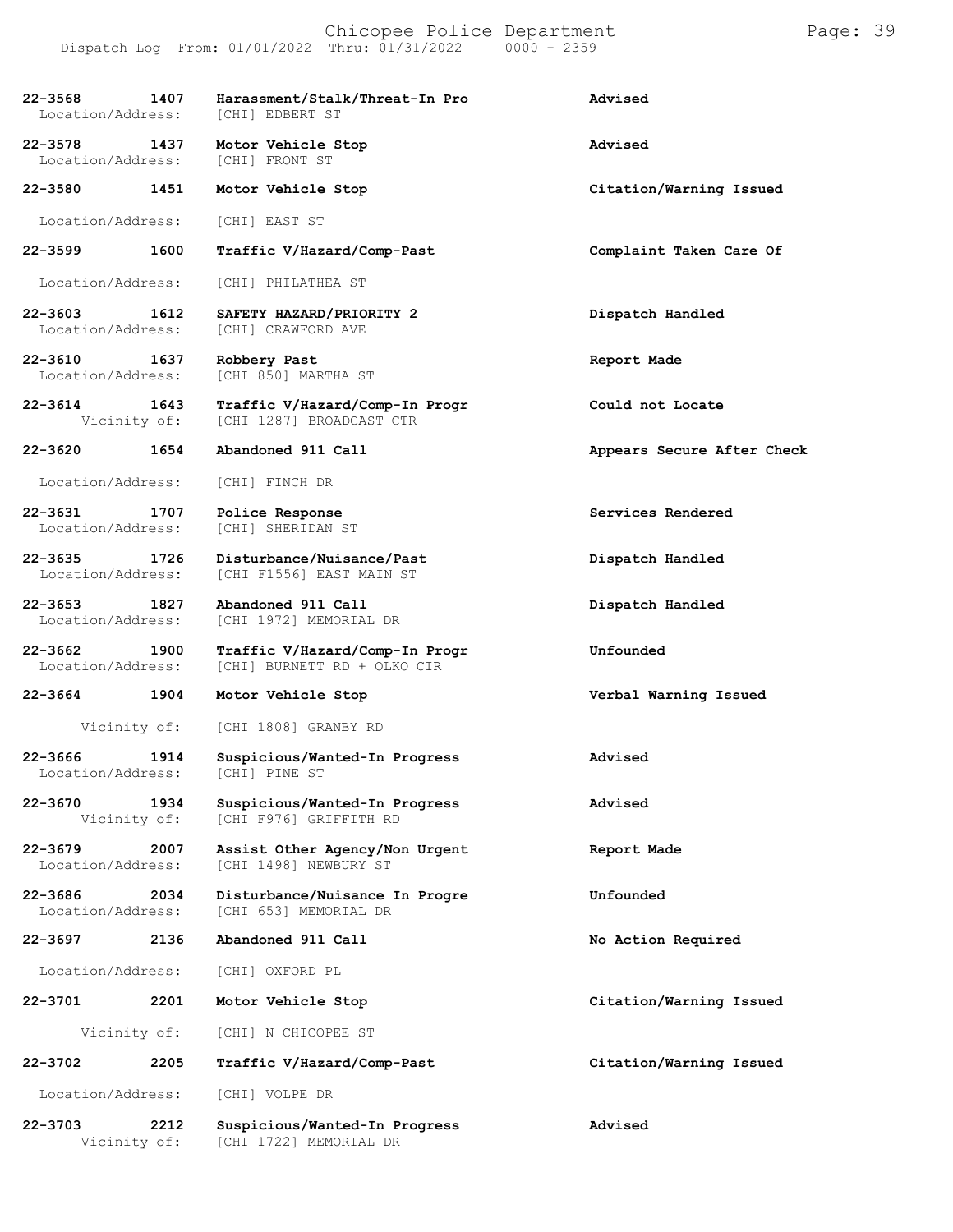|                                          | Dispatch Log From: $01/01/2022$ Thru: $01/31/2022$ 0000 - 2359 |                            |
|------------------------------------------|----------------------------------------------------------------|----------------------------|
| 22-3709 2240<br>Location/Address:        | Pub Svc/Chk Well Being Urgent<br>[CHI F1048] MEMORIAL DR       | Could not Locate           |
| 22-3715 2320<br>Location/Address:        | Fire Investigation<br>[CHI 2613] SPRINGFIELD ST                | Investigated               |
| $22 - 3717$<br>2339<br>Location/Address: | DUI/Impaired-In Progress<br>[CHI] CASEY DR                     | Could not Locate           |
| For Date: $01/10/2022 -$ Monday          |                                                                |                            |
| 22-3723<br>0009                          | Motor Vehicle Stop                                             | Criminal Complaint Request |
| Location/Address:                        | [CHI XP1968] GRANBY RD + STANLEY DR                            |                            |
| 22-3741<br>0041                          | Motor Vehicle Stop                                             | Criminal Complaint Request |
| Location/Address:                        | [CHI] GROVE ST + FAY ST                                        |                            |
| $22 - 3749$<br>0056<br>Location/Address: | Motor Vehicle Stop<br>[CHI] MCKINSTRY AVE                      | Advised                    |
| 22-3770<br>0123                          | Motor Vehicle Stop                                             | Citation/Warning Issued    |
| Location/Address:                        | [CHI] GRATTAN ST + GRANBY RD                                   |                            |
| 22-3774 0128<br>Location/Address:        | Suspicious/Wanted-In Progress<br>[CHI 857] SGT TRACY DR        | Advised                    |
| 22-3782<br>0146                          | Motor Vehicle Stop                                             | No Action Required         |
| Location/Address:                        | [CHI] MEMORIAL DR + LAUZIER TER                                |                            |
| 22-3789<br>0202<br>Location/Address:     | Motor Vehicle Stop<br>[CHI] CHICOPEE ST + WALTER ST            | Arrest Made                |
| $22 - 3798$<br>0213<br>Location/Address: | Alarm<br>[CHI] ASINOF AVE                                      | False Alarm                |
| 22-3803 0224                             | Motor Vehicle Stop                                             | Citation/Warning Issued    |
|                                          | Location/Address: [CHI 426] MEMORIAL DR                        |                            |
| 22-3812<br>0258<br>Vicinity of:          | Abandoned 911 Call<br>[CHI 561] MEADOW ST                      | Dispatch Handled           |
| 22-3815<br>0335                          | Motor Vehicle Stop                                             | Citation/Warning Issued    |
| Location/Address:                        | [CHI] MEMORIAL DR + PENDLETON AVE                              |                            |
| 22-3816<br>0344                          | Motor Vehicle Stop                                             | Citation/Warning Issued    |
| Location/Address:                        | [CHI 644] MEMORIAL DR                                          |                            |
| 22-3817<br>0345<br>Location/Address:     | Police Response<br>[CHI] ALVORD AVE                            | Advised                    |
| 22-3827<br>0456<br>Location/Address:     | Transport Service<br>[LUD 1] RANDALL RD                        | Services Rendered          |
| 22-3834<br>0546                          | Motor Vehicle Stop                                             | Citation/Warning Issued    |
| Location/Address:                        | [CHI F1174] GRATTAN ST                                         |                            |
| 22-3836<br>0553                          | Motor Vehicle Stop                                             | Citation/Warning Issued    |
| Location/Address:                        | [CHI] GRATTAN ST + BALTIC AVE                                  |                            |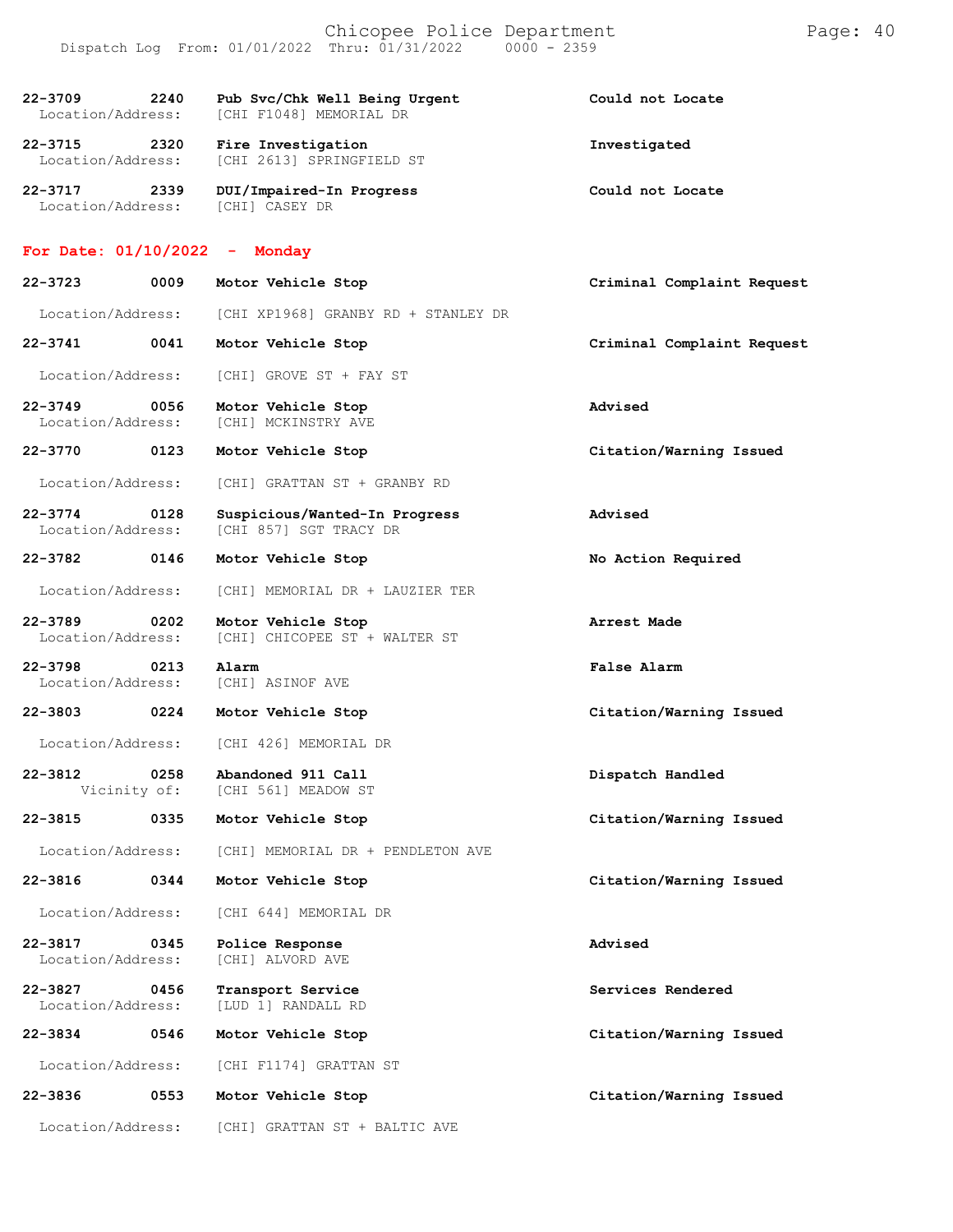Chicopee Police Department Page: 41 Dispatch Log From:  $01/01/2022$  Thru:  $01/31/2022$ 

**22-3837 0600 Motor Vehicle Stop Citation/Warning Issued** Location/Address: [CHI] GRATTAN ST + OLEA ST **22-3839 0608 Motor Vehicle Stop Citation/Warning Issued** Location/Address: [CHI] EAST MAIN ST + NEW YORK AVE **22-3853 0721 Alarm False Alarm** Location/Address: [CHI] EXCHANGE ST **22-3857 0733 Abandoned 911 Call Dispatch Handled** [CHI] FITZPATRICK LN **22-3859 0753 Pub Svc/Chk Well Being Urgent Services Rendered** [CHI] GRANBY RD **22-3866 0818 Alarm Appears Secure After Check** Location/Address: [CHI] MANNING ST **22-3889 0915 Abandoned 911 Call Could not Locate** [CHI 306] ST JAMES AVE **22-3893 0922 Investigation/Follow Up Could not Locate** [CHI] NONOTUCK AVE **22-3897 0935 Traffic Incident/Crash Services Rendered** [CHI 670] MEMORIAL DR **22-3902 0943 Traffic Incident/Crash-Past Report Made** [CHI 75] BURNETT RD **22-3904 0949 Service of a Summons Could not Locate** Location/Address: **22-3923 1018 Theft/Larceny-Past No Action Required** Location/Address: [CHI 1658] SPRINGFIELD ST **22-3933 1106 Theft/Larceny-In Progress Unfounded** [CHI 1244] CENTER ST

**22-3938 1117 Disturbance/Nuisance/Past Advised**

**22-3937 1118 Traffic Incident/Crash-Past Advised** [CHI] PLANTE CIR

**22-3944 1130 Theft/Larceny-Past Report Made** Location/Address:

**22-3945 1133 Pub Svc/Chk Well Being Urgent Report Made** Location/Address:

**22-3949 1141 PS/Check Well Being Nonurgent Transport Complete**

Location/Address: [CHI] CHAPIN ST

**22-3950 1144 Administrative Assist Given**

**22-3956 1159 Traffic Incident/Crash-Past Report Made** [CHI] NARRAGANSETT BLVD

**22-3962 1217 Suspicious/Wanted-Past Advised**

**22-3964 1220 Theft/Larceny-Past Report Made**

[CHI F825] CHURCH ST

[CHI] EAST MAIN ST

Location/Address: [CHI] CHARBONNEAU TER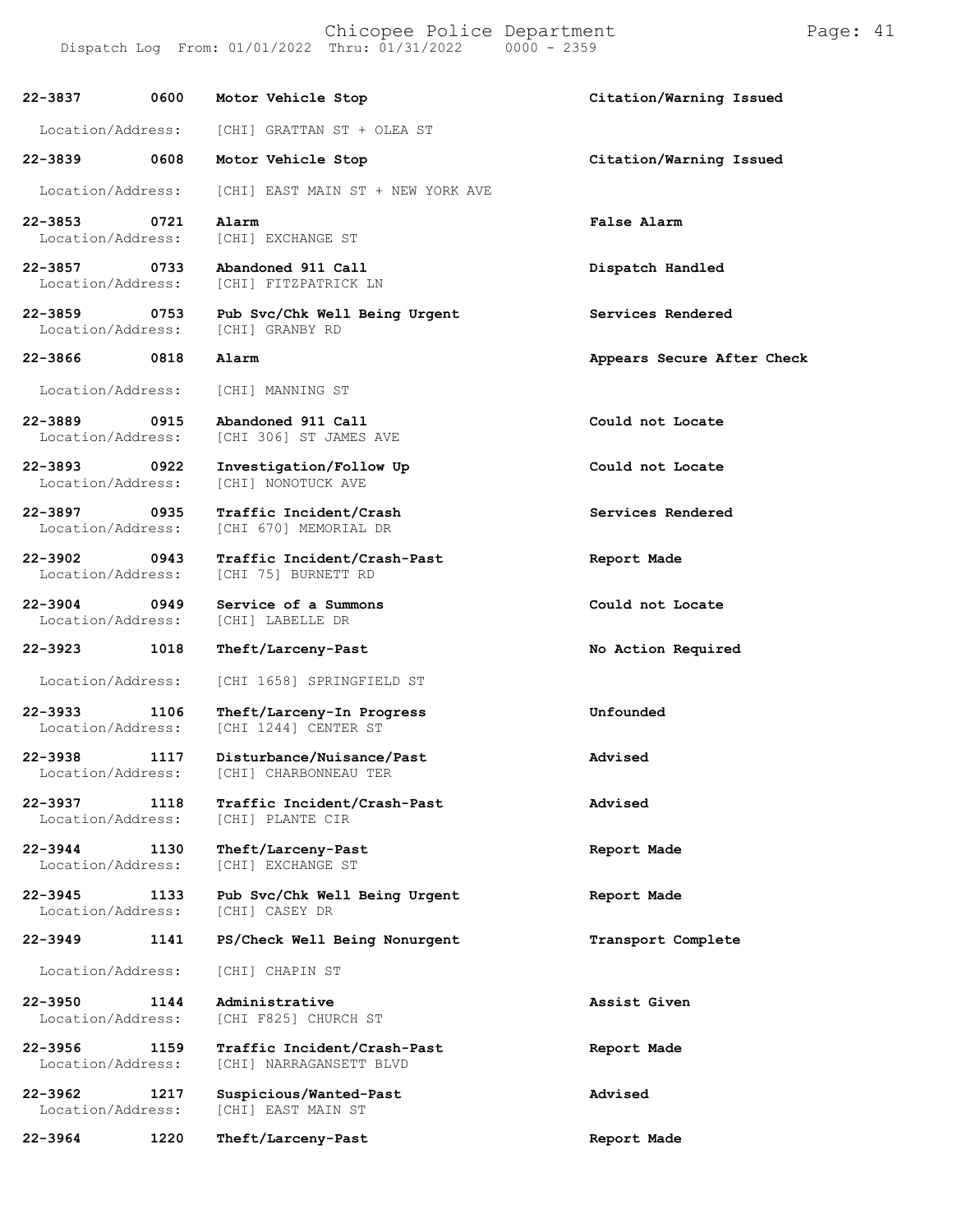|                                    |      | Chicopee Police Department<br>Dispatch Log From: 01/01/2022 Thru: 01/31/2022 0000 - 2359 |                            | Page: 42 |  |
|------------------------------------|------|------------------------------------------------------------------------------------------|----------------------------|----------|--|
| Location/Address:                  |      | [CHI F1587] FULLER RD                                                                    |                            |          |  |
| $22 - 3965$<br>Location/Address:   | 1228 | Disturbance/Nuisance In Progre<br>[CHI 1191] MEMORIAL DR                                 | Assist Given               |          |  |
| 22–3969 — 100<br>Location/Address: | 1233 | Traffic V/Hazard/Comp-In Progr<br>[CHI] WALTER ST                                        | Unfounded                  |          |  |
| 22-3985                            | 1313 | Transport Service                                                                        | Transport Complete         |          |  |
| Location/Address:                  |      | [CHI 2498] CHURCH ST                                                                     |                            |          |  |
| 22-3988<br>Location/Address:       | 1319 | Suspicious/Wanted-Past<br>[CHI] MAPLE ST                                                 | Investigated               |          |  |
| 22-3994<br>Location/Address:       | 1328 | Traffic V/Hazard/Comp-Past<br>[CHI 566] MEADOW ST                                        | Services Rendered          |          |  |
| 22–3999 — 120<br>Location/Address: | 1337 | Fire Response<br>[CHI 624] SHERIDAN ST                                                   | Dispatch Handled           |          |  |
| 22-4007                            | 1402 | Police Response                                                                          | No Action Required         |          |  |
| Location/Address:                  |      | [CHI] CHAPIN ST                                                                          |                            |          |  |
| $22 - 4013$<br>Location/Address:   | 1413 | SAFETY HAZARD/PRIORITY 3<br>[CHI] MONTCALM ST + NEW LUDLOW RD                            | Dispatch Handled           |          |  |
| $22 - 4016$<br>Location/Address:   | 1417 | PS/Check Well Being Nonurgent<br>[CHI] GRATTAN ST                                        | Advised                    |          |  |
| 22-4018                            | 1432 | Fire Alarm Testing                                                                       | Restore Fire Alarm System  |          |  |
| Location/Address:                  |      | [CHI 2613] SPRINGFIELD ST                                                                |                            |          |  |
| $22 - 4019$                        | 1434 | Disturbance/Nuisance In Progre                                                           | Complaint Taken Care Of    |          |  |
| Location/Address:                  |      | [CHI F685] MEMORIAL DR                                                                   |                            |          |  |
| $22 - 4020$<br>Location/Address:   | 1445 | BY LAW VIOLATION<br>[CHI] DALE ST                                                        | Advised                    |          |  |
| 22-4022<br>Location/Address:       | 1454 | Traffic Incident/Crash-Past<br>[CHI F1110] STREIBER DR                                   | Report Made                |          |  |
| 22-4027<br>Location/Address:       | 1513 | Alarm<br>[CHI F368] FRONT ST                                                             | False Alarm                |          |  |
| 22-4031                            | 1530 | Alarm                                                                                    | Appears Secure After Check |          |  |
| Location/Address:                  |      | [CHI F107] SOUTH ST                                                                      |                            |          |  |
| 22-4037<br>Vicinity of:            | 1541 | Traffic Incident/Crash-Past<br>[CHI 647] MEMORIAL DR                                     | Report Made                |          |  |
| $22 - 4039$<br>Location/Address:   | 1547 | Pub Svc/Chk Well Being Urgent<br>[CHI] SILVIN RD                                         | Services Rendered          |          |  |
| 22-4041<br>Vicinity of:            | 1550 | Disturbance/Nuisance In Progre<br>[CHI] SPRINGFIELD ST + CENTER ST                       | Report Made                |          |  |
| 22-4049<br>Location/Address:       | 1609 | Theft/Larceny-Past<br>[CHI] GROVE ST                                                     | Advised                    |          |  |
| $22 - 4066$<br>Location/Address:   | 1641 | Trespass/Unwanted-In Progress<br>[CHI] EAST STREET AVE                                   | Advised                    |          |  |
| 22-4076                            | 1701 | Traffic Incident/Crash                                                                   | Complaint Taken Care Of    |          |  |
| Location/Address:                  |      | [CHI] BEAUCHAMP TER                                                                      |                            |          |  |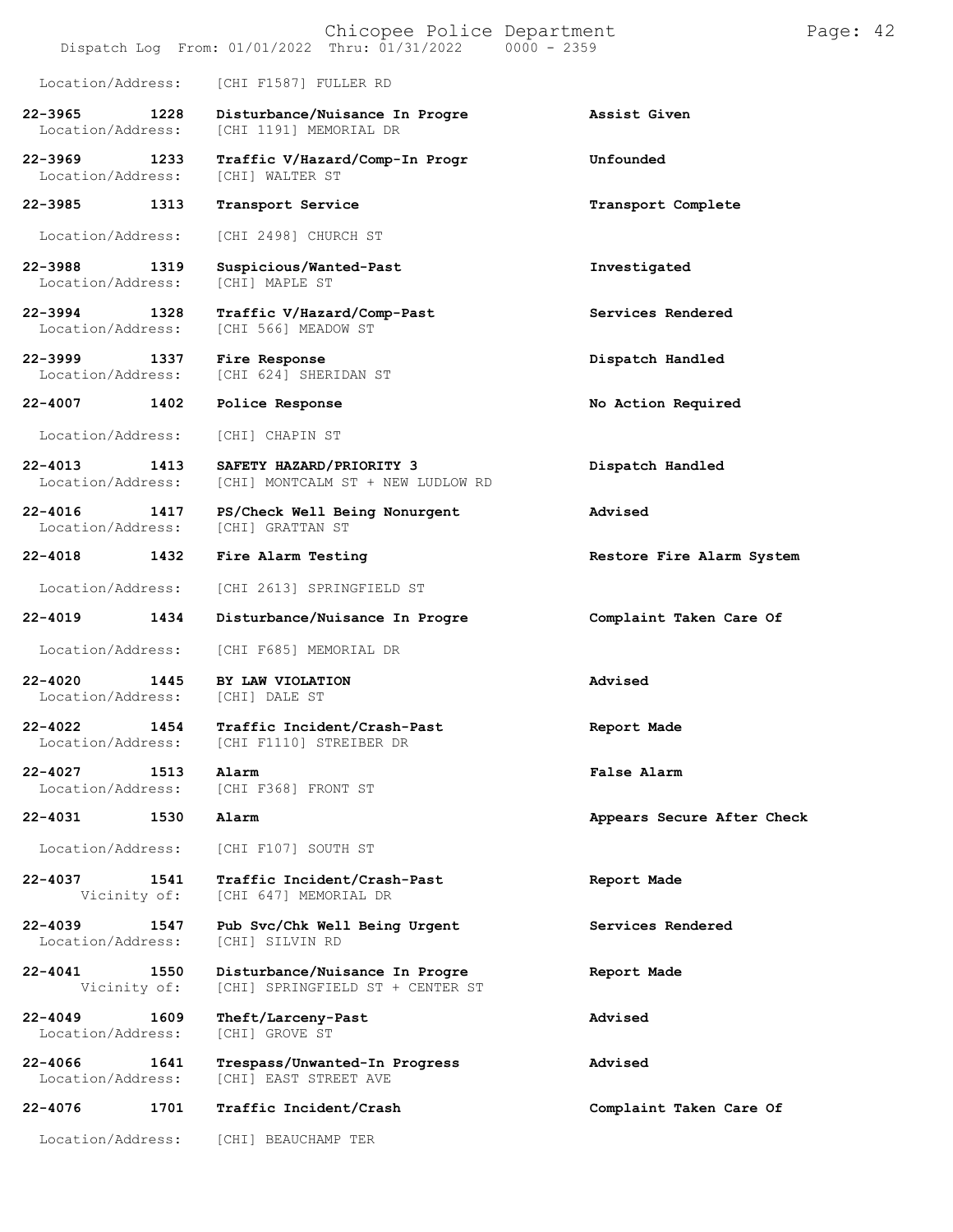## Chicopee Police Department Page: 43 Dispatch Log From: 01/01/2022 Thru: 01/31/2022

**22-4079 1714 Disturbance/Nuisance In Progre Advised** [CHI 1653] BLANCHE ST **22-4083 1727 Animal Complaint No Action Required** Vicinity of: [CHI] OLIVINE ST **22-4086 1736 Alarm Cancelled/Cancelled enroute** Location/Address: [CHI F464] PARK ST **22-4088 1741 Trespass/Unwanted-In Progress Complaint Taken Care Of** Location/Address: **22-4089 1747** Vicinity of: **22-4094 1802** Location/Address: **22-4100 1815** Location/Address: **22-4107 1848** Location/Address: **22-4115 1909** Location/Address: **22-4116 1911** Location/Address: **22-4118 1921** Vicinity of: **22-4123 1932** Vicinity of: **22-4124 1947** Location/Address: [CHI 2498] CHURCH ST **22-4126 1957 Suspicious/Wanted-In Progress Advised** [CHI 1242] MAPLE ST **22-4129 2015 Motor Vehicle Stop Citation/Warning Issued** Location/Address: [CHI F25] BRITTON ST **22-4133 2022 Motor Vehicle Stop Report Made** [CHI] SPRINGFIELD ST + CASINO AVE **22-4137 2033 Suspicious/Wanted-In Progress Could not Locate** [CHI] FRONTENAC ST **22-4138 2048 Alarm Cancelled/Cancelled enroute** Location/Address: [CHI 410] FRONT ST **22-4142 2054 Pub Svc/Chk Well Being Urgent Services Rendered** [CHI] PLANTE CIR **22-4143 2056 Abandoned 911 Call Dispatch Handled** Location/Address: [CHI F343] FRONT ST **Traffic Incident/Crash** [CHI 1027] MEMORIAL DR **Arrest Made Assist Other Agency/Non** [CHI] OLIVINE ST **Assist Given Alarm** [CHI] FANJOY DR **False Alarm Investigation/Follow Up** [CHI] FANJOY DR **Investigated Trespass/Unwanted-Past Complaint Taken Care Of** [CHI F343] FRONT ST **Theft/Larceny-Past** [CHI] SOUTHWICK ST **Report Made Abandoned 911 Call** [CHI] GRATTAN ST **Services Rendered SAFETY HAZARD/PRIORITY** [CHI] FULLER RD **3 Services Rendered Police Response Complaint Taken Care Of**

**22-4145 2100 Suspicious/Wanted-In Progress No Action Required**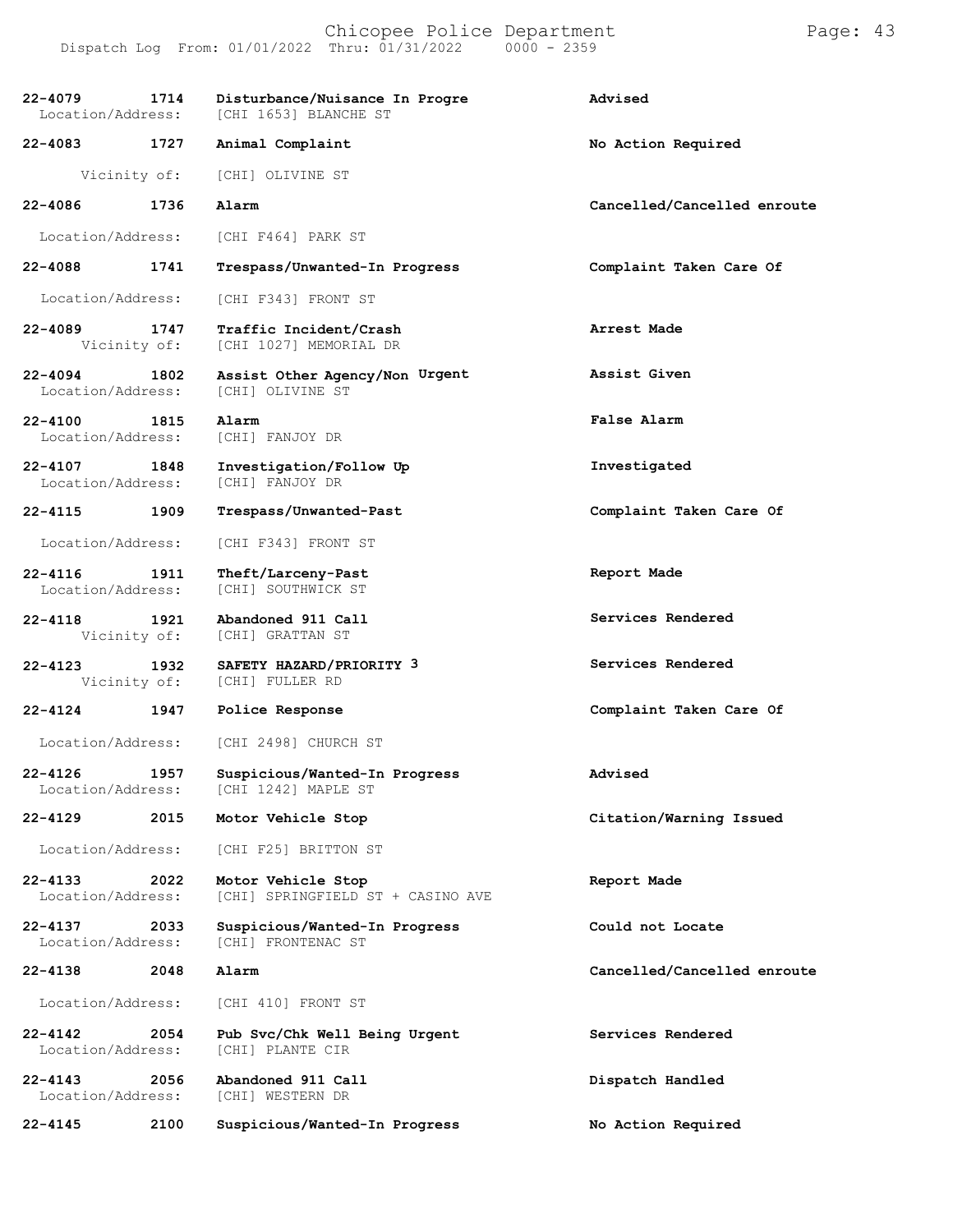Chicopee Police Department Frage: 44 Dispatch Log From: 01/01/2022 Thru: 01/31/2022 0000 - 2359

Location/Address: [CHI] ELMER DR

| $22 - 4157$                      | 2206 | Suspicious/Wanted-In Progress                     | Criminal Complaint Request |
|----------------------------------|------|---------------------------------------------------|----------------------------|
| Location/Address:                |      | [CHI F860] NEW LUDLOW RD                          |                            |
| $22 - 4162$<br>Location/Address: | 2239 | Disturbance/Nuisance In Progre<br>[CHI] MURPHY LN | Advised                    |

**22-4172 2313 Police Response Unfounded** Location/Address: [CHI] GRANBY RD + MONTGOMERY ST

## **For Date: 01/11/2022 - Tuesday**

| 22-4187<br>0011                          | Motor Vehicle Stop                                     | Citation/Warning Issued    |
|------------------------------------------|--------------------------------------------------------|----------------------------|
| Location/Address:                        | [CHI] GRANBY RD                                        |                            |
| 22-4221<br>0101<br>Location/Address:     | PS/Check Well Being Nonurgent<br>[CHI] SILVIN RD       | Services Rendered          |
| $22 - 4224$<br>0110<br>Location/Address: | Suspicious/Wanted-In Progress<br>[CHI 1065] FRONT ST   | Advised                    |
| 22-4237 0122<br>Location/Address:        | Disturbance/Nuisance/Past<br>[CHI F888] EXCHANGE ST    | Advised                    |
| 22-4233<br>0125<br>Location/Address:     | Motor Vehicle Stop<br>[CHI] WESTOVER RD                | Advised                    |
| 22-4256 0159<br>Location/Address:        | Motor Vehicle Stop<br>[CHI] EAST ST + HAMILTON ST      | Advised                    |
| $22 - 4260$<br>0203<br>Location/Address: | Animal Complaint<br>[CHI] GRANBY RD                    | Services Rendered          |
| $22 - 4285$<br>0327                      | Motor Vehicle Stop                                     | Criminal Complaint Request |
| Location/Address:                        | [CHI] SHERIDAN ST + TAYLOR ST                          |                            |
| 22-4286<br>0333<br>Location/Address:     | Traffic V/Hazard/Comp-In Progr<br>[CHI] SPRINGFIELD ST | Services Rendered          |
| $22 - 4289$<br>0352<br>Location/Address: | Alarm<br>[CHI 1889] MEMORIAL DR                        | False Alarm                |
| 0621<br>22-4307                          | Motor Vehicle Stop                                     | Citation/Warning Issued    |
| Location/Address:                        | [CHI] GRANBY RD                                        |                            |
| $22 - 4308$<br>0623<br>Location/Address: | Abandoned 911 Call<br>[CHI] CHATEAUGAY ST              | Dispatch Handled           |
| 22-4317<br>0715<br>Location/Address:     | Abandoned 911 Call<br>[CHI] CHATEAUGAY ST              | False Alarm                |
| 22-4318<br>0721                          | Motor Vehicle Stop                                     | Citation/Warning Issued    |
| Location/Address:                        | [CHI] GRATTAN ST + HAWTHORN ST                         |                            |
| 22-4324<br>0738                          | Motor Vehicle Stop                                     | Citation/Warning Issued    |
| Location/Address:                        | [CHI] MEMORIAL DR + JENNINGS ST                        |                            |
| $22 - 4334$<br>0756<br>Location/Address: | Theft/Larceny-Past<br>[CHI F729] MEMORIAL DR           | Report Made                |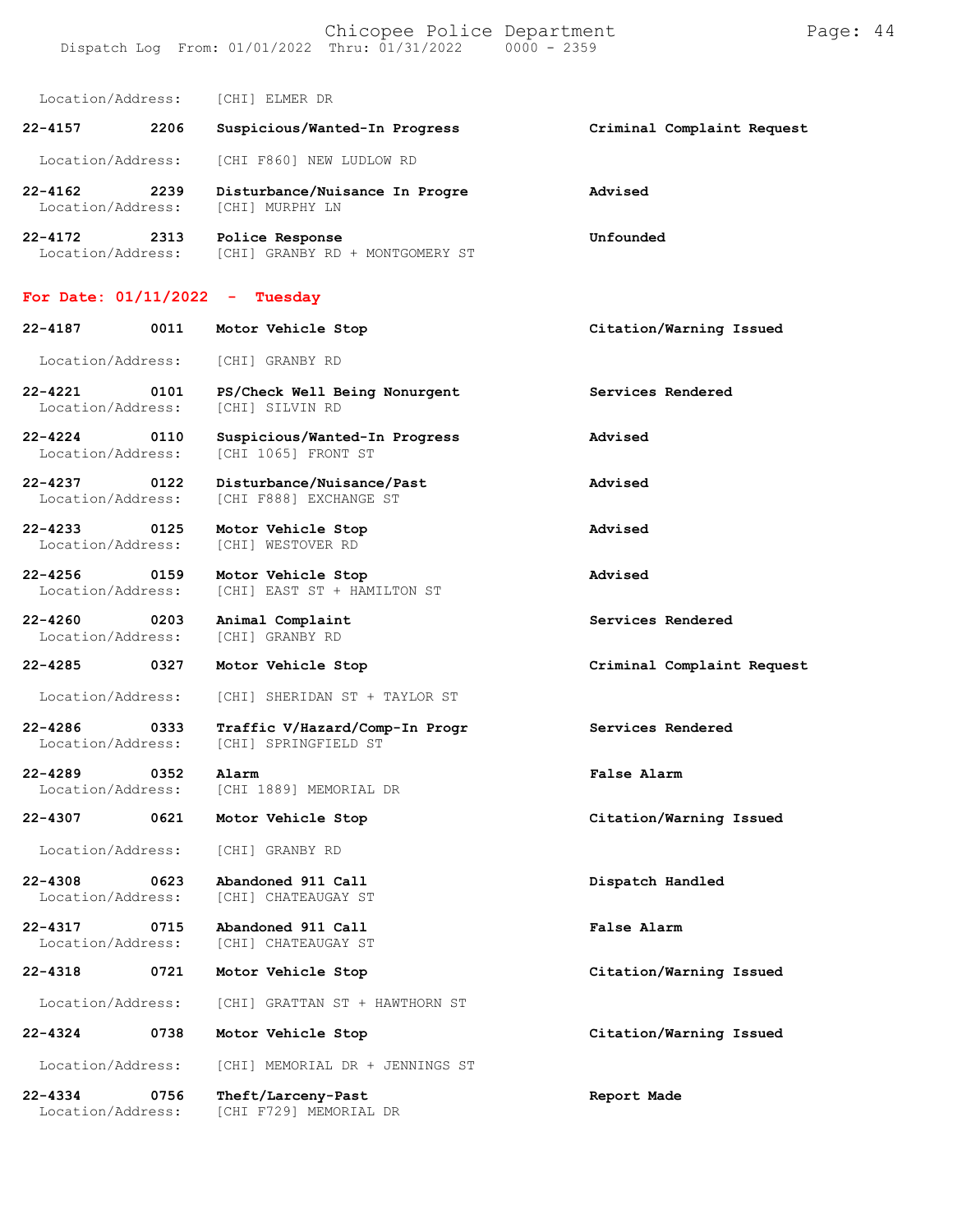[CHI] PROSPECT ST + JAMES ST

[CHI] MEMORIAL DR

[CHI F53] MONTGOMERY ST

[CHI 2498] CHURCH ST

[CHI] HORSESHOE DR

[CHI] CHARBONNEAU TER

Location/Address: [CHI F53] MONTGOMERY ST

Location/Address: [CHI] BELVIDERE ST

[CHI] 90EB

**22-4346 0833 Traffic Incident/Crash Unfounded**

**22-4349 0843 Abandoned 911 Call Dispatch Handled**

**22-4352 0849 Abandoned 911 Call Dispatch Handled**

**22-4362 0928 Robbery Past Dispatch Handled**

**22-4365 0945 Theft/Larceny-Past Report Made** Location/Address:

**22-4371 1008 Fraud/Deception Report Made**

**22-4374 1024 Abandoned 911 Call Dispatch Handled** Location/Address:

**22-4379 1032 Disturbance/Nuisance In Progre Advised**

**22-4427 1252 Abandoned 911 Call Dispatch Handled**

**22-4435 1307 Suspicious/Wanted-In Progress Report Made**

**22-4442 1329 Pub Svc/Chk Well Being Urgent Advised** Location/Address:

**22-4444 1346 Pub Svc/Chk Well Being Urgent No Action Required**

Location/Address: [CHI] BELLEVUE ST

**22-4446 1353 Assist Other Agency/Non Urgent Assist Given** [CHI] FAIRVIEW AVE

**22-4450 1401 Traffic Incident/Crash-Past Report Made**

**22-4454 1411 Police Response No Action Required**

Location/Address: [CHI] SCHOOL ST

**22-4456 1416 Pub Svc/Chk Well Being Urgent Could not Locate** Location/Address: [CHI] GARRITY ST

**22-4459 1436 Fraud/Deception Report Made** [CHI] BRIDLE PATH RD

[CHI 1191] MEMORIAL DR

**22-4464 1459 Disturbance/Nuisance/Past Advised** Location/Address:

**22-4471 1531 Theft/Larceny-In Progress Report Made** [CHI 938] MEMORIAL DR

**22-4497 1624 Alarm False Alarm** Location/Address: [CHI 792] CENTER ST

**22-4509 1705 Abandoned 911 Call Dispatch Handled** [CHI 1254] MEMORIAL DR

**22-4530 1743 PS/Check Well Being Nonurgent Advised** [CHI 793] OLIVINE ST

**22-4377 1029 Traffic V/Hazard/Comp-In Progr Dispatch Handled**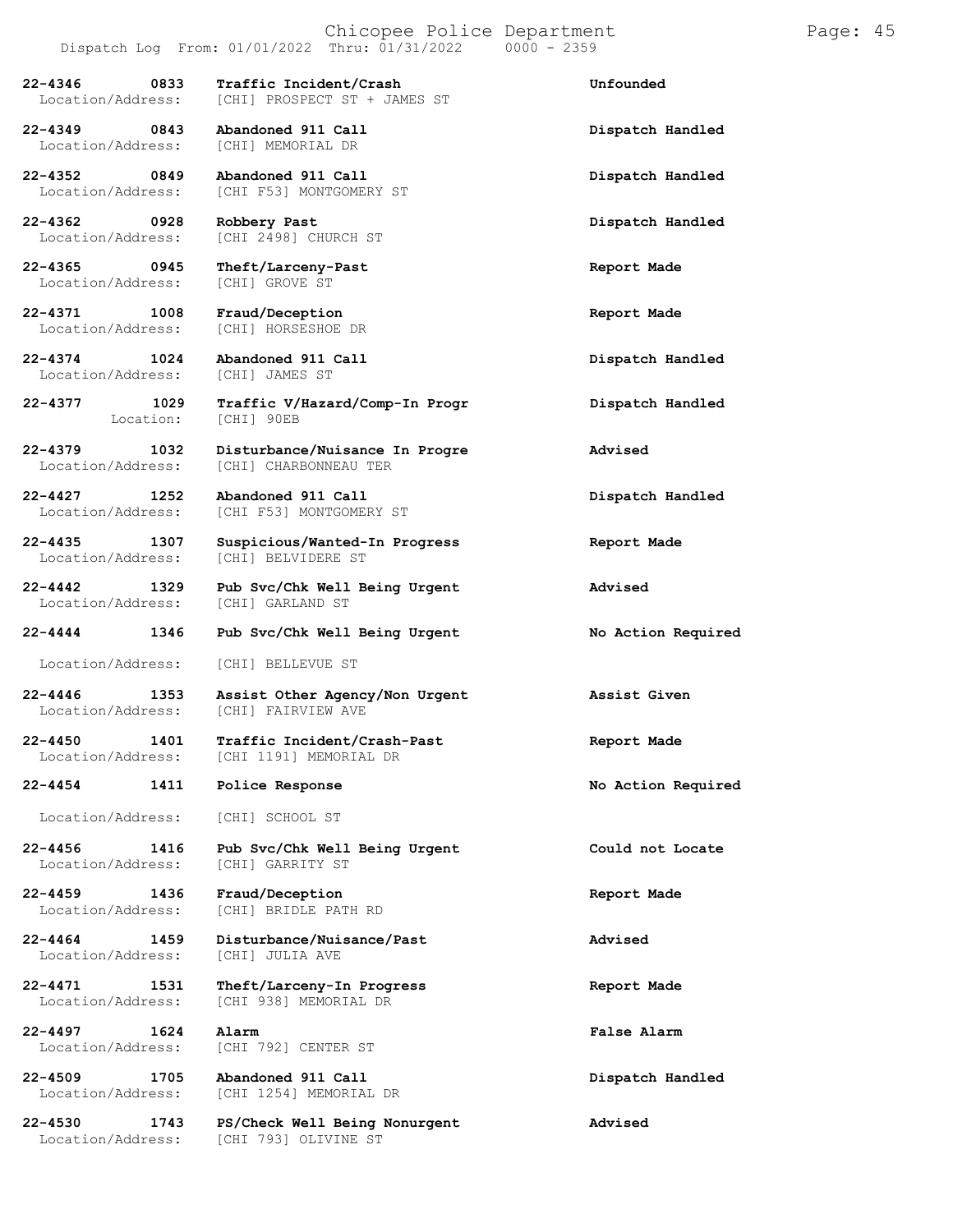| $22 - 4534$<br>1803<br>Location/Address: | Suspicious/Wanted-Past<br>[CHI] CHAMPLAIN ST             | Could not Locate           |
|------------------------------------------|----------------------------------------------------------|----------------------------|
| 22-4536 1807<br>Location/Address:        | Alarm<br>[CHI 246] CHICOPEE ST                           | False Alarm                |
| 22-4543 1820<br>Location/Address:        | Traffic V/Hazard/Comp-In Progr<br>[CHI 1191] MEMORIAL DR | Vehicle Towed              |
| 22-4546 1823<br>Location/Address:        | Suspicious/Wanted-Past<br>[CHI] BARRE CIR                | Advised                    |
| 22-4553 1843<br>Location/Address:        | Pub Svc/Chk Well Being Urgent<br>[CHI] PELOQUIN DR       | Advised                    |
| 22-4554 1857<br>Location/Address:        | Alarm<br>[CHI F464] PARK ST                              | False Alarm                |
| 22-4557 1921<br>Location/Address:        | Disturbance/Nuisance In Progre<br>[CHI] DWIGHT ST        | Advised                    |
| 22-4560 1934<br>Location/Address:        | Motor Vehicle Stop<br>[CHI F368] FRONT ST                | Advised                    |
| 22-4563 1941                             | Motor Vehicle Stop                                       | Criminal Complaint Request |
| Location/Address:                        | [CHI] MEADOW ST + ELCON DR                               |                            |
| 22-4571 2013<br>Location/Address:        | Disturbance/Nuisance/Past<br>[CHI] BUTLER AVE            | Advised                    |
| 22-4573 2016<br>Location/Address:        | Suspicious/Wanted-In Progress<br>[CHI] JAMES ST          | Could not Locate           |
| 22-4584<br>2052<br>Location/Address:     | Disturbance/Nuisance In Progre<br>[CHI] ROBINSON DR      | Report Made                |
| 22-4595<br>2123                          | Motor Vehicle Stop                                       | Citation/Warning Issued    |
| Location/Address:                        | [CHI] CHICOPEE ST + ARTISAN ST                           |                            |
| $22 - 4596$<br>2127<br>Location/Address: | Alarm<br>[CHI F1286] MEMORIAL DR                         | False Alarm                |
| $22 - 4600$<br>2147<br>Location/Address: | Alarm<br>[CHI XF1637] MEADOW ST                          | False Alarm                |
| $22 - 4601$<br>2204<br>Location/Address: | Alarm<br>[CHI F135] CENTER ST                            | False Alarm                |
| $22 - 4603$<br>2208<br>Location/Address: | Disturbance/Nuisance/Past<br>[CHI] MURPHY LN             | Advised                    |
| $22 - 4612$<br>2258                      | Abandoned 911 Call                                       | No Action Required         |
| Location/Address:                        | [CHI 1027] MEMORIAL DR                                   |                            |
| For Date: $01/12/2022 -$ Wednesday       |                                                          |                            |
| 22-4631<br>0027                          | Motor Vehicle Stop                                       | Citation/Warning Issued    |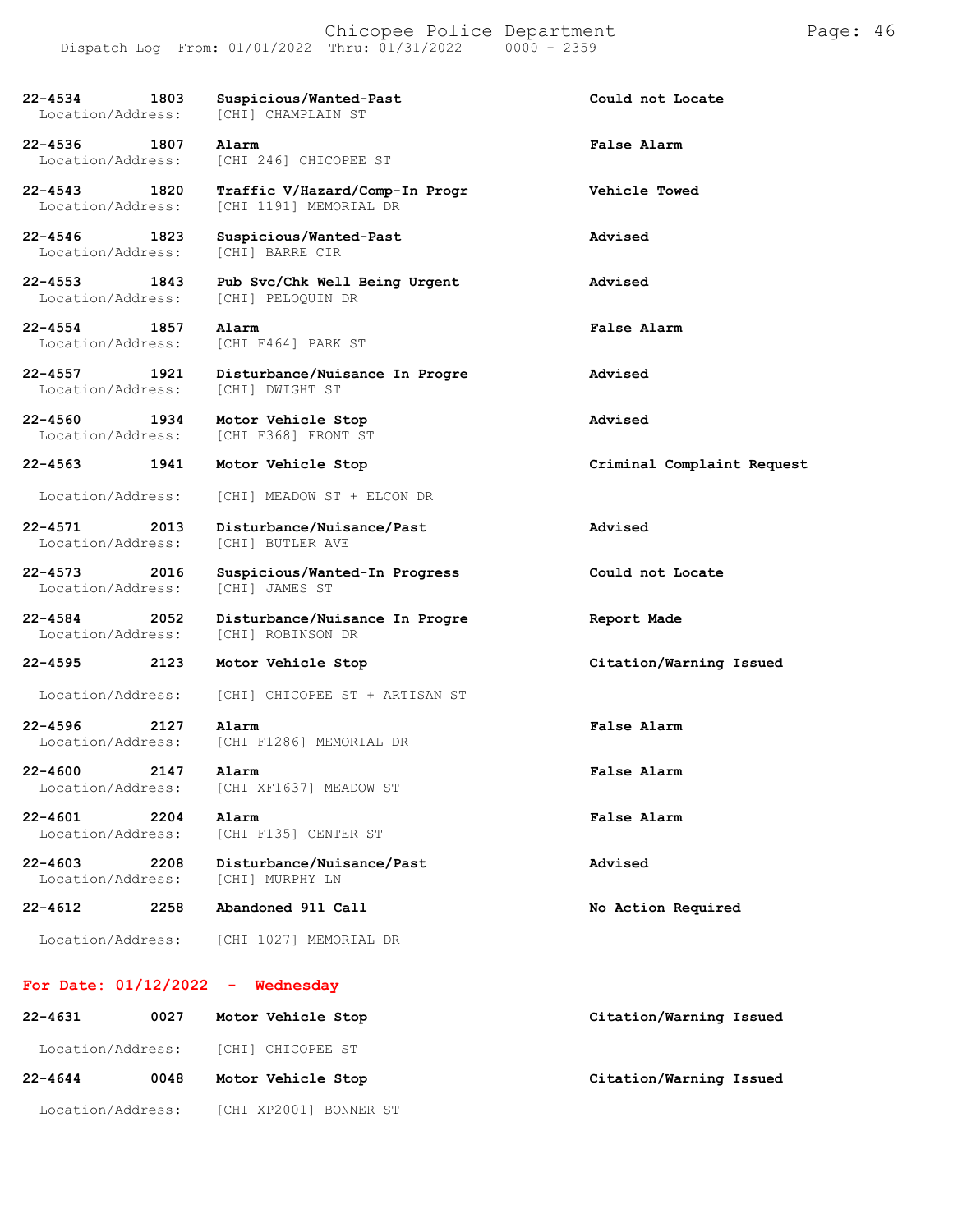|                                  |              | Chicopee Police Department<br>Dispatch Log From: 01/01/2022 Thru: 01/31/2022   0000 - 2359 | Pa                           |
|----------------------------------|--------------|--------------------------------------------------------------------------------------------|------------------------------|
| Location/Address:                |              | [CHI 1252] MEMORIAL DR                                                                     |                              |
| $22 - 4678$                      | 0142         | Motor Vehicle Stop                                                                         | Verbal Warning Issued        |
| Location/Address:                |              | [CHI 674] MEMORIAL DR                                                                      |                              |
| $22 - 4720$<br>Location/Address: | 0307         | Alarm<br>[CHI XF1662] MEADOW ST                                                            | False Alarm                  |
| 22-4733<br>Location/Address:     | 0447         | Alarm<br>[CHI 1796] WESTOVER RD                                                            | False Alarm                  |
| $22 - 4741$<br>Location/Address: | 0636         | Abandoned 911 Call<br>[CHI] ORIOLE DR                                                      | Assist Given                 |
| $22 - 4745$                      | 0701         | Alarm                                                                                      | Cancelled/Cancelled enroute  |
| Location/Address:                |              | [CHI 751] SECOND AVE                                                                       |                              |
| $22 - 4755$<br>Location/Address: | 0741         | Fire Response<br>[CHI] GRAPE ST                                                            | Dispatch Handled             |
| $22 - 4760$<br>Location/Address: | 0753         | Theft/Larceny-Past<br>[CHI F234] CHICOPEE ST                                               | Report Made                  |
| $22 - 4761$<br>Location/Address: | 0756         | Damage/Vand/Mischief/Past<br>[CHI] SOUTHERN DR                                             | Report Made                  |
| $22 - 4772$                      | 0828         | Traffic V/Hazard/Comp-Past                                                                 | Complaint Taken Care Of      |
| Location/Address:                |              | [CHI] THEROUX DR                                                                           |                              |
| 22-4776                          | 0839         | Motor Vehicle Stop                                                                         | Citation/Warning Issued      |
| Location/Address:                |              | [CHI] CENTER ST                                                                            |                              |
| 22-4782                          | 0848         | PS/Check Well Being Nonurgent                                                              | No Action Required           |
|                                  | Vicinity of: | [CHI 1972] MEMORIAL DR                                                                     |                              |
| $22 - 4784$                      | 0856         | Service of a Summons<br>Location/Address: [CHI] HOPWOOD ST                                 | Advised                      |
| $22 - 4786$<br>Location/Address: | 0903         | B&E/Burglary/Past<br>[CHI XF1651] EXCHANGE ST                                              | Report Made                  |
| $22 - 4791$<br>Location/Address: | 0909         | Suspicious/Wanted-Past<br>[CHI] HILTON ST                                                  | Report Made                  |
| 22-4798                          | 0921         | Drugs-Past                                                                                 | Complaint Taken Care Of      |
| Location/Address:                |              | [CHI] LESLIE ST                                                                            |                              |
| $22 - 4803$                      | 0941         | SAFETY HAZARD/PRIORITY 3                                                                   | Taken/Referred /Other/Agency |
| Location/Address:                |              | [CHI] MEADOW ST                                                                            |                              |
| $22 - 4804$                      | 0944         | Motor Vehicle Stop                                                                         | Citation/Warning Issued      |
| Location/Address:                |              | [CHI 287] EAST ST                                                                          |                              |
| $22 - 4807$<br>Location/Address: | 0945         | Trespass/Unwanted-In Progress<br>[CHI F2500] WEST MAIN ST                                  | Report Made                  |

**22-4810 0949 Administrative Services Rendered** Location/Address: [CHI] CENTER ST

**22-4811 0954 Theft/Larceny-Past Report Made** Location/Address: [CHI] RIVERVIEW TER

ge: 47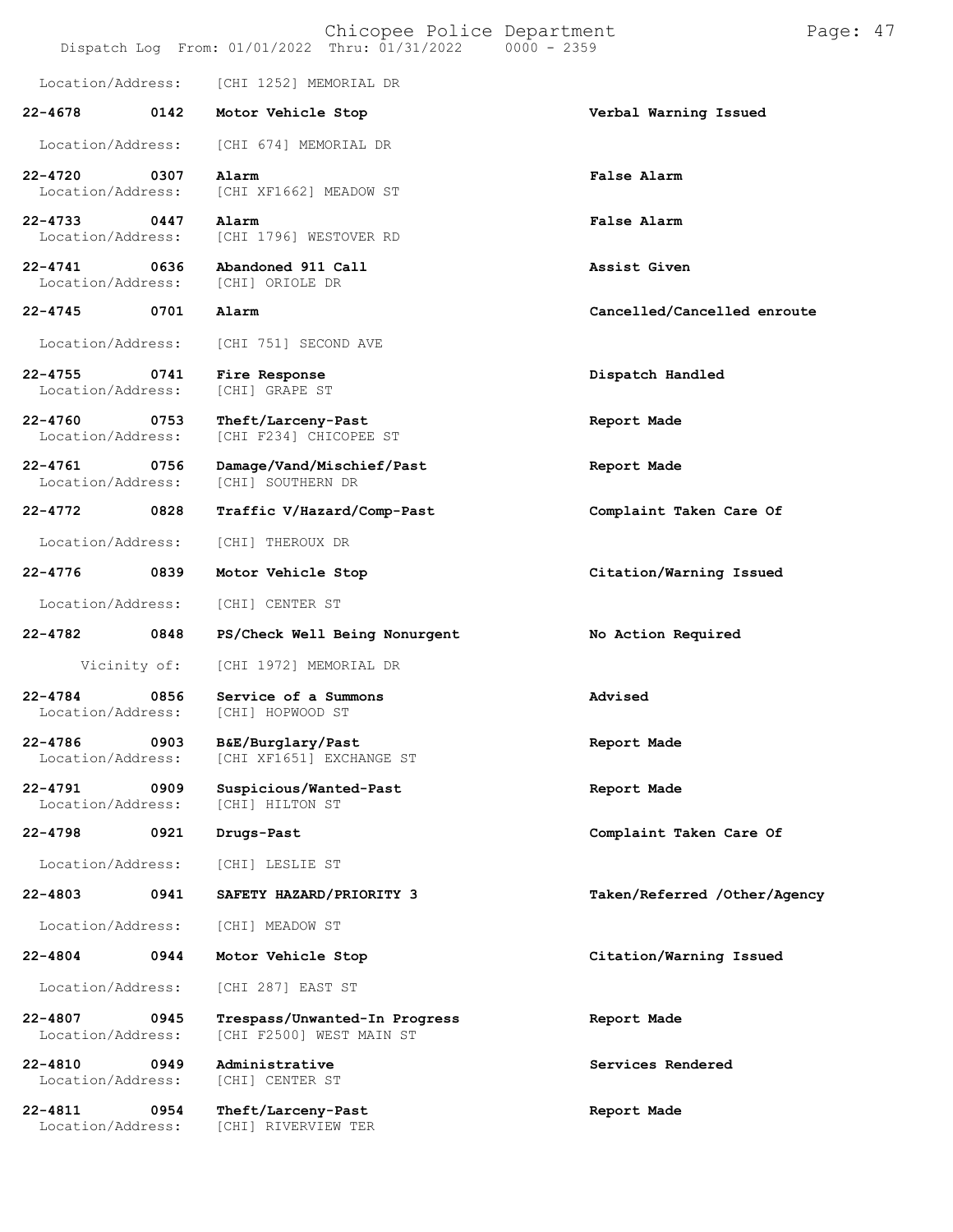| 22-4816                           | 1009 | Motor Vehicle Stop                                       | Citation/Warning Issued |
|-----------------------------------|------|----------------------------------------------------------|-------------------------|
| Location/Address:                 |      | [CHI] NEWBURY ST                                         |                         |
| $22 - 4820$<br>Location/Address:  | 1016 | Traffic Incident/Crash-Past<br>[CHI] CENTER ST           | Report Made             |
| 22-4821<br>Vicinity of:           | 1017 | Pub Svc/Chk Well Being Urgent<br>[CHI] MONTCALM ST       | Assist Given            |
| $22 - 4838$                       | 1052 | Motor Vehicle Stop                                       | Citation/Warning Issued |
| Location/Address:                 |      | [CHI 865] PROSPECT ST                                    |                         |
| 22-4842<br>Location/Address:      | 1059 | Disturbance/Nuisance In Progre<br>[CHI 291] EXCHANGE ST  | Advised                 |
| 22-4841 1100                      |      | Motor Vehicle Stop                                       | Citation/Warning Issued |
| Location/Address:                 |      | [CHI F620] YELLE ST                                      |                         |
| $22 - 4843$<br>Location/Address:  | 1102 | Warrant Service<br>[CHI 2565] CENTER ST                  | Arrest Made             |
| 22-4846                           | 1107 | Motor Vehicle Stop                                       | Citation/Warning Issued |
| Location/Address:                 |      | [CHI] SIMARD DR                                          |                         |
| 22-4850                           | 1118 | Traffic Incident/Crash-Past                              | No Action Required      |
| Location/Address:                 |      | [CHI] MONTGOMERY ST                                      |                         |
| 22-4854<br>Location/Address:      | 1130 | Abandoned 911 Call<br>[CHI 730] MEMORIAL DR              | Dispatch Handled        |
| 22-4863 1148<br>Location/Address: |      | Traffic V/Hazard/Comp-In Progr<br>[CHI 1191] MEMORIAL DR | Could not Locate        |
| $22 - 4872$                       | 1209 | Theft/Larceny-In Progress                                | No Action Required      |
| Location/Address:                 |      | [CHI] EAST MAIN ST                                       |                         |
| 22-4875<br>Location/Address:      | 1224 | Motor Vehicle Stop<br>[CHI] BURNETT RD                   | Advised                 |
| 22-4878                           | 1231 | Motor Vehicle Stop                                       | Citation/Warning Issued |
| Location/Address:                 |      | [CHI] BURNETT RD                                         |                         |
| 22-4884<br>Location/Address:      | 1237 | Theft/Larceny-Past<br>[CHI] JAMES ST                     | Report Made             |
| $22 - 4883$                       | 1243 | Motor Vehicle Stop                                       | Citation/Warning Issued |
| Location/Address:                 |      | [CHI 82] BURNETT RD                                      |                         |
| 22-4889<br>Location/Address:      | 1253 | Alarm<br>[CHI] JULIA AVE                                 | False Alarm             |
| 22-4891                           | 1255 | Motor Vehicle Stop                                       | Citation/Warning Issued |
| Location/Address:                 |      | [CHI] BURNETT RD                                         |                         |
| 22-4893<br>Vicinity of:           | 1258 | Traffic Incident/Crash-Past<br>[CHI XF1665] EAST MAIN ST | Report Made             |
| 22-4896<br>Location/Address:      | 1311 | Warrant Service<br>[CHI] EAST ST                         | Could not Locate        |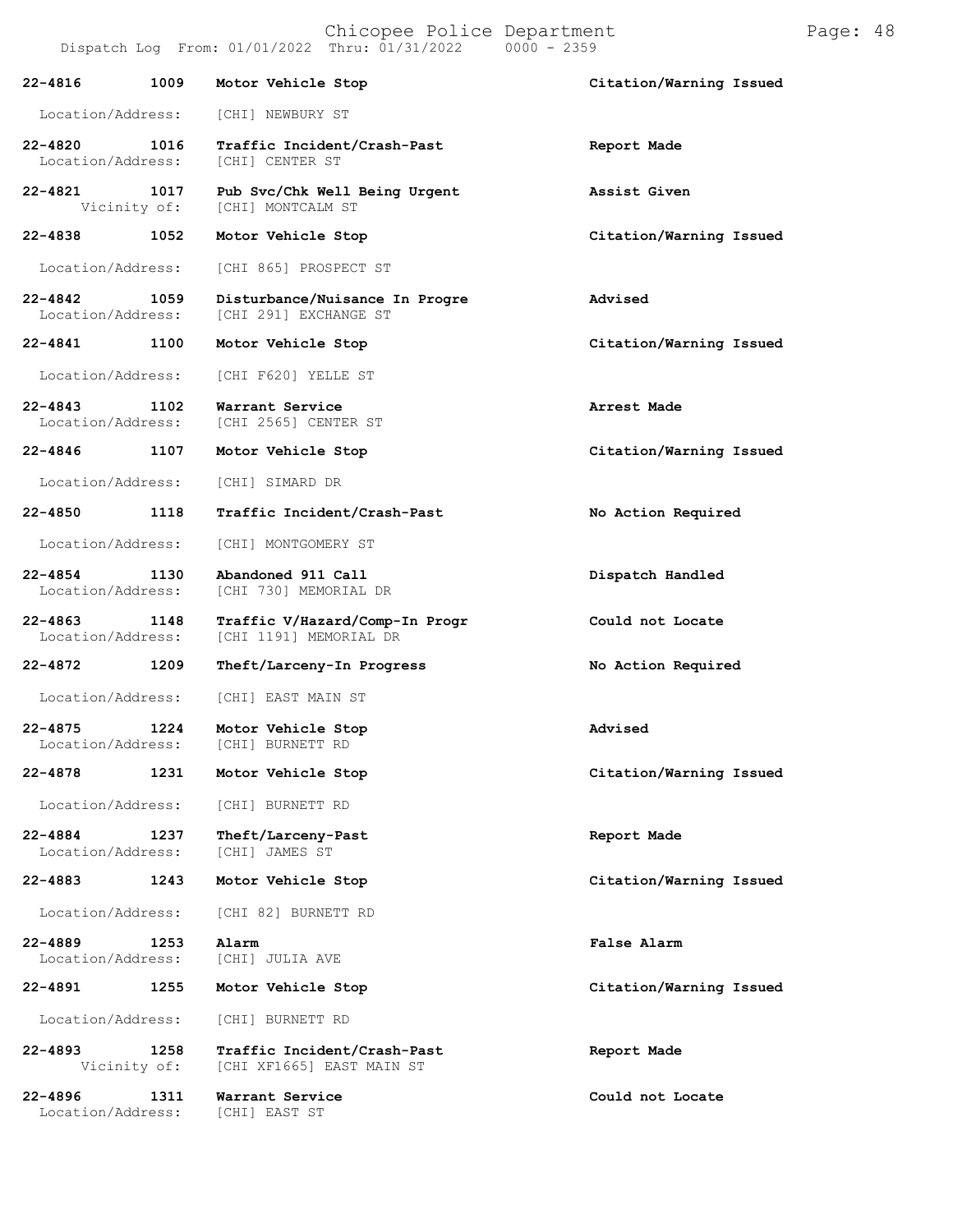| Dispatch Log From: 01/01/2022 Thru: 01/31/2022 |  |  |  |  |  | $0000 - 2359$ |  |
|------------------------------------------------|--|--|--|--|--|---------------|--|
|------------------------------------------------|--|--|--|--|--|---------------|--|

| $22 - 4900$                      | 1329 | Disturbance/Nuisance In Progre                       | No Action Required           |
|----------------------------------|------|------------------------------------------------------|------------------------------|
| Location/Address:                |      | [CHI 838] DARE WAY                                   |                              |
| $22 - 4901$                      | 1330 | Motor Vehicle Stop                                   | Citation/Warning Issued      |
| Location/Address:                |      | [CHI 2290] COLUMBA ST                                |                              |
| 22-4906                          | 1340 | Disturbance/Nuisance In Progre                       | Complaint Taken Care Of      |
| Location/Address:                |      | [CHI 838] DARE WAY                                   |                              |
| $22 - 4908$                      | 1347 | Motor Vehicle Stop                                   | Citation/Warning Issued      |
| Location/Address:                |      | [CHI 512] GRATTAN ST                                 |                              |
| 22-4911                          | 1358 | Fire Alarm Testing                                   | Restore Fire Alarm System    |
| Location/Address:                |      | [CHI 622] SHERIDAN ST                                |                              |
| 22-4916<br>Location/Address:     | 1401 | Disturbance/Nuisance In Progre<br>[CHI] MEMORIAL DR  | Unfounded                    |
| $22 - 4919$<br>Location/Address: | 1402 | Police Response<br>[CHI] MEDFORD ST                  | Advised                      |
| $22 - 4920$<br>Location/Address: | 1408 | Motor Vehicle Stop<br>[CHI] PENDLETON AVE            | Advised                      |
| 22-4926                          | 1420 | Motor Vehicle Stop                                   | Citation/Warning Issued      |
| Location/Address:                |      | [CHI] PENDLETON AVE                                  |                              |
| $22 - 4935$                      | 1435 | BY LAW VIOLATION                                     | Taken/Referred /Other/Agency |
| Location/Address:                |      | [CHI] ACADEMY ST + FRONT ST                          |                              |
| $22 - 4936$<br>Location/Address: | 1436 | Theft/Larceny-In Progress<br>[CHI F1342] CENTER ST   | Report Made                  |
| 22-4944                          | 1501 | Motor Vehicle Stop                                   | Citation/Warning Issued      |
| Location/Address:                |      | [CHI] COLLEGE ST                                     |                              |
| 22-4970                          | 1556 | Police Response                                      | Taken/Referred /Other/Agency |
|                                  |      | Location/Address: [CHI] BURNETT RD                   |                              |
| 22-4971                          | 1557 | Traffic Incident/Crash-Past                          | Criminal Complaint Request   |
| Location/Address:                |      | [CHI 178] EAST ST                                    |                              |
| 22-4986<br>Location/Address:     | 1640 | Fraud/Deception<br>[CHI] MARYLAND AVE                | Report Made                  |
| 22-4987<br>Location/Address:     | 1646 | Theft/Larceny-In Progress<br>[CHI 449] GRANBY RD     | Report Made                  |
| 22-4988                          | 1648 | Abandoned 911 Call                                   | No Action Required           |
| Location/Address:                |      | [CHI] NONOTUCK AVE                                   |                              |
| 22-4993<br>Location/Address:     | 1701 | Abandoned 911 Call<br>[CHI] EAST ST                  | Could not Locate             |
| $22 - 4995$<br>Location/Address: | 1707 | Traffic Incident/Crash-Past<br>[CHI 638] MEMORIAL DR | Report Made                  |
| 22-4999                          | 1718 | Traffic Incident/Crash                               | Report Made                  |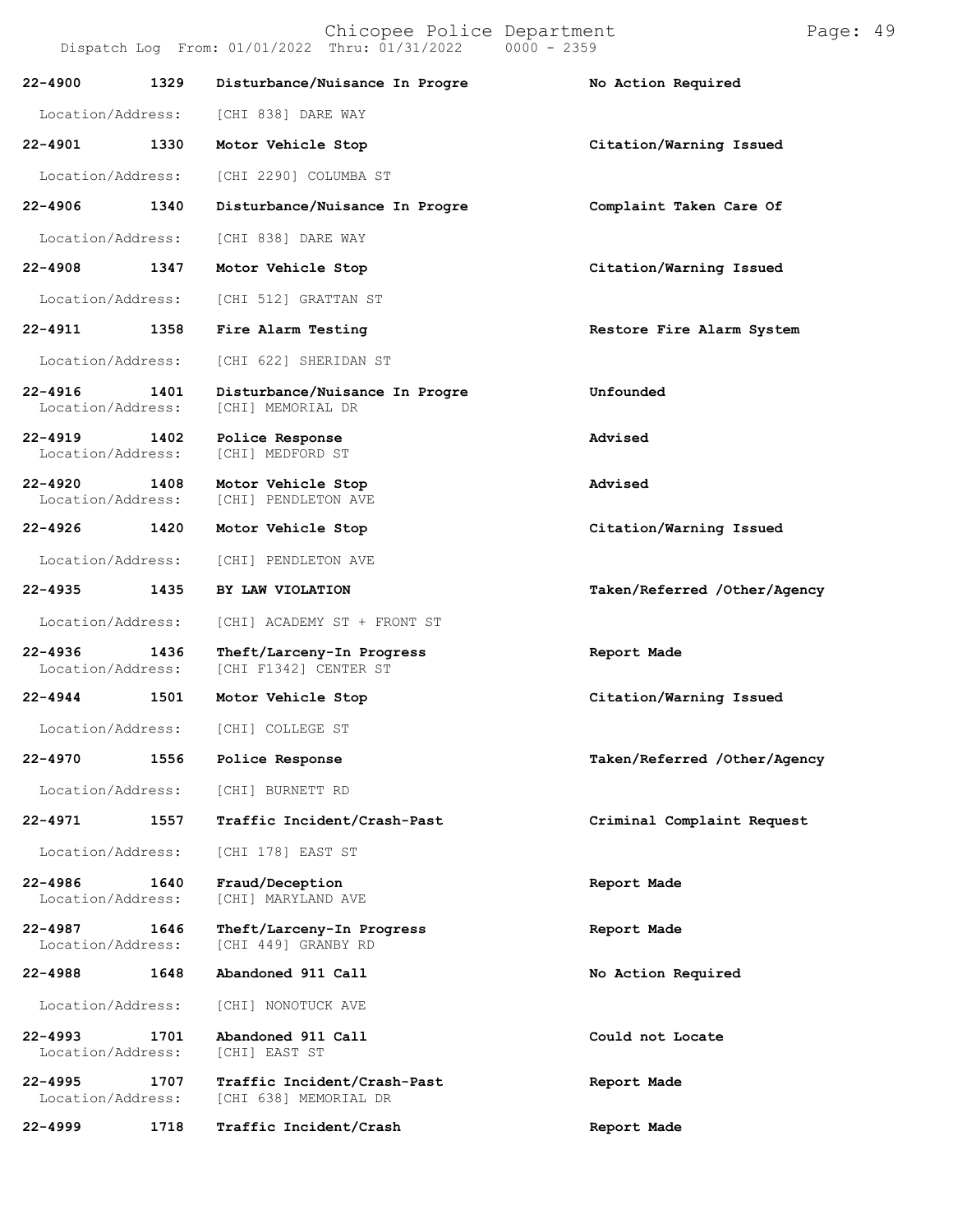# Chicopee Police Department Page: 50  $Dispatch Log From: 01/01/2022 Thru: 01/31/2022$ Location/Address: [CHI] BURNETT RD **22-5001 1719 Transport Service Transport Complete** Location/Address: [HOY F1] BEECH ST **22-5005 1731 Disturbance/Nuisance In Progre Complaint Taken Care Of** Location/Address: [CHI XP1984] CASINO AVE **22-5006 1736 Fraud/Deception Report Made** [CHI 2498] CHURCH ST **22-5008 1748 Traffic V/Hazard/Comp-Past Arrest Made** [CHI] LEMUEL AVE **22-5011 1752 Police Response Report Made** Location/Address: **22-5015 1757 Assist Other Agency/Urgent Could not Locate** [CHI] NARRAGANSETT BLVD **22-5025 1839 PS/Check Well Being Nonurgent Could not Locate** Location/Address: **22-5032 1854 Assist Other Agency/Non Urgent Assist Given** [CHI 188] CHICOPEE ST **22-5034 1901 Pub Svc/Chk Well Being Urgent Services Rendered** Location/Address: [CHI] BELMONT ST **22-5037 1905 Disturbance/Nuisance In Progre Could not Locate** Location/Address: **22-5040 1907 Police Response Advised** [CHI 2928] WEST ST **22-5041 1912 Abandoned 911 Call No Action Required** Location/Address: [CHI] LEMAY ST **22-5043 1928 Transport Service Transport Complete** Location/Address: [HOY F1] BEECH ST **22-5047 1952 Harassment/Stalk/Threat-In Pro Advised** [CHI] CHICOPEE ST **22-5049 1957 Harassment/Stalk/Threat-In Pro Advised** [CHI 1797] FRONT ST **22-5052 2003 Theft/Larceny-Past Report Made** Location/Address: [CHI] HARVARD ST **22-5053 2008 Motor Vehicle Stop Advised** [CHI] LAWNDALE ST + CHICOPEE ST **22-5054 2008 Vehicle Fire Report Made** Location/Address: [CHI] LOMBARD RD **22-5055 2008 Vehicle Fire Dispatch Handled** Location/Address: **22-5063 2054 Assault In Progress Report Made** [CHI 728] MEMORIAL DR **22-5067 2124 Abandoned 911 Call Unfounded** [CHI] ARLMONT ST **22-5070 2149 Disturbance/Nuisance In Progre Assist Given**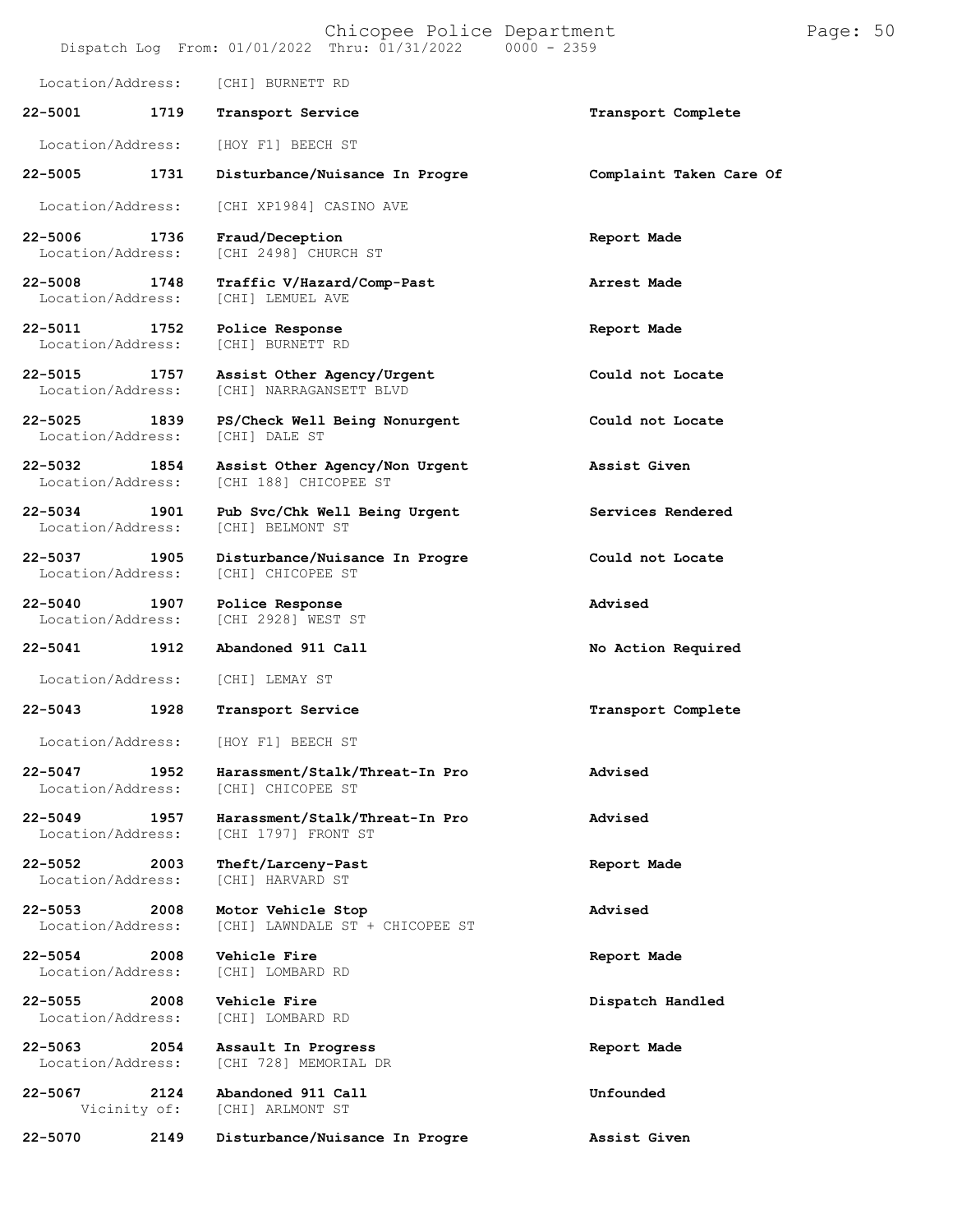|                                  |      | Chicopee Police Department<br>Dispatch Log From: 01/01/2022 Thru: 01/31/2022 0000 - 2359 |                         | Page: 51 |  |
|----------------------------------|------|------------------------------------------------------------------------------------------|-------------------------|----------|--|
| Location/Address:                |      | [CHI] ROBINSON DR + MEETINGHOUSE RD                                                      |                         |          |  |
| 22-5073<br>Location/Address:     | 2203 | Alarm<br>[CHI 540] LUDLOW PARK DR                                                        | False Alarm             |          |  |
| 22-5081                          | 2316 | Alarm<br>Location/Address: [CHI 674] MEMORIAL DR                                         | False Alarm             |          |  |
| For Date: $01/13/2022 -$         |      | Thursday                                                                                 |                         |          |  |
| 22-5092<br>Location/Address:     | 0007 | Motor Vehicle Stop<br>[CHI] CHICOPEE ST                                                  | Advised                 |          |  |
| 22-5097<br>Location/Address:     | 0017 | B&E/Burglary/In Prog<br>[CHI] RIVERVIEW TER                                              | Unfounded               |          |  |
| 22-5098                          | 0018 | Motor Vehicle Stop                                                                       | Transport Complete      |          |  |
| Location/Address:                |      | [CHI 1027] MEMORIAL DR                                                                   |                         |          |  |
| $22 - 5099$<br>Location/Address: | 0024 | Disturbance/Nuisance In Progre<br>[CHI] ALVORD AVE                                       | Unfounded               |          |  |
| 22-5121                          | 0103 | PS/Check Well Being Nonurgent                                                            | No Action Required      |          |  |
| Location:                        |      | [CHI] IAO 391 ON RAMP                                                                    |                         |          |  |
| 22-5125<br>Location:             | 0108 | Traffic Incident/Crash-Past<br>[CHI] I391N BY 22NEWS                                     | Assist Given            |          |  |
| $22 - 5159$<br>Location/Address: | 0145 | Trespass/Unwanted-In Progress<br>[CHI] EAST MAIN ST                                      | Advised                 |          |  |
| 22-5166                          | 0155 | Disturbance/Nuisance In Progre                                                           | Complaint Taken Care Of |          |  |
| Location/Address:                |      | [CHI 508] GRATTAN ST                                                                     |                         |          |  |
| $22 - 5202$<br>Location/Address: | 0540 | Suspicious/Wanted-In Progress<br>[CHI] ARLINGTON ST                                      | Services Rendered       |          |  |
| 22-5207<br>Location/Address:     | 0605 | Damage/Vand/Mischief/Past<br>[CHI] OGDEN ST                                              | Advised                 |          |  |
| 22-5210                          | 0614 | Supplemental                                                                             | No Action Required      |          |  |
| Location/Address:                |      | [CHI] HARVARD ST                                                                         |                         |          |  |
| $22 - 5211$<br>Location/Address: | 0620 | Abandoned 911 Call<br>[CHI 39] BROADWAY                                                  | Unfounded               |          |  |
| $22 - 5213$<br>Location/Address: | 0629 | Abandoned 911 Call<br>[CHI 644] MEMORIAL DR                                              | Dispatch Handled        |          |  |
| 22-5216<br>Location/Address:     | 0634 | Service Call Response<br>[CHI 426] MEMORIAL DR                                           | Dispatch Handled        |          |  |
| $22 - 5231$<br>Location/Address: | 0751 | Traffic V/Hazard/Comp-In Progr<br>[CHI] CENTER ST                                        | Could not Locate        |          |  |
| $22 - 5249$                      | 0836 | Motor Vehicle Stop                                                                       | Citation/Warning Issued |          |  |
| Location/Address:                |      | [CHI 839] MEADOW ST                                                                      |                         |          |  |
| $22 - 5256$<br>Location/Address: | 0846 | Traffic V/Hazard/Comp-In Progr<br>[CHI] KURTZ ST                                         | Could not Locate        |          |  |
| $22 - 5259$<br>Location/Address: | 0858 | SAFETY HAZARD/PRIORITY 2<br>[CHI] MONTGOMERY ST + COLUMBA ST                             | Unfounded               |          |  |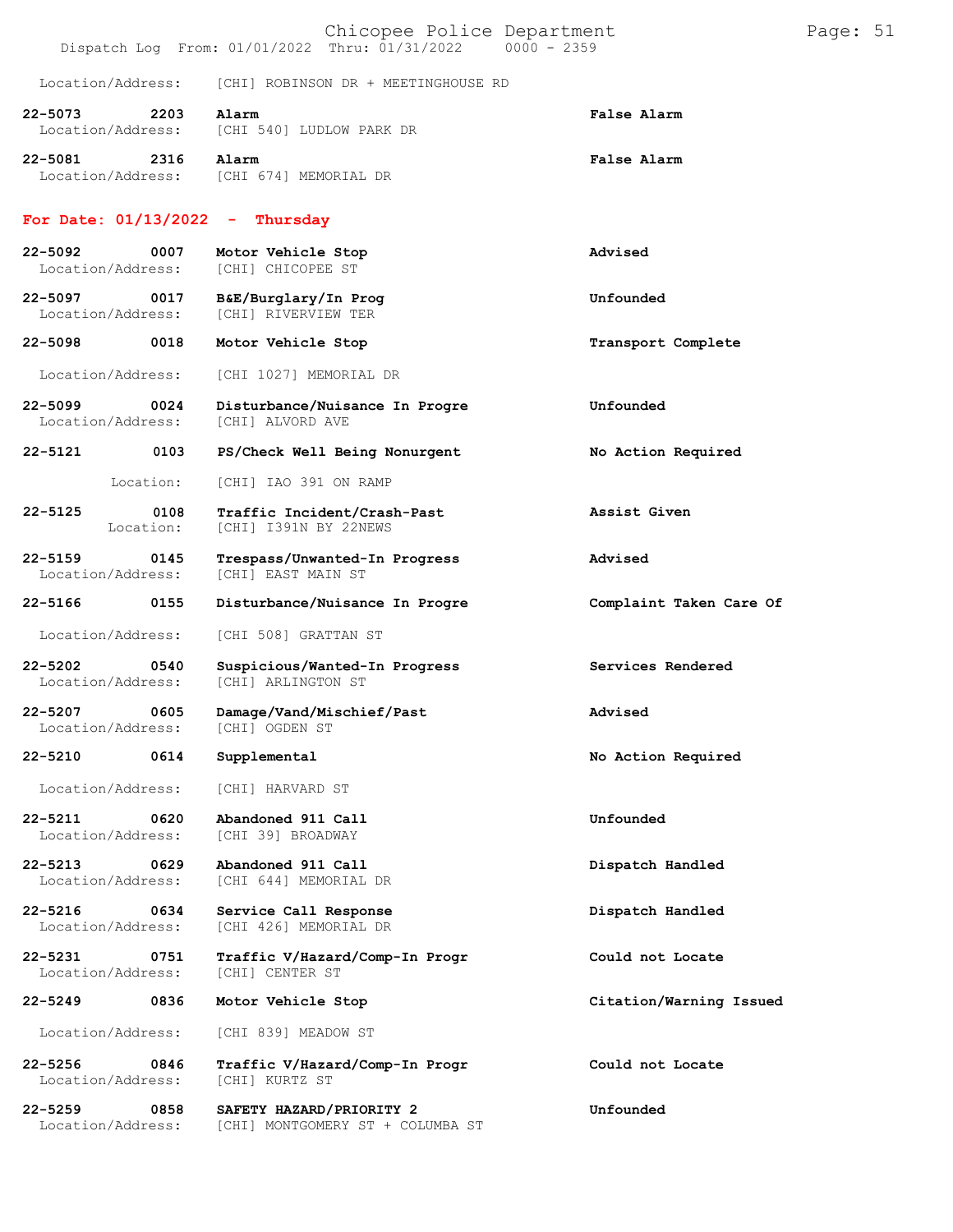**22-5275 0940 Motor Vehicle Stop Citation/Warning Issued**

Location/Address: [CHI 1582] BROADWAY

**22-5281 0955 Motor Vehicle Stop Citation/Warning Issued**

Location/Address: [CHI 287] EAST ST

**22-5287 1005 Motor Vehicle Stop Citation/Warning Issued**

Location/Address: [CHI 287] EAST ST

- 
- 

**22-5319 1122 Alarm False Alarm**

Location/Address:

**22-5336 1209**

Location/Address:

**22-5338 1224**

Location/Address:

**22-5341 1237**

Location/Address:

**22-5345 1248** Location/Address:

**22-5349 1311** Location/Address:

**22-5355 1328**

Location/Address:

**22-5360 1338** Location/Address:

**22-5364 1341** Location/Address:

**22-5290 1014 Motor Vehicle Stop Citation/Warning Issued** Location/Address: [CHI 37] BROADWAY **22-5299 1046 Police Response Report Made** [CHI] EXCHANGE ST + CABOT ST

Location/Address: [CHI] MEMORIAL DR + MONTGOMERY ST

**22-5306 1058 Traffic V/Hazard/Comp-Past Report Made** [CHI F1526] BEMIS ST

Location/Address: [CHI 1396] BUCKLEY BLVD

**22-5316 1114 Traffic Incident/Crash-Past Report Made** [CHI 1254] MEMORIAL DR

Location/Address: [CHI 706] MEMORIAL DR

**22-5324 1144 Fire Response No Action Required**

[CHI] SHERIDAN ST

[CHI 74] BURNETT RD

[CHI 82] BURNETT RD

[CHI 82] BURNETT RD

**Traffic Incident/Crash** [CHI 11] MONTGOMERY ST

**Warrant Service** [CHI] MEETINGHOUSE RD

**Abandoned 911 Call** [CHI F53] MONTGOMERY ST

**Alarm** [CHI 706] MEMORIAL DR

**Traffic Incident/Crash** [CHI] GROVE ST + CHURCH ST

**22-5308 1108 Motor Vehicle Stop Citation/Warning Issued**

**Motor Vehicle Stop Citation/Warning Issued**

**Motor Vehicle Stop Citation/Warning Issued**

**Motor Vehicle Stop Citation/Warning Issued**

**Report Made**

**Arrest Made**

**Dispatch Handled**

**False Alarm**

**Could not Locate**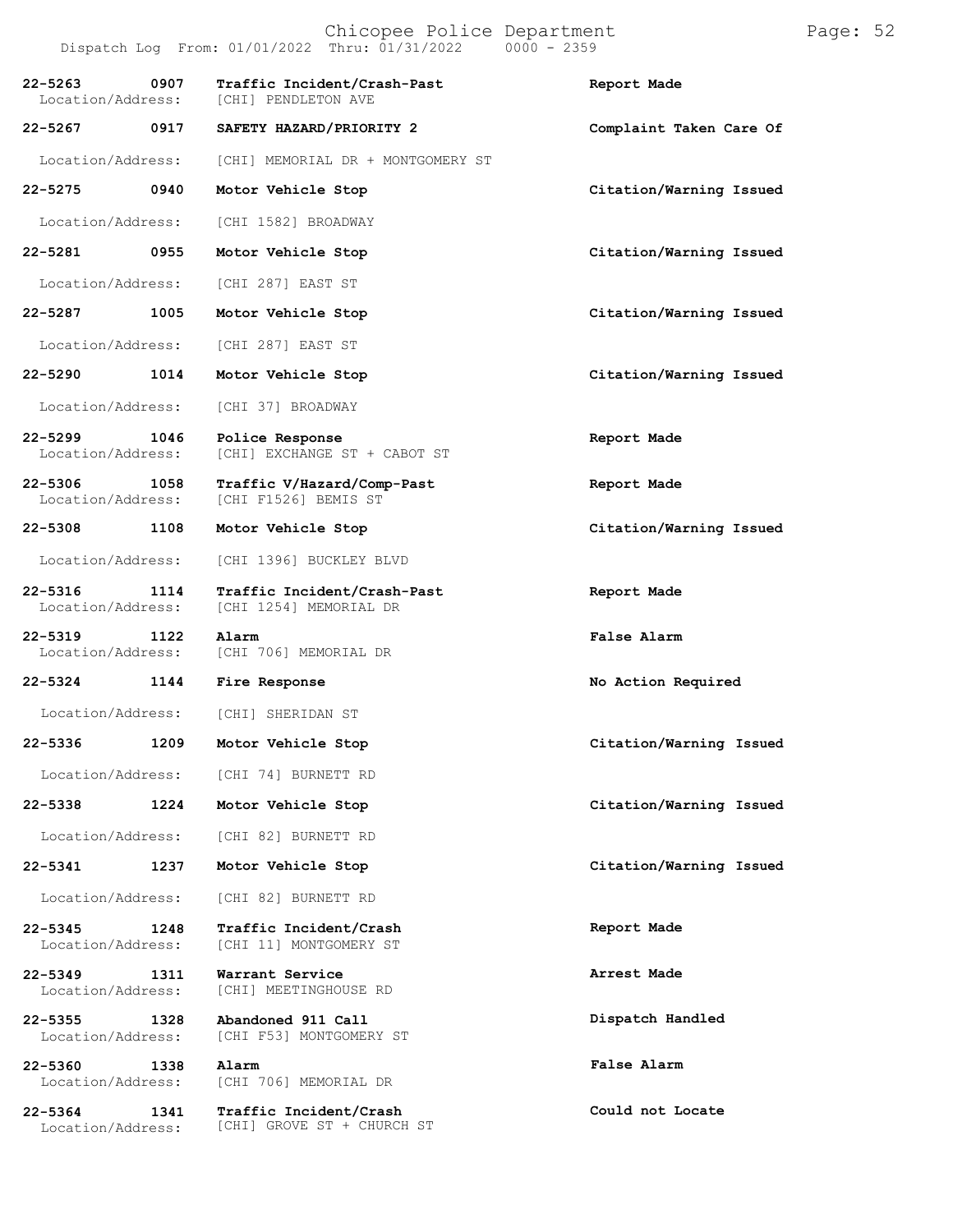Chicopee Police Department Page: 53 Dispatch Log From:  $01/01/2022$  Thru:  $01/31/2022$ 

**22-5367 1347 B&E/Burglary/Past Report Made** Location/Address: **22-5369 1348 Traffic V/Hazard/Comp-In Progr Assist Given** [CHI 1191] MEMORIAL DR **22-5368 1351 Motor Vehicle Stop Citation/Warning Issued** Location/Address: [CHI] PENDLETON AVE **22-5372 1355 Police Response Report Made** [CHI] EAST MAIN ST **22-5373 1401 Motor Vehicle Stop Citation/Warning Issued** Location/Address: [CHI] PENDLETON AVE **22-5374 1401 Abandoned 911 Call Investigated** [CHI 1136] MEMORIAL DR **22-5376 1412 Motor Vehicle Stop Citation/Warning Issued** Location/Address: [CHI 56] JAMES ST **22-5384 1427 Traffic Incident/Crash-Past Report Made** [CHI 865] PROSPECT ST **22-5389 1453 Fire Alarm Testing Restore Fire Alarm System** Location/Address: [CHI 1969] FRONT ST **22-5390 1454 Motor Vehicle Stop Advised** [CHI] MONTGOMERY ST **22-5393 1458 Traffic Incident/Crash-Past Report Made** [CHI 1578] GRANBY RD **22-5397 1459 Traffic Incident/Crash Dispatch Handled** [CHI F1420] GRANBY RD **22-5396 1500 Disturbance/Nuisance In Progre Dispatch Handled** [CHI 574] MONTGOMERY ST **22-5401 1506 Police Response Services Rendered** [CHI 325] MEDINA ST **22-5407 1524 Motor Vehicle Stop Advised** [CHI] EAST MAIN ST **22-5419 1600 Harassment/Stalk/Threat-In Pro Advised** [CHI] MONTGOMERY ST **22-5423 1604 Traffic Incident/Crash-Past Report Made** [CHI 639] MEMORIAL DR **22-5434 1641 Pub Svc/Chk Well Being Urgent Assist Given** [CHI 1972] MEMORIAL DR **22-5436 1644 Motor Vehicle Stop Citation/Warning Issued** Location/Address: [CHI] GROVE ST + CHURCH ST **22-5449 1725 Disturbance/Nuisance In Progre Advised** [CHI] EASTERN DR **22-5453 1740 Theft/Larceny-Past Advised** [CHI] CHICOPEE ST **22-5457 1754 Motor Vehicle Stop Advised**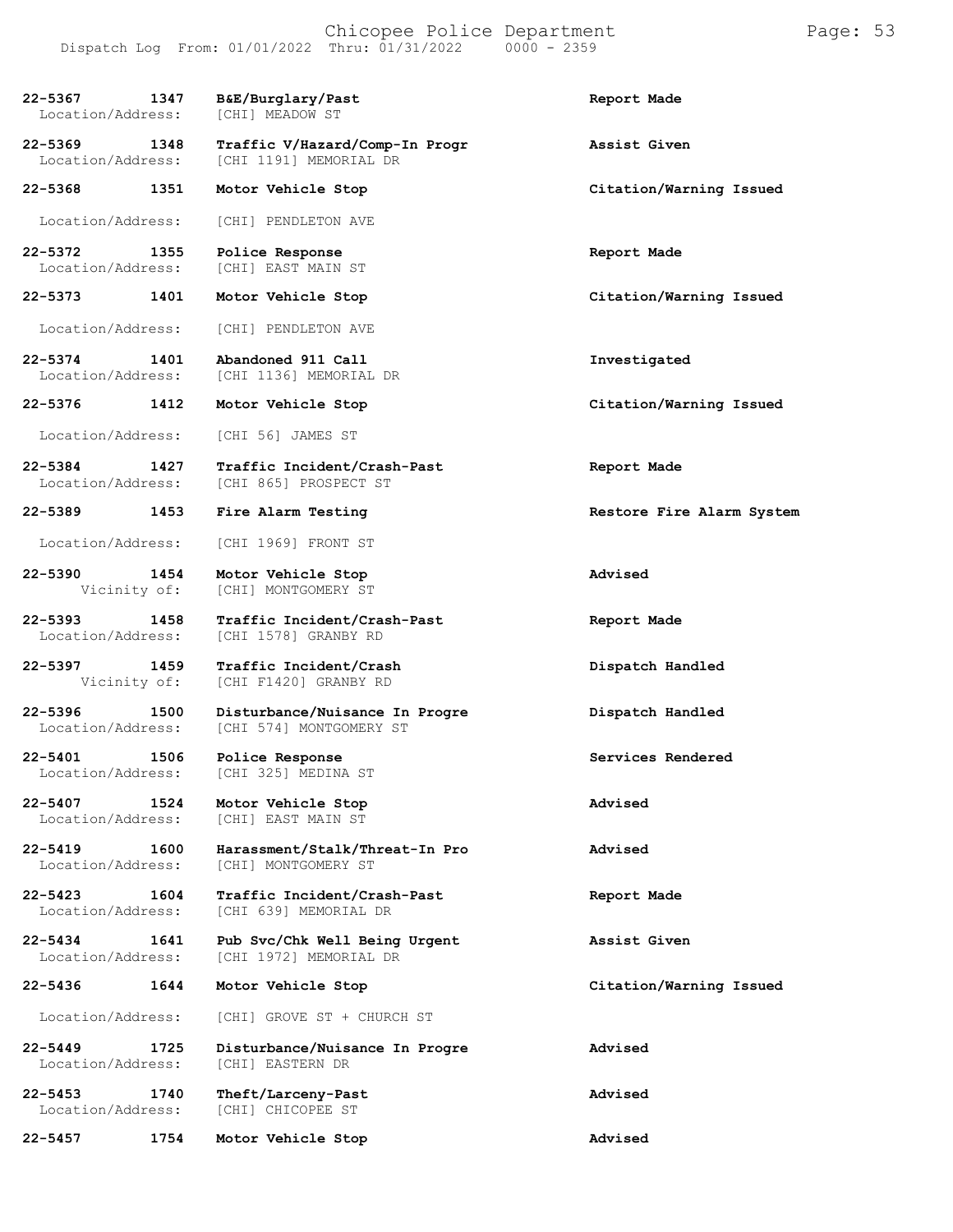|             |                           | Chicopee Police Department<br>Dispatch Log From: 01/01/2022 Thru: 01/31/2022 | $0000 - 2359$                | Page: 54 |
|-------------|---------------------------|------------------------------------------------------------------------------|------------------------------|----------|
|             | Vicinity of:              | [CHI 1036] FRONT ST                                                          |                              |          |
| 22-5459     | 1800                      | Harassment/Stalk/Threat-In Pro                                               | Complaint Taken Care Of      |          |
|             | Location/Address:         | [CHI F162] CENTER ST                                                         |                              |          |
| 22-5464     | 1806<br>Location/Address: | Theft/Larceny-In Progress<br>[CHI 2498] CHURCH ST                            | Services Rendered            |          |
| $22 - 5466$ | 1811<br>Vicinity of:      | Pub Svc/Chk Well Being Urgent<br>[CHI] MONTGOMERY ST                         | Unfounded                    |          |
| 22-5470     | 1832<br>Location/Address: | Abandoned 911 Call<br>[CHI] DOROTHY AVE                                      | Dispatch Handled             |          |
| $22 - 5472$ | 1837<br>Location/Address: | Abandoned 911 Call<br>[CHI] CHICOPEE ST                                      | Could not Locate             |          |
| 22-5477     | 1851                      | Police Response                                                              | Taken/Referred /Other/Agency |          |
|             | Location/Address:         | [CHI] EAST ST                                                                |                              |          |
| 22-5480     | 1854<br>Location/Address: | Traffic Incident/Crash-Past<br>[CHI] MCKINSTRY AVE                           | Report Made                  |          |
| 22-5481     | 1856<br>Location/Address: | Investigation/Follow Up<br>[CHI] MONTGOMERY ST                               | Advised                      |          |
| 22-5482     | 1856<br>Vicinity of:      | Police Response<br>[CHI 1034] EAST ST                                        | Report Made                  |          |
| $22 - 5483$ | 1858<br>Location/Address: | B&E/Burglary/Past<br>[CHI] NORTHWOOD ST                                      | Report Made                  |          |
| 22-5485     | 1902<br>Vicinity of:      | Misc-Non Urgent<br>[CHI 1658] SPRINGFIELD ST                                 | Dispatch Handled             |          |
| $22 - 5496$ | 1921<br>Location/Address: | Suspicious/Wanted-In Progress<br>[CHI] PENDEXTER AVE                         | Could not Locate             |          |
| $22 - 5495$ | 1922                      | Traffic V/Hazard/Comp-In Progr                                               | Taken/Referred /Other/Agency |          |
|             | Location:                 | [CHI] 391                                                                    |                              |          |
| 22-5500     | 1931<br>Location/Address: | Pub Svc/Chk Well Being Urgent<br>[CHI] CHICOPEE ST                           | Advised                      |          |
| 22-5502     | 1954<br>Location/Address: | Investigation/Follow Up<br>[CHI 2498] CHURCH ST                              | Report Made                  |          |
| $22 - 5503$ | 2009                      | Investigation/Follow Up                                                      | Complaint Taken Care Of      |          |
|             | Location/Address:         | [CHI] YELLE ST                                                               |                              |          |
| $22 - 5507$ | 2037<br>Location/Address: | Assault In Progress<br>[CHI] ALVORD AVE                                      | Arrest Made                  |          |
| $22 - 5509$ | 2037<br>Location/Address: | Suspicious/Wanted-In Progress<br>[CHI] ALVORD AVE                            | Dispatch Handled             |          |
| 22-5515     | 2110<br>Location/Address: | Harassment/Stalk/Threat-Past<br>[CHI] EXCHANGE ST                            | Report Made                  |          |
| $22 - 5518$ | 2119<br>Location/Address: | Abandoned 911 Call<br>[CHI] WOODCREST DR                                     | Dispatch Handled             |          |
| 22-5520     | 2121<br>Location/Address: | Harassment/Stalk/Threat-Past<br>[CHI 444] GRANBY RD                          | Advised                      |          |
| 22-5522     | 2149                      | Alarm                                                                        | <b>False Alarm</b>           |          |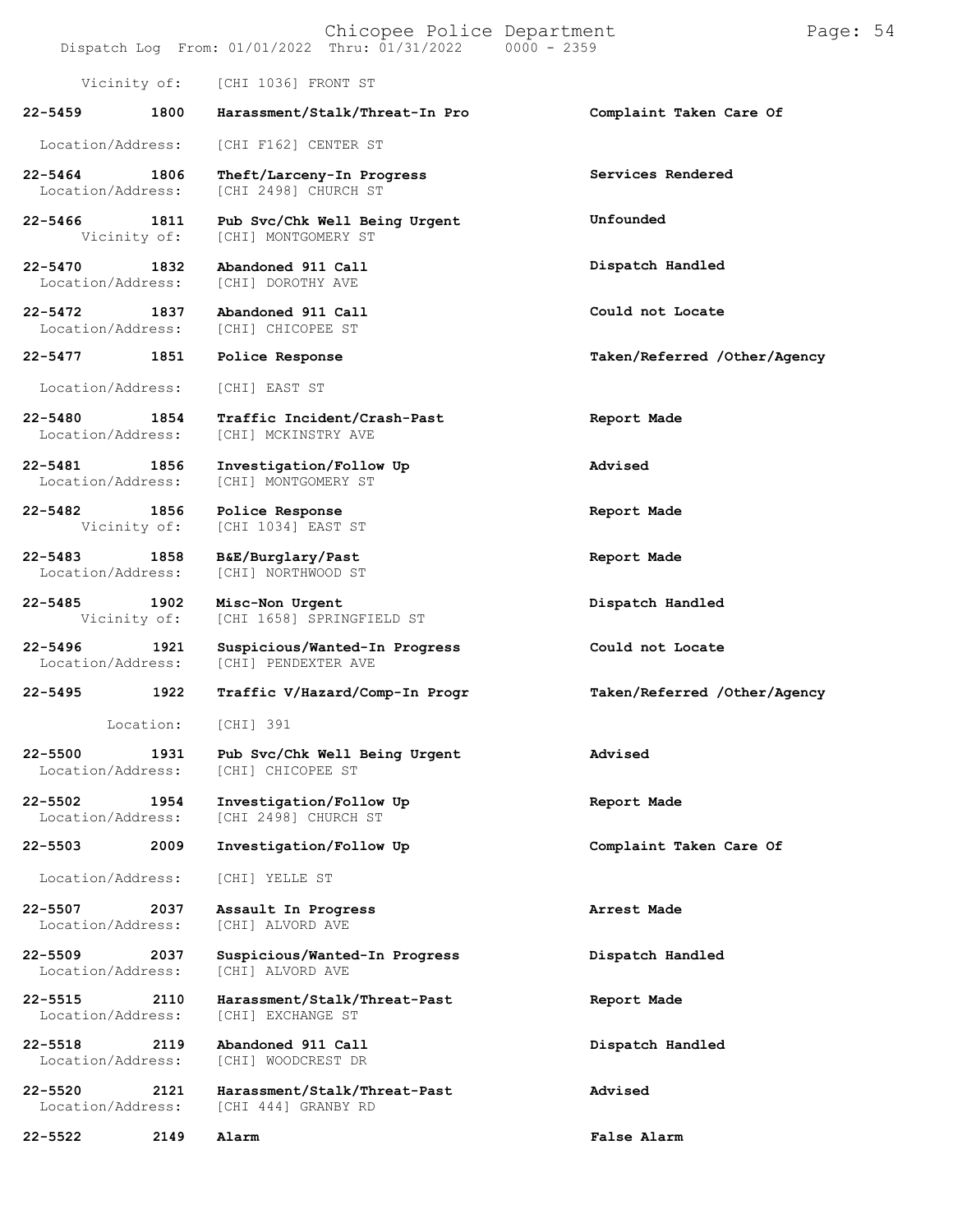|                                          |      | Chicopee Police Department<br>Dispatch Log From: 01/01/2022 Thru: 01/31/2022 0000 - 2359 |                         | Page: 55 |  |
|------------------------------------------|------|------------------------------------------------------------------------------------------|-------------------------|----------|--|
|                                          |      | Location/Address: [CHI XF1637] MEADOW ST                                                 |                         |          |  |
| $22 - 5528$<br>Location/Address:         | 2214 | Police Response<br>[CHI] CHICOPEE ST                                                     | Assist Given            |          |  |
| $22 - 5530$                              | 2223 | Disturbance/Nuisance In Progre                                                           | Complaint Taken Care Of |          |  |
| Location/Address:                        |      | [CHI] ELLEN AVE                                                                          |                         |          |  |
| $22 - 5531$<br>Location/Address:         | 2226 | Disturbance/Nuisance/Past<br>[CHI 1233] MEMORIAL DR                                      | Advised                 |          |  |
| $22 - 5532$<br>Location/Address:         | 2234 | Pub Svc/Chk Well Being Urgent<br>[CHI 644] MEMORIAL DR                                   | Assist Given            |          |  |
| $22 - 5533$<br>Location/Address:         | 2236 | Abandoned 911 Call<br>[CHI] GRATTAN ST                                                   | Could not Locate        |          |  |
| 2259<br>$22 - 5540$<br>Location/Address: |      | Alarm<br>[CHI F464] PARK ST                                                              | False Alarm             |          |  |
| $22 - 5545$<br>2310<br>Location/Address: |      | Disturbance/Nuisance/Past<br>[CHI] ELLEN AVE                                             | Advised                 |          |  |

**22-5555 2352 Investigation/Follow Up Dispatch Handled** Location/Address: [CHI] EAST ST

## **For Date: 01/14/2022 - Friday**

| 0010<br>$22 - 5565$<br>Location/Address: | Disturbance/Nuisance/Past<br>[CHI 1233] MEMORIAL DR      | Advised                    |
|------------------------------------------|----------------------------------------------------------|----------------------------|
| $22 - 5570$<br>0019                      | Motor Vehicle Stop                                       | Citation/Warning Issued    |
| Location/Address:                        | [CHI] SHAWINIGAN DR                                      |                            |
| 22-5577<br>0037                          | Motor Vehicle Stop                                       | Citation/Warning Issued    |
| Location/Address:                        | [CHI 1197] MEMORIAL DR                                   |                            |
| 22-5584<br>0047<br>Location/Address:     | PS/Check Well Being Nonurgent<br>[CHI] EAST MAIN ST      | Advised                    |
| 22-5589<br>0101<br>Location/Address:     | Assault Past<br>[CHI F162] CENTER ST                     | Report Made                |
| $22 - 5595$<br>0112<br>Vicinity of:      | Weapons/Firearms-In Progress<br>[CHI] DALE ST            | Could not Locate           |
| $22 - 5600$<br>0132<br>Location/Address: | Motor Vehicle Stop<br>[CHI 11] MONTGOMERY ST             | Arrest Made                |
| 22-5618 0231<br>Location/Address:        | Assist Other Agency/Urgent<br>[CHI] GRANDVIEW ST         | Services Rendered          |
| 22-5617<br>0233<br>Location/Address:     | Trespass/Unwanted-In Progress<br>[CHI F1048] MEMORIAL DR | Services Rendered          |
| 0234<br>22-5619                          | Disturbance/Nuisance In Progre                           | Complaint Taken Care Of    |
| Location/Address:                        | [CHI 1761] MEMORIAL DR                                   |                            |
| 0236<br>$22 - 5620$                      | Suspicious/Wanted-In Progress                            | Appears Secure After Check |
| Location/Address:                        | [CHI] BURNETT RD                                         |                            |
| $22 - 5639$<br>0434<br>Location/Address: | Alarm<br>[CHI 931] MEADOW ST                             | False Alarm                |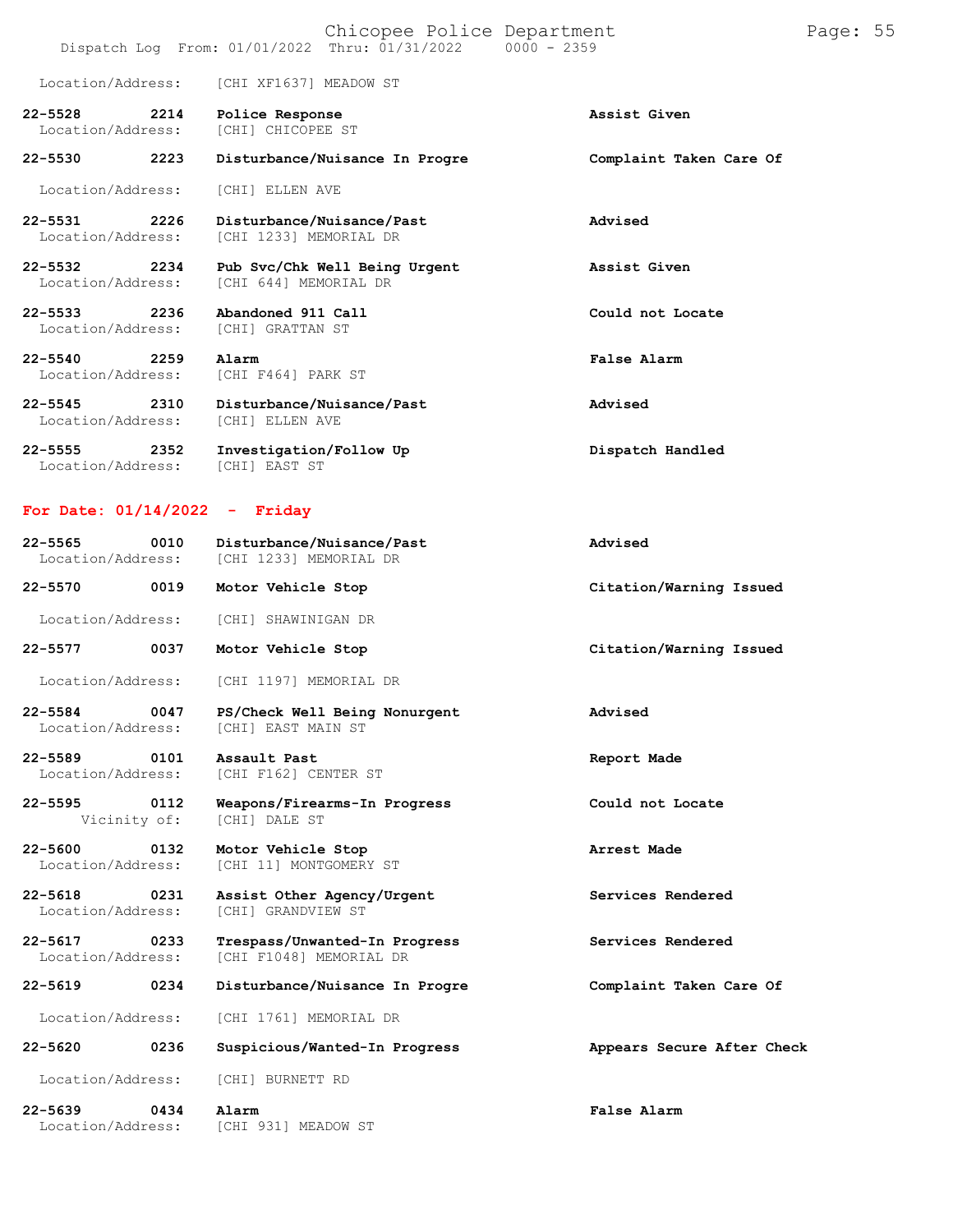| 22-5649 0602<br>Location/Address:    | PS/Check Well Being Nonurgent<br>[CHI 2498] CHURCH ST      | Services Rendered       |
|--------------------------------------|------------------------------------------------------------|-------------------------|
| 22-5656 0631                         | Alarm<br>Location/Address: [CHI 3170] MEMORIAL DR          | False Alarm             |
|                                      | 22-5659 0653 Motor Vehicle Stop                            | Citation/Warning Issued |
| Location/Address:                    | [CHI] BROADWAY + MADISON ST                                |                         |
| 22-5661 0702<br>Location/Address:    | Suspicious/Wanted-Past<br>[CHI F860] NEW LUDLOW RD         | Report Made             |
| 22-5674 0736<br>Location/Address:    | Smoke Investigation (Outside)<br>[CHI 2613] SPRINGFIELD ST | Investigated            |
| 22-5675<br>0741<br>Location/Address: | Motor Vehicle Stop<br>[CHI] GRANBY RD                      | Advised                 |
| 22-5686 0814                         | Motor Vehicle Stop                                         | Citation/Warning Issued |
|                                      | Location/Address: [CHI 839] MEADOW ST                      |                         |
| 0819<br>22-5696<br>Location/Address: | Traffic Incident/Crash-Past<br>[CHI] CENTER ST             | Services Rendered       |
| 22-5699 0821                         | Traffic Incident/Crash-Past                                | No Action Required      |
|                                      | Vicinity of: [CHI F1342] CENTER ST                         |                         |
| 22-5702<br>$\sim$ 0823               | Motor Vehicle Stop                                         | Citation/Warning Issued |
|                                      | Location/Address: [CHI 839] MEADOW ST                      |                         |
| 0831<br>22-5708                      | Motor Vehicle Stop                                         | Citation/Warning Issued |
| Location/Address:                    | [CHI 839] MEADOW ST                                        |                         |
| 0842<br>22-5713                      | Motor Vehicle Stop                                         | Citation/Warning Issued |
| Location/Address:                    | [CHI 565] MEADOW ST                                        |                         |
| 22-5718                              | 0848 Assault Past<br>Location/Address: [CHI 838] DARE WAY  | Report Made             |
| 22-5731<br>0907                      | Motor Vehicle Stop                                         | Citation/Warning Issued |
| Location/Address:                    | [CHI] CHICOPEE ST                                          |                         |
| 22-5733<br>0907<br>Location/Address: | Service of a Summons<br>[CHI] PROSPECT ST                  | Served in Hand          |
| 22-5738<br>0917<br>Location/Address: | Service of a Summons<br>[CHI] CHICOPEE ST                  | Served in Hand          |
| 22-5740<br>0920                      | Motor Vehicle Stop                                         | Citation/Warning Issued |
| Location/Address:                    | [CHI 1396] BUCKLEY BLVD                                    |                         |
| 22-5742<br>0923<br>Location/Address: | Fire Alarm Testing<br>[CHI F473] GROVE ST                  | Dispatch Handled        |
| 22-5743<br>0926<br>Location/Address: | Abandoned 911 Call<br>[CHI F1587] FULLER RD                | Dispatch Handled        |
| 22-5748<br>0930                      | Motor Vehicle Stop                                         | Verbal Warning Issued   |
| Location/Address:                    | [CHI] PENDLETON AVE                                        |                         |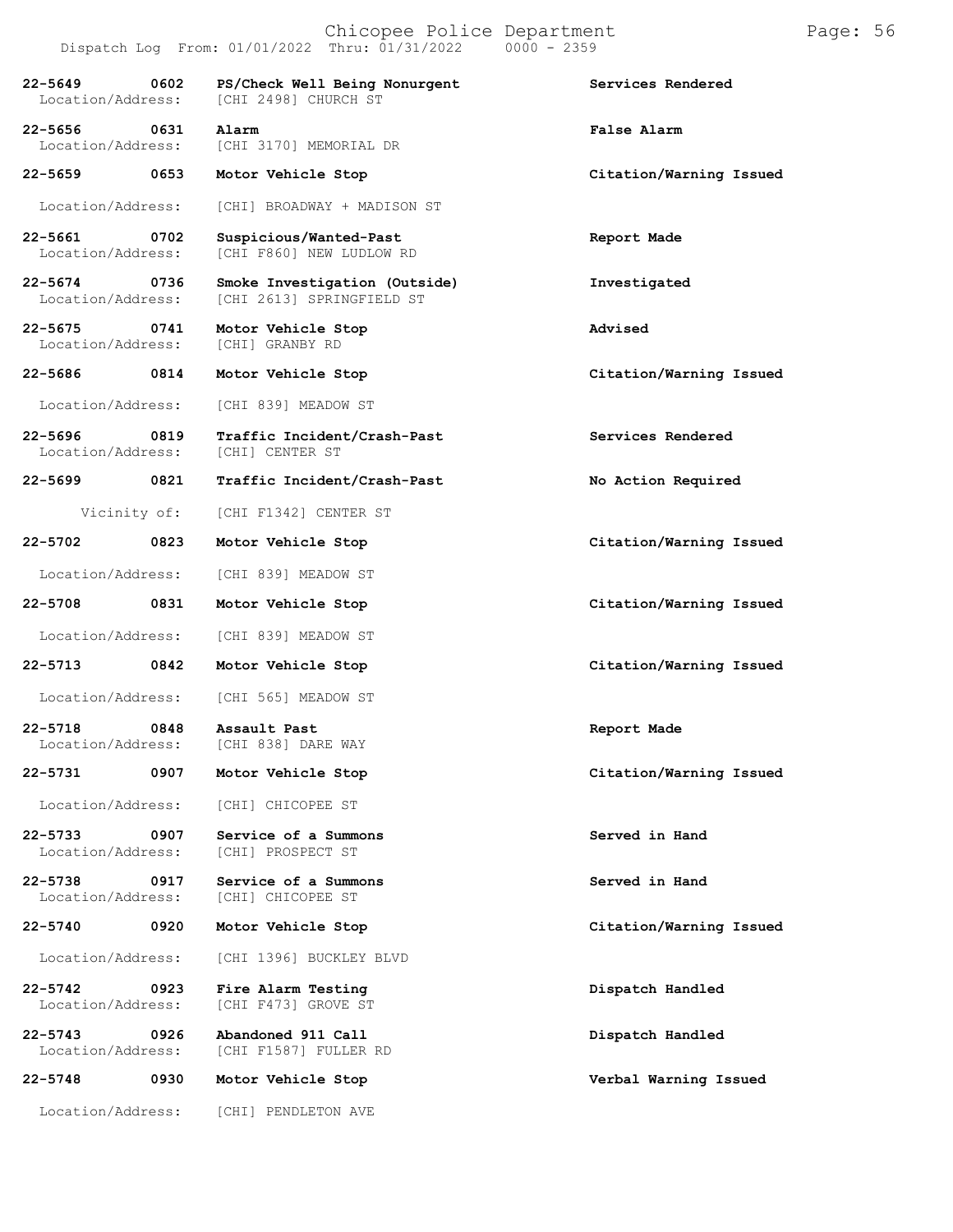| $22 - 5749$<br>Location/Address:  | 0930      | Alarm<br>[CHI] E MEADOW ST                             | False Alarm                  |
|-----------------------------------|-----------|--------------------------------------------------------|------------------------------|
| 22-5751 0933                      |           | Transport Service                                      | Transport Complete           |
| Location/Address:                 |           | [CHI F825] CHURCH ST                                   |                              |
| 22-5756 0947<br>Location/Address: |           | Traffic V/Hazard/Comp-In Progr<br>[CHI] KURTZ ST       | Services Rendered            |
| 22-5759 0955                      |           | Motor Vehicle Stop                                     | Citation/Warning Issued      |
| Location/Address:                 |           | [CHI] GRANBY RD                                        |                              |
| 22-5765                           | 1018      | Motor Vehicle Stop                                     | Citation/Warning Issued      |
| Location/Address:                 |           | [CHI 37] BROADWAY                                      |                              |
| 22-5770<br>Location/Address:      | 1022      | Fraud/Deception<br>[CHI] TAFT AVE                      | Report Made                  |
| 22-5776                           | 1042      | Suspicious/Wanted-In Progress                          | No Action Required           |
| Location/Address:                 |           | [CHI] FAIRVIEW AVE                                     |                              |
| 22-5780                           | 1050      | Motor Vehicle Stop                                     | Citation/Warning Issued      |
| Location/Address:                 |           | [CHI] MONTCALM ST                                      |                              |
| 22-5786 1056<br>Location/Address: |           | Fire Alarm Testing<br>[CHI 594] PADGETTE ST            | Services Rendered            |
| 22-5787<br>Location/Address:      | 1105      | Service of a Summons<br>[CHI] HONEYSUCKLE DR           | Served in Hand               |
| 22-5789                           | 1108      | Motor Vehicle Stop                                     | Citation/Warning Issued      |
| Location/Address:                 |           | [CHI 1499] GRANBY RD                                   |                              |
| $22 - 5791$<br>Location/Address:  | 1119      | Abandoned 911 Call<br>[CHI] FAIRVIEW AVE               | Dispatch Handled             |
| 22-5795 1131                      |           | Alarm                                                  | Appears Secure After Check   |
| Location/Address:                 |           | [CHI] JENNINGS ST                                      |                              |
| $22 - 5800$                       | 1145      | Traffic Incident/Crash                                 | Taken/Referred /Other/Agency |
|                                   | Location: | [CHI] MASS PIKE RAMP BURNETT RD. EXIT 6                |                              |
| $22 - 5798$                       | 1147      | Motor Vehicle Stop                                     | Citation/Warning Issued      |
| Location/Address:                 |           | [CHI] FAIRVIEW AVE                                     |                              |
| 22-5805                           | 1156      | Motor Vehicle Stop                                     | Citation/Warning Issued      |
| Location/Address:                 |           | [CHI] MONTGOMERY ST                                    |                              |
| 22-5808<br>Location/Address:      | 1158      | Pub Svc/Chk Well Being Urgent<br>[CHI] MOUNTAINVIEW ST | Advised                      |
| 22-5811                           | 1204      | Motor Vehicle Stop                                     | Citation/Warning Issued      |
| Location/Address:                 |           | [CHI] DALE ST + ST ONGE ST                             |                              |
| $22 - 5815$<br>Vicinity of:       | 1205      | Police Response<br>[CHI] ERLINE ST                     | Advised                      |
| 22-5814                           | 1206      | Theft/Larceny-Past                                     | Report Made                  |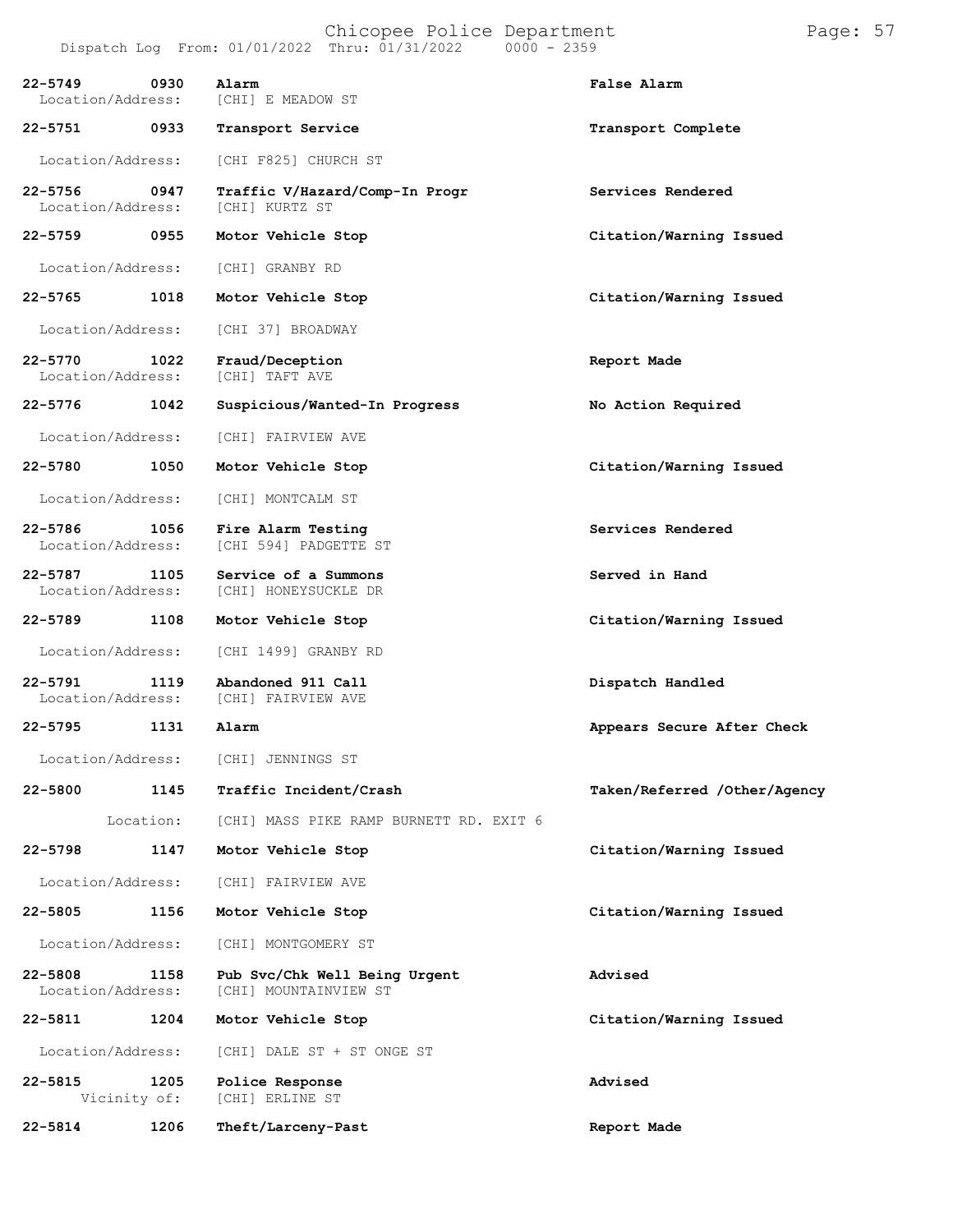|                                      |      |                                                  | Chicopee Police Department<br>Dispatch Log From: 01/01/2022 Thru: 01/31/2022 | $0000 - 2359$ |                         | Page: 58 |  |
|--------------------------------------|------|--------------------------------------------------|------------------------------------------------------------------------------|---------------|-------------------------|----------|--|
| Location/Address:                    |      | [CHI] LAFOND DR                                  |                                                                              |               |                         |          |  |
| $22 - 5823$<br>Location/Address:     | 1231 | Police Response<br>[CHI F968] MEMORIAL DR        |                                                                              |               | Dispatch Handled        |          |  |
| 22-5828                              | 1244 | Theft/Larceny-Past                               |                                                                              |               | No Action Required      |          |  |
| Location/Address:                    |      | [CHI] CIRCLE DR                                  |                                                                              |               |                         |          |  |
| 22-5831<br>Location/Address:         | 1246 | [CHI] GRATTAN ST                                 | Assist Other Agency/Non Urgent                                               |               | Could not Locate        |          |  |
| 22-5835                              | 1256 | Police Response                                  |                                                                              |               | No Action Required      |          |  |
| Location/Address:                    |      | [CHI] PROSPECT ST                                |                                                                              |               |                         |          |  |
| 22-5837<br>Location/Address:         | 1258 | Fire Alarm Testing<br>[CHI F885] PLAINFIELD ST   |                                                                              |               | Dispatch Handled        |          |  |
| 22-5838                              | 1300 | Motor Vehicle Stop                               |                                                                              |               | Citation/Warning Issued |          |  |
| Location/Address:                    |      | [CHI] WESTOVER RD                                |                                                                              |               |                         |          |  |
| $22 - 5843$<br>Location/Address:     | 1312 | Unknown (3rd Party)<br>[CHI] BROADWAY            |                                                                              |               | Unfounded               |          |  |
| 22-5847<br>Location/Address:         | 1314 | Suspicious/Wanted-Past<br>[CHI] CHICOPEE ST      |                                                                              |               | Report Made             |          |  |
| 22-5846<br>1316<br>Location/Address: |      | Fraud/Deception<br>[CHI F402] FRONT ST           |                                                                              |               | Report Made             |          |  |
| $22 - 5855$<br>Location/Address:     | 1330 | Supplemental<br>[CHI] GROVE ST                   |                                                                              |               | Services Rendered       |          |  |
| 22-5861<br>Location/Address:         | 1400 | Theft/Larceny-Past<br>[CHI] CHICOPEE ST          |                                                                              |               | Advised                 |          |  |
| 22-5866                              | 1408 | Motor Vehicle Stop                               |                                                                              |               | Citation/Warning Issued |          |  |
| Location/Address:                    |      | [CHI 1396] BUCKLEY BLVD                          |                                                                              |               |                         |          |  |
| 22-5867<br>Location/Address:         | 1409 | Damage/Vand/Mischief/Past<br>[CHI 842] FRONT ST  |                                                                              |               | Advised                 |          |  |
| 22-5868                              | 1417 | Motor Vehicle Stop                               |                                                                              |               | Citation/Warning Issued |          |  |
| Location/Address:                    |      | [CHI 274] CHICOPEE ST                            |                                                                              |               |                         |          |  |
| 22-5877                              | 1441 | Motor Vehicle Stop                               |                                                                              |               | Citation/Warning Issued |          |  |
| Location/Address:                    |      | [CHI 1356] EAST MAIN ST                          |                                                                              |               |                         |          |  |
| 22-5882<br>Location/Address:         | 1449 | [CHI] WOODSTOCK ST                               | Harassment/Stalk/Threat-Past                                                 |               | Services Rendered       |          |  |
| 22-5884<br>Location/Address:         | 1519 | Disturbance/Nuisance/Past<br>[CHI] PROVIDENCE ST |                                                                              |               | Investigated            |          |  |
| 22-5892<br>Location/Address:         | 1549 | Alarm<br>[CHI 998] MONTGOMERY ST                 |                                                                              |               | False Alarm             |          |  |
| $22 - 5916$<br>Location/Address:     | 1612 | Structure Fire<br>[CHI] BAY STATE RD             |                                                                              |               | Investigated            |          |  |
| 22-5927<br>Location/Address:         | 1632 | Alarm<br>[CHI F1211] MEADOW ST                   |                                                                              |               | False Alarm             |          |  |
| 22-5930<br>Location/Address:         | 1634 | Warrant Service<br>[CHI 1233] MEMORIAL DR        |                                                                              |               | Could not Locate        |          |  |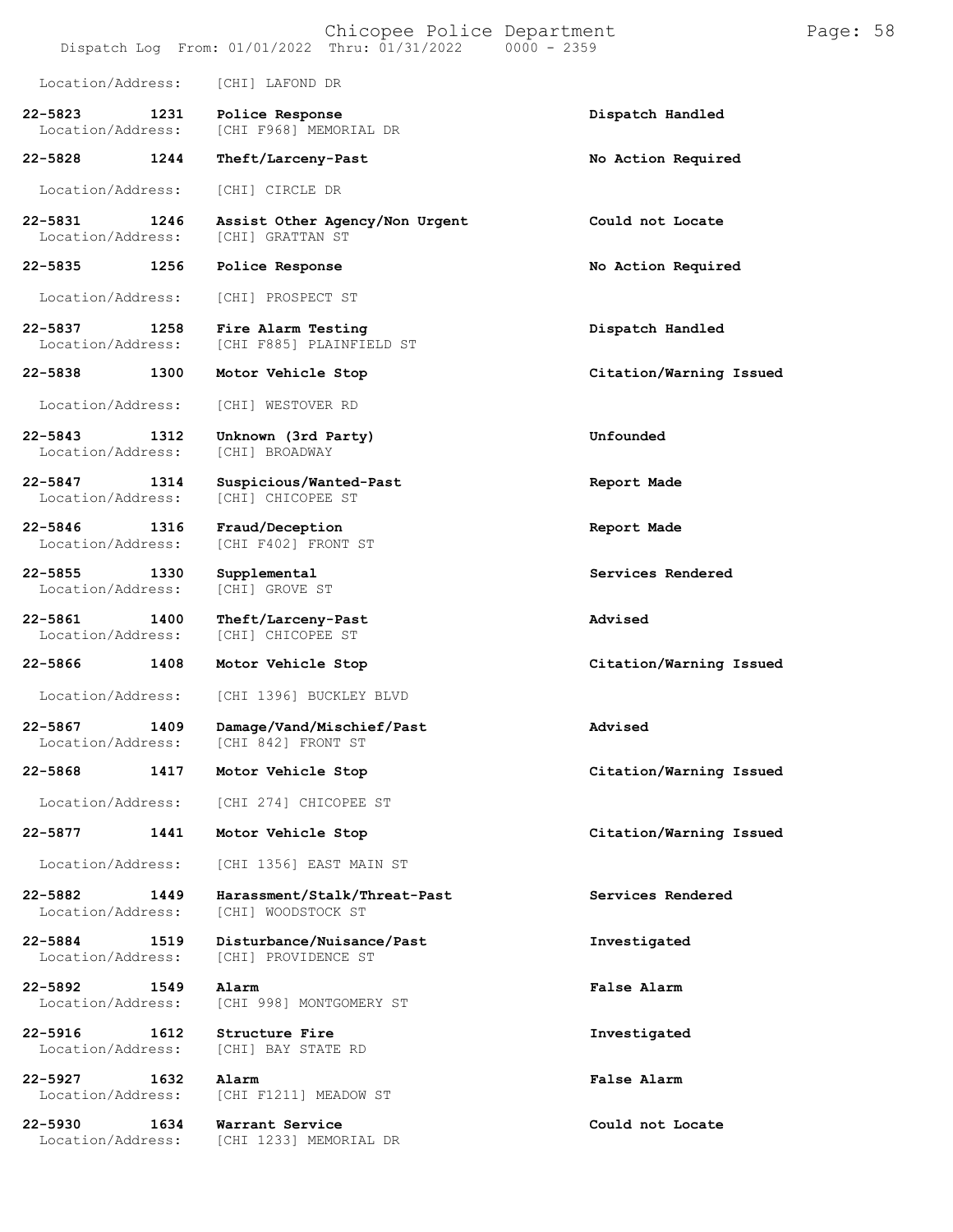Chicopee Police Department Page: 59 Dispatch Log From:  $01/01/2022$  Thru:  $01/31/2022$ 

**22-5931 1635 Traffic V/Hazard/Comp-In Progr Advised** [CHI] MEMORIAL DR + WESTOVER RD **22-5935 1640 Abandoned 911 Call No Action Required** Location/Address: [CHI 1191] MEMORIAL DR **22-5938 1643 Police Response Report Made** [CHI 2498] CHURCH ST **22-5937 1645 Warrant Service Could not Locate** Location/Address: **22-5943 1656 Motor Vehicle Stop Complaint Taken Care Of** Location/Address: [CHI F1162] MEMORIAL DR **22-5944 1658 Motor Vehicle Stop Citation/Warning Issued** Vicinity of: [CHI] OAKDALE ST + CAREW ST **22-5948 1701 Pub Svc/Chk Well Being Urgent Advised** Location/Address: **22-5958 1732 Motor Vehicle Stop Citation/Warning Issued** Location/Address: [CHI] MEMORIAL DR + PENDLETON AVE **22-5964 1744 Administrative Dispatch Handled** [CHI 1775] MEMORIAL DR **22-5969 1752 Motor Vehicle Stop Citation/Warning Issued** Location/Address: [CHI] MEMORIAL DR + BEAUREGARD TER **22-5968 1754 Motor Vehicle Stop Citation/Warning Issued** Vicinity of: [CHI] MEMORIAL AVE + BEAUREGARD TER **22-5976 1758 Warrant Service Could not Locate Could not Locate Could not Locate** Location/Address: **22-5978 1802 Abandoned 911 Call Could not Locate** [CHI F1374] BURNETT RD **22-5977 1803 Pub Svc/Chk Well Being Urgent Complaint Taken Care Of** Location/Address: [CHI 1249] MEMORIAL DR **22-5982 1806 Suspicious/Wanted-In Progress Advised** [CHI F162] CENTER ST **22-5981 1807 Motor Vehicle Stop Advised** [CHI] MONTGOMERY ST **22-5985 1815 Warrant Service Could not Locate** Location/Address: **22-5986 1817 Disturbance/Nuisance In Progre Complaint Taken Care Of** Location/Address: [CHI XF1662] MEADOW ST **22-5988 1820 Warrant Service Could not Locate** Location/Address: **22-5989 1821 Motor Vehicle Stop Advised** [CHI] ST JAMES AVE + CORTLAND ST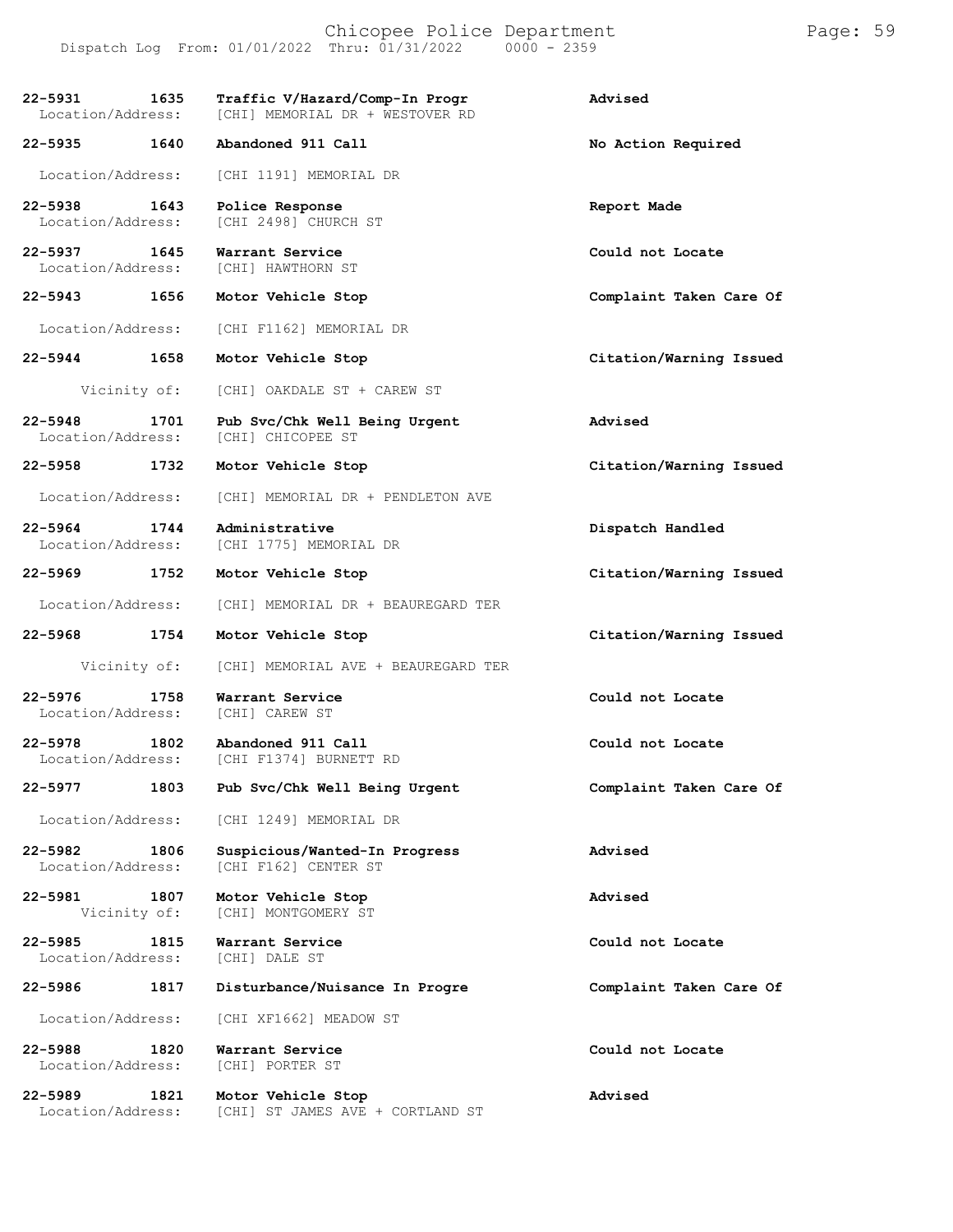## Chicopee Police Department Page: 60 Dispatch Log From:  $01/01/2022$  Thru:  $01/31/2022$

**22-5994 1830 Warrant Service Could not Locate** Location/Address: **22-5997 1836 Abandoned 911 Call Could not Locate** Location/Address: **22-5998 1836 Weapons/Firearms-In Progress Unfounded** [CHI F1048] MEMORIAL DR **22-5999 1839 PS/Check Well Being Nonurgent Assist Given** Location/Address: **22-6006 1856 Motor Vehicle Stop Criminal Complaint Request** Location/Address: [CHI] GRATTAN ST + MONTGOMERY ST **22-6008 1907 Disturbance/Nuisance/Past Advised** Location/Address: [CHI] LAFAYETTE ST **22-6012 1919 Motor Vehicle Stop Arrest Made** [CHI 574] MONTGOMERY ST **22-6016 1925 Motor Vehicle Stop Citation/Warning Issued** Location/Address: [CHI] EAST ST + BUTLER AVE **22-6018 1932 Warrant Service Could not Locate** [CHI] FERNHILL ST **22-6022 1947 Warrant Service Could not Locate** Location/Address: **22-6023 1947 Pub Svc/Chk Well Being Urgent Advised** [CHI] TOURTELOTTE AVE **22-6025 1954 Abandoned 911 Call Dispatch Handled** Location/Address: **22-6026 1956 Warrant Service Could not Locate** Location/Address: **22-6031 2017 Traffic Incident/Crash-Past Report Made** [CHI 644] MEMORIAL DR **22-6037 2037 Transport Service Transport Complete** Location/Address: [LUD 1] RANDALL RD **22-6050 2110 Traffic Incident/Crash-Past Report Made** [CHI 563] MEADOW ST **22-6055 2119 Police Response Report Made** [CHI 2498] CHURCH ST **22-6060 2135 Assist Other Agency/Urgent Advised** [CHI] PLANTE CIR **22-6067 2156 Disturbance/Nuisance In Progre Investigated** Location/Address: **22-6075 2216 Police Response Transport Complete** Location/Address: [CHI 86] BURNETT RD **22-6083 2232 Police Response Could not Locate 22-6086** Location: **2241** [CHI] 291, HEADING TOWARDS BURNETT ROAD **Transport Service Transport Complete** Location/Address: [HOY F1] BEECH ST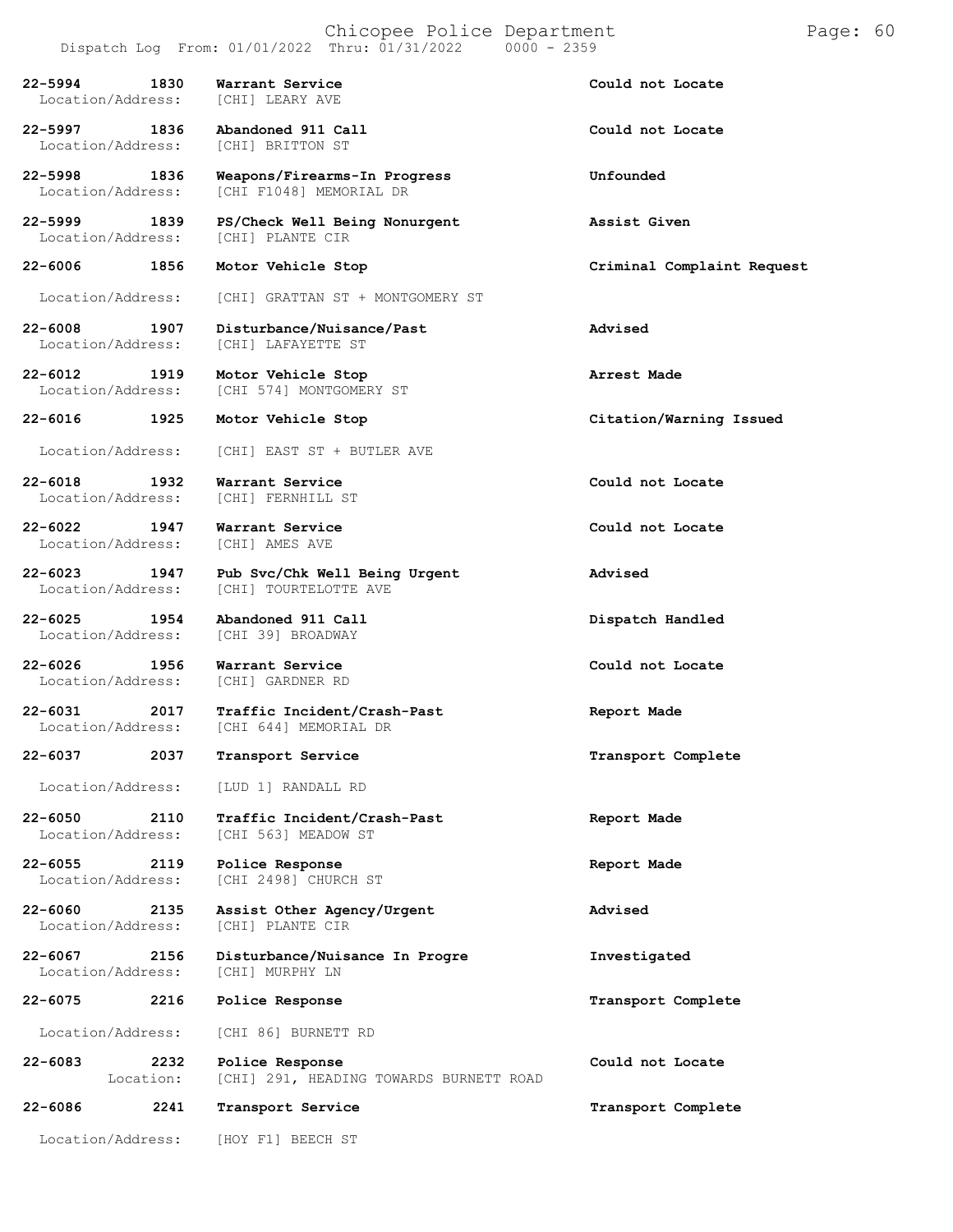## **For Date: 01/15/2022 - Saturday**

| $22 - 6106$<br>Location/Address: | 0014 | Motor Vehicle Stop<br>[CHI 410] FRONT ST                 | Arrest Made                  |
|----------------------------------|------|----------------------------------------------------------|------------------------------|
| $22 - 6110$                      | 0022 | Motor Vehicle Stop                                       | Citation/Warning Issued      |
| Location/Address:                |      | [CHI] SHAWINIGAN DR                                      |                              |
| $22 - 6111$                      | 0026 | Motor Vehicle Stop                                       | Citation/Warning Issued      |
| Vicinity of:                     |      | [CHI F1044] MEMORIAL DR                                  |                              |
| $22 - 6112$<br>Location/Address: | 0027 | Alarm<br>[CHI F464] PARK ST                              | False Alarm                  |
| $22 - 6116$<br>Location/Address: | 0043 | Alarm<br>[CHI] MEMORIAL DR                               | False Alarm                  |
| $22 - 6123$<br>Location/Address: | 0057 | Disturbance/Nuisance In Progre<br>[CHI F888] EXCHANGE ST | Advised                      |
| $22 - 6141$<br>Location/Address: | 0148 | Alarm<br>[CHI F1172] ST ANTHONY ST                       | False Alarm                  |
| $22 - 6155$                      | 0236 | Police Response                                          | No Action Required           |
| Location/Address:                |      | [CHI F1120] EAST MAIN ST                                 |                              |
| $22 - 6163$<br>Vicinity of:      | 0307 | Motor Vehicle Stop<br>[CHI 560] MEADOW ST                | Report Made                  |
| $22 - 6173$                      | 0505 | Suspicious/Wanted-In Progress                            | Complaint Taken Care Of      |
| Location/Address:                |      | [CHI] REED AVE                                           |                              |
| $22 - 6175$                      | 0508 | Transport Service                                        | Transport Complete           |
| Location/Address:                |      | [LUD 1] RANDALL RD                                       |                              |
| $22 - 6180$<br>Location/Address: | 0622 | Alarm<br>[CHI 839] MEADOW ST                             | False Alarm                  |
| $22 - 6193$<br>Location/Address: | 0754 | Investigation/Follow Up<br>[SPR F1] CHESTNUT ST          | Report Made                  |
| $22 - 6194$                      | 0805 | Motor Vehicle Stop                                       | Citation/Warning Issued      |
| Location/Address:                |      | [CHI] GRANBY RD + COLUMBA ST                             |                              |
| $22 - 6205$                      | 0829 | Motor Vehicle Stop                                       | Citation/Warning Issued      |
| Location/Address:                |      | [CHI] WESTOVER RD                                        |                              |
| $22 - 6213$                      | 0905 | Motor Vehicle Stop                                       | Citation/Warning Issued      |
| Location/Address:                |      | [CHI 1396] BUCKLEY BLVD                                  |                              |
| $22 - 6218$                      | 0916 | Motor Vehicle Stop                                       | Citation/Warning Issued      |
| Location/Address:                |      | [CHI] PROSPECT ST                                        |                              |
| 22-6222                          | 0934 | Motor Vehicle Stop                                       | Citation/Warning Issued      |
| Location/Address:                |      | [CHI 1396] BUCKLEY BLVD                                  |                              |
| $22 - 6224$                      | 0936 | SAFETY HAZARD/PRIORITY 2                                 | Taken/Referred /Other/Agency |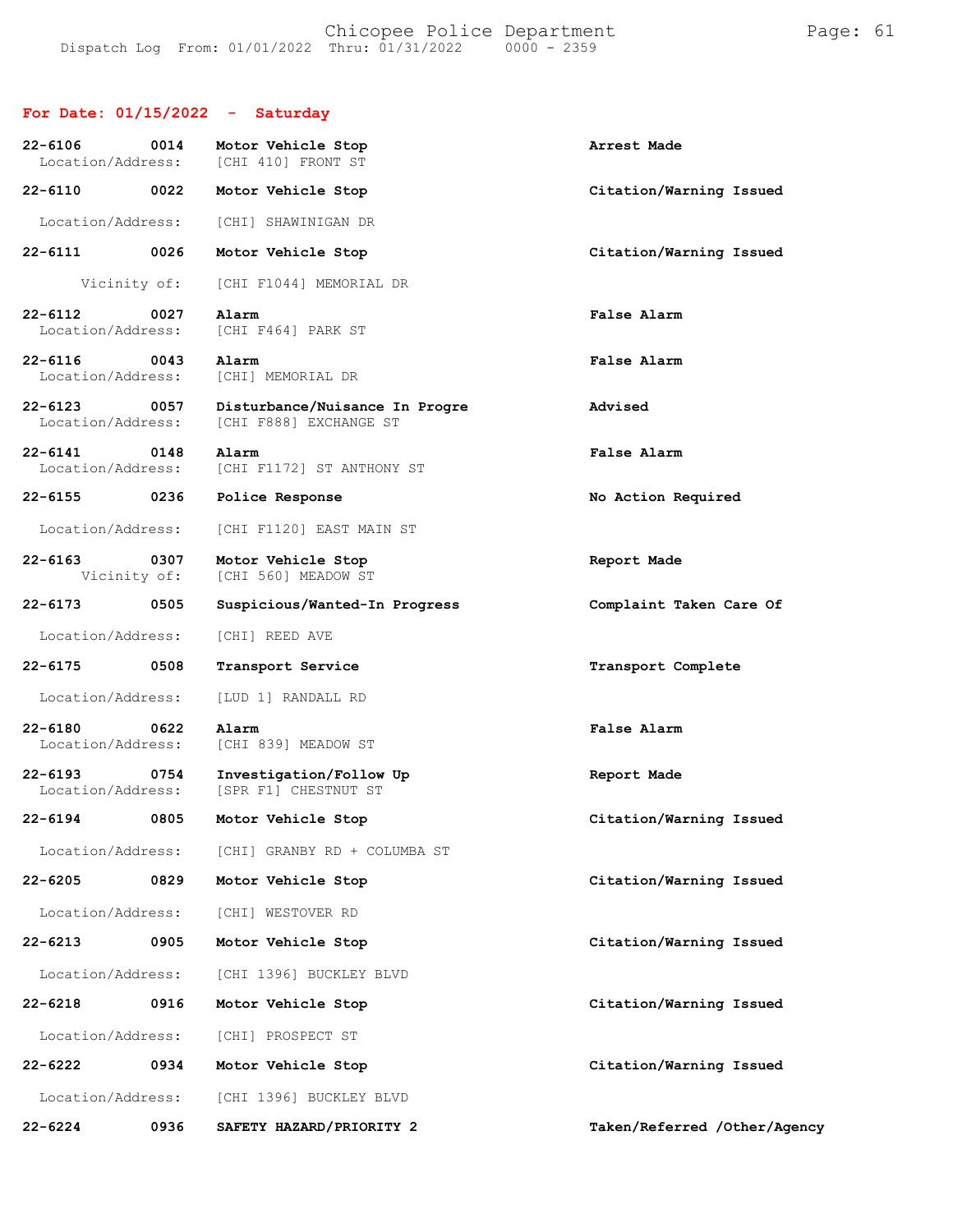Location/Address: [CHI] PENDLETON AVE + SIMARD DR **22-6226 0944 Motor Vehicle Stop Citation/Warning Issued** Location/Address: [CHI F620] YELLE ST **22-6228 0945 Police Response Complaint Taken Care Of** Location/Address: [CHI] FELIX ST **22-6230 0948 Abandoned 911 Call False Alarm** [CHI 1972] MEMORIAL DR **22-6231 0952 Traffic Incident/Crash Citation/Warning Issued** Location/Address: [CHI] EASTERN DR **22-6234 1000 Alarm False Alarm** [CHI] WHEATLAND AVE **22-6235 1001 Traffic V/Hazard/Comp-Past Advised** Location/Address: **22-6241 1020 SAFETY HAZARD/PRIORITY 2 Investigated** Location/Address: [CHI] HENDRICK ST **22-6251 1046 Motor Vehicle Stop Citation/Warning Issued** Location/Address: [CHI 1583] BROADWAY **22-6253 1048 Abandoned 911 Call Dispatch Handled** Location/Address: **22-6256 1055 Motor Vehicle Stop Citation/Warning Issued** Location/Address: [CHI 287] EAST ST **22-6259 1104 Motor Vehicle Stop Citation/Warning Issued** Location/Address: [CHI 287] EAST ST **22-6263 1128 Motor Vehicle Stop Citation/Warning Issued** Location/Address: [CHI] GRATTAN ST **22-6264 1134 Theft/Larceny-Past Report Made** Location/Address: **22-6272 1204 Pub Svc/Chk Well Being Urgent Dispatch Handled** [CHI] MEMORIAL DR **22-6277 1225 Disturbance/Nuisance In Progre Advised** [CHI] THORNWOOD ST **22-6281 1241 Pub Svc/Chk Well Being Urgent No Action Required** Location/Address: [CHI F1497] WESTOVER RD **22-6282 1253 Abandoned 911 Call Could not Locate** Vicinity of: [CHI] MCKINSTRY AVE **22-6283 1258 Theft/Larceny-In Progress Complaint Taken Care Of** Location/Address: [CHI 1191] MEMORIAL DR **22-6284 1307 Motor Vehicle Stop Citation/Warning Issued**

Location/Address: [CHI] WESTOVER RD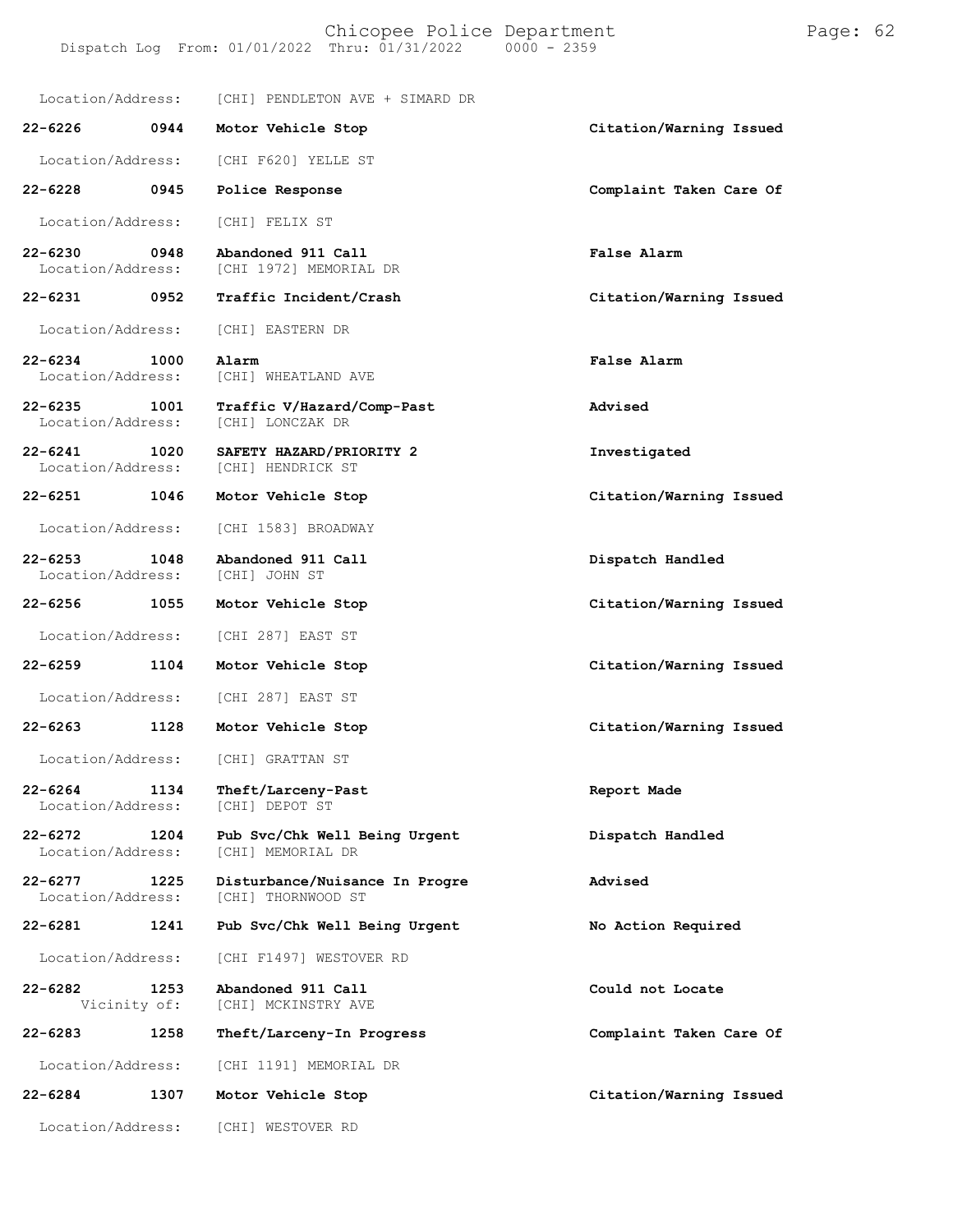| $22 - 6285$<br>Location/Address: | 1313 | Traffic V/Hazard/Comp-In Progr<br>[CHI 1891] MEMORIAL DR            | Advised                      |
|----------------------------------|------|---------------------------------------------------------------------|------------------------------|
| $22 - 6288$<br>Location/Address: | 1328 | Abandoned 911 Call<br>[CHI 958] MEMORIAL DR                         | Dispatch Handled             |
| 22-6290                          | 1338 | Motor Vehicle Stop                                                  | Citation/Warning Issued      |
| Location/Address:                |      | [CHI] PLEASANTVIEW AVE                                              |                              |
| 22-6292                          | 1346 | Animal Complaint                                                    | Complaint Taken Care Of      |
| Location/Address:                |      | [CHI] HAVEN AVE + RIDGEWOOD RD                                      |                              |
| $22 - 6295$                      | 1402 | Motor Vehicle Stop                                                  | Citation/Warning Issued      |
| Location/Address:                |      | [CHI] PROSPECT ST                                                   |                              |
| 22-6298<br>Location/Address:     | 1414 | Assault In Progress<br>[CHI F641] MEMORIAL DR                       | Report Made                  |
| 22-6301<br>Location/Address:     | 1423 | Traffic V/Hazard/Comp-In Progr<br>[CHI] KURTZ ST                    | Could not Locate             |
| $22 - 6304$<br>Location/Address: | 1434 | Indecency/Lewdness-Past<br>[CHI] BONNER ST                          | Report Made                  |
| 22-6305                          | 1438 | Motor Vehicle Stop                                                  | Citation/Warning Issued      |
| Location/Address:                |      | [CHI] EAST MAIN ST                                                  |                              |
| $22 - 6306$<br>Location/Address: | 1439 | Traffic V/Hazard/Comp-Past<br>[CHI] MEMORIAL DR + JAMES ST          | Vehicle Towed                |
| 22-6311                          | 1455 | Motor Vehicle Stop                                                  | Citation/Warning Issued      |
| Location/Address:                |      | [CHI] CAREW ST                                                      |                              |
| $22 - 6312$<br>Location/Address: | 1457 | Traffic Incident/Crash-Past<br>[CHI] MEMORIAL DR + NEW LUDLOW RD    | Report Made                  |
| $22 - 6317$<br>Location/Address: | 1459 | Disturbance/Nuisance In Progre<br>[CHI] EASTERN DR                  | Advised                      |
| 22-6316                          | 1512 | Animal Complaint                                                    | Taken/Referred /Other/Agency |
| Location/Address:                |      | [CHI] SPRINGFIELD ST + MARION ST                                    |                              |
| $22 - 6318$<br>Location/Address: | 1539 | Pub Svc/Chk Well Being Urgent<br>[CHI 1933] GROVE ST                | Could not Locate             |
| 22-6331<br>Location/Address:     | 1609 | Traffic V/Hazard/Comp-In Progr<br>[CHI] MEMORIAL DR + NEW LUDLOW RD | Dispatch Handled             |
| $22 - 6332$<br>Location/Address: | 1612 | Motor Vehicle Stop<br>[CHI 1411] MEADOW ST                          | Advised                      |
| $22 - 6340$                      | 1627 | Abandoned 911 Call                                                  | No Action Required           |
| Location/Address:                |      | [CHI] GRATTAN ST                                                    |                              |
| 22-6345<br>Location/Address:     | 1654 | Animal Complaint<br>[CHI] FLETCHER CIR                              | Dispatch Handled             |
| $22 - 6346$<br>Location/Address: | 1658 | Abandoned 911 Call<br>[CHI] CENTER ST                               | Dispatch Handled             |
| $22 - 6359$                      | 1759 | Pub Svc/Chk Well Being Urgent                                       | Complaint Taken Care Of      |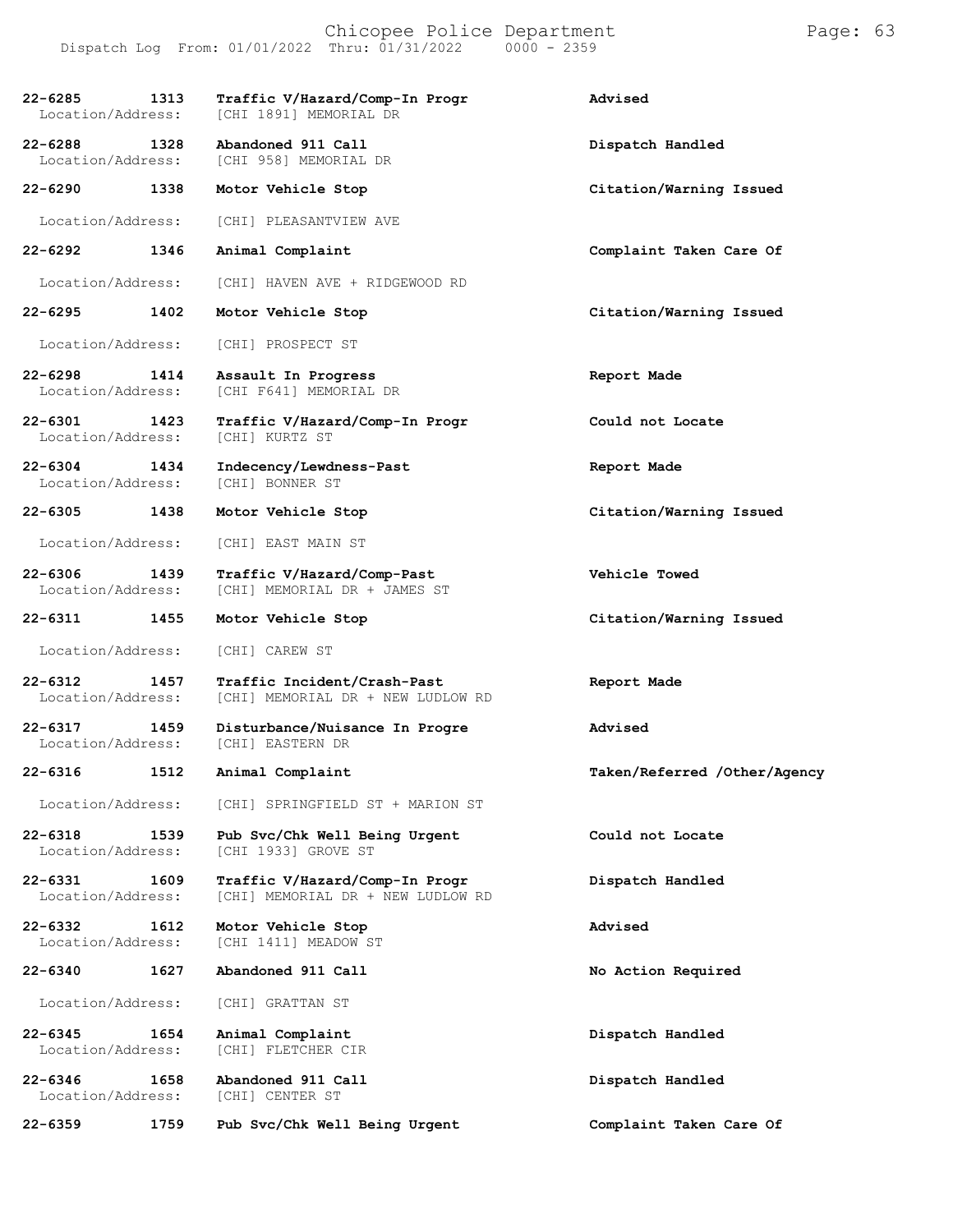| Location/Address:                                                                                |      | [CHI 931] MEADOW ST                                   |                            |
|--------------------------------------------------------------------------------------------------|------|-------------------------------------------------------|----------------------------|
| $22 - 6367$                                                                                      | 1827 | Abandoned 911 Call                                    | No Action Required         |
| Location/Address:                                                                                |      | [CHI 1626] SILVIN RD                                  |                            |
| $22 - 6372$<br>Location/Address:                                                                 | 1838 | Traffic V/Hazard/Comp-Past<br>[CHI] GRATTAN ST        | Unfounded                  |
| $22 - 6374$                                                                                      | 1854 | Motor Vehicle Stop                                    | Complaint Taken Care Of    |
| Vicinity of:                                                                                     |      | [CHI] PENDLETON AVE + FERNWOOD ST                     |                            |
| $22 - 6376$<br>Location/Address:                                                                 | 1905 | Pub Svc/Chk Well Being Urgent<br>[CHI F25] BRITTON ST | Dispatch Handled           |
| $22 - 6379$<br>Location/Address:                                                                 | 1909 | Pub Svc/Chk Well Being Urgent<br>[CHI] ELCON DR       | Investigated               |
| $22 - 6378$                                                                                      | 1911 | Motor Vehicle Stop                                    | Citation/Warning Issued    |
| Vicinity of:                                                                                     |      | [CHI 671] MEMORIAL DR                                 |                            |
| $22 - 6383$<br>Location/Address:                                                                 | 1928 | PS/Check Well Being Nonurgent<br>[CHI] GARLAND ST     | Report Made                |
| 22-6386                                                                                          | 1946 | Suspicious/Wanted-In Progress                         | Appears Secure After Check |
| Location/Address:                                                                                |      | [CHI F1186] MONTCALM ST                               |                            |
| $22 - 6391$                                                                                      | 2006 | B&E/Burglary/In Prog                                  | Appears Secure After Check |
| Location/Address:                                                                                |      | [CHI] WARD ST                                         |                            |
| $22 - 6394$<br>Location/Address:                                                                 | 2014 | Abandoned 911 Call<br>[CHI] HILTON ST                 | Dispatch Handled           |
| $22 - 6411$<br>Location/Address:                                                                 | 2127 | Alarm<br>[CHI 832] PENDLETON AVE                      | False Alarm                |
| $22 - 6414$                                                                                      | 2203 | Suspicious/Wanted-In Progress                         | No Action Required         |
| Location/Address:                                                                                |      | [CHI 306] ST JAMES AVE                                |                            |
| $22 - 6427$                                                                                      | 2321 | Suspicious/Wanted-In Progress                         | Complaint Taken Care Of    |
| Location/Address:                                                                                |      | [CHI F682] MEMORIAL DR                                |                            |
| $E_{\text{max}}$ $D_{\text{max}}$ $\theta$ $\theta$ $\theta$ $\theta$ $\theta$ $\theta$ $\theta$ |      | ومراقب ومرواتهم                                       |                            |

## **For Date: 01/16/2022 - Sunday**

| $22 - 6439$                      | 0001 | B&E/Burglary/In Prog                               | Appears Secure After Check |
|----------------------------------|------|----------------------------------------------------|----------------------------|
| Location/Address:                |      | [CHI] SHERIDAN ST                                  |                            |
| $22 - 6438$                      | 0002 | Motor Vehicle Stop                                 | Citation/Warning Issued    |
| Location/Address:                |      | [CHI] SCHOOL ST + PERKINS ST                       |                            |
| $22 - 6453$<br>Location/Address: | 0044 | Disturbance/Nuisance/Past<br>[CHI] BOSTWICK LN     | Advised                    |
| $22 - 6485$<br>Location/Address: | 0142 | Alarm<br>[CHI] CASEY DR                            | False Alarm                |
| $22 - 6508$<br>Location/Address: | 0221 | Suspicious/Wanted-In Progress<br>[CHI 856] CALL ST | Advised                    |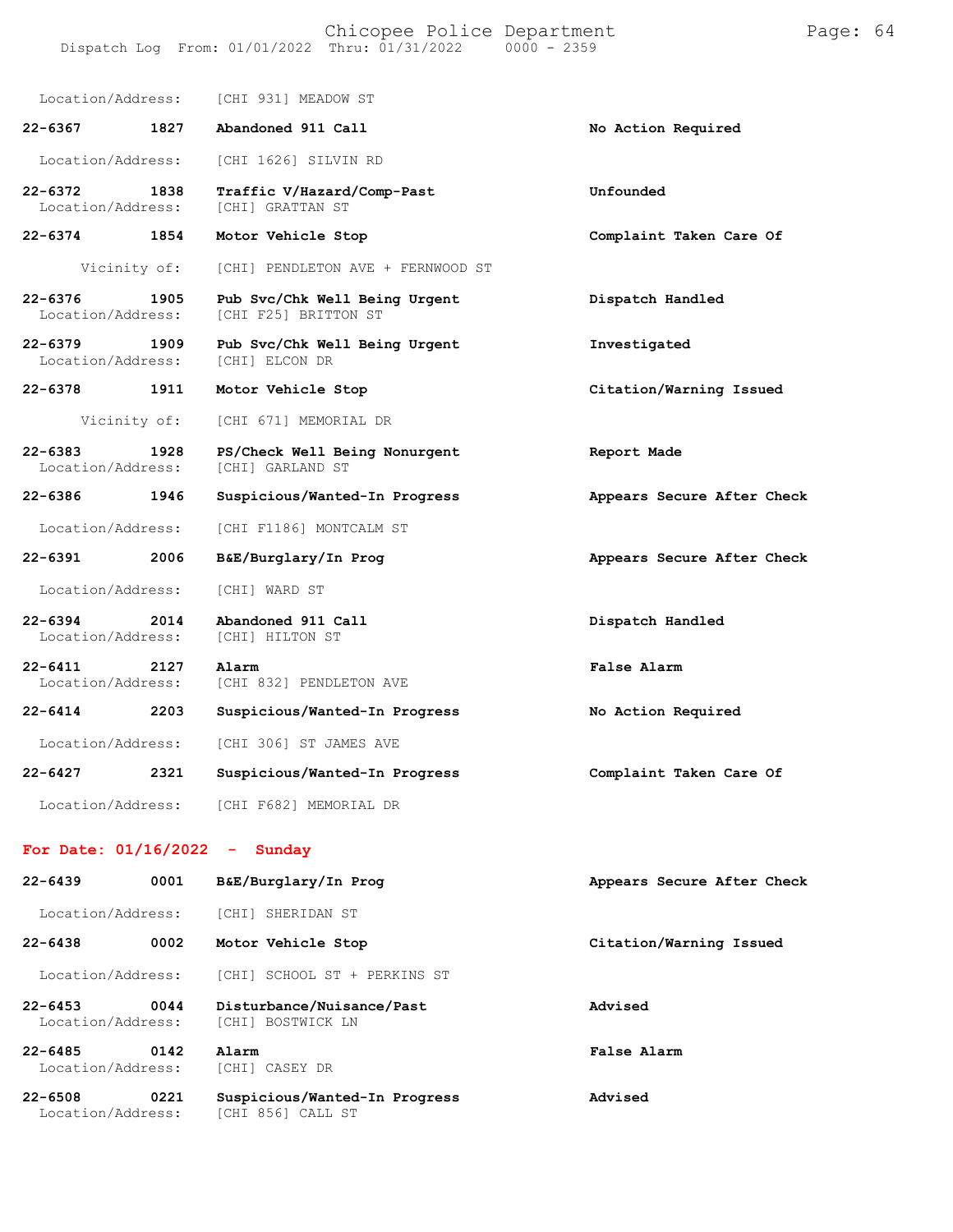|                                  |      | Dispatch Log From: 01/01/2022 Thru: 01/31/2022<br>$0000 - 2359$      |                              |
|----------------------------------|------|----------------------------------------------------------------------|------------------------------|
| $22 - 6514$                      | 0235 | Transport Service                                                    | Transport Complete           |
| Location/Address:                |      | [CHI F182] CENTER ST                                                 |                              |
| $22 - 6519$<br>Location/Address: | 0246 | Disturbance/Nuisance/Past<br>[CHI 1972] MEMORIAL DR                  | Advised                      |
| 22-6524                          | 0306 | Motor Vehicle Stop                                                   | Citation/Warning Issued      |
| Location/Address:                |      | [CHI 589] MEMORIAL DR                                                |                              |
| $22 - 6531$                      | 0318 | Police Response                                                      | Taken/Referred /Other/Agency |
| Location/Address:                |      | [CHI] GRATTAN ST                                                     |                              |
| $22 - 6533$                      | 0348 | Motor Vehicle Stop                                                   | Citation/Warning Issued      |
| Location/Address:                |      | [CHI] MCKINSTRY AVE                                                  |                              |
| $22 - 6537$<br>Location/Address: | 0409 | Traffic V/Hazard/Comp-In Progr<br>[CHI] HUNTINGTON AVE + HENDRICK ST | Services Rendered            |
| $22 - 6541$<br>Location/Address: | 0432 | Motor Vehicle Stop<br>[CHI] BRIDGE ST + GRATTAN ST                   | Arrest Made                  |
| $22 - 6546$<br>Location/Address: | 0514 | Alarm<br>[CHI 832] PENDLETON AVE                                     | False Alarm                  |
| $22 - 6547$<br>Location/Address: | 0528 | Alarm<br>[CHI 1722] MEMORIAL DR                                      | False Alarm                  |
| $22 - 6548$<br>Location/Address: | 0529 | Traffic V/Hazard/Comp-In Progr<br>[CHI] EAST ST + VICTORIA PARK      | Assist Given                 |
| $22 - 6555$<br>Location/Address: | 0605 | Investigation/Follow Up<br>[CHI 1722] MEMORIAL DR                    | Report Made                  |
| $22 - 6562$                      | 0714 | Motor Vehicle Stop                                                   | Citation/Warning Issued      |
| Location/Address:                |      | [CHI] MEMORIAL DR + LABRIE AVE                                       |                              |
| $22 - 6567$<br>Location/Address: | 0756 | Alarm<br>[CHI 829] BROADWAY                                          | False Alarm                  |
| 22-6572<br>Vicinity of:          | 0813 | Misc-Non Urgent<br>[CHI] LONCZAK DR                                  | Dispatch Handled             |
| $22 - 6578$<br>Location/Address: | 0823 | Investigation/Follow Up<br>[CHI] ARCADE ST                           | Report Made                  |
| 22-6591<br>Location/Address:     | 0906 | Abandoned 911 Call<br>[CHI] MEMORIAL DR                              | Unfounded                    |
| 22-6599                          | 0926 | Motor Vehicle Stop                                                   | Citation/Warning Issued      |
| Location/Address:                |      | [CHI F89] BURNETT RD                                                 |                              |
| 22-6601<br>Location/Address:     | 0929 | Abandoned 911 Call<br>[CHI 497] JOHNNY CAKE HOLLOW RD                | Unfounded                    |
| $22 - 6616$<br>Location/Address: | 1035 | Traffic Incident/Crash-Past<br>[CHI 728] MEMORIAL DR                 | Report Made                  |
| $22 - 6620$<br>Location/Address: | 1046 | Abandoned 911 Call<br>[CHI F25] BRITTON ST                           | Unfounded                    |
| $22 - 6623$<br>Location/Address: | 1051 | Abandoned 911 Call<br>[CHI] OLEA ST                                  | Unfounded                    |
| 22-6625                          | 1055 | Traffic Incident/Crash                                               | Report Made                  |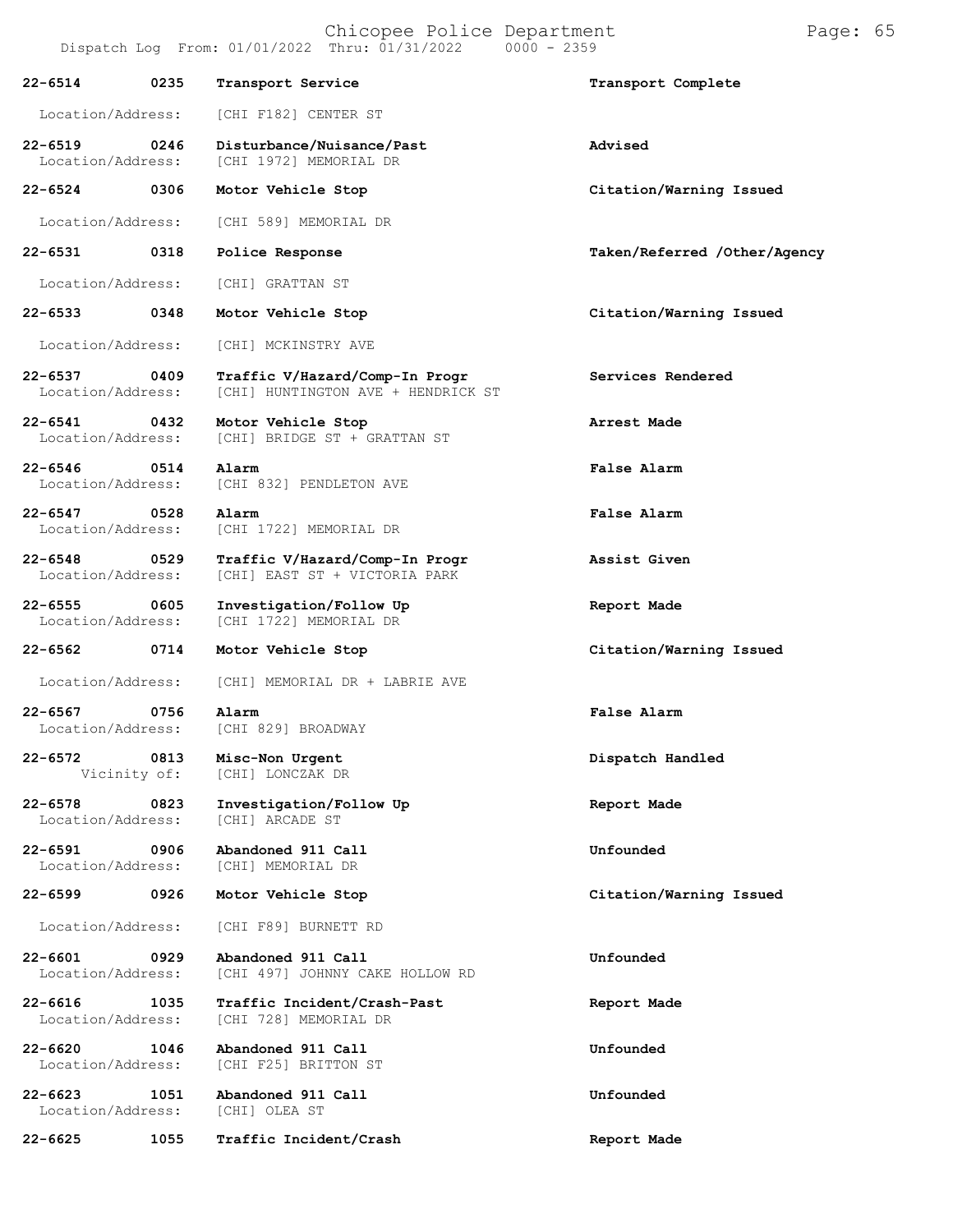## Dispatch Log From:  $01/01/2022$  Thru:  $01/31/2022$

Location/Address: [CHI] VADNAIS ST

**22-6631 1120 Pub Svc/Chk Well Being Urgent Advised** [CHI 1191] MEMORIAL DR

**22-6633 1135 Pub Svc/Chk Well Being Urgent Could not Locate**

**22-6635 1141 Fire Alarm Testing Dispatch Handled**

Location/Address:

**22-6649 1243 Abandoned 911 Call Investigated**

**22-6684 1457 Abandoned 911 Call Unfounded** Location/Address:

Location/Address:

**22-6709 1631 Administrative Could not Locate** Location/Address:

Location/Address:

Location/Address:

**22-6737 1816 Motor Vehicle Stop Verbal Warning Issued**

[CHI 529] GRATTAN ST

[CHI F25] BRITTON ST

**22-6637 1202 Harassment/Stalk/Threat-Past Report Made**

[CHI 930] EXCHANGE ST

**22-6655 1300 Disturbance/Nuisance In Progre Could not Locate** Location/Address: [CHI] STONINA DR

**22-6667 1339 SAFETY HAZARD/PRIORITY 2 Dispatch Handled** [CHI] HENDRICK ST

**22-6673 1418 Disturbance/Nuisance In Progre Advised** [CHI 1326] MEMORIAL DR

**22-6682 1452 Traffic Incident/Crash-Past Advised** [CHI F1386] MEMORIAL DR

**22-6686 1526 Traffic V/Hazard/Comp-Past No Action Required**

Vicinity of: [CHI] LECLAIR TER

**22-6700 1551 Disturbance/Nuisance In Progre Advised**

**22-6710 1627 Warrant Service Arrest Made** [CHI 927] RAILROAD ROW

**22-6711 1634 Administrative Services Rendered** [CHI 2498] CHURCH ST

**22-6717 1649 Investigation/Follow Up Services Rendered**

**22-6722 1726 Suspicious/Wanted-In Progress Could not Locate**

**22-6724 1729 Administrative Services Rendered** [CHI 2498] CHURCH ST

Location/Address: [CHI 413] MAIN ST

**22-6734 1804 Traffic V/Hazard/Comp-In Progr Report Made** [CHI 292] EXCHANGE ST

**22-6736 1809 PS/Check Well Being Nonurgent Unfounded** [CHI 497] JOHNNY CAKE HOLLOW RD

Location/Address: [CHI 2105] SPRINGFIELD ST

**22-6726 1733 Motor Vehicle Stop Criminal Complaint Request**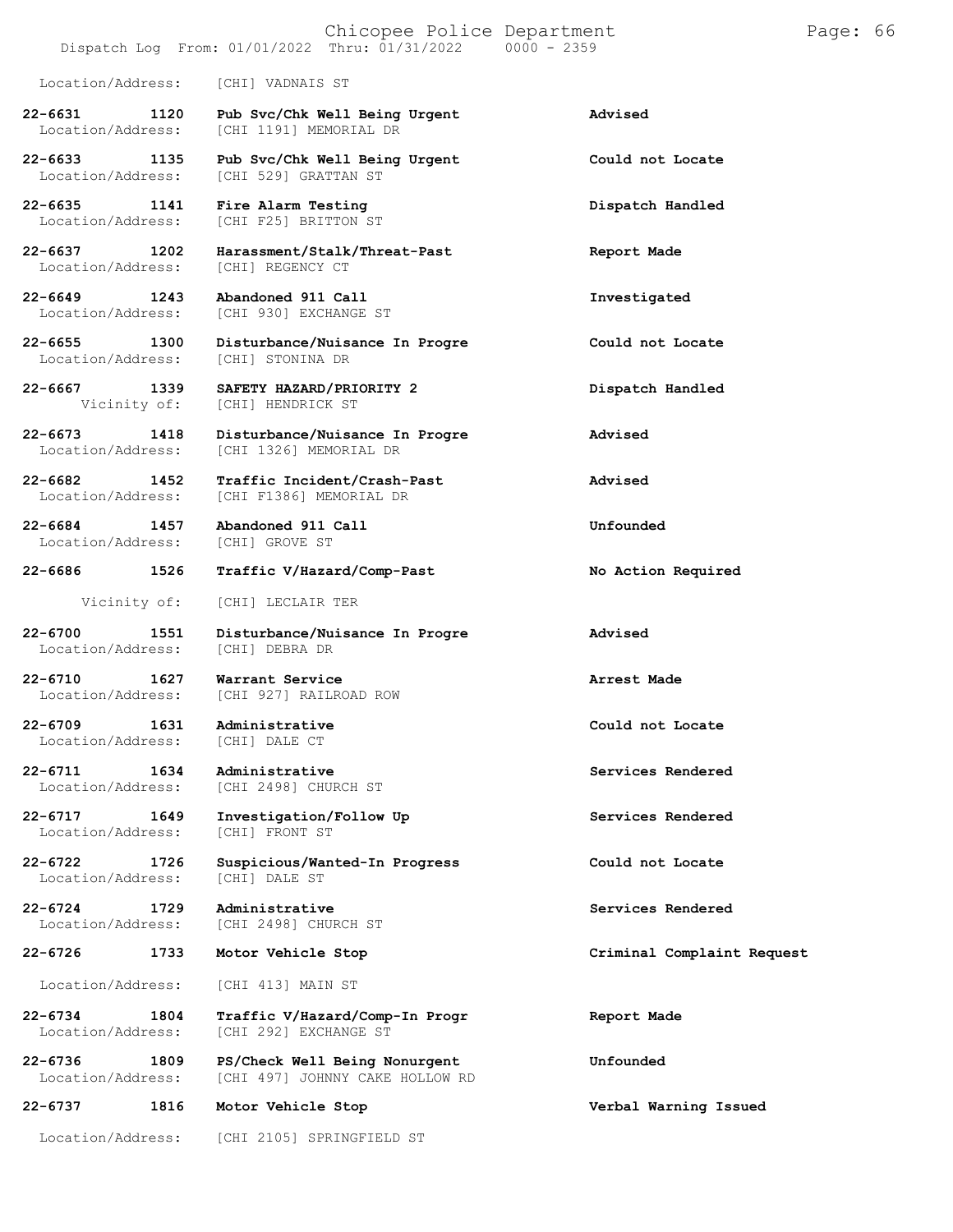Chicopee Police Department Page: 67 Dispatch Log From:  $01/01/2022$  Thru:  $01/31/2022$ 

**22-6741 1834 Warrant Service Arrest Made** [CHI 2119] POLASKI AVE **22-6751 1922 Traffic Incident/Crash Criminal Complaint Request** Location/Address: [CHI] THORNWOOD ST + ST JAMES AVE **22-6756 1927 Pub Svc/Chk Well Being Urgent Could not Locate** Location/Address: **22-6760 1957 Traffic V/Hazard/Comp-Past Could not Locate** [CHI F641] MEMORIAL DR **22-6761 2000 Motor Vehicle Stop Advised** [CHI] MEMORIAL DR + FULLER RD **22-6762 2000 Transport Service Transport Complete** Location/Address: [LUD 1] RANDALL RD **22-6764 2000 Suspicious/Wanted-Past Advised** [CHI] EMPIRE ST **22-6765 2006 Assist Other Agency/Urgent Assist Given** [CHI 1965] CHICOPEE ST **22-6768 2015 Motor Vehicle Stop Report Made** [CHI] MEMORIAL DR + PENDLETON AVE **22-6770 2028 Traffic Incident/Crash-Past Report Made** Location/Address: **22-6775 2043 Police Response Could not Locate** Location/Address: **22-6777 2101 Alarm False Alarm** Location/Address: [CHI 719] MEMORIAL DR **22-6793 2144 Misc-Non Urgent Civil Complaint** Location/Address: **22-6787 2145 Traffic Incident/Crash-Past Report Made** [CHI 1474] SHAWINIGAN DR **22-6792 2149 Warrant Service Could not Locate** [CHI 444] GRANBY RD **22-6795 2153 Traffic V/Hazard/Comp-In Progr Advised** Location/Address: [CHI] MEMORIAL DR + FULLER RD **22-6801 2214 Warrant Service Could not Locate** Location/Address: **22-6809 2317 Suspicious/Wanted-In Progress Advised** [CHI] HAMPDEN ST **22-6811 2335 Disturbance/Nuisance In Progre Report Made** [CHI F163] SPRINGFIELD ST **22-6814 2358 Traffic V/Hazard/Comp-In Progr Report Made** [CHI 2104] BRIDGE ST **22-6817 2358 Traffic Incident/Crash Dispatch Handled** Location/Address:

## **For Date: 01/17/2022 - Monday**

**22-6819 0003 Police Response Services Rendered**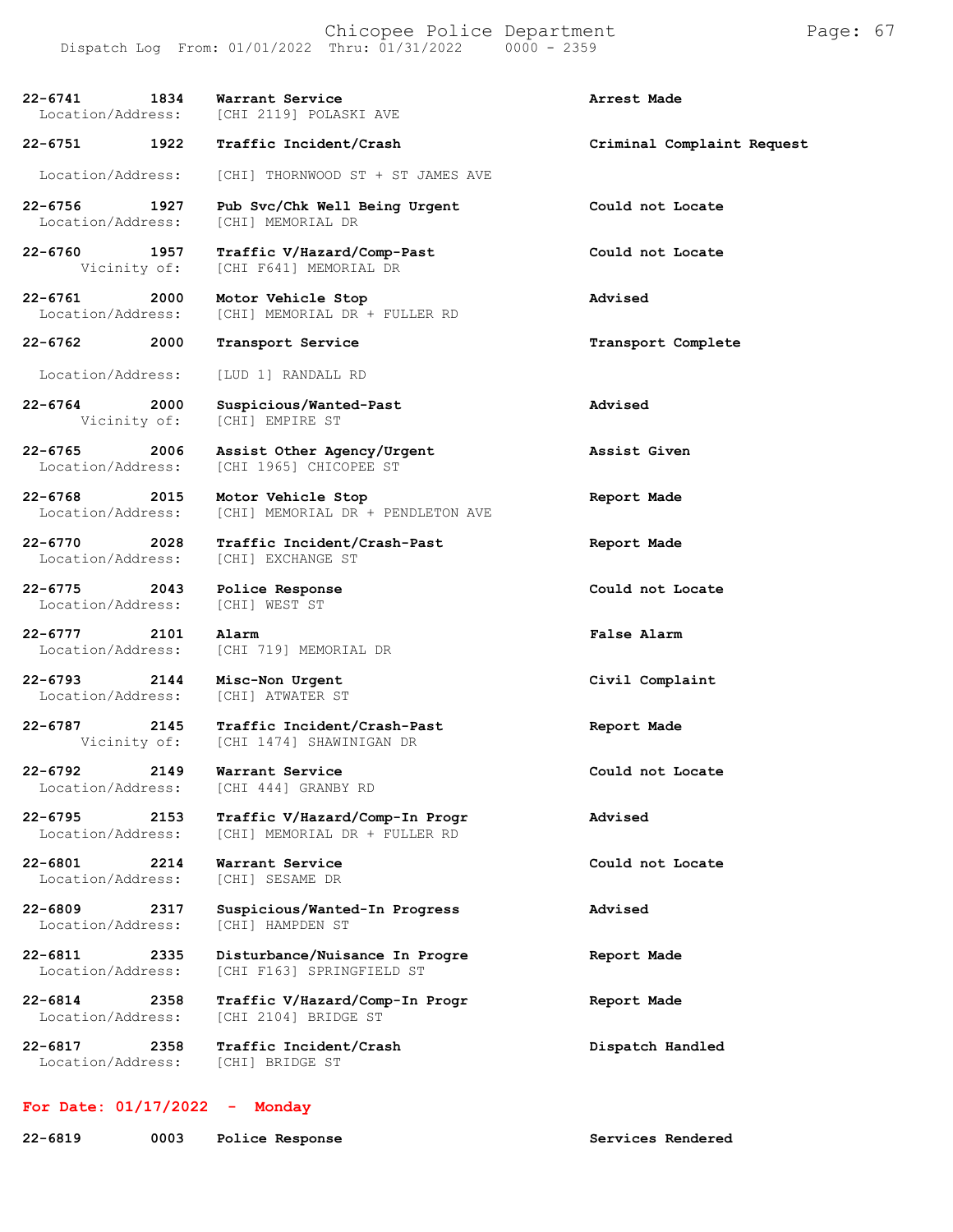|                                  |      | Chicopee Police Department<br>Dispatch Log From: 01/01/2022 Thru: 01/31/2022 0000 - 2359 |                              | Page: 68 |  |
|----------------------------------|------|------------------------------------------------------------------------------------------|------------------------------|----------|--|
| Location/Address:                |      | [CHI F163] SPRINGFIELD ST                                                                |                              |          |  |
| $22 - 6834$                      | 0037 | Disturbance/Nuisance/Past                                                                | Complaint Taken Care Of      |          |  |
| Location/Address:                |      | [CHI] RIVERVIEW TER                                                                      |                              |          |  |
| $22 - 6836$<br>Location/Address: | 0038 | Disturbance/Nuisance In Progre<br><b>[CHI] WALNUT ST</b>                                 | Advised                      |          |  |
| $22 - 6851$<br>Location/Address: | 0137 | Suspicious/Wanted-In Progress<br>[CHI] MCKINSTRY AVE + GRANBY RD                         | Advised                      |          |  |
| $22 - 6880$                      | 0326 | Motor Vehicle Stop                                                                       | Citation/Warning Issued      |          |  |
| Location/Address:                |      | [CHI] GRATTAN ST + BRIGHTWOOD ST                                                         |                              |          |  |
| $22 - 6893$<br>Location/Address: | 0429 | Alarm<br>[CHI 82] BURNETT RD                                                             | False Alarm                  |          |  |
| $22 - 6897$<br>Location/Address: | 0443 | Alarm<br>[CHI 1824] CHICOPEE ST                                                          | False Alarm                  |          |  |
| $22 - 6902$<br>Location/Address: | 0533 | Alarm<br>[CHI 1889] MEMORIAL DR                                                          | False Alarm                  |          |  |
| $22 - 6904$<br>Location/Address: | 0552 | Alarm<br>[CHI F1463] GRIFFITH RD                                                         | False Alarm                  |          |  |
| $22 - 6905$<br>Location/Address: | 0604 | Alarm<br>[CHI 1498] NEWBURY ST                                                           | False Alarm                  |          |  |
| $22 - 6916$<br>Location/Address: | 0653 | Animal Complaint<br>[CHI] ABBEY MEMORIAL DR                                              | Services Rendered            |          |  |
| $22 - 6939$<br>Location/Address: | 0840 | Fire Alarm<br>[CHI] SPRINGFIELD ST                                                       | Investigated                 |          |  |
| 22-6954                          | 0940 | Police Response                                                                          | Appears Secure After Check   |          |  |
| Location/Address:                |      | [CHI] HAMPDEN ST                                                                         |                              |          |  |
| $22 - 6957$<br>Location/Address: | 0948 | Theft/Larceny-Past<br>[CHI 1955] MCKINSTRY AVE                                           | Report Made                  |          |  |
| $22 - 6959$<br>Location/Address: | 0955 | Traffic Incident/Crash-Past<br>[CHI] NEW LUDLOW RD                                       | Report Made                  |          |  |
| $22 - 6960$                      | 0959 | SAFETY HAZARD/PRIORITY 2                                                                 | Taken/Referred /Other/Agency |          |  |
| Location/Address:                |      | [CHI] CHICOPEE ST                                                                        |                              |          |  |
| $22 - 6961$<br>Location/Address: | 1006 | Traffic Incident/Crash-Past<br>[CHI 670] MEMORIAL DR                                     | Report Made                  |          |  |
| 22-6963<br>Location/Address:     | 1013 | Service Call Response<br>[CHI] BURNETT RD                                                | Services Rendered            |          |  |
| $22 - 6968$<br>Location/Address: | 1039 | Abandoned 911 Call<br>[CHI] FINCH DR                                                     | Services Rendered            |          |  |
| 22-6970<br>Location/Address:     | 1058 | Theft/Larceny-Past<br>[CHI] PELOQUIN DR                                                  | Report Made                  |          |  |
| $22 - 6976$<br>Location/Address: | 1107 | Service of a Summons<br>[CHI] BROADWAY                                                   | Not Served                   |          |  |
| $22 - 6977$<br>Location/Address: | 1115 | Service of a Summons<br>[CHI] ALVORD AVE                                                 | Not Served                   |          |  |
| $22 - 6980$                      | 1120 | Service of a Summons                                                                     | Not Served                   |          |  |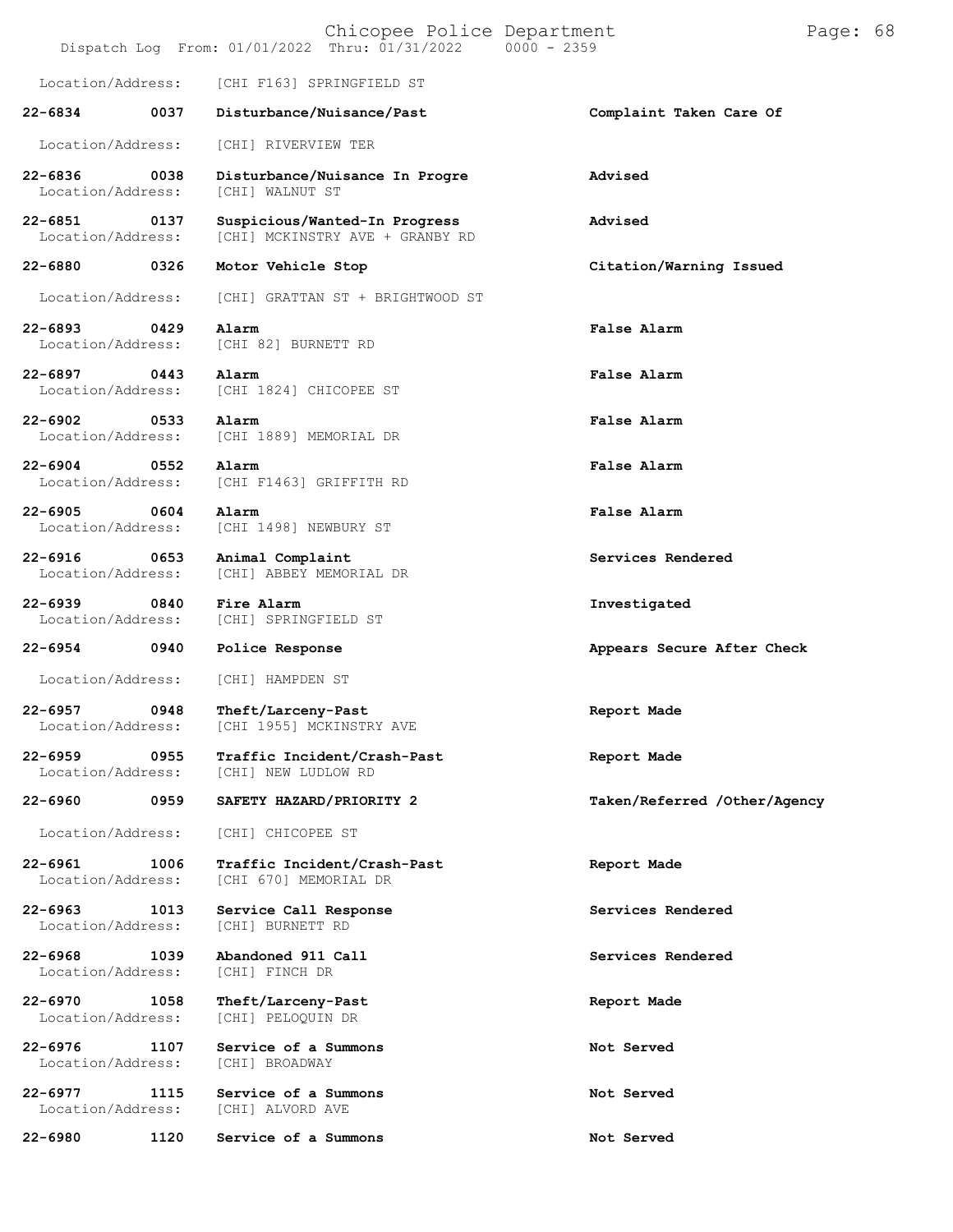## Chicopee Police Department Page: 69 Dispatch Log From:  $01/01/2022$  Thru:  $01/31/2022$ Location/Address: [CHI] HIGH ST

**22-6983 1130 Service of a Summons Not Served** Location/Address:

**22-6984 1131 Traffic V/Hazard/Comp-In Progr Dispatch Handled** Location/Address:

Location/Address:

**22-7015 1321 Abandoned 911 Call Unfounded**

Location/Address:

**22-7034 1430 Abandoned 911 Call Could not Locate** Location/Address:

**22-7038 1434 Animal Complaint Complaint Taken Care Of**

Location/Address: [CHI] ARCADE ST

**22-7049 1515 Pub Svc/Chk Well Being Urgent Complaint Taken Care Of**

**22-7057 1555 Abandoned 911 Call Dispatch Handled**

Location/Address:

**22-7102 1740 Warrant Service Unfounded**

**22-6987 1150 Assist Other Agency/Non Urgent Advised** Location/Address: [CHI] DWIGHT ST **22-6988 1150 Damage/Vand/Mischief/Past Advised** [CHI] WOODSTOCK ST

**22-6992 1207 Deceased Person Report Made** [CHI 2107] CHICOPEE ST

**22-7007 1303 Traffic V/Hazard/Comp-Past Citation/Warning Issued**

Location/Address: [CHI] EMMET ST

**22-7008 1304 Suspicious/Wanted-In Progress Advised** [CHI 715] MEMORIAL DR

**22-7011 1310 Animal Complaint Advised**

Location/Address: [CHI] OLD FULLER RD EXT

**22-7020 1333 Assist Other Agency/Non Urgent Advised**

**22-7021 1338 Assault In Progress Report Made** [CHI 2187] BROADWAY

**22-7035 1432 Abandoned 911 Call Dispatch Handled** [CHI F554] MEADOW ST

Location/Address: [CHI F1497] WESTOVER RD

**22-7050 1519 Theft/Larceny-In Progress Report Made** [CHI F1057] MEMORIAL DR

**22-7053 1538 Disturbance/Nuisance/Past Advised** [CHI] FAIRVIEW AVE

Location/Address: [CHI] HAMPDEN ST

**22-7065 1604 Police Response Advised** [CHI 2498] CHURCH ST

**22-7093 1703 Investigation/Follow Up Services Rendered**

**22-7091 1704 Motor Vehicle Stop Advised** [CHI] MEMORIAL DR + WESTOVER RD

[CHI 1772] MAPLE ST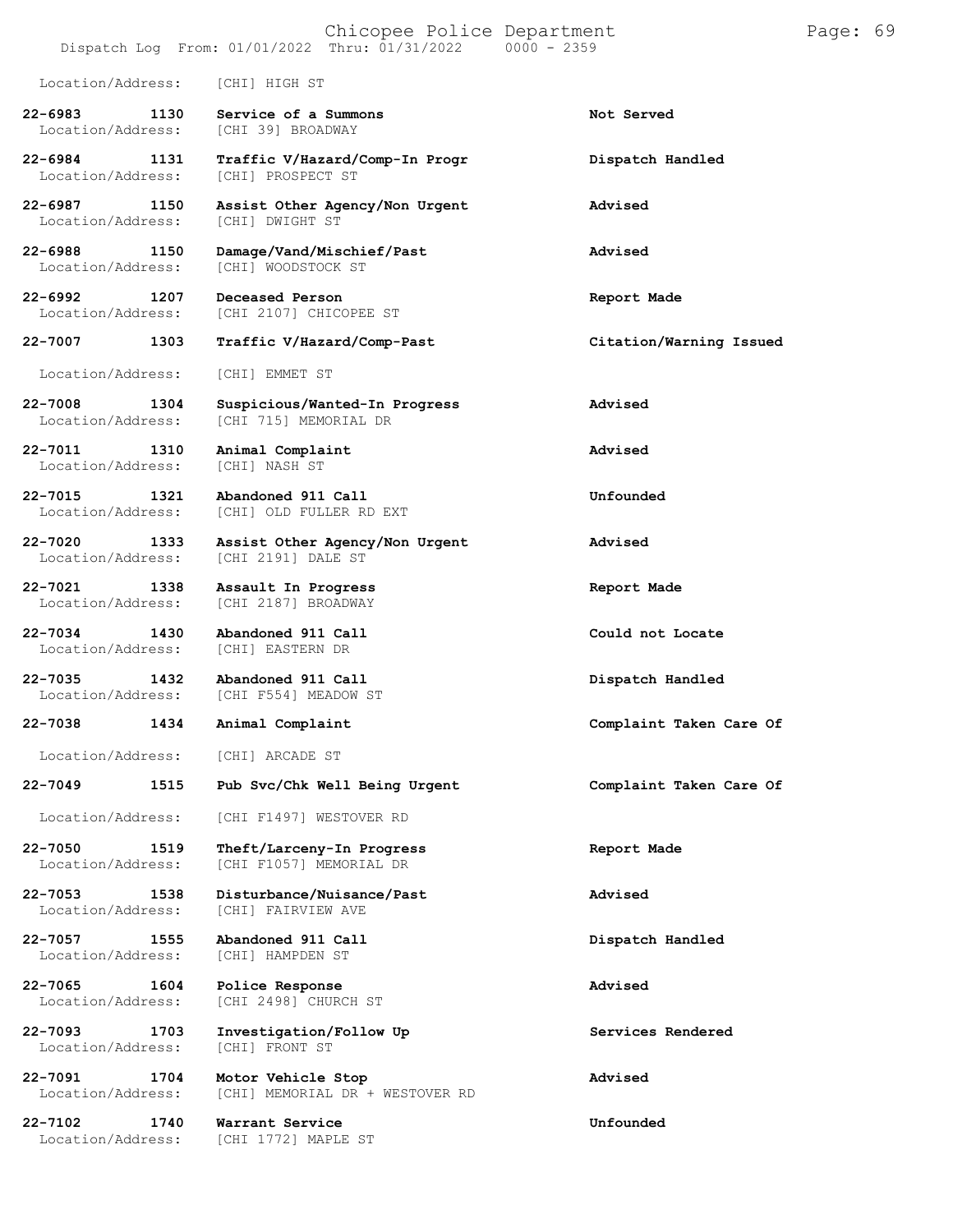### Chicopee Police Department Page: 70 Dispatch Log From: 01/01/2022 Thru: 01/31/2022 0000 - 2359

**22-7132 1955 Motor Vehicle Stop Criminal Complaint Request**

**22-7104 1744 Abandoned/Found Property Report Made** [CHI] GREENPOINT CIR **22-7111 1803 Warrant Service Could not Locate** Location/Address: [CHI 444] GRANBY RD **22-7119 1825 Warrant Service Could not Locate** Location/Address: [CHI 3349] GRATTAN ST **22-7121 1851 Alarm False Alarm** Location/Address: [CHI] SPRINGFIELD ST **22-7122 1858 Warrant Service Could not Locate**

Location/Address: [CHI 2806] CHICOPEE ST

Location/Address: [CHI] HAMPDEN ST + STONINA DR

**22-7135 2000 Alarm False Alarm** Location/Address: [CHI 1499] GRANBY RD

Location/Address: [CHI] PELOQUIN DR

**22-7146 2044 Alarm False Alarm**

Location/Address: [CHI] PARSHLEY AVE

**22-7154 2144 Warrant Service Could not Locate**

**22-7159 2204 Warrant Service Could not Locate**

**22-7168 2230 Warrant Service Could not Locate** Location/Address:

[CHI 1087] CHICOPEE ST

[CHI 1233] MEMORIAL DR

Location/Address: [CHI] DEANE ST

**22-7174 2252 Abandoned 911 Call Dispatch Handled** Location/Address:

**22-7175 2254 Alarm False Alarm**

Location/Address:

**22-7180 2312 Abandoned 911 Call Dispatch Handled**

[CHI 540] LUDLOW PARK DR

**22-7190 2359 Misc-Non Urgent Dispatch Handled**

Location/Address: [CHI] CHICOPEE ST

## **For Date: 01/18/2022 - Tuesday**

| $22 - 7197$<br>0014<br>Location/Address: |      | Alarm<br>[CHI 1067] WESTOVER RD                     | False Alarm             |
|------------------------------------------|------|-----------------------------------------------------|-------------------------|
| $22 - 7200$                              | 0024 | Motor Vehicle Stop                                  | Citation/Warning Issued |
| Location/Address:                        |      | [CHI 1600] CHICOPEE ST                              |                         |
| $22 - 7208$<br>Location/Address:         | 0035 | Suspicious/Wanted-In Progress<br>[CHI 2928] WEST ST | <b>False Alarm</b>      |
| $22 - 7214$                              | 0047 | Motor Vehicle Stop                                  | Citation/Warning Issued |

**22-7150 2112 Suspicious/Wanted-In Progress No Action Required**

**22-7169 2239 Misc-Non Urgent No Action Required**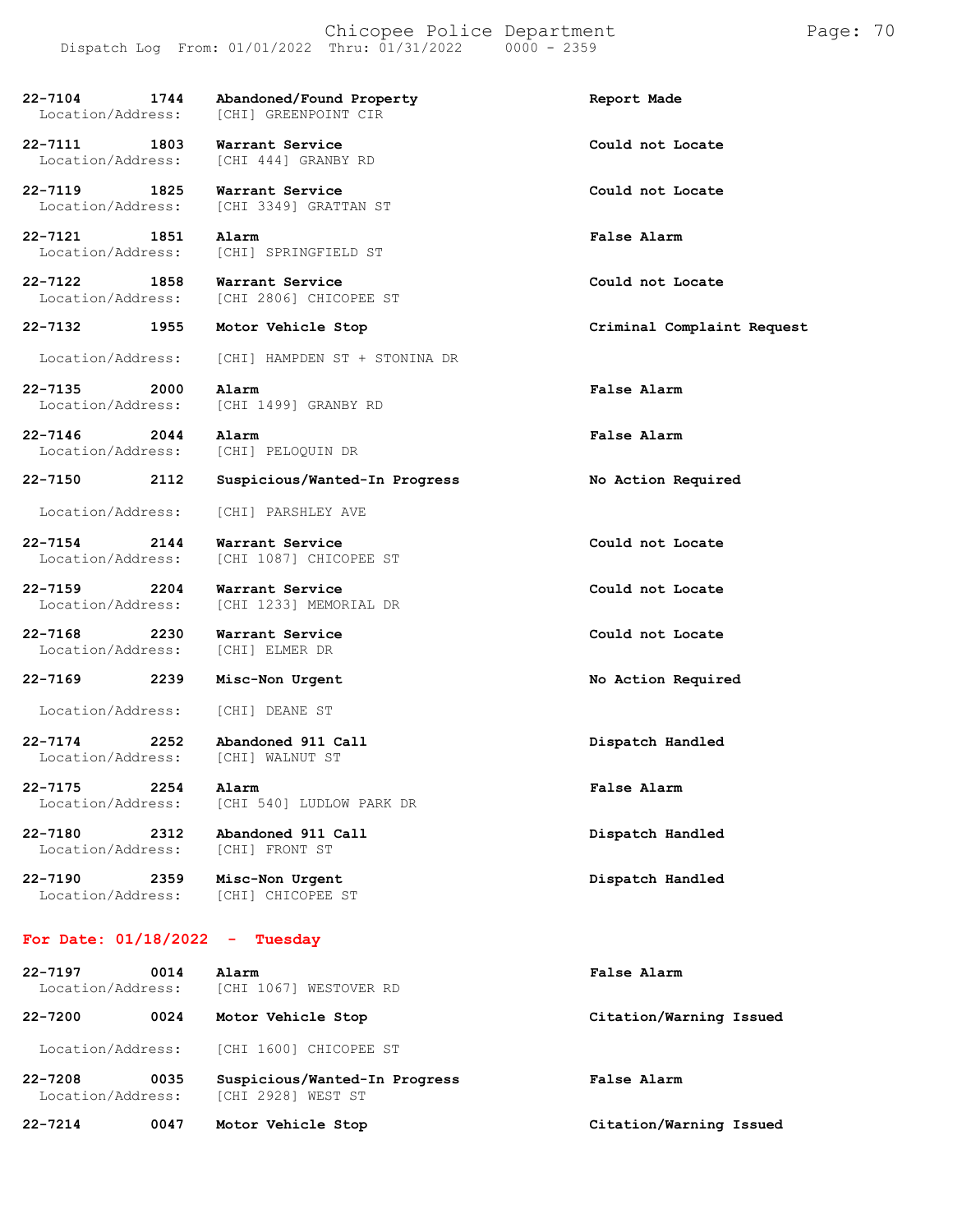|                                   |              | Location/Address: [CHI] DAVENPORT ST                         |                            |
|-----------------------------------|--------------|--------------------------------------------------------------|----------------------------|
| 22-7229                           |              | 0111 Motor Vehicle Stop                                      | Verbal Warning Issued      |
|                                   | Vicinity of: | [CHI F554] MEADOW ST                                         |                            |
| 22-7279 0205<br>Location/Address: |              | Police Response<br>[CHI] QUINCY AVE                          | Advised                    |
| 22-7306 0335<br>Location/Address: |              | Abandoned 911 Call<br>[CHI] ROYALTON ST                      | Dispatch Handled           |
| 22-7307 0336<br>Location/Address: |              | Abandoned 911 Call<br>[CHI] ROYALTON ST                      | Advised                    |
| 22-7311 0406<br>Location/Address: |              | SAFETY HAZARD/PRIORITY 3<br>[CHI] TAXIWAY DR                 | Assist Given               |
| 22-7317                           | 0431         | Abandoned 911 Call                                           | Criminal Complaint Request |
|                                   | Vicinity of: | [CHI] ROYALTON ST                                            |                            |
| 22-7319 0441<br>Location/Address: |              | Disturbance/Nuisance/Past<br>[CHI F554] MEADOW ST            | Advised                    |
| 22-7321                           | 0530         | Traffic Incident/Crash-Past<br>Vicinity of: [CHI] ALVORD AVE | Report Made                |
| 22-7331 0716<br>Location/Address: |              | Alarm<br>[CHI] SPRINGFIELD ST                                | False Alarm                |
| 22-7334<br>Location/Address:      | 0731         | Abandoned 911 Call<br>[CHI 1366] MEADOW ST                   | Dispatch Handled           |
| 22-7350                           | 0803         | Motor Vehicle Stop                                           | Citation/Warning Issued    |
| Location/Address:                 |              | [CHI 395] FRONT ST                                           |                            |
| 22-7355                           | 0812         | Motor Vehicle Stop                                           | Citation/Warning Issued    |
| Location/Address:                 |              | [CHI 842] FRONT ST                                           |                            |
| 22-7372                           | 0830         | Traffic V/Hazard/Comp-Past                                   | Parking Ticket Issued      |
| Location/Address:                 |              | [CHI 1944] CLARENDON AVE                                     |                            |
| $22 - 7376$                       | 0840         | Motor Vehicle Stop                                           | Citation/Warning Issued    |
| Location/Address:                 |              | [CHI 565] MEADOW ST                                          |                            |
| 22-7392<br>Location/Address:      | 0905         | Traffic V/Hazard/Comp-Past<br>[CHI] NEW LOMBARD RD           | Advised                    |
| 22-7396<br>Location/Address:      | 0910         | Theft/Larceny-Past<br>[CHI 295] EXCHANGE ST                  | Report Made                |
| $22 - 7397$<br>Location/Address:  | 0910         | Abandoned 911 Call<br>[CHI] RANDALL ST                       | Dispatch Handled           |
| $22 - 7400$                       | 0921         | Motor Vehicle Stop                                           | Citation/Warning Issued    |
| Location/Address:                 |              | [CHI 574] MONTGOMERY ST                                      |                            |
| $22 - 7405$                       | 0927         | Motor Vehicle Stop                                           | Citation/Warning Issued    |
| Location/Address:                 |              | [CHI] HAMPDEN ST                                             |                            |
| $22 - 7406$                       | 0936         | Motor Vehicle Stop                                           | Citation/Warning Issued    |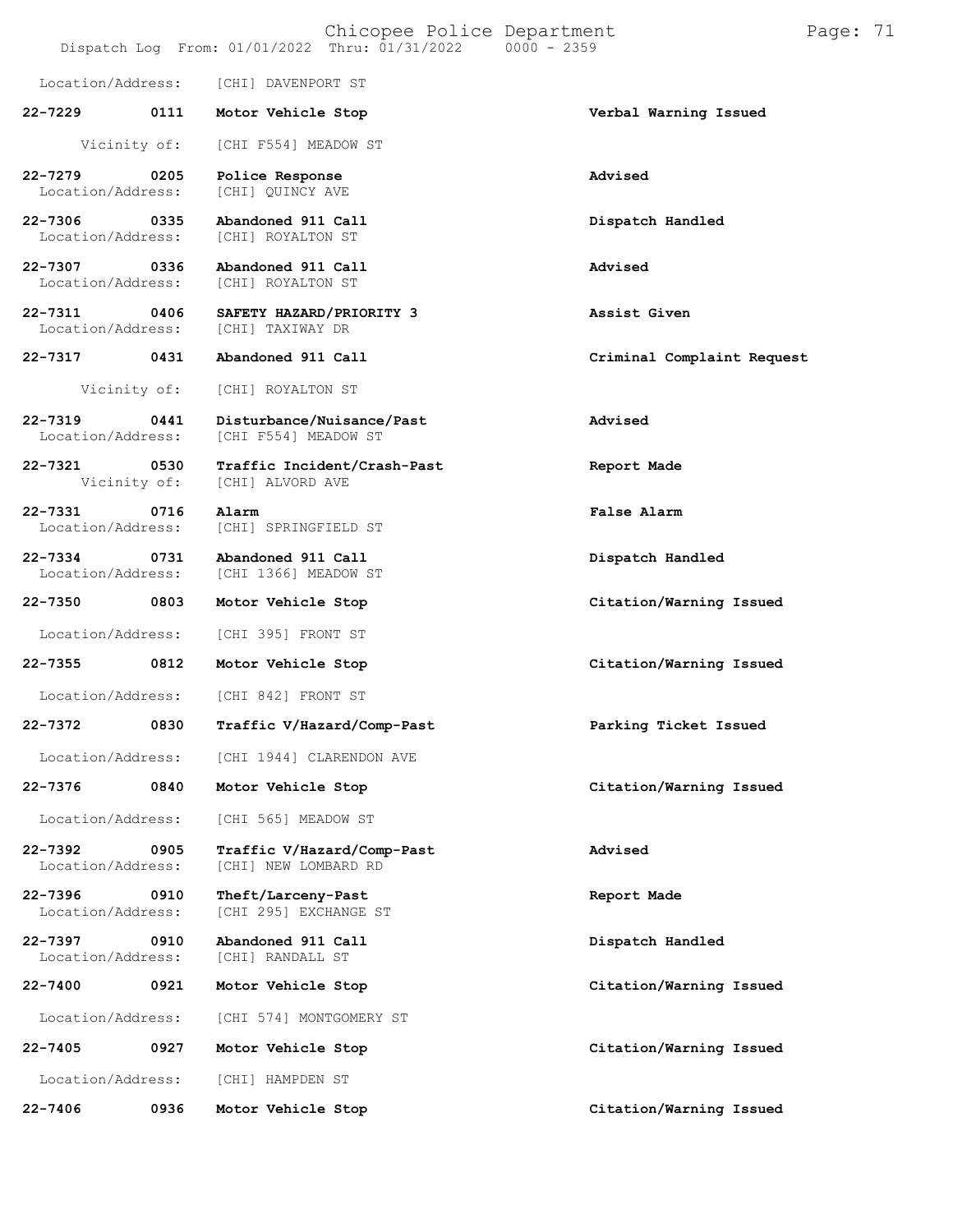|                                                 |      | Chicopee Police Department<br>Dispatch Log From: 01/01/2022 Thru: 01/31/2022   0000 - 2359 |                            | Page: 72 |  |
|-------------------------------------------------|------|--------------------------------------------------------------------------------------------|----------------------------|----------|--|
| Location/Address:                               |      | [CHI] HAMPDEN ST + STONINA DR                                                              |                            |          |  |
| $22 - 7413$<br>$\sim$ 0953<br>Location/Address: |      | Police Response<br>[CHI F787] MEMORIAL DR                                                  | Assist Given               |          |  |
| 22-7417 1005                                    |      | Traffic V/Hazard/Comp-In Progr                                                             | Complaint Taken Care Of    |          |  |
| Location/Address:                               |      | [CHI 337] EMERALD ST                                                                       |                            |          |  |
| $22 - 7419$<br>Location/Address:                | 1010 | Alarm<br>[CHI] BALTIC AVE                                                                  | False Alarm                |          |  |
| 22-7432                                         | 1035 | Traffic Incident/Crash-Past                                                                | Complaint Taken Care Of    |          |  |
| Location/Address:                               |      | [CHI] ABBEY ST                                                                             |                            |          |  |
| 22-7437<br>Vicinity of:                         | 1055 | Abandoned 911 Call<br>[CHI] SHAWINIGAN DR                                                  | Dispatch Handled           |          |  |
| 22-7438                                         | 1058 | Motor Vehicle Stop                                                                         | Criminal Complaint Request |          |  |
| Vicinity of:                                    |      | [CHI] EAST ST                                                                              |                            |          |  |
| $22 - 7439$<br>Location/Address:                | 1059 | Abandoned 911 Call<br>[CHI 174] CENTER ST                                                  | Dispatch Handled           |          |  |
| 22-7446<br>Vicinity of:                         | 1119 | Traffic Incident/Crash-Past<br>[CHI] ETON ST                                               | Report Made                |          |  |
| $22 - 7447$<br>Vicinity of:                     | 1120 | Abandoned 911 Call<br>[CHI] CHICOPEE ST                                                    | Unfounded                  |          |  |
| $22 - 7450$<br>Location/Address:                | 1134 | Abandoned 911 Call<br>[CHI 838] DARE WAY                                                   | Dispatch Handled           |          |  |
| 22-7452 1138<br>Vicinity of:                    |      | Police Response<br>[CHI] BRITTON ST                                                        | Could not Locate           |          |  |
| $22 - 7457$                                     | 1145 | Motor Vehicle Stop                                                                         | Citation/Warning Issued    |          |  |
| Location/Address:                               |      | [CHI] JAMES ST                                                                             |                            |          |  |
| $22 - 7467$<br>Location/Address:                | 1206 | Pub Svc/Chk Well Being Urgent<br>[CHI] FRONT ST                                            | Arrest Made                |          |  |
| $22 - 7469$                                     | 1211 | Motor Vehicle Stop                                                                         | Citation/Warning Issued    |          |  |
| Location/Address:                               |      | [CHI] COLLEGE ST                                                                           |                            |          |  |
| $22 - 7476$                                     | 1228 | Motor Vehicle Stop                                                                         | Citation/Warning Issued    |          |  |
| Location/Address:                               |      | [CHI 1396] BUCKLEY BLVD                                                                    |                            |          |  |
| 22-7491                                         | 1312 | Motor Vehicle Stop                                                                         | Citation/Warning Issued    |          |  |
| Location/Address:                               |      | [CHI] BURNETT RD                                                                           |                            |          |  |
| $22 - 7494$                                     | 1320 | Motor Vehicle Stop                                                                         | Citation/Warning Issued    |          |  |
| Location/Address:                               |      | [CHI] BURNETT RD                                                                           |                            |          |  |
| $22 - 7496$<br>Location/Address:                | 1322 | Disturbance/Nuisance/Past<br>[CHI] MCKINSTRY AVE                                           | Unfounded                  |          |  |
| 22-7497                                         | 1328 | Motor Vehicle Stop                                                                         | Citation/Warning Issued    |          |  |
| Location/Address:                               |      | [CHI] BURNETT RD                                                                           |                            |          |  |
| 22-7499                                         | 1332 | Suspicious/Wanted-In Progress                                                              | Report Made                |          |  |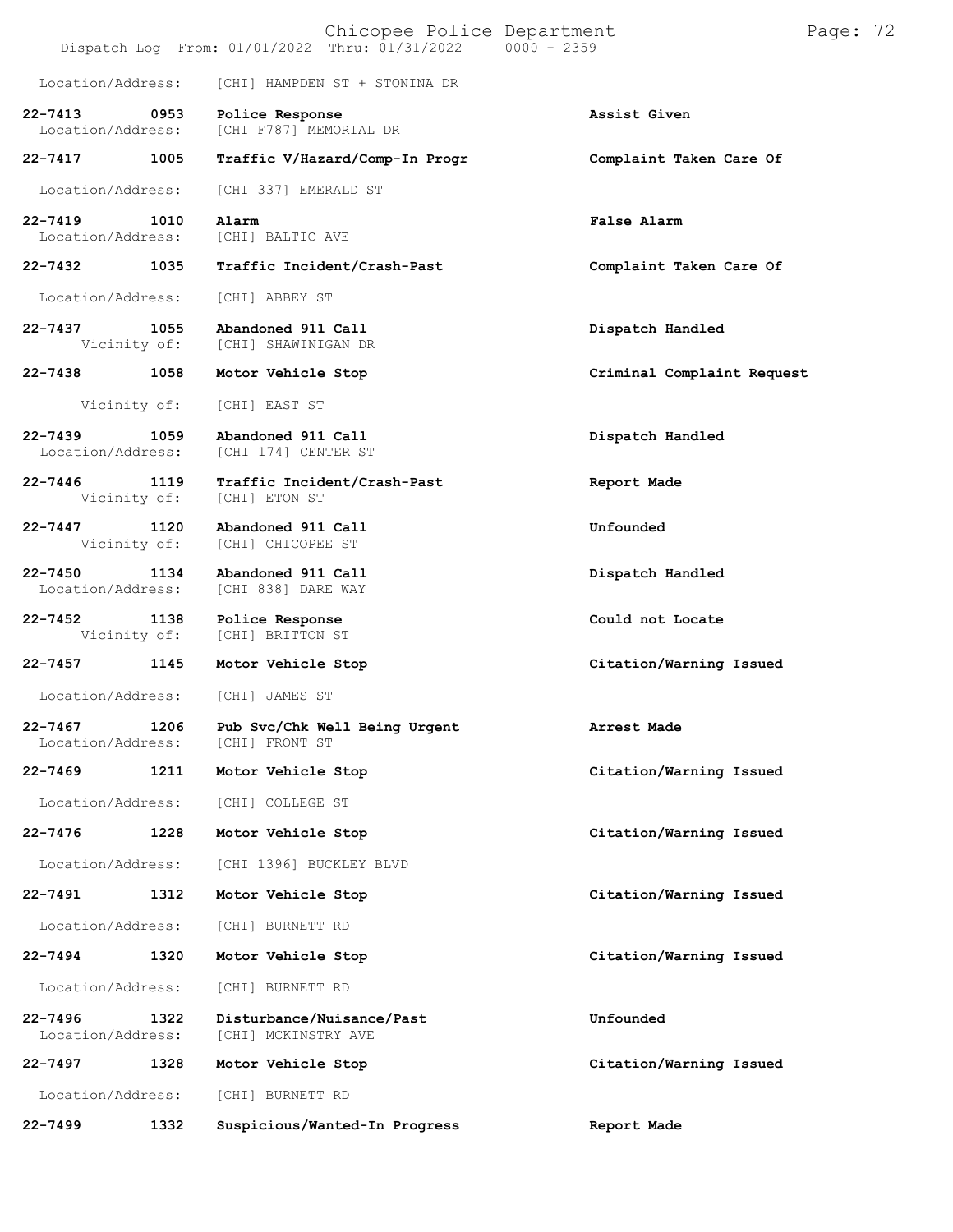|             |                           | Chicopee Police Department<br>Dispatch Log From: 01/01/2022 Thru: 01/31/2022 0000 - 2359 |                          | Page: 73 |  |
|-------------|---------------------------|------------------------------------------------------------------------------------------|--------------------------|----------|--|
|             | Location/Address:         | [CHI] LONCZAK DR                                                                         |                          |          |  |
| 22-7502     | 1332                      | Abandoned 911 Call                                                                       | No Action Required       |          |  |
|             | Location:                 | [CHI] NO ADDRESS IN CHICOPEE                                                             |                          |          |  |
| $22 - 7503$ | 1337                      | Motor Vehicle Stop                                                                       | Citation/Warning Issued  |          |  |
|             | Location/Address:         | [CHI F84] BURNETT RD                                                                     |                          |          |  |
| $22 - 7509$ | 1343<br>Location/Address: | Police Response<br>[CHI 1658] SPRINGFIELD ST                                             | Served in Hand           |          |  |
| 22-7508     | 1347                      | Motor Vehicle Stop                                                                       | Verbal Warning Issued    |          |  |
|             | Location/Address:         | [CHI] GRANBY RD                                                                          |                          |          |  |
| $22 - 7512$ | 1349<br>Location/Address: | Disturbance/Nuisance In Progre<br>[CHI 645] MEMORIAL DR                                  | Advised                  |          |  |
| 22-7510     | 1350                      | Motor Vehicle Stop                                                                       | Citation/Warning Issued  |          |  |
|             | Location/Address:         | [CHI F1281] BURNETT RD                                                                   |                          |          |  |
| $22 - 7514$ | 1359<br>Location/Address: | Motor Vehicle Stop<br>[CHI] GILBERT AVE + LEEDS ST                                       | Advised                  |          |  |
| $22 - 7515$ | 1403<br>Location/Address: | Harassment/Stalk/Threat-In Pro<br>[CHI 1191] MEMORIAL DR                                 | Report Made              |          |  |
| $22 - 7517$ | 1403<br>Location/Address: | Traffic Incident/Crash-Past<br>[CHI] RIDGEWOOD RD + MOORE ST                             | Dispatch Handled         |          |  |
| 22-7518     | 1407                      | Motor Vehicle Stop                                                                       | Citation/Warning Issued  |          |  |
|             | Location/Address:         | [CHI 287] EAST ST                                                                        |                          |          |  |
| $22 - 7520$ | 1410                      | Traffic V/Hazard/Comp-In Progr                                                           | No Action Required       |          |  |
|             | Location/Address:         | [CHI] WHEATLAND AVE                                                                      |                          |          |  |
| $22 - 7522$ | 1420<br>Location/Address: | Police Response<br>[CHI] PENDEXTER AVE                                                   | Dispatch Handled         |          |  |
| $22 - 7526$ | 1430                      | Traffic V/Hazard/Comp-In Progr                                                           | City Ordinance Violation |          |  |
|             | Location/Address:         | [CHI F505] GRATTAN ST                                                                    |                          |          |  |
| $22 - 7527$ | 1431<br>Vicinity of:      | Disturbance/Nuisance In Progre<br>[CHI] ELCON DR                                         | Advised                  |          |  |
| $22 - 7528$ | 1434                      | Motor Vehicle Stop                                                                       | Citation/Warning Issued  |          |  |
|             | Location/Address:         | [CHI] CAREW ST                                                                           |                          |          |  |
| $22 - 7529$ | 1436<br>Location/Address: | Fraud/Deception<br>[CHI] MELVIN ST                                                       | Dispatch Handled         |          |  |
| $22 - 7538$ | 1446<br>Location/Address: | Pub Svc/Chk Well Being Urgent<br>[CHI] RIVERVIEW TER                                     | Could not Locate         |          |  |
| $22 - 7536$ | 1449                      | Motor Vehicle Stop                                                                       | Citation/Warning Issued  |          |  |
|             | Location/Address:         | [CHI] DALE ST                                                                            |                          |          |  |
| $22 - 7545$ | 1457<br>Vicinity of:      | Abandoned 911 Call<br>[CHI F1455] MEADOW ST                                              | Dispatch Handled         |          |  |
| 22-7547     | 1502                      | Motor Vehicle Stop                                                                       | Citation/Warning Issued  |          |  |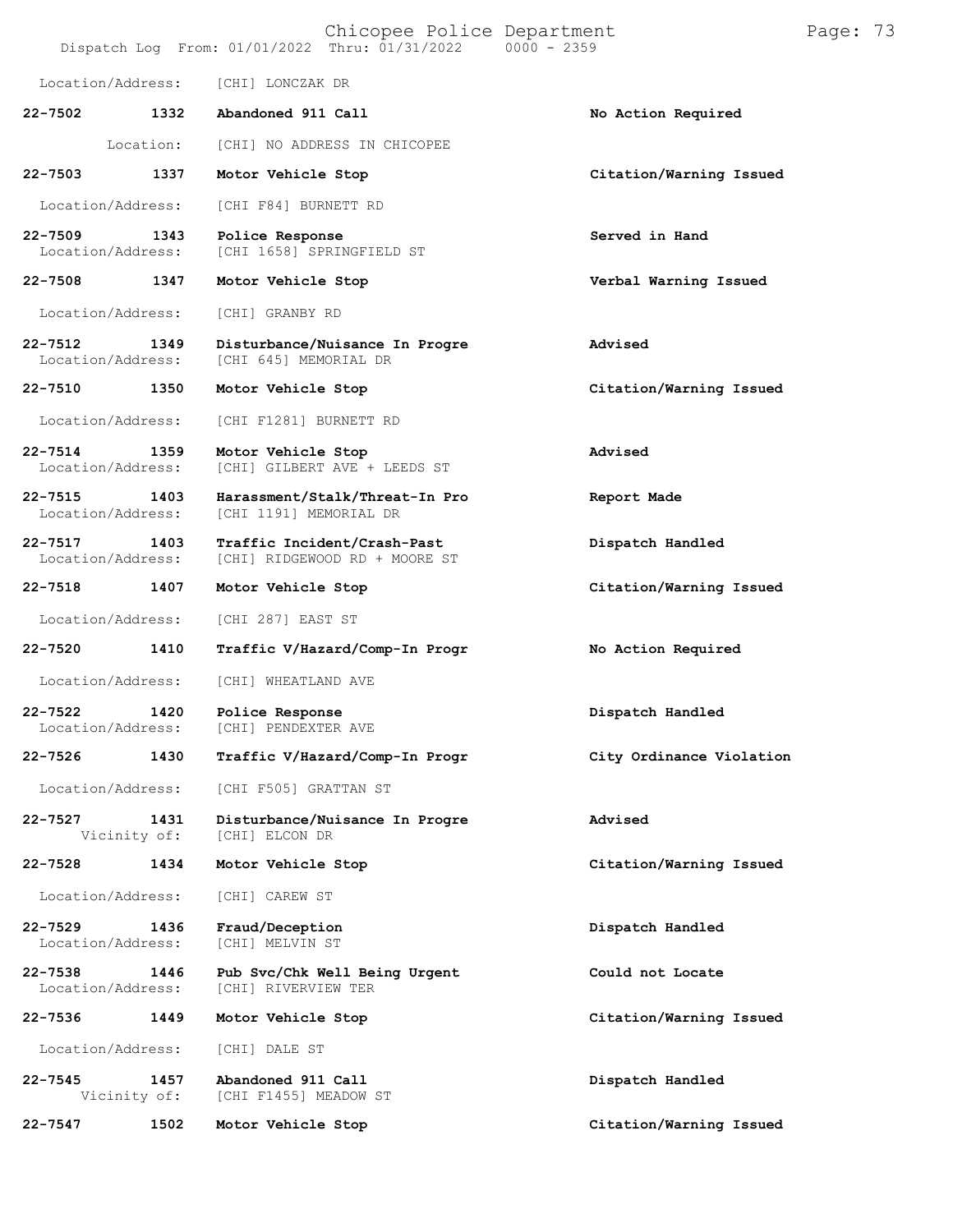Location/Address: [CHI] MONTGOMERY ST + DALE ST

- **22-7550 1506 Disturbance/Nuisance In Progre Advised** [CHI F621] EXCHANGE ST
- **22-7558 1528 Traffic V/Hazard/Comp-Past Report Made** Location/Address: [CHI] COCHRAN ST

**22-7576 1626 Assault Past Report Made** Location/Address:

Location/Address:

Location/Address:

Location/Address:

**22-7589 1647 Theft/Larceny-Past Report Made**

Location/Address:

Location/Address:

**22-7602 1714 Warrant Service Could not Locate** Location/Address:

**22-7605 1732 Warrant Service Could not Locate** Location/Address:

**22-7614 1754 Transport Service Services Rendered** Location/Address:

Location/Address:

Location/Address:

**22-7568 1605 Abandoned 911 Call Dispatch Handled** [CHI] ACREBROOK DR

**22-7569 1609 Pub Svc/Chk Well Being Urgent Services Rendered** Location/Address: [CHI] CHICOPEE ST

**22-7573 1617 Fire Response No Action Required**

Location/Address: [CHI 2613] SPRINGFIELD ST

- **22-7574 1619 Traffic V/Hazard/Comp-In Progr Could not Locate** [CHI F542] MEADOW ST
	-

**22-7581 1631 Service of a Summons Not Served**

**22-7580 1632 Warrant Service Not Served** [CHI 444] GRANBY RD

**22-7585 1637 Service of a Summons Not Served**

**22-7583 1638 Investigation/Follow Up Report Made**

[CHI] PENDLETON AVE

**22-7591 1648 Service of a Summons Served in Hand**

**22-7593 1655 Warrant Service Could not Locate** Location/Address: [CHI F1187] NEW LUDLOW RD

**22-7596 1659 Harassment/Stalk/Threat-Past Report Made**

**22-7609 1739 Pub Svc/Chk Well Being Urgent Advised** [CHI 39] BROADWAY

**22-7619 1803 Trespass/Unwanted-In Progress Arrest Made**

Location/Address: [CHI] GRATTAN ST + HAWTHORN ST

**22-7627 1851 Abandoned 911 Call Unfounded**

**22-7624 1824 Motor Vehicle Stop Citation/Warning Issued**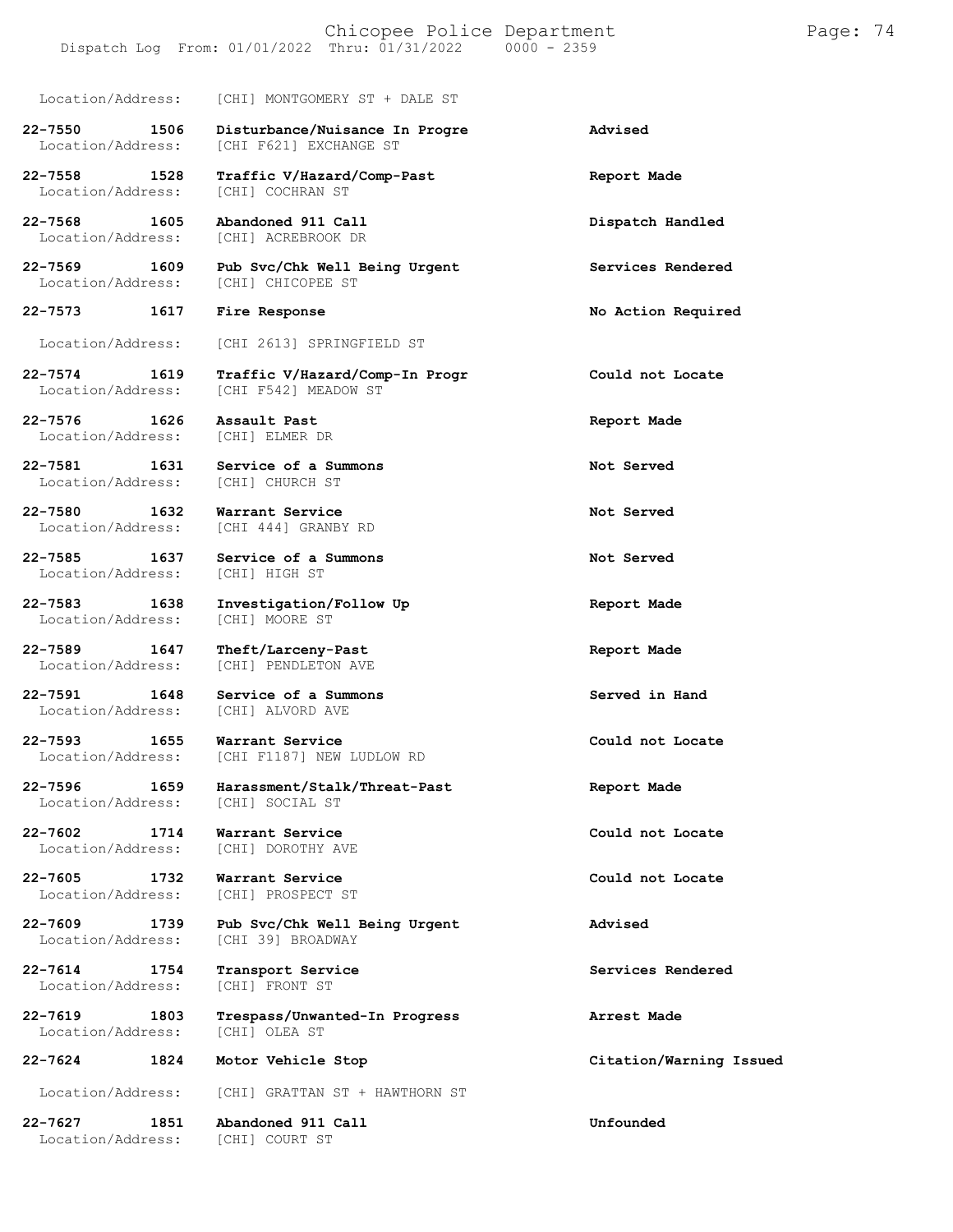| 22-7629                                  | 1853 | Motor Vehicle Stop                                        | Verbal Warning Issued   |
|------------------------------------------|------|-----------------------------------------------------------|-------------------------|
| Vicinity of:                             |      | [CHI] MCKINSTRY AVE                                       |                         |
| 22-7637<br>Location/Address:             | 1929 | Disturbance/Nuisance/Past<br>[CHI F1120] EAST MAIN ST     | Unfounded               |
| 22-7647<br>2008<br>Location/Address:     |      | Disturbance/Nuisance In Progre<br>[CHI 1065] FRONT ST     | Assist Given            |
| 22-7649 2008                             |      | Abandoned 911 Call                                        | No Action Required      |
| Location/Address:                        |      | [CHI 1761] MEMORIAL DR                                    |                         |
| 22-7648                                  | 2014 | Transport Service                                         | Transport Complete      |
| Location/Address:                        |      | [LUD 1] RANDALL RD                                        |                         |
| 22-7654<br>2031<br>Location/Address:     |      | Warrant Service<br>[CHI] MANNING ST                       | Not Served              |
| 22-7664<br>2058<br>Location/Address:     |      | Abandoned 911 Call<br>[CHI 1330] VALIER AVE               | Dispatch Handled        |
| $22 - 7666$<br>2104<br>Location/Address: |      | Warrant Service<br>[CHI] SKEELE ST                        | Could not Locate        |
| 22-7667 2109                             |      | Transport Service                                         | Transport Complete      |
| Location/Address:                        |      | [LUD 1] RANDALL RD                                        |                         |
| 22-7668                                  | 2110 | Warrant Service                                           | Complaint Taken Care Of |
| Location/Address:                        |      | [CHI 444] GRANBY RD                                       |                         |
| $22 - 7676$                              | 2133 | Motor Vehicle Stop                                        | Citation/Warning Issued |
| Location/Address:                        |      | [CHI] BROADWAY + HYDE AVE                                 |                         |
| 22-7679<br>Location/Address:             | 2140 | Abandoned 911 Call<br>[CHI F811] MEMORIAL DR              | Dispatch Handled        |
| 22-7684<br>2200<br>Location/Address:     |      | Motor Vehicle Stop<br>[CHI] FAIRVIEW AVE + SPRINGFIELD ST | Arrest Made             |
| 22-7688<br>Location/Address:             | 2212 | Assault In Progress<br>[CHI] HASTINGS ST                  | Report Made             |
| 22-7690<br>Location/Address:             | 2224 | Traffic Incident/Crash-Past<br>[CHI] EMPIRE ST            | Report Made             |
| 22-7692<br>Location/Address:             | 2231 | Warrant Service<br>[CHI] WOODBRIDGE RD                    | Not Served              |
| 22-7697<br>Location/Address:             | 2252 | Suspicious/Wanted-In Progress<br>[CHI 854] VIVIAN ST      | Advised                 |
| 22-7698<br>Location/Address:             | 2301 | Investigation/Follow Up<br>[CHI] HASTINGS ST              | Advised                 |
| $22 - 7700$<br>Location/Address:         | 2312 | Abandoned 911 Call<br>[CHI 1658] SPRINGFIELD ST           | Unfounded               |

#### **For Date: 01/19/2022 - Wednesday**

| 22-7727           | 0022 | Abandoned 911 Call |  |                                 | Unfounded |
|-------------------|------|--------------------|--|---------------------------------|-----------|
| Location/Address: |      |                    |  | [CHI 497] JOHNNY CAKE HOLLOW RD |           |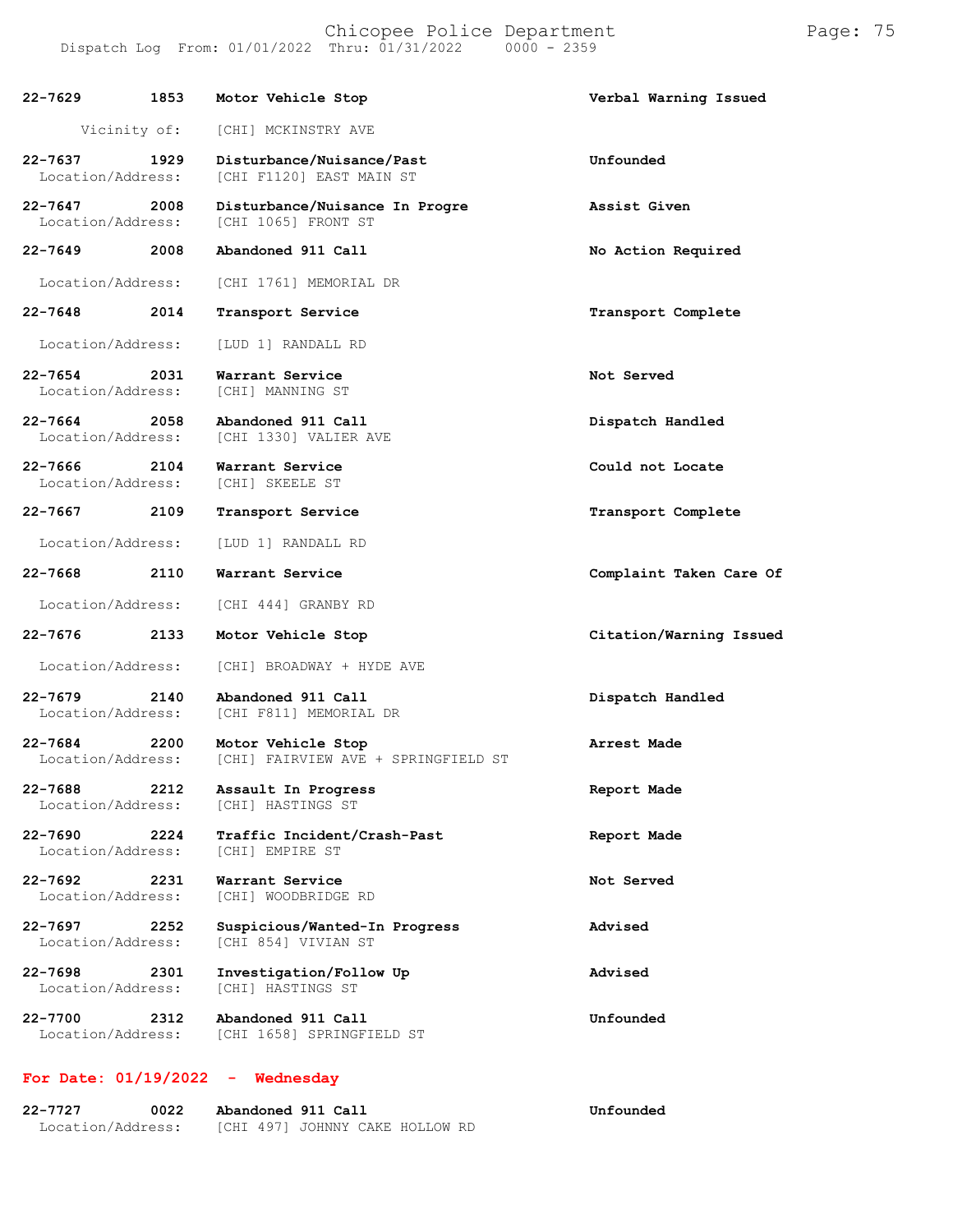|                                   |                      | Chicopee Police Department<br>Dispatch Log From: 01/01/2022 Thru: 01/31/2022 0000 - 2359 | Page: 76                   |
|-----------------------------------|----------------------|------------------------------------------------------------------------------------------|----------------------------|
| 22-7729                           | 0028                 | Transport Service                                                                        | Transport Complete         |
| Location/Address:                 |                      | [LUD 1] RANDALL RD                                                                       |                            |
| 22-7730<br>Location/Address:      | $\sim$ 0028          | Alarm<br>[CHI 647] MEMORIAL DR                                                           | False Alarm                |
| 22-7737                           | 0050                 | Motor Vehicle Stop                                                                       | Citation/Warning Issued    |
| Location/Address:                 |                      | [CHI] CHICOPEE ST                                                                        |                            |
| 22-7740                           | 0057                 | Alarm                                                                                    | Appears Secure After Check |
| Location/Address:                 |                      | [CHI] EDWARD ST                                                                          |                            |
| 22-7743                           | 0100                 | Motor Vehicle Stop                                                                       | Citation/Warning Issued    |
| Location/Address:                 |                      | [CHI] CAREW ST + EAST MAIN ST                                                            |                            |
| 22-7745<br>Location/Address:      | 0101                 | Suspicious/Wanted-In Progress<br>[CHI 826] COURT ST                                      | Advised                    |
| 22-7753 0116<br>Location/Address: |                      | Alarm<br>[CHI] HASTINGS ST                                                               | False Alarm                |
| 22-7754                           | 0117                 | Motor Vehicle Stop                                                                       | Citation/Warning Issued    |
| Location/Address:                 |                      | [CHI] CHICOPEE ST + STATE ST                                                             |                            |
| 22-7756<br>Location/Address:      | 0119                 | Alarm<br>[CHI 269] CHICOPEE ST                                                           | False Alarm                |
| 22-7784<br>Location/Address:      | 0153                 | Transport Service<br>[CHI 1583] BROADWAY                                                 | Services Rendered          |
| 22-7787 0157<br>Location/Address: |                      | Disturbance/Nuisance In Progre<br>[CHI 508] GRATTAN ST                                   | Could not Locate           |
| 22-7807<br>Location/Address:      | 0234                 | Suspicious/Wanted-In Progress<br>[CHI 849] ALDEN ST                                      | Services Rendered          |
| 22-7817                           | 0252                 | Motor Vehicle Stop                                                                       | Verbal Warning Issued      |
| Location/Address:                 |                      | [CHI] CHICOPEE ST + GRANVILLE AVE                                                        |                            |
| 22-7826                           | 0327<br>Vicinity of: | Suspicious/Wanted-In Progress<br>[CHI 128] OLSEN ST                                      | Advised                    |
| 22-7840<br>Location/Address:      | 0502                 | Trespass/Unwanted-In Progress<br>[CHI] EAST MAIN ST                                      | Advised                    |
| 22-7841<br>Location/Address:      | 0552                 | Trespass/Unwanted-In Progress<br>[CHI] EAST MAIN ST                                      | Advised                    |
| 22-7848<br>Location/Address:      | 0635                 | Police Response<br>[CHI] EAST MAIN ST                                                    | Could not Locate           |
| 22-7858                           | 0725<br>Location:    | Abandoned 911 Call<br>[CHI] I91S WEST SPFLD/CHICOPEE AREA                                | Dispatch Handled           |
| 22-7860<br>Location/Address:      | 0730                 | Alarm<br>[CHI] MAYFLOWER AVE                                                             | False Alarm                |
| 22-7863<br>Location/Address:      | 0737                 | Abandoned 911 Call<br>[CHI] CENTER ST                                                    | Dispatch Handled           |
| 22-7893                           | 0838                 | Motor Vehicle Stop                                                                       | Citation/Warning Issued    |

Location/Address: [CHI F567] MEADOW ST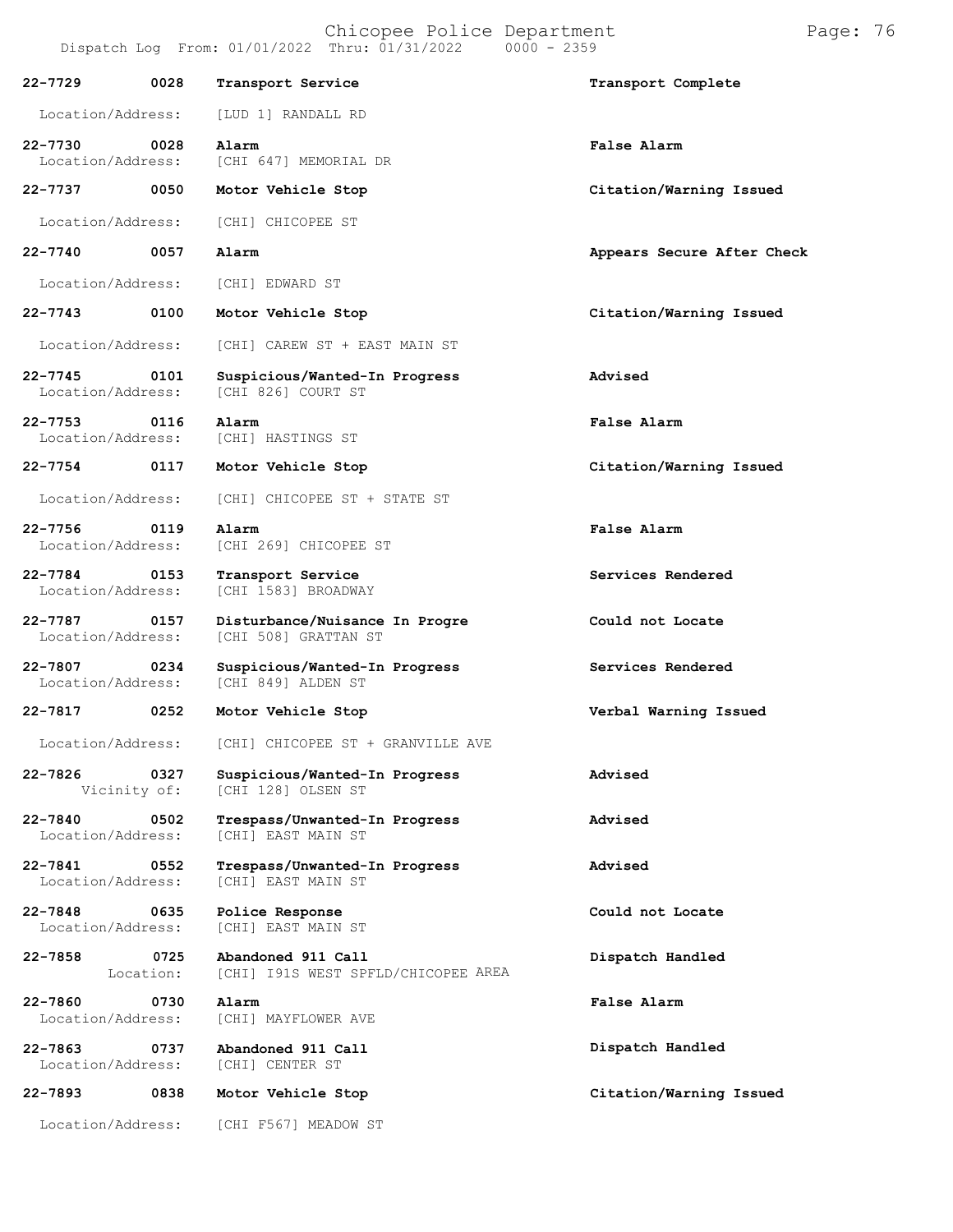|                                                                    | Dispatch Log From: $01/01/2022$ Thru: $01/31/2022$ 0000 - 2359                       |                         |
|--------------------------------------------------------------------|--------------------------------------------------------------------------------------|-------------------------|
|                                                                    | 22-7901 0858 Traffic Incident/Crash-Past<br>Location/Address: [CHI 670] MEMORIAL DR  | Report Made             |
|                                                                    | 22-7906 0921 Motor Vehicle Stop<br>Location/Address: [CHI 1356] EAST MAIN ST         | <b>Advised</b>          |
|                                                                    | 22-7909 0928 Motor Vehicle Stop                                                      | Citation/Warning Issued |
|                                                                    | Location/Address: [CHI] EAST MAIN ST                                                 |                         |
| 22-7912 0939 Warrant Service<br>Location/Address: [CHI] STONINA DR |                                                                                      | Could not Locate        |
|                                                                    | 22-7913 0940 Motor Vehicle Stop                                                      | Citation/Warning Issued |
|                                                                    | Location/Address: [CHI] EAST MAIN ST                                                 |                         |
|                                                                    | 22-7919 0945 Traffic Incident/Crash-Past                                             | Complaint Taken Care Of |
|                                                                    | Vicinity of: [CHI F1305] CHICOPEE ST                                                 |                         |
|                                                                    | 22-7920 0945 Abandoned 911 Call<br>Location/Address: [CHI F53] MONTGOMERY ST         | False Alarm             |
|                                                                    | 22-7923 0950 Motor Vehicle Stop                                                      | Citation/Warning Issued |
|                                                                    | Location/Address: [CHI 1356] EAST MAIN ST                                            |                         |
|                                                                    | 22-7924 0954 Pub Svc/Chk Well Being Urgent<br>Location/Address: [CHI 00] CHESTNUT ST | Could not Locate        |
|                                                                    | 22-7927 0957 Pub Svc/Chk Well Being Urgent<br>Location/Address: [CHI] MCKINSTRY AVE  | Services Rendered       |
|                                                                    | 22-7928 1001 Motor Vehicle Stop                                                      | Citation/Warning Issued |
| Location/Address: [CHI] CAREW ST                                   |                                                                                      |                         |
|                                                                    | 22-7929 1002 Traffic Incident/Crash-Past<br>Vicinity of: [CHI] STATE ST + MEADOW ST  | Report Made             |
|                                                                    | 22-7931 1012 Motor Vehicle Stop                                                      | Citation/Warning Issued |
| Location/Address: [CHI] CAREW ST                                   |                                                                                      |                         |
| 22-7934<br>1015<br>Location/Address:                               | Abandoned 911 Call<br>[CHI] EXCHANGE ST                                              | Services Rendered       |
| 22-7933<br>1018<br>Location/Address:                               | Harassment/Stalk/Threat-Past<br>[CHI] BROADWAY                                       | Advised                 |
| 22-7936<br>1018                                                    | Pub Svc/Chk Well Being Urgent                                                        | Complaint Taken Care Of |
| Location/Address:                                                  | [CHI] HONEYSUCKLE DR                                                                 |                         |
| 22-7937<br>1025                                                    | Motor Vehicle Stop                                                                   | Citation/Warning Issued |
| Location/Address:                                                  | [CHI] EAST ST                                                                        |                         |
| 22-7941<br>1036                                                    | Motor Vehicle Stop                                                                   | Citation/Warning Issued |
| Location/Address:                                                  | [CHI] BROADWAY                                                                       |                         |
| 22-7944<br>1045<br>Location/Address:                               | Theft/Larceny-In Progress<br>[CHI] CIRCLE DR                                         | Unfounded               |
| 22-7946<br>1057                                                    | Traffic V/Hazard/Comp-Past                                                           | Advised                 |
|                                                                    |                                                                                      |                         |

Location/Address: [CHI] VOLPE DR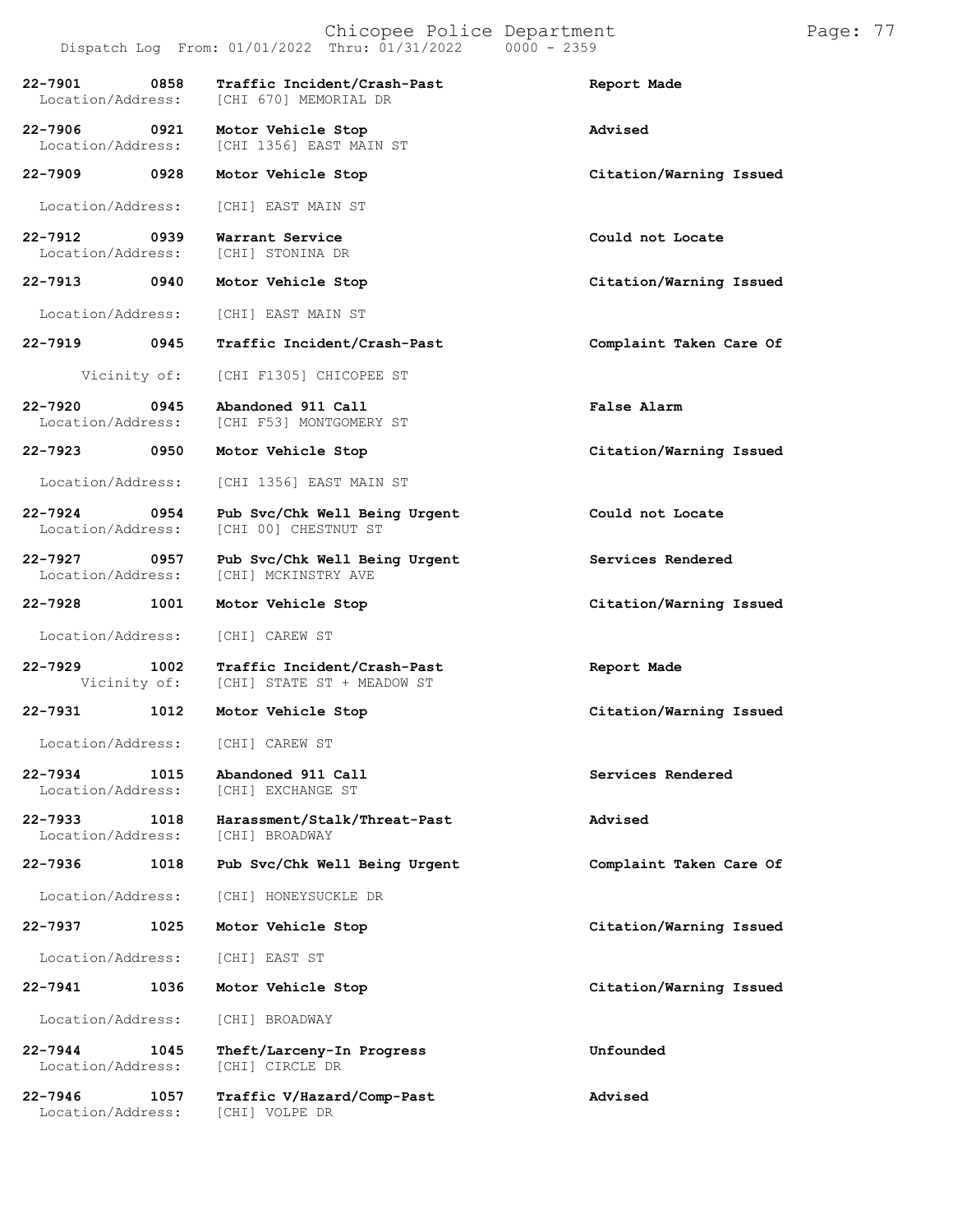|                                          |      | Chicopee Police Department<br>Dispatch Log From: 01/01/2022 Thru: 01/31/2022<br>$0000 - 2359$ |                         | Page: 78 |  |
|------------------------------------------|------|-----------------------------------------------------------------------------------------------|-------------------------|----------|--|
| $22 - 7952$<br>Vicinity of:              | 1118 | Traffic Incident/Crash-Past<br>[CHI] SCHOOL ST + CHESTNUT ST                                  | Report Made             |          |  |
| 22-7954                                  | 1122 | Motor Vehicle Stop                                                                            | Citation/Warning Issued |          |  |
| Location/Address:                        |      | [CHI 1396] BUCKLEY BLVD                                                                       |                         |          |  |
| $22 - 7956$<br>Location/Address:         | 1126 | Alarm<br>[CHI] SPRINGFIELD ST                                                                 | False Alarm             |          |  |
| $22 - 7958$                              | 1130 | Motor Vehicle Stop                                                                            | Citation/Warning Issued |          |  |
| Location/Address:                        |      | [CHI 1396] BUCKLEY BLVD                                                                       |                         |          |  |
| $22 - 7966$<br>Location/Address:         | 1143 | Traffic V/Hazard/Comp-In Progr<br>[CHI] THOMAS ST                                             | Services Rendered       |          |  |
| 22-7969                                  | 1148 | Motor Vehicle Stop                                                                            | Citation/Warning Issued |          |  |
| Location/Address:                        |      | [CHI 719] MEMORIAL DR                                                                         |                         |          |  |
| $22 - 7970$<br>Location/Address:         | 1149 | Alarm<br>[CHI] EAST ST                                                                        | False Alarm             |          |  |
| 22-7971<br>Location/Address:             | 1149 | Warrant Service<br>[SPR] QUEBEC ST                                                            | Arrest Made             |          |  |
| $22 - 7989$<br>1254<br>Location/Address: |      | Alarm<br>[CHI 844] MEMORIAL AVE                                                               | False Alarm             |          |  |
| 22-7991                                  | 1301 | Motor Vehicle Stop                                                                            | Citation/Warning Issued |          |  |
| Location/Address:                        |      | [CHI] DALE ST                                                                                 |                         |          |  |
| 22-7995                                  | 1317 | Transport Service                                                                             | Transport Complete      |          |  |
| Location/Address:                        |      | [WRD] MAIN ST                                                                                 |                         |          |  |
| 22-7996                                  | 1320 | Motor Vehicle Stop                                                                            | Citation/Warning Issued |          |  |
| Location/Address:                        |      | [CHI 59] GRATTAN ST                                                                           |                         |          |  |
| 22-8001                                  | 1332 | Motor Vehicle Stop                                                                            | Citation/Warning Issued |          |  |
| Location/Address:                        |      | [CHI] GRANBY RD                                                                               |                         |          |  |
| $22 - 8010$<br>Location/Address:         | 1348 | Fraud/Deception<br>[CHI F894] WESTOVER RD                                                     | Report Made             |          |  |
| 22-8015                                  | 1355 | Police Response                                                                               | No Action Required      |          |  |
| Location/Address:                        |      | [CHI 2498] CHURCH ST                                                                          |                         |          |  |
| $22 - 8016$<br>Location/Address:         | 1357 | Motor Vehicle Stop<br>[CHI 832] PENDLETON AVE                                                 | Services Rendered       |          |  |
| $22 - 8018$<br>Location/Address:         | 1408 | Abandoned 911 Call<br>[CHI] PARSHLEY AVE                                                      | Dispatch Handled        |          |  |
| 22-8019                                  | 1409 | Motor Vehicle Stop                                                                            | Citation/Warning Issued |          |  |
| Location/Address:                        |      | [CHI 832] PENDLETON AVE                                                                       |                         |          |  |
| $22 - 8022$<br>Location/Address:         | 1412 | Theft/Larceny-Past<br>[CHI] PARSHLEY AVE                                                      | Report Made             |          |  |
| 22-8027                                  | 1422 | Motor Vehicle Stop                                                                            | Citation/Warning Issued |          |  |
| Location/Address:                        |      | [CHI] PENDLETON AVE                                                                           |                         |          |  |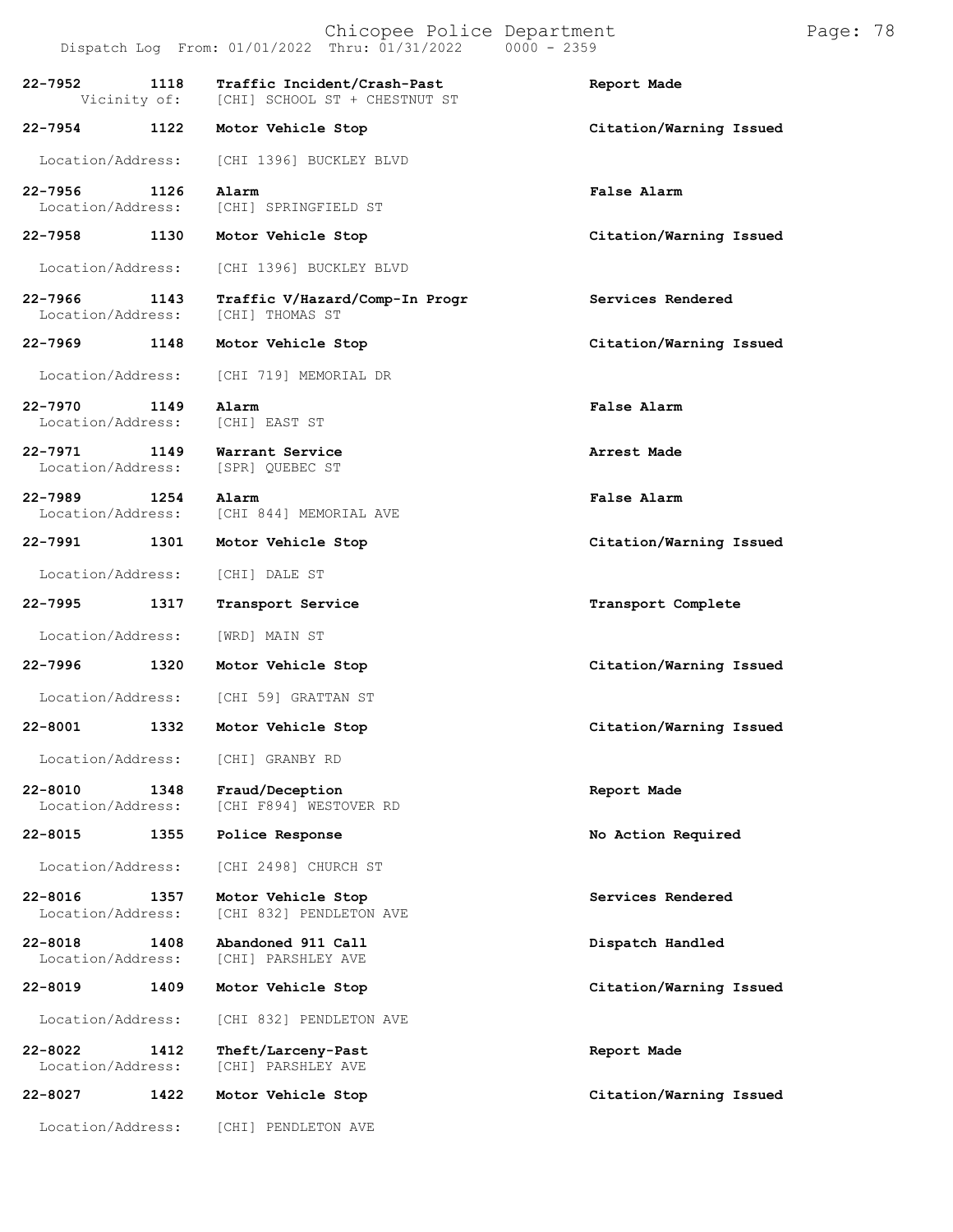| $22 - 8028$<br>Vicinity of:      | 1423 | Traffic Incident/Crash-Past<br>[CHI] MEADOW ST + MEETINGHOUSE RD | Report Made                 |
|----------------------------------|------|------------------------------------------------------------------|-----------------------------|
| 22-8042<br>Location/Address:     | 1444 | Warrant Service<br>[CHI] LAFAYETTE ST                            | Served in Hand              |
| 22-8044                          | 1450 | Motor Vehicle Stop                                               | Citation/Warning Issued     |
| Location/Address:                |      | [CHI] SHERIDAN ST                                                |                             |
| $22 - 8049$                      | 1503 | Motor Vehicle Stop                                               | Citation/Warning Issued     |
| Location/Address:                |      | [CHI] SHERIDAN ST                                                |                             |
| $22 - 8053$<br>Location/Address: | 1512 | Theft/Larceny-In Progress<br>[CHI F1342] CENTER ST               | Report Made                 |
| 22-8056                          | 1514 | Motor Vehicle Stop                                               | Citation/Warning Issued     |
| Location/Address:                |      | [CHI] SHERIDAN ST                                                |                             |
| $22 - 8064$<br>Location/Address: | 1535 | Pub Svc/Chk Well Being Urgent<br>[CHI 1761] MEMORIAL DR          | Could not Locate            |
| $22 - 8065$<br>Location/Address: | 1536 | Alarm<br>[CHI] DEVLIN DR                                         | False Alarm                 |
| 22-8066 1544                     |      | Traffic V/Hazard/Comp-Past                                       | No Action Required          |
| Location/Address:                |      | [CHI] BRITTON ST                                                 |                             |
| $22 - 8083$<br>Vicinity of:      | 1615 | Traffic Incident/Crash<br>[CHI 429] GRANBY RD                    | Assist Given                |
| $22 - 8085$<br>Location/Address: | 1617 | Police Response<br>[CHI] SCHOOL ST                               | Dispatch Handled            |
| 22-8103                          | 1651 | Motor Vehicle Stop                                               | Citation/Warning Issued     |
| Location/Address:                |      | [CHI XF1602] FRONT ST                                            |                             |
| 22-8109                          | 1658 | Traffic V/Hazard/Comp-In Progr                                   | No Action Required          |
| Location/Address:                |      | [CHI 644] MEMORIAL DR                                            |                             |
| 22-8112<br>Location/Address:     | 1707 | Pub Svc/Chk Well Being Urgent<br>[CHI] PLANTE CIR                | Advised                     |
| $22 - 8114$<br>Location/Address: | 1713 | DETAIL<br>[CHI] NORTH ST                                         | Advised                     |
| 22-8124                          | 1724 | Trespass/Unwanted-In Progress                                    | Cancelled/Cancelled enroute |
| Location/Address:                |      | [CHI 1761] MEMORIAL DR                                           |                             |
| $22 - 8126$<br>Vicinity of:      | 1731 | Traffic V/Hazard/Comp-In Progr<br>[CHI 1889] MEMORIAL DR         | Vehicle Towed               |
| $22 - 8128$<br>Location/Address: | 1731 | Fraud/Deception<br>[CHI] PARENTEAU DR                            | Advised                     |
| 22-8127                          | 1734 | Motor Vehicle Stop                                               | Verbal Warning Issued       |
| Vicinity of:                     |      | [CHI 1962] MEMORIAL DR                                           |                             |
| 22-8131                          | 1740 | Investigation/Follow Up                                          | Complaint Taken Care Of     |
| Location/Address:                |      | [CHI 508] GRATTAN ST                                             |                             |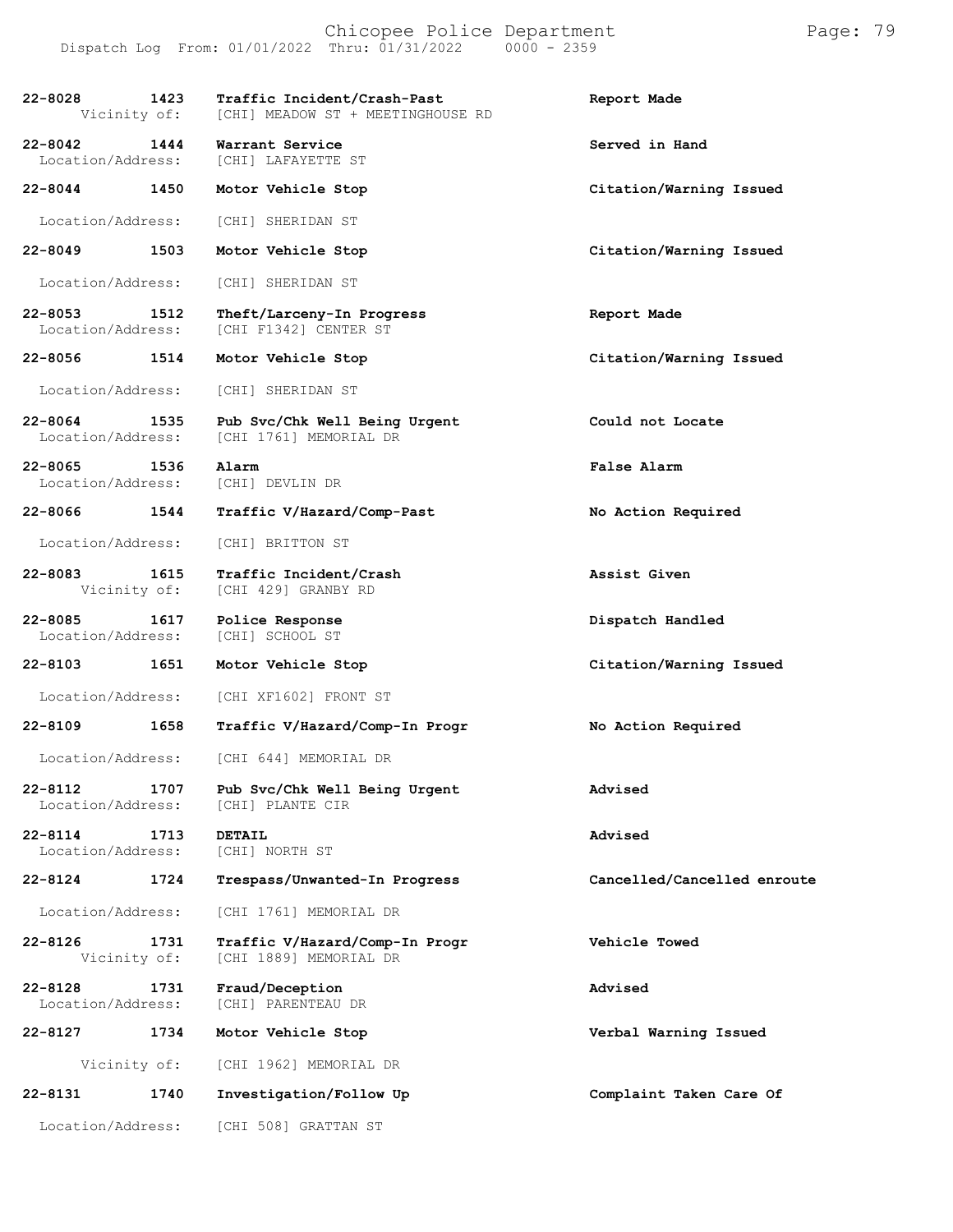| $22 - 8133$                      | 1744 | Motor Vehicle Stop                                        | Citation/Warning Issued    |
|----------------------------------|------|-----------------------------------------------------------|----------------------------|
| Location/Address:                |      | [CHI 1289] MEMORIAL DR                                    |                            |
| $22 - 8135$<br>Location/Address: | 1747 | Traffic Incident/Crash-Past<br>[CHI] FANWOOD AVE          | Report Made                |
| 22-8151                          | 1817 | Traffic V/Hazard/Comp-Past                                | Complaint Taken Care Of    |
| Location/Address:                |      | [CHI] LUCRETIA AVE                                        |                            |
| 22-8155<br>Location/Address:     | 1822 | Alarm<br>[CHI] MILLER ST                                  | False Alarm                |
| 22-8161                          | 1847 | Motor Vehicle Stop                                        | Citation/Warning Issued    |
| Location/Address:                |      | [CHI] GRANBY RD                                           |                            |
| 22-8163                          | 1849 | Traffic V/Hazard/Comp-Past                                | Complaint Taken Care Of    |
| Location/Address:                |      | [CHI] LUCRETIA AVE                                        |                            |
| 22-8164                          | 1850 | Motor Vehicle Stop                                        | Criminal Complaint Request |
| Location/Address:                |      | [CHI] EAST MAIN ST                                        |                            |
| $22 - 8166$<br>Location/Address: | 1914 | Abandoned 911 Call<br>[CHI] LYMAN RD                      | Dispatch Handled           |
|                                  |      |                                                           |                            |
| 22-8172                          | 1930 | Harassment/Stalk/Threat-In Pro                            | Complaint Taken Care Of    |
| Location/Address:                |      | [CHI F621] EXCHANGE ST                                    |                            |
| $22 - 8178$<br>Location/Address: | 1951 | Suspicious/Wanted-In Progress<br>[CHI F1120] EAST MAIN ST | Arrest Made                |
| 22-8187                          | 2019 | Transport Service                                         | Transport Complete         |
| Location/Address:                |      | [ROS] CANTERBURY ST                                       |                            |
| 22-8191                          | 2035 | Police Response                                           | No Action Required         |
| Location/Address:                |      | [CHI 563] MEADOW ST                                       |                            |
| $22 - 8219$<br>Location/Address: | 2151 | Assault In Progress<br>[CHI] MEETINGHOUSE RD              | Advised                    |
| 22-8232                          | 2253 | Transport Service                                         | Transport Complete         |
| Location/Address:                |      | [CHI F182] CENTER ST                                      |                            |
| $22 - 8233$<br>Location/Address: | 2302 | Abandoned 911 Call<br>[CHI F1134] MEADOW ST               | False Alarm                |
| 22-8237                          | 2313 | Police Response                                           | Appears Secure After Check |

#### **For Date: 01/20/2022 - Thursday**

| $22 - 8243$<br>Location/Address: | 0000 | Disturbance/Nuisance/Past<br>[CHI] CHICOPEE ST                | Could not Locate |
|----------------------------------|------|---------------------------------------------------------------|------------------|
| 22-8245                          | 0004 | Abandoned 911 Call<br>Location/Address: [CHI F1134] MEADOW ST | False Alarm      |
| 22-8250                          | 0009 | Abandoned 911 Call                                            | Investigated     |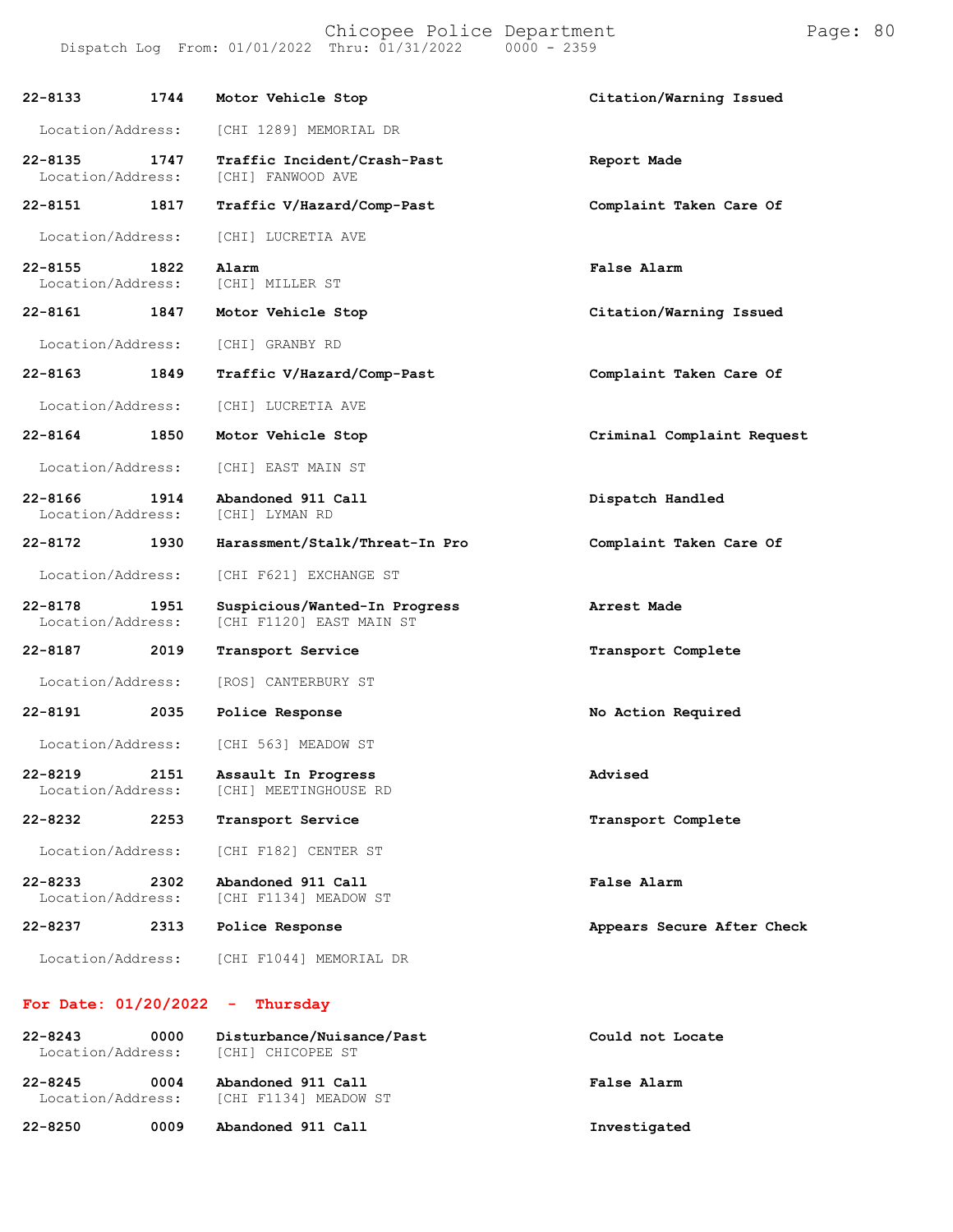|                                  |           | Chicopee Police Department<br>Dispatch Log From: 01/01/2022 Thru: 01/31/2022 0000 - 2359 | Page: 81                     |
|----------------------------------|-----------|------------------------------------------------------------------------------------------|------------------------------|
| Location/Address:                |           | [CHI] OLD FULLER RD                                                                      |                              |
| $22 - 8253$<br>Location/Address: | 0012      | Suspicious/Wanted-In Progress<br>[CHI] OLD FULLER RD                                     | Dispatch Handled             |
| 22-8262                          | 0036      | Motor Vehicle Stop                                                                       | Citation/Warning Issued      |
| Location/Address:                |           | [CHI] SHAWINIGAN DR                                                                      |                              |
| 22-8281                          | 0129      | Trespass/Unwanted-In Progress                                                            | Complaint Taken Care Of      |
| Location/Address:                |           | [CHI] FRONT ST                                                                           |                              |
| 22-8283                          | 0136      | Police Response                                                                          | Criminal Complaint Request   |
| Location/Address:                |           | [CHI 2498] CHURCH ST                                                                     |                              |
| 22-8284                          | 0136      | Assist Other Agency/Urgent                                                               | No Action Required           |
| Location/Address:                |           | [CHI] MEMORIAL DR                                                                        |                              |
| $22 - 8304$<br>Vicinity of:      | 0218      | Motor Vehicle Stop<br>[CHI 178] EAST ST                                                  | Arrest Made                  |
| $22 - 8313$<br>Location/Address: | 0257      | Disturbance/Nuisance In Progre<br>[CHI] OXFORD ST                                        | Report Made                  |
| 22-8315                          | 0302      | Police Response                                                                          | Complaint Taken Care Of      |
| Location/Address:                |           | [CHI XP2001] BONNER ST                                                                   |                              |
| $22 - 8317$                      | 0314      | Motor Vehicle Stop                                                                       | Citation/Warning Issued      |
| Vicinity of:                     |           | [CHI] GRATTAN ST                                                                         |                              |
| 22-8333                          | 0502      | Transport Service                                                                        | Transport Complete           |
|                                  | Location: | [CHI] CANTERBURY ST,<br>ROSLINDALE                                                       |                              |
| $22 - 8343$                      | 0625      | Abandoned 911 Call                                                                       | Dispatch Handled             |
| Location/Address:                |           | [CHI] LUCRETIA AVE                                                                       |                              |
| $22 - 8349$<br>Location/Address: | 0655      | Abandoned 911 Call<br>[CHI F1104] FAIRVIEW AVE                                           | Dispatch Handled             |
| $22 - 8357$<br>Location/Address: | 0741      | Traffic Incident/Crash<br>[CHI] FACTORY ST + EMERY ST                                    | Report Made                  |
| 22-8359<br>Location/Address:     | 0748      | Abandoned 911 Call<br>[CHI 1191] MEMORIAL DR                                             | Dispatch Handled             |
| $22 - 8362$<br>Location/Address: | 0755      | Abandoned 911 Call<br>[CHI 832] PENDLETON AVE                                            | Dispatch Handled             |
| 22-8367<br>Location/Address:     | 0811      | Administrative<br>[CHI] WOODCREST DR                                                     | Dispatch Handled             |
| $22 - 8375$<br>Location/Address: | 0830      | B&E/Burglary/Past<br>[CHI] WESTOVER RD                                                   | Report Made                  |
| $22 - 8377$<br>Location/Address: | 0838      | Disturbance/Nuisance In Progre<br>[CHI] SOUTHERN DR                                      | Advised                      |
| 22-8384                          | 0854      | Traffic Incident/Crash-Past                                                              | Taken/Referred /Other/Agency |
| Location/Address:                |           | [CHI] CENTER ST + HAMPDEN ST                                                             |                              |
| 22-8386<br>Location/Address:     | 0857      | Abandoned 911 Call<br>[CHI] JUSTIN DR                                                    | Dispatch Handled             |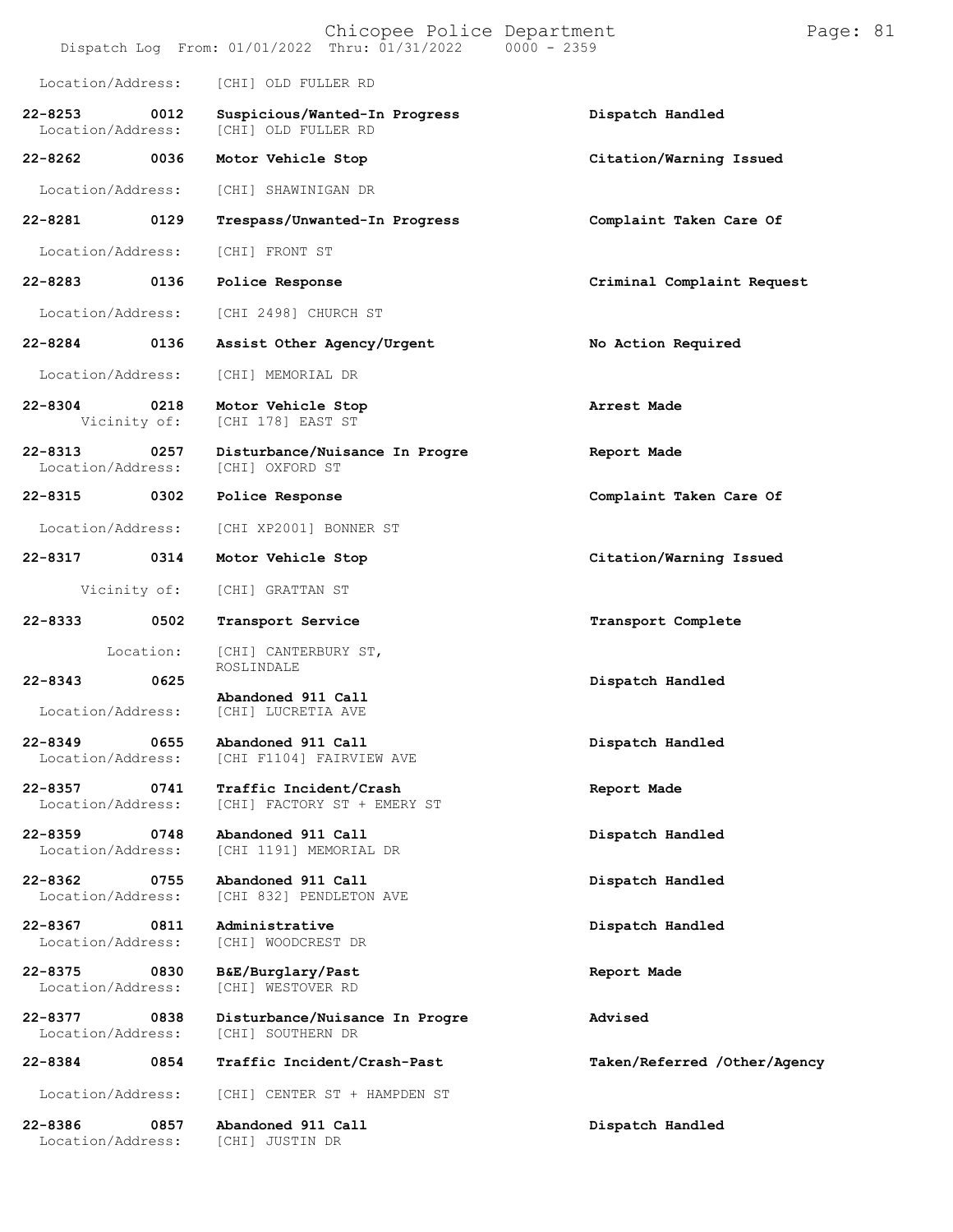**22-8393 0917 Warrant Service Could not Locate** Location/Address: **22-8395 0921 Disturbance/Nuisance In Progre Services Rendered** Location/Address: **22-8399 0924 Traffic V/Hazard/Comp-Past Services Rendered** [CHI] PLANTE CIR **22-8397 0927 Administrative Services Rendered** [CHI F825] CHURCH ST **22-8400 0935 Warrant Service Could not Locate** [CHI 3349] GRATTAN ST **22-8402 0936 Motor Vehicle Stop Citation/Warning Issued** Location/Address: [CHI 1396] BUCKLEY BLVD **22-8403 0941 Warrant Service Could not Locate** [CHI F162] CENTER ST **22-8405 0944 Motor Vehicle Stop Citation/Warning Issued** Location/Address: [CHI 1396] BUCKLEY BLVD **22-8407 0952 Motor Vehicle Stop Citation/Warning Issued** Location/Address: [CHI 865] PROSPECT ST **22-8410 0957 Motor Vehicle Stop Advised** Location/Address: **22-8411 0957 Damage/Vand/Mischief/Past Advised** Location/Address: [CHI] LAFAYETTE ST **22-8415 1005 Motor Vehicle Stop Advised** [CHI] PENDLETON AVE **22-8422 1027 Warrant Service Could not Locate** Location/Address: **22-8425 1033 Motor Vehicle Stop Citation/Warning Issued** Location/Address: [CHI] DALE ST **22-8428 1040 Disturbance/Nuisance In Progre Report Made** Location/Address: [CHI] CHARBONNEAU TER **22-8441 1056 Warrant Service Arrest Made** [CHI 1191] MEMORIAL DR **22-8444 1102 Transport Service Transport Complete** Location/Address: [CHI 1191] MEMORIAL DR **22-8447 1109 Traffic V/Hazard/Comp-In Progr Could not Locate** Location/Address: **22-8452 1129 Theft/Larceny-In Progress Arrest Made** [CHI 1473] MEMORIAL DR **22-8454 1138 Motor Vehicle Stop Citation/Warning Issued** Location/Address: [CHI] MCKINSTRY AVE **22-8457 1149 Motor Vehicle Stop Citation/Warning Issued** Location/Address: [CHI] MCKINSTRY AVE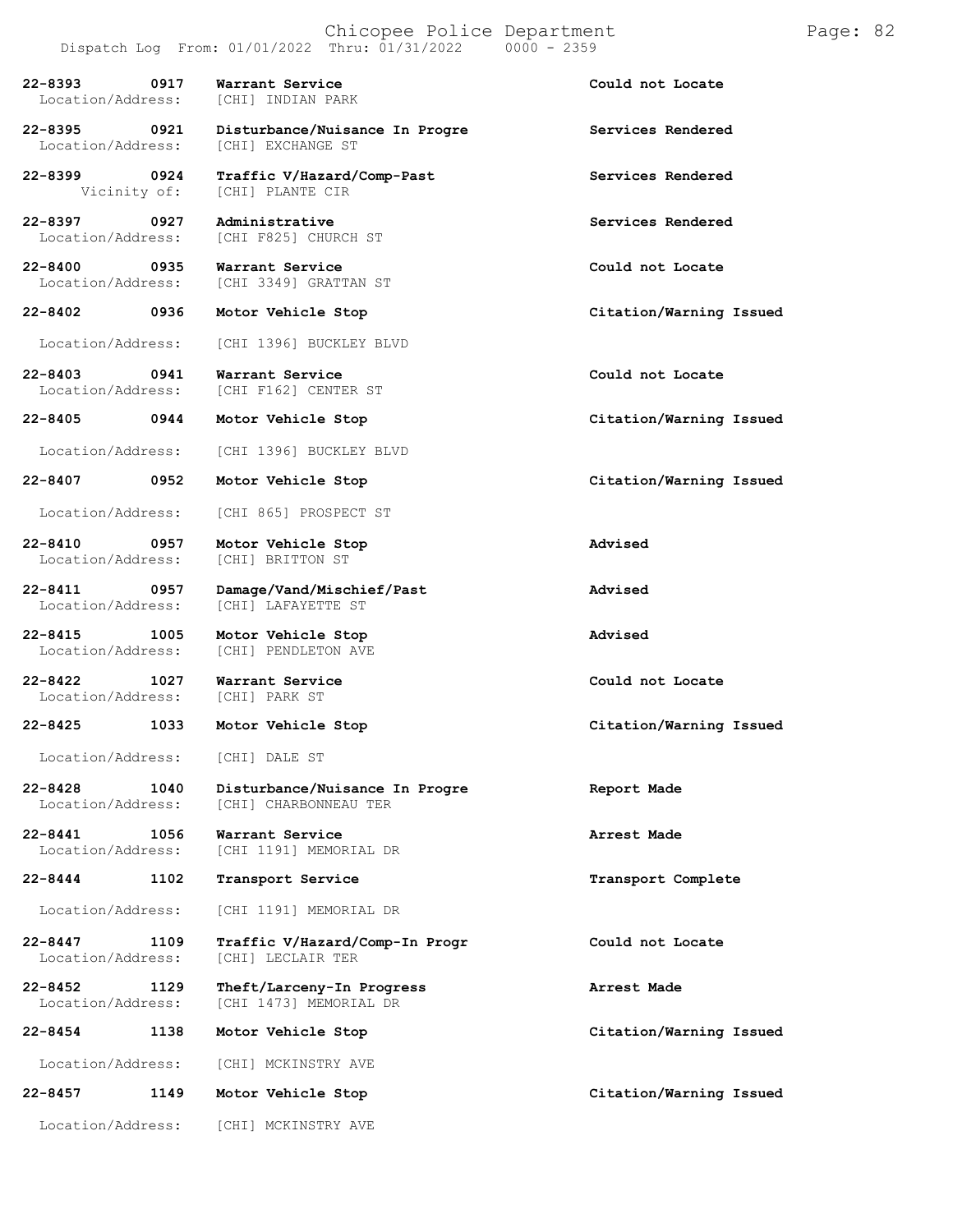| 22-8460                      | 1156 | Transport Service                                        | Transport Complete      |
|------------------------------|------|----------------------------------------------------------|-------------------------|
| Location/Address:            |      | [CHI F825] CHURCH ST                                     |                         |
| 22-8462                      | 1203 | Traffic V/Hazard/Comp-In Progr                           | No Action Required      |
| Location/Address:            |      | [CHI] PROVIDENCE ST + GRATTAN ST                         |                         |
| 22-8466                      | 1213 | Motor Vehicle Stop                                       | Citation/Warning Issued |
| Location/Address:            |      | [CHI] WESTOVER RD                                        |                         |
| 22-8468<br>Location/Address: | 1226 | Alarm<br>[CHI] MACEK DR                                  | False Alarm             |
| 22-8475 1248                 |      | Motor Vehicle Stop                                       | Citation/Warning Issued |
| Location/Address:            |      | [CHI 56] JAMES ST                                        |                         |
| 22-8477<br>Location/Address: | 1249 | PS/Check Well Being Nonurgent<br>[CHI F1508] CHICOPEE ST | Investigated            |
| 22-8479                      | 1255 | Motor Vehicle Stop                                       | Citation/Warning Issued |
| Location/Address:            |      | [CHI] JAMES ST                                           |                         |
| 22-8482 1306                 |      | Motor Vehicle Stop                                       | Citation/Warning Issued |
| Location/Address:            |      | [CHI 56] JAMES ST                                        |                         |
| 22-8495<br>Location/Address: | 1326 | Police Response<br>[CHI 1191] MEMORIAL DR                | Advised                 |
| 22-8499<br>Location/Address: | 1332 | Harassment/Stalk/Threat-In Pro<br>[CHI] JAMES ST         | Report Made             |
| 22-8497                      | 1333 | Motor Vehicle Stop                                       | Citation/Warning Issued |
| Location/Address:            |      | [CHI] EMPIRE ST                                          |                         |
| 22-8512                      | 1352 | Motor Vehicle Stop                                       | Citation/Warning Issued |
|                              |      | Location/Address: [CHI] PENDLETON AVE                    |                         |
|                              |      | 22-8514 1403 Motor Vehicle Stop                          | Citation/Warning Issued |
|                              |      | Location/Address: [CHI] PENDLETON AVE                    |                         |
| 22-8519<br>Location/Address: | 1422 | Motor Vehicle Stop<br>[CHI F255] CHICOPEE ST             | Advised                 |
| 22-8532<br>Location/Address: | 1441 | Traffic Incident/Crash-Past<br>[CHI 1325] MEMORIAL DR    | Report Made             |
| 22-8533<br>Location/Address: | 1441 | Pub Svc/Chk Well Being Urgent<br>[CHI 0] CHESTNUT ST     | Report Made             |
| 22-8535 2014                 | 1450 | Motor Vehicle Stop                                       | Citation/Warning Issued |
| Location/Address:            |      | [CHI] COLLEGE ST                                         |                         |
| 22-8537<br>Location/Address: | 1450 | Police Response<br>[CHI 907] MEMORIAL DR                 | Report Made             |
| 22-8538<br>Location/Address: | 1452 | Drugs-Past<br>[CHI 1440] MEMORIAL DR                     | Advised                 |
| 22-8544                      | 1456 | Fire Alarm Testing                                       | Advised                 |

Location/Address: [EAL 2276] BENTON DR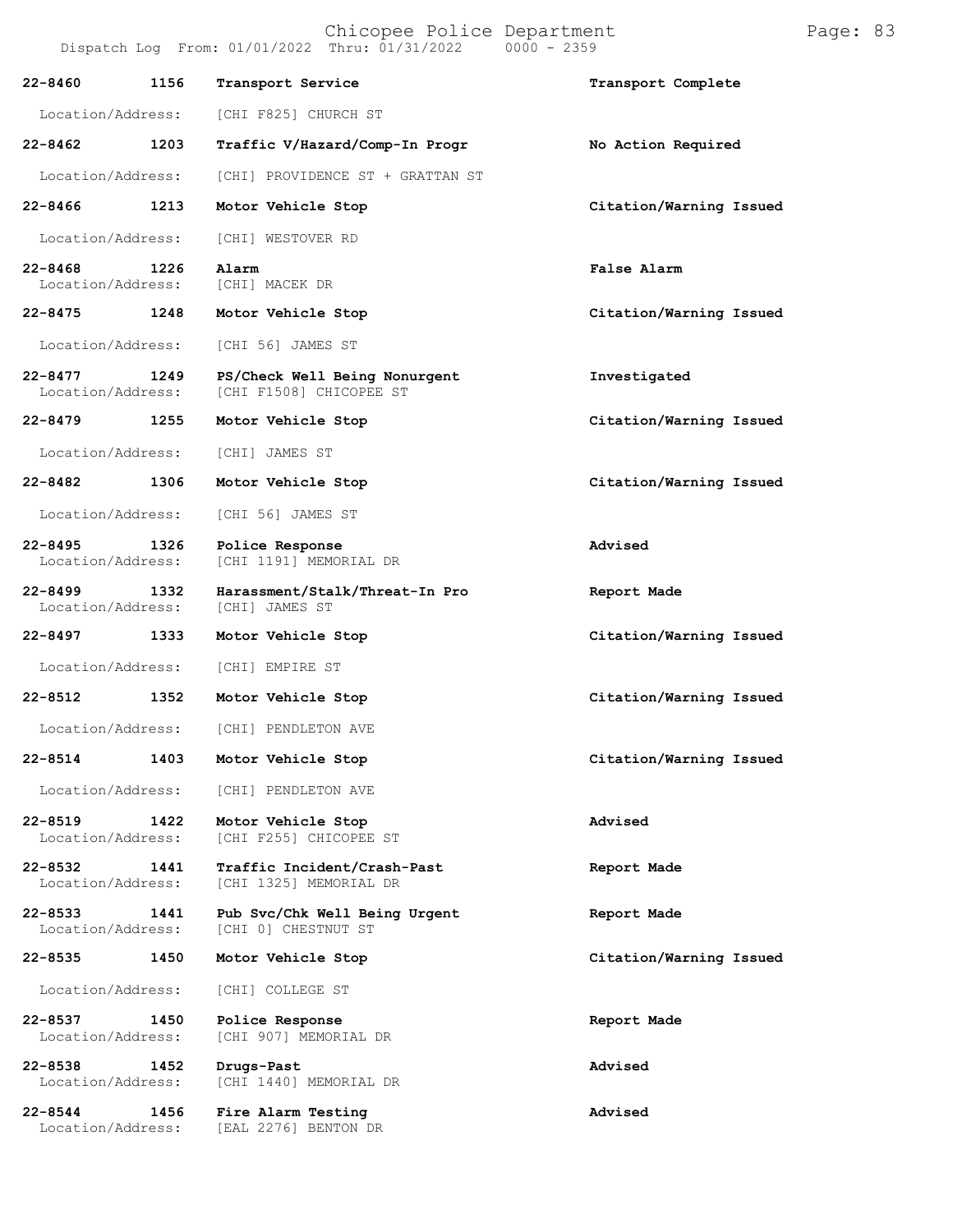| 22-8546<br>1501<br>Location/Address:     | Pub Svc/Chk Well Being Urgent<br>[CHI F1120] EAST MAIN ST | Advised                     |
|------------------------------------------|-----------------------------------------------------------|-----------------------------|
| 22-8548<br>1505<br>Location/Address:     | Misc-Non Urgent<br>[CHI] COCHRAN ST                       | Advised                     |
| 22-8554<br>1528                          | Motor Vehicle Stop                                        | Citation/Warning Issued     |
| Location/Address:                        | [CHI] CAREW ST                                            |                             |
| 22-8560<br>1544<br>Location/Address:     | Alarm<br>[CHI] OLD FULLER RD EXT                          | False Alarm                 |
| 22-8568<br>1559<br>Location/Address:     | Traffic Incident/Crash-Past<br>[CHI 919] MEMORIAL DR      | Report Made                 |
| $22 - 8570$<br>1600<br>Location/Address: | Assist Other Agency/Urgent<br>[CHI] HILTON ST             | Assist Given                |
| 22-8582<br>1621<br>Location/Address:     | Service of a Summons<br>[CHI] ARTISAN ST                  | Not Served                  |
| 22-8584<br>1624                          | Traffic V/Hazard/Comp-In Progr                            | Complaint Taken Care Of     |
| Location/Address:                        | [CHI] EAST MAIN ST                                        |                             |
| 22-8587<br>1626<br>Location/Address:     | Trespass/Unwanted-In Progress<br>[CHI] OLD PENDLETON AVE  | Assist Given                |
| 22-8588 1628<br>Location/Address:        | Service of a Summons<br>[CHI] KURTZ ST                    | Served in Hand              |
| 22-8589<br>1629<br>Location/Address:     | Service of a Summons<br>[CHI] MT CARMEL AVE               | Not Served                  |
| 22-8643 1633<br>Location/Address:        | Service of a Summons<br>[CHI F1406] CHICOPEE ST           | Served in Hand              |
| $22 - 8594$<br>1637<br>Location/Address: | Service of a Summons<br>[CHI] SCOTT AVE                   | Not Served                  |
| $22 - 8595$<br>1637<br>Location/Address: | Harassment/Stalk/Threat-Past<br>[CHI] CHARBONNEAU TER     | Advised                     |
| 22-8605 1710<br>Location/Address:        | Suspicious/Wanted-In Progress<br>[CHI] LEARY AVE          | Advised                     |
| 22-8611<br>1718<br>Location/Address:     | Warrant Service<br>[CHI F211] EXCHANGE ST                 | Not Served                  |
| $22 - 8609$<br>1719<br>Location/Address: | Harassment/Stalk/Threat-Past<br>[CHI] ELMER DR            | Report Made                 |
| 22-8619<br>1737<br>Vicinity of:          | Motor Vehicle Stop<br>[CHI] GILBERT AVE                   | Arrest Made                 |
| 22-8622<br>1742                          | Alarm                                                     | Cancelled/Cancelled enroute |
| Location/Address:                        | [CHI] EXCHANGE ST                                         |                             |
| 22-8625<br>1745<br>Location/Address:     | Warrant Service<br>[CHI] EXCHANGE ST                      | Not Served                  |
| $22 - 8628$<br>1752<br>Location/Address: | Police Response<br>[CHI] LEARY AVE                        | Assist Given                |
| 22-8635<br>1805<br>Location/Address:     | Warrant Service<br>[CHI] WEST ST                          | Not Served                  |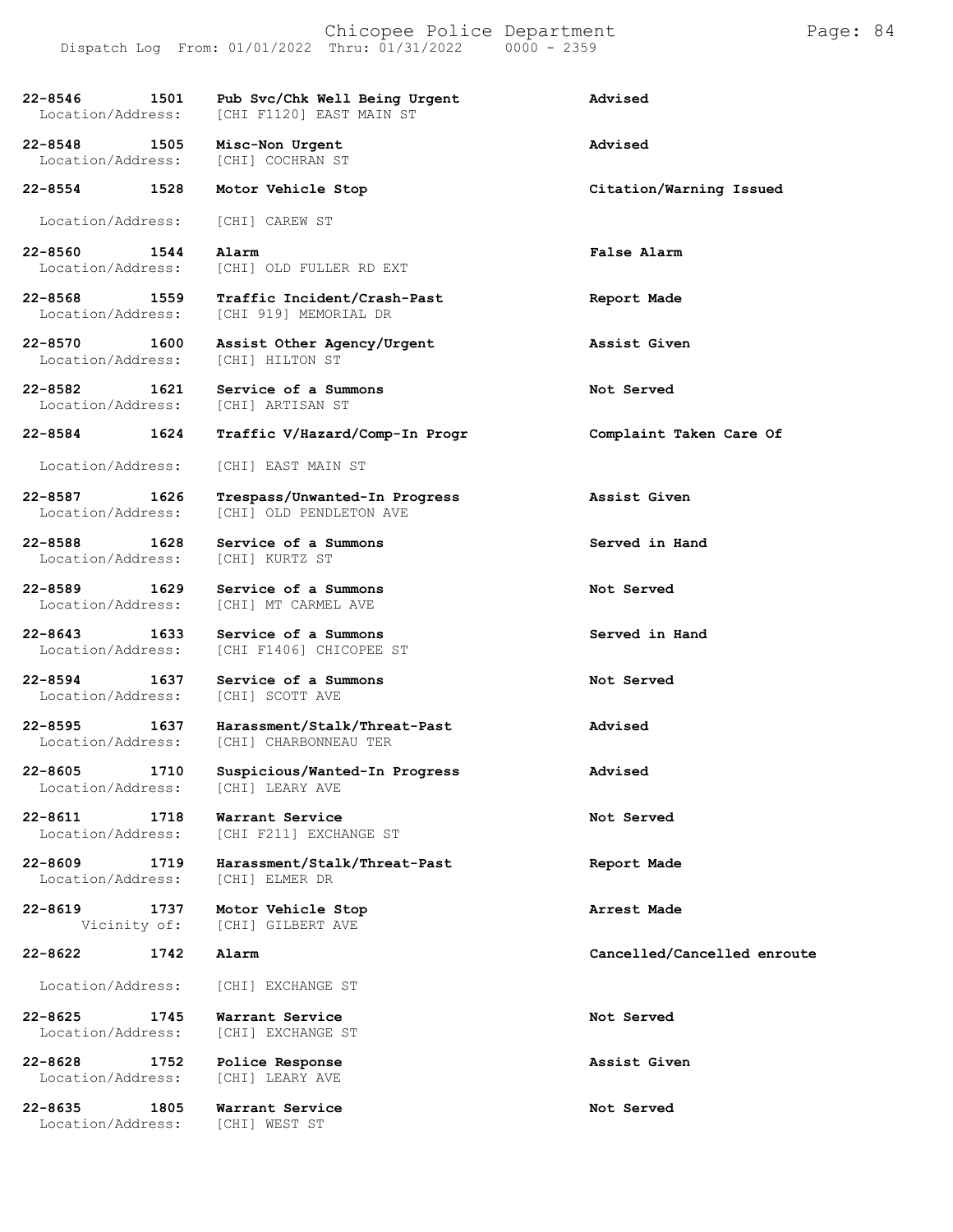|                                   |      | Dispatch Log From: 01/01/2022 Thru: 01/31/2022                                | $0000 - 2359$           |
|-----------------------------------|------|-------------------------------------------------------------------------------|-------------------------|
| 22-8638                           | 1813 | Transport Service                                                             | Transport Complete      |
| Location/Address:                 |      | [LUD 1] RANDALL RD                                                            |                         |
| 22-8639 1813<br>Location/Address: |      | Trespass/Unwanted-In Progress<br>[CHI 818] MEMORIAL DR                        | Advised                 |
| 22-8640 1814                      |      | Alarm<br>Location/Address: [CHI 1161] PENDEXTER AVE                           | False Alarm             |
| 22-8642 1819                      |      | Warrant Service<br>Location/Address: [CHI] STONINA DR                         | Not Served              |
| 22-8647 1834                      |      | Warrant Service<br>Location/Address: [CHI] EAST ST                            | Not Served              |
| 22-8644 1836                      |      | Traffic Incident/Crash-Past<br>Location/Address: [CHI 907] MEMORIAL DR        | Report Made             |
| 22-8652 1854<br>Location/Address: |      | Warrant Service<br>[CHI] ALVORD AVE                                           | Not Served              |
| 22-8651 1856<br>Location/Address: |      | Abandoned 911 Call<br>[CHI] BAY STATE RD                                      | Investigated            |
| 22-8655 1905                      |      | Pub Svc/Chk Well Being Urgent<br>Vicinity of: [CHI] MARGARET ST + CHICOPEE ST | Assist Given            |
| 22-8656 1906<br>Location/Address: |      | Disturbance/Nuisance/Past<br>[CHI] SUNNYMEADE AVE                             | Could not Locate        |
| 22-8660<br>Vicinity of:           | 1911 | Abandoned 911 Call<br>[CHI] DWIGHT ST + EXCHANGE ST                           | Could not Locate        |
| 22-8661 1912<br>Location/Address: |      | Suspicious/Wanted-Past<br>[CHI F1497] WESTOVER RD                             | Advised                 |
| 22-8665 1936                      |      | Transport Service                                                             | Transport Complete      |
|                                   |      | Location/Address: [LUD 1] RANDALL RD                                          |                         |
|                                   |      | 22-8666 1942 Motor Vehicle Stop                                               | Citation/Warning Issued |
|                                   |      | Location/Address: [CHI 644] MEMORIAL DR                                       |                         |
| 22-8669                           | 1958 | Transport Service                                                             | Transport Complete      |
| Location/Address:                 |      | [LUD 1] RANDALL RD                                                            |                         |
| $22 - 8679$<br>Location/Address:  | 2023 | Abandoned 911 Call<br>[CHI] HUNT SEAT DR                                      | Investigated            |
| $22 - 8682$<br>Location/Address:  | 2032 | Police Response<br>[CHI] CHICOPEE ST                                          | Advised                 |
| 22-8681                           | 2034 | Motor Vehicle Stop                                                            | Citation/Warning Issued |
| Location/Address:                 |      | [CHI] FULLER RD + SHAWINIGAN DR                                               |                         |
| 22-8686<br>Location/Address:      | 2042 | Suspicious/Wanted-In Progress<br>[CHI 1938] MEADOW ST                         | Advised                 |
| 22-8690                           | 2051 | Motor Vehicle Stop                                                            | Citation/Warning Issued |
| Location/Address:                 |      | [CHI] FAIRVIEW AVE + BELL ST                                                  |                         |
| $22 - 8696$                       | 2111 | Motor Vehicle Stop                                                            | Citation/Warning Issued |
| Location/Address:                 |      | [CHI 857] SGT TRACY DR                                                        |                         |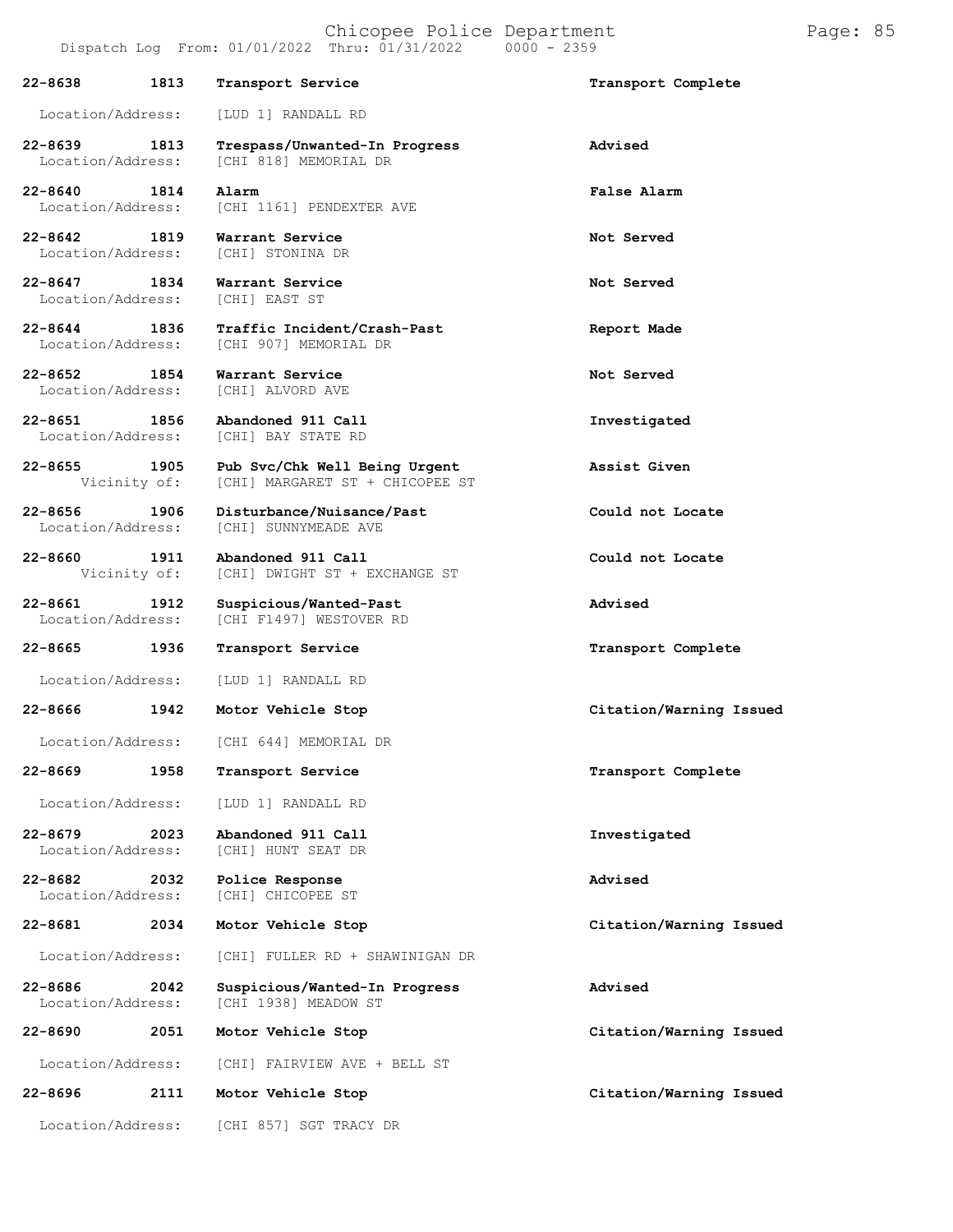#### Chicopee Police Department Page: 86 Dispatch Log From: 01/01/2022 Thru: 01/31/2022 0000 - 2359

| 22-8699<br>Location/Address:     | 2120 | Suspicious/Wanted-In Progress<br>[CHI 857] SGT TRACY DR | Advised                 |
|----------------------------------|------|---------------------------------------------------------|-------------------------|
| 22-8706<br>Location/Address:     | 2139 | Abandoned 911 Call<br>[CHI] MUNGER RD                   | Dispatch Handled        |
| $22 - 8711$                      | 2157 | Transport Service                                       | Transport Complete      |
| Location/Address:                |      | [LUD 1] RANDALL RD                                      |                         |
| $22 - 8713$<br>Location/Address: | 2207 | Disturbance/Nuisance/Past<br>[CHI] MONROE ST            | Advised                 |
| $22 - 8716$                      | 2211 | Motor Vehicle Stop                                      | Citation/Warning Issued |
| Location/Address:                |      | <b>ICHI 9791 YELLE ST</b>                               |                         |
| $22 - 8725$<br>Location/Address: | 2234 | Suspicious/Wanted-In Progress<br>[CHI] PELOQUIN DR      | Advised                 |
| $22 - 8728$                      | 2243 | Suspicious/Wanted-In Progress                           | No Action Required      |
| Location/Address:                |      | ICHI 14401 MEMORIAL DR                                  |                         |
| $22 - 8733$<br>Location/Address: | 2310 | Disturbance/Nuisance In Progre<br>[CHI 2115] TAXIWAY DR | Could not Locate        |

### **For Date: 01/21/2022 - Friday**

Location/Address: [CHI F1120] EAST MAIN ST

| $22 - 8748$<br>Location/Address:  | 0001 | Disturbance/Nuisance In Progre<br>[CHI] FRONT ST  | Arrest Made             |
|-----------------------------------|------|---------------------------------------------------|-------------------------|
| 22-8750 0004                      |      | Motor Vehicle Stop                                | Citation/Warning Issued |
| Location/Address:                 |      | [CHI] MONTGOMERY ST                               |                         |
| 22-8753 0014<br>Location/Address: |      | Police Response<br>[CHI 276] CHICOPEE ST          | Dispatch Handled        |
| 22-8756 0035<br>Location/Address: |      | Alarm<br>[CHI F464] PARK ST                       | False Alarm             |
| 22-8762 0101                      |      | Motor Vehicle Stop                                | Citation/Warning Issued |
| Location/Address:                 |      | [CHI] SHAWINIGAN DR                               |                         |
| 22-8771 0134<br>Location/Address: |      | Police Response<br>[CHI] LUDLOW RD                | Could not Locate        |
| 22-8773 0142<br>Location/Address: |      | Suspicious/Wanted-In Progress<br>[CHI] SEARLES ST | Could not Locate        |
| 22-8782 0206<br>Location/Address: |      | Structure Fire<br>[CHI] CLAIRE ST                 | False Alarm             |
| 22-8785                           | 0233 | Abandoned 911 Call                                | No Action Required      |
| Location/Address:                 |      | [CHI] DALE CT                                     |                         |
| $22 - 8800$<br>Location/Address:  | 0405 | Alarm<br>[CHI 1875] HAYNES CIR                    | False Alarm             |
| 22-8808                           | 0459 | Transport Service                                 | Transport Complete      |
| Location/Address:                 |      | [CHI F182] CENTER ST                              |                         |
| $22 - 8811$                       | 0527 | Pub Svc/Chk Well Being Urgent                     | Assist Given            |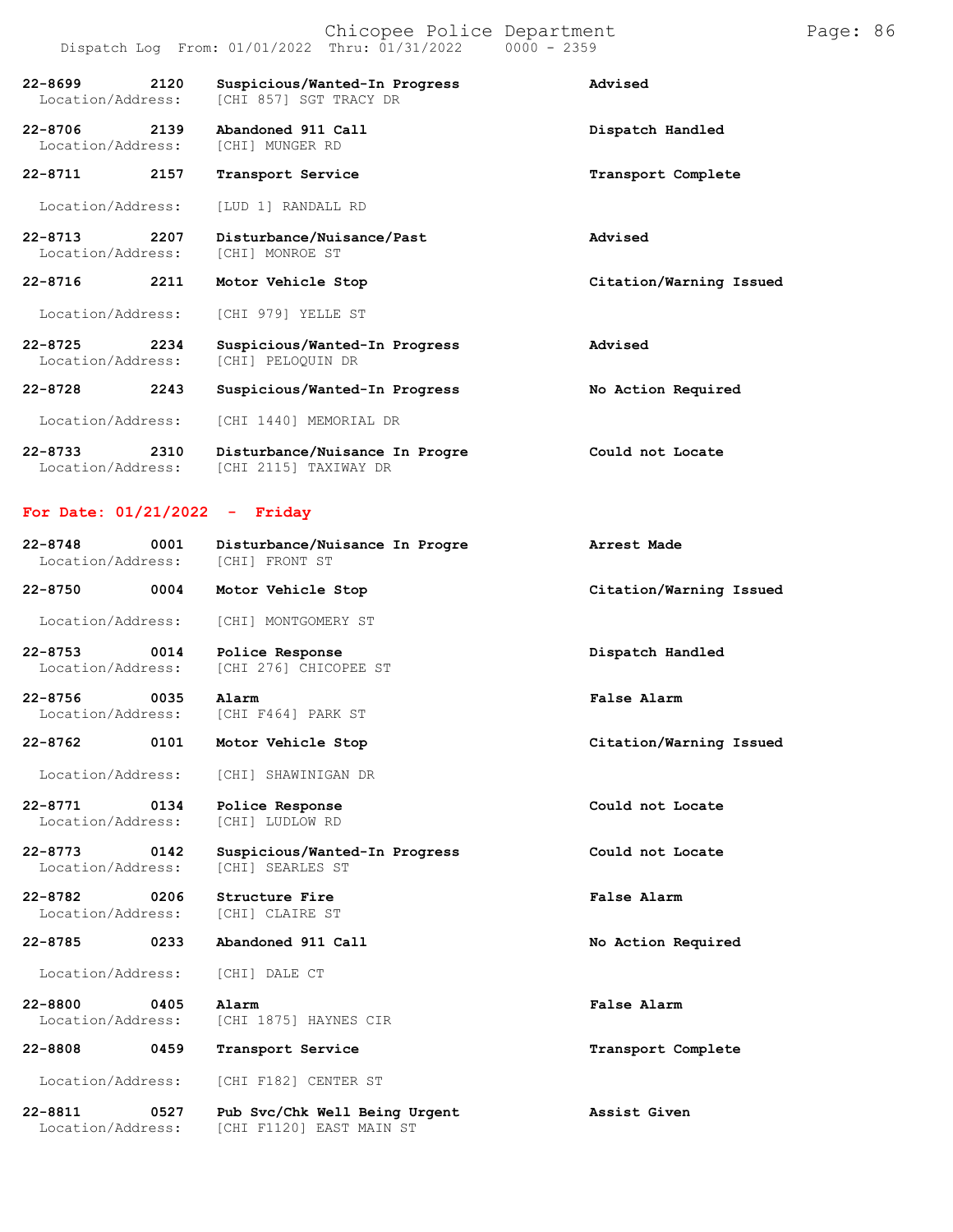[CHI 1938] MEADOW ST

[CHI 70] BURNETT RD

[CHI] SPRINGFIELD ST

[CHI] HONEYSUCKLE DR

[CHI] PENDLETON AVE

[CHI F84] BURNETT RD

[CHI] EXCHANGE ST

Location/Address: [CHI] GRATTAN ST

#### **22-8814 0547 Fire Alarm No Action Required**

Location/Address: [CHI F1161] MEMORIAL DR

#### **22-8817 0617 Traffic V/Hazard/Comp-In Progr Citation/Warning Issued**

Location/Address: [CHI] ALVORD AVE

**22-8819 0629 Theft/Larceny-Past Report Made** Location/Address:

**22-8820 0633 Abandoned 911 Call No Action Required**

Location/Address: [CHI 70] BURNETT RD

**22-8833 0739 Abandoned 911 Call Dispatch Handled** Location/Address:

**22-8834 0740 Theft/Larceny-In Progress Dispatch Handled**

**22-8846 0748 PS/Check Well Being Nonurgent Advised** Location/Address:

**22-8842 0805 Abandoned 911 Call Dispatch Handled**

**22-8845 0805 PS/Check Well Being Nonurgent Report Made**

**22-8860 0826 Alarm False Alarm**

**22-8864 0840 Service of a Summons Not Served**

**22-8866 0844 Motor Vehicle Stop Citation/Warning Issued**

Location/Address: [CHI 839] MEADOW ST

**22-8873 0857 PS/Check Well Being Nonurgent Not Served**

Location/Address: [CHI] MCKINSTRY AVE

Location/Address: [CHI] EDWARD ST + GRATTAN ST

**22-8882 0911 BY LAW VIOLATION Advised**

Location/Address: [CHI 1396] BUCKLEY BLVD

**22-8887 0922 Warrant Service Could not Locate**

Location/Address: [LUD 1] RANDALL RD

**22-8896 0939 Motor Vehicle Stop Verbal Warning Issued** Location/Address: [CHI] EAST ST

**22-8875 0901 Motor Vehicle Stop Citation/Warning Issued**

**22-8880 0906 Pub Svc/Chk Well Being Urgent Complaint Taken Care Of**

**22-8883 0917 Motor Vehicle Stop Citation/Warning Issued**

**22-8894 0937 Transport Service Transport Complete**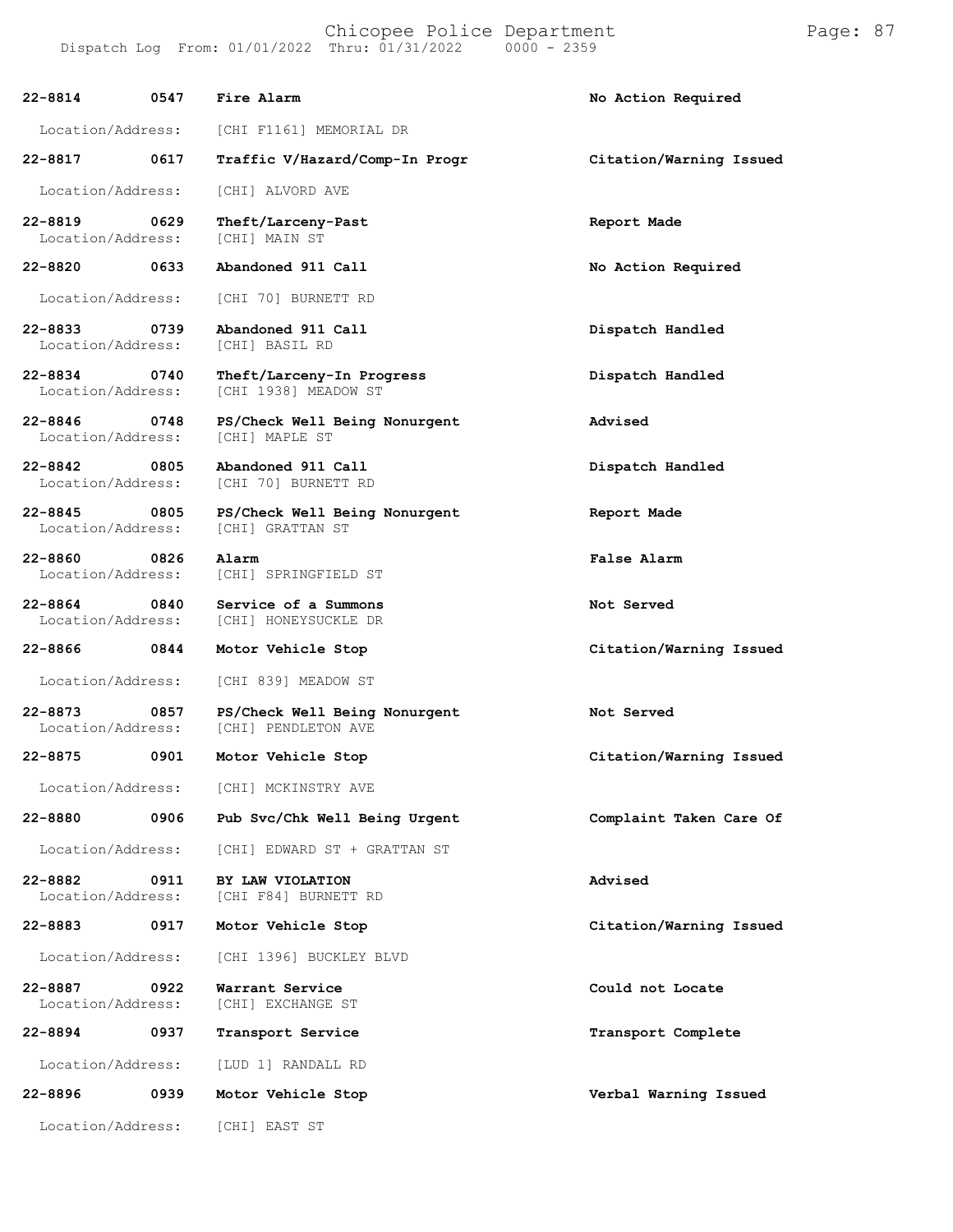| 22-8897                                  | 0940 | Motor Vehicle Stop                                      | Citation/Warning Issued |
|------------------------------------------|------|---------------------------------------------------------|-------------------------|
| Location/Address:                        |      | [CHI F53] MONTGOMERY ST                                 |                         |
| 22-8898<br>Location/Address:             | 0942 | Warrant Service<br>[CHI] DWIGHT ST                      | Not Served              |
| 22-8901 0956<br>Location/Address:        |      | Warrant Service<br>[CHI] MORRIS ST                      | Not Served              |
| $22 - 8903$                              | 1001 | Police Response                                         | No Action Required      |
| Location/Address:                        |      | [CHI] MT CARMEL AVE                                     |                         |
| 22-8906                                  | 1008 | Motor Vehicle Stop                                      | Citation/Warning Issued |
| Location/Address:                        |      | [CHI] MONTCALM ST                                       |                         |
| 22-8907                                  | 1011 | Motor Vehicle Stop                                      | Citation/Warning Issued |
| Location/Address:                        |      | [CHI] EAST MAIN ST                                      |                         |
| $22 - 8913$                              | 1026 | Motor Vehicle Stop                                      | Citation/Warning Issued |
| Location/Address:                        |      | [CHI] EAST MAIN ST                                      |                         |
| 22-8917<br>Location/Address:             | 1035 | Warrant Service<br>[CHI] CHICOPEE ST                    | Unfounded               |
| 22-8920<br>Location/Address:             | 1046 | Warrant Service<br>[CHI] BRITTON ST                     | Could not Locate        |
| 22-8928<br>Location/Address:             | 1108 | PS/Check Well Being Nonurgent<br>[CHI 1191] MEMORIAL DR | Services Rendered       |
| 22-8933                                  | 1119 | Motor Vehicle Stop                                      | Citation/Warning Issued |
| Location/Address:                        |      | [CHI] EAST MAIN ST                                      |                         |
| $22 - 8935$<br>Location/Address:         | 1122 | Disturbance/Nuisance/Past<br>[CHI] MCKINSTRY AVE        | Advised                 |
| $22 - 8936$<br>1123<br>Location/Address: |      | Service of a Summons<br>[CHI] CHURCH ST                 | Served in Hand          |
| 22-8938<br>Location/Address:             | 1127 | Theft/Larceny-Past<br>[CHI F894] WESTOVER RD            | Report Made             |
| $22 - 8940$<br>Location/Address:         | 1128 | Traffic Incident/Crash<br>[CHI 1196] WEST ST            | Report Made             |
| $22 - 8942$                              | 1130 | Motor Vehicle Stop                                      | Citation/Warning Issued |
| Location/Address:                        |      | [CHI 1037] BURNETT RD                                   |                         |
| $22 - 8944$<br>Location/Address:         | 1132 | Warrant Service<br>[CHI] GARDNER RD                     | Could not Locate        |
| $22 - 8948$<br>Location/Address:         | 1142 | Fire Alarm Testing<br>[CHI 426] MEMORIAL DR             | Dispatch Handled        |
| $22 - 8949$                              | 1142 | Motor Vehicle Stop                                      | Citation/Warning Issued |
| Location/Address:                        |      | [CHI F1281] BURNETT RD                                  |                         |
| $22 - 8951$<br>Location/Address:         | 1154 | Harassment/Stalk/Threat-Past<br>[CHI] MEADOW ST         | Advised                 |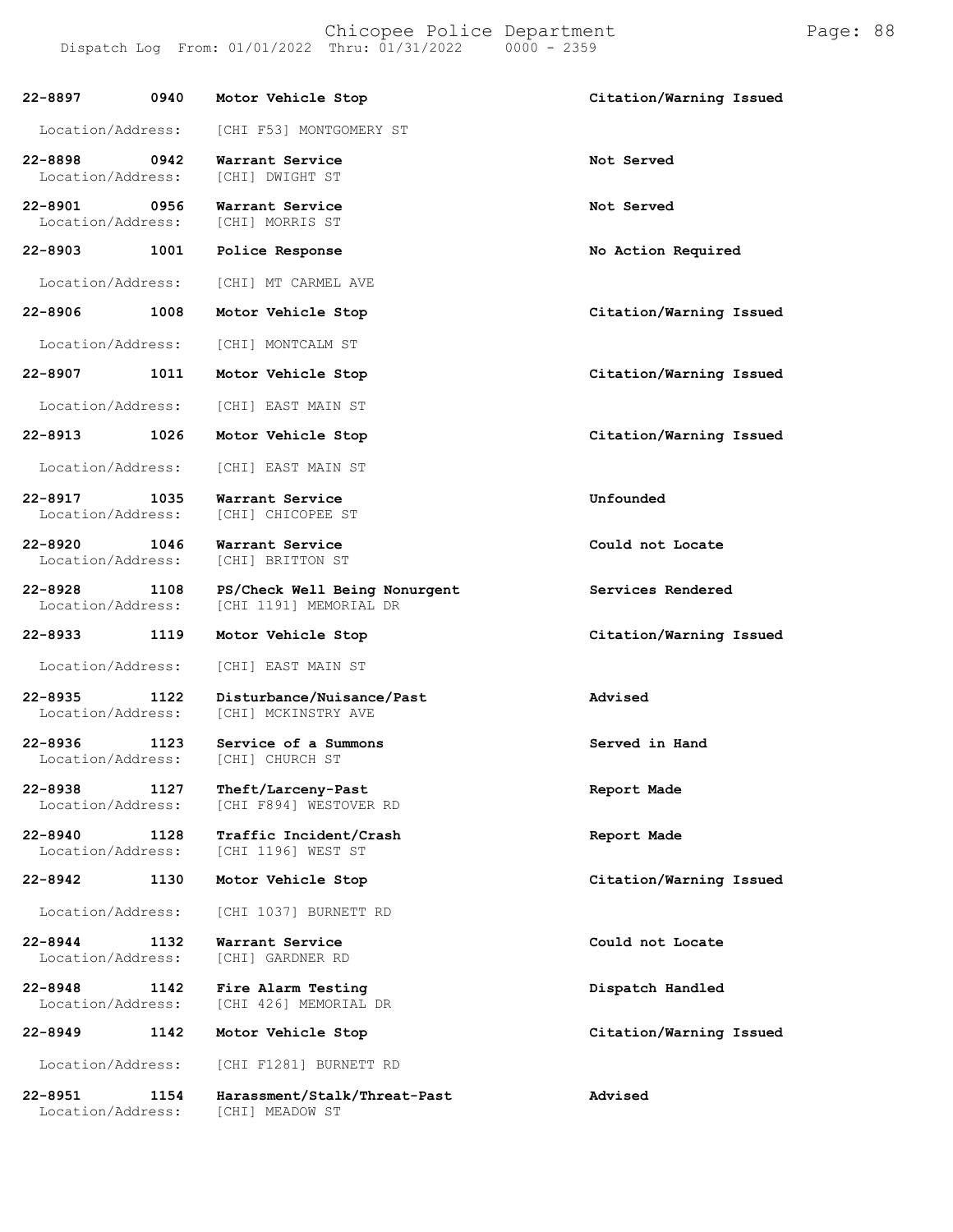**22-8957 1201 Motor Vehicle Stop Citation/Warning Issued**

[CHI 504] GRATTAN ST

[CHI 660] MEMORIAL DR

[CHI F1120] EAST MAIN ST

[CHI] NO DISPATCHABLE LOCATION

**Abandoned 911 Call**

[CHI] VICTORIA PARK

[CHI F53] MONTGOMERY ST

[CHI] FRONT ST + ACADEMY ST

[CHI] PARTRIDGE LN

Location/Address: [CHI] LAMBERT TER

Location/Address: [CHI 86] BURNETT RD

**22-8958 1205 Fire Alarm Testing Dispatch Handled** Location/Address:

**22-8959 1210 Fire Alarm Dispatch Handled** Location/Address:

**22-8960 1212 Abandoned 911 Call Dispatch Handled**

**22-8964 1233 Theft/Larceny-Past Report Made**

**22-8972 1250** Location:

**22-8973 1257 Theft/Larceny-Past Report Made**

**22-8987 1336 Pub Svc/Chk Well Being Urgent Advised** Location/Address:

**22-8986 1337 Alarm False Alarm**

**22-8991 1341 Motor Vehicle Stop Citation/Warning Issued**

Location/Address: [CHI 832] PENDLETON AVE

**22-8997 1354 Motor Vehicle Stop Criminal Complaint Request**

Location/Address: [CHI] PENDLETON AVE + MEMORIAL DR

**22-9001 1401 Traffic Incident/Crash-Past Assist Given**

**22-9005 1406 Alarm False Alarm** Location/Address: [CHI] KENDALL ST

**22-9007 1414 Fraud/Deception Report Made**

**22-9008 1415 Traffic Incident/Crash-Past Report Made**

**22-9010 1416 Theft/Larceny-Past**

Location/Address: [CHI 832] PENDLETON AVE

**22-9018 1431 Alarm**

[CHI] BONNER ST **22-9019 1435 Police Response Transport Complete** Location/Address: [CHI] EDWARD ST

**22-9025 1454 Disturbance/Nuisance** Location/Address: [CHI] PLANTE CIR

**22-9026 1456 Disturbance/Nuisance In Progre Unfounded** Location/Address: [CHI 1658] SPRINGFIELD ST

**22-9028 1459 Abandoned 911 Call Could not Locate** [CHI] BURNETT RD

**Dispatch Handled**

**Advised**

**22-9015 1423 Motor Vehicle Stop Citation/Warning Issued**

**False Alarm**

**In Progre Report Made**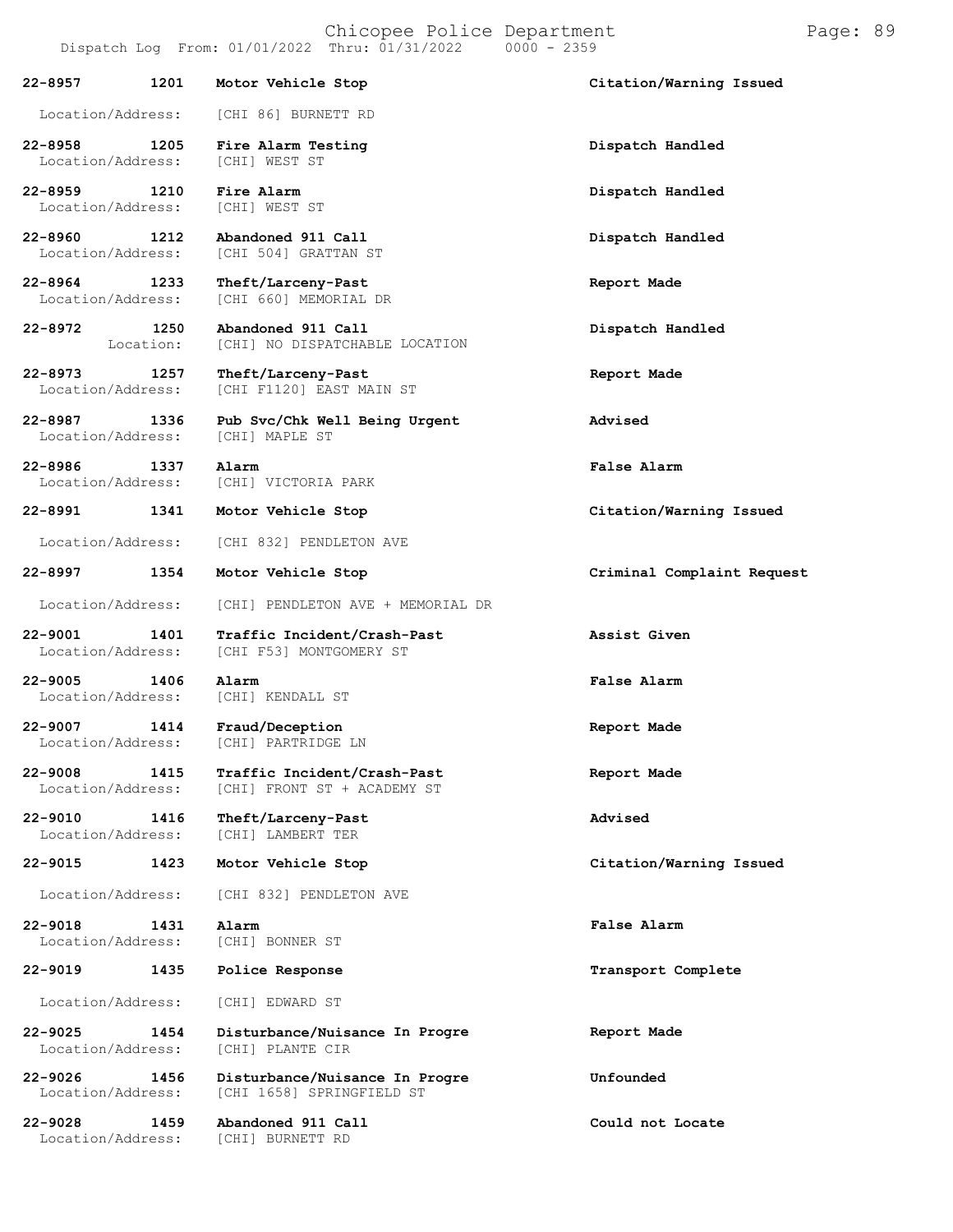| 22-9030 1502        | Abandoned 911 Call                                     | Dispatch Handled            |
|---------------------|--------------------------------------------------------|-----------------------------|
| Location/Address:   | [CHI 832] PENDLETON AVE                                |                             |
| 22-9035<br>1510     | Abandoned 911 Call                                     | Dispatch Handled            |
| Location/Address:   | [CHI 188] CHICOPEE ST                                  |                             |
| 22-9038 1513        | Traffic Incident/Crash                                 | Arrest Made                 |
| Vicinity of:        | [CHI 561] MEADOW ST                                    |                             |
| 22-9037 1514        | Abandoned 911 Call                                     | No Action Required          |
|                     |                                                        |                             |
| Vicinity of:        | [CHI 1245] MEADOW ST                                   |                             |
| 22-9045 1542        | Disturbance/Nuisance In Progre                         | Advised                     |
| Location/Address:   | [CHI F162] CENTER ST                                   |                             |
| 22-9046 1543        | Traffic Incident/Crash-Past                            | Report Made                 |
| Location/Address:   | [CHI F1057] MEMORIAL DR                                |                             |
| 22-9054 1559        | PS/Check Well Being Nonurgent                          | Report Made                 |
| Location/Address:   | [CHI 561] MEADOW ST                                    |                             |
| 1603<br>22-9057     | Theft/Larceny-Past                                     | Advised                     |
| Location/Address:   | [CHI] PLANTE CIR                                       |                             |
| $22 - 9076$<br>1624 | Pub Svc/Chk Well Being Urgent                          | Complaint Taken Care Of     |
|                     |                                                        |                             |
| Location/Address:   | [CHI] HAMPDEN ST                                       |                             |
| 22-9077 1630        | Pub Svc/Chk Well Being Urgent                          | Unfounded                   |
| Location/Address:   | [CHI] SCHOOL ST                                        |                             |
| $22 - 9078$<br>1632 |                                                        | Unfounded                   |
| Location/Address:   | Suspicious/Wanted-In Progress<br>[CHI 938] MEMORIAL DR |                             |
|                     |                                                        |                             |
|                     |                                                        |                             |
| 22-9082 1636        | Disturbance/Nuisance In Progre                         | Complaint Taken Care Of     |
| Location/Address:   | [CHI 1920] CENTER ST                                   |                             |
| 1650<br>22-9087     |                                                        | Cancelled/Cancelled enroute |
|                     | Disturbance/Nuisance In Progre                         |                             |
| Location/Address:   | [CHI 2714] CHICOPEE ST                                 |                             |
| 1703<br>22-9091     | Abandoned 911 Call                                     | No Action Required          |
|                     |                                                        |                             |
| Location/Address:   | [CHI 647] MEMORIAL DR                                  |                             |
| 22-9092<br>1706     | Trespass/Unwanted-In Progress                          | Advised                     |
| Location/Address:   | [CHI] LAFAYETTE ST                                     |                             |
| $22 - 9093$<br>1710 | Alarm                                                  | Appears Secure After Check  |
|                     |                                                        |                             |
| Location/Address:   | [CHI] EXCHANGE ST                                      |                             |
| $22 - 9097$<br>1718 | Fire Alarm Testing                                     | Dispatch Handled            |
| Location/Address:   | [CHI 938] MEMORIAL DR                                  |                             |
| 22-9109<br>1733     | Traffic V/Hazard/Comp-Past                             | Complaint Taken Care Of     |
|                     |                                                        |                             |
| Vicinity of:        | [CHI] MELLINGER LN                                     |                             |
| $22 - 9114$<br>1737 | PS/Check Well Being Nonurgent                          | Advised                     |
| Location/Address:   | [CHI] PENDEXTER AVE                                    |                             |
| $22 - 9119$<br>1748 | Traffic Incident/Crash-Past                            | Report Made                 |
| Location/Address:   | [CHI] GRATTAN ST + MEADOW ST                           |                             |
| 1758<br>22-9121     | Disturbance/Nuisance In Progre                         | Arrest Made                 |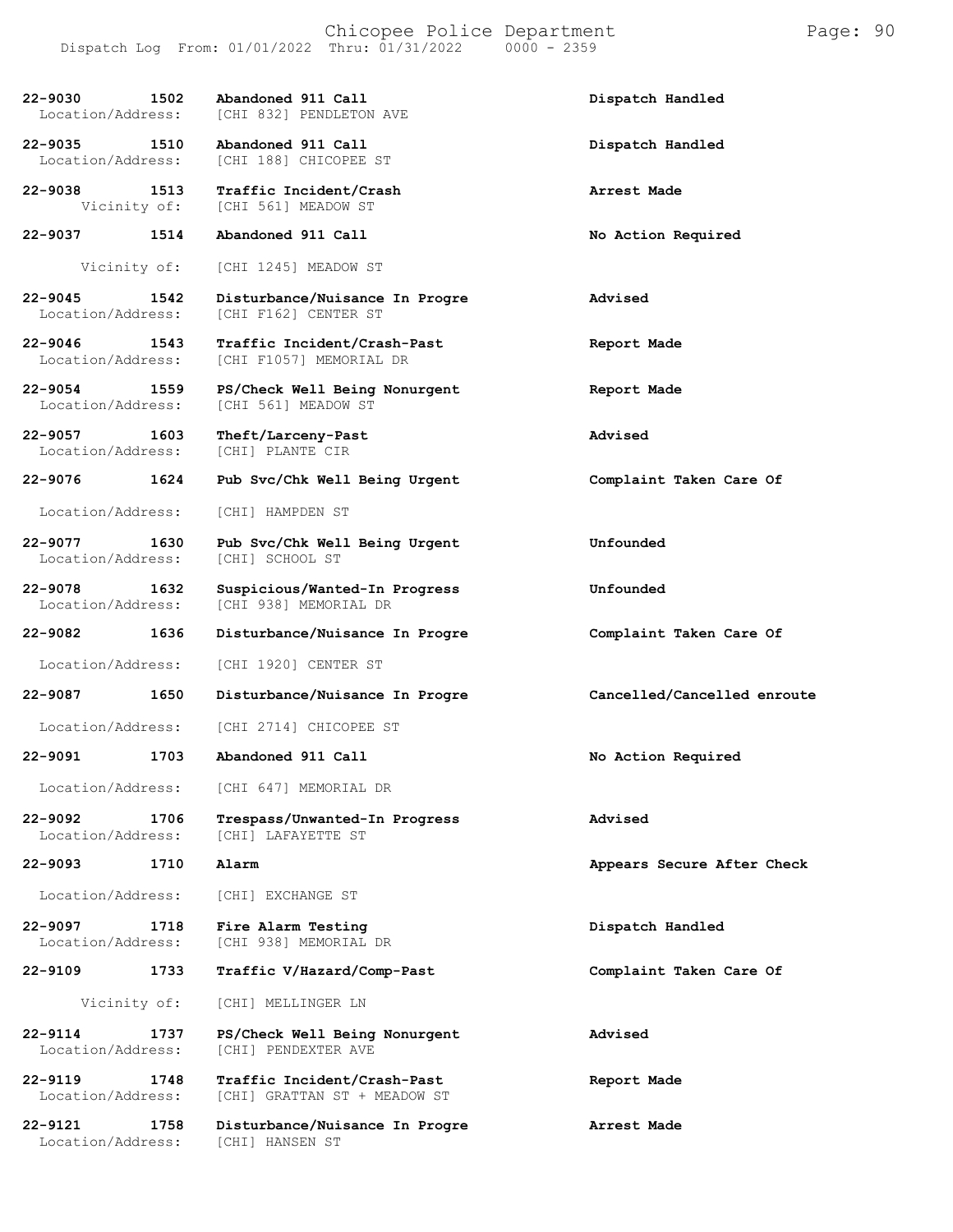| 22-9122 1759<br>Location/Address: |           | Police Response<br>[CHI] BLANAN DR                           | Report Made                  |
|-----------------------------------|-----------|--------------------------------------------------------------|------------------------------|
| 22-9128 1808<br>Location/Address: |           | Alarm<br>[CHI 1183] CABOT ST                                 | <b>False Alarm</b>           |
| $22 - 9130$                       | 1809      | Abandoned 911 Call                                           | No Action Required           |
| Location/Address:                 |           | [CHI 938] MEMORIAL DR                                        |                              |
| 22-9131                           | 1813      | Pub Svc/Chk Well Being Urgent                                | Complaint Taken Care Of      |
| Location/Address:                 |           | [CHI] SCOTT AVE                                              |                              |
| 22-9132 1817<br>Vicinity of:      |           | Traffic Incident/Crash-Past<br>[CHI 931] MEADOW ST           | Report Made                  |
| 22-9137                           | 1835      | Transport Service                                            | Transport Complete           |
| Location/Address:                 |           | [LUD 1] RANDALL RD                                           |                              |
| 22-9141 1845<br>Location/Address: |           | Fraud/Deception<br>[CHI F621] EXCHANGE ST                    | Report Made                  |
| 22-9142 1845                      |           | Alarm                                                        | Appears Secure After Check   |
| Location/Address:                 |           | [CHI 253] GRANBY RD                                          |                              |
| 22-9146 1853<br>Vicinity of:      |           | Suspicious/Wanted-In Progress<br>[CHI] JOHN ST + CHICOPEE ST | Unfounded                    |
| $22 - 9148$<br>Location/Address:  | 1856      | Abandoned 911 Call<br>[CHI] SHERIDAN ST                      | Dispatch Handled             |
| 22-9153 1925<br>Location/Address: |           | Pub Svc/Chk Well Being Urgent<br>[CHI 1938] MEADOW ST        | Could not Locate             |
| 22-9156 1935<br>Location/Address: |           | Alarm<br>[CHI XF1653] GRATTAN ST                             | False Alarm                  |
| 22-9157 1935<br>Location/Address: |           | Traffic Incident/Crash<br>[CHI F684] MEMORIAL DR             | Report Made                  |
| $22 - 9161$<br>Location/Address:  | 1940      | Disturbance/Nuisance In Progre<br>[CHI F1057] MEMORIAL DR    | Could not Locate             |
| 22-9162                           | 1942      | PS/Check Well Being Nonurgent                                | Taken/Referred /Other/Agency |
|                                   | Location: | [CHI] HIGH STREET HOLYOKE                                    |                              |
| $22 - 9164$<br>Vicinity of:       | 1947      | Abandoned 911 Call<br>[CHI 1962] MEMORIAL DR                 | Dispatch Handled             |
| $22 - 9167$<br>Location/Address:  | 1958      | Disturbance/Nuisance/Past<br>[CHI] SULLIVAN ST               | Advised                      |
| 22-9185<br>Location/Address:      | 2108      | Disturbance/Nuisance/Past<br>[CHI 1281] CHICOPEE ST          | Unfounded                    |
| 22-9188                           | 2123      | Disturbance/Nuisance/Past                                    | Complaint Taken Care Of      |
| Location/Address:                 |           | [CHI] STONINA DR                                             |                              |
| 22-9195<br>Location/Address:      | 2136      | Animal/Injured/Hunted<br>[CHI] WOODLAND AVE                  | Unfounded                    |
| $22 - 9196$<br>Location/Address:  | 2138      | Pub Svc/Chk Well Being Urgent<br>[CHI] BENOIT CIR            | Unfounded                    |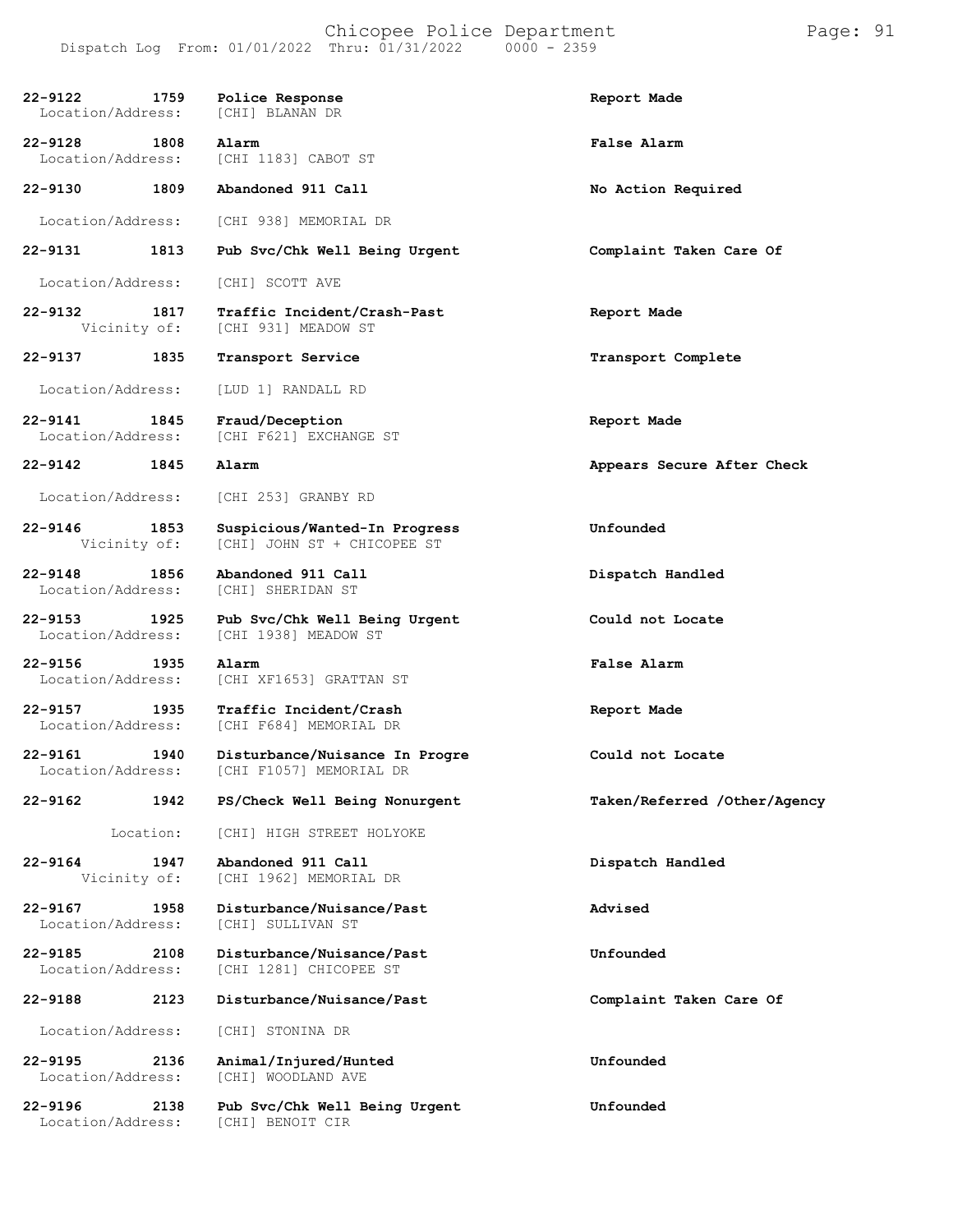| 22-9197 2146<br>Location/Address:     |      | Alarm<br>[CHI] MEADOW ST                              | False Alarm             |
|---------------------------------------|------|-------------------------------------------------------|-------------------------|
| 22-9208 2215                          |      | Motor Vehicle Stop                                    | Citation/Warning Issued |
|                                       |      | Vicinity of: [CHI F554] MEADOW ST                     |                         |
| $22 - 9211$ 2223<br>Location/Address: |      | Abandoned 911 Call<br>[CHI] ABBEY ST                  | Could not Locate        |
| $22 - 9215$ 2244<br>Location/Address: |      | Disturbance/Nuisance/Past<br>[CHI 333] FULLER RD      | Could not Locate        |
| 22-9216 2248<br>Location/Address:     |      | Harassment/Stalk/Threat-Past<br>[CHI 39] BROADWAY     | Advised                 |
| 22-9217 2251<br>Location/Address:     |      | Disturbance/Nuisance In Progre<br>[CHI 2653] DEBRA DR | Assist Given            |
| 22-9219 2257<br>Location/Address:     |      | PS/Check Well Being Nonurgent<br>[CHI F162] CENTER ST | Unfounded               |
| $22 - 9226$                           | 2326 | Abandoned 911 Call                                    | No Action Required      |
| Location/Address:                     |      | [CHI 162] SCHOOL ST                                   |                         |

**22-9228 2329 Abandoned 911 Call Services Rendered** Location/Address: [CHI] NEWBURY ST

#### **For Date: 01/22/2022 - Saturday**

| $22 - 9260$                      | 0051         | Abandoned 911 Call                                   | No Action Required         |
|----------------------------------|--------------|------------------------------------------------------|----------------------------|
| Location/Address:                |              | [CHI] CENTRAL AVE                                    |                            |
| 22-9285                          | 0111         | Transport Service                                    | Transport Complete         |
| Location/Address:                |              | [CHI F182] CENTER ST                                 |                            |
| $22 - 9289$<br>Location/Address: | 0114         | PS/Check Well Being Nonurgent<br>[CHI 74] BURNETT RD | Services Rendered          |
| 22-9288 0116                     |              | Traffic V/Hazard/Comp-In Progr                       | Criminal Complaint Request |
|                                  | Vicinity of: | [CHI 614] MEMORIAL DR                                |                            |
| $22 - 9349$<br>Location/Address: | 0355         | Suspicious/Wanted-In Progress<br>[CHI] BOILEAU TER   | Unfounded                  |
| $22 - 9365$                      | 0453         | Motor Vehicle Stop                                   | Criminal Complaint Request |
| Location/Address:                |              | [CHI] COCHRAN ST + HARVARD ST                        |                            |
| $22 - 9369$<br>Location/Address: | 0540         | Disturbance/Nuisance In Progre<br>[CHI] WYMANLEA AVE | Advised                    |
| $22 - 9376$<br>Location/Address: | 0633         | Disturbance/Nuisance In Progre<br>[CHI] WEST ST      | Arrest Made                |
| 22-9377                          | 0642         | Motor Vehicle Stop                                   | Citation/Warning Issued    |
| Location/Address:                |              | [CHI 448] GRANBY RD                                  |                            |
| $22 - 9384$<br>Location/Address: | 0727         | Service of a Summons<br>[CHI] SCOTT AVE              | Not Served                 |
| 22-9385<br>Location/Address:     | 0727         | Service of a Summons<br>[CHI] OLKO CIR               | Not Served                 |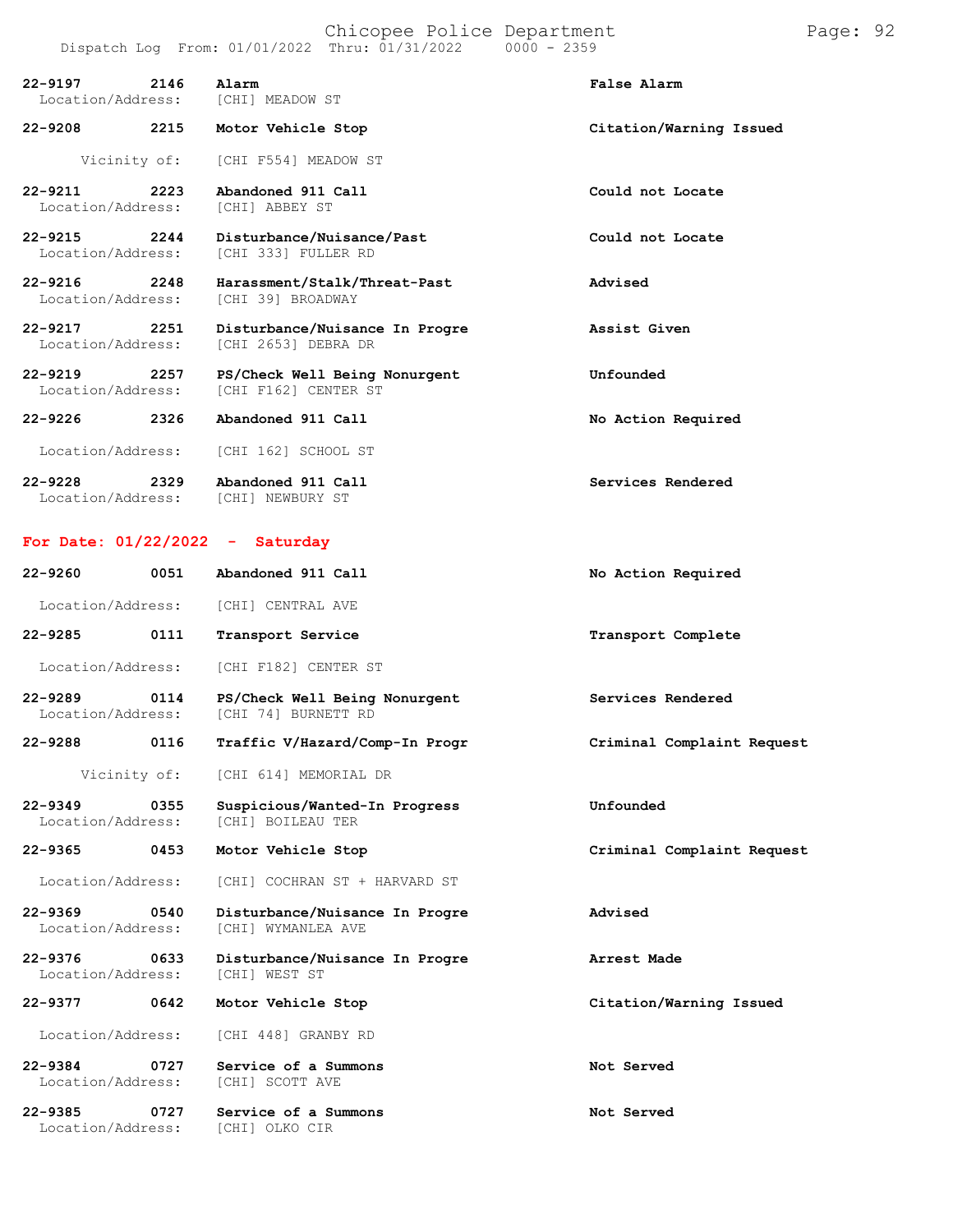#### Chicopee Police Department Page: 93 Dispatch Log From: 01/01/2022 Thru: 01/31/2022 0000 - 2359

| 22-9386<br>Location/Address:          | 0730 | Service of a Summons<br>[CHI 444] GRANBY RD           | Served in Hand             |
|---------------------------------------|------|-------------------------------------------------------|----------------------------|
| 22-9415 0901<br>Location/Address:     |      | Theft/Larceny-In Progress<br>[CHI 938] MEMORIAL DR    | Arrest Made                |
| $22 - 9416$                           | 0903 | Motor Vehicle Stop                                    | Citation/Warning Issued    |
| Location/Address:                     |      | [CHI] BURNETT RD                                      |                            |
| 22-9420                               | 0918 | Motor Vehicle Stop                                    | Citation/Warning Issued    |
| Location/Address:                     |      | [CHI] BURNETT RD                                      |                            |
| 22-9424 0924<br>Location/Address:     |      | Theft/Larceny-Past<br>[CHI] NEW LUDLOW RD             | Report Made                |
| 22-9426<br>Vicinity of:               | 0937 | Abandoned 911 Call<br>[CHI] JOHNNY CAKE HOLLOW RD     | Dispatch Handled           |
| 22-9437<br>Location/Address:          | 1009 | Disturbance/Nuisance/Past<br>[CHI 1196] WEST ST       | Advised                    |
| 22-9440<br>Location/Address:          | 1024 | Theft/Larceny-Past<br>[CHI 561] MEADOW ST             | Report Made                |
| 22-9442                               | 1029 | Transport Service                                     | Transport Complete         |
| Location/Address:                     |      | [CHI 2498] CHURCH ST                                  |                            |
| 22-9448 1044<br>Location/Address:     |      | Service of a Summons<br>[CHI] BURNETT RD              | Could not Locate           |
| 22-9453<br>Location/Address:          | 1051 | PS/Check Well Being Nonurgent<br>[CHI] OAKHILL CIR    | Served in Hand             |
| 22-9456 1055<br>Location/Address:     |      | Trespass/Unwanted-In Progress<br>[CHI] LEARY AVE      | Advised                    |
| 22-9461<br>Location/Address:          | 1120 | Pub Svc/Chk Well Being Urgent<br>[CHI] WOODBRIDGE RD  | Advised                    |
| $22 - 9464$ 1128<br>Location/Address: |      | Abandoned 911 Call<br>[CHI 426] MEMORIAL DR           | Dispatch Handled           |
| 22-9468                               | 1134 | Traffic V/Hazard/Comp-In Progr                        | Complaint Taken Care Of    |
| Location/Address:                     |      | [CHI 1394] GRANBY RD                                  |                            |
| $22 - 9469$<br>Location/Address:      | 1135 | Fire Alarm<br>[CHI 1196] WEST ST                      | False Alarm                |
| 22-9471                               | 1142 | Suspicious/Wanted-In Progress                         | No Action Required         |
| Location/Address:                     |      | [CHI] PROVIDENCE ST                                   |                            |
| 22-9475<br>Location/Address:          | 1156 | PS/Check Well Being Nonurgent<br>[CHI 1938] MEADOW ST | Report Made                |
| 22-9479<br>Location/Address:          | 1209 | Alarm<br>[CHI 744] MAIN ST                            | False Alarm                |
| 22-9481<br>Location/Address:          | 1215 | Suspicious/Wanted-In Progress<br>[CHI] CENTER ST      | Could not Locate           |
| $22 - 9495$                           | 1242 | Investigation/Follow Up                               | Criminal Complaint Request |
| Location/Address:                     |      | [CHI 2498] CHURCH ST                                  |                            |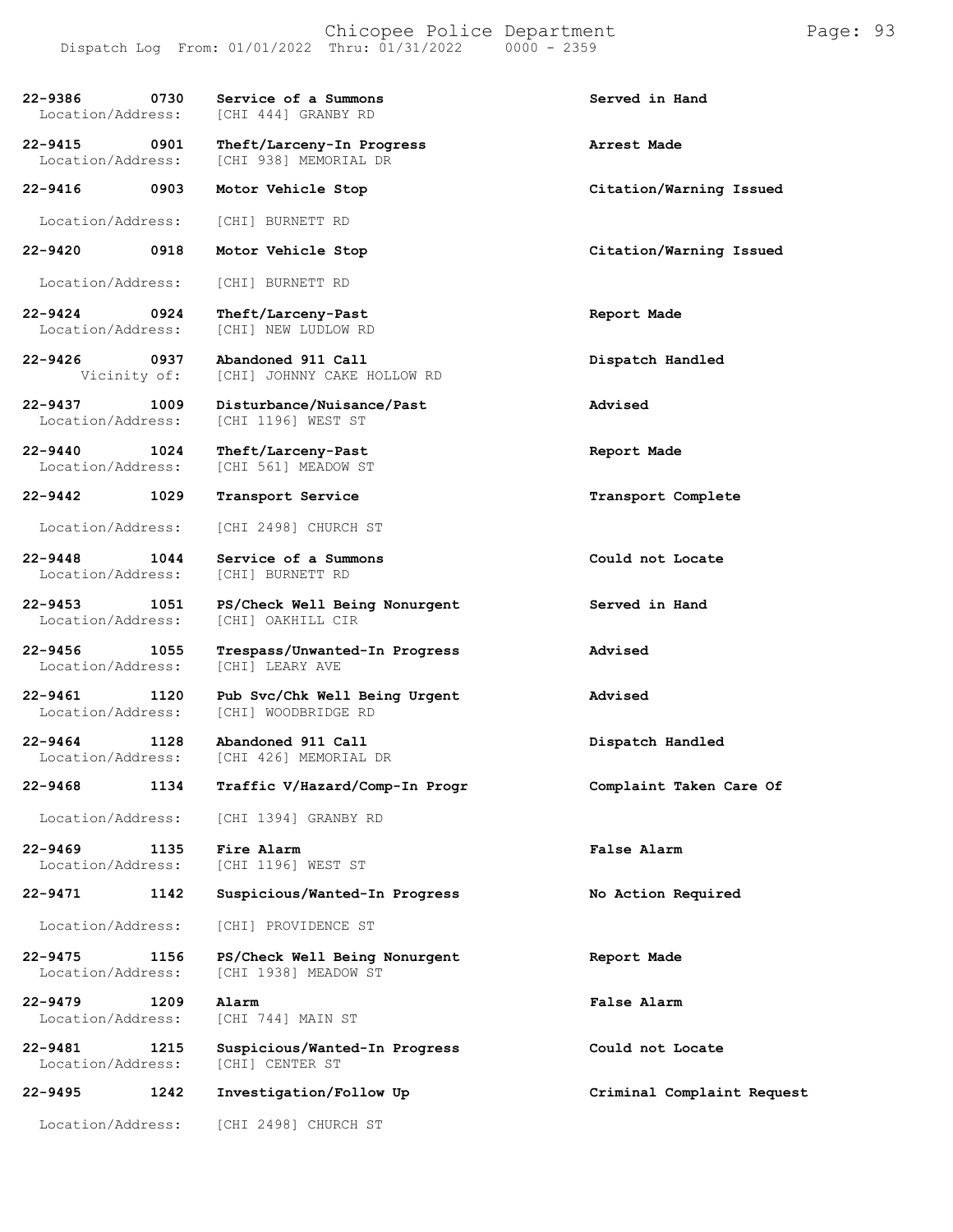|                                          | Dispatch Log From: 01/01/2022 Thru: 01/31/2022           | $0000 - 2359$           |
|------------------------------------------|----------------------------------------------------------|-------------------------|
| $22 - 9502$<br>1323<br>Location/Address: | Misc-Non Urgent<br>[CHI 1972] MEMORIAL DR                | Report Made             |
| $22 - 9503$<br>1323<br>Location/Address: | Indecency/Lewdness-Past<br>[CHI] CHAPMAN ST              | Report Made             |
| $22 - 9515$<br>1407                      | Traffic V/Hazard/Comp-In Progr                           | Citation/Warning Issued |
| Vicinity of:                             | [CHI] LECLAIR TER                                        |                         |
| $22 - 9518$<br>1425<br>Location/Address: | Theft/Larceny-Past<br>[CHI F1039] MEADOW ST              | Advised                 |
| 1433<br>22-9524                          | Abandoned 911 Call                                       | No Action Required      |
| Location/Address:                        | [CHI] MEMORIAL DR                                        |                         |
| 22-9527<br>1445                          | Disturbance/Nuisance/Past                                | Complaint Taken Care Of |
| Location/Address:                        | [CHI] RIVERS AVE                                         |                         |
| 22-9532<br>1454<br>Location/Address:     | Abandoned 911 Call<br>[CHI] EAST MAIN ST                 | Dispatch Handled        |
| $22 - 9534$<br>1500<br>Location/Address: | Alarm<br>[CHI 545] PENDLETON AVE                         | False Alarm             |
| 22-9537<br>1513<br>Location/Address:     | Abandoned 911 Call<br>[CHI] STATE ST                     | Services Rendered       |
| 22-9539<br>1526<br>Location/Address:     | Traffic V/Hazard/Comp-In Progr<br>[CHI 1338] MEMORIAL DR | Could not Locate        |
| 22-9557<br>1606                          | Motor Vehicle Stop                                       | Citation/Warning Issued |
| Location/Address:                        | [CHI 887] MEMORIAL DR                                    |                         |
| 22-9562<br>1619<br>Location/Address:     | Motor Vehicle Stop<br>[CHI] MEMORIAL DR + PENDLETON AVE  | Arrest Made             |
| $22 - 9565$<br>1626<br>Location/Address: | Warrant Service<br>[CHI] MEETINGHOUSE RD                 | Could not Locate        |
| 22-9566 1628                             | Abandoned 911 Call                                       | No Action Required      |
|                                          | Location/Address: [CHI 1658] SPRINGFIELD ST              |                         |
| $22 - 9570$<br>1633<br>Location/Address: | B&E/Burglary/Past<br>[CHI] GRATTAN ST                    | Report Made             |
| 1635<br>22-9569                          | Transport Service                                        | Transport Complete      |
| Location:                                | [SPR] LIBERTY STREET, SPRINGFIELD                        |                         |
| 22-9573<br>1639<br>Location/Address:     | Warrant Service<br>[CHI] LUCRETIA AVE                    | Could not Locate        |
| 22-9577<br>1655                          | Motor Vehicle Stop                                       | Citation/Warning Issued |
| Location/Address:                        | [CHI 710] MEMORIAL DR                                    |                         |
| $22 - 9581$<br>1700<br>Location/Address: | Warrant Service<br>[CHI] VOLPE DR                        | Could not Locate        |
| 22-9586<br>1706<br>Location/Address:     | Fire Alarm<br>[CHI 844] MEMORIAL AVE                     | Dispatch Handled        |
| 22-9597<br>1727<br>Location/Address:     | Abandoned 911 Call<br>[CHI] GROVE ST                     | Unfounded               |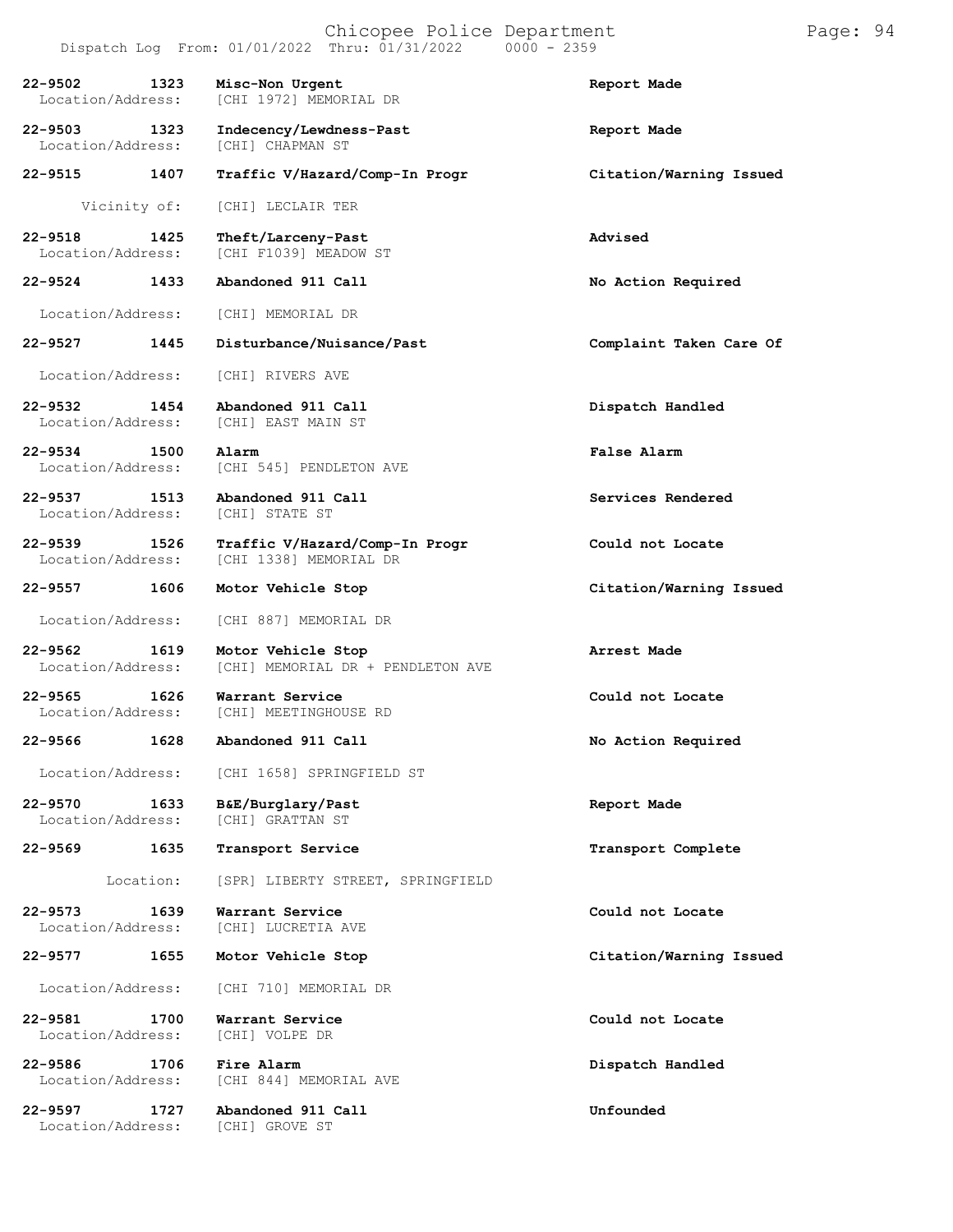|                                          | Dispatch Log From: 01/01/2022 Thru: 01/31/2022         | $0000 - 2359$              |
|------------------------------------------|--------------------------------------------------------|----------------------------|
| 1739<br>22-9601<br>Location/Address:     | Traffic Incident/Crash-Past<br>[CHI 592] MONTGOMERY ST | Report Made                |
| 22-9607 1755<br>Location/Address:        | Disturbance/Nuisance In Progre<br>[CHI 449] GRANBY RD  | Report Made                |
| 22-9609<br>1755<br>Location/Address:     | Abandoned 911 Call<br>[CHI 449] GRANBY RD              | Dispatch Handled           |
| 22-9631 1816<br>Location/Address:        | Service of a Summons<br>[CHI] BURNETT RD               | Served in Hand             |
| 1831<br>22-9621<br>Location/Address:     | Traffic Incident/Crash-Past<br>[CHI F811] MEMORIAL DR  | Report Made                |
| 22-9622 1833<br>Location/Address:        | Disturbance/Nuisance/Past<br>[CHI] ABBEY ST            | Dispatch Handled           |
| 22-9627<br>1855                          | Animal/Injured/Hunted                                  | Complaint Taken Care Of    |
| Location/Address:                        | [CHI] MCKINSTRY AVE                                    |                            |
| 22-9636 1923<br>Location/Address:        | Warrant Service<br>[CHI] DALE ST                       | Could not Locate           |
| 22-9644 1943                             | Abandoned 911 Call                                     | No Action Required         |
| Location/Address:                        | [CHI] STEBBINS ST                                      |                            |
| 22-9645 1945<br>Location/Address:        | Suspicious/Wanted-In Progress<br>[CHI F464] PARK ST    | Arrest Made                |
| 22-9653 2007<br>Location/Address:        | Abandoned 911 Call<br>[CHI] ROLF AVE                   | Dispatch Handled           |
| 2026<br>22-9658                          | Abandoned 911 Call                                     | No Action Required         |
| Location:                                | [CHI] NO DISPATCHABLE LOCATION                         |                            |
| 22-9660<br>2030                          | Motor Vehicle Stop                                     | Verbal Warning Issued      |
|                                          | Location/Address: [CHI 644] MEMORIAL DR                |                            |
| 22-9671<br>2046                          | Motor Vehicle Stop                                     | Criminal Complaint Request |
|                                          | Location/Address: [CHI F641] MEMORIAL DR               |                            |
| $22 - 9676$<br>2100                      | Transport Service                                      | Transport Complete         |
| Location/Address:                        | [WOR] BELMONT ST                                       |                            |
| 22-9685<br>2140                          | Abandoned 911 Call                                     | No Action Required         |
| Location/Address:                        | [CHI 2184] NEW LOMBARD RD                              |                            |
| 2157<br>$22 - 9689$<br>Location/Address: | Alarm<br>[CHI F1309] MEMORIAL DR                       | False Alarm                |
| 22-9691<br>2157                          | Abandoned 911 Call                                     | No Action Required         |
| Location/Address:                        | [CHI 2184] NEW LOMBARD RD                              |                            |
| 22-9693<br>2205                          | Transport Service                                      | Transport Complete         |
| Location/Address:                        | [LUD 1] RANDALL RD                                     |                            |
| 22-9696<br>2216                          | Alarm                                                  | False Alarm                |

Location/Address: [CHI F1309] MEMORIAL DR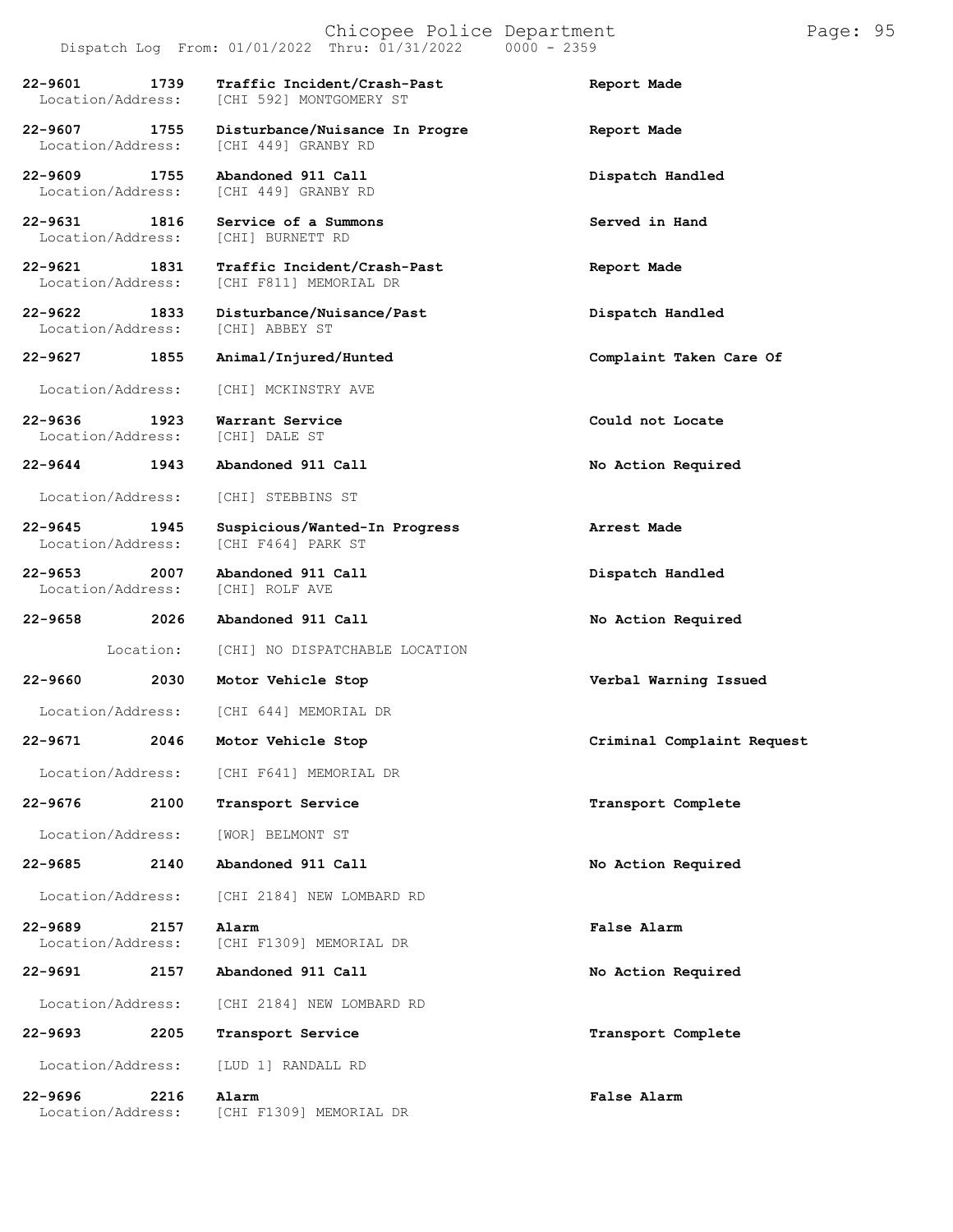|                                  |      | Chicopee Police Department<br>Dispatch Log From: 01/01/2022 Thru: 01/31/2022 | $0000 - 2359$              | Page: 96 |  |
|----------------------------------|------|------------------------------------------------------------------------------|----------------------------|----------|--|
| 22-9711                          | 2327 | Motor Vehicle Stop                                                           | Citation/Warning Issued    |          |  |
| Location/Address:                |      | [CHI 728] MEMORIAL DR                                                        |                            |          |  |
| $22 - 9714$                      | 2333 | Abandoned 911 Call                                                           | No Action Required         |          |  |
| Vicinity of:                     |      | [CHI 979] YVETTE ST                                                          |                            |          |  |
| For Date: $01/23/2022 -$ Sunday  |      |                                                                              |                            |          |  |
| $22 - 9721$                      | 0004 | Abandoned 911 Call                                                           | No Action Required         |          |  |
| Location/Address:                |      | [CHI] COCHRAN ST                                                             |                            |          |  |
| $22 - 9739$<br>Location/Address: | 0047 | Suspicious/Wanted-In Progress<br>[CHI 857] SGT TRACY DR                      | Arrest Made                |          |  |
| $22 - 9753$                      | 0106 | SAFETY HAZARD/PRIORITY 2                                                     | No Action Required         |          |  |
| Vicinity of:                     |      | [CHI] EAST ST + GRATTAN ST                                                   |                            |          |  |
| $22 - 9754$                      | 0109 | Alarm                                                                        | Appears Secure After Check |          |  |
| Location/Address:                |      | [CHI 339] FULLER RD                                                          |                            |          |  |
| $22 - 9768$<br>Location/Address: | 0142 | Assist Other Agency/Urgent<br>[CHI XP1977] GRATTAN ST                        | Could not Locate           |          |  |
| $22 - 9784$<br>Location/Address: | 0223 | Suspicious/Wanted-In Progress<br>[CHI 857] SGT TRACY DR                      | Advised                    |          |  |
| 22-9811                          | 0257 | Disturbance/Nuisance/Past                                                    | City Ordinance Violation   |          |  |
| Location/Address:                |      | [CHI] MT VERNON RD                                                           |                            |          |  |
| 22-9833                          | 0426 | Abandoned 911 Call                                                           | No Action Required         |          |  |
| Location/Address:                |      | [CHI] JAMES ST                                                               |                            |          |  |
| $22 - 9835$                      | 0510 | Investigation/Follow Up                                                      | Appears Secure After Check |          |  |
| Location/Address:                |      | [CHI] MT VERNON RD                                                           |                            |          |  |
| 22-9843<br>Location/Address:     | 0622 | Pub Svc/Chk Well Being Urgent<br>[CHI] BROOKS AVE                            | Services Rendered          |          |  |
| 22-9846                          | 0648 | Police Response                                                              | Complaint Taken Care Of    |          |  |
| Location/Address:                |      | [CHI] WALNUT ST                                                              |                            |          |  |
| $22 - 9849$<br>Location/Address: | 0651 | Abandoned 911 Call<br>[CHI] EXCHANGE ST                                      | Dispatch Handled           |          |  |
| 22-9852<br>Location/Address:     | 0702 | DUI/Impaired-In Progress<br>[CHI 2112] FULLER RD                             | Could not Locate           |          |  |
| 22-9853                          | 0703 | SAFETY HAZARD/PRIORITY 2                                                     | No Action Required         |          |  |
| Location/Address:                |      | [CHI] ROYAL ST                                                               |                            |          |  |
| 22-9913<br>Location/Address:     | 1047 | Alarm<br>[CHI 269] CHICOPEE ST                                               | Report Made                |          |  |
| 22-9915<br>Vicinity of:          | 1047 | Fire Response<br>[CHI 721] SYREK ST                                          | Investigated               |          |  |
| $22 - 9931$<br>Location/Address: | 1204 | Pub Svc/Chk Well Being Urgent<br>[CHI] IVY ST                                | Unfounded                  |          |  |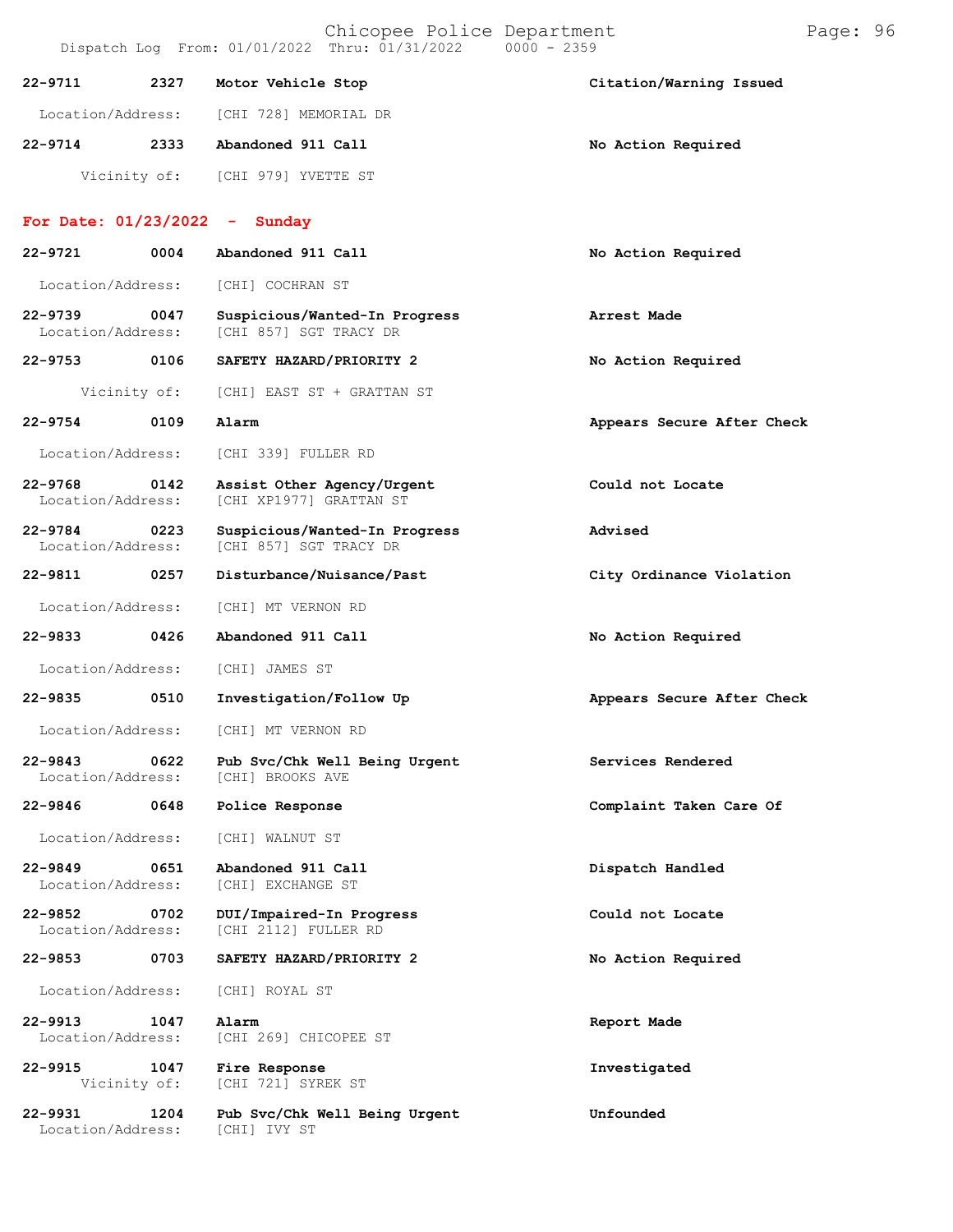| 22–9932<br>1205<br>Location/Address:     | Abandoned 911 Call<br>[CHI 68] BURNETT RD                | Dispatch Handled             |
|------------------------------------------|----------------------------------------------------------|------------------------------|
| 22-9935<br>1215                          | Theft/Larceny-In Progress                                | Complaint Taken Care Of      |
| Location/Address:                        | [CHI 1191] MEMORIAL DR                                   |                              |
| 1224<br>22-9938                          | Animal Complaint                                         | Taken/Referred /Other/Agency |
| Location/Address:                        | [CHI] BARBARA ST                                         |                              |
| $22 - 9943$<br>1245<br>Location/Address: | Indecency/Lewdness-Past<br>[CHI] SHERIDAN ST             | Report Made                  |
| 22-9948<br>1307<br>Location/Address:     | Electrical Hazard<br>[CHI F1479] EMERSON ST              | Investigated                 |
| 22-9950<br>1313                          | Animal Complaint                                         | Taken/Referred /Other/Agency |
| Location/Address:                        | [CHI] JAMES ST                                           |                              |
| $22 - 9959$<br>1401<br>Location/Address: | Disturbance/Nuisance In Progre<br>[CHI F1479] EMERSON ST | Advised                      |
| 22-9960<br>1411<br>Location/Address:     | SAFETY HAZARD/PRIORITY 2<br>[CHI] EAST MAIN ST           | Investigated                 |
| $22 - 9964$<br>1422<br>Location/Address: | Abandoned 911 Call<br>[CHI] EXCHANGE ST                  | False Alarm                  |
| 22-9966<br>1430<br>Location/Address:     | Theft/Larceny-Past<br>[CHI] DICKINSON ST                 | Report Made                  |
| $22 - 9978$<br>1519                      | Disturbance/Nuisance/Past                                | Complaint Taken Care Of      |
| Location/Address:                        | [CHI 1208] ST JAMES AVE                                  |                              |
| 22-9982<br>1526<br>Vicinity of:          | Abandoned 911 Call<br>[CHI] MEMORIAL DR                  | Dispatch Handled             |
| 22-9984<br>1536<br>Vicinity of:          | Abandoned 911 Call<br>[CHI] COCHRAN ST                   | Unfounded                    |
| 1552<br>22-9989<br>Location/Address:     | Abandoned 911 Call<br>[CHI] MONTGOMERY ST                | Dispatch Handled             |
| 22-9990<br>1552<br>Location/Address:     | Abandoned 911 Call<br>[CHI] EAST MAIN ST                 | Investigated                 |
| 22-10005<br>1618<br>Location/Address:    | Service of a Summons<br>[CHI] MT CARMEL AVE              | Not Served                   |
| 22-10012<br>1624<br>Location/Address:    | Animal Complaint<br>[CHI] LARK DR                        | Advised                      |
| 22-10009<br>1625<br>Location/Address:    | Service of a Summons<br>[CHI] ARTISAN ST                 | Served in Hand               |
| 22-10008<br>1627<br>Location/Address:    | Abandoned 911 Call<br>[CHI] JULIA AVE                    | Investigated                 |
| 22-10026<br>1711<br>Location/Address:    | Police Response<br>[CHI] EAST MAIN ST                    | Investigated                 |
| 22-10031<br>1720<br>Location/Address:    | Abandoned 911 Call<br>[CHI 444] GRANBY RD                | Unfounded                    |
| 22-10029<br>1721                         | Motor Vehicle Stop                                       | Citation/Warning Issued      |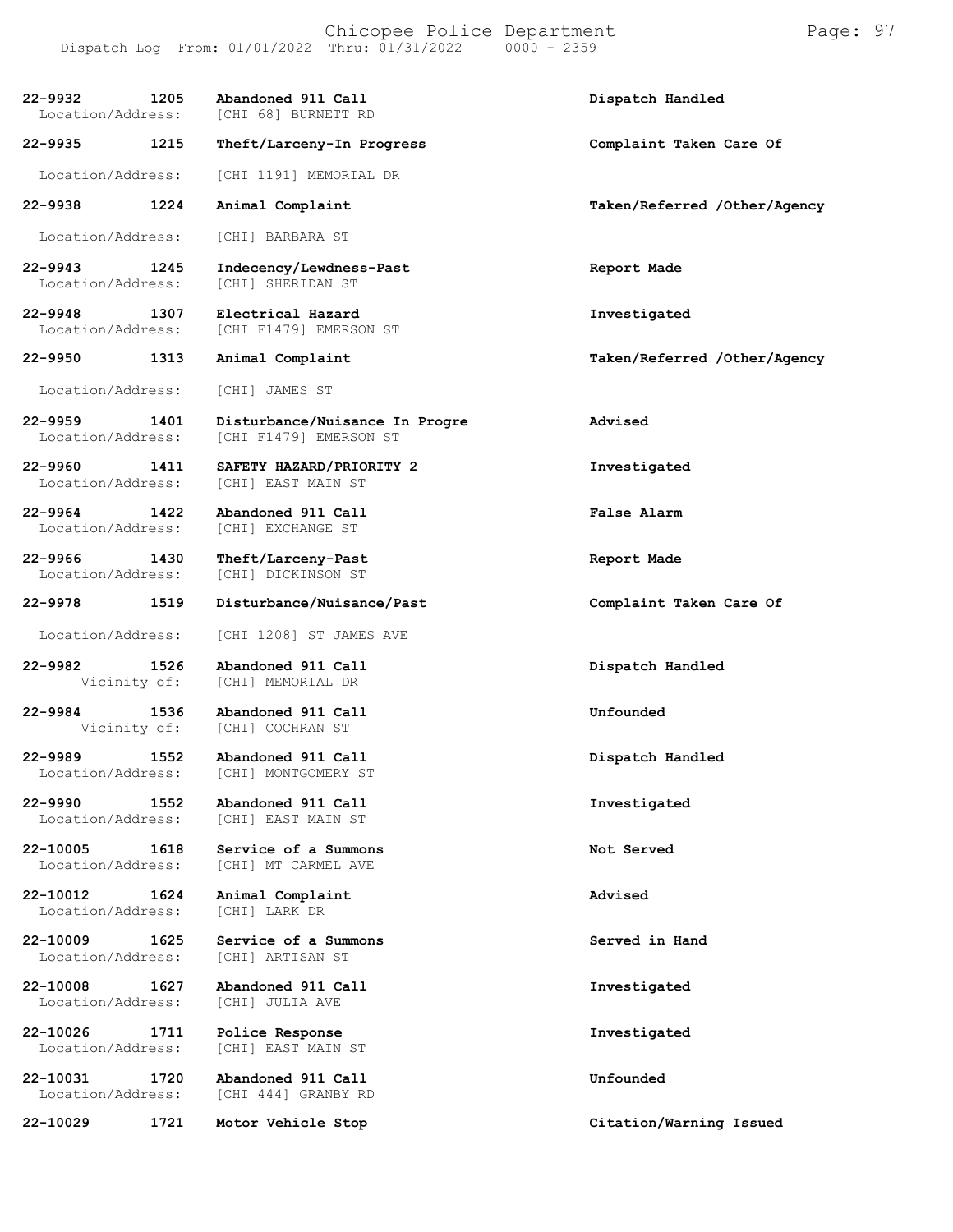|                                                        | Dispatch Log From: 01/01/2022 Thru: 01/31/2022<br>$0000 - 2359$ |                         |
|--------------------------------------------------------|-----------------------------------------------------------------|-------------------------|
| Location/Address:                                      | [CHI 1191] MEMORIAL DR                                          |                         |
| 22-10034<br>1728<br>Location/Address:                  | Fraud/Deception<br><b>[CHI] BEVERLY ST</b>                      | Report Made             |
| 22-10047<br>1814                                       | Motor Vehicle Stop                                              | Verbal Warning Issued   |
| Location/Address:                                      | [CHI 1722] MEMORIAL DR                                          |                         |
| 22-10048 1819<br>Location/Address:                     | Disturbance/Nuisance In Progre<br>[CHI 309] BURNETT RD          | Advised                 |
| 22-10057 1857                                          | Motor Vehicle Stop                                              | Citation/Warning Issued |
| Location/Address:                                      | [CHI] PROSPECT ST + JAMES ST                                    |                         |
| 22-10061 1914<br>Location/Address:                     | Traffic Incident/Crash<br>[CHI F1440] MEMORIAL DR               | Report Made             |
| 22-10064 1930<br>Vicinity of:                          | Pub Svc/Chk Well Being Urgent<br>[CHI] SHAWINIGAN DR            | Unfounded               |
| 22-10077 2030<br>Location/Address:                     | Traffic Incident/Crash-Past<br>[CHI] DWIGHT ST                  | Report Made             |
| 22-10082<br>2053<br>Location/Address:                  | Structure Fire<br>[CHI] ROYALTON ST                             | Investigated            |
| 22-10090<br>2148                                       | Pub Svc/Chk Well Being Urgent                                   | No Action Required      |
| Vicinity of:                                           | [CHI] FULLER RD                                                 |                         |
| 22-10097<br>2222<br>Location/Address:                  | Disturbance/Nuisance/Past<br>[CHI] EAST MAIN ST                 | Advised                 |
| 2236<br>22-10098<br>Location/Address: [CHI] TORONTO ST | Disturbance/Nuisance/Past                                       | Advised                 |
| For Date: $01/24/2022 -$                               | Monday                                                          |                         |
| 22-10133 0033 Motor Vehicle Stop                       |                                                                 | Verbal Warning Issued   |
|                                                        | Vicinity of: [CHI 849] MEADOW ST                                |                         |
| 22-10155<br>0107                                       | Motor Vehicle Stop                                              | Citation/Warning Issued |
| Location/Address:                                      | [CHI] GRATTAN ST                                                |                         |
| 22-10172<br>0132<br>Location/Address:                  | Disturbance/Nuisance/Past<br>[CHI] EDBERT ST                    | Advised                 |
| 22-10188<br>0157                                       | Motor Vehicle Stop                                              | Citation/Warning Issued |
| Location/Address:                                      | [CHI 188] CHICOPEE ST                                           |                         |
| 22-10197<br>0205                                       | Motor Vehicle Stop                                              | Citation/Warning Issued |
| Vicinity of:                                           | [CHI 334] FULLER RD                                             |                         |
| 22-10225<br>0341<br>Location/Address:                  | Disturbance/Nuisance/Past<br>[CHI] EDBERT ST                    | Advised                 |
| 22-10232<br>0400<br>Location/Address:                  | Abandoned 911 Call<br>[CHI F1581] LINDEN ST                     | Dispatch Handled        |
| 22-10242<br>0532<br>Vicinity of:                       | Suspicious/Wanted-In Progress<br>[CHI] JAMES ST                 | Report Made             |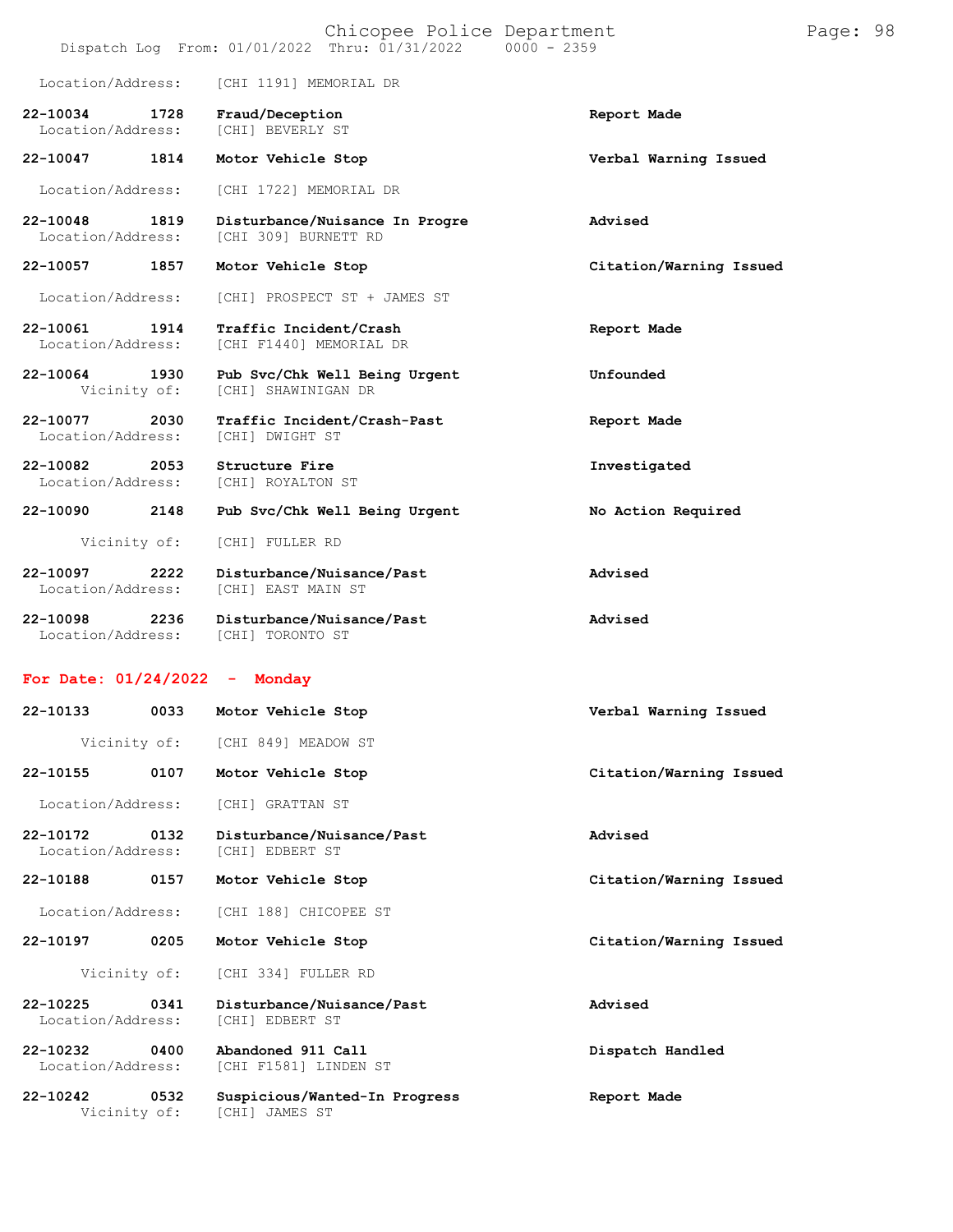| 22-10243<br>Vicinity of:      | 0557              | Traffic V/Hazard/Comp-Past<br>[CHI] HOWARD ST + SCHOOL ST | Unfounded                   |
|-------------------------------|-------------------|-----------------------------------------------------------|-----------------------------|
| 22-10246                      | 0645              | Alarm                                                     | Cancelled/Cancelled enroute |
| Location/Address:             |                   | [CHI 341] GAGNE ST                                        |                             |
| 22-10251<br>Location/Address: | 0722              | Traffic Incident/Crash<br>[CHI] ACADEMY ST + FAIRVIEW AVE | Advised                     |
| 22-10252                      | 0724              | Transport Service                                         | Transport Complete          |
|                               | Location:         | [CHI] WORCESTER                                           |                             |
| 22-10255                      | 0731<br>Location: | Police Response<br>[CHI] I90W MEMORIAL DR OFF             | Could not Locate            |
| 22-10256                      | 0733              | PS/Check Well Being Nonurgent                             | Complaint Taken Care Of     |
| Location/Address:             |                   | [EAL] PORTER RD                                           |                             |
| 22-10260                      | 0751              | Alarm                                                     | Cancelled/Cancelled enroute |
| Location/Address:             |                   | [CHI 605] MEETINGHOUSE RD                                 |                             |
| 22-10274                      | 0810              | Alarm                                                     | Cancelled/Cancelled enroute |
| Location/Address:             |                   | [CHI 605] MEETINGHOUSE RD                                 |                             |
| 22-10276<br>Location/Address: | 0815              | Abandoned 911 Call<br>[CHI] MCKINSTRY AVE                 | Dispatch Handled            |
| 22-10283                      | 0831              | Motor Vehicle Stop                                        | Citation/Warning Issued     |
| Location/Address:             |                   | [CHI 565] MEADOW ST                                       |                             |
| 22-10287<br>Location/Address: | 0846              | Administrative<br>[CHI] CENTER ST                         | Services Rendered           |
| 22-10289<br>Location/Address: | 0851              | Service of a Summons<br>[CHI] PERCY ST                    | Served in Hand              |
| 22-10297<br>Location/Address: | 0903              | Service of a Summons<br>[CHI] BRIDLE PATH RD              | Served in Hand              |
| 22-10298                      | 0904              | Motor Vehicle Stop                                        | Citation/Warning Issued     |
| Location/Address:             |                   | [CHI] GRATTAN ST                                          |                             |
| 22-10303<br>Location/Address: | 0911              | Service of a Summons<br>[CHI] HONEYSUCKLE DR              | Not Served                  |
| 22-10308<br>Location/Address: | 0923              | Traffic V/Hazard/Comp-Past<br>[CHI 731] MEMORIAL DR       | Services Rendered           |
| 22-10311<br>Location/Address: | 0935              | Motor Vehicle Stop<br>[CHI] WEST ST + SCHOOL ST           | Arrest Made                 |
| 22-10312                      | 0936              | Motor Vehicle Stop                                        | Citation/Warning Issued     |
| Location/Address:             |                   | [CHI] MONTGOMERY ST                                       |                             |
| 22-10317                      | 0946              | Motor Vehicle Stop                                        | Citation/Warning Issued     |
| Location/Address:             |                   | [CHI 288] MONTGOMERY ST                                   |                             |
| 22-10322                      | 0949              | Suspicious/Wanted-In Progress                             | No Action Required          |
| Location/Address:             |                   | [CHI] TORONTO ST                                          |                             |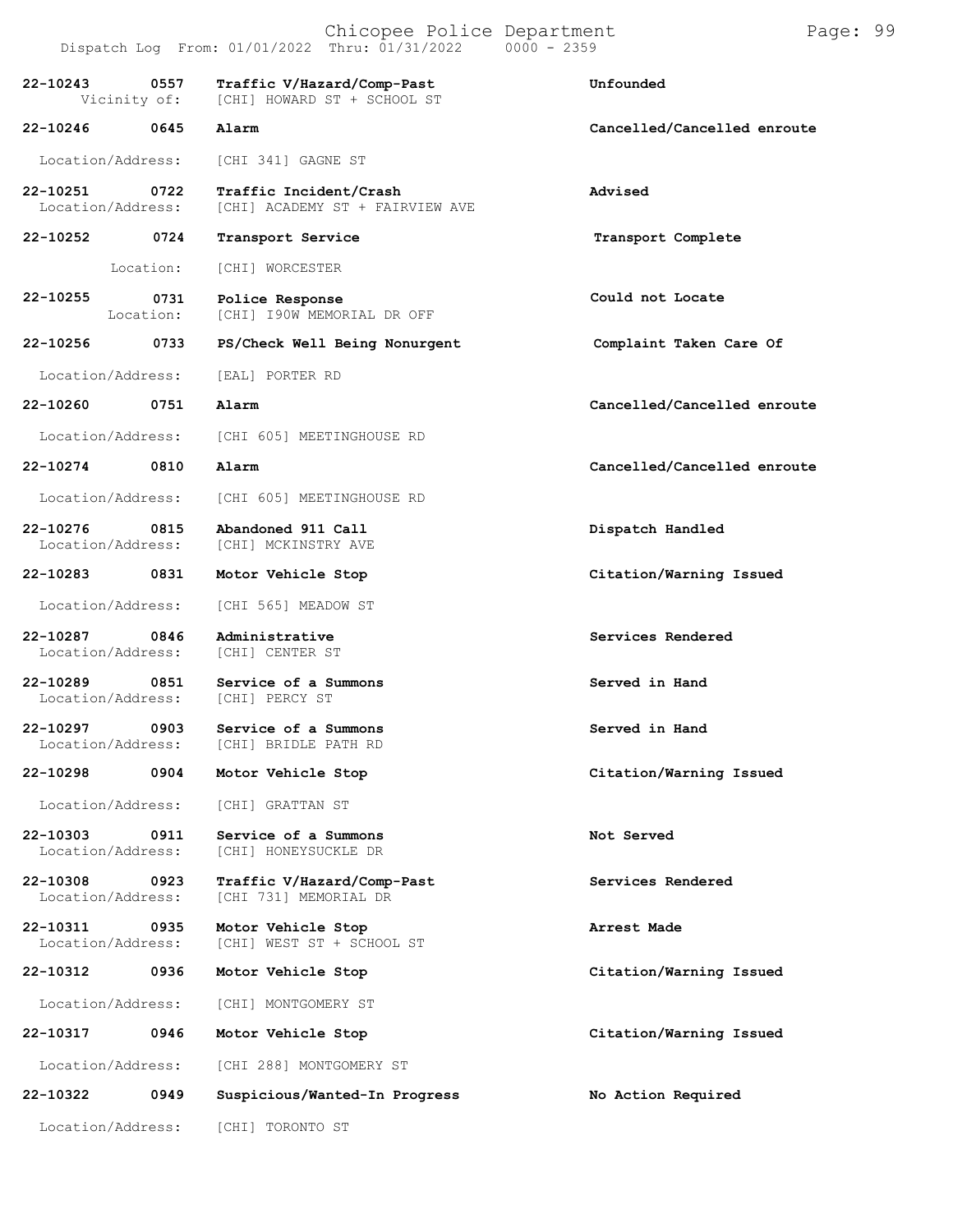**22-10326 1001 Motor Vehicle Stop Citation/Warning Issued** Location/Address: [CHI] MONTGOMERY ST **22-10333 1013 Fraud/Deception Report Made** Location/Address: [CHI] LONGWOOD DR **22-10335 1017 Motor Vehicle Stop Citation/Warning Issued** Location/Address: [CHI 1394] GRANBY RD **22-10337 1029 Abandoned 911 Call Investigated** [CHI 605] MEETINGHOUSE RD **22-10347 1050 Motor Vehicle Stop Citation/Warning Issued** Location/Address: [CHI 1041] JAMES ST **22-10353 1104 Harassment/Stalk/Threat-In Pro Report Made** Location/Address: **22-10355 1110 Abandoned 911 Call Dispatch Handled** Location/Address: **22-10358 1112 Motor Vehicle Stop Citation/Warning Issued** Location/Address: [CHI] JAMES ST **22-10361 1125 Motor Vehicle Stop Citation/Warning Issued** Location/Address: [CHI] PROSPECT ST **22-10369 1148 Motor Vehicle Stop Citation/Warning Issued** Location/Address: [CHI 269] CHICOPEE ST **22-10371 1152 Motor Vehicle Stop Citation/Warning Issued** Location/Address: [CHI 269] CHICOPEE ST **22-10372 1155 Abandoned 911 Call Dispatch Handled** Location/Address: **22-10374 1201 Theft/Larceny-Past Report Made** [CHI F1182] SHERIDAN ST **22-10379 1213** Location: **Traffic V/Hazard/Comp-In** [CHI] 291 BY 90 **Progr Assist Given 22-10382 1217 Motor Vehicle Stop Citation/Warning Issued** Location/Address: [CHI 643] CHICOPEE ST **22-10384 1223 Administrative Advised** Location/Address: **22-10389 1241 Motor Vehicle Stop Citation/Warning Issued** Location/Address: [CHI] PENDLETON AVE **22-10392 1244 Traffic Incident/Crash-Past Report Made** Location/Address: **22-10391 1245 Pub Svc/Chk Well Being Urgent Transport Complete** Location/Address: [CHI 744] MAIN ST

**22-10394 1251 Disturbance/Nuisance In Progre Services Rendered**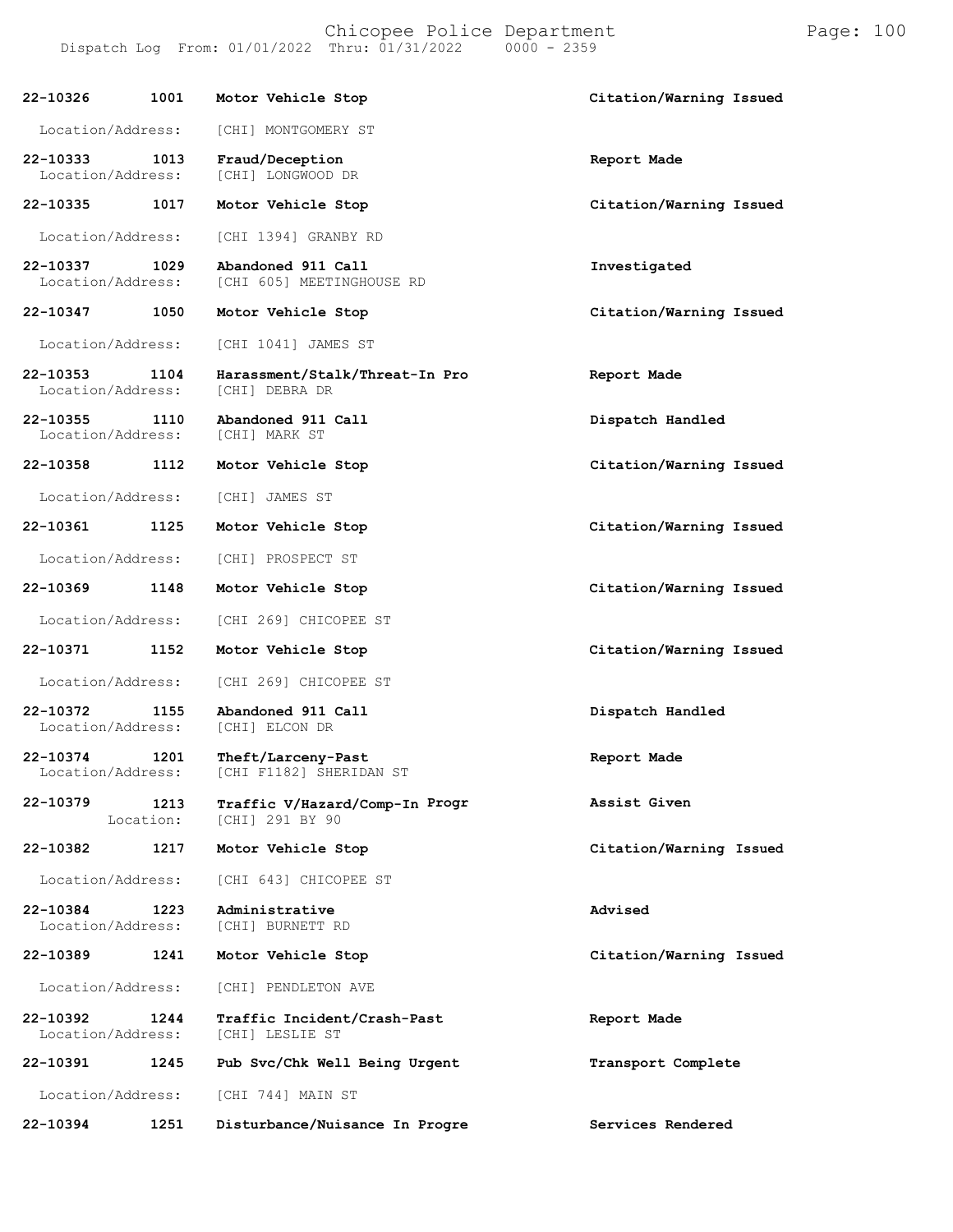|                               |      | Chicopee Police Department<br>Dispatch Log From: 01/01/2022 Thru: 01/31/2022 | $0000 - 2359$           | Page: $101$ |  |
|-------------------------------|------|------------------------------------------------------------------------------|-------------------------|-------------|--|
| Location/Address:             |      | [CHI 273] ST JAMES AVE                                                       |                         |             |  |
| 22-10400                      | 1316 | Motor Vehicle Stop                                                           | Citation/Warning Issued |             |  |
| Location/Address:             |      | [CHI] PADGETTE ST                                                            |                         |             |  |
| 22-10405                      | 1323 | SAFETY HAZARD/PRIORITY 2                                                     | No Action Required      |             |  |
| Location/Address:             |      | [CHI 292] EXCHANGE ST                                                        |                         |             |  |
| 22-10406                      | 1331 | Motor Vehicle Stop                                                           | Citation/Warning Issued |             |  |
| Location/Address:             |      | [CHI] PENDLETON AVE                                                          |                         |             |  |
| 22-10413<br>Location/Address: | 1346 | Pub Svc/Chk Well Being Urgent<br>[CHI] GROVE ST                              | Services Rendered       |             |  |
| 22-10412                      | 1348 | Motor Vehicle Stop                                                           | Citation/Warning Issued |             |  |
| Location/Address:             |      | [CHI 832] PENDLETON AVE                                                      |                         |             |  |
| $22 - 10414$                  | 1359 | Motor Vehicle Stop                                                           | Citation/Warning Issued |             |  |
| Location/Address:             |      | [CHI] PENDLETON AVE                                                          |                         |             |  |
| 22-10417<br>Location/Address: | 1407 | Suspicious/Wanted-In Progress<br>[CHI 1658] SPRINGFIELD ST                   | Advised                 |             |  |
| 22-10424                      | 1418 | Motor Vehicle Stop                                                           | Citation/Warning Issued |             |  |
| Location/Address:             |      | [CHI] DALE ST                                                                |                         |             |  |
| 22-10437<br>Location/Address: | 1445 | Alarm<br>[CHI 103] JAMES ST                                                  | False Alarm             |             |  |
| 22-10447                      | 1506 | Abandoned 911 Call                                                           | No Action Required      |             |  |
| Location/Address:             |      | [CHI F602] MCKINSTRY AVE                                                     |                         |             |  |
| 22-10452<br>Location/Address: | 1518 | Traffic Incident/Crash-Past<br>[CHI] EAST MAIN ST                            | Report Made             |             |  |
| 22-10456                      | 1527 | Theft/Larceny-In Progress                                                    | No Action Required      |             |  |
| Location/Address:             |      | [CHI 938] MEMORIAL DR                                                        |                         |             |  |
| 22-10457                      | 1530 | Theft/Larceny-In Progress                                                    | No Action Required      |             |  |
| Location/Address:             |      | [CHI 938] MEMORIAL DR                                                        |                         |             |  |
| 22-10464<br>Location/Address: | 1549 | Theft/Larceny-In Progress<br>[CHI 449] GRANBY RD                             | Report Made             |             |  |
| 22-10466<br>Location/Address: | 1550 | Traffic Incident/Crash-Past<br>[CHI] WESTOVER RD                             | Report Made             |             |  |
| 22-10475<br>Location/Address: | 1604 | Pub Svc/Chk Well Being Urgent<br>[CHI] ROYAL ST                              | Services Rendered       |             |  |
| 22-10480<br>Location/Address: | 1606 | Pub Svc/Chk Well Being Urgent<br>[CHI] LORIMER ST                            | Assist Given            |             |  |
| 22-10485                      | 1617 | Motor Vehicle Stop                                                           | Citation/Warning Issued |             |  |
| Location/Address:             |      | [CHI] FRONT ST + ACADEMY ST                                                  |                         |             |  |
| 22-10487<br>Location/Address: | 1624 | Alarm<br>[CHI] CARRIAGE RD                                                   | False Alarm             |             |  |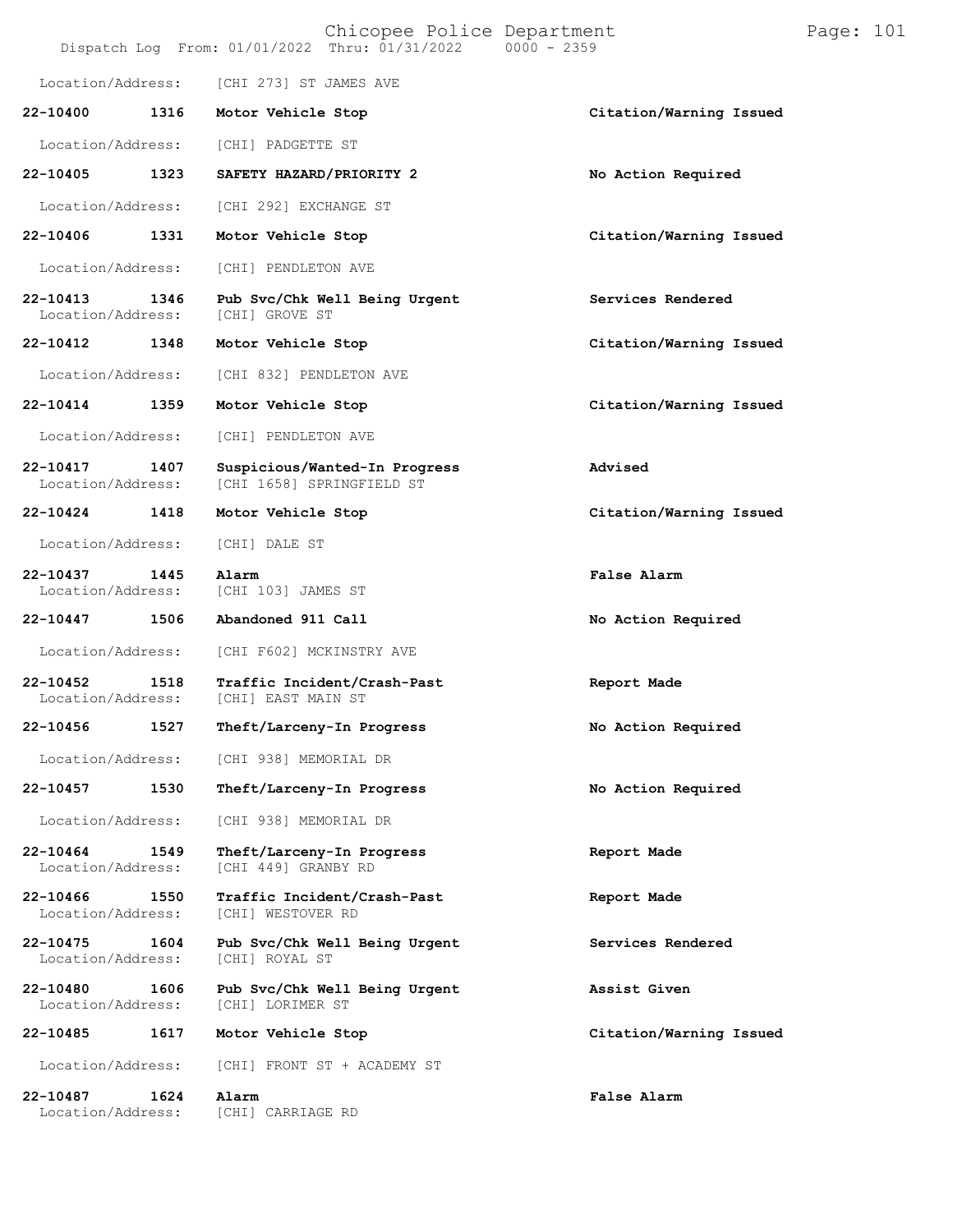Location/Address: [CHI F1187] NEW LUDLOW RD

# **22-10491 1632 Traffic V/Hazard/Comp-Past No Action Required**

Location/Address: [CHI] STERLING ST

**22-10493 1635 Traffic Incident/Crash Report Made** [CHI] SOUTH ST + SPRINGFIELD ST

**22-10494 1637 Police Response Dispatch Handled** Location/Address:

**22-10500 1646 Pub Svc/Chk Well Being Urgent Advised** [CHI] ST JAMES AVE

**22-10501 1647 Trespass/Unwanted-In Progress Advised** [CHI 1255] MEMORIAL DR

#### **22-10505 1702 Motor Vehicle Stop Verbal Warning Issued**

Location/Address: [CHI] GROVE ST + COURT ST

**22-10507 1702 Warrant Service Not Served** [CHI] HAWTHORN ST

**22-10515 1721 Warrant Service Not Served** Location/Address:

**22-10518 1731 Motor Vehicle Stop Citation/Warning Issued**

Location/Address: [CHI 273] MEMORIAL DR

#### **22-10521 1731 Police Response No Action Required**

Location/Address: [CHI 919] MEMORIAL DR

**22-10538 1740 Investigation/Follow Up Investigated** Location/Address:

**22-10528 1749 Motor Vehicle Stop Citation/Warning Issued**

Location/Address:

Location/Address: [CHI 2104] BRIDGE ST

**22-10531 1753 Traffic Incident/Crash-Past Services Rendered** [CHI XF1607] WEST ST

**22-10540 1821 Warrant Service Not Served** Location/Address:

**22-10539 1822 Theft/Larceny-Past Report Made**

**22-10545 1843 Motor Vehicle Stop Advised** Location/Address: [CHI] OAK ST + GROVE ST

**22-10546 1849 Traffic V/Hazard/Comp-In Progr Assist Given** [CHI] FRONT ST + CENTER ST

Location/Address: [CHI] MONTGOMERY ST

**22-10553 1912 Warrant Service Not Served** [CHI] MONTGOMERY ST

**22-10554 1913 Disturbance/Nuisance In Progre Services Rendered** Location/Address:

**22-10548 1901 Motor Vehicle Stop Citation/Warning Issued**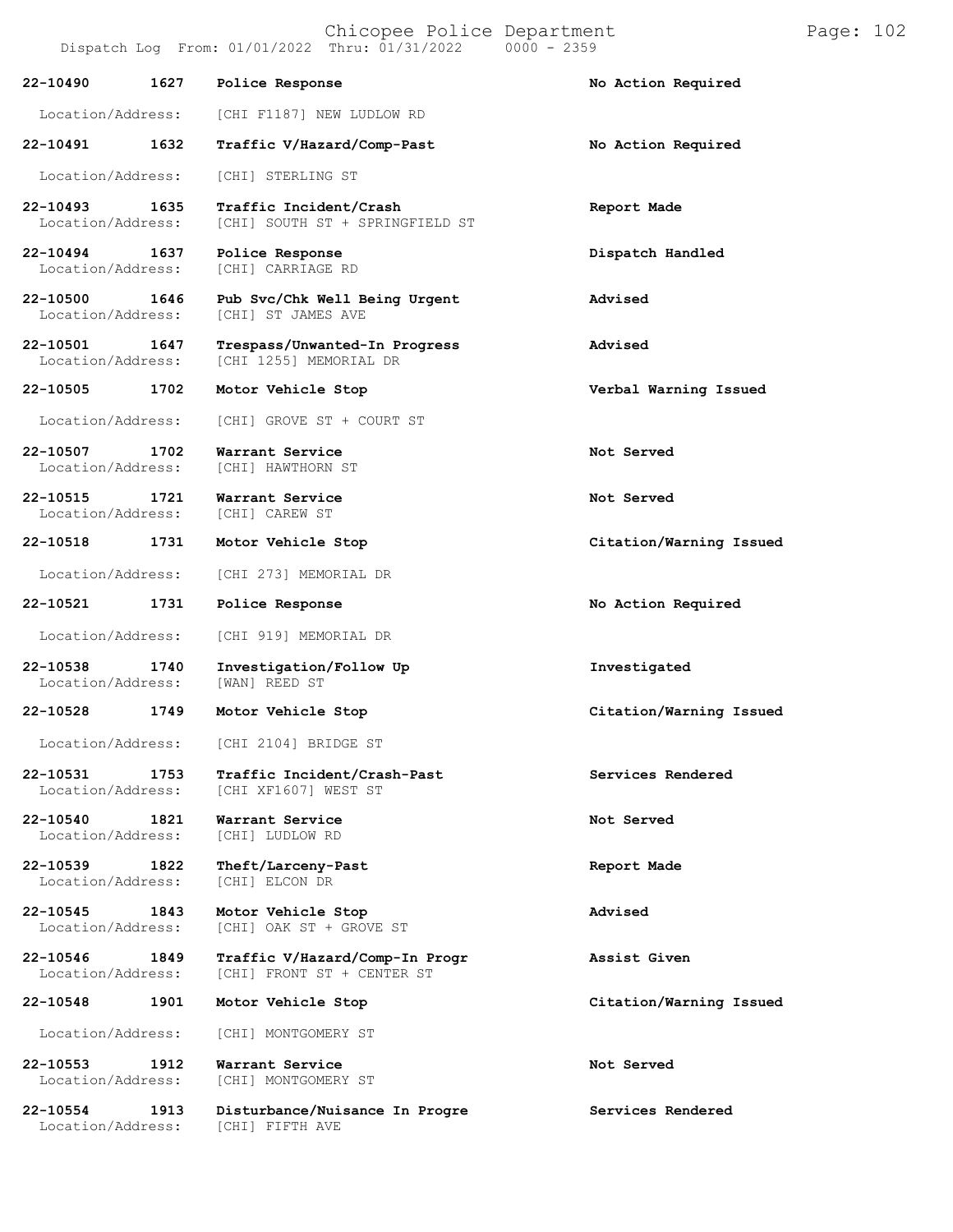|                                                |  |  | Chicopee Police Departmen |
|------------------------------------------------|--|--|---------------------------|
| Dispatch Log From: 01/01/2022 Thru: 01/31/2022 |  |  | 0000 - 2359               |

|                               |      | $D = D$                                |                         |
|-------------------------------|------|----------------------------------------|-------------------------|
| 22-10555                      | 1914 | Motor Vehicle Stop                     | Citation/Warning Issued |
| Location/Address:             |      | [CHI F1440] MEMORIAL DR                |                         |
| 22-10562<br>Location/Address: | 1953 | Abandoned 911 Call<br>[CHI] ARLMONT ST | Dispatch Handled        |
| 22-10561                      | 1954 | Disturbance/Nuisance/Past              | Advised                 |

Location/Address: [CHI 1065] FRONT ST

- **22-10590 2155 Pub Svc/Chk Well Being Urgent Services Rendered** Location/Address:
- **22-10592 2203 Pub Svc/Chk Well Being Urgent Services Rendered** Location/Address:

**22-10595 2211 Motor Vehicle Stop Verbal Warning Issued**

Location/Address: [CHI 719] MEMORIAL DR

**22-10596 2213 Motor Vehicle Stop Citation/Warning Issued**

Location/Address: [CHI 1121] MEMORIAL DR

- **22-10604 2303 Suspicious/Wanted-In Progress Advised** [CHI F682] MEMORIAL DR
- **22-10605 2304 Alarm False Alarm** [CHI F1309] MEMORIAL DR
- **22-10612 2331 Transport Service Transport Complete**

Location: [CHI] WILLAMANSETT BRIDGE

**22-10615 2344 Suspicious/Wanted-Past Advised** [CHI] SOMERSET RD

**22-10616 2356 Police Response Advised** [CHI 1528] RIMMON AVE

#### **For Date: 01/25/2022 - Tuesday**

| 22-10619<br>Location/Address: | 0006 | Traffic Incident/Crash-Past<br>[CHI] MEADOW ST + MCKINSTRY AVE | Report Made |
|-------------------------------|------|----------------------------------------------------------------|-------------|
| 22-10641<br>Location/Address: | 0045 | Motor Vehicle Stop<br>[CHI 305] MEMORIAL DR                    | Arrest Made |
| 22-10751<br>Location/Address: | 0705 | Alarm<br>[CHI 246] CHICOPEE ST                                 | False Alarm |
| 22-10759<br>Vicinity of:      | 0739 | Traffic Incident/Crash-Past<br>[CHI] MCKINSTRY AVE             | Report Made |

| 22-10574                      | 2040 | Abandoned 911 Call                                                | No Action Required |
|-------------------------------|------|-------------------------------------------------------------------|--------------------|
| 22-10572<br>Location/Address: | 2023 | Warrant Service<br>[CHI] AMES AVE                                 | Not Served         |
| 22-10569<br>Location/Address: | 2021 | Traffic V/Hazard/Comp-In Progr<br>[CHI] FRONT ST + SPRINGFIELD ST | Assist Given       |
| 22-10571<br>Location/Address: | 2020 | Harassment/Stalk/Threat-Past<br>[CHI] BROOKS AVE                  | Report Made        |
| 22-10561<br>Location/Address: | 1954 | Disturbance/Nuisance/Past<br>[CHI] LABELLE CIR                    | Advised            |
| 22-10562<br>Location/Address: | 1953 | Abandoned 911 Call<br>[CHI] ARLMONT ST                            | Dispatch Handled   |
|                               |      | LOCAtion/Address:   CHI FI440  MEMORIAL DR                        |                    |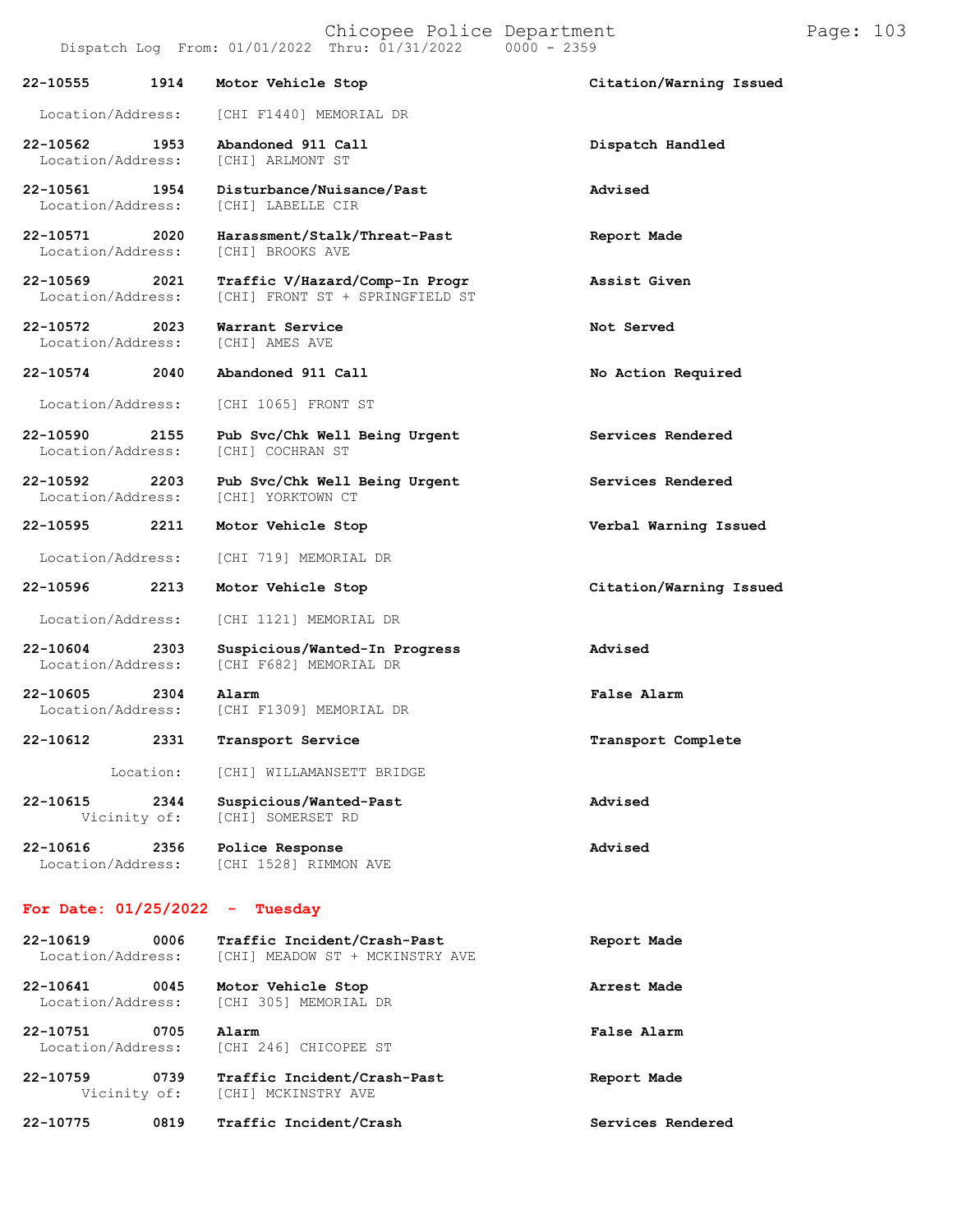Chicopee Police Department Page: 104 Dispatch Log From:  $01/01/2022$  Thru:  $01/31/2022$ **22-10776 0819 Transport Service Transport Complete** Location/Address: **22-10781 0828** Location/Address: **22-10785 0831** Location/Address: **22-10798 0848** Location/Address: **22-10801 0901 Traffic V/Hazard/Comp-In Progr No Action Required** Location/Address: [CHI] PLEASANT ST **22-10804 0905 Motor Vehicle Stop Citation/Warning Issued** Location/Address: [CHI 839] MEADOW ST **22-10805 0905 Police Response No Action Required** Location/Address: [CHI 842] FRONT ST **22-10806 0907 Traffic Incident/Crash Report Made** [CHI] SHERIDAN ST + FULLER RD **22-10816 0936 Motor Vehicle Stop Citation/Warning Issued** Location/Address: [CHI 1396] BUCKLEY BLVD **22-10819 0945 Abandoned 911 Call Dispatch Handled** [CHI 2552] RICHMOND WAY **22-10820 0949 Traffic Incident/Crash Report Made** [CHI F27] PROSPECT ST **22-10821 0951 Abandoned 911 Call Dispatch Handled** [CHI 839] MEADOW ST **22-10843 1000 Administrative No Action Required** Location/Address: [CHI 560] MEADOW ST **22-10830 1012 Motor Vehicle Stop Citation/Warning Issued** Location/Address: [CHI] JAMES ST **22-10831 1012 Abandoned 911 Call Dispatch Handled** [CHI 1604] MONTGOMERY ST **22-10833 1020 Motor Vehicle Stop Citation/Warning Issued** Location/Address: [CHI 1041] JAMES ST **22-10840 1028 Harassment/Stalk/Threat-Past Dispatch Handled** Location/Address: [CHI F825] CHURCH ST **Motor Vehicle Stop Citation/Warning Issued** [CHI] FRONT ST + ELLERTON ST **Motor Vehicle Stop Citation/Warning Issued** [CHI XP2057] MEADOW ST **Motor Vehicle Stop Citation/Warning Issued** [CHI] MEADOW ST

**22-10836 1031 Service of a Summons Served in Hand** [CHI] HONEYSUCKLE DR

**22-10839 1035 Motor Vehicle Stop Citation/Warning Issued**

Location/Address: [CHI F845] JAMES ST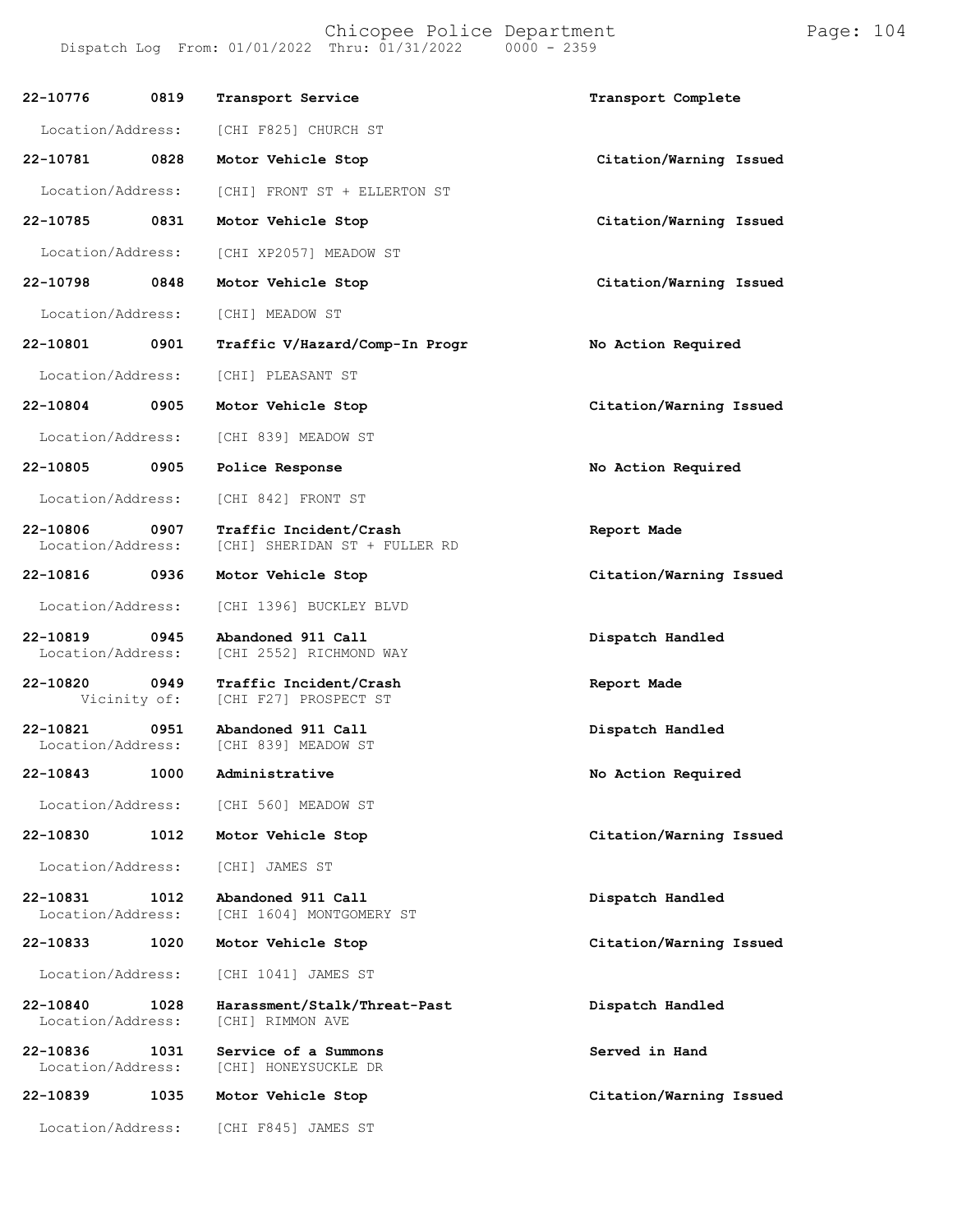| 22-10846<br>1043<br>Location/Address: | Alarm<br>[CHI] EXCHANGE ST                                               | False Alarm                |
|---------------------------------------|--------------------------------------------------------------------------|----------------------------|
| 22-10847 1043<br>Location/Address:    | Disturbance/Nuisance/Past<br>[CHI] ST JACQUES AVE                        | Unfounded                  |
| 22-10848 1044<br>Location/Address:    | Theft/Larceny-Past<br>[CHI 828] PROSPECT ST                              | Advised                    |
| 22-10850<br>1048                      | Motor Vehicle Stop                                                       | Criminal Complaint Request |
| Location/Address:                     | [CHI] PROSPECT ST                                                        |                            |
| 22-10854 1051<br>Location/Address:    | Abandoned 911 Call<br>[CHI] MADISON ST                                   | Dispatch Handled           |
| 22-10859 1102<br>Location/Address:    | Service of a Summons<br>[CHI] WEST ST                                    | Not Served                 |
| 22-10862<br>1103<br>Location/Address: | Traffic Incident/Crash-Past<br>[CHI 74] BURNETT RD + NEW LOMBARD RD      | Report Made                |
| 22-10863 1105                         | Traffic Incident/Crash<br>Vicinity of: [CHI] BURNETT RD + NEW LOMBARD RD | Dispatch Handled           |
| 22-10864<br>1106                      | Service of a Summons                                                     | No Action Required         |
| Location/Address:                     | [CHI] PLANTE CIR                                                         |                            |
| 22-10880<br>1217                      | Pub Svc/Chk Well Being Urgent                                            | Complaint Taken Care Of    |
| Location/Address:                     | [CHI] STEPHENS ST                                                        |                            |
| 22-10883<br>1222<br>Location/Address: | Pub Svc/Chk Well Being Urgent<br>[CHI F1195] CHICOPEE ST                 | Advised                    |
| 22-10893<br>1248                      | Abandoned 911 Call<br>Vicinity of: [CHI 838] DARE WAY                    | Dispatch Handled           |
| 22-10894<br>1249<br>Location/Address: | Pub Svc/Chk Well Being Urgent<br>[CHI] PARK ST                           | Services Rendered          |
| 22-10901 1300                         | Motor Vehicle Stop                                                       | Citation/Warning Issued    |
| Location/Address:                     | [CHI 1583] BROADWAY                                                      |                            |
| 22-10907<br>1320                      | Motor Vehicle Stop                                                       | Citation/Warning Issued    |
| Location/Address:                     | [CHI 86] BURNETT RD                                                      |                            |
| 22-10909<br>1323<br>Location/Address: | Warrant Service<br>[CHI] WHITTIER PL                                     | Advised                    |
| 22-10911<br>1328<br>Location/Address: | Administrative<br>[CHI 1041] JAMES ST                                    | Services Rendered          |
| 22-10913<br>1330<br>Location:         | Traffic Incident/Crash-Past<br>[CHI] SOUTH MEMORIAL DRIVE                | Unfounded                  |
| 22-10914<br>1338                      | Motor Vehicle Stop                                                       | Citation/Warning Issued    |
| Location/Address:                     | [CHI 82] BURNETT RD                                                      |                            |
| 22-10915<br>1338<br>Location/Address: | Pub Svc/Chk Well Being Urgent<br>[CHI] MURPHY LN                         | Unfounded                  |
| 22-10917<br>1344                      | Pub Svc/Chk Well Being Urgent                                            | Services Rendered          |

Location/Address: [CHI] SOUTHWICK ST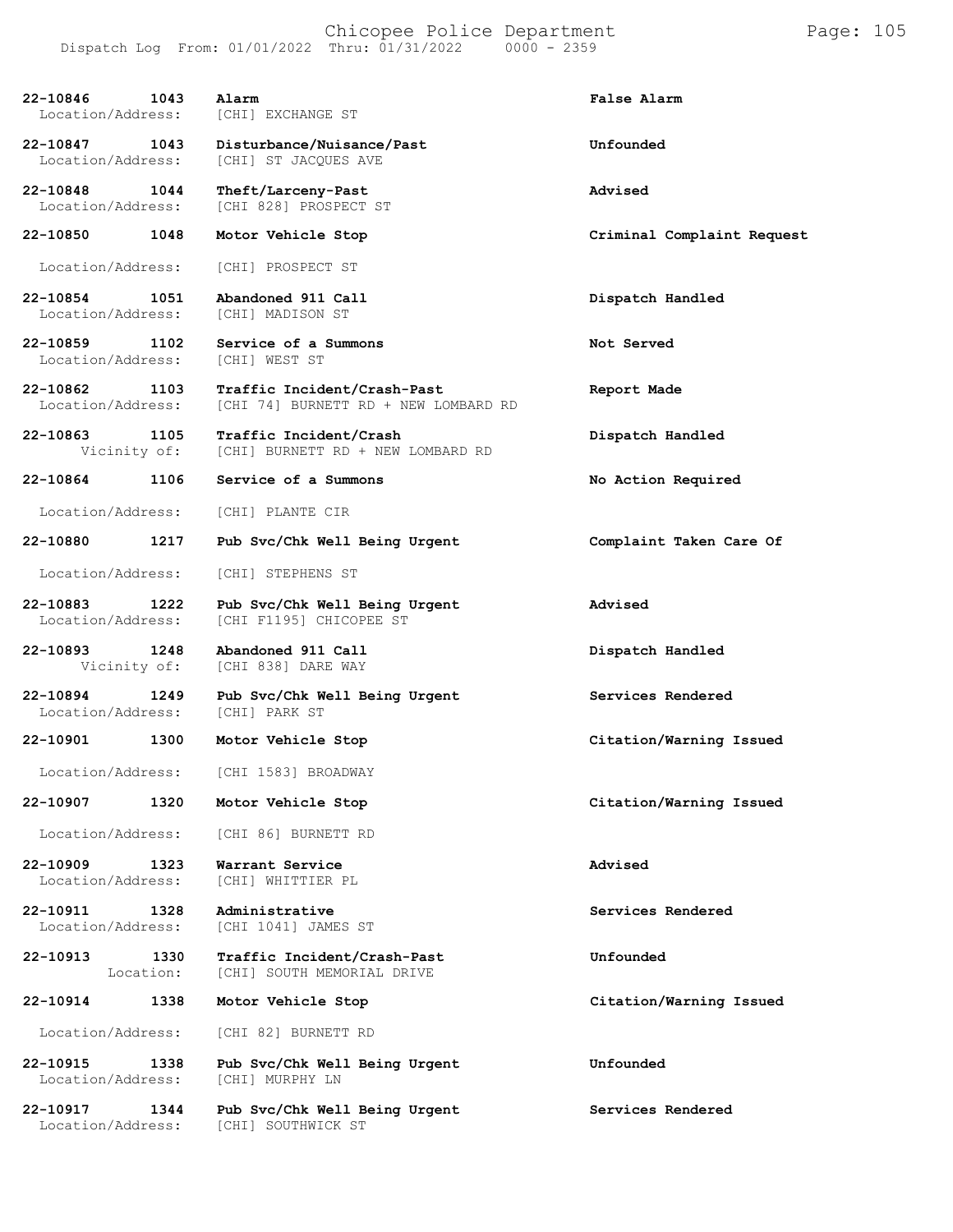**22-10920 1349 Alarm False Alarm** Location/Address: [CHI F368] FRONT ST **22-10921 1352 Motor Vehicle Stop Citation/Warning Issued** Location/Address: [CHI] BURNETT RD **22-10923 1358 Disturbance/Nuisance/Past No Action Required** Location/Address: [CHI 1282] RIVERPARK AVE **22-10931 1427 Harassment/Stalk/Threat-Past Report Made** [CHI] LARCHMONT ST **22-10932 1428 Disturbance/Nuisance In Progre Services Rendered** [CHI F376] MEMORIAL DR **22-10933 1430 Motor Vehicle Stop Advised** [CHI] EAST MAIN ST **22-10935 1432 Disturbance/Nuisance In Progre Services Rendered** [CHI 1473] MEMORIAL DR **22-10937 1439 Motor Vehicle Stop Citation/Warning Issued** Location/Address: [CHI 109] CAREW ST **22-10939 1443 Disturbance/Nuisance/Past Advised** [CHI XP1985] DEBRA DR **22-10941 1446 Motor Vehicle Stop Citation/Warning Issued** Location/Address: [CHI] CAREW ST **22-10942 1454 Abandoned 911 Call No Action Required** Vicinity of: [CHI] PERCY ST **22-10946 1514 Motor Vehicle Stop Citation/Warning Issued** Location/Address: [CHI 287] EAST ST **22-10947 1518 Abandoned 911 Call Could not Locate** Location/Address: **22-10949 1521 Motor Vehicle Stop Unfounded** [CHI] HAMPDEN ST + CENTER ST **22-10951 1523 Traffic Incident/Crash-Past Dispatch Handled** Location/Address: **22-10952 1527 Traffic Incident/Crash Taken/Referred /Other/Agency** Location/Address: [CHI F1342] CENTER ST **22-10954 1536 Traffic V/Hazard/Comp-Past Advised** Location/Address: **22-10956 1549 Suspicious/Wanted-In Progress Could not Locate** Location/Address: **22-10963 1557 Pub Svc/Chk Well Being Urgent Advised** [CHI] MONTGOMERY ST **22-10964 1600 Disturbance/Nuisance/Past Advised** [CHI XP1985] DEBRA DR **22-10991 1650 Police Response Advised**

[CHI 444] GRANBY RD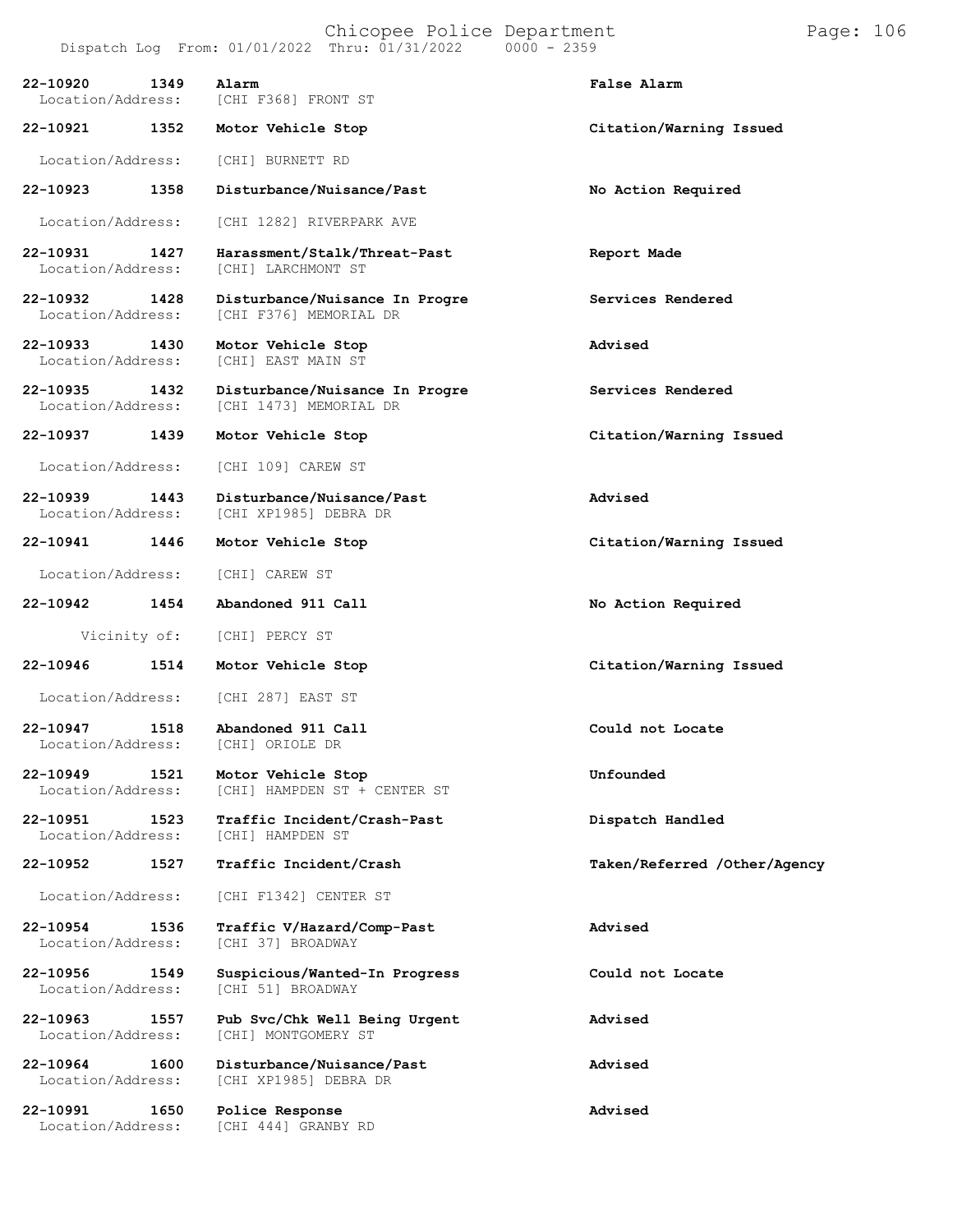| 22-10992                           | 1650         | Motor Vehicle Stop                                   | Criminal Complaint Request |
|------------------------------------|--------------|------------------------------------------------------|----------------------------|
|                                    | Vicinity of: | [CHI 1287] BROADCAST CTR                             |                            |
| 22-10997<br>Location/Address:      | 1656         | Pub Svc/Chk Well Being Urgent<br>[CHI 162] SCHOOL ST | Report Made                |
| 22-10999 1703<br>Location/Address: |              | Warrant Service<br>[CHI F1300] LAWNDALE ST           | Could not Locate           |
| 22-11000 1704                      |              | Administrative                                       | Transport Complete         |
| Location/Address:                  |              | [CHI 2498] CHURCH ST                                 |                            |
| 22-11004<br>Location/Address:      | 1734         | Structure Fire<br>[CHI 1323] BURNETT RD              | Services Rendered          |
| 22-11007 1740<br>Location/Address: |              | Warrant Service<br>[CHI 444] GRANBY RD               | Could not Locate           |
| 22-11014<br>Location/Address:      | 1751         | Warrant Service<br>[CHI] PORTER ST                   | Could not Locate           |
| 22-11018                           | 1800         | PS/Check Well Being Nonurgent                        | No Action Required         |
| Location/Address:                  |              | [CHI] SIMONICH CIR                                   |                            |
| 22-11020<br>Location/Address:      | 1804         | Traffic V/Hazard/Comp-Past<br>[CHI] LECLAIR TER      | Advised                    |
| 22-11022 1805<br>Location/Address: |              | Harassment/Stalk/Threat-Past<br>[CHI] HAJEC CIR      | Advised                    |
| 22-11024 1811<br>Location/Address: |              | PS/Check Well Being Nonurgent<br>[CHI] WESTPORT DR   | Served in Hand             |
| 22-11026 1829<br>Location/Address: |              | Theft/Larceny-Past<br>[CHI] DEBRA DR                 | Report Made                |
| 22-11030<br>Location/Address:      | 1848         | Warrant Service<br>[CHI] TENNEY ST                   | Advised                    |
| 22-11033<br>Location/Address:      | 1856         | Motor Vehicle Stop<br>[CHI 306] ST JAMES AVE         | Services Rendered          |
| 22-11034<br>Location/Address:      | 1856         | Disturbance/Nuisance/Past<br>[CHI] BURTON ST         | Advised                    |
| 22-11035                           | 1901         | Motor Vehicle Stop                                   | Citation/Warning Issued    |
| Location/Address:                  |              | [CHI] CHICOPEE ST + EMPIRE ST                        |                            |
| 22-11038<br>Location/Address:      | 1907         | Alarm<br>[CHI 1800] EXCHANGE ST                      | False Alarm                |
| 22-11044<br>Location/Address:      | 1921         | Police Response<br>[CHI F184] FRONT ST               | Could not Locate           |
| 22-11046                           | 1931         | Motor Vehicle Stop                                   | Citation/Warning Issued    |
| Location/Address:                  |              | [CHI] MEMORIAL DR                                    |                            |
| 22-11047<br>Location/Address:      | 1946         | Animal Complaint<br>[CHI] ORCHARD ST + FAIRVIEW AVE  | Could not Locate           |
| 22-11048                           | 1955         | Animal Complaint                                     | Complaint Taken Care Of    |
|                                    | Vicinity of: | [CHI] ORCHARD ST                                     |                            |
| 22-11051                           | 2001         | Investigation/Follow Up                              | Advised                    |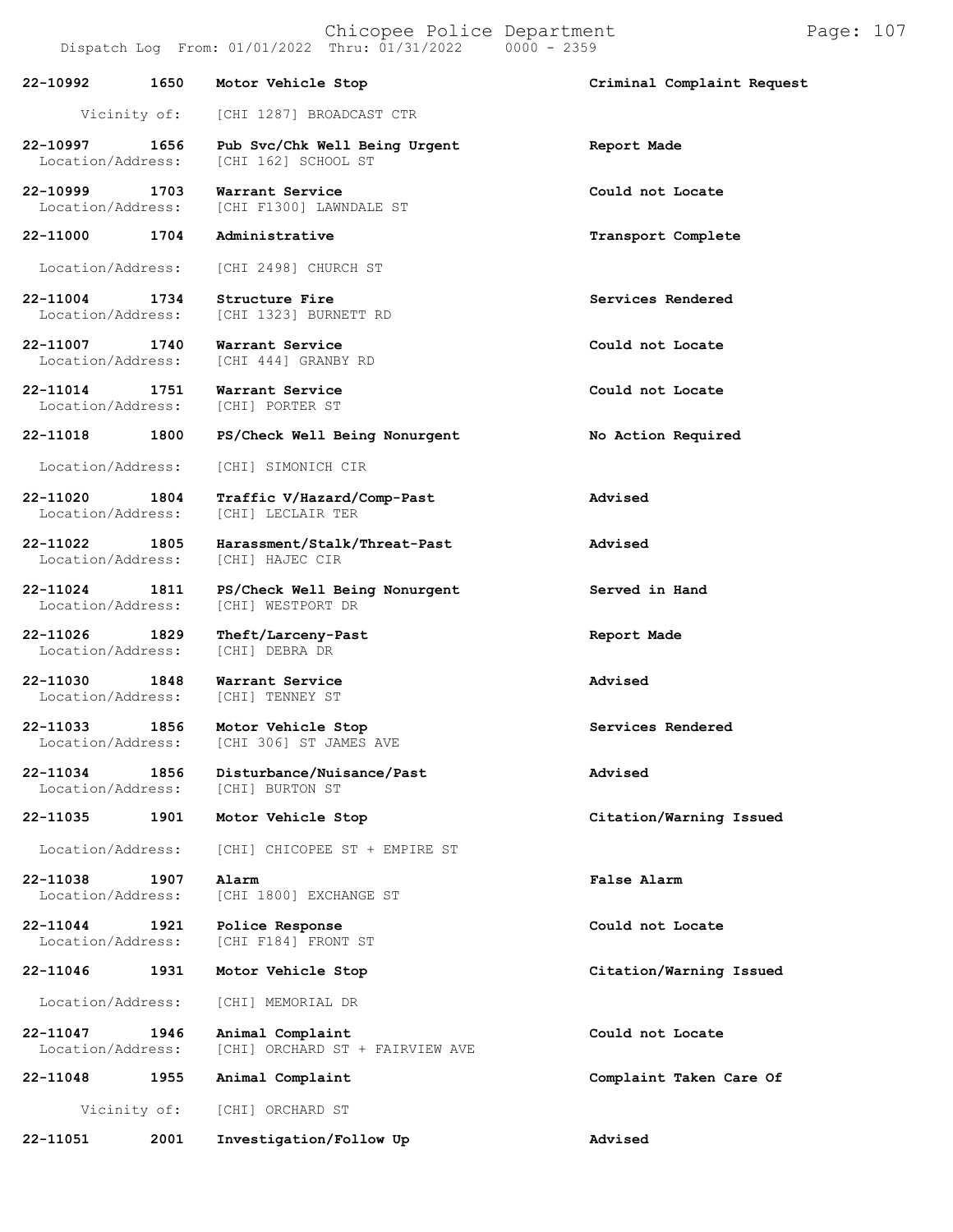|                               |      | Chicopee Police Department<br>Dispatch Log From: 01/01/2022 Thru: 01/31/2022 0000 - 2359 |                         | Page: 108 |  |
|-------------------------------|------|------------------------------------------------------------------------------------------|-------------------------|-----------|--|
| Location/Address:             |      | [CHI] BURTON ST                                                                          |                         |           |  |
| 22-11061                      | 2030 | Transport Service                                                                        | Transport Complete      |           |  |
| Location/Address:             |      | [LUD 1] RANDALL RD                                                                       |                         |           |  |
| 22-11063<br>Location/Address: | 2033 | Disturbance/Nuisance In Progre<br>[CHI 2187] BROADWAY                                    | Arrest Made             |           |  |
| 22-11068                      | 2049 | Disturbance/Nuisance In Progre                                                           | Complaint Taken Care Of |           |  |
| Location/Address:             |      | [CHI 1394] GRANBY RD                                                                     |                         |           |  |
| 22-11070<br>Location/Address: | 2053 | Disturbance/Nuisance In Progre<br>[CHI 1394] GRANBY RD                                   | Dispatch Handled        |           |  |
| 22-11071<br>Location/Address: | 2100 | Warrant Service<br>[CHI] BELCHER ST                                                      | Could not Locate        |           |  |
| 22-11073<br>Location/Address: | 2106 | Warrant Service<br>[CHI 1772] MAPLE ST                                                   | Could not Locate        |           |  |
| 22-11075<br>Location/Address: | 2117 | Disturbance/Nuisance/Past<br>[CHI F1186] MONTCALM ST                                     | Unfounded               |           |  |
| 22-11089<br>Location/Address: | 2156 | Disturbance/Nuisance/Past<br>[CHI] MT VERNON RD                                          | Dispatch Handled        |           |  |
| 22-11102<br>Location/Address: | 2230 | Suspicious/Wanted-In Progress<br>[CHI 854] VIVIAN ST                                     | Advised                 |           |  |
| 22-11104                      | 2244 | Police Response                                                                          | No Action Required      |           |  |
| Location/Address:             |      | [CHI 612] SPRINGFIELD ST                                                                 |                         |           |  |
| 22-11109                      | 2302 | Transport Service                                                                        | Transport Complete      |           |  |
| Location/Address:             |      | [WOR] BELMONT ST                                                                         |                         |           |  |
| 22-11111                      | 2302 | Pub Svc/Chk Well Being Urgent                                                            | Complaint Taken Care Of |           |  |
| Location/Address:             |      | [CHI] GRATTAN ST                                                                         |                         |           |  |
| 22-11122<br>Vicinity of:      | 2359 | Traffic Incident/Crash-Past<br>[CHI 1938] MEADOW ST                                      | Could not Locate        |           |  |
|                               |      | For Date: $01/26/2022 -$ Wednesday                                                       |                         |           |  |
| 22-11120                      | 0002 | Motor Vehicle Stop                                                                       | Citation/Warning Issued |           |  |
| Location/Address:             |      | [CHI F641] MEMORIAL DR                                                                   |                         |           |  |
| 22-11136<br>Location/Address: | 0057 | Abandoned 911 Call<br>[CHI 1938] MEADOW ST                                               | Advised                 |           |  |
| 22-11155                      | 0205 | Motor Vehicle Stop                                                                       | Citation/Warning Issued |           |  |
| Location/Address:             |      | [CHI 2109] GRANBY RD                                                                     |                         |           |  |
| 22-11172<br>Location/Address: | 0310 | Suspicious/Wanted-In Progress<br>[CHI 292] EXCHANGE ST                                   | Advised                 |           |  |
| 22-11183<br>Location/Address: | 0352 | Abandoned 911 Call<br>[CHI] BOYLSTON ST                                                  | Dispatch Handled        |           |  |
| 22-11186                      | 0408 | Motor Vehicle Stop                                                                       | Citation/Warning Issued |           |  |
| Vicinity of:                  |      | [CHI] CHICOPEE ST + CORA AVE                                                             |                         |           |  |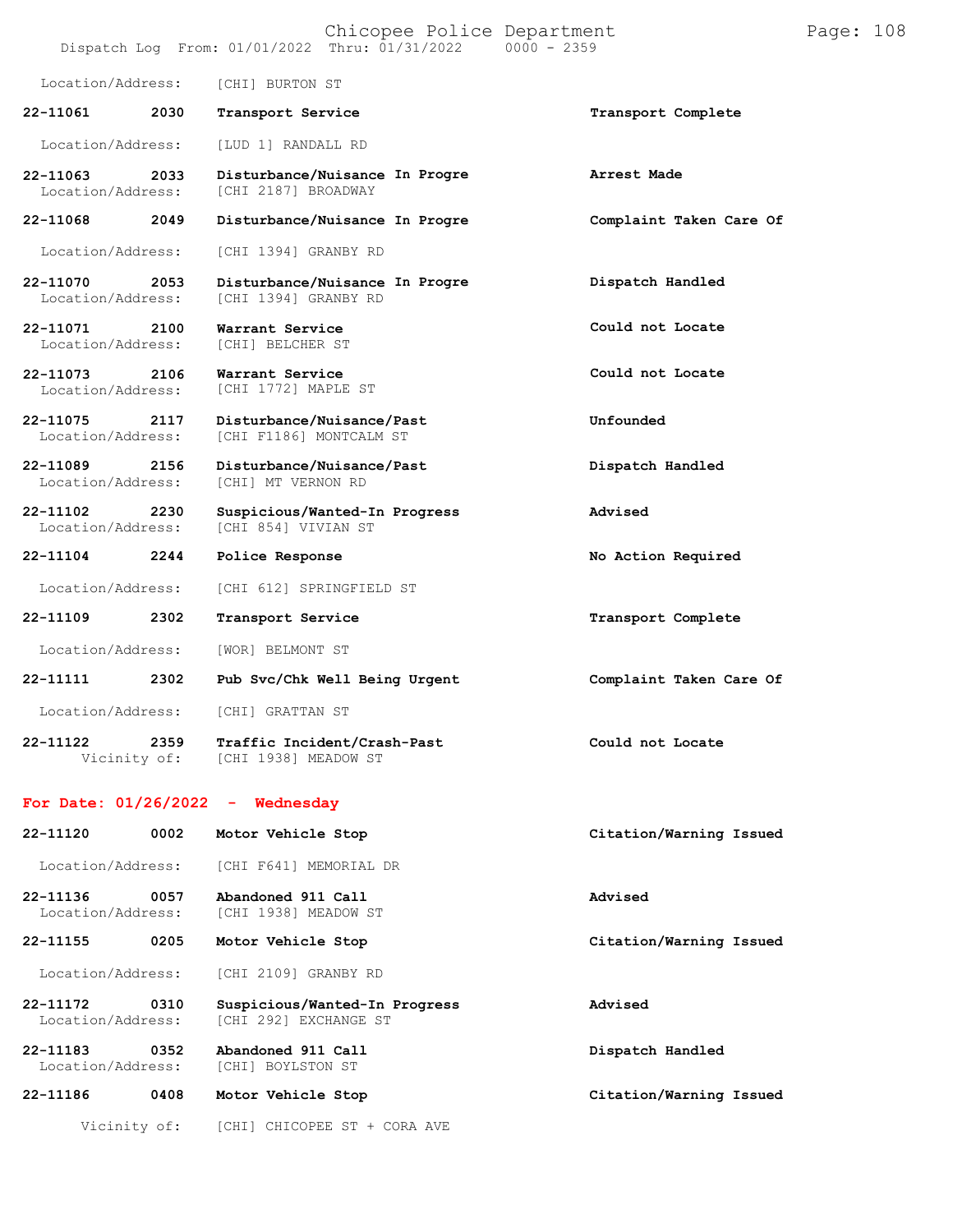| 22-11192<br>Location/Address:     | 0445      | Traffic V/Hazard/Comp-In Progr<br>[CHI] MARION ST + SPRINGFIELD ST | Services Rendered       |
|-----------------------------------|-----------|--------------------------------------------------------------------|-------------------------|
| 22-11201<br>Location/Address:     | 0623      | Warrant Service<br>[CHI F1195] CHICOPEE ST                         | Arrest Made             |
| 22-11206 0646                     |           | Transport Service                                                  | Transport Complete      |
|                                   | Location: | [CHI] BELMONT ST WORCESTER                                         |                         |
| $22 - 11209$<br>Location/Address: | 0715      | Disturbance/Nuisance/Past<br>[CHI 242] CHICOPEE ST                 | Unfounded               |
| 22-11211<br>Location/Address:     | 0723      | Service Call Referral<br>[CHI] BENOIT CIR                          | Services Rendered       |
| 22-11216 0747                     |           | Motor Vehicle Stop                                                 | Citation/Warning Issued |
| Location/Address:                 |           | [CHI 644] MEMORIAL DR                                              |                         |
| 22-11223<br>Location/Address:     | 0812      | Traffic Incident/Crash<br>[CHI] DALE ST + MCKINSTRY AVE            | Report Made             |
| $22 - 11227$<br>Location/Address: | 0825      | Alarm<br>[CHI] CLARENDON AVE                                       | False Alarm             |
| 22-11232<br>Location/Address:     | 0832      | Traffic Incident/Crash-Past<br>[CHI] CENTER ST + HAMPDEN ST        | Report Made             |
| 22-11231<br>Location/Address:     | 0833      | PS/Check Well Being Nonurgent<br>[CHI] PENDLETON AVE               | Could not Locate        |
| 22-11233                          | 0835      | Motor Vehicle Stop                                                 | Citation/Warning Issued |
| Location/Address:                 |           | [CHI] MEADOW ST                                                    |                         |
| 22-11240<br>Location/Address:     | 0844      | Administrative<br>[CHI] STEDMAN ST                                 | Dispatch Handled        |
| 22-11243<br>Location/Address:     | 0847      | Abandoned 911 Call<br>[CHI 1065] FRONT ST                          | Dispatch Handled        |
| 22-11246                          | 0857      | Traffic V/Hazard/Comp-Past                                         | No Action Required      |
| Location/Address:                 |           | [CHI] WILDERMERE ST + CAREW ST                                     |                         |
| $22 - 11255$                      | 0919      | Motor Vehicle Stop                                                 | Citation/Warning Issued |
| Location/Address:                 |           | [CHI] BROADWAY                                                     |                         |
| 22-11262<br>Location/Address:     | 0931      | Suspicious/Wanted-In Progress<br>[CHI] INGHAM ST                   | Advised                 |
| 22-11261                          | 0933      | Traffic V/Hazard/Comp-Past                                         | Citation/Warning Issued |
| Location/Address:                 |           | [CHI] PLEASANT ST                                                  |                         |
| 22-11264                          | 0937      | Drugs-Past                                                         | Complaint Taken Care Of |
| Location/Address:                 |           | [CHI 589] MONTGOMERY ST                                            |                         |
| 22-11265                          | 0940      | Motor Vehicle Stop                                                 | Citation/Warning Issued |
| Location/Address:                 |           | [CHI 444] GRANBY RD                                                |                         |
| 22-11269<br>Location/Address:     | 0948      | Administrative<br>[CHI] CENTER ST                                  | Services Rendered       |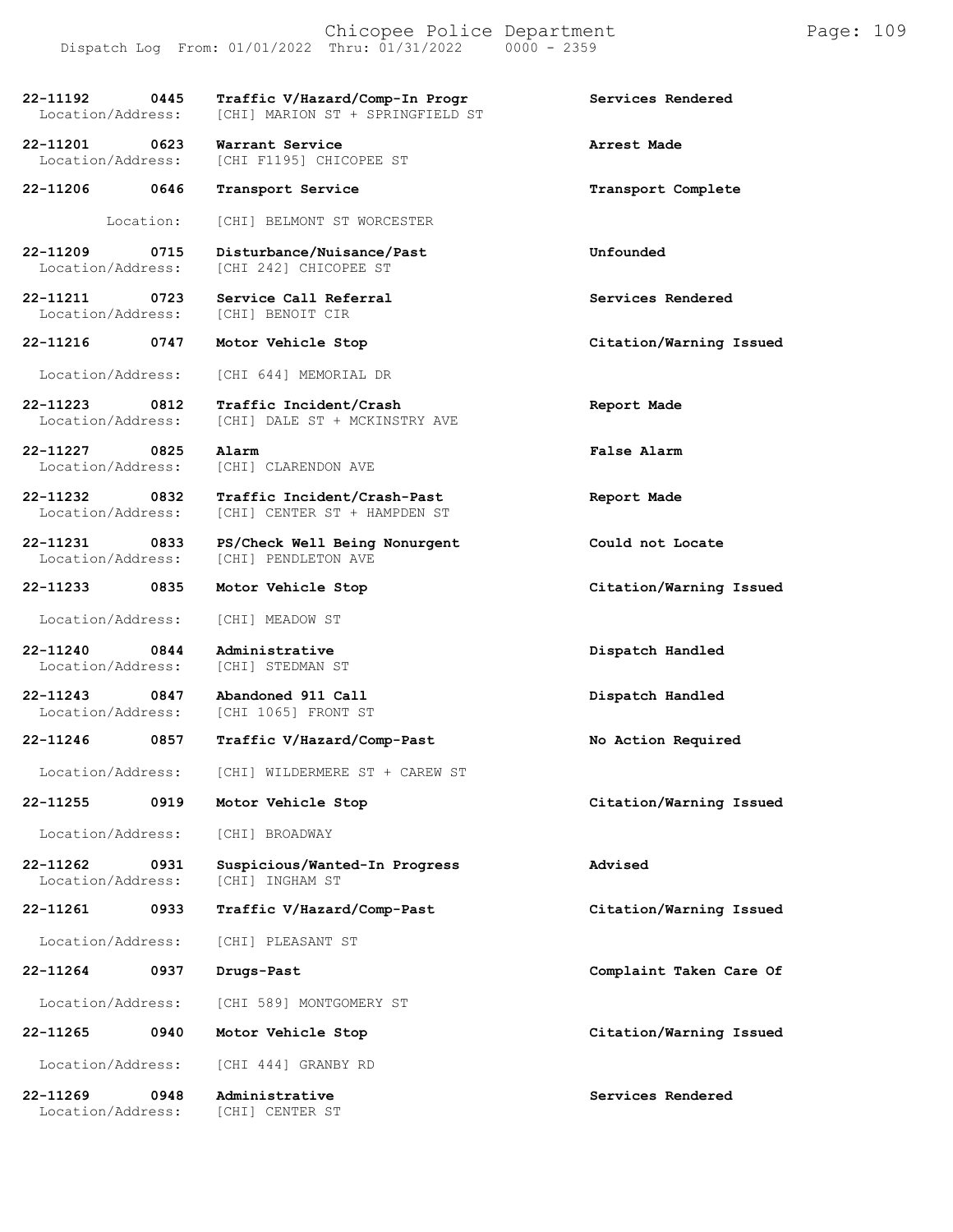| 22-11272                      | 0950              | Motor Vehicle Stop                                                      | Citation/Warning Issued    |
|-------------------------------|-------------------|-------------------------------------------------------------------------|----------------------------|
|                               |                   |                                                                         |                            |
| Location/Address:             |                   | [CHI] MCKINSTRY AVE                                                     |                            |
| 22-11273<br>Location/Address: | 0951              | Alarm<br>[CHI 59] GRATTAN ST                                            | False Alarm                |
| 22-11277                      | 1000              | Motor Vehicle Stop                                                      | Citation/Warning Issued    |
| Location/Address:             |                   | [CHI] DALE ST                                                           |                            |
| 22-11280                      | 1010              | Motor Vehicle Stop                                                      | Citation/Warning Issued    |
| Location/Address:             |                   | [CHI 507] GRATTAN ST                                                    |                            |
| 22-11283<br>Location/Address: | 1012              | Harassment/Stalk/Threat-Past<br>[CHI] MEMORIAL DR                       | Report Made                |
| 22-11286                      | 1022              | Motor Vehicle Stop                                                      | Citation/Warning Issued    |
| Location/Address:             |                   | [CHI] DALE ST                                                           |                            |
| 22-11288<br>Vicinity of:      | 1031              | Police Response<br>[CHI F696] PLEASANT ST                               | Report Made                |
| 22-11290<br>Location/Address: | 1036              | Pub Svc/Chk Well Being Urgent<br>[CHI F1120] EAST MAIN ST               | Dispatch Handled           |
| 22-11297                      | 1107              | Traffic V/Hazard/Comp-Past                                              | Appears Secure After Check |
| Vicinity of:                  |                   | [CHI] LESTER ST                                                         |                            |
| 22-11302<br>Location/Address: | 1111              | Traffic V/Hazard/Comp-Past<br>[CHI] OLD FIELD RD                        | Could not Locate           |
| 22-11299<br>Location/Address: | 1113              | Traffic V/Hazard/Comp-Past<br>[CHI] OLD FIELD RD                        | Could not Locate           |
| 22-11304                      | 1133              | Motor Vehicle Stop                                                      | Citation/Warning Issued    |
| Location/Address:             |                   | [CHI 1396] BUCKLEY BLVD                                                 |                            |
| 22-11307<br>Location/Address: | 1139              | Fraud/Deception<br>[CHI 1562] VETERANS DR                               | Report Made                |
| 22-11311                      | 1151<br>Location: | PS/Check Well Being Nonurgent<br>[CHI] BICENTENIAL HIGHWAY, SPRINGFIELD | Services Rendered          |
| 22-11318<br>Location/Address: | 1202              | SAFETY HAZARD/PRIORITY 3<br>[CHI] FAIRVIEW AVE + SPRINGFIELD ST         | Dispatch Handled           |
| 22-11328<br>Location/Address: | 1235              | Warrant Service<br>[CHI] EMERALD ST                                     | Not Served                 |
| 22-11331                      | 1235              | Pub Svc/Chk Well Being Urgent                                           | No Action Required         |
| Location/Address:             |                   | [CHI F1294] MOORE ST                                                    |                            |
| 22-11329<br>Location/Address: | 1236              | Pub Svc/Chk Well Being Urgent<br>[CHI F1406] CHICOPEE ST                | Could not Locate           |
| 22-11330                      | 1239              | Motor Vehicle Stop                                                      | Citation/Warning Issued    |
| Location/Address:             |                   | [CHI] SHERIDAN ST                                                       |                            |
| 22-11332                      | 1242              | Abandoned 911 Call                                                      | No Action Required         |
| Location/Address:             |                   | [CHI] ALVORD AVE                                                        |                            |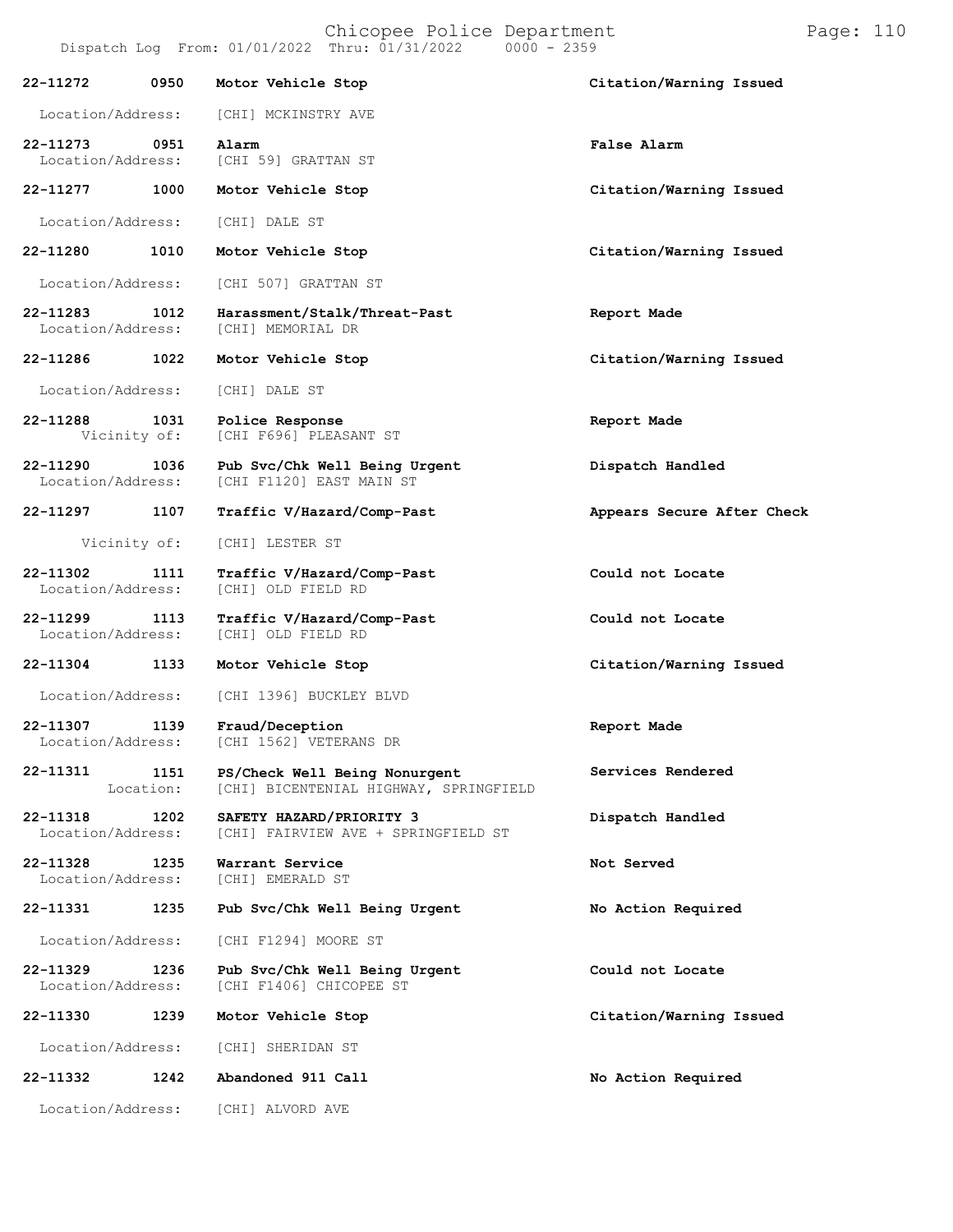| 22-11338                           | 1302 | Transport Service                                              | Transport Complete      |
|------------------------------------|------|----------------------------------------------------------------|-------------------------|
| Location/Address:                  |      | [CHI F825] CHURCH ST                                           |                         |
| 22-11339<br>Location/Address:      | 1308 | Motor Vehicle Stop<br>[CHI] FRONT ST + WHEATLAND AVE           | Report Made             |
| 22-11340                           | 1308 | Trespass/Unwanted-In Progress                                  | Complaint Taken Care Of |
| Location/Address:                  |      | [CHI] SPRINGFIELD ST                                           |                         |
| 22-11343<br>Location/Address:      | 1313 | PS/Check Well Being Nonurgent<br>[CHI] CHICOPEE ST + LESLIE ST | Services Rendered       |
| 22-11344<br>Location/Address:      | 1315 | Suspicious Package<br>[CHI] SHERIDAN ST                        | Advised                 |
| 22-11346 1320<br>Location/Address: |      | Warrant Service<br>[CHI 2381] TENNEY ST                        | Could not Locate        |
| 22-11347<br>Location/Address:      | 1321 | Theft/Larceny-Past<br>[CHI 638] MEMORIAL DR                    | Report Made             |
| 22-11351                           | 1339 | Traffic V/Hazard/Comp-In Progr                                 | No Action Required      |
| Location/Address:                  |      | [CHI 817] EAST MAIN ST                                         |                         |
| 22-11353                           | 1341 | Motor Vehicle Stop                                             | Citation/Warning Issued |
| Location/Address:                  |      | [CHI 1356] EAST MAIN ST                                        |                         |
| 22-11354<br>Location/Address:      | 1343 | Warrant Service<br>[CHI] DWIGHT ST                             | Could not Locate        |
| 22-11356 1351<br>Location/Address: |      | Traffic Incident/Crash-Past<br>[CHI 1153] MEMORIAL DR          | Report Made             |
| 22-11359<br>Location/Address:      | 1355 | Trespass/Unwanted-Past<br>[CHI 2613] SPRINGFIELD ST            | Advised                 |
| 22-11361                           | 1402 | Motor Vehicle Stop                                             | Citation/Warning Issued |
| Location/Address:                  |      | [CHI] PENDLETON AVE                                            |                         |
| 22-11363 1402<br>Location/Address: |      | Disturbance/Nuisance In Progre<br>[CHI] SCHOOL ST              | Advised                 |
| 22-11364                           | 1413 | Motor Vehicle Stop                                             | Citation/Warning Issued |
| Location/Address:                  |      | [CHI] PENDLETON AVE                                            |                         |
| 22-11367<br>Location/Address:      | 1422 | Warrant Service<br>[CHI] GROVE ST                              | Could not Locate        |
| 22-11369<br>Location/Address:      | 1427 | Traffic Incident/Crash<br>[CHI] MONTGOMERY ST                  | Dispatch Handled        |
| 22-11373                           | 1443 | Motor Vehicle Stop                                             | Citation/Warning Issued |
| Location/Address:                  |      | [CHI] DESLAURIERS ST                                           |                         |
| 22-11378<br>Location/Address:      | 1456 | Warrant Service<br>[CHI] BROADWAY                              | Could not Locate        |
| 22-11380<br>Vicinity of:           | 1456 | Traffic V/Hazard/Comp-In Progr<br>[CHI 1578] GRANBY RD         | Services Rendered       |
| 22-11382<br>Location/Address:      | 1507 | Motor Vehicle Stop<br>[CHI] SHERIDAN ST                        | Report Made             |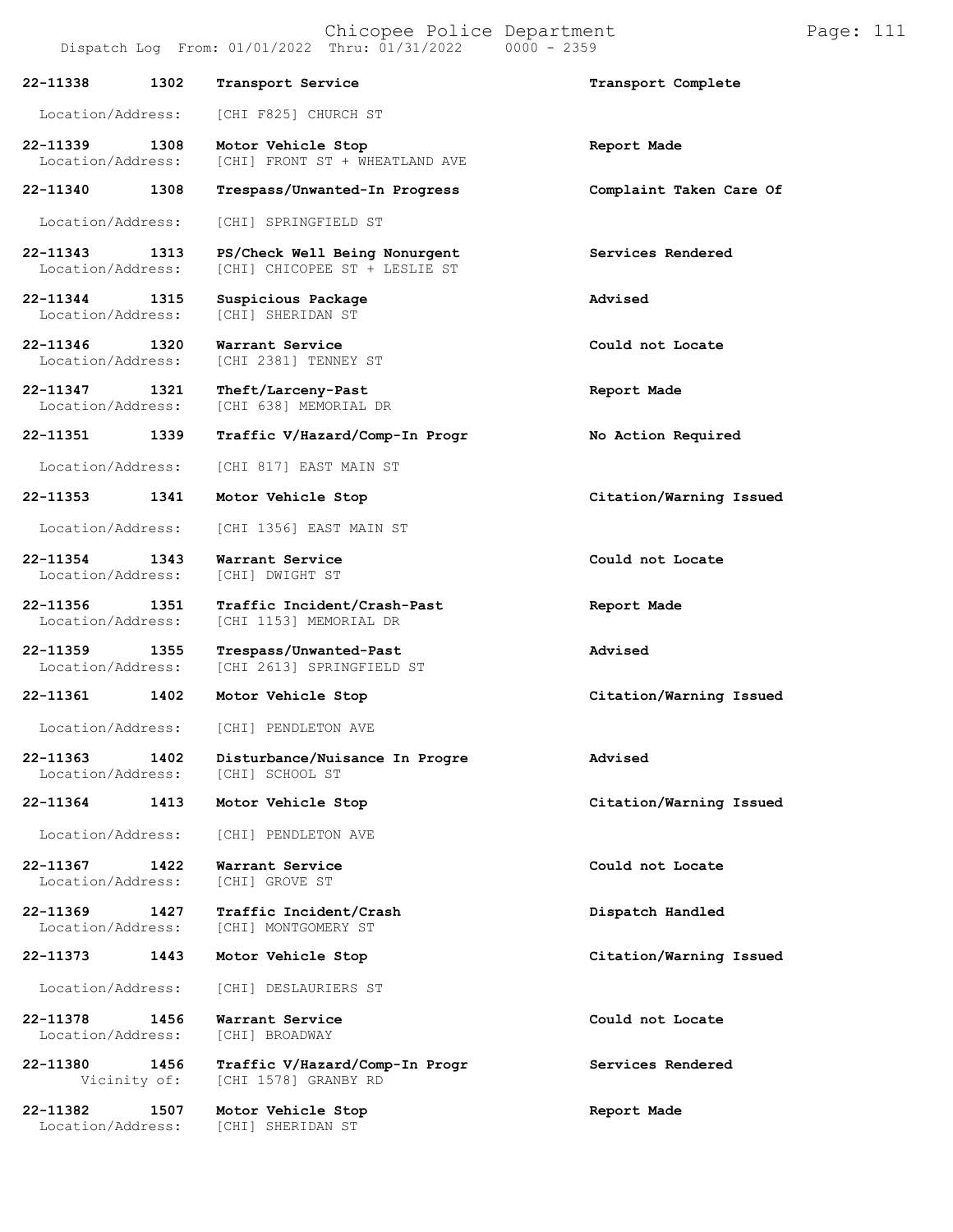|                                           | Dispatch Log From: $01/01/2022$ Thru: $01/31/2022$ 0000 - 2359 |                            |
|-------------------------------------------|----------------------------------------------------------------|----------------------------|
| 22-11384<br>1511<br>Location/Address:     | Theft/Larceny-In Progress<br>[CHI F1342] CENTER ST             | Report Made                |
| 22-11387 1511<br>Location/Address:        | Police Response<br>[CHI] WEST MAIN ST                          | Advised                    |
| 22-11386<br>1513<br>Location/Address:     | Traffic Incident/Crash-Past<br>[CHI 449] GRANBY RD             | Assist Given               |
| 22-11394 1539                             | DETAIL                                                         | Complaint Taken Care Of    |
| Location/Address:                         | [CHI] CHICOPEE ST + LESLIE ST                                  |                            |
| 22–11395 1543<br>Vicinity of:             | Traffic Incident/Crash-Past<br>[CHI 1122] MEMORIAL DR          | Report Made                |
| 22-11404<br>1613<br>Location/Address:     | Abandoned 911 Call<br>[CHI] ORIOLE DR                          | Dispatch Handled           |
| 22-11413 1652<br>Vicinity of:             | Pub Svc/Chk Well Being Urgent<br>[CHI] CATHERINE ST            | Assist Given               |
| 1704<br>22-11419<br>Vicinity of:          | Traffic V/Hazard/Comp-Past<br>[CHI] MEMORIAL DR                | Advised                    |
| $22 - 11424$<br>1713<br>Location/Address: | Abandoned 911 Call<br>[CHI 2119] POLASKI AVE                   | Dispatch Handled           |
| 22-11428<br>1724<br>Location/Address:     | Warrant Service<br>[CHI F1187] NEW LUDLOW RD                   | Could not Locate           |
| 22-11433<br>1725<br>Location/Address:     | Warrant Service<br>[CHI F1187] NEW LUDLOW RD                   | Not Served                 |
| 22-11437<br>1741                          | Motor Vehicle Stop                                             | Criminal Complaint Request |
| Vicinity of:                              | [CHI] PENDLETON AVE + OAKRIDGE ST                              |                            |
| 22-11440<br>1746<br>Location/Address:     | Abandoned 911 Call<br>[CHI] MEETINGHOUSE RD                    | Advised                    |
| 22-11456<br>1837                          | Suspicious/Wanted-In Progress                                  | No Action Required         |
| Location/Address: [CHI] JEAN CIR          |                                                                |                            |
| $22 - 11468$<br>1839<br>Location:         | Abandoned 911 Call<br>[CHI] DRIVING THROUGH CHICOPEE           | Dispatch Handled           |
| 22-11461<br>1846                          | Disturbance/Nuisance In Progre                                 | Complaint Taken Care Of    |
| Location/Address:                         | [CHI XP1984] CASINO AVE                                        |                            |
| 22-11463<br>1852                          | Motor Vehicle Stop                                             | Citation/Warning Issued    |
| Location/Address:                         | [CHI] EXCHANGE ST                                              |                            |
| 22-11471<br>1920                          | Abandoned 911 Call                                             | No Action Required         |
| Location/Address:                         | [CHI] HORSESHOE DR                                             |                            |
| 22-11472<br>1923                          | Suspicious/Wanted-In Progress                                  | Appears Secure After Check |
| Location/Address:                         | [CHI] STONINA DR                                               |                            |
| 22-11477<br>1935<br>Location/Address:     | Traffic V/Hazard/Comp-Past<br>[CHI] BROADWAY                   | Dispatch Handled           |
| 22-11479<br>1944                          | Theft/Larceny-Past                                             | Report Made                |

Location/Address: [CHI] DALE ST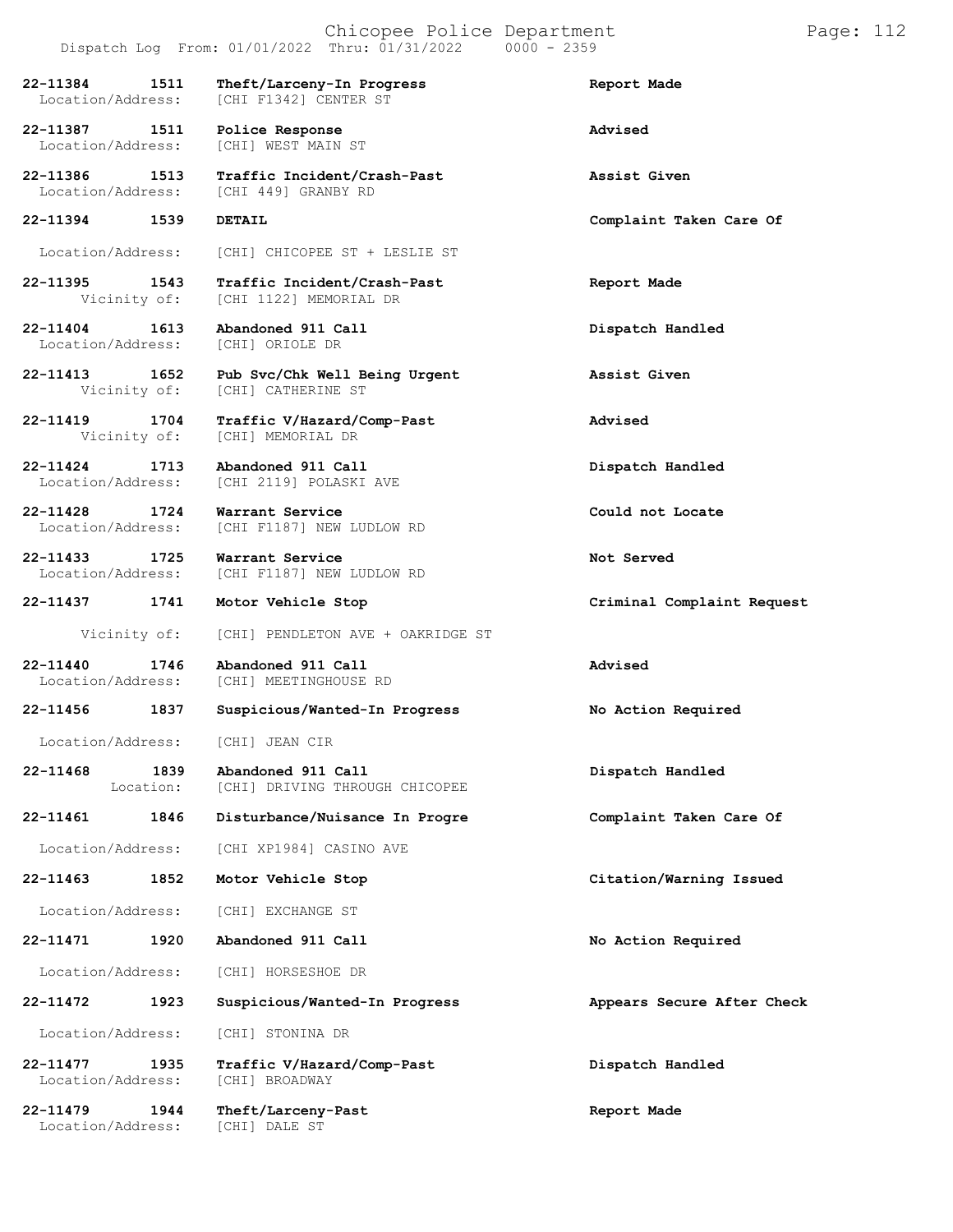|                                    |                      | Dispatch Log From: 01/01/2022 Thru: 01/31/2022<br>$0000 - 2359$ |                              |
|------------------------------------|----------------------|-----------------------------------------------------------------|------------------------------|
| 22-11482<br>Location/Address:      | 1952                 | Police Response<br>[CHI] STONINA DR                             | Unfounded                    |
| 22-11484<br>Location/Address:      | 2003                 | Suspicious/Wanted-Past<br>[CHI F1556] EAST MAIN ST              | Advised                      |
| 22-11485                           | 2005                 | Motor Vehicle Stop                                              | Citation/Warning Issued      |
|                                    | Vicinity of:         | [CHI] EAST ST                                                   |                              |
| 22-11490<br>Location/Address:      | 2012                 | Trespass/Unwanted-In Progress<br>[CHI] PARENTEAU DR             | Assist Given                 |
| 22-11500                           | 2055<br>Vicinity of: | Abandoned 911 Call<br>[CHI] PALMER AVE                          | Dispatch Handled             |
| 22-11503<br>Vicinity of:           | 2058                 | Pub Svc/Chk Well Being Urgent<br>[CHI] STONINA DR               | Advised                      |
| 22-11510<br>Location/Address:      | 2112                 | Administrative<br>[CHI] MCKINSTRY AVE                           | Advised                      |
| 22-11514 2135<br>Location/Address: |                      | Motor Vehicle Stop<br>[CHI] MEMORIAL DR                         | Advised                      |
| 22-11517<br>Location/Address:      | 2138                 | Suspicious/Wanted-Past<br>[CHI] BURTON ST                       | Advised                      |
| 22-11520<br>Location/Address:      | 2207                 | Warrant Service<br>[CHI 1233] MEMORIAL DR                       | Not Served                   |
| 22-11521<br>Location/Address:      | 2214                 | Alarm<br>[CHI] OGDEN ST                                         | False Alarm                  |
| 22-11528                           | 2251                 | Motor Vehicle Stop                                              | Citation/Warning Issued      |
| Location/Address:                  |                      | [CHI] FAIRVIEW AVE + LOUISE AVE                                 |                              |
| 22-11531                           | 2302                 | Abandoned 911 Call                                              | No Action Required           |
|                                    | Vicinity of:         | [CHI] CHICOPEE ST                                               |                              |
| 22-11538<br>Location/Address:      | 2349                 | Traffic Incident/Crash-Past<br>[CHI] HAMPDEN ST                 | Report Made                  |
| For Date: $01/27/2022 -$           |                      | Thursday                                                        |                              |
| 22-11573                           | 0055                 | Disturbance/Nuisance/Past                                       | Complaint Taken Care Of      |
| Location/Address:                  |                      | [CHI] STONINA DR                                                |                              |
| 22-11592                           | 0123                 | Abandoned 911 Call                                              | Taken/Referred /Other/Agency |
| Vicinity of:                       |                      | [CHI] MONTCLAIR ST                                              |                              |
| 22-11608<br>Location/Address:      | 0151                 | Suspicious/Wanted-In Progress<br>[CHI 854] VIVIAN ST            | Advised                      |
| 22-11607<br>Location/Address:      | 0152                 | Alarm<br>[CHI] SPRINGFIELD ST                                   | <b>False Alarm</b>           |
| 22-11617<br>Location/Address:      | 0203                 | Motor Vehicle Stop<br>[CHI] YELLE ST + MONTGOMERY ST            | Could not Locate             |
| 22-11625<br>Location/Address:      | 0221                 | Suspicious/Wanted-In Progress<br>[CHI 1166] MEADOW ST           | Services Rendered            |
| 22-11646                           | 0318                 | Alarm                                                           | Cancelled/Cancelled enroute  |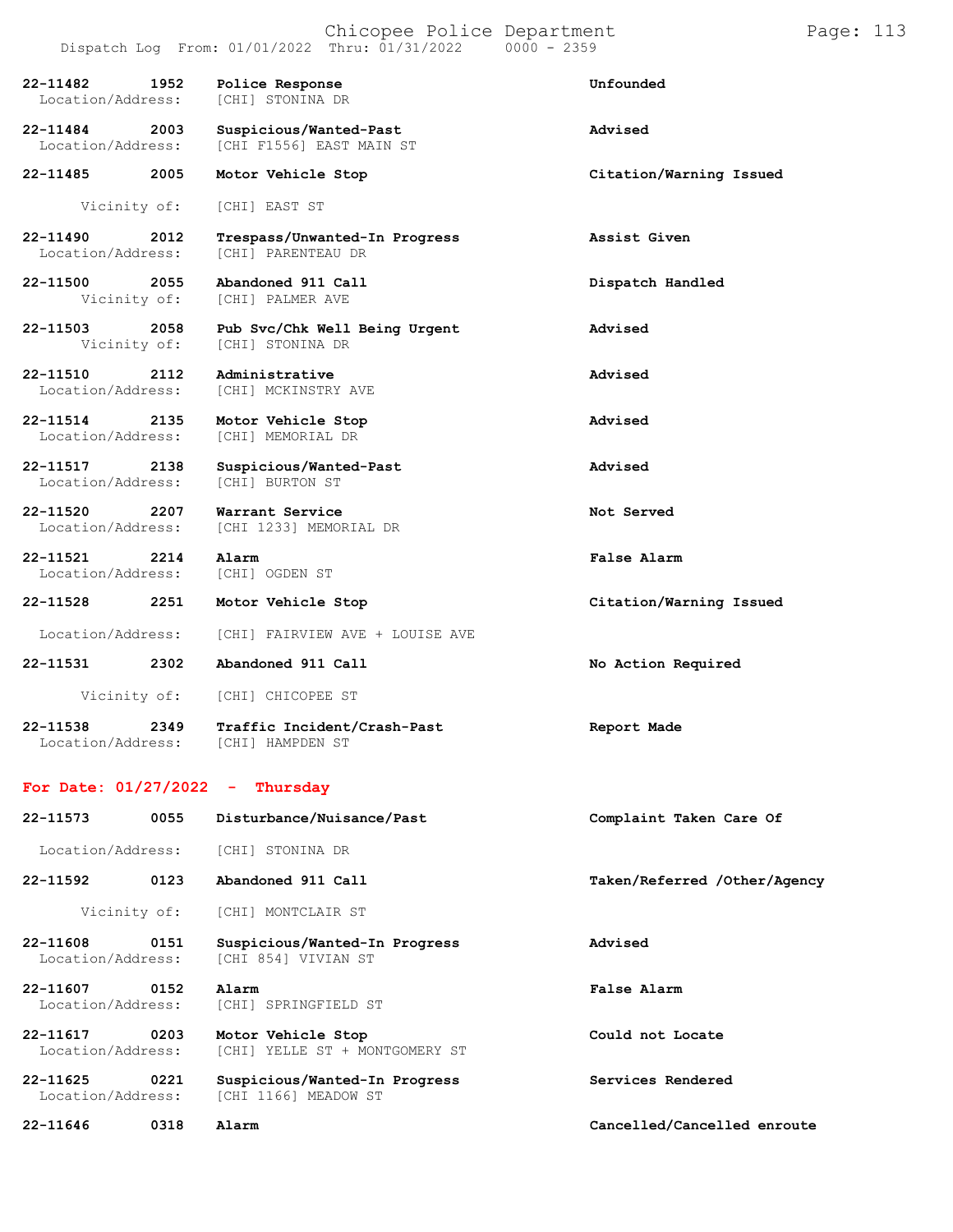|                                                    | Location/Address: [CHI XF1662] MEADOW ST              |                             |
|----------------------------------------------------|-------------------------------------------------------|-----------------------------|
| 22-11651<br>$\overline{0344}$<br>Location/Address: | Alarm<br>[CHI 1499] GRANBY RD                         | False Alarm                 |
| 22-11656<br>0404                                   | Motor Vehicle Stop                                    | Citation/Warning Issued     |
| Location/Address:                                  | [CHI] MEADOW ST + GRATTAN ST                          |                             |
| 22-11662<br>0427<br>Location/Address:              | Alarm<br>[CHI F1309] MEMORIAL DR                      | False Alarm                 |
| 22-11667 0542                                      | Alarm                                                 | Cancelled/Cancelled enroute |
| Location/Address:                                  | [CHI F1238] COBURN ST                                 |                             |
| 22-11670<br>0631<br>Location/Address:              | PS/Check Well Being Nonurgent<br>[CHI 2498] CHURCH ST | Services Rendered           |
| 22-11672 0650<br>Location/Address:                 | Pub Svc/Chk Well Being Urgent<br>[CHI] FRONTENAC ST   | Advised                     |
| 22-11673<br>$\overline{0704}$<br>Location/Address: | Service of a Summons<br>[CHI] AMES AVE                | Not Served                  |
| 22-11678<br>0731<br>Location/Address:              | Traffic Incident/Crash-Past<br>[CHI 59] GRATTAN ST    | Report Made                 |
| 22-11707<br>0829                                   | Assist Other Agency/Non Urgent                        | No Action Required          |
| Location/Address:                                  | [CHI] FILLMORE ST                                     |                             |
| 0831<br>22-11706                                   | Motor Vehicle Stop                                    | Citation/Warning Issued     |
| Location/Address:                                  | [CHI] CAREW ST                                        |                             |
| 22-11708<br>0833<br>Location/Address:              | <b>DETAIL</b><br>[CHI] SPRINGFIELD ST + LEMUEL AVE    | Services Rendered           |
| 22-11712<br>0840                                   | Motor Vehicle Stop                                    | Citation/Warning Issued     |
| Location/Address:                                  | [CHI 1356] EAST MAIN ST                               |                             |
| 22-11714<br>0848<br>Location/Address:              | Abandoned 911 Call<br>[CHI] COCHRAN ST                | False Alarm                 |
| 22-11716<br>0853                                   | Motor Vehicle Stop                                    | Citation/Warning Issued     |
| Location/Address:                                  | [CHI] CAREW ST                                        |                             |
| 22-11719<br>0855<br>Location/Address:              | Traffic Incident/Crash-Past<br>[CHI] MONTGOMERY ST    | Advised                     |
| 22-11724<br>0904                                   | Motor Vehicle Stop                                    | Citation/Warning Issued     |
| Location/Address:                                  | [CHI] EAST MAIN ST                                    |                             |
| 22-11728<br>0906<br>Location/Address:              | Warrant Service<br>[CHI] GROVE ST                     | Could not Locate            |
| 22-11731<br>0915                                   | Motor Vehicle Stop                                    | Citation/Warning Issued     |
| Location/Address:                                  | [CHI] EAST MAIN ST                                    |                             |
| 0919<br>22-11733<br>Location/Address:              | Alarm<br>[CHI 1822] CHICOPEE ST                       | False Alarm                 |
| 22-11738<br>0928                                   | Motor Vehicle Stop                                    | Citation/Warning Issued     |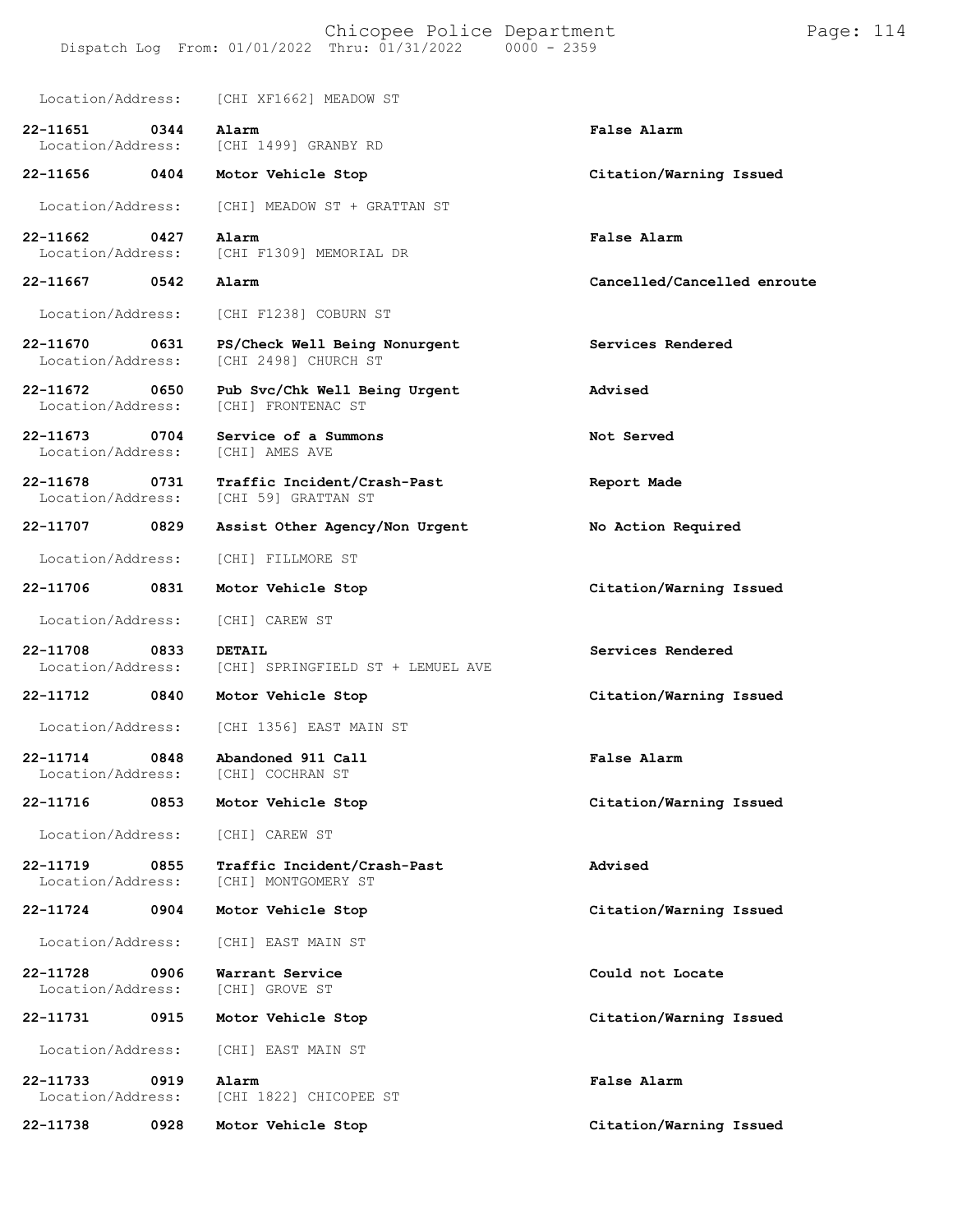#### Chicopee Police Department Page: 115 Dispatch Log From: 01/01/2022 Thru: 01/31/2022 0000 - 2359

| Location/Address:                     | [CHI] CAREW ST                                             |                         |
|---------------------------------------|------------------------------------------------------------|-------------------------|
| 22-11747<br>0939<br>Location/Address: | Traffic Incident/Crash<br>[CHI 37] BROADWAY                | Assist Given            |
| 22-11756<br>1002<br>Location/Address: | Warrant Service<br>[CHI 2381] TENNEY ST                    | Could not Locate        |
| 22-11758<br>1008<br>Location/Address: | Theft/Larceny-In Progress<br>[CHI] SUNNYMEADE AVE          | Advised                 |
| 22-11760<br>1013<br>Location/Address: | PS/Check Well Being Nonurgent<br>[CHI 832] PENDLETON AVE   | Assist Given            |
| 22-11762<br>1016                      | Motor Vehicle Stop                                         | Citation/Warning Issued |
| Location/Address:                     | [CHI] MONTGOMERY ST                                        |                         |
| 22-11777<br>1038<br>Location/Address: | Warrant Service<br>[CHI F1187] NEW LUDLOW RD               | Could not Locate        |
| 22-11778<br>1044                      | Motor Vehicle Stop                                         | Citation/Warning Issued |
| Location/Address:                     | [CHI] EMPIRE ST                                            |                         |
| 22-11782<br>1057<br>Location/Address: | Police Response<br>[CHI 1530] MOORE ST                     | Could not Locate        |
| 22-11783<br>1100<br>Location/Address: | Traffic Incident/Crash-Past<br>[CHI F556] MEADOW ST        | Advised                 |
| 22-11784<br>1103<br>Location/Address: | Warrant Service<br>[CHI] INGHAM ST                         | Could not Locate        |
| 22-11785<br>1108                      | Motor Vehicle Stop                                         | Citation/Warning Issued |
| Location/Address:                     | [CHI 1396] BUCKLEY BLVD                                    |                         |
| 22-11788<br>1113<br>Location/Address: | Abandoned 911 Call<br>[CHI 1530] MOORE ST                  | Assist Given            |
| 22-11790<br>1119                      | Motor Vehicle Stop                                         | Citation/Warning Issued |
| Location/Address:                     | [CHI F620] YELLE ST                                        |                         |
| 1124<br>22-11791                      | Abandoned 911 Call                                         | No Action Required      |
| Location/Address:                     | [CHI] ELLEN AVE                                            |                         |
| 1132<br>22-11794<br>Location/Address: | Traffic V/Hazard/Comp-In Progr<br>[CHI] NEW LUDLOW RD      | Could not Locate        |
| 22-11797<br>1141<br>Location/Address: | Assault Past<br>[CHI] QUAIL DR                             | Advised                 |
| 22-11799<br>1147<br>Location/Address: | Warrant Service<br>[CHI] MORRIS ST                         | Could not Locate        |
| 22-11801<br>1150<br>Location/Address: | Police Response<br>[CHI F659] MEMORIAL DR                  | Could not Locate        |
| 1208<br>22-11805                      | Motor Vehicle Stop                                         | Citation/Warning Issued |
| Location/Address:                     | [CHI] BRITTON ST                                           |                         |
| 22-11807<br>1218<br>Location/Address: | Traffic Incident/Crash-Past<br>[CHI] NAOMI ST + GRATTAN ST | Report Made             |
| 22-11808<br>1223                      | Motor Vehicle Stop                                         | Citation/Warning Issued |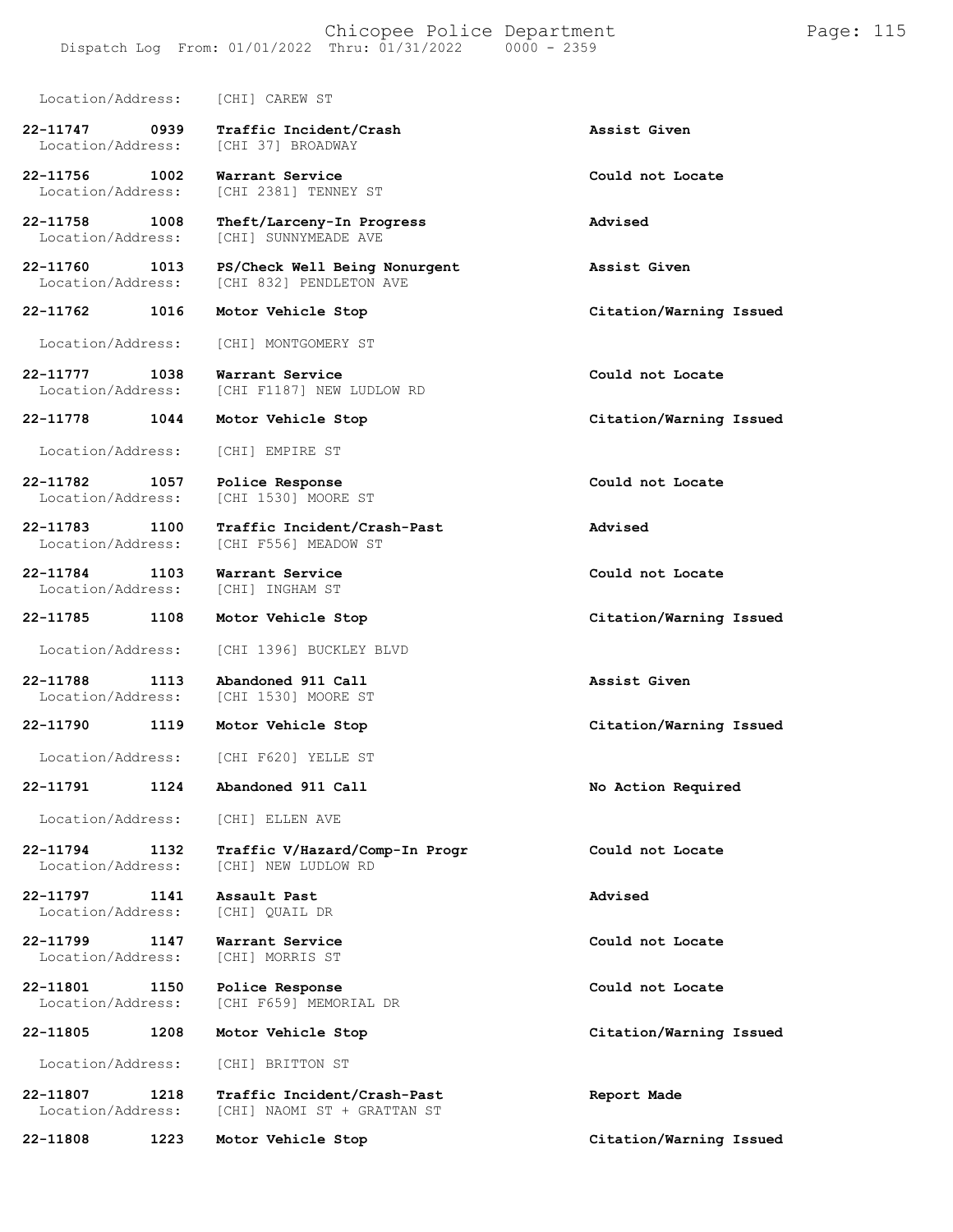| Location/Address:                     | [CHI] CHICOPEE ST                                       |                         |
|---------------------------------------|---------------------------------------------------------|-------------------------|
| 22-11810<br>1229<br>Location/Address: | Warrant Service<br>[CHI] INGHAM ST                      | Arrest Made             |
| 22-11814<br>1244                      | Motor Vehicle Stop                                      | Citation/Warning Issued |
| Location/Address:                     | [CHI] PROSPECT ST                                       |                         |
| 22-11819<br>1249                      | Transport Service                                       | Transport Complete      |
| Location/Address:                     | [CHI 842] FRONT ST                                      |                         |
| 22-11824<br>1256<br>Location/Address: | Motor Vehicle Stop<br>[CHI] PROSPECT ST                 | Advised                 |
| 22-11826<br>1303<br>Location/Address: | Abandoned 911 Call<br>[CHI 1191] MEMORIAL DR            | Advised                 |
| 22-11827<br>1305<br>Location/Address: | Fraud/Deception<br>[CHI] SERGEANT AVE                   | Advised                 |
| 22-11828<br>1309<br>Location/Address: | Suspicious/Wanted-In Progress<br>[CHI 857] SGT TRACY DR | Could not Locate        |
| 22-11831<br>1315                      | Motor Vehicle Stop                                      | Citation/Warning Issued |
| Location/Address:                     | [CHI 11] MONTGOMERY ST                                  |                         |
| 22-11837<br>1323<br>Location/Address: | Theft/Larceny-In Progress<br>[CHI F1342] CENTER ST      | Report Made             |
| 22-11844<br>1345                      | Motor Vehicle Stop                                      | Citation/Warning Issued |
| Location/Address:                     | [CHI] EAST MAIN ST                                      |                         |
| 22-11846<br>1345                      | Suspicious/Wanted-In Progress                           | No Action Required      |
| Location/Address:                     | [CHI] DUBLIN ST + KIMBALL ST                            |                         |
| 22-11847<br>1359                      | Motor Vehicle Stop                                      | Citation/Warning Issued |
| Location/Address:                     | [CHI] EAST MAIN ST                                      |                         |
| 22-12357<br>1405                      | Motor Vehicle Stop                                      | Citation/Warning Issued |
| Location/Address:                     | [CHI] BROADWAY + LIBERTY ST                             |                         |
| 22-11854<br>1414                      | Traffic V/Hazard/Comp-In Progr                          | No Action Required      |
| Location/Address:                     | [CHI XF1660] ARTISAN ST                                 |                         |
| 22-11856<br>1419<br>Location/Address: | Traffic Incident/Crash<br>[CHI 1036] FRONT ST           | Report Made             |
| 1457<br>22-11873<br>Vicinity of:      | Abandoned 911 Call<br>[CHI XF1627] GRATTAN ST           | False Alarm             |
| 22-11877<br>1507<br>Vicinity of:      | Motor Vehicle Stop<br>[CHI] CHICOPEE ST + BERNARD ST    | Arrest Made             |
| 22-11881<br>1508                      | Abandoned 911 Call                                      | No Action Required      |
| Location/Address:                     | [CHI] BROADWAY                                          |                         |
| 22-11882<br>1515<br>Location/Address: | Alarm<br>[CHI] GERARD LN                                | False Alarm             |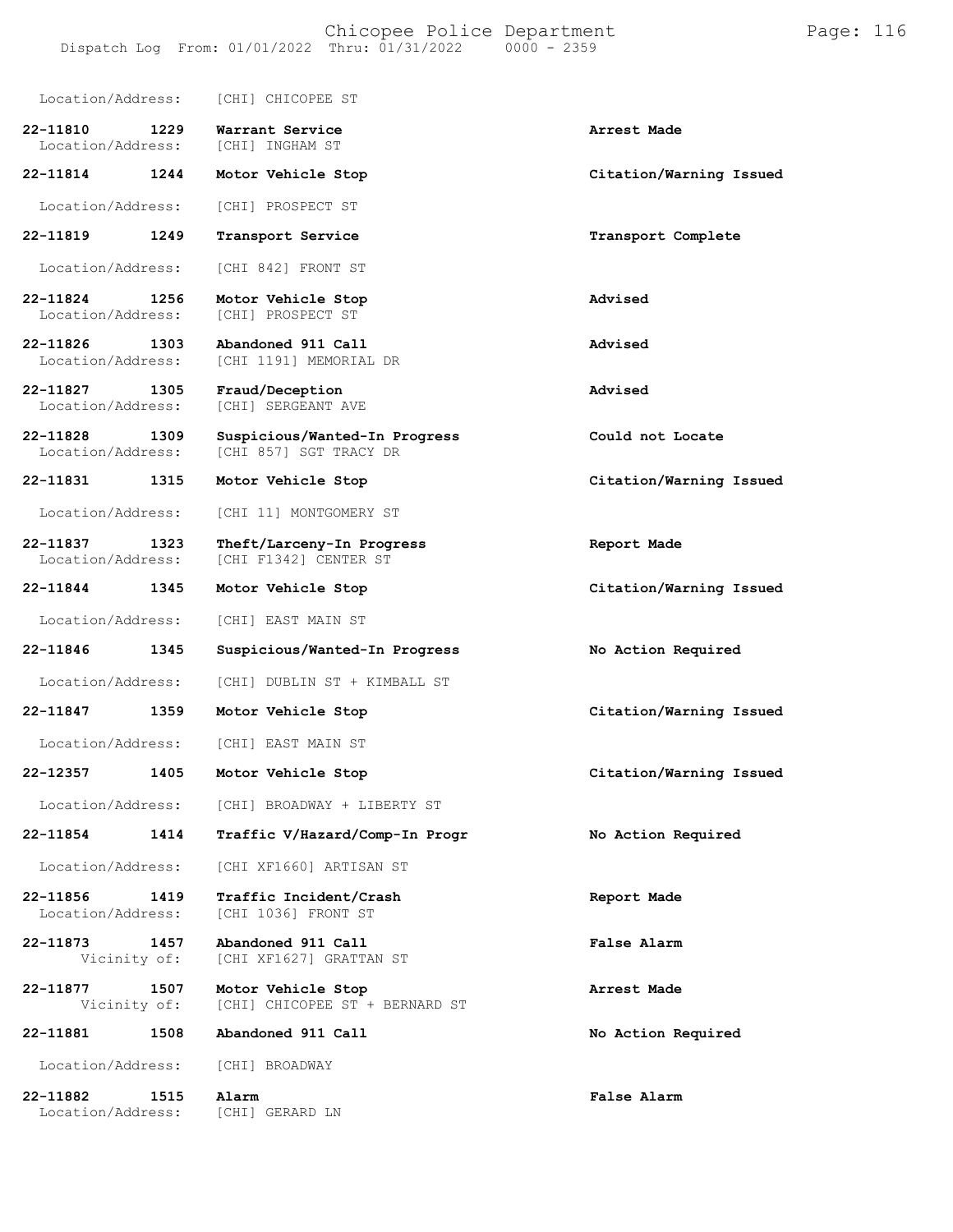## $Dispatch Log From: 01/01/2022 Thru: 01/31/2022$

**22-11886 1528 Suspicious/Wanted-In Progress Could not Locate**

**22-11908 1629 Abandoned 911 Call Unfounded**

**22-11915 1645 Structure Fire Services Rendered**

**22-11923 1706 Motor Vehicle Stop Advised**

Location/Address:

**22-11926 1708 Motor Vehicle Stop Arrest Made**

Location/Address: [CHI] NORMAN ST

**22-11932 1714 Police Response Advised** Location/Address:

**22-11934 1716 Fire Response Report Made** Location/Address: [CHI] ABBEY ST

Location/Address:

Location/Address: [CHI] CHURCH ST

Location/Address:

[CHI 840] STREIBER DR

**22-11900 1610 Traffic V/Hazard/Comp-In Progr Advised** Location/Address: [CHI F583] MONTGOMERY ST

Location/Address: [CHI] CHICOPEE ST

**22-11907 1630 Suspicious/Wanted-In Progress Advised** [CHI] MT VERNON RD

**22-11914 1644 Traffic Incident/Crash-Past Report Made** Location/Address: [CHI F351] CHICOPEE ST

Location/Address: [CHI 127] CABOT ST

**22-11924 1702 Investigation/Follow Up Unfounded** Location/Address: [SPR] DORSET ST

Location/Address: [CHI] GRANGER ST

**22-11925 1707 Theft/Larceny-In Progress Report Made** Location/Address: [CHI F1342] CENTER ST

**22-11930 1707 Pub Svc/Chk Well Being Urgent Services Rendered**

Location/Address: [CHI 637] MEMORIAL DR

**22-11928 1709 Damage/Vand/Mischief/Past Report Made**

**22-11939 1736 Traffic V/Hazard/Comp-Past Could not Locate**

**22-11941 1736 Harassment/Stalk/Threat-Past Report Made**

**22-11952 1748 Suspicious/Wanted-In Progress Report Made** Location/Address: [CHI] BENOIT CIR

**22-11957 1803 Transport Service Transport Complete**

Location: [CHI] HOLYOKE LINE

**22-11963 1818 Service Call Response Services Rendered Integral Constant Constant Constant Constant Constant Constant Constant Constant Constant Constant Constant Constant Constant Constant Constant Constant Constant** 

**22-11966 1824 Traffic V/Hazard/Comp-In Progr Complaint Taken Care Of**

Location/Address: [CHI] EAST MAIN ST

**22-11967 1825 Traffic V/Hazard/Comp-In Progr Parking Ticket Issued**

Location/Address: [CHI] BENOIT CIR

**22-11981 1929 Theft/Larceny-Past Advised** Location/Address: [CHI] CHARBONNEAU TER

**22-11980 1930 Motor Vehicle Stop Arrest Made**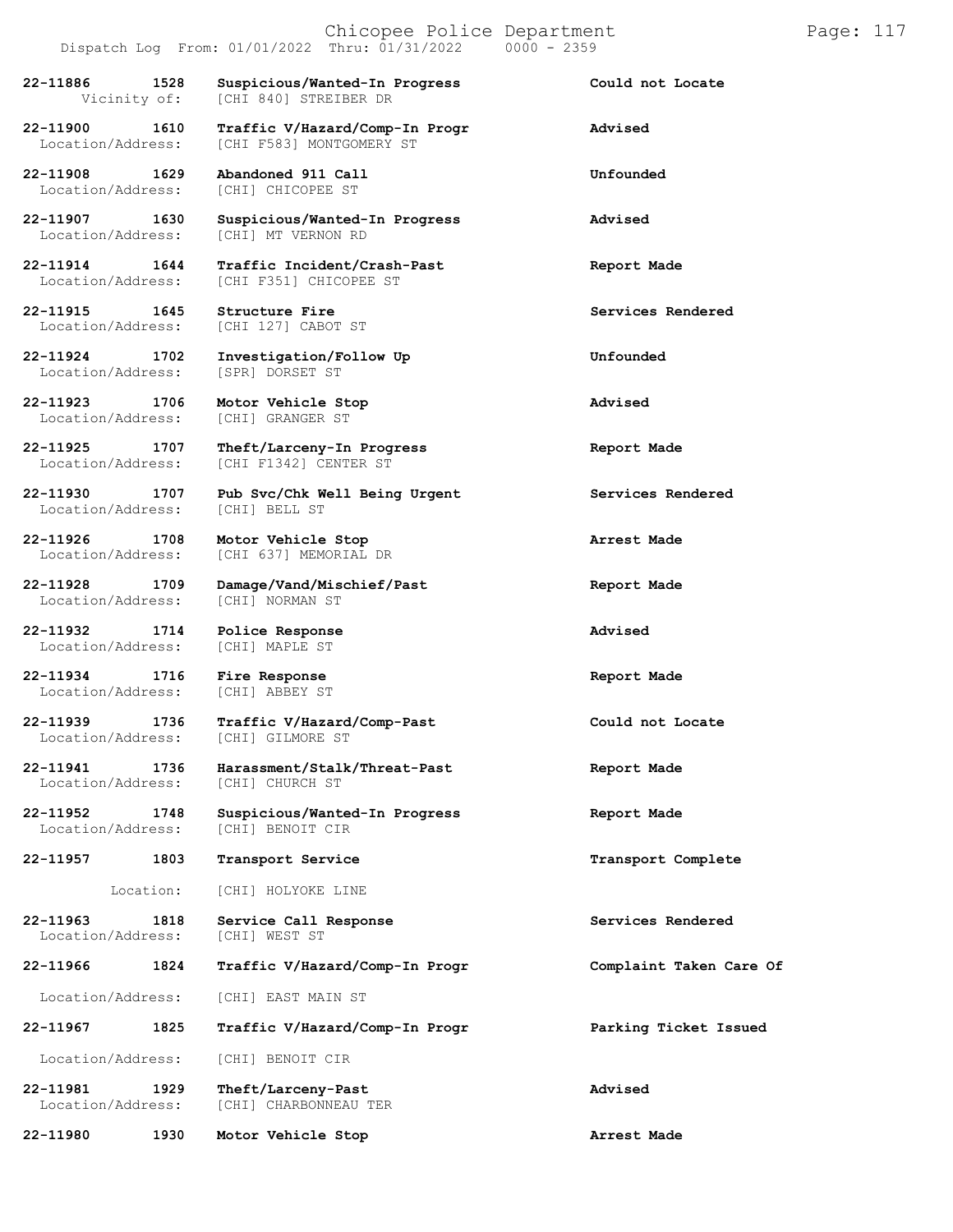| Chicopee Police Department<br>Dispatch Log From: 01/01/2022 Thru: 01/31/2022<br>$0000 - 2359$ |                   |                                                           |                            |  | Page: 118 |
|-----------------------------------------------------------------------------------------------|-------------------|-----------------------------------------------------------|----------------------------|--|-----------|
| Location/Address:                                                                             |                   | [CHI] CHICOPEE ST + NARRAGANSETT BLVD                     |                            |  |           |
| 22-11982                                                                                      | 1930              | Motor Vehicle Stop                                        | Citation/Warning Issued    |  |           |
| Location/Address:                                                                             |                   | [CHI] FLETCHER CIR                                        |                            |  |           |
| 22-11983<br>Location/Address:                                                                 | 1946              | B&E/Burglary/In Prog<br>[CHI] BRIGHTWOOD ST               | Report Made                |  |           |
| 22-11997                                                                                      | 1946<br>Location: | Motor Vehicle Stop<br>[CHI] 391 EXIT 3 ON RAMP            | Report Made                |  |           |
| 22-11987<br>Location/Address:                                                                 | 2002              | Pub Svc/Chk Well Being Urgent<br>[CHI XF1650] DALE ST     | Assist Given               |  |           |
| 22-11992                                                                                      | 2013              | Theft/Larceny-Past                                        | Complaint Taken Care Of    |  |           |
| Location/Address:                                                                             |                   | [CHI] GREENPOINT CIR                                      |                            |  |           |
| 22-11995<br>Location/Address:                                                                 | 2020              | PS/Check Well Being Nonurgent<br>[CHI 647] MEMORIAL DR    | Assist Given               |  |           |
| 22-11998<br>Location/Address:                                                                 | 2026              | Theft/Larceny-Past<br>[CHI 938] MEMORIAL DR               | Report Made                |  |           |
| 22-12001<br>Location/Address:                                                                 | 2052              | Abandoned 911 Call<br>[CHI] SKEELE ST                     | Unfounded                  |  |           |
| 22-12006                                                                                      | 2118              | Abandoned 911 Call                                        | No Action Required         |  |           |
| Location/Address:                                                                             |                   | [CHI] SCHOOL ST                                           |                            |  |           |
| 22-12013<br>Location/Address:                                                                 | 2145              | Disturbance/Nuisance In Progre<br>[CHI F1088] MEMORIAL DR | Advised                    |  |           |
| 22-12031<br>Location/Address:                                                                 | 2252              | Misc-Urgent<br>[CHI F2500] WEST MAIN ST                   | Could not Locate           |  |           |
| 22-12033<br>Location/Address:                                                                 | 2257              | Pub Svc/Chk Well Being Urgent<br>[CHI 2232] EXCHANGE ST   | Dispatch Handled           |  |           |
| 22-12035<br>Location/Address:                                                                 | 2303              | Assist Other Agency/Urgent<br>[CHI 2107] CHICOPEE ST      | Assist Given               |  |           |
| 22-12037<br>Location/Address:                                                                 | 2309              | Suspicious/Wanted-In Progress<br>[CHI] BRITTON ST         | Advised                    |  |           |
| 22-12046<br>Vicinity of:                                                                      | 2353              | Disturbance/Nuisance In Progre<br>[CHI] NARRAGANSETT BLVD | Unfounded                  |  |           |
| For Date: $01/28/2022 -$ Friday                                                               |                   |                                                           |                            |  |           |
| 22-12066                                                                                      | 0034              | DUI/Impaired-In Progress                                  | Complaint Taken Care Of    |  |           |
| Vicinity of:                                                                                  |                   | [CHI F641] MEMORIAL DR                                    |                            |  |           |
| 22-12094<br>Location/Address:                                                                 | 0108              | Pub Svc/Chk Well Being Urgent<br>[CHI] CENTER ST          | Services Rendered          |  |           |
| 22-12107                                                                                      | 0127              | Suspicious/Wanted-In Progress                             | Criminal Complaint Request |  |           |
| Location/Address:                                                                             |                   | [CHI 849] ALDEN ST                                        |                            |  |           |
| 22-12122<br>Location/Address:                                                                 | 0158              | Disturbance/Nuisance In Progre<br>[CHI F1479] EMERSON ST  | Arrest Made                |  |           |
| 22-12123                                                                                      | 0159              | Disturbance/Nuisance In Progre                            | No Action Required         |  |           |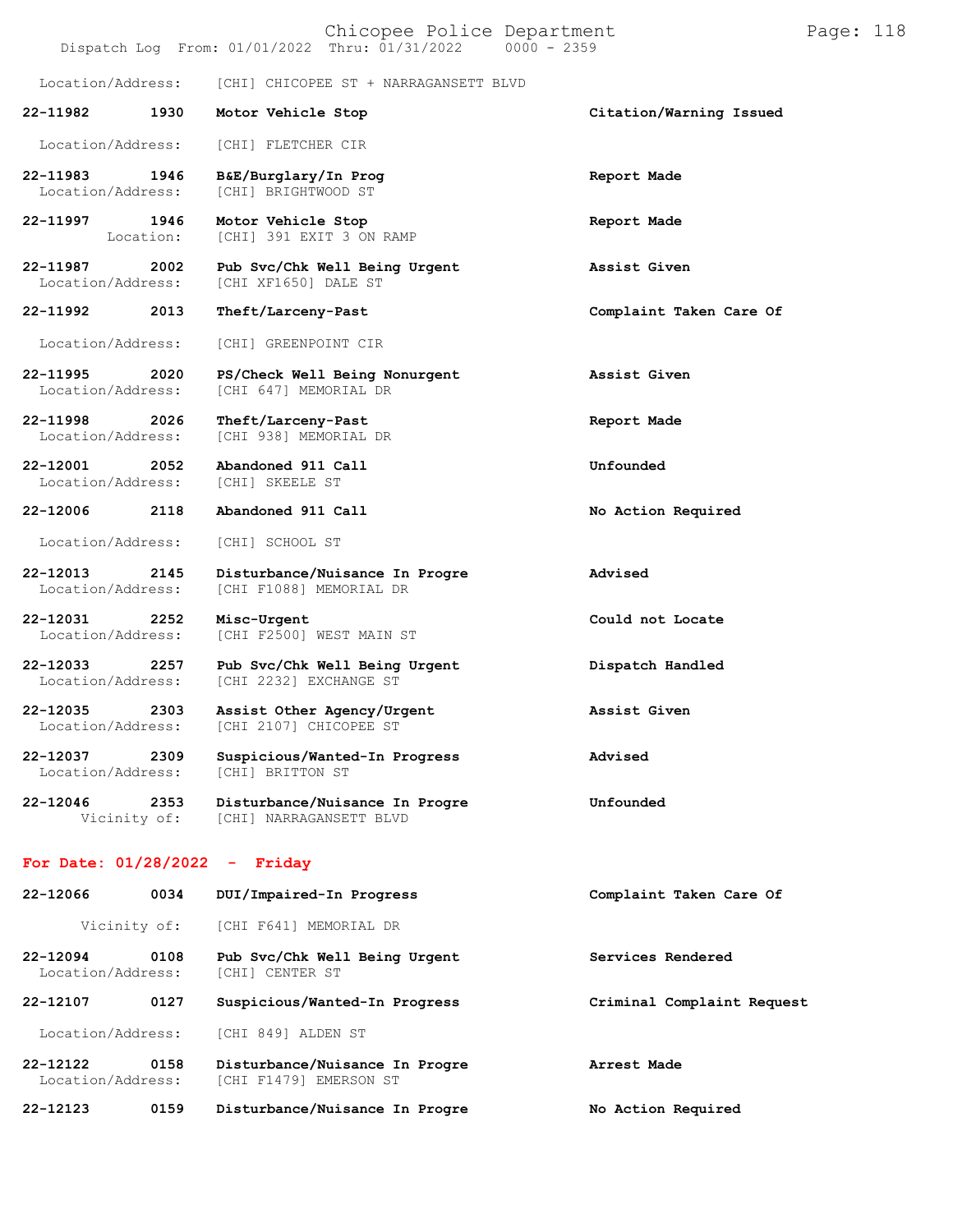| 22-12135                          | 0218              | Motor Vehicle Stop                                               | Citation/Warning Issued |
|-----------------------------------|-------------------|------------------------------------------------------------------|-------------------------|
| Location/Address:                 |                   | [CHI 2131] GRATTAN ST                                            |                         |
| 22-12136<br>Vicinity of:          | 0218              | Pub Svc/Chk Well Being Urgent<br>[CHI 2105] SPRINGFIELD ST       | Arrest Made             |
| 22-12165<br>Location/Address:     | 0424              | Disturbance/Nuisance In Progre<br>[CHI F1252] BELCHER ST         | Unfounded               |
| 22-12178                          | 0557              | Motor Vehicle Stop                                               | Citation/Warning Issued |
| Location/Address:                 |                   | [CHI F57] BROADWAY                                               |                         |
| 22-12180                          | 0601              | Motor Vehicle Stop                                               | Citation/Warning Issued |
| Location/Address:                 |                   | [CHI 1578] GRANBY RD                                             |                         |
| 22-12185                          | 0636              | Motor Vehicle Stop                                               | Citation/Warning Issued |
| Location/Address:                 |                   | [CHI] GRANBY RD + LAUZIER TER                                    |                         |
| 22-12186                          | 0644              | Motor Vehicle Stop                                               | Verbal Warning Issued   |
| Location/Address:                 |                   | [CHI] GRANBY RD + WOODCREST DR                                   |                         |
| 22-12187<br>Location/Address:     | 0646              | Motor Vehicle Stop<br><b>ICHI 1881 CHICOPEE ST</b>               | Arrest Made             |
| 22-12190<br>Location/Address:     | 0651              | Disturbance/Nuisance In Progre<br>[CHI] RIVERVIEW TER            | Advised                 |
| 22-12192<br>Location/Address:     | 0654              | Traffic V/Hazard/Comp-In Progr<br>[CHI] BENEFIT ST               | Report Made             |
| 22-12193                          | 0658              | Motor Vehicle Stop                                               | Citation/Warning Issued |
| Location/Address:                 |                   | [CHI] WESTOVER RD                                                |                         |
| $22 - 12204$<br>Location/Address: | 0746              | Abandoned 911 Call<br>[CHI 919] MEMORIAL DR                      | Investigated            |
| 22-12208<br>Vicinity of:          | 0747              | Abandoned 911 Call<br>[CHI 842] FRONT ST                         | Investigated            |
| 22-12213<br>Location/Address:     | 0804              | Assist Other Agency/Urgent<br>[CHI XP1985] DEBRA DR              | Could not Locate        |
| 22-12214                          | 0809              | Transport Service                                                | Transport Complete      |
| Location/Address:                 |                   | [CHI F825] CHURCH ST                                             |                         |
| 22-12230<br>Location/Address:     | 0827              | Traffic Incident/Crash-Past<br>[CHI] VICTORIA PARK               | Report Made             |
| 22-12237                          | 0842<br>Location: | Assist Other Agency/Non Urgent<br>[CHI] AGAWAM                   | Assist Given            |
| 22-12248<br>Location/Address:     | 0857              | Pub Svc/Chk Well Being Urgent<br>[CHI 497] JOHNNY CAKE HOLLOW RD | Advised                 |
| 22-12247<br>Vicinity of:          | 0859              | Traffic V/Hazard/Comp-Past<br>[CHI] PROVIDENCE ST                | Advised                 |
| 22-12251<br>Location/Address:     | 0907              | Harassment/Stalk/Threat-Past<br>[CHI] NEW LUDLOW RD              | Report Made             |
| 22-12250                          | 0908              | Transport Service                                                | Transport Complete      |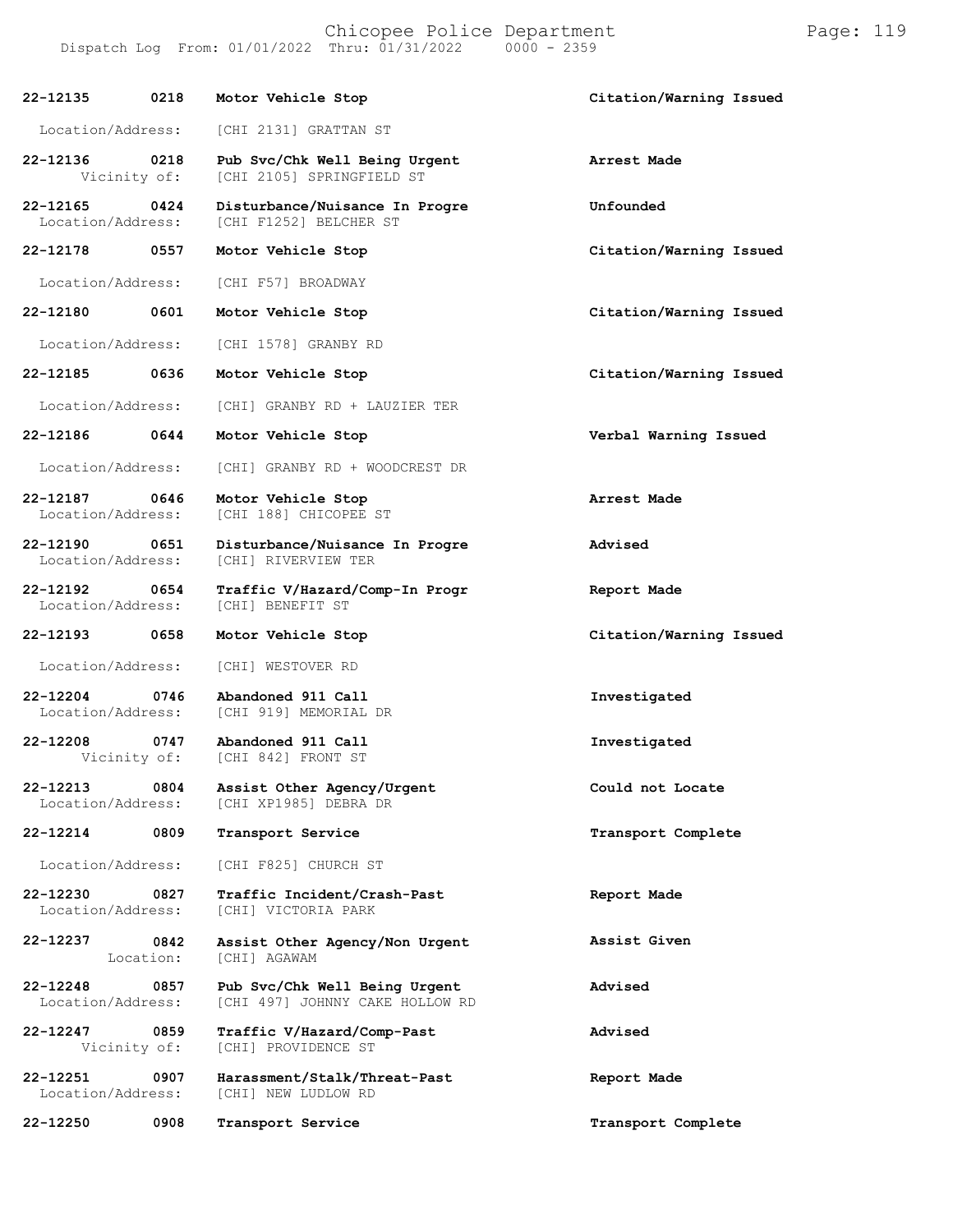| Location/Address:                     | [CHI F825] CHURCH ST                                      |                              |
|---------------------------------------|-----------------------------------------------------------|------------------------------|
| 22-12253<br>0914<br>Location/Address: | Traffic V/Hazard/Comp-In Progr<br>[CHI] STERLING ST       | Advised                      |
| 22-12258<br>0924                      | Animal Complaint                                          | Taken/Referred /Other/Agency |
| Location/Address:                     | [CHI 904] FAIRVIEW AVE                                    |                              |
| 0931<br>22-12260                      | Transport Service                                         | Transport Complete           |
| Location/Address:                     | [CHI F825] CHURCH ST                                      |                              |
| 22-12261<br>0933                      | Fire Alarm Testing                                        | Restore Fire Alarm System    |
| Location/Address:                     | [CHI] BROADWAY                                            |                              |
| 22-12264<br>0938<br>Location/Address: | Fire Alarm<br>[CHI] BROADWAY                              | Dispatch Handled             |
| 22-12265<br>0938                      | Abandoned 911 Call                                        | No Action Required           |
| Location/Address:                     | [CHI F815] NEW LOMBARD RD                                 |                              |
| 22-12272<br>1002<br>Location/Address: | Traffic Incident/Crash-Past<br>[CHI F641] MEMORIAL DR     | Report Made                  |
| 22-12274<br>1007                      | Investigation/Follow Up                                   | Criminal Complaint Request   |
| Location/Address:                     | [CHI] ABBEY ST                                            |                              |
| 22-12296<br>1054<br>Location/Address: | Abandoned 911 Call<br>[CHI 836] KENDALL ST                | Dispatch Handled             |
| 22-12305<br>1103<br>Location/Address: | Traffic V/Hazard/Comp-In Progr<br>[CHI XF1660] ARTISAN ST | Vehicle Towed                |
| 22-12300<br>1104<br>Location/Address: | Trespass/Unwanted-In Progress<br>[CHI 188] CHICOPEE ST    | Report Made                  |
| 22-12301<br>1104<br>Location/Address: | Traffic Incident/Crash-Past<br>[CHI] WHEATLAND AVE        | Report Made                  |
| 22-12306<br>1108<br>Location/Address: | Alarm<br>[CHI] HARVEY ST                                  | False Alarm                  |
| 22-12317<br>1136<br>Location/Address: | B&E/Burglary/Past<br>[CHI F1585] BROADWAY                 | Report Made                  |
| 22-12318<br>1143<br>Location/Address: | Assault In Progress<br>[CHI F1479] EMERSON ST             | Report Made                  |
| 22-12324<br>1159                      | Investigation/Follow Up                                   | Complaint Taken Care Of      |
| Location/Address:                     | [CHI 2498] CHURCH ST                                      |                              |
| 22-12331<br>1217                      | Traffic V/Hazard/Comp-In Progr                            | No Action Required           |
| Location/Address:                     | [CHI] PLEASANT ST                                         |                              |
| 22-12336<br>1231<br>Location/Address: | Disturbance/Nuisance In Progre<br>[CHI 938] MEMORIAL DR   | Advised                      |
| 22-12344<br>1255                      | Disturbance/Nuisance In Progre                            | Complaint Taken Care Of      |
| Location/Address:                     | [CHI F787] MEMORIAL DR                                    |                              |
| 22-12342<br>1256                      | Disturbance/Nuisance In Progre                            | Arrest Made                  |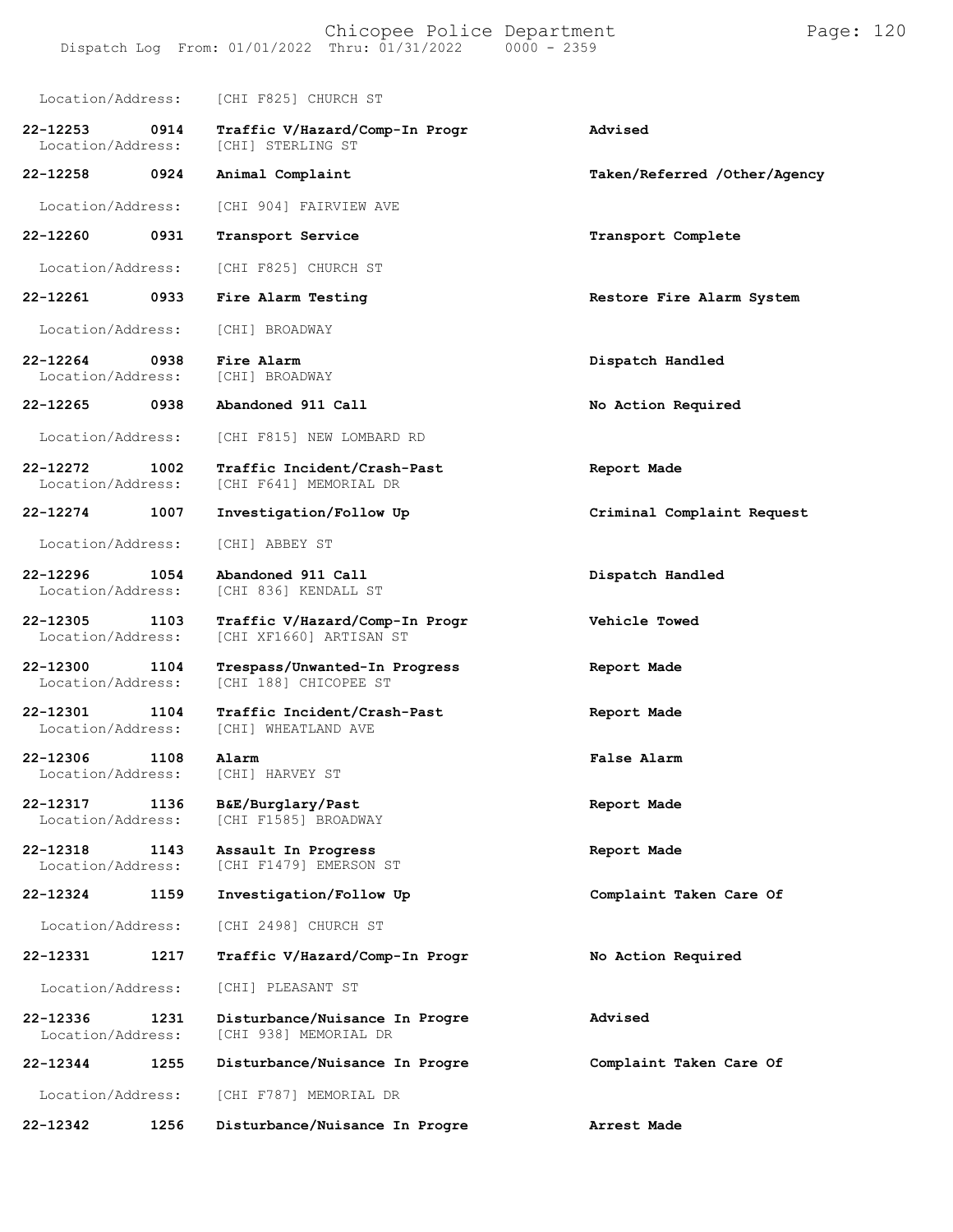### $Dispatch$   $Log$   $From:$   $01/01/2022$   $Thru:$   $01/31/2022$

Location/Address: [CHI] ABBEY ST

- **22-12350 1315 Traffic Incident/Crash Report Made** [CHI] SIMARD DR
- **22-12361 1339 Assist Other Agency/Urgent Vehicle Towed** Location/Address: [CHI] GRATTAN ST
- **22-12365 1348 Abandoned 911 Call Dispatch Handled** [CHI 1827] BURNETT RD
- **22-12372 1401 Abandoned 911 Call Dispatch Handled**

Location/Address: [CHI] ROLF AVE

**22-12373 1405 Traffic Incident/Crash Report Made** [CHI] MEADOW ST + GRATTAN ST

**22-12385 1448 Alarm False Alarm** [CHI 174] CENTER ST

Location/Address: [CHI] SOUTH ST

- **22-12395 1518 Structure Fire Investigated** Location/Address:
- **22-12396 1519 Traffic Incident/Crash-Past Report Made** Location/Address:

**22-12399 1531 Alarm False Alarm** [CHI 897] TRILBY AVE

**22-12409 1548 Traffic V/Hazard/Comp-In Progr No Action Required**

Location/Address: [CHI] LEMAY ST

**22-12410 1549 SAFETY HAZARD/PRIORITY 2 Taken/Referred /Other/Agency**

Location/Address: [CHI] MEMORIAL DR + FULLER RD

**22-12418 1603 Suspicious/Wanted-In Progress Unfounded** [CHI 651] MONTGOMERY ST

**22-12429 1606 Fire Response Investigated** Location/Address:

Location/Address:

**22-12423 1609 Traffic V/Hazard/Comp-In Progr Could not Locate** [CHI 188] CHICOPEE ST

**22-12424 1611 Transport Service Transport Complete**

Location/Address: [LUD 1] RANDALL RD

**22-12428 1611 Assist Other Agency/Non Urgent Assist Given** [CHI] PEMBROKE PL

**22-12443 1627 Abandoned 911 Call Unfounded** [CHI F1217] QUINCY AVE

**22-12437 1628 Abandoned 911 Call Dispatch Handled** [CHI 718] MEMORIAL DR

**22-12441 1629 Abandoned 911 Call Could not Locate**

**22-12446 1635 Fire Alarm Testing Dispatch Handled** [CHI 594] PADGETTE ST

**22-12449 1636 Traffic Incident/Crash-Past Report Made**

**22-12388 1456 Alarm Appears Secure After Check**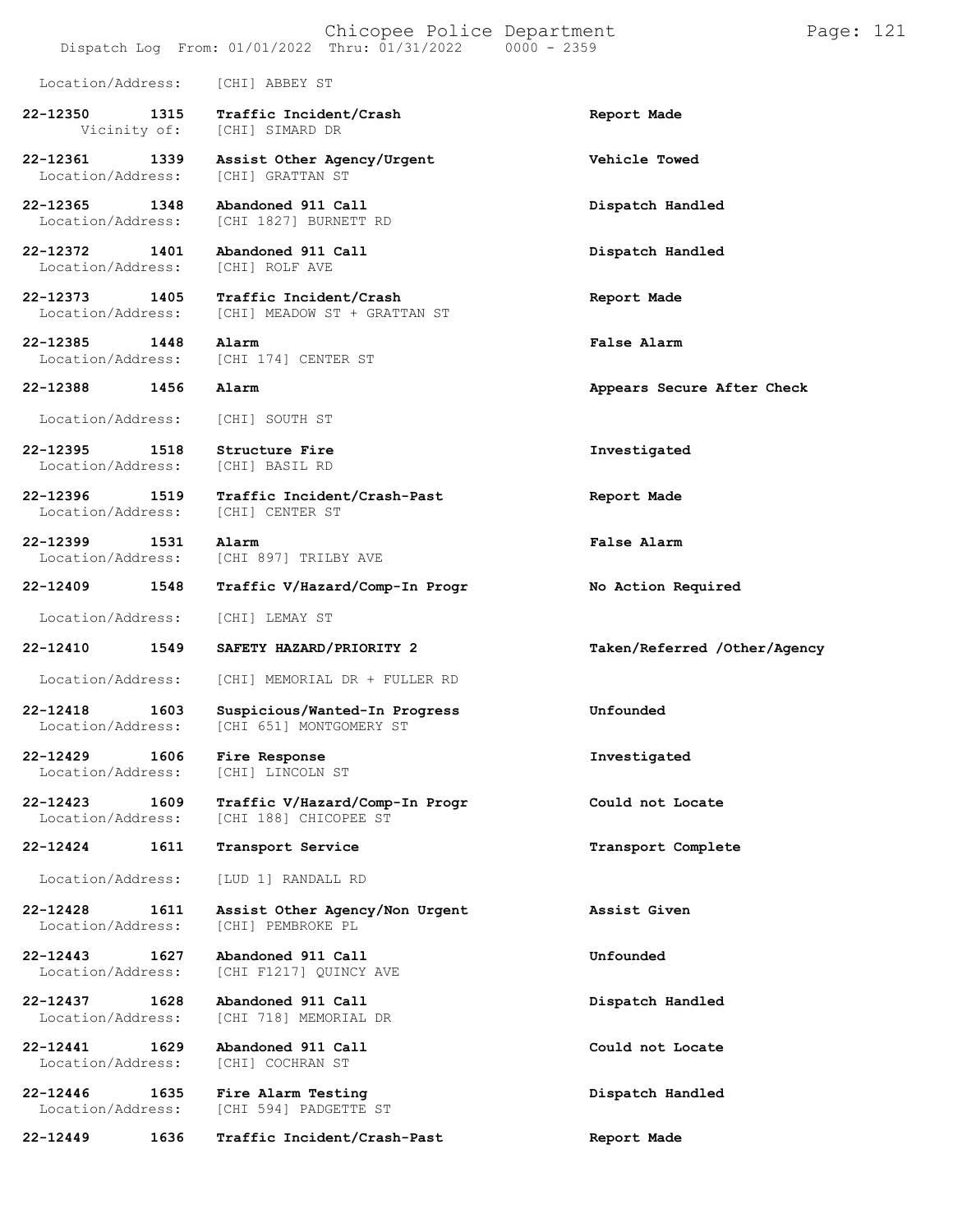|                                   |      | Chicopee Police Department<br>$0000 - 2359$<br>Dispatch Log From: 01/01/2022 Thru: 01/31/2022 |                         | Page: 122 |  |
|-----------------------------------|------|-----------------------------------------------------------------------------------------------|-------------------------|-----------|--|
| Location/Address:                 |      | [CHI 1191] MEMORIAL DR                                                                        |                         |           |  |
| $22 - 12455$<br>Location/Address: | 1639 | Police Response<br>[CHI 594] PADGETTE ST                                                      | Dispatch Handled        |           |  |
| $22 - 12456$<br>Location/Address: | 1641 | Abandoned 911 Call<br>[CHI] SPRINGFIELD ST                                                    | False Alarm             |           |  |
| 22-12457<br>Location/Address:     | 1643 | Traffic V/Hazard/Comp-In Progr<br>[CHI 718] MEMORIAL DR                                       | Assist Given            |           |  |
| 22-12462<br>Location/Address:     | 1654 | Police Response<br>[CHI F1393] MEMORIAL DR                                                    | Assist Given            |           |  |
| 22-12463                          | 1656 | Assist Other Agency/Urgent                                                                    | No Action Required      |           |  |
| Location/Address:                 |      | [CHI] CHURCH ST                                                                               |                         |           |  |
| 22-12464<br>Location/Address:     | 1659 | Disturbance/Nuisance/Past<br>[CHI] STONINA DR                                                 | Unfounded               |           |  |
| 22-12466<br>Vicinity of:          | 1706 | Traffic Incident/Crash-Past<br>[CHI 346] MAIN ST + GROVE ST                                   | Report Made             |           |  |
| 22-12469<br>Location/Address:     | 1714 | Disturbance/Nuisance In Progre<br>[CHI] MELVIN ST                                             | Advised                 |           |  |
| 22-12476<br>Location/Address:     | 1715 | Misc-Non Urgent<br>[CHI 2498] CHURCH ST                                                       | Advised                 |           |  |
| 22-12475                          | 1734 | Police Response                                                                               | Complaint Taken Care Of |           |  |
| Location/Address:                 |      | [CHI 2498] CHURCH ST                                                                          |                         |           |  |
| 22-12477<br>Location/Address:     | 1739 | Motor Vehicle Stop<br>[CHI] MEADOW ST                                                         | Arrest Made             |           |  |
| 22-12480<br>Location/Address:     | 1746 | Abandoned 911 Call<br>[CHI] MCKINSTRY AVE                                                     | Dispatch Handled        |           |  |
| 22-12483<br>Location/Address:     | 1800 | Police Response<br>[CHI 2498] CHURCH ST                                                       | Advised                 |           |  |
| 22-12486                          | 1808 | Motor Vehicle Stop                                                                            | Citation/Warning Issued |           |  |
| Location/Address:                 |      | [CHI F1088] MEMORIAL DR                                                                       |                         |           |  |
| 22-12489<br>Location/Address:     | 1817 | Abandoned 911 Call<br>[CHI] GLENDALE ST                                                       | Dispatch Handled        |           |  |
| $22 - 12490$<br>Location/Address: | 1831 | B&E/Burglary/Past<br>[CHI 834] HAMPDEN ST                                                     | Report Made             |           |  |
| 22-12491                          | 1834 | Motor Vehicle Stop                                                                            | Citation/Warning Issued |           |  |
| Location/Address:                 |      | [CHI 1187] MEMORIAL DR                                                                        |                         |           |  |
| 22-12494                          | 1840 | Motor Vehicle Stop                                                                            | Citation/Warning Issued |           |  |
| Location/Address:                 |      | [CHI 677] MEMORIAL DR                                                                         |                         |           |  |
| 22-12496                          | 1850 | Suspicious/Wanted-In Progress                                                                 | Complaint Taken Care Of |           |  |
| Location/Address:                 |      | [CHI 325] MEDINA ST                                                                           |                         |           |  |
| 22-12499<br>Location/Address:     | 1906 | Deceased Person<br>[CHI] FLETCHER CIR                                                         | Report Made             |           |  |
| 22-12500<br>Location/Address:     | 1909 | Abandoned 911 Call<br>[CHI] MURPHY LN                                                         | Dispatch Handled        |           |  |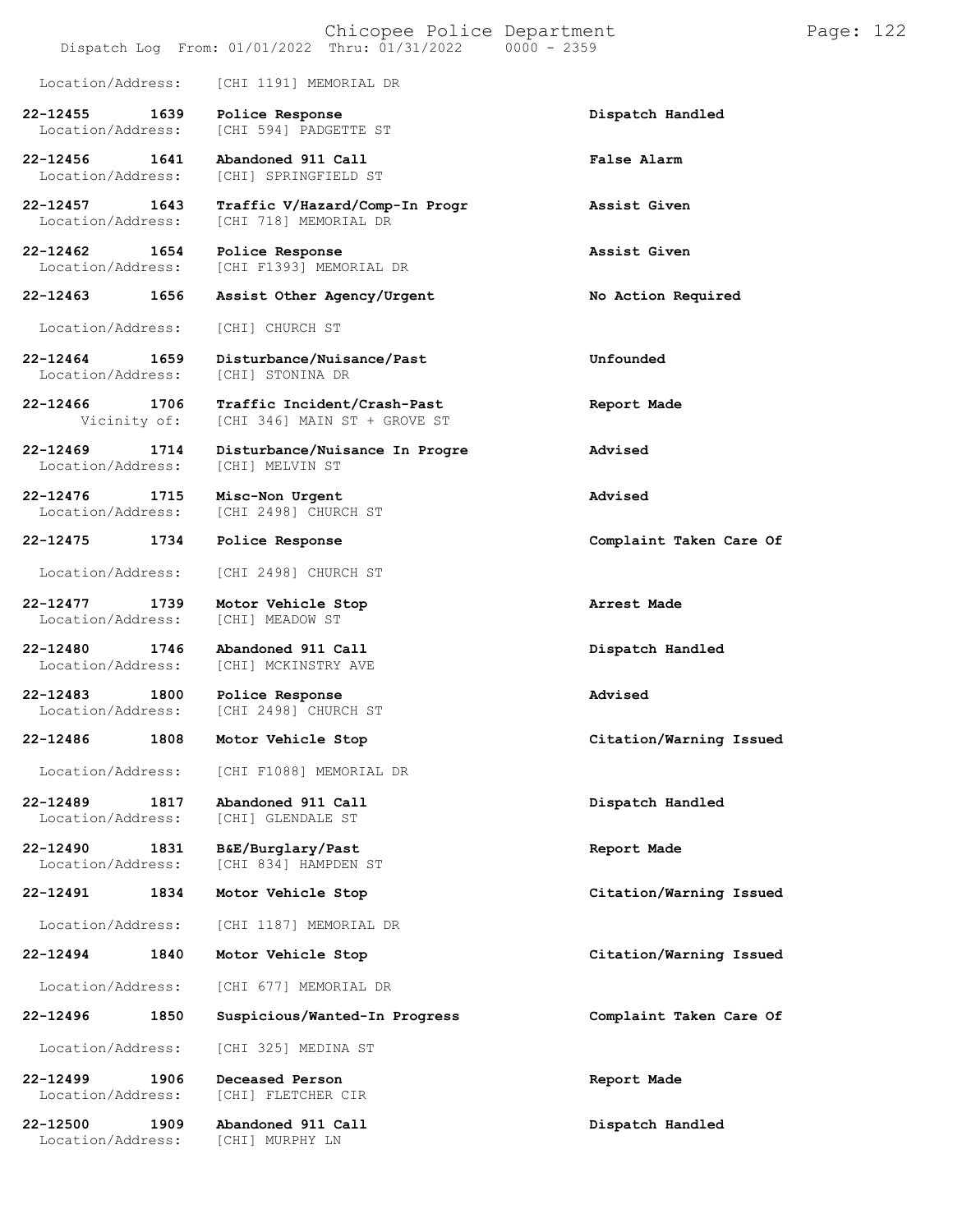| 22-12501<br>Location/Address:      | 1914              | Alarm<br>[CHI 702] MEMORIAL DR                                     | False Alarm                 |
|------------------------------------|-------------------|--------------------------------------------------------------------|-----------------------------|
| 22-12504<br>Location/Address:      | 1939              | Police Response<br>[CHI] LUCRETIA AVE                              | Services Rendered           |
| 22-12505<br>Location/Address:      | 1939              | Alarm<br>[CHI 845] MONTGOMERY ST                                   | False Alarm                 |
| 22-12512<br>Location/Address:      | 2018              | Assist Other Agency/Urgent<br>[CHI 643] CHICOPEE ST                | Arrest Made                 |
| 22-12514 2019<br>Location/Address: |                   | Traffic Incident/Crash-Past<br>[CHI] CENTER ST                     | Report Made                 |
| 22-12515<br>Location/Address:      | 2020              | Motor Vehicle Stop<br>[CHI] CHICOPEE ST                            | Report Made                 |
| 22-12517<br>Location/Address:      | 2022              | Police Response<br>[CHI] GRATTAN ST                                | Could not Locate            |
| 22-12524<br>Vicinity of:           | 2041              | Suspicious/Wanted-In Progress<br>[CHI 847] ARCADE ST               | Advised                     |
| $22 - 12526$<br>Location/Address:  | 2042              | Abandoned 911 Call<br>[CHI] MONTGOMERY ST                          | Dispatch Handled            |
| 22-12527<br>Location/Address:      | 2046              | Alarm<br>[CHI 1564] JOHNSON RD                                     | False Alarm                 |
| 22-12529                           | 2054<br>Location: | Assist Other Agency/Urgent<br>[CHI] ENFIELD, CT                    | Assist Given                |
| 22-12530<br>Location/Address:      | 2056              | DUI/Impaired-In Progress<br>[CHI] PENDEXTER AVE                    | Arrest Made                 |
| 22-12539<br>Location/Address:      | 2122              | Damage/Vand/Mischief/In Prog<br>[CHI] WINTWORTH ST                 | Report Made                 |
| 22-12541                           | 2122              | Police Response                                                    | Cancelled/Cancelled enroute |
| Location/Address:                  |                   | [CHI] CHESTNUT ST                                                  |                             |
| 22-12551<br>Location/Address:      | 2159              | Animal Complaint<br>[CHI F955] MEMORIAL DR                         | Services Rendered           |
| 22-12556<br>Location/Address:      | 2237              | Motor Vehicle Stop<br>[CHI 1122] MEMORIAL DR                       | Arrest Made                 |
| 22-12557                           | 2245              | Disturbance/Nuisance In Progre                                     | No Action Required          |
| Location/Address:                  |                   | [CHI F1479] EMERSON ST                                             |                             |
| 22-12558                           | 2258              | Animal/Injured/Hunted                                              | No Action Required          |
| Location/Address:                  |                   | [CHI] GILBERT AVE                                                  |                             |
| 22-12560                           | 2313              | Abandoned 911 Call                                                 | No Action Required          |
| Location/Address:                  |                   | [CHI] HAMPDEN ST                                                   |                             |
| 22-12563<br>Vicinity of:           | 2330              | Pub Svc/Chk Well Being Urgent<br>[CHI] NEW LUDLOW RD + MONTCALM ST | Advised                     |
| 22-12566                           | 2336              | Drugs-In Progress                                                  | No Action Required          |
| Location/Address:                  |                   | [CHI] JOHN ST + CHICOPEE ST                                        |                             |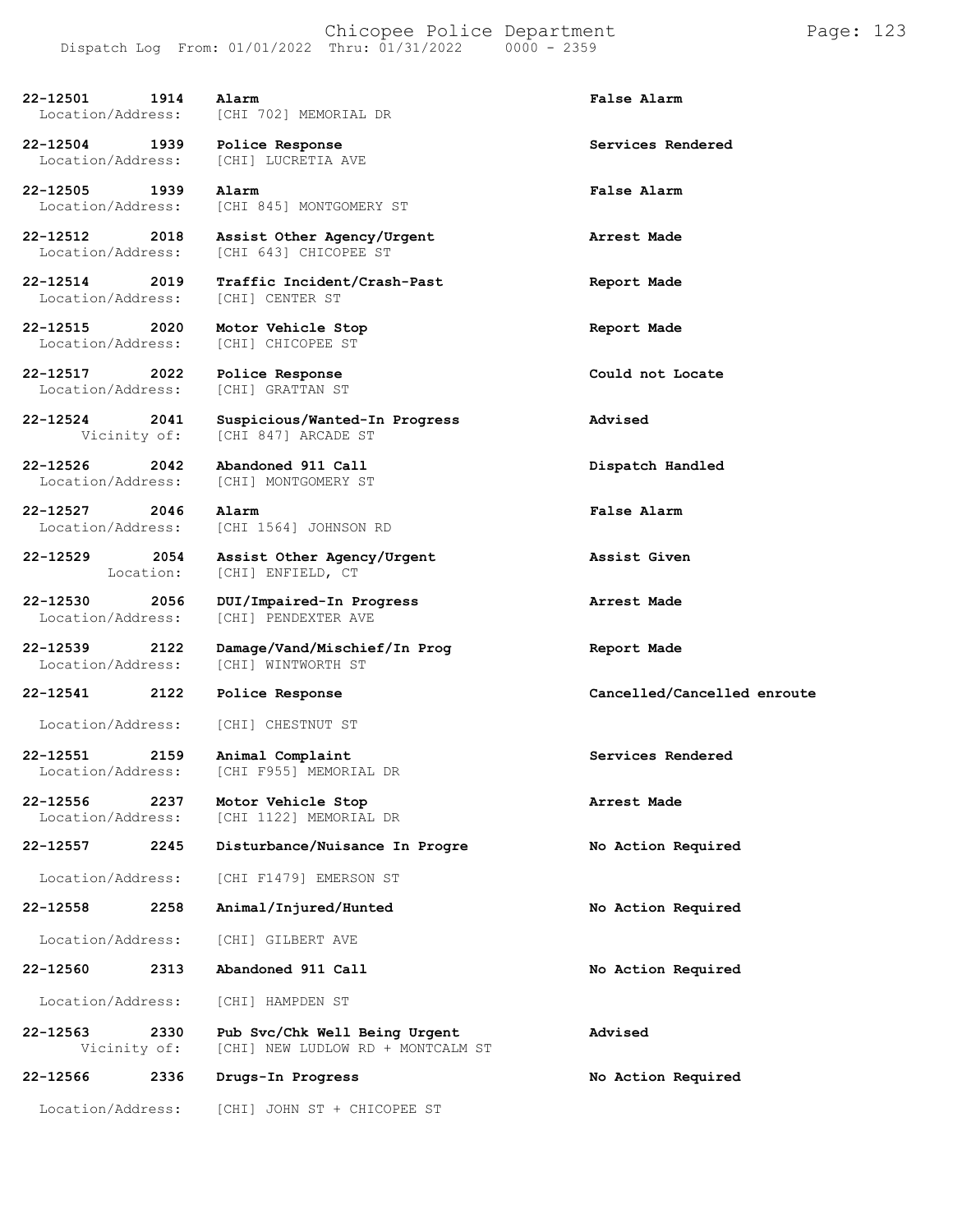|                               |      | For Date: $01/29/2022 - Saturday$                     |                         |
|-------------------------------|------|-------------------------------------------------------|-------------------------|
| 22-12604                      | 0106 | Transport Service                                     | Transport Complete      |
| Location/Address:             |      | [LUD 1] RANDALL RD                                    |                         |
| 22-12610<br>Location/Address: | 0118 | Disturbance/Nuisance/Past<br>[CHI F1341] NASSAU ST    | Advised                 |
| 22-12622<br>Location/Address: | 0136 | Police Response<br>[CHI] GREENWOOD TER                | Advised                 |
| 22-12627<br>Location/Address: | 0146 | Abandoned 911 Call<br>[CHI] REED AVE                  | Could not Locate        |
| 22-12638                      | 0204 | Weapons/Firearms-In Progress                          | No Action Required      |
| Vicinity of:                  |      | [CHI] CLARENDON AVE                                   |                         |
| 22-12639                      | 0204 | Abandoned 911 Call                                    | No Action Required      |
| Vicinity of:                  |      | [CHI] STATE ST                                        |                         |
| 22-12643<br>Location/Address: | 0214 | Disturbance/Nuisance In Progre<br>[CHI] RIVERVIEW TER | Arrest Made             |
| 22-12656                      | 0248 | Transport Service                                     | Transport Complete      |
| Location/Address:             |      | [CHI F182] CENTER ST                                  |                         |
| 22-12660<br>Location/Address: | 0303 | Alarm<br>[CHI F1373] TAXIWAY DR                       | False Alarm             |
| 22-12663<br>Location/Address: | 0316 | Misc-Non Urgent<br>[CHI 1233] MEMORIAL DR             | Report Made             |
| 22-12674<br>Location/Address: | 0405 | Suspicious/Wanted-In Progress<br>[CHI] REED AVE       | Unfounded               |
| $22 - 12675$                  | 0411 | Harassment/Stalk/Threat-Past                          | Complaint Taken Care Of |
| Location/Address:             |      | [CHI F162] CENTER ST                                  |                         |
| 22-12700<br>Vicinity of:      | 0808 | Traffic V/Hazard/Comp-Past<br>[CHI] GRATTAN ST        | Advised                 |
| 22-12712                      | 0839 | Traffic V/Hazard/Comp-In Progr                        | Complaint Taken Care Of |
| Location/Address:             |      | [CHI] HAMPDEN ST                                      |                         |
| 22-12719                      | 0916 | Theft/Larceny-Past                                    | No Action Required      |
| Location/Address:             |      | [CHI] SKEELE ST                                       |                         |
| 22-12723                      | 0937 | Traffic V/Hazard/Comp-Past                            | Citation/Warning Issued |
| Location/Address:             |      | [CHI] HILLMAN ST                                      |                         |
| 22-12725<br>Vicinity of:      | 0942 | Traffic V/Hazard/Comp-Past<br>[CHI] MUNGER RD         | Advised                 |
| 22-12727<br>Location/Address: | 0951 | Abandoned 911 Call<br>[CHI] EAST MAIN ST              | Advised                 |
| 22-12729<br>Location/Address: | 0956 | Animal Complaint<br>[CHI] SYCAMORE LN                 | Dispatch Handled        |
| 22-12731<br>Location/Address: | 1030 | Alarm<br>[CHI 1568] LONCZAK DR                        | False Alarm             |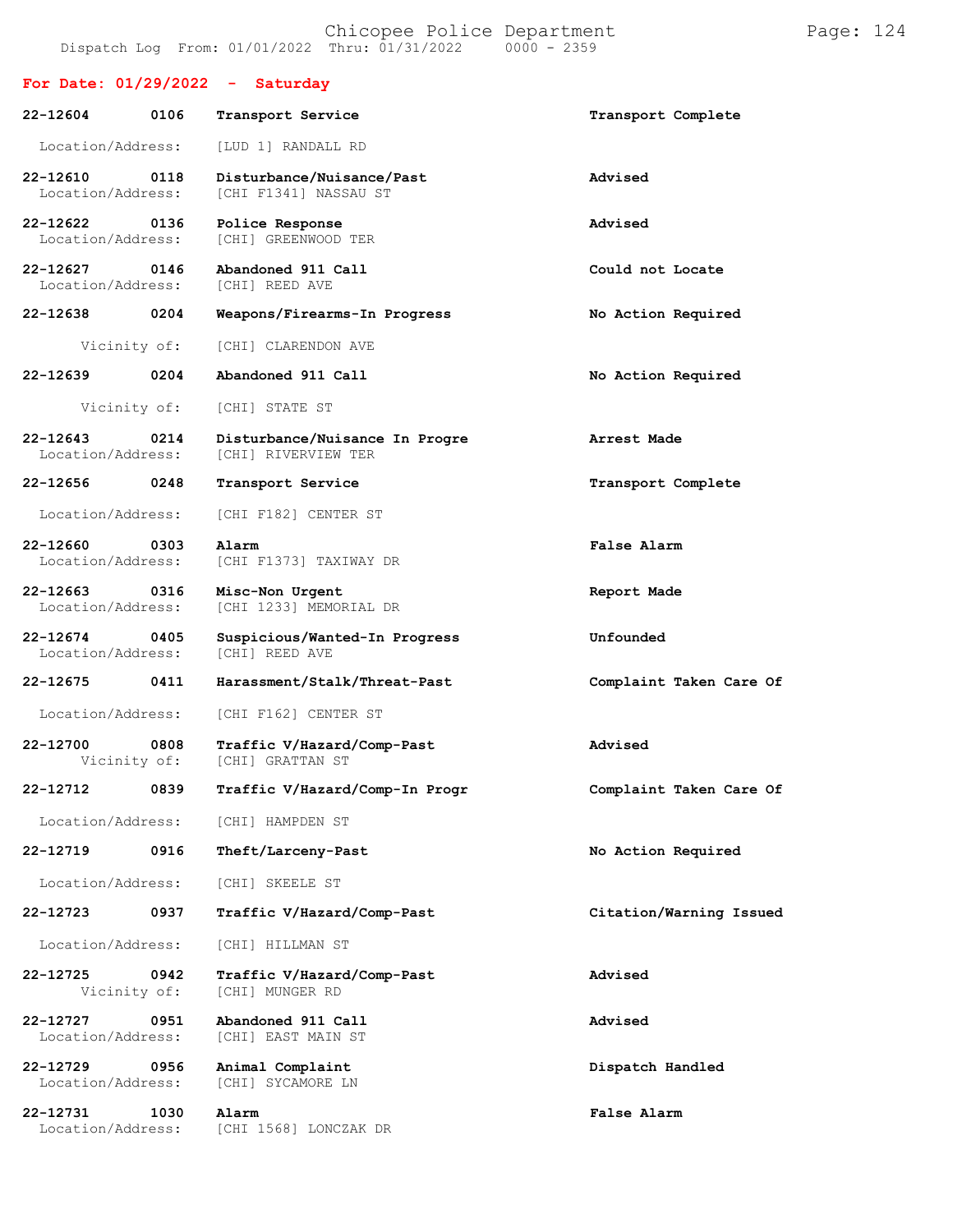| 22-12733<br>Location/Address:         | 1040 | Fraud/Deception<br>[CHI] MEMORIAL DR                     | Advised                    |
|---------------------------------------|------|----------------------------------------------------------|----------------------------|
| 22-12744<br>Location/Address:         | 1144 | Theft/Larceny-In Progress<br>[CHI F1342] CENTER ST       | Report Made                |
| 22-12748                              | 1153 | Traffic V/Hazard/Comp-In Progr                           | Complaint Taken Care Of    |
| Vicinity of:                          |      | [CHI] STERLING ST                                        |                            |
| 22-12750<br>Location/Address:         | 1228 | B&E/Burglary/In Prog<br>[CHI] GRATTAN ST                 | Investigated               |
| 22-12765 1439<br>Location/Address:    |      | Alarm<br>[CHI F84] BURNETT RD                            | False Alarm                |
| 22-12766 1445<br>Location/Address:    |      | Traffic Incident/Crash-Past<br>[CHI 938] MEMORIAL DR     | Report Made                |
| 22-12773<br>Location/Address:         | 1538 | Alarm<br>[CHI F84] BURNETT RD                            | False Alarm                |
| 22-12780 1556<br>Location/Address:    |      | Abandoned 911 Call<br>[CHI] MONTGOMERY ST                | Dispatch Handled           |
| 22-12794                              | 1653 | Motor Vehicle Stop                                       | Criminal Complaint Request |
| Vicinity of:                          |      | [CHI] JONES FERRY RD                                     |                            |
| 22-12798<br>Location/Address:         | 1711 | Pub Svc/Chk Well Being Urgent<br>[CHI] GRANBY RD         | Investigated               |
| 22-12800<br>Location/Address:         | 1714 | Disturbance/Nuisance In Progre<br>[CHI F1479] EMERSON ST | Advised                    |
| 22-12803 1727<br>Location/Address:    |      | Alarm<br>[CHI F392] FRONT ST                             | False Alarm                |
| 22-12810<br>1753<br>Location/Address: |      | Misc-Non Urgent<br>[CHI 2498] CHURCH ST                  | Report Made                |
| 22-12811<br>1754<br>Location/Address: |      | Pub Svc/Chk Well Being Urgent<br>[CHI] MEETINGHOUSE RD   | Services Rendered          |
| 22-12814<br>Location/Address:         | 1804 | Pub Svc/Chk Well Being Urgent<br>[CHI F1340] CHAPMAN ST  | Advised                    |
| 22-12818                              | 1817 | Police Response                                          | Transport Complete         |
| Location/Address:                     |      | [CHI] CHICOPEE ST                                        |                            |
| 22-12819                              | 1818 | Transport Service                                        | Transport Complete         |
| Location/Address:                     |      | [LUD 1] RANDALL RD                                       |                            |
| 22-12831                              | 1907 | Police Response                                          | No Action Required         |
| Location/Address:                     |      | [CHI] DEBRA DR                                           |                            |
| 22-12833                              | 1921 | Pub Svc/Chk Well Being Urgent                            | No Action Required         |
| Location/Address:                     |      | [CHI] LAWNDALE ST                                        |                            |
| 22-12835                              | 1926 | Traffic Incident/Crash-Past                              | Complaint Taken Care Of    |
| Location/Address:                     |      | [CHI] WHITTIER PL                                        |                            |
| 22-12836<br>Location/Address:         | 1934 | Traffic V/Hazard/Comp-Past<br>[CHI 638] MEMORIAL DR      | Dispatch Handled           |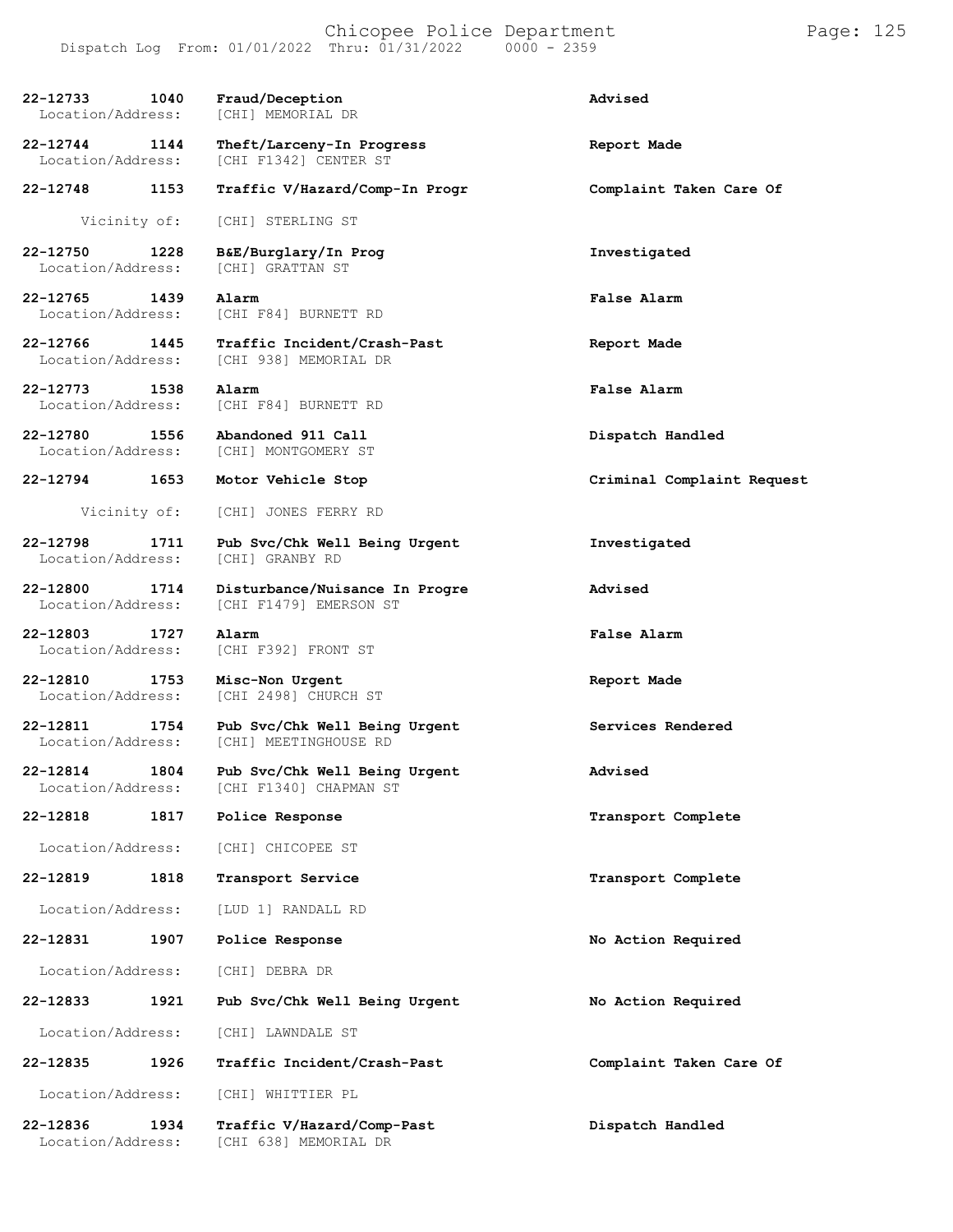| 22-12839                      | 1948                 | SAFETY HAZARD/PRIORITY 2                              | Taken/Referred /Other/Agency |
|-------------------------------|----------------------|-------------------------------------------------------|------------------------------|
| Location/Address:             |                      | [CHI] CYRAN ST                                        |                              |
| 22-12851<br>Location/Address: | 2031                 | Police Response<br>[CHI] BRENTWOOD TER                | Could not Locate             |
| 22-12855                      | 2040                 | Abandoned 911 Call                                    | No Action Required           |
| Location/Address:             |                      | [CHI] JAMES ST                                        |                              |
| 22-12861<br>Location/Address: | 2119                 | Alarm<br>[CHI F181] CENTER ST                         | False Alarm                  |
| 22-12871                      | 2246                 | Alarm                                                 | Appears Secure After Check   |
| Location/Address:             |                      | [CHI 1889] MEMORIAL DR                                |                              |
| 22-12873<br>Location/Address: | 2319                 | Disturbance/Nuisance In Progre<br>[CHI] SHEPHERD ST   | Advised                      |
| 22-12874                      | 2319                 | Assault Past                                          | Complaint Taken Care Of      |
| Location/Address:             |                      | [CHI 1972] MEMORIAL DR                                |                              |
| 22-12876                      | 2325                 | Police Response                                       | No Action Required           |
| Location/Address:             |                      | [CHI] PENDLETON AVE                                   |                              |
| 22-12878                      | 2335<br>Vicinity of: | Assist Other Agency/Non Urgent<br>[CHI] RIVERVIEW TER | Assist Given                 |

## **For Date: 01/30/2022 - Sunday**

| 22-12885<br>Location/Address:         | 0005 | Disturbance/Nuisance/Past<br>[CHI XP1985] DEBRA DR | Advised                 |
|---------------------------------------|------|----------------------------------------------------|-------------------------|
| 22-12905<br>Location/Address:         | 0042 | Alarm<br>[CHI 1189] PADGETTE ST                    | False Alarm             |
| 22-12911                              | 0101 | Motor Vehicle Stop                                 | Citation/Warning Issued |
| Location/Address:                     |      | [CHI] GRATTAN ST                                   |                         |
| 22-12912<br>0101<br>Location/Address: |      | Motor Vehicle Stop<br>[CHI 1196] WEST ST           | Arrest Made             |
| $22 - 12928$<br>Location/Address:     | 0131 | Abandoned 911 Call<br>[CHI] STATE ST               | Unfounded               |
| 22-12959 0225<br>Vicinity of:         |      | Suspicious/Wanted-In Progress<br>[CHI] GRANBY RD   | Arrest Made             |
| 22-12978                              | 0620 | Theft/Larceny-In Progress                          | No Action Required      |
| Location/Address:                     |      | [CHI] RAILROAD ROW                                 |                         |
| 22-12982                              | 0652 | Transport Service                                  | No Action Required      |
| Location/Address:                     |      | [LUD 1] RANDALL RD                                 |                         |
| $22 - 12983$<br>Vicinity of:          | 0716 | Abandoned 911 Call<br>[CHI] FALMOUTH RD            | Could not Locate        |
| 22-13003                              | 0831 | Transport Service                                  | Transport Complete      |
| Location:                             |      | [CHI] HAMPDEN COUNTY CORRECTIONAL - LUDLOW         |                         |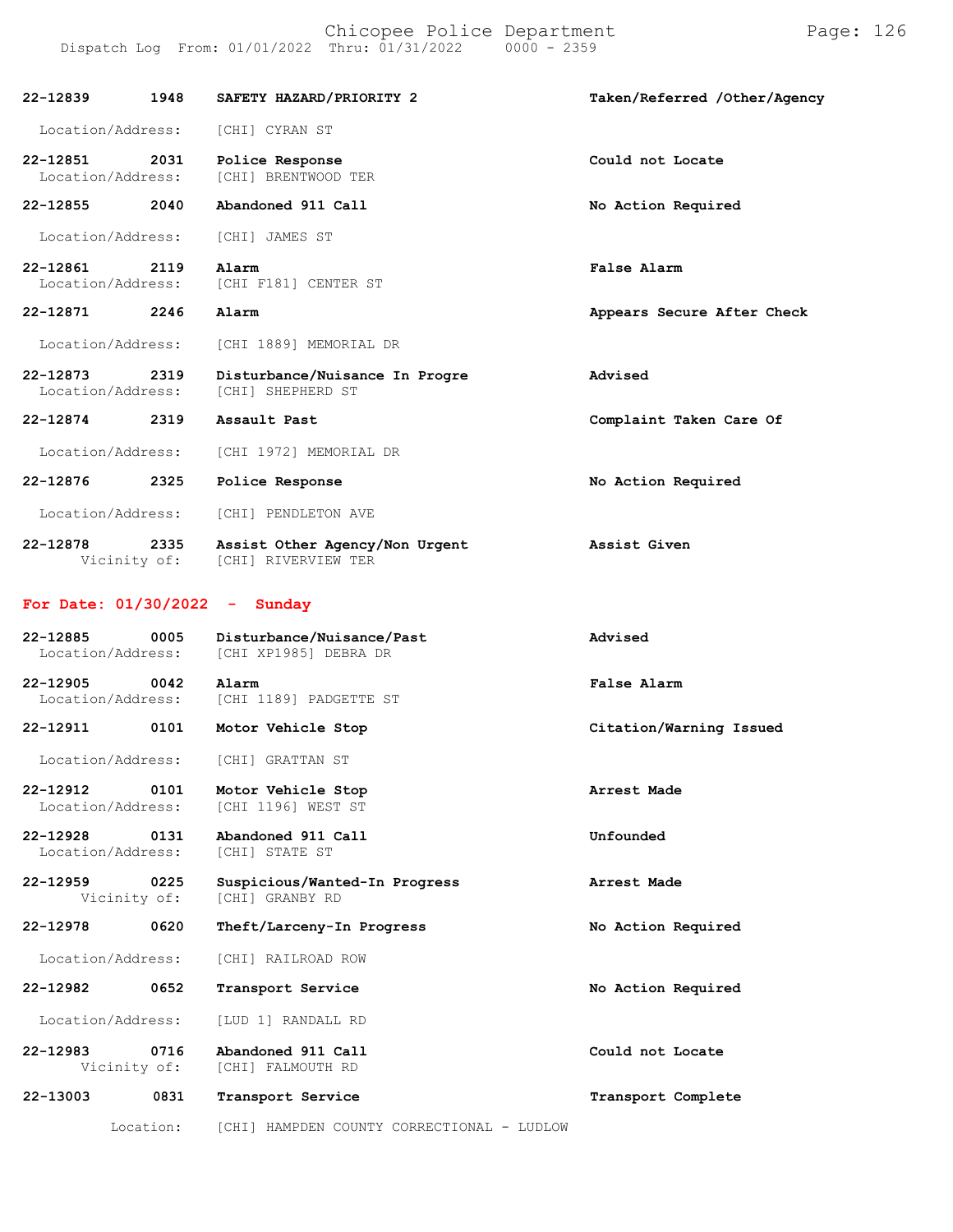**22-13006 0836** Location: **Abandoned 911 Call** [CHI] I90 WEST BOUND MILE MARKER 46.5 **Taken/Referred /Other/Agency 22-13018 0921 Motor Vehicle Stop Citation/Warning Issued** Location/Address: [CHI 639] MEMORIAL DR **22-13026 0931 Suspicious/Wanted-In Progress Services Rendered** Location/Address: [CHI] CHARBONNEAU TER **22-13029 0939 Motor Vehicle Stop Citation/Warning Issued** Location/Address: [CHI] SHERIDAN ST **22-13031 0949 Theft/Larceny-In Progress Report Made** [CHI F1342] CENTER ST **22-13033 1014 Alarm False Alarm** Location/Address: [CHI 845] MONTGOMERY ST **22-13038 1019 SAFETY HAZARD/PRIORITY 2 Dispatch Handled** Location/Address: **22-13036 1023 Motor Vehicle Stop Citation/Warning Issued** Location/Address: [CHI 1396] BUCKLEY BLVD **22-13039 1035 Motor Vehicle Stop Citation/Warning Issued** Location/Address: [CHI 865] PROSPECT ST **22-13042 1037 Traffic Incident/Crash-Past Advised** [CHI 1206] MEMORIAL DR **22-13046 1102 Motor Vehicle Stop Citation/Warning Issued** Location/Address: [CHI] PENDLETON AVE **22-13048 1105 Traffic V/Hazard/Comp-Past Complaint Taken Care Of** Location/Address: [CHI 146] ASINOF AVE **22-13054 1129 Motor Vehicle Stop Citation/Warning Issued** Location/Address: [CHI 426] MEMORIAL DR **22-13059 1153 Abandoned/Found Property Advised** Location/Address: **22-13065 1209 Motor Vehicle Stop Criminal Complaint Request** Location/Address: [CHI F641] MEMORIAL DR **22-13074 1235 Abandoned 911 Call Dispatch Handled** [CHI 938] MEMORIAL DR **22-13076 1241 Disturbance/Nuisance In Progre Report Made** Location/Address: [CHI] LAFAYETTE ST **22-13079 1245 Alarm False Alarm** [CHI F1349] SECOND AVE **22-13081 1247 Animal Complaint Could not Locate** [CHI 1658] SPRINGFIELD ST

**22-13083 1252 Abandoned 911 Call Unfounded**

Location/Address: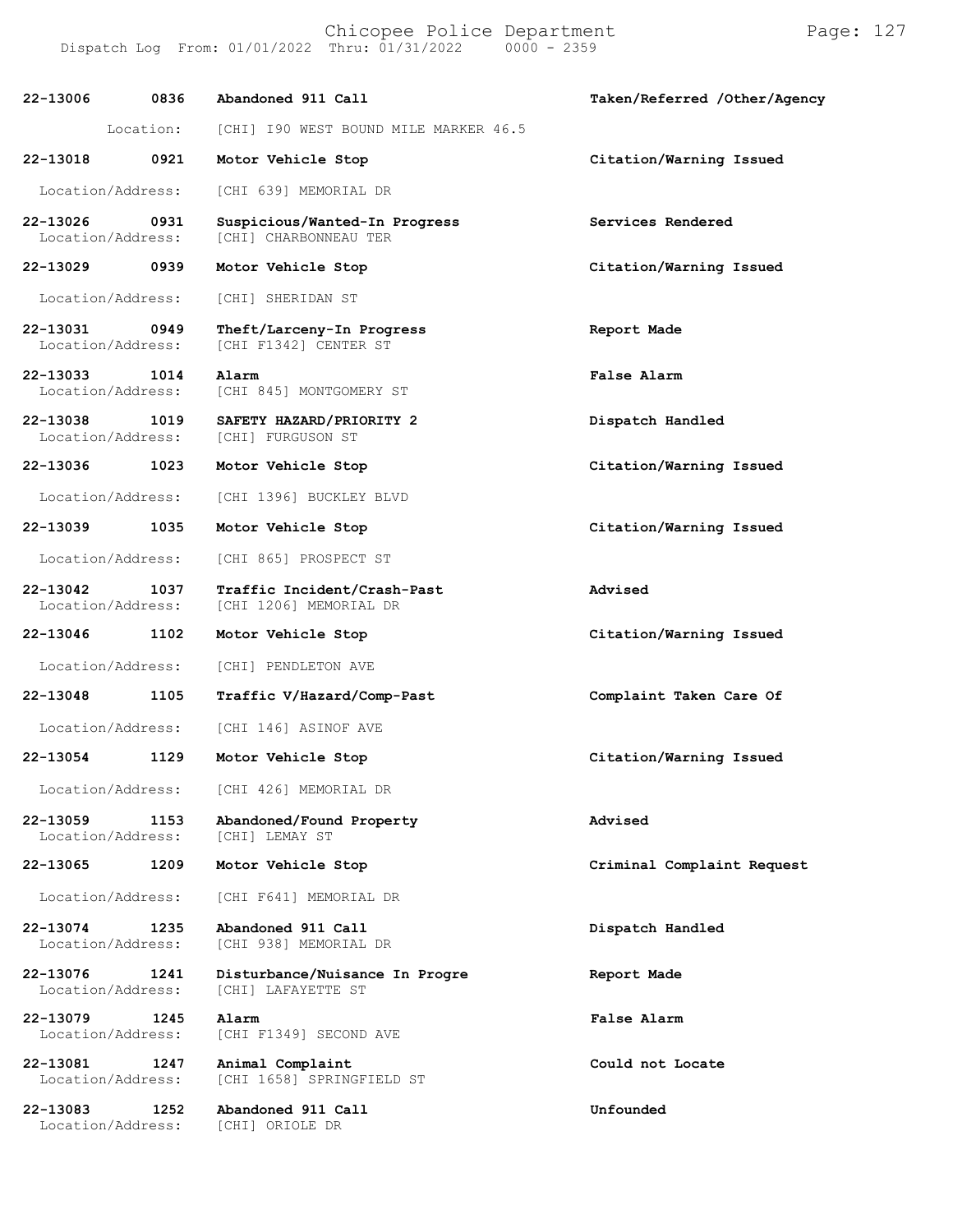#### Chicopee Police Department Page: 128 Dispatch Log From:  $01/01/2022$  Thru:  $01/31/2022$

**22-13089 1312 Theft/Larceny-Past Report Made** Location/Address: **22-13097 1342 Motor Vehicle Stop Citation/Warning Issued** Location/Address: [CHI] CAREW ST **22-13098 1342 Theft/Larceny-In Progress Investigated** [CHI 1191] MEMORIAL DR **22-13103 1358 Motor Vehicle Stop Citation/Warning Issued** Location/Address: [CHI 86] BURNETT RD **22-13105 1358 Animal Complaint Unfounded** [CHI 1174] MONTCALM ST **22-13107 1407 Motor Vehicle Stop Citation/Warning Issued** Location/Address: [CHI] BURNETT RD **22-13110 1420 Traffic Incident/Crash-Past Report Made** [CHI] VALLEY VIEW CT **22-13114 1429 Motor Vehicle Stop Citation/Warning Issued** Location/Address: [CHI F1177] BURNETT RD **22-13115 1440 Abandoned 911 Call Dispatch Handled** Location/Address: **22-13116 1442 Motor Vehicle Stop Citation/Warning Issued** Location/Address: [CHI 86] BURNETT RD **22-13117 1455 Disturbance/Nuisance In Progre Complaint Taken Care Of** Location/Address: [CHI 444] GRANBY RD **22-13126 1534 Abandoned 911 Call No Action Required** Location/Address: [CHI] SYCAMORE LN **22-13127 1540 Theft/Larceny-In Progress Advised** Location/Address: [CHI] QUARTUS ST **22-13147 1632 Traffic Incident/Crash-Past Report Made** [CHI 1065] FRONT ST **22-13156 1647 Alarm False Alarm** Location/Address: [CHI 1380] GRATTAN ST **22-13159 1653 Investigation/Follow Up Investigated** [SPR F1] CHESTNUT ST **22-13160 1656 Service of a Summons Served in Hand** [CHI] MT CARMEL AVE **22-13164 1702 Warrant Service Unfounded** Location/Address: **22-13172 1722 Warrant Service Arrest Made** [CHI] NARRAGANSETT BLVD **22-13180 1744 Abandoned 911 Call Dispatch Handled** Location/Address: **22-13189 1828 Investigation/Follow Up Could not Locate** [CHI 1191] MEMORIAL DR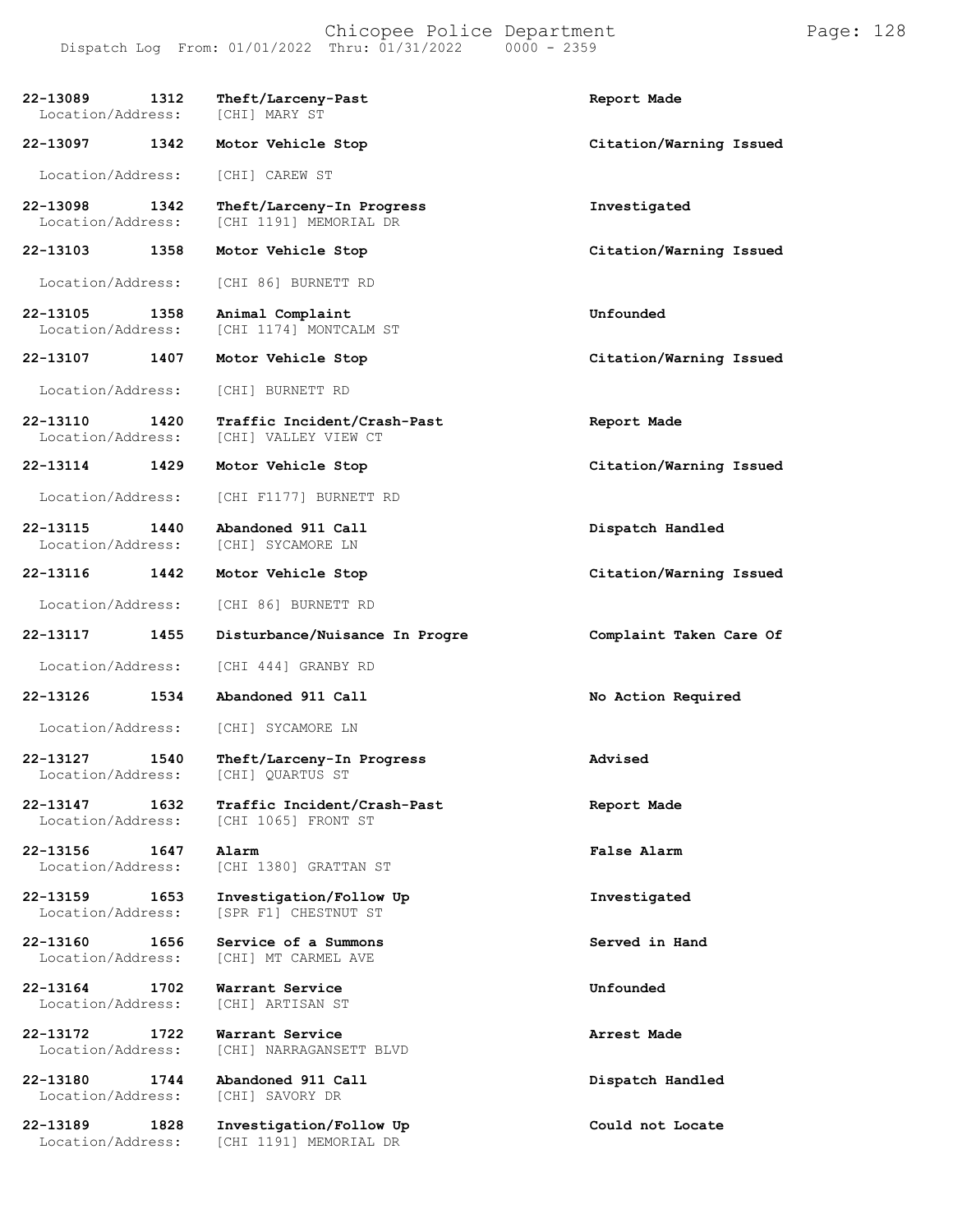Chicopee Police Department Page: 129 Dispatch Log From: 01/01/2022 Thru: 01/31/2022 0000 - 2359

**22-13191 1836 Traffic V/Hazard/Comp-In Progr Could not Locate** Location/Address:

**22-13192 1847 Suspicious/Wanted-In Progress No Action Required**

Location/Address: [CHI 834] HAMPDEN ST

**22-13193 1847 Disturbance/Nuisance/Past Advised** Location/Address: [CHI] BEAUDOIN CT

**22-13195 1857 Warrant Service Could not Locate** Location/Address:

**22-13200 1924 Abandoned 911 Call Taken/Referred /Other/Agency**

Location/Address: [CHI] CENTER ST

**22-13204 1943 Harassment/Stalk/Threat-Past Advised** [CHI 146] ASINOF AVE

**22-13206 1944 Abandoned 911 Call Dispatch Handled** Location/Address: [CHI] BARIL LN

**22-13213 2016 Police Response Vehicle Towed** Location/Address: [CHI] HOMER AVE + PERVIER AVE

**22-13214 2017 Motor Vehicle Stop Citation/Warning Issued**

Location/Address: [CHI] SPRINGFIELD ST + GRAPE ST

**22-13217 2027 Warrant Service Arrest Made** Location/Address:

**22-13226 2106 Trespass/Unwanted-In Progress Advised** Location/Address: [CHI] CHICOPEE ST

**22-13241 2151 DUI/Impaired-In Progress Unfounded** Location/Address: [CHI 718] MEMORIAL DR

**22-13242 2156 Transport Service Transport Complete**

Location/Address: [LUD 1] RANDALL RD

**22-13254 2309 Police Response Arrest Made** Location/Address: [CHI F955] MEMORIAL DR

**22-13257 2344 Traffic Incident/Crash-Past Report Made** Location/Address: [CHI] MEADOW ST + BRISTOL ST

#### **For Date: 01/31/2022 - Monday**

| $22 - 13271$                  | 0026 | Motor Vehicle Stop                                 | Verbal Warning Issued |
|-------------------------------|------|----------------------------------------------------|-----------------------|
| Location/Address:             |      | <b>[CHI] MEADOW ST</b>                             |                       |
| 22-13285                      | 0058 | Motor Vehicle Stop                                 | Verbal Warning Issued |
| Location/Address:             |      | ICHI F3681 FRONT ST                                |                       |
| 22-13291<br>Location/Address: | 0109 | Police Response<br>[CHI F542] MEADOW ST            | Unfounded             |
| 22-13302<br>Location/Address: | 0149 | Disturbance/Nuisance/Past<br>ICHI 2421 CHICOPEE ST | Advised               |

**22-13307 0200 Alarm False Alarm** Location/Address: [CHI 1191] MEMORIAL DR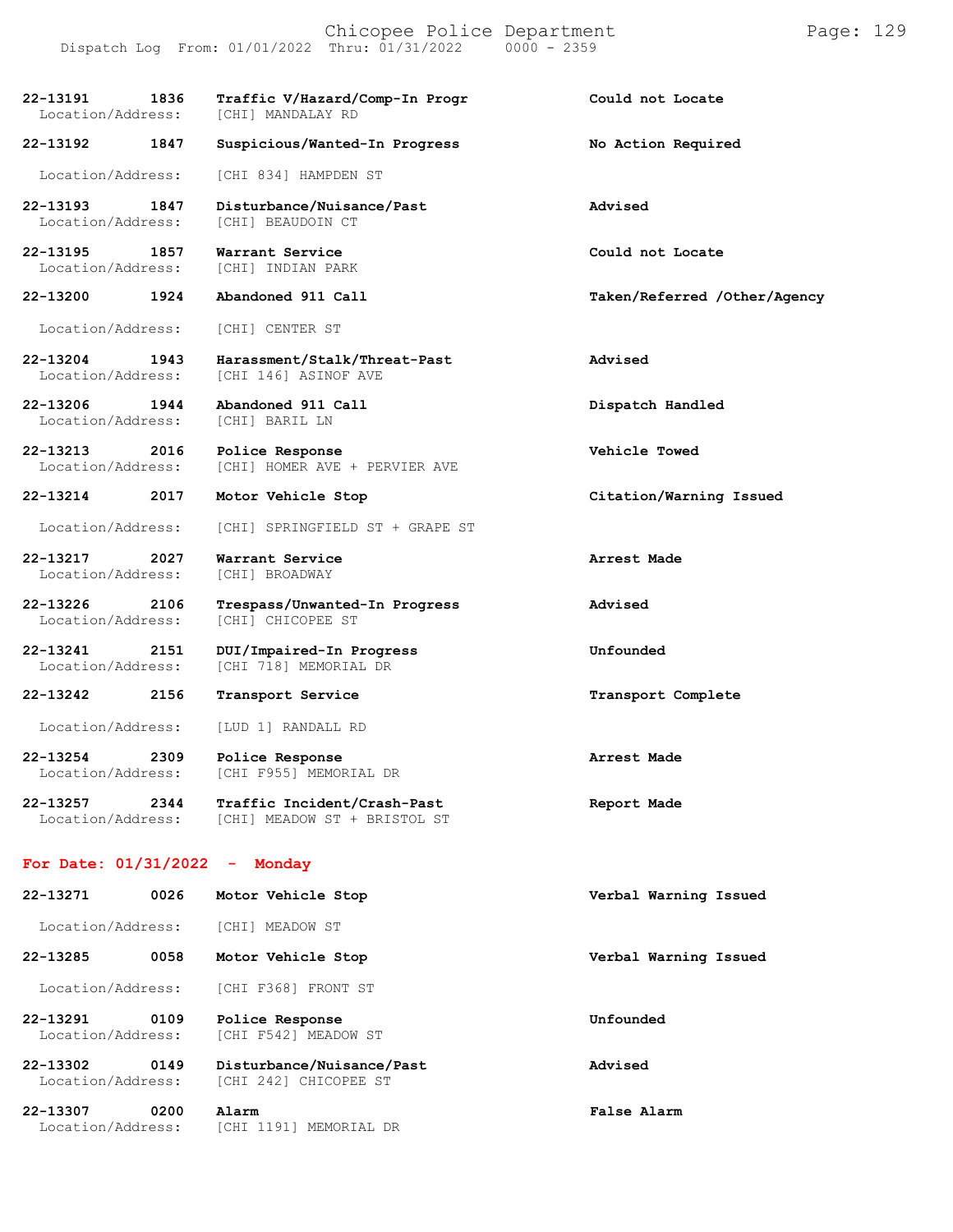| 22-13310 0206<br>Location/Address:    |      | Suspicious/Wanted-In Progress<br>[CHI 401] FRONT ST            | Report Made             |
|---------------------------------------|------|----------------------------------------------------------------|-------------------------|
| 22-13321 0223<br>Vicinity of:         |      | Disturbance/Nuisance In Progre<br>[CHI] THEROUX DR             | Unfounded               |
| 22-13323 0227<br>Location/Address:    |      | Weapons/Firearms-In Progress<br>[CHI] FRONT ST                 | Unfounded               |
| 22-13348 0344<br>Location/Address:    |      | Disturbance/Nuisance In Progre<br><b>ICHI F1841 FRONT ST</b>   | Unfounded               |
| 22-13363<br>0548<br>Location/Address: |      | Traffic Incident/Crash<br>[CHI 718] MEMORIAL DR                | Report Made             |
| 22-13368 0612<br>Location/Address:    |      | Harassment/Stalk/Threat-Past<br>[CHI] STONINA DR               | Report Made             |
| 22-13369<br>Location/Address:         | 0612 | Alarm<br>[CHI 429] GRANBY RD                                   | False Alarm             |
| 22-13376 0706<br>Location/Address:    |      | Traffic V/Hazard/Comp-In Progr<br>[CHI] JAMES ST + GRIFFITH RD | Vehicle Towed           |
| 22-13377 0709<br>Location/Address:    |      | Disturbance/Nuisance/Past<br>[CHI] BROADWAY                    | Could not Locate        |
| 22-13378 0714<br>Location/Address:    |      | Abandoned 911 Call<br>[CHI 2613] SPRINGFIELD ST                | Dispatch Handled        |
| 22-13379                              | 0717 | Motor Vehicle Stop                                             | Citation/Warning Issued |
| Location/Address:                     |      | [CHI 644] MEMORIAL DR                                          |                         |
| 22-13380                              | 0718 | Traffic V/Hazard/Comp-Past                                     | No Action Required      |
|                                       |      |                                                                |                         |
| Vicinity of:                          |      |                                                                |                         |
| 22-13386                              | 0746 | [CHI] LOVELAND TER + GLENDALE ST<br>Motor Vehicle Stop         | Citation/Warning Issued |
| Location/Address:                     |      | [CHI F805] MEMORIAL DR                                         |                         |
| 22-13398<br>0815<br>Location/Address: |      | Misc-Non Urgent<br><b>[CHI] MEADOW ST</b>                      | Dispatch Handled        |
| 22-13400<br>Location/Address:         | 0815 | Theft/Larceny-Past<br>[CHI 1136] MEMORIAL DR                   | Report Made             |
| 22-13412<br>Location/Address:         | 0827 | Abandoned 911 Call<br>[CHI] WAITE AVE                          | Dispatch Handled        |
| 22-13417<br>Location/Address:         | 0832 | Suspicious/Wanted-In Progress<br>[CHI] MUZZY ST                | Advised                 |
| 22-13419                              | 0833 | SAFETY HAZARD/PRIORITY 3                                       | No Action Required      |
| Location/Address:                     |      | [CHI] CHAPEL ST                                                |                         |
| 22-13420                              | 0834 | SAFETY HAZARD/PRIORITY 3                                       | No Action Required      |
| Location/Address:                     |      | [CHI] YORK ST                                                  |                         |
| 22-13421                              | 0834 | Transport Service                                              | Transport Complete      |
| Location/Address:                     |      | [CHI F825] CHURCH ST                                           |                         |
| 22-13427                              | 0847 | Transport Service                                              | Transport Complete      |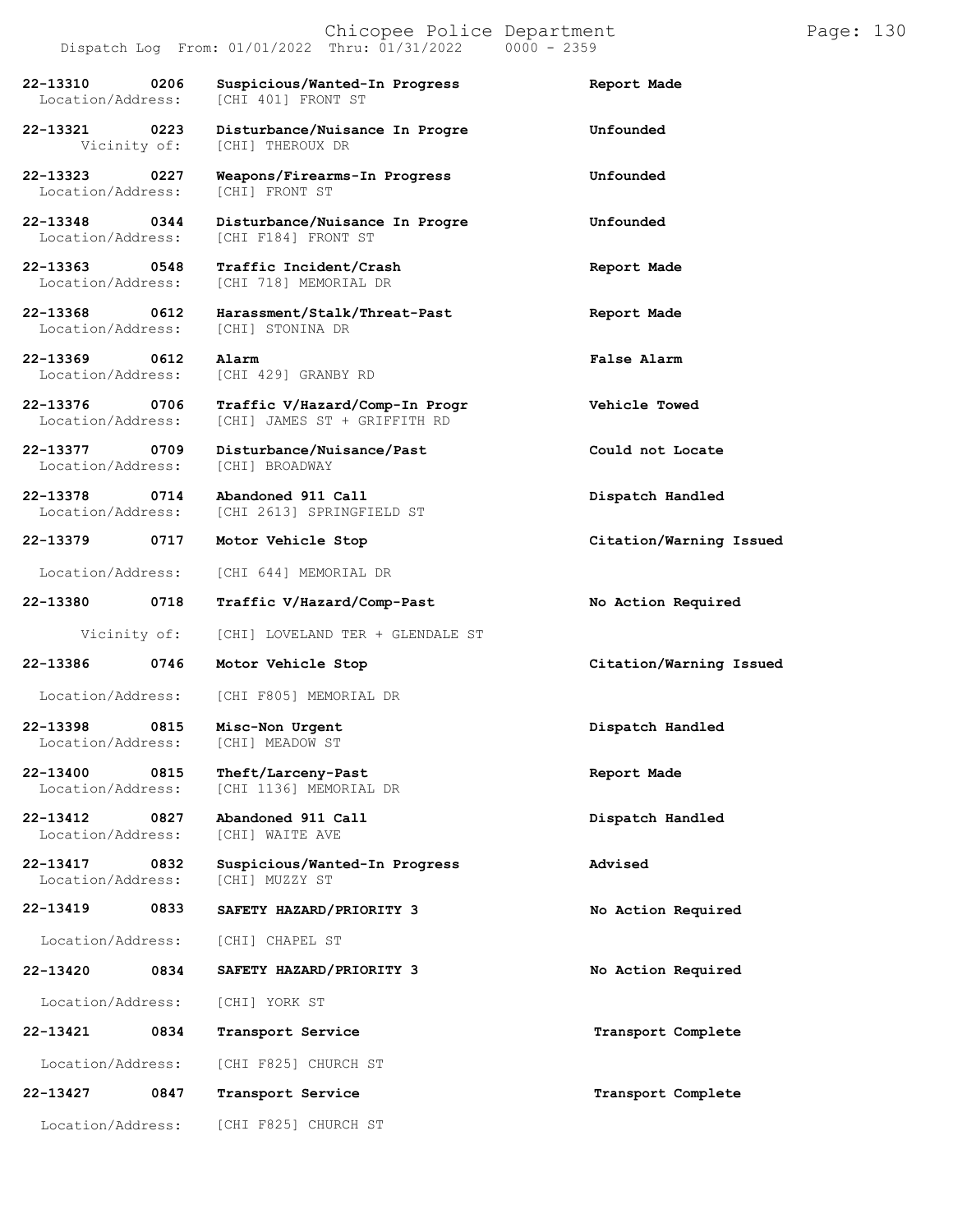Vicinity of: [CHI] MEADOW ST + NASSAU ST

**22-13433 0913 Motor Vehicle Stop Citation/Warning Issued**

Location/Address: [CHI] EAST MAIN ST

**22-13436 0914 Traffic V/Hazard/Comp-Past Services Rendered** [CHI] E MEADOW ST

**22-13439 0917 SAFETY HAZARD/PRIORITY 2 Complaint Taken Care Of**

Location/Address: [CHI 1328] MEMORIAL DR

**22-13443 0924 Traffic Incident/Crash-Past Report Made** Location/Address:

Location/Address: [CHI] REED AVE

**22-13449 0937 Motor Vehicle Stop Citation/Warning Issued**

Location/Address: [CHI] CAREW ST

**22-13455 0946 Motor Vehicle Stop Citation/Warning Issued**

Location/Address: [CHI] CAREW ST

**22-13459 0954 Traffic Incident/Crash-Past Report Made** [CHI F1170] SCHOOL ST

**22-13466 1016 Traffic Incident/Crash-Past Report Made** [CHI] SPRINGFIELD ST + FRONT ST

**22-13474 1039 Motor Vehicle Stop Citation/Warning Issued**

Location/Address: [CHI] YELLE ST + SIMARD DR

**22-13478 1043 Abandoned 911 Call Dispatch Handled** [CHI 1604] MONTGOMERY ST

Location/Address: [CHI 865] PROSPECT ST

[CHI 1328] MEMORIAL DR

[CHI] MEMORIAL DR

**22-13484 1057 Motor Vehicle Stop Citation/Warning Issued**

Location/Address: [CHI 865] PROSPECT ST

**22-13489 1104 Administrative Complaint Taken Care Of**

Location/Address: [CHI] LECLAIR TER

Location/Address: [CHI] YELLE ST + SIMARD DR

**22-13493 1114 SAFETY HAZARD/PRIORITY 3 Services Rendered**

**22-13499 1120 Police Response Dispatch Handled**

**22-13448 0936 Traffic V/Hazard/Comp-Past Complaint Taken Care Of**

**22-13480 1048 Motor Vehicle Stop Citation/Warning Issued**

**22-13490 1107 Motor Vehicle Stop Citation/Warning Issued**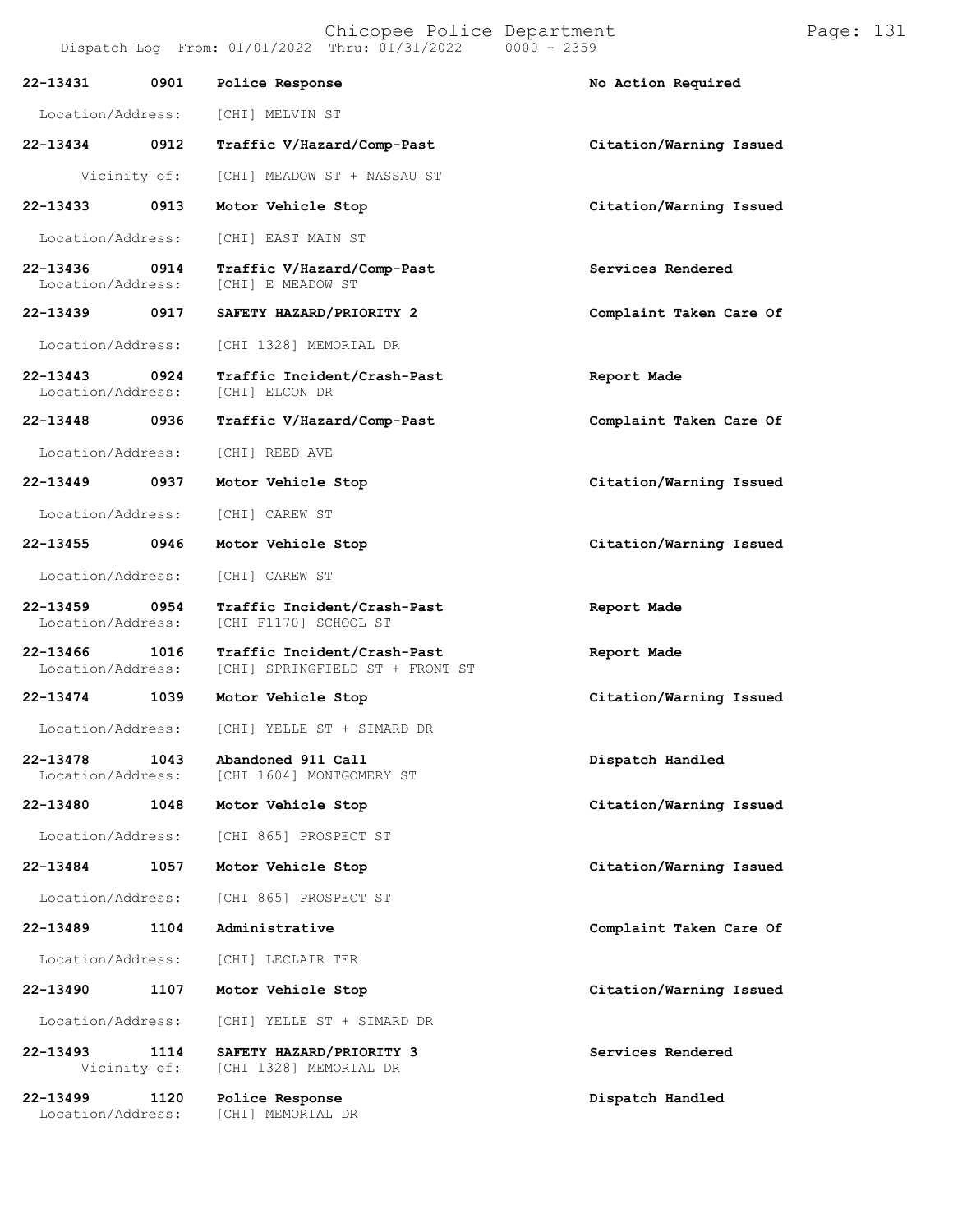|                               |      | Chicopee Police Department<br>Dispatch Log From: 01/01/2022 Thru: 01/31/2022 0000 - 2359 |                              | Page: 132 |  |
|-------------------------------|------|------------------------------------------------------------------------------------------|------------------------------|-----------|--|
| 22-13500<br>Vicinity of:      | 1122 | Traffic V/Hazard/Comp-In Progr<br>[CHI] NEW LUDLOW RD                                    | Services Rendered            |           |  |
| 22-13503                      | 1129 | Pub Svc/Chk Well Being Urgent                                                            | Complaint Taken Care Of      |           |  |
| Location/Address:             |      | [CHI] RIVERVIEW PL + LUCRETIA AVE                                                        |                              |           |  |
| 22-13508<br>Location/Address: | 1139 | Traffic V/Hazard/Comp-Past<br>[CHI 250] BURNETT RD                                       | Advised                      |           |  |
| 22-13512 1155<br>Vicinity of: |      | Police Response<br>[CHI] FIRST AVE + SECOND AVE                                          | Report Made                  |           |  |
| 22-13514<br>Location/Address: | 1201 | Traffic V/Hazard/Comp-In Progr<br>[CHI] GRATTAN ST                                       | Services Rendered            |           |  |
| 22-13515                      | 1204 | Traffic V/Hazard/Comp-In Progr                                                           | No Action Required           |           |  |
| Location/Address:             |      | [CHI] MEADOW ST                                                                          |                              |           |  |
| 22-13520                      | 1224 | Abandoned 911 Call                                                                       | No Action Required           |           |  |
| Location/Address:             |      | [CHI] CENTER ST                                                                          |                              |           |  |
| 22-13525<br>Location/Address: | 1243 | Pub Svc/Chk Well Being Urgent<br>[CHI] BROADWAY                                          | Could not Locate             |           |  |
| 22-13528                      | 1257 | Motor Vehicle Stop                                                                       | Citation/Warning Issued      |           |  |
| Location/Address:             |      | [CHI] BURNETT RD                                                                         |                              |           |  |
| 22-13530                      | 1301 | Transport Service                                                                        | Transport Complete           |           |  |
| Location/Address:             |      | [CHI 2498] CHURCH ST                                                                     |                              |           |  |
| 22-13533<br>Location/Address: | 1313 | Motor Vehicle Stop<br>[CHI 1037] BURNETT RD                                              | Advised                      |           |  |
| 22-13536 1319                 |      | Motor Vehicle Stop                                                                       | Citation/Warning Issued      |           |  |
| Location/Address:             |      | [CHI] BURNETT RD                                                                         |                              |           |  |
| 22-13539                      | 1334 | Police Response                                                                          | Taken/Referred /Other/Agency |           |  |
| Location/Address:             |      | [CHI F1195] CHICOPEE ST                                                                  |                              |           |  |
| 22-13542<br>Location/Address: | 1339 | Warrant Service<br>[CHI] WHITTIER PL                                                     | Unfounded                    |           |  |
| 22-13543                      | 1341 | Motor Vehicle Stop                                                                       | Citation/Warning Issued      |           |  |
| Location/Address:             |      | [CHI 1356] EAST MAIN ST                                                                  |                              |           |  |
| 22-13547<br>Location/Address: | 1351 | Abandoned 911 Call<br>[CHI 834] HAMPDEN ST                                               | Dispatch Handled             |           |  |
| 22-13549                      | 1354 | Motor Vehicle Stop                                                                       | Citation/Warning Issued      |           |  |
| Location/Address:             |      | [CHI 1356] EAST MAIN ST                                                                  |                              |           |  |
| 22-13551<br>Location/Address: | 1403 | Damage/Vand/Mischief/Past<br>[CHI] FRONTENAC ST                                          | Advised                      |           |  |
| 22-13552                      | 1407 | Motor Vehicle Stop                                                                       | Citation/Warning Issued      |           |  |
| Location/Address:             |      | [CHI] CAREW ST                                                                           |                              |           |  |

**22-13558 1419 Motor Vehicle Stop Citation/Warning Issued**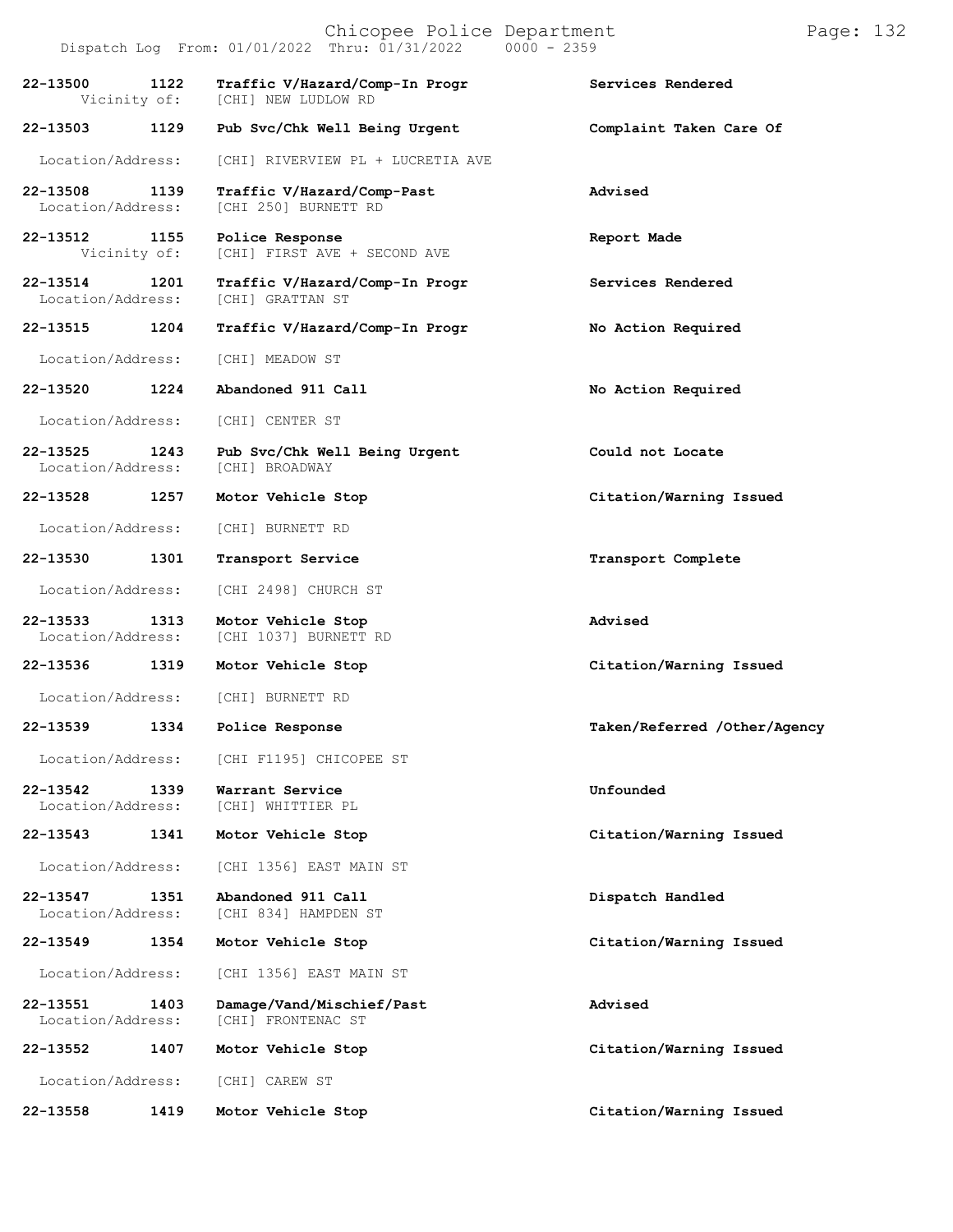| Location/Address:             |      | [CHI] CAREW ST                                            |                            |
|-------------------------------|------|-----------------------------------------------------------|----------------------------|
| 22-13560<br>Location/Address: | 1420 | Disturbance/Nuisance In Progre<br>[CHI 1065] FRONT ST     | Advised                    |
| 22-13562                      | 1425 | Administrative                                            | No Action Required         |
| Location/Address:             |      | [CHI 2498] CHURCH ST                                      |                            |
| 22-13897<br>Location/Address: | 1430 | Assault Past<br><b>[CHI] FRONT ST</b>                     | Report Made                |
| 22-13575<br>Location/Address: | 1503 | Alarm<br>[CHI 1796] WESTOVER RD                           | False Alarm                |
| 22-13579                      | 1514 | Traffic V/Hazard/Comp-Past                                | No Action Required         |
| Location/Address:             |      | [CHI 592] MONTGOMERY ST                                   |                            |
| 22-13588<br>Location/Address: | 1552 | Traffic V/Hazard/Comp-In Progr<br>[CHI 1328] MEMORIAL DR  | Dispatch Handled           |
| 22-13594<br>Location/Address: | 1558 | Traffic V/Hazard/Comp-In Progr<br>[CHI F1516] PROSPECT ST | Advised                    |
| 22-13602                      | 1608 | Traffic Incident/Crash                                    | No Action Required         |
| Location/Address:             |      | [CHI] DUCHARME AVE                                        |                            |
| 22-13606                      | 1616 | Police Response                                           | Criminal Complaint Request |
| Location/Address:             |      | [CHI] MEADOW ST + CAROLINE ST                             |                            |
| 22-13615<br>Location/Address: | 1632 | Abandoned 911 Call<br>[CHI] ABBEY ST                      | Could not Locate           |
| 22-13622                      | 1645 | Warrant Service                                           | No Action Required         |
| Location/Address:             |      | [CHI] ROYALTON ST                                         |                            |
| 22-13626<br>Location/Address: | 1655 | Disturbance/Nuisance/Past<br>[CHI F1479] EMERSON ST       | Advised                    |
| 22-13627                      | 1658 | Transport Service                                         | Transport Complete         |
| Location/Address:             |      | [LUD 1] RANDALL RD                                        |                            |
| 22-13628<br>Location/Address: | 1700 | Weapons/Firearms-In Progress<br>[CHI] MEETINGHOUSE RD     | Could not Locate           |
| 22-13631<br>Location/Address: | 1703 | Traffic Incident/Crash-Past<br>[CHI 938] MEMORIAL DR      | Report Made                |
| 22-13635<br>Location/Address: | 1711 | Traffic V/Hazard/Comp-Past<br>[CHI] EDWARD ST             | Investigated               |
| 22-13636                      | 1712 | Warrant Service                                           | No Action Required         |
| Location/Address:             |      | [CHI] CAREW ST                                            |                            |
| 22-13637<br>Location/Address: | 1714 | Alarm<br>[CHI 3170] MEMORIAL DR                           | False Alarm                |
| 22-13644                      | 1723 | Pub Svc/Chk Well Being Urgent                             | Appears Secure After Check |
| Location/Address:             |      | [CHI F1579] WEST ST                                       |                            |
| 22-13645<br>Location/Address: | 1724 | B&E/Burglary/In Prog<br>[CHI] BENOIT CIR                  | Could not Locate           |

Dispatch Log From: 01/01/2022 Thru: 01/31/2022 0000 - 2359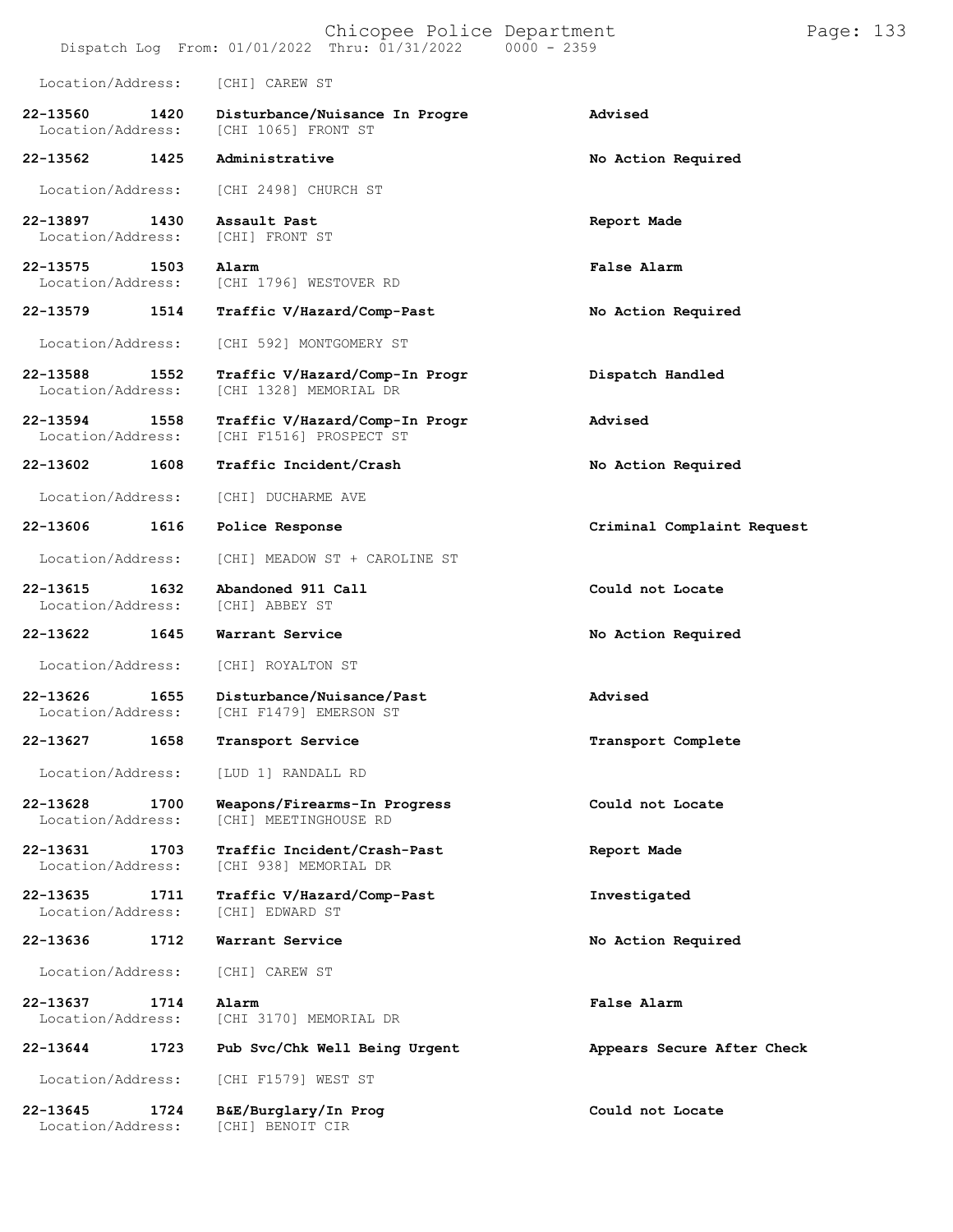**22-13650 1729 Pub Svc/Chk Well Being Urgent Assist Given** [CHI 930] EXCHANGE ST **22-13653 1730 Warrant Service No Action Required** Location/Address: [CHI] COLUMBA ST **22-13656 1742 Fraud/Deception Report Made** Location/Address: [CHI 39] BROADWAY **22-13657 1743 Pub Svc/Chk Well Being Urgent Advised** Location/Address: **22-13665 1802 Warrant Service Not Served** Location/Address: **22-13663 1805 Disturbance/Nuisance/Past Advised** [CHI F1479] EMERSON ST **22-13664 1814 Traffic V/Hazard/Comp-Past Complaint Taken Care Of** Location/Address: [CHI] WILDERMERE ST **22-13666 1823 Disturbance/Nuisance In Progre Civil Complaint** Location/Address: **22-13668 1824 Police Response Dispatch Handled** [CHI] CHARBONNEAU TER **22-13669 1829 Traffic V/Hazard/Comp-Past Complaint Taken Care Of** Location/Address: [CHI] HIGHLAND AVE **22-13672 1835 Investigation/Follow Up Citation/Warning Issued** Location/Address: [CHI] MCKINSTRY AVE **22-13679 1859 Structure Fire Arrest Made** Location/Address: **22-13680 1900 Fire Response Dispatch Handled** Location/Address: [CHI] ASINOF AVE **22-13686 1933 Administrative Dispatch Handled** Location/Address: [CHI] CHARBONNEAU TER **22-13696 1951 Warrant Service Could not Locate** [CHI 2381] TENNEY ST **22-13700 2028 Suspicious/Wanted-In Progress Complaint Taken Care Of** Location/Address: [CHI] LARIVIERE DR **22-13703 2032 Alarm False Alarm** Location/Address: [CHI 1601] BROADWAY **22-13704 2036 Pub Svc/Chk Well Being Urgent Taken/Referred /Other/Agency** Location/Address: [CHI] ASINOF AVE **22-13705 2038 Traffic Incident/Crash Unfounded** [CHI] EAST MAIN ST + HILLMAN ST **22-13708 2048 Motor Vehicle Stop Citation/Warning Issued** Location/Address: [CHI 647] MEMORIAL DR **22-13709 2049 Pub Svc/Chk Well Being Urgent Advised**

[CHI] EAST MAIN ST